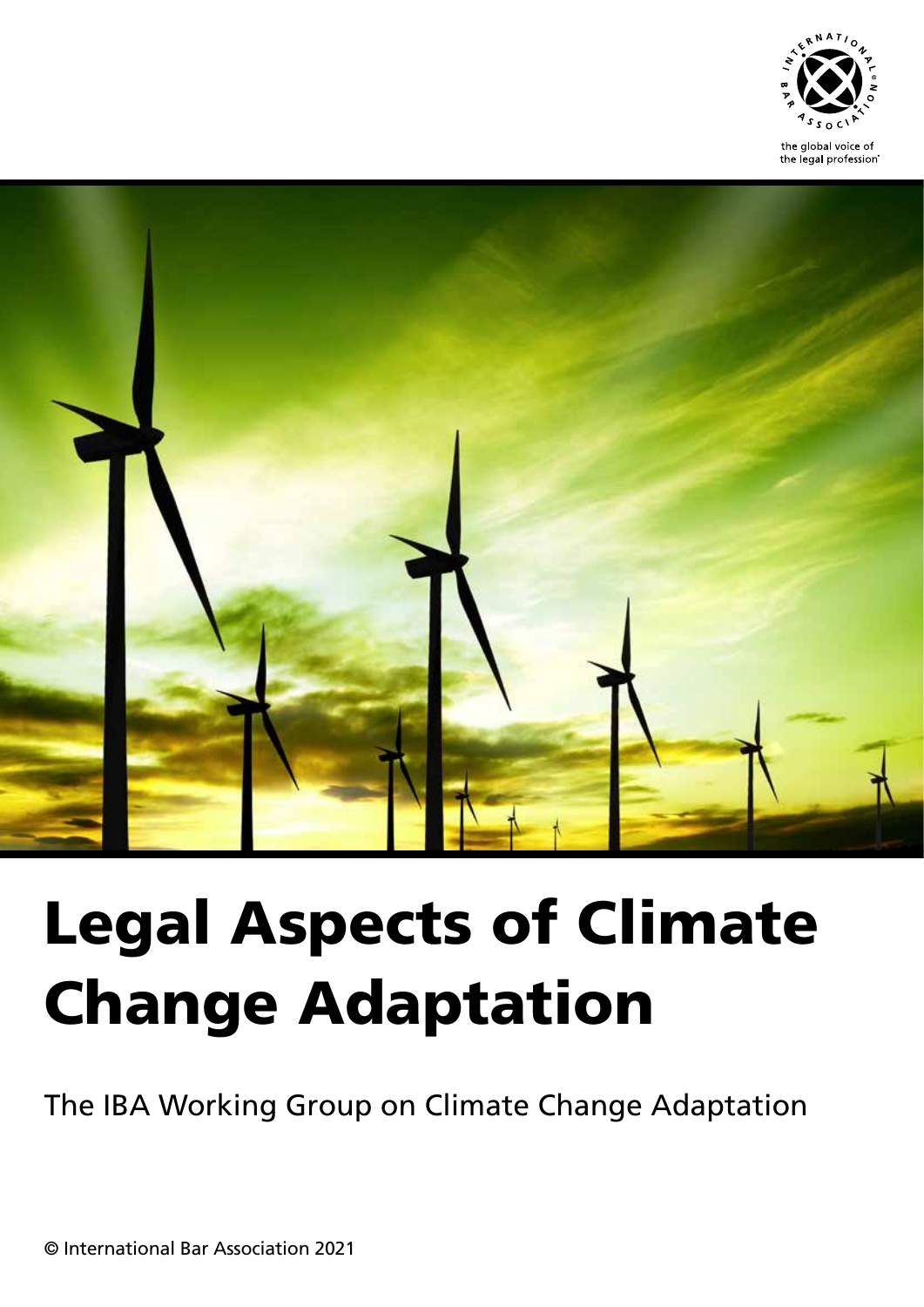# **Foreword**

To further explore and respond to the findings and recommendations in the 2014 IBA report 'Achieving Justice and Human Rights in an Era of Climate Disruption', in 2015, the IBA initiated work on two follow-up reports focused respectively on mitigation and adaptation. With respect to mitigation, the IBA convened an Expert Working Group to evaluate approaches for resolving obstacles to citizen claims to compel government mitigation, which in 2020 published a Model Statute for Proceedings Challenging Government Failure to Act on Climate Change. With respect to adaptation, the IBA convened an international group of legal scholars and practitioners to study and make recommendations regarding critical legal aspects of climate change adaptation. After initial discussions about the most pressing needs related to adaptation, the IBA Working Group on Climate Change Adaptation elected to focus its efforts on three areas central to adaptation to climate change where law, and in particular international law and policy, will play a crucial role in shaping the effectiveness of adaptation: migration, technology transfer, and food security. Members of the working group organised into subgroups to focus on these specific areas and met regularly by phone to coordinate their research and drafting. Most members of the working group were also able to meet in person in New York City in April 2016 to share progress and review each section of the report.

The report text was largely drafted and complete in 2017. However, for reasons beyond the control of the authors contributing to the report, publication was regrettably delayed. The research and drafting of the report was accordingly completed well in advance of publication and some citations and analysis reflect this delay.

#### **Katrina Kuh**

*Professor of Environmental Law, Elisabeth Haub School of Law at Pace University*

**David W Rivkin** *Debevoise & Plimpton*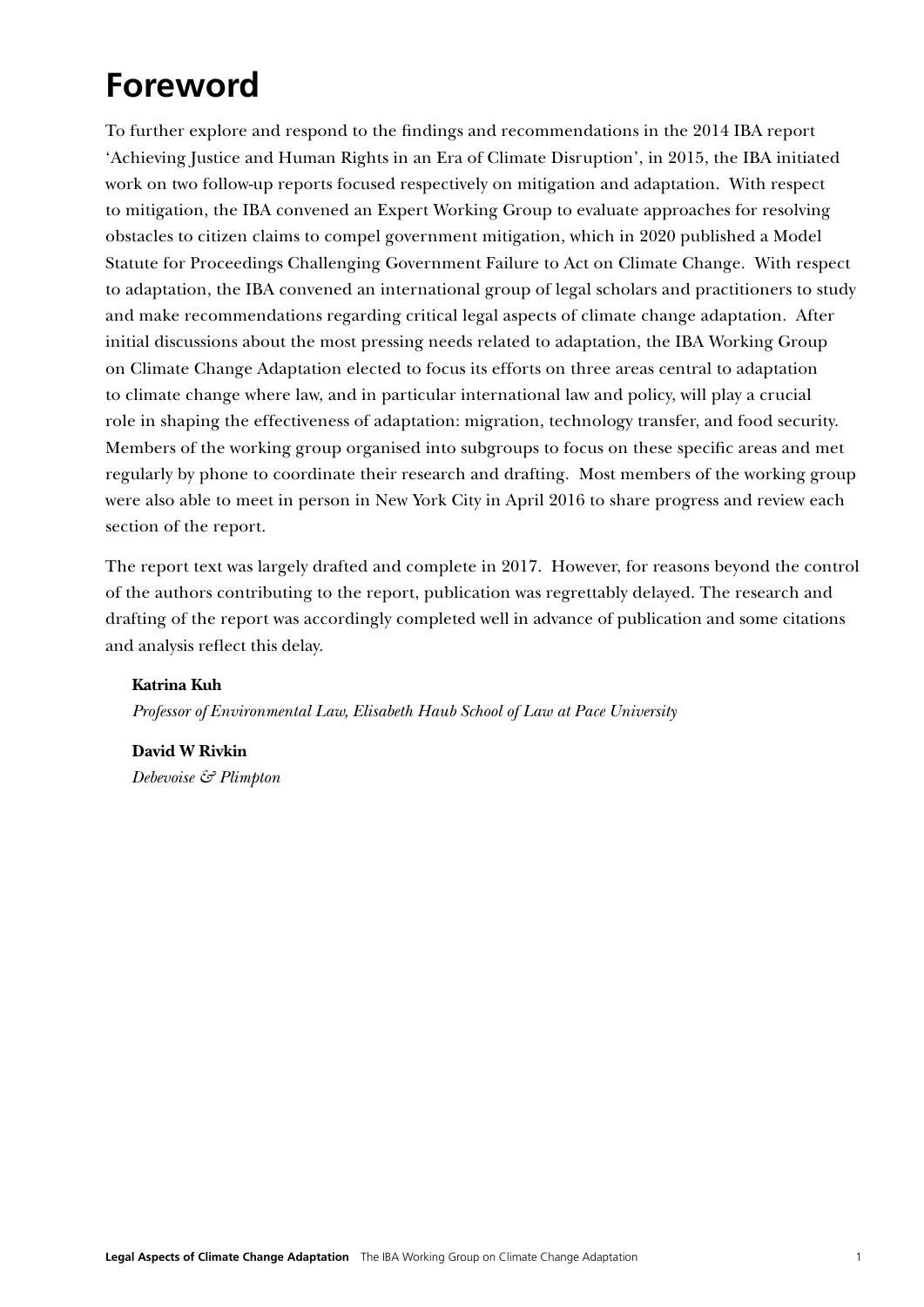# **About the IBA**

The International Bar Association (IBA), established in 1947, is the world's leading organisation of international legal practitioners, bar associations, law firms and law societies.

The IBA influences the development of international law reform and shapes the future of the legal profession throughout the world. It has a membership of more than 80,000 individual lawyers and more than 190 bar associations and law societies spanning over 170 countries.

Inspired by the vision of the United Nations, the IBA was founded in the same spirit, just before the Universal Declaration of Human Rights was proclaimed in 1948. The IBA covers all practice areas and professional interests, providing members with access to leading experts and up-to-date information, enabling them to better represent their clients' interests.

Through its various committees, fora and task forces, the IBA facilitates the exchange of information and views among its members as to laws, practices and professional responsibilities relating to the practice of law around the globe.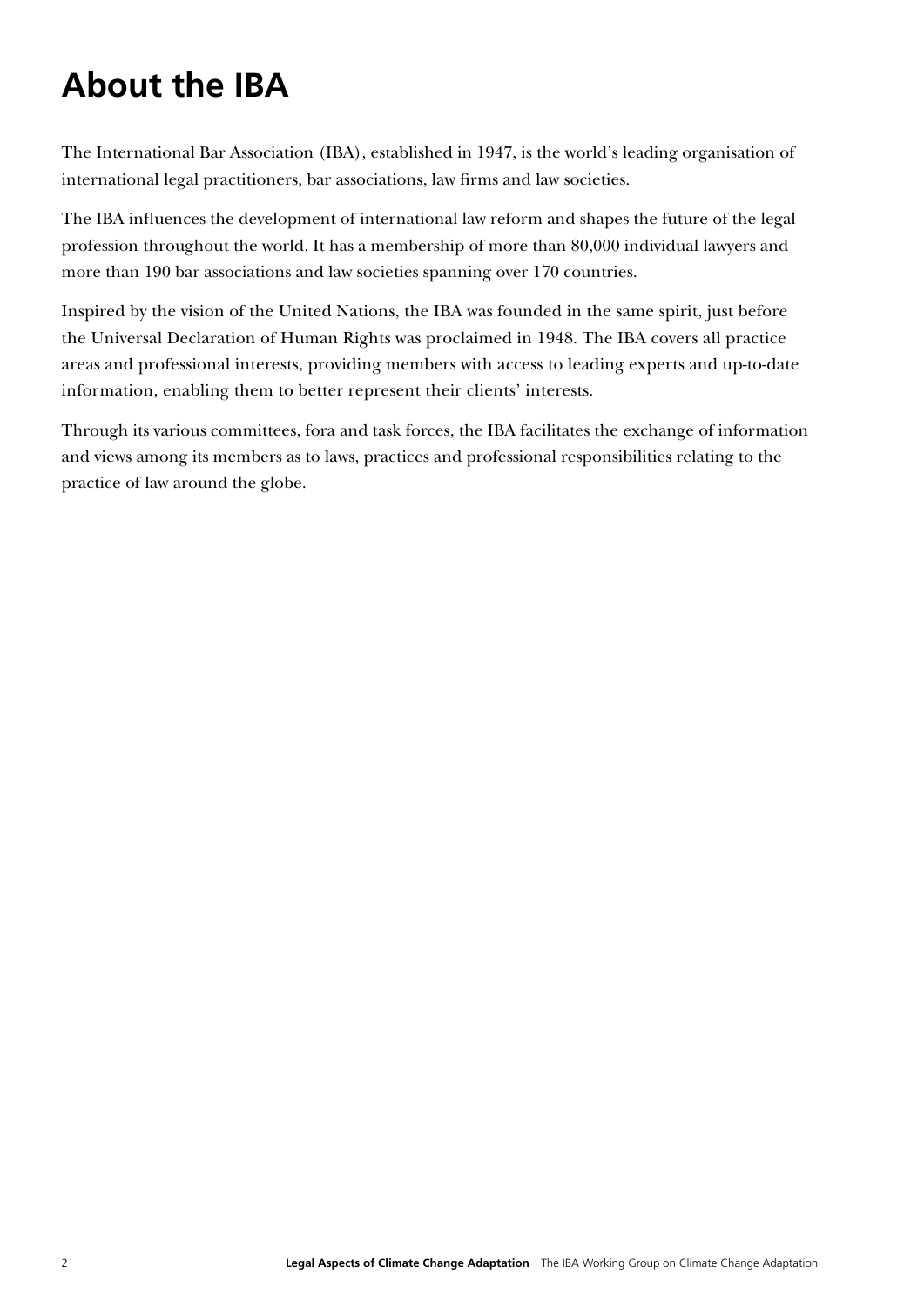# **Contents**

|                     | The IBA Working Group on Climate Change Adaptation                                            | 7  |
|---------------------|-----------------------------------------------------------------------------------------------|----|
| List of acronyms    |                                                                                               | 8  |
| <b>Introduction</b> |                                                                                               | 11 |
|                     | <b>Summary of recommendations</b>                                                             | 23 |
|                     | <b>Chapter 1: Climate change-related migration and displacement</b>                           | 28 |
| 1.1                 | <b>Introduction</b>                                                                           | 28 |
| $1.2$               | Climate change impacts on human mobility and legal responses                                  | 31 |
|                     | 1.2.1 Challenges in addressing climate-related displacement and migration                     | 32 |
|                     | (i)<br>INTERNATIONAL LEGAL AND INSTITUTIONAL CHALLENGES                                       | 32 |
|                     | (ii)<br>LEGAL AND INSTITUTIONAL CHALLENGES AT THE NATIONAL AND REGIONAL LEVEL                 | 36 |
|                     | 1.2.2 Efforts to address gaps in legal protection for climate-displaced people                | 36 |
|                     | THE NANSEN INITIATIVE<br>(i)                                                                  | 36 |
|                     | UN FRAMEWORK CONVENTION ON CLIMATE CHANGE (UNFCCC)<br>(ii)                                    | 37 |
| 1.3                 | Labour mobility and regional climate adaptation                                               | 39 |
|                     | 1.3.1 Links between climate change and labour mobility                                        | 41 |
|                     | 1.3.2 Regional governance approaches                                                          | 46 |
|                     | 1.3.3 Regional cooperation on labour mobility                                                 | 46 |
|                     | 1.3.4 Regional platforms on migration                                                         | 47 |
|                     | 1.3.5 Other regional migration dialogue processes                                             | 48 |
|                     | 1.3.6 Regional cooperation on climate change and migration                                    | 49 |
|                     | 1.3.7 Case studies: using labour mobility to boost climate resilience                         | 50 |
|                     | 1.3.8 Key challenges, opportunities and approaches                                            | 51 |
|                     | 1.3.9 Conclusion                                                                              | 54 |
| 1.4                 | Climate change and internal displacement                                                      | 55 |
|                     | 1.4.1 Shortcomings in the traditional approaches to displacement                              | 57 |
|                     | (i)<br>CONCEPTUAL CHALLENGES                                                                  | 57 |
|                     | (ii)<br>RESPONSIVE VERSUS PROACTIVE                                                           | 59 |
|                     | 1.4.2 Shifting the point of intervention: from climate-displaced to climate displacement risk | 61 |
|                     | (i)<br>THE STARTING POINT. UNDERSTANDING LOCAL-LEVEL CLIMATE DISPLACEMENT RISK                | 61 |
|                     | (ii)<br>MANAGING CLIMATE DISPLACEMENT RISK                                                    | 63 |
|                     | (iii)<br>INTEGRATING CLIMATE DISPLACEMENT RISK INTO OTHER RELEVANT LAWS AND POLICIES          | 66 |
|                     | 1.4.3 State obligations to address climate displacement risk                                  | 68 |
|                     | 1.4.4 Conclusion                                                                              | 69 |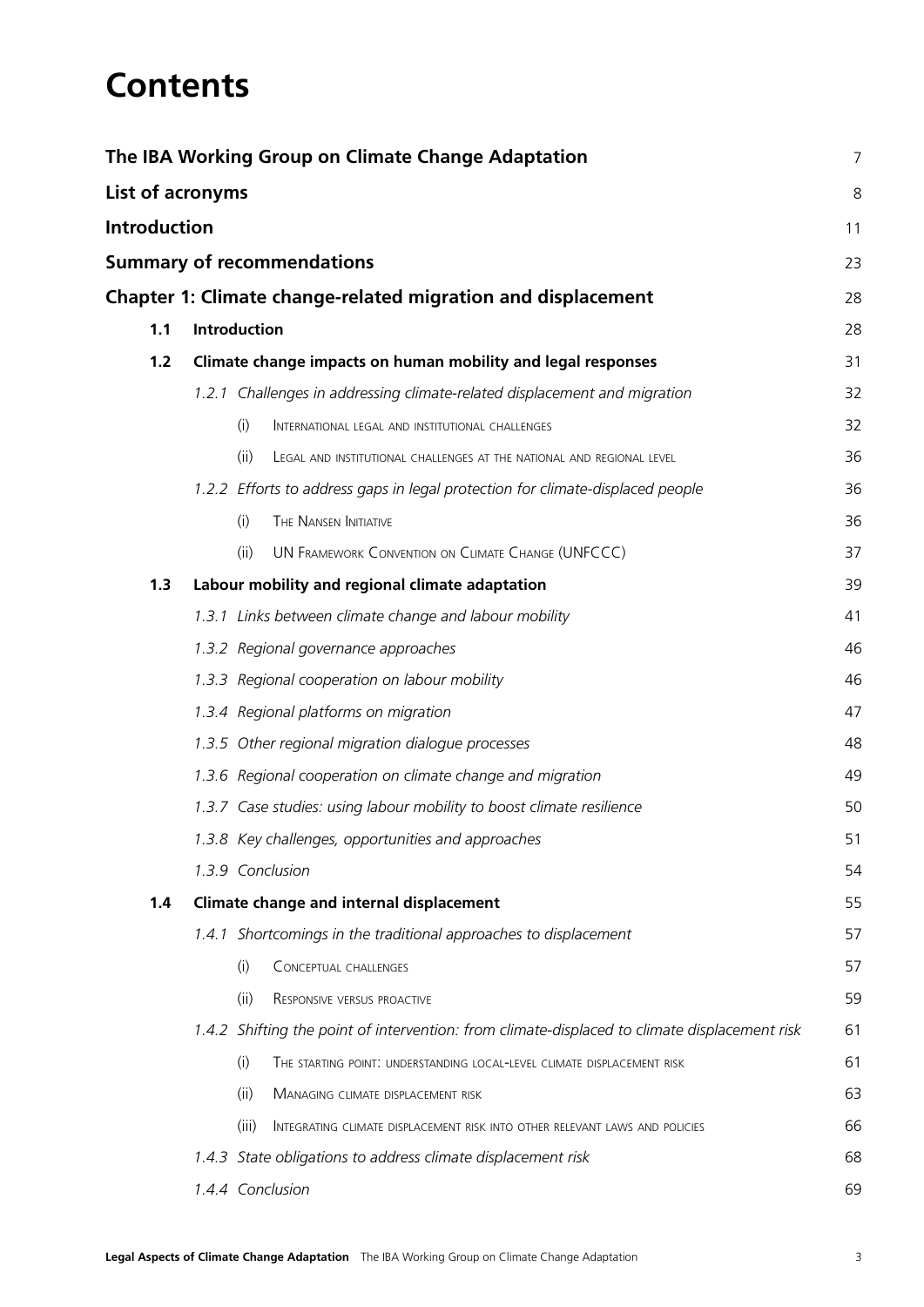| 1.5 |              |       | <b>Summary of key recommendations</b>                                                                                   | 69  |  |
|-----|--------------|-------|-------------------------------------------------------------------------------------------------------------------------|-----|--|
|     |              |       | <b>Chapter 2: Food security</b>                                                                                         | 71  |  |
| 2.1 | Introduction |       |                                                                                                                         |     |  |
| 2.2 |              |       | The inter-linkages between climate change and food security                                                             | 72  |  |
|     |              |       | 2.2.1 Availability of food                                                                                              | 73  |  |
|     |              |       | 2.2.2 Accessibility of food                                                                                             | 74  |  |
|     |              |       | 2.2.3 Adequacy of food                                                                                                  | 75  |  |
| 2.3 |              |       | Food systems impact on climate change                                                                                   | 77  |  |
| 2.4 |              |       | The complexity of food security as a climate change adaptation issue                                                    | 78  |  |
| 2.5 |              |       | The global regime complex for food security within global governance                                                    | 79  |  |
|     |              |       | 2.5.1 The goals of the regime complex for food security                                                                 | 79  |  |
|     |              |       | 2.5.2 The structure of the regime complex for food security                                                             | 80  |  |
|     |              | (i)   | <b>KEY PARTICIPANTS</b>                                                                                                 | 80  |  |
|     |              | (ii)  | COORDINATION WITHIN THE REGIME COMPLEX                                                                                  | 83  |  |
|     |              |       | 2.5.3 Exploring conflicts of norms and rules                                                                            | 84  |  |
|     |              | (i)   | FOOD SECURITY AND THE CLIMATE CHANGE REGIME COMPLEX                                                                     | 84  |  |
|     |              | (ii)  | FOOD SECURITY AND THE ENERGY REGIME COMPLEX                                                                             | 86  |  |
|     |              | (iii) | FOOD SECURITY AND THE GLOBAL TRADE REGIME COMPLEX                                                                       | 86  |  |
|     |              | (iv)  | THE PLACE OF PRIVATE ACTORS                                                                                             | 87  |  |
|     |              | (v)   | THE FINANCIALISATION OF THE GLOBAL FOOD SYSTEM                                                                          | 89  |  |
| 2.6 |              |       | Seeking increased coherence in global governance for food security and<br>climate change                                | 91  |  |
|     |              |       | 2.6.1 Global governance and the Sustainable Development Goals                                                           | 91  |  |
|     |              |       | 2.6.2 Increasing the alignment of regime complexes for food security                                                    | 93  |  |
| 2.7 |              |       | The right to food and climate change                                                                                    | 95  |  |
|     |              |       | 2.7.1 Contours of the right to food: respect, protect, and fulfil in light of climate change                            | 95  |  |
|     |              |       | 2.7.2 The core elements of the right to food                                                                            | 96  |  |
|     |              | (i)   | RESPECTING THE RIGHT TO FOOD                                                                                            | 96  |  |
|     |              | (ii)  | PROTECTING THE RIGHT TO FOOD                                                                                            | 96  |  |
|     |              | (iii) | FULFILLING THE RIGHT TO FOOD                                                                                            | 96  |  |
|     |              |       | 2.7.3 Implementing the right to food                                                                                    | 97  |  |
|     |              | (i)   | A MINIMUM CORE OF THE RIGHT TO FOOD                                                                                     | 97  |  |
|     |              | (ii)  | APPLYING THE MINIMUM CORE BEYOND BORDERS                                                                                | 97  |  |
|     |              |       | 2.7.4 Climate change and the justiciability of the right to food                                                        | 99  |  |
| 2.8 |              |       | Recommendations to strengthen existing governance and legal frameworks                                                  | 101 |  |
|     | 2.8.1        |       | The right to food can help increase the level of coordination among governance<br>institutions across different regimes | 101 |  |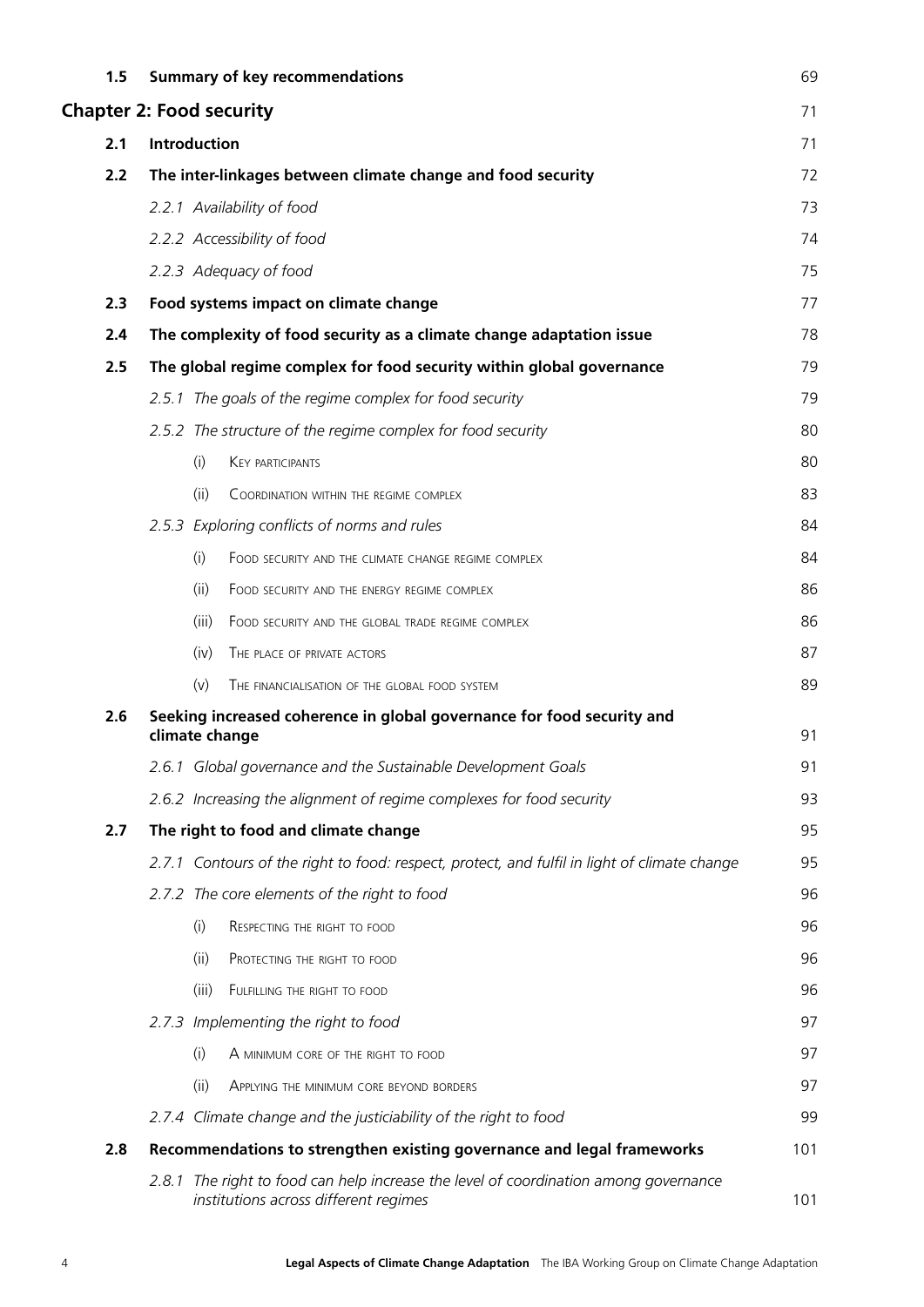|     |      | 2.8.2 The right to food can align the goals and norms of different regimes                                                                   | 102        |
|-----|------|----------------------------------------------------------------------------------------------------------------------------------------------|------------|
|     |      | 2.8.3 The right to food can direct policy-making and law-making procedures, their<br>implementation and enforcement to promote food security | 103        |
|     |      | 2.8.4 The right to food can protect individuals and communities from abuses and injustice<br>from public and private entities                | 105        |
| 2.9 |      | Case study: food security and fisheries in the Indian Ocean                                                                                  | 106        |
|     |      | 2.9.1 The region                                                                                                                             | 107        |
|     |      | (i)<br><b>OVOERVIEW</b>                                                                                                                      | 107        |
|     |      | (ii)<br>FOOD FROM THE OCEANS                                                                                                                 | 108        |
|     |      | (iii)<br>CLIMATE CHANGE IMPACTS AND CHALLENGES                                                                                               | 108        |
|     |      | 2.9.2 Law and policy framework                                                                                                               | <b>110</b> |
|     |      | (i)<br>INTERNATIONAL LAW                                                                                                                     | 111        |
|     |      | (ii)<br>REGIONAL INSTITUTIONS AND INITIATIVES                                                                                                | 114        |
|     |      | (iii)<br>NATIONAL APPROACHES                                                                                                                 | 117        |
|     |      | 2.9.3 Analysis                                                                                                                               | 121        |
|     |      | 2.9.4 Recommendations                                                                                                                        | 124        |
|     |      | (i)<br>INVEST IN MULTILEVEL GOVERNANCE APPROACHES AND RESILIENT INSTITUTIONS                                                                 | 124        |
|     |      | (ii)<br>PROMOTE GOOD GOVERNANCE                                                                                                              | 125        |
|     |      | (iii)<br>INTEGRATE CLIMATE CHANGE AND FOOD SECURITY LEGAL RESPONSES WITH RESPONSES FROM OTHER<br><b>DISCIPLINES</b>                          | 125        |
|     | 2.10 | Conclusions and summary of key recommendations                                                                                               | 125        |
|     |      | <b>Chapter 3: Technology transfer</b>                                                                                                        | 128        |
| 3.1 |      | Introduction                                                                                                                                 | 128        |
| 3.2 |      | Technology transfer overview                                                                                                                 | 130        |
|     |      | 3.2.1 Defining technology transfer                                                                                                           | 132        |
|     |      | 3.2.2 Governing technology transfer                                                                                                          | 133        |
|     |      | 3.2.3 Technology transfer for mitigation and adaptation                                                                                      | 135        |
|     |      | 3.2.4 Determining 'needs' for technology transfer                                                                                            | 137        |
| 3.3 |      | <b>Financing technology transfer</b>                                                                                                         | 138        |
|     |      | 3.3.1 Technology transfer and the UNFCCC Financial Mechanism                                                                                 | 138        |
|     |      | 3.3.2 Climate finance under the Green Climate Fund                                                                                           | <b>140</b> |
|     |      | 3.3.3 Climate finance from other multilateral sources                                                                                        | 141        |
|     |      | 3.3.4 Bilateral public finance for technology transfer                                                                                       | 142        |
|     |      | 3.3.5 Private finance for technology transfer                                                                                                | 142        |
| 3.4 |      | <b>Mechanisms for engaging private finance</b>                                                                                               | 143        |
|     |      | 3.4.1 Climate bonds/green bonds                                                                                                              | 144        |
|     |      | 3.4.2 Sustainable stock exchanges                                                                                                            | 145        |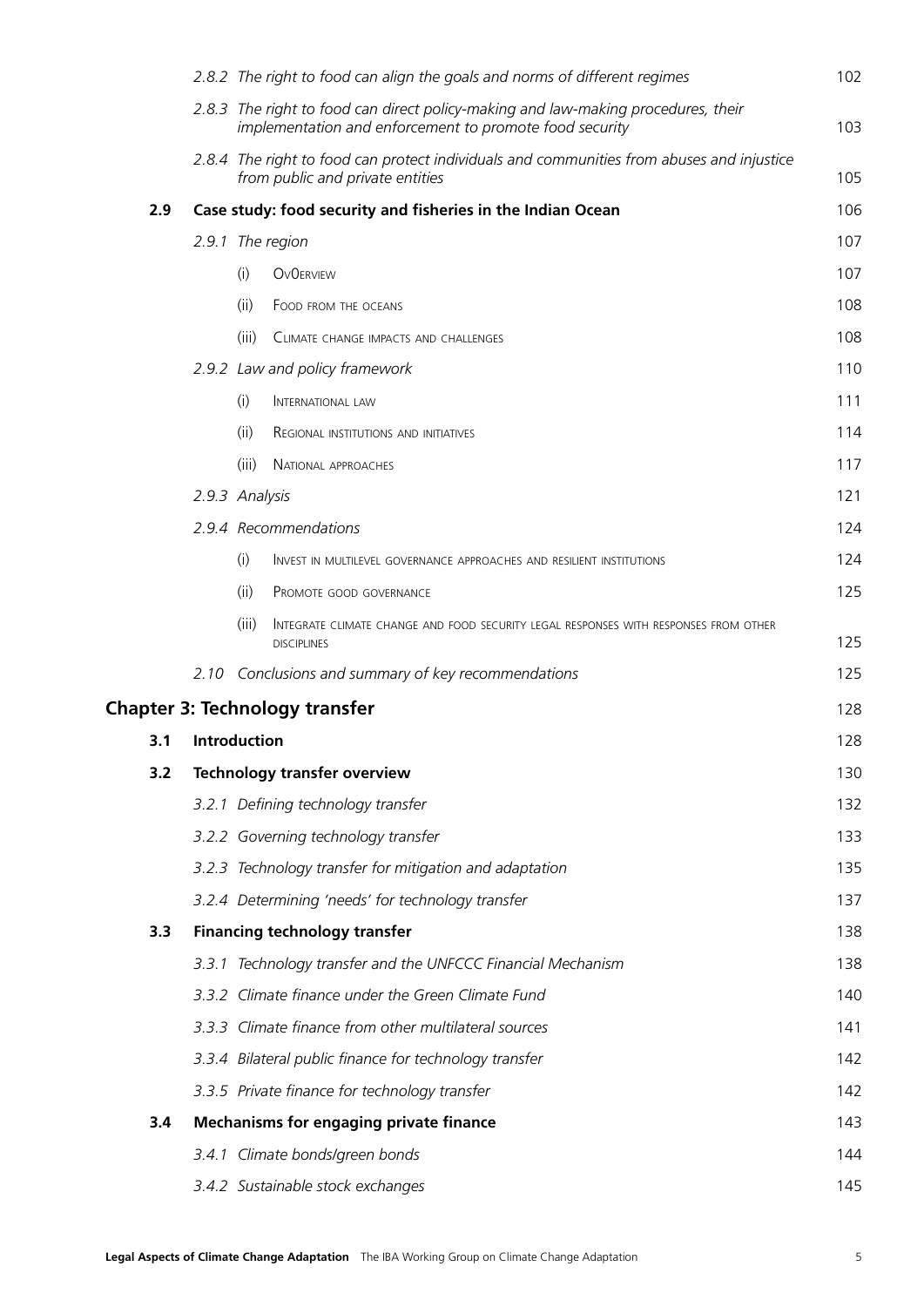|                |                   | 3.4.3 Priority sector lending                                                                         | 146 |
|----------------|-------------------|-------------------------------------------------------------------------------------------------------|-----|
|                |                   | 3.4.4 Adaptation tax credits                                                                          | 146 |
|                |                   | 3.4.5 Loan guarantees and credit enhancements                                                         | 146 |
| 3.5            |                   | Accounting for climate finance in support of technology transfer                                      | 147 |
|                |                   | 3.5.1 UNFCCC Standing Committee on Finance Biennial Assessment                                        | 148 |
|                |                   | 3.5.2 OECD Report on Climate Finance                                                                  | 149 |
|                |                   | 3.5.3 OECD and CPI: estimating mobilised private finance for adaptation                               | 151 |
|                |                   | 3.5.4 CPI, WRI, and ODI working paper                                                                 | 151 |
|                |                   | 3.5.5 Private finance for adaptation                                                                  | 152 |
|                |                   | 3.5.6 Discussion brief of the Stockholm Environment Institute                                         | 153 |
|                |                   | 3.5.7 Towards a climate finance accounting methodology: considering technology transfer               | 153 |
| 3.6            |                   | International investment agreements and technology transfer                                           | 153 |
|                |                   | 3.6.1 Performance requirements                                                                        | 158 |
|                |                   | 3.6.2 Investor-state dispute settlement                                                               | 162 |
|                |                   | 3.6.3 The Comprehensive and Progressive Agreement for Trans-Pacific Partnership                       | 170 |
|                |                   | 3.6.4 Proposed reform of international investment law                                                 | 175 |
|                |                   | 3.6.5 Conclusion                                                                                      | 180 |
| 3.7            |                   | <b>Case study: desalination</b>                                                                       | 181 |
|                |                   | 3.7.1 Cost                                                                                            | 183 |
|                |                   | 3.7.2 Technology                                                                                      | 183 |
|                |                   | 3.7.3 Greenhouse gas emission impacts                                                                 | 184 |
|                |                   | 3.7.4 Maladaptation risk                                                                              | 184 |
|                |                   | 3.7.5 Desalination in Gaza                                                                            | 185 |
|                |                   | 3.7.6 Conclusions                                                                                     | 189 |
| 3.8            |                   | Conclusions and summary of key recommendations                                                        | 190 |
| <b>Annexes</b> |                   |                                                                                                       |     |
|                |                   | Annex I. Key regional and sub-regional bodies                                                         | 192 |
|                |                   | Annex II. Regional consultative processes                                                             | 194 |
|                | (i)               | EUROPE AND THE FORMER SOVIET UNION                                                                    | 194 |
|                | (ii)              | <b>WESTERN MEDITERRANEAN</b>                                                                          | 194 |
|                | (iii)             | THE AMERICAS AND THE CARIBBEAN                                                                        | 196 |
|                | (iv)              | ASIA AND OCEANIA                                                                                      | 196 |
|                | (v)               | AFRICA                                                                                                | 197 |
|                | (v <sub>i</sub> ) | <b>OTHER</b>                                                                                          | 197 |
|                |                   | Annex III. Important considerations to guide links between labour migration and adaptation strategies | 200 |
|                |                   | Annex IV. Understanding climate displacement risk                                                     | 200 |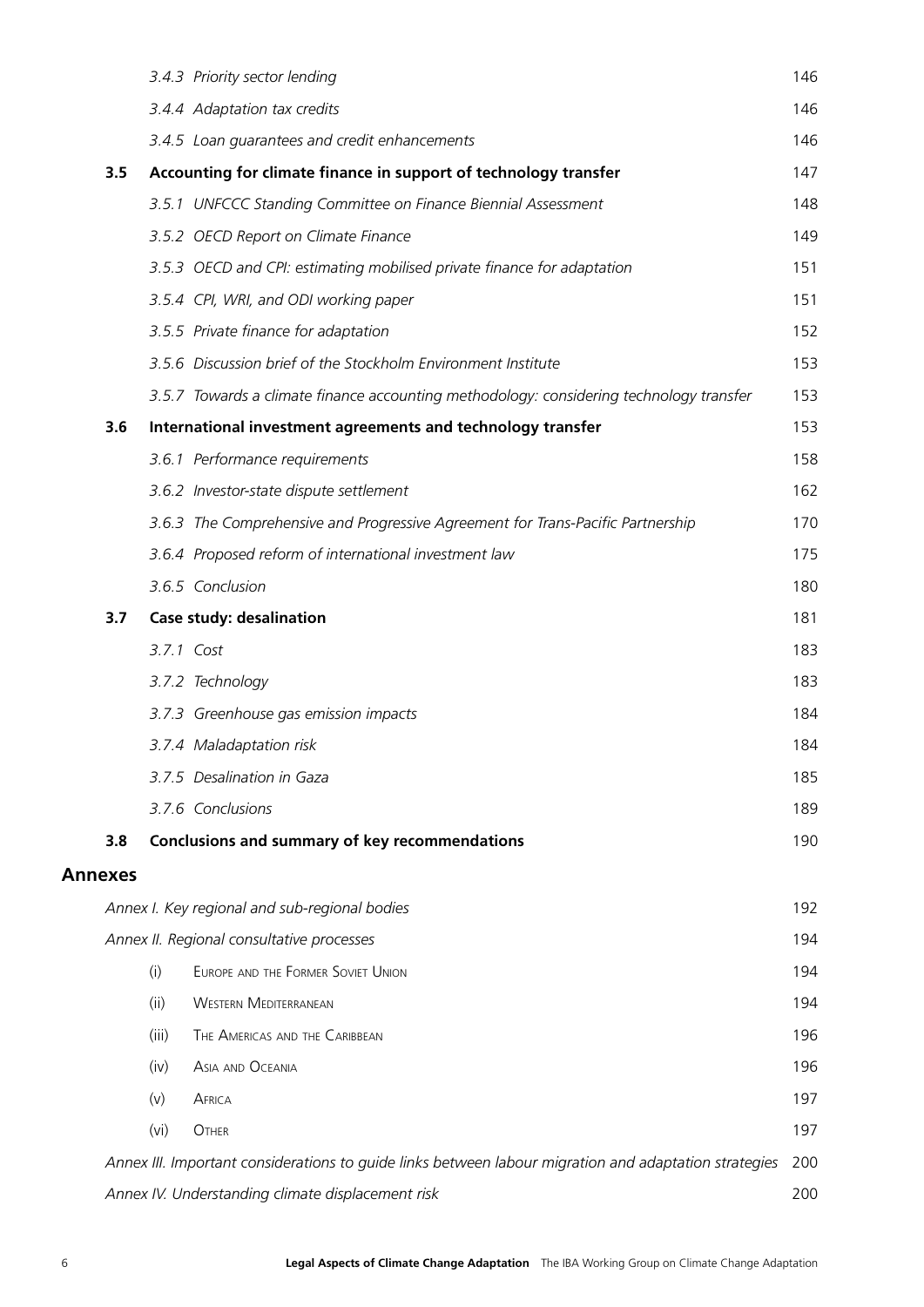# **The IBA Working Group on Climate Change Adaptation**

### **Working Group Co-Chairs**

**Conor Linehan** *is an Officer for the IBA Environment, Health and Safety Law Committee; Partner and Head of Environmental Law, William Fry, Dublin; Irish Government appointee to the International Panel of Environmental Law Expert Arbitrators, Permanent Court of Arbitration, The Hague; Adjunct Lecturer in Climate Change and Law, School of Law, Trinity College, Dublin.*

**Katrina Fischer Kuh** *is the Haub Distinguished Professor of Environmental Law at the Elisabeth Haub School of Law at Pace University where she teaches Environmental Law, Global Climate Change and US Law, International Environmental Law, Administrative Law, and Torts. Professor Kuh graduated summa cum laude from Yale University and also received her law degree from Yale, where she was editor-in-chief of the Yale Law and Policy Review. She clerked for the Honourable Diana G Motz (Fourth Circuit Court Appeals) and the Honourable Charles S Haight (Southern District of New York) and practiced at Arnold & Porter.*

### **Secretary to the Working Group**

**Corina M Gugler** *is a former Associate, Debevoise & Plimpton, New York*.

# **Working Group members**

**Elizabeth Burleson** *Burleson Institute, New York, New York* **Javier de Cendra** *IE University, Madrid* **Hilal Elver** *Orfalea Center, University of California, Santa Barbara, California* **Olanrewaju Fagbohun** *Environmental Law Research Institute, Lagos* **Michael Gerrard** *Columbia Law School, New York, New York* **Margaux J Hall** *Hogan Lovells, Washington, DC)* **Megan M Herzog** *Energy & Environment Bureau of the Massachusetts Attorney General's Office, Boston, Massachusetts* **Stephen Humphreys** *London School of Economics, London* **Michelle Leighton** *International Labour Organization, Geneva1* **James M Redwine** *Harpeth Conservancy, Brentwood, Tennessee* **Erika Techera** *University of Western Australia, Perth, Western Australia* **Alice R Thomas** *Central Asia Institute, Bozeman, Montana*

1 The views of this author are strictly her own and not attributable to the International Labour Organization.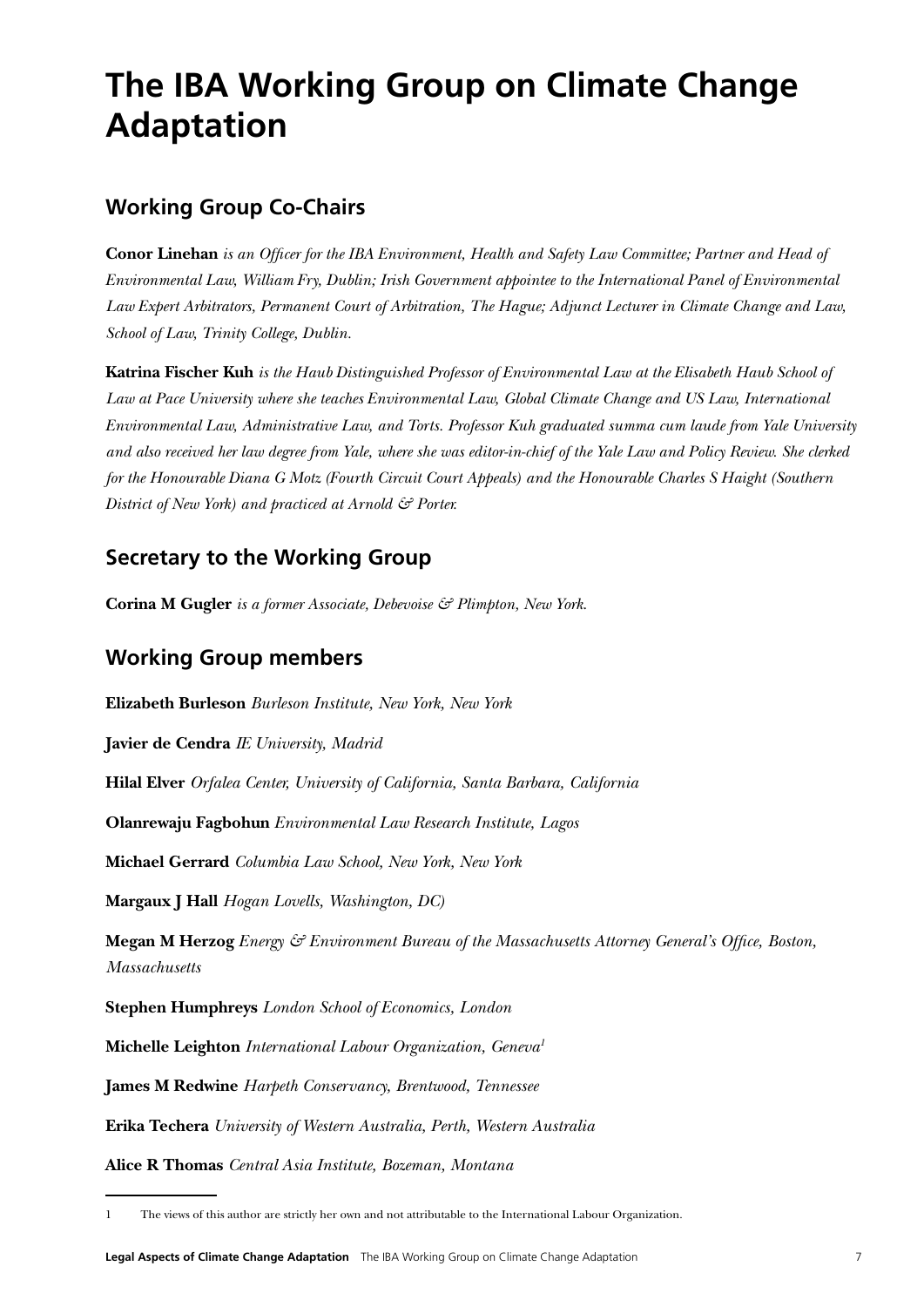# **Acknowledgments**

The Working Group thanks the following people for their valuable contributions to the Report: Meredith Byrne, Moeun Cha, Jonathan M Crites, Annaliese Danckers, Tyler Levenson, Teresa Parejo, Paul Rink, Raven Rutledge, Caroline Saunders, Rachael Taylor, Maria Antonia Tigre and Daniel Wiseman.

# **List of acronyms**

| <b>ACCNNR</b> | African Convention on the Conservation of Nature and Natural Resources |
|---------------|------------------------------------------------------------------------|
| AMIS          | Agricultural Market Information System                                 |
| APEC          | Asia-Pacific Economic Cooperation                                      |
| ASEAN         | Association of Southeast Asian Nations                                 |
| AU            | African Union                                                          |
| <b>BITs</b>   | bilateral investment treaties                                          |
| CARICOM       | Caribbean Community                                                    |
| CBD           | Convention on Biological Diversity                                     |
| CBI           | Climate Bonds Initiative                                               |
| <b>CDM</b>    | Clean Development Mechanism                                            |
| <b>CFS</b>    | Committee on World Food Security                                       |
| CIF           | Climate Investment Funds                                               |
| COP           | Conference of the Parties                                              |
| <b>CPI</b>    | Climate Policy Initiative                                              |
| <b>CPTPP</b>  | Comprehensive and Progressive Agreement for Trans-Pacific Partnership  |
| <b>CTCN</b>   | Climate Technology Centre and Network                                  |
| DRI           | displacement risk index                                                |
| <b>DRM</b>    | disaster risk management                                               |
| <b>ECOWAS</b> | Economic Community of West African States                              |
| <b>ECT</b>    | Energy Charter Treaty                                                  |
| EEZ           | Exclusive Economic Zone                                                |
| EIA           | Environmental impact assessment                                        |
| EIB           | European Investment Bank                                               |
| EC            | European Commission                                                    |
| EU            | European Union                                                         |
| <b>FAO</b>    | Food and Agriculture Organization of the United Nations                |
| <b>FDI</b>    | Foreign direct investment                                              |
| FET           | Fair and equitable treatment                                           |
| <b>FTA</b>    | free trade agreement                                                   |
| GAE           | geographic areas of climate hazard exposure                            |
| <b>GATT</b>   | General Agreement on Tariffs and Trade                                 |
| GEF           | <b>Global Environment Facility</b>                                     |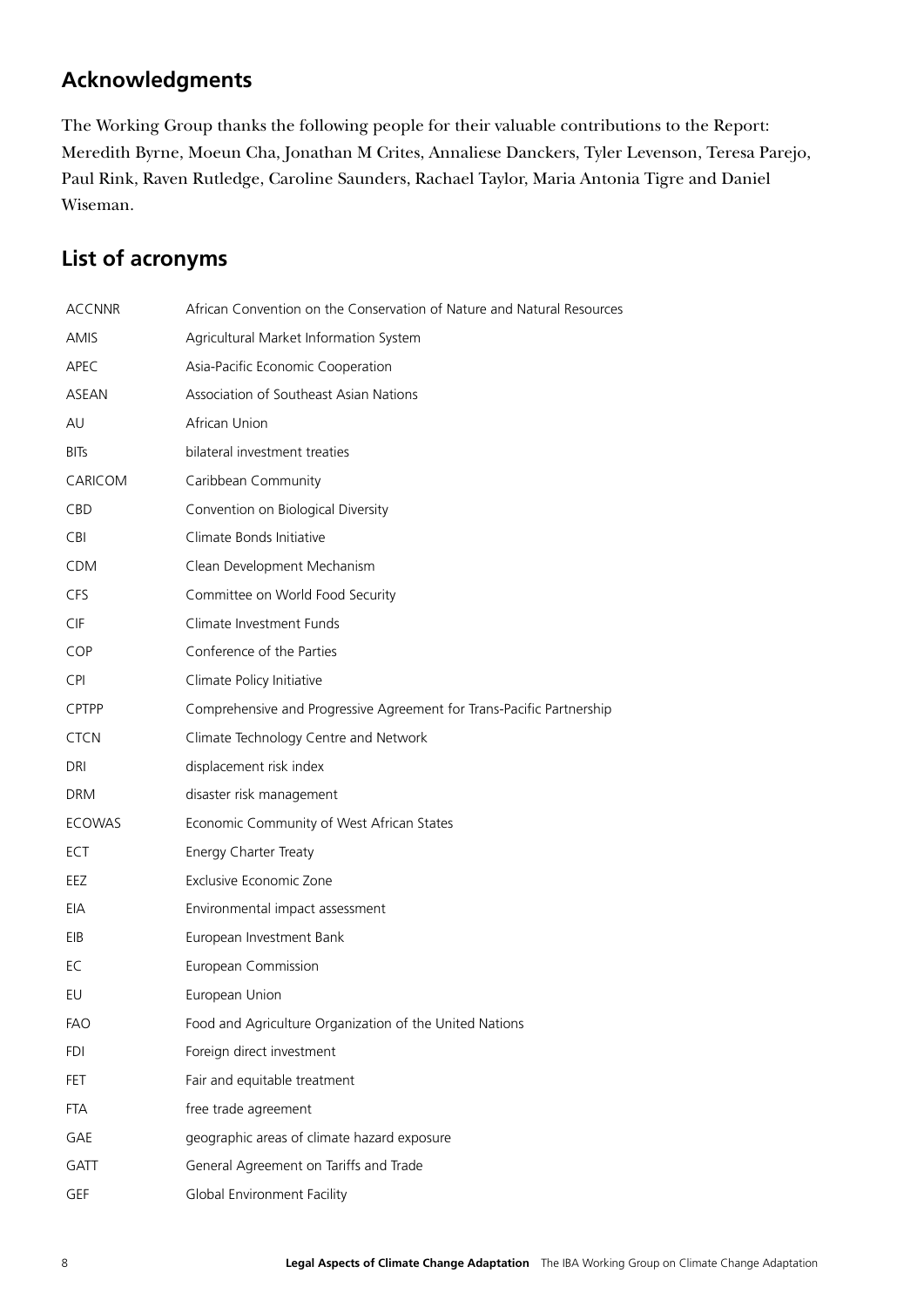| <b>GHG</b>      | greenhouse gas                                                  |
|-----------------|-----------------------------------------------------------------|
| <b>HLTF</b>     | High Level Task Force on Global Food and Nutrition Security     |
| <b>ICCPR</b>    | International Covenant on Civil and Political Rights            |
| <b>ICESCR</b>   | International Covenant on Economic, Social and Cultural Rights  |
| <b>ICSID</b>    | International Centre for Settlement of Investment Disputes      |
| <b>IDMC</b>     | Internal Displacement Monitoring Centre                         |
| <b>IDPs</b>     | internally displaced persons                                    |
| <b>IFAD</b>     | International Fund for Agricultural Development                 |
| llА             | international investment agreement                              |
| IIL             | international investment law                                    |
| <b>ILO</b>      | International Labour Organization                               |
| <b>IOM</b>      | International Organization for Migration                        |
| <b>IORA</b>     | Indian Ocean Rim Association                                    |
| IP              | intellectual property                                           |
| <b>IPCC</b>     | Intergovernmental Panel on Climate Change                       |
| <b>ISDS</b>     | investor-state dispute settlements                              |
| <b>LDCs</b>     | least developed countries                                       |
| LME             | large marine ecosystem                                          |
| <b>MDBs</b>     | multilateral development banks                                  |
| <b>MDGs</b>     | Millennium Development Goals                                    |
| <b>MERCOSUR</b> | Southern Common Market                                          |
| <b>MFN</b>      | most favoured nation                                            |
| MiFID II        | Markets in Financial Instruments Directive II                   |
| <b>NAFTA</b>    | North American Free Trade Agreement                             |
| <b>NAMAs</b>    | Nationally Appropriate Mitigation Actions                       |
| <b>NAPAs</b>    | National Adaptation Programmes of Action                        |
| <b>NDAs</b>     | National Designated Authorities                                 |
| <b>NGO</b>      | non-governmental organisation                                   |
| <b>NMHSs</b>    | National Meteorological and Hydrological Services               |
| ODI             | Overseas Development Institute                                  |
| <b>OECD</b>     | Organisation for Economic Co-operation and Development          |
| <b>OHCHR</b>    | Office of the United Nations High Commissioner for Human Rights |
| PDD             | Platform on Disaster Displacement                               |
| <b>PEPS</b>     | public employment programmes                                    |
| <b>PWA</b>      | Palestinian Water Authority                                     |
| R&D             | research and development                                        |
| <b>RECs</b>     | regional economic communities                                   |
| REDD+           | Reducing Emissions from Deforestation and Forest Degradation    |
| SADC            | Southern African Development Community                          |
| SCF             | Standing Committee on Finance                                   |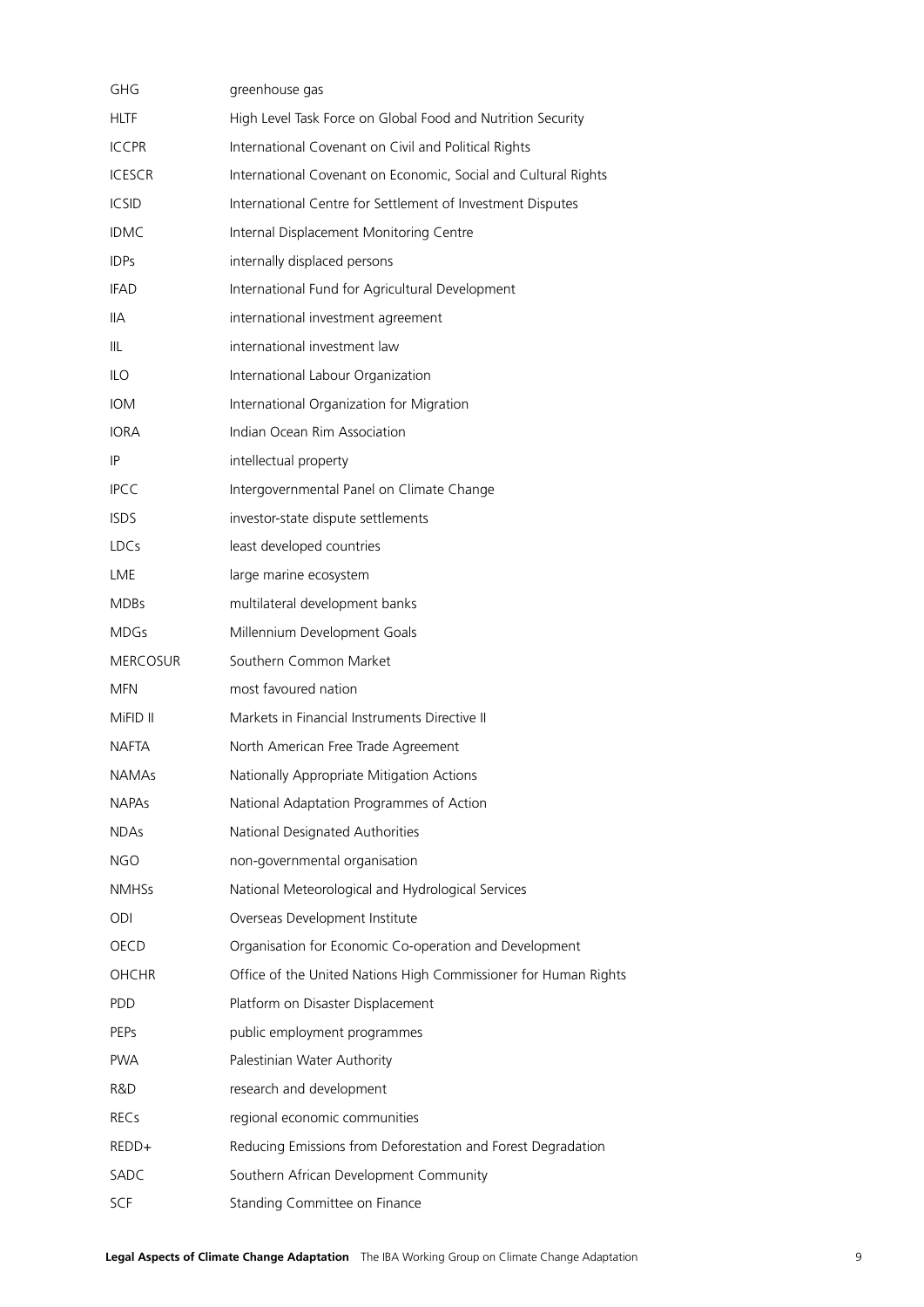| <b>SDGs</b>     | Sustainable Development Goals                                                             |
|-----------------|-------------------------------------------------------------------------------------------|
| <b>SIDS</b>     | small island developing state                                                             |
| <b>TEC</b>      | Technology Executive Committee                                                            |
| <b>TNAs</b>     | Technology Needs Assessments                                                              |
| <b>TNCs</b>     | transnational corporations                                                                |
| <b>TRIMS</b>    | Agreement on Trade-Related Investment Measures                                            |
| <b>TRIPS</b>    | Agreement on Trade-Related Aspects of Intellectual Property Rights                        |
| <b>UDHR</b>     | Universal Declaration of Human Rights                                                     |
| <b>UN</b>       | <b>United Nations</b>                                                                     |
| <b>UNCITRAL</b> | United Nations Commission on International Trade Law                                      |
| <b>UNCLOS</b>   | United Nations Convention on the Law of the Sea                                           |
| <b>UNCTAD</b>   | United Nations Conference on Trade and Development                                        |
| <b>UNDP</b>     | United Nations Development Programme                                                      |
| <b>UNEP</b>     | United Nations Environment Programme                                                      |
| <b>UNFCCC</b>   | United Nations Framework Convention on Climate Change                                     |
| <b>UNGA</b>     | United Nations General Assembly                                                           |
| <b>UNGP</b>     | UN Guiding Principles on Business and Human Rights                                        |
| <b>UNHCR</b>    | United Nations High Commissioner for Refugees                                             |
| <b>UNHRC</b>    | United Nations Human Rights Council                                                       |
| <b>WFP</b>      | World Food Programme                                                                      |
| <b>WHO</b>      | World Health Organization                                                                 |
| <b>WIM</b>      | Warsaw International Mechanism for Loss and Damage associated with Climate Change Impacts |
| <b>WTO</b>      | World Trade Organization                                                                  |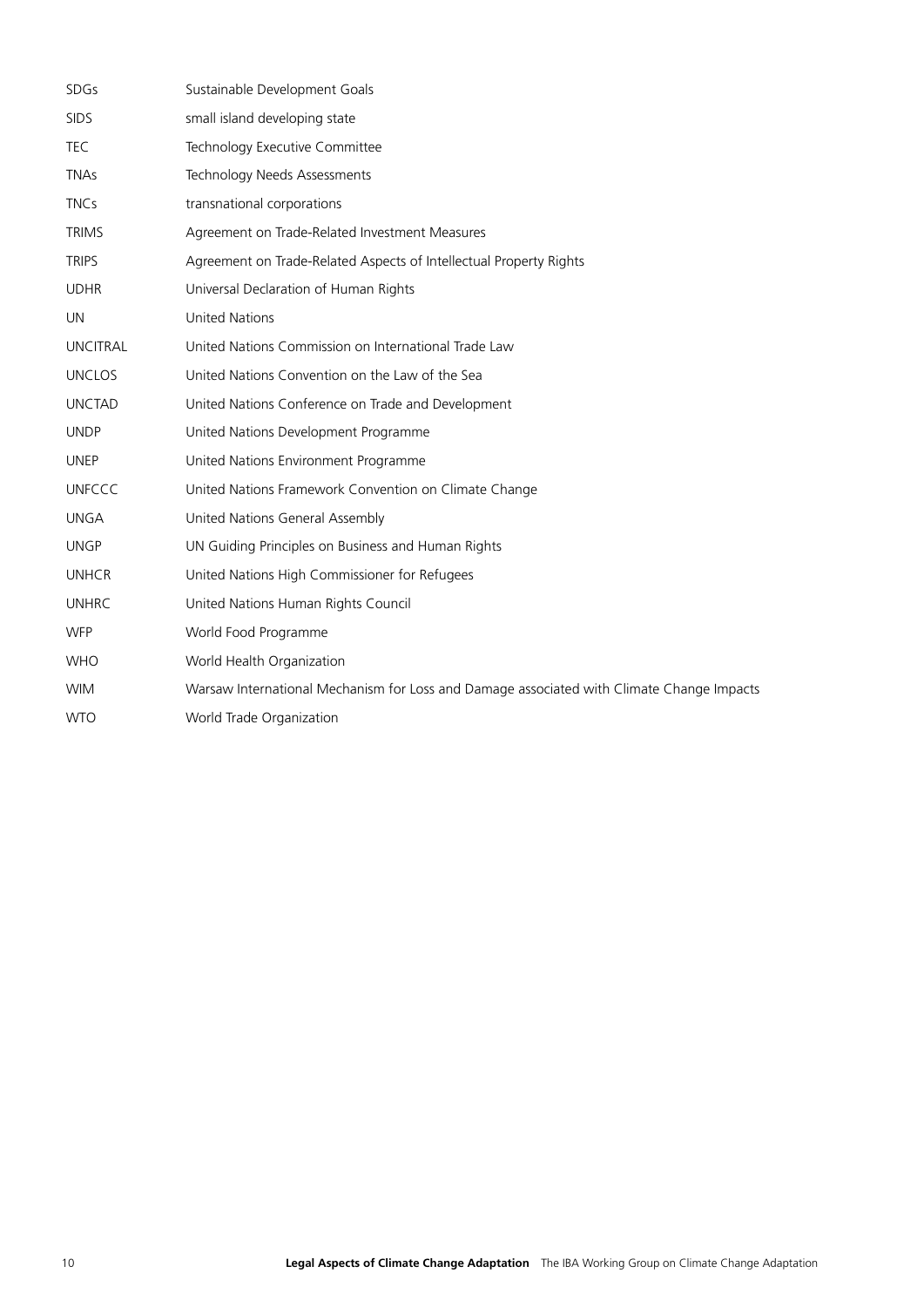### **Introduction**

Through the Paris Agreement of 2015,<sup>2</sup> climate change has emerged as one of relatively few areas in which global collective action presently appears conceivable. Progress on climate change will, of course, depend on stability in other domains: countries at war, literally or metaphorically, cannot deliver the economic transformation and technical collaboration needed to successfully implement the Paris Agreement. This is especially the case given the voluntarism of Paris.<sup>3</sup> At the same time, climate change is itself a destabilising force. Unless there is swift and significant progress in implementing the Paris Agreement, we are years, rather than decades away from spiralling destabilisation.

The present report looks closely at three areas key to heading off the likelihood of accelerating instability in the near future: population displacement, food security, and access to technology. This short introductory note places these issues, and the report's conclusions, within the larger context of the Paris accord and the recent advances in research and policy on the human rights implications of climate change.

The Paris Agreement is somewhat less than a roadmap: it rather resembles a framework agreement within a larger framework agreement (the UNFCCC itself). It has few sticks with which to coerce states to achieve the – in any case vague – objectives it aspires towards. Instead it provides a small set of fundamentally technocratic tools: reporting and monitoring mechanisms, 'stocktaking', harmonised methodologies, ad hoc institutions, which may collectively facilitate the kinds of national and international policies that can address climate change. For the most part, the relevant policies focus on mitigation, although the Agreement touches on much besides.<sup>4</sup> The Agreement itself has relatively little to say about specific steps countries might take to reduce greenhouse gas (GHG) emissions. But it does put in place several building blocks of a long-term policy: for one, there is an assumption that all countries will attend to long-term mitigation; for another, countries are expected to announce their self-imposed obligations and to report upon their progress in achieving them.<sup>5</sup> Crucially, there is a 'ratchet', requiring countries to raise their objectives consistently over time.<sup>6</sup> And there are a series of nascent and established international structures designed to process the resulting information, assess the progress of global policy as a whole, and make recommendations to improve  $it.7$ 

Mitigation is central to the Paris Agreement. It is nevertheless only one of several key questions addressed in the accord. Other 'pillars' of emerging global climate policy include adaptation, 'loss and damage', finance, technology, capacity building, transparency, and the 'global stocktake'.<sup>8</sup> The challenge of the Agreement is not only to provide a framework for effective global mitigation

<sup>2</sup> Paris Agreement to the United Nations Framework Convention on Climate Change (UNFCCC) (adopted on 12 December 2015, entered into force on 4 November 2016) UNTC 54113 ('Paris Agreement').

<sup>3</sup> *Ibid* Art 3.

<sup>4</sup> Paris Agreement; UNFCCC, *Report of the Conference of the Parties on its twenty-first session, held in Paris from 30 November to 13 December 2015: Adoption of the Paris Agreement* (29 January 2016) UN Doc FCCC/CP/2015/10/Add 1, Decision 1/CP 21 ('Adoption of the Paris Agreement'), notably paras 7-9, 26-29, 31-32, 57, 91-101, 109, and 124-128.

<sup>5</sup> Paris Agreement (n 2) Art 4(1) and 4(2).

<sup>6</sup> *Ibid* Art 4(3).

<sup>7</sup> *Ibid* Arts 8-10 and 13-19. See in particular the Ad Hoc Working Group on the Paris Agreement established under para 7 of Adoption of the Paris Agreement and the multiple references to its mandate throughout the document. See also the Sustainable Development Mechanism being devised under Art 6 as a replacement for the Kyoto Protocol's Clean Development Mechanism.

<sup>8</sup> Paris Agreement (n 2) Arts 7, 8, 9, 10, 11, 13 and 14. Mitigation measures are the subject of Arts 4-6.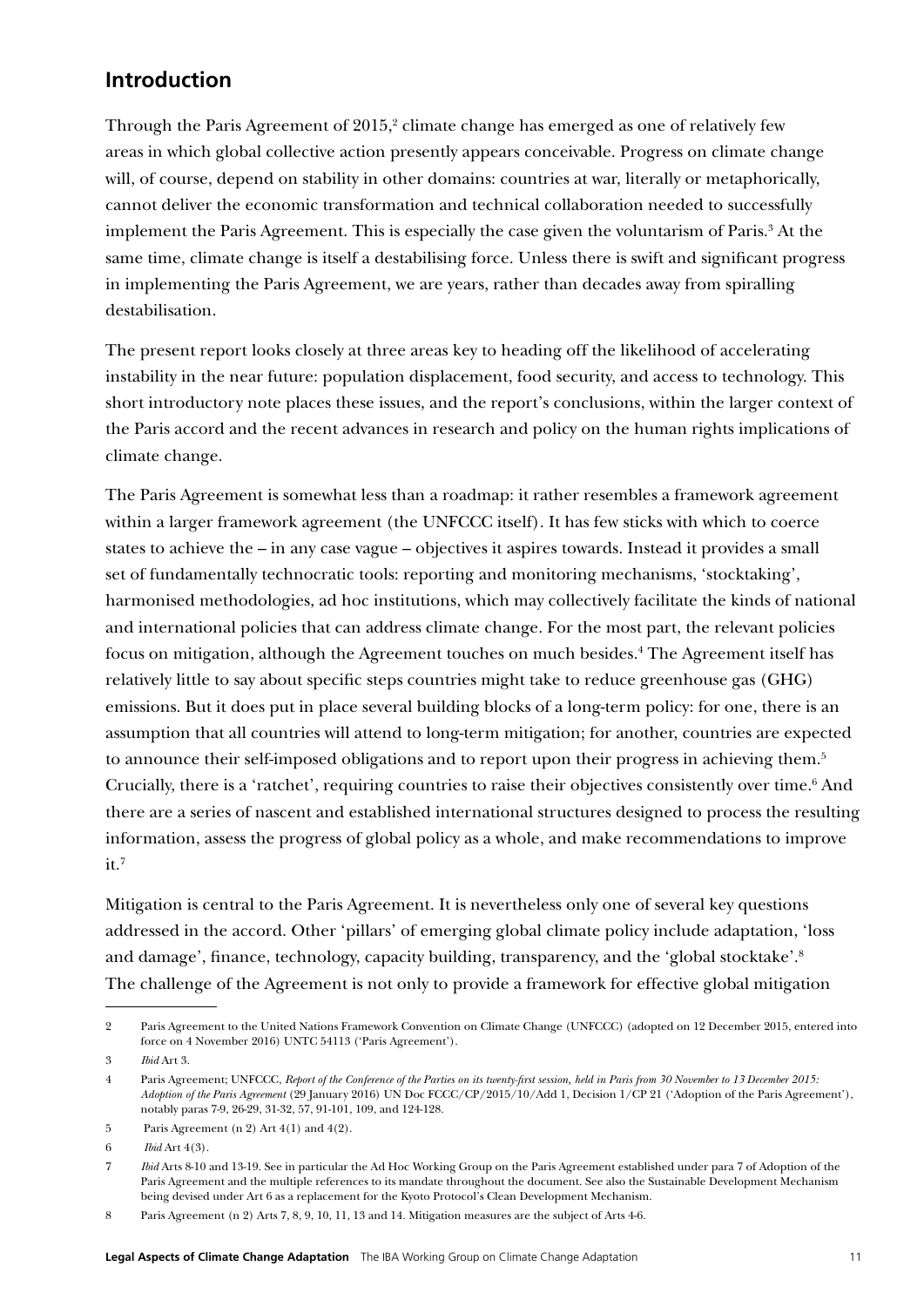actions, but also to ensure that they are not achieved at the cost of ensuring improved basic living standards for much of the world's population. Since we live in a world in which a decent life remains aspirational for very many, the principal challenge of the Agreement – as it has always been within the UNFCCC – is to ensure continued improvement in access to public goods (food, healthcare, housing, and so on) for the billion-odd people for whom these essentials remain inaccessible – and to do so even as aggregate GHG emissions are sharply reduced. The Paris Agreement is explicit on this point: mitigation measures are to be taken 'in the context of sustainable development and efforts to eradicate poverty'. Variations on this expression occur four times in the Agreement.

#### *Pathways to 2°C (or 1.5°C?)*

The full extent of the challenge becomes clear when we consider what it would mean to keep global average temperatures 'well below 2°C' or, even better, to no more than 1.5°C 'above preindustrial levels'.9 What does this imply, in fact, for 'poverty eradication'? We clearly need to attempt to answer this complex question if we are to grasp the human rights implications of climate policies. This is for two reasons. On one hand, the raw impact of a changing climate will itself foreseeably disrupt existing poverty eradication programmes and efforts, casting an increasing number of people into poverty. A recent report published by the World Bank asserts that 'shocks and stresses related to climate change can undermine poverty reduction and push new groups into poverty.'10 And this in a context in which 'the impacts of climate change will often be most severely felt by poor and socially excluded groups, whose capacity to adapt to both rapid- and slow-onset' climate-related phenomena is 'more limited'.<sup>11</sup> Indeed, to be 'poor' or 'socially excluded' is by definition to have 'more limited' capacity to react to changing circumstances.

On the other hand, and at least as important, climate mitigation measures will themselves tend to prohibit or at least drastically modify the time-honoured and only proven route to poverty eradication – which has, for well over a century, been achieved through fossil-fuelled development. It is not that economic growth must necessarily involve increased carbon emissions in theory. We can imagine various other ways to do it. But this is how it has always been done in practice. We live in a fossilfuelled world. Alternatives exist but – although the cost of renewable energies has been tumbling in recent years – they require significant infrastructural investment and profound economic pathshifting for countries that often lack the resources to do this quickly or effectively. Most worryingly, they are least easily accessible where they are most needed.

Consequently, precisely those parts of the world already struggling to raise health standards, improve food security, and eradicate poverty, are hit twice over by climate change: first by the new normal of deteriorating conditions, second by new limitations on the traditional means of economic growth, and so addressing poverty. Many of these same least developed countries have, in their Paris commitments, built in a margin of continued emissions growth for their immediate future. At the same time, however, most developing countries, even the poorest, already envisage – in their 'nationally determined contributions' submitted under the Paris Agreement – future reductions from

<sup>9</sup> *Ibid* Art 2. See also IPCC (V Masson-Delmotte et al eds) *Global Warming of 1.5°C. An IPCC Special Report on the impacts of global warming of 1.5°C above pre-industrial levels and related global greenhouse gas emission pathways, in the context of strengthening the global response to the threat of climate change, sustainable development, and efforts to eradicate poverty* (IPCC, 2018).

<sup>10</sup> World Bank, 'Turn Down the Heat: Confronting the New Climate Normal' (2014) xxii (World Bank, 2014). See also IPCC AR5 WG2, Ch 13. 11 *Ibid* xxii.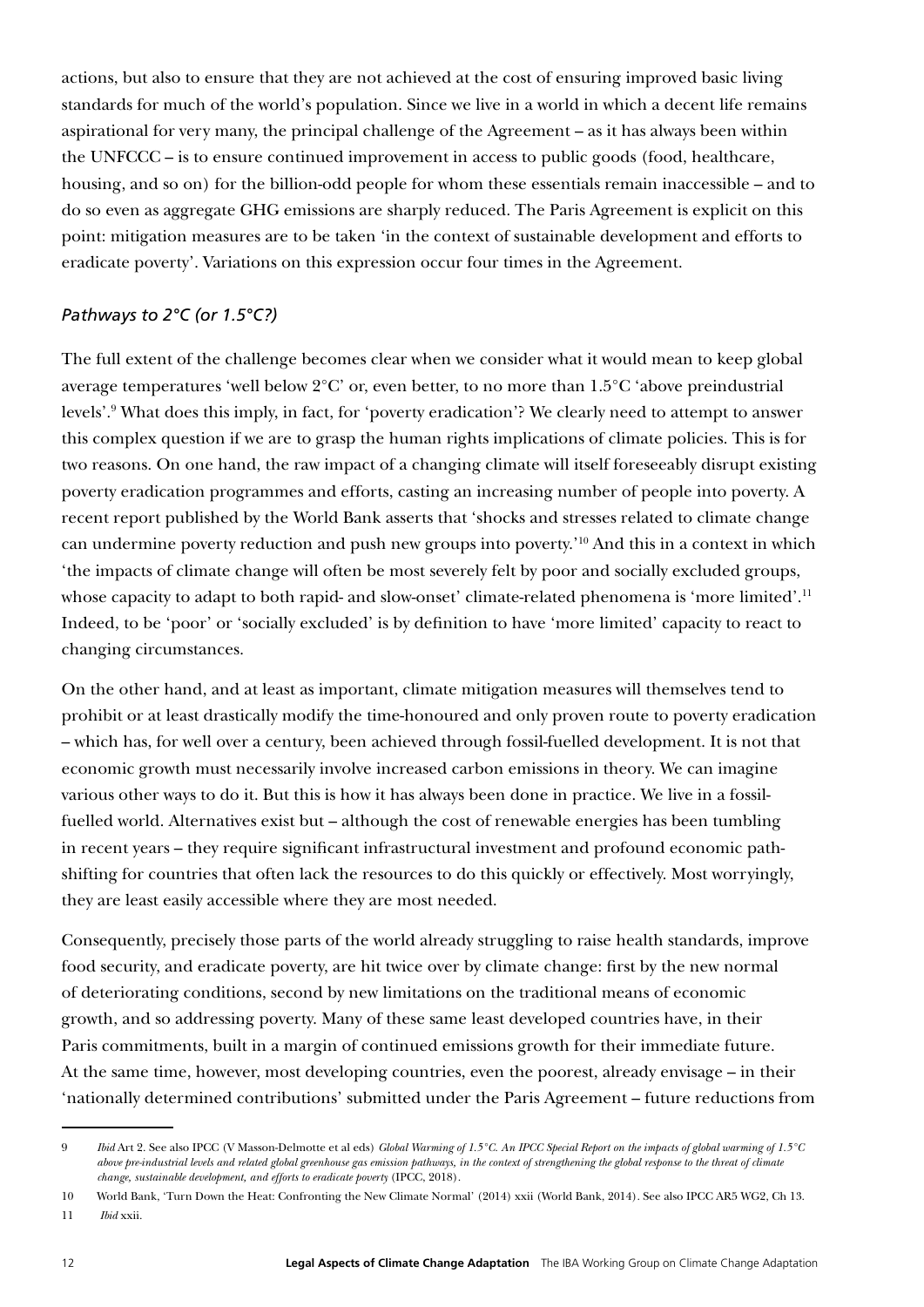what would take place under business as usual.<sup>12</sup> This is not something that has, as yet, gained much human rights attention. It should.

The Paris process was successful, in the main, because it allowed countries to choose mitigation targets by reference to their own capacity and trends rather than by comparison with what other countries were doing. The advantage of this system is a sense of national ownership over mitigation targets. There are also losses, however. The first obvious loss is the coherence of the global target. Once all the various commitments are totted up, it is difficult to know how the inevitable shortfall will be met.<sup>13</sup> A second loss is the potential for meaningful burden-sharing across countries.

Let us take as an example a least developed country in West Africa: Senegal. The United States today produces 40 times as much carbon per person as Senegal, for a GDP 50 times as great per person.14 In such circumstances, Senegal's commitment to reduce emissions by five per cent on business-as-usual a mere 15 years from now appears either generous or foolhardy.15 Of course, it is not merely desirable, but vital, that solid reductions are achieved wherever they can be – and yet, the context is disturbing. According to the World Food Programme (WFP), 'food insecurity exceeds 50 per cent' in Senegal; half the adult population is illiterate; the World Bank estimates that 66 per cent of the population live beneath the poverty line of US\$3.10/day (at PPP).16 This is a Sahel country, economically dependent on agricultural exports, likely to suffer enormously from climate impacts.17 It is difficult to imagine a scenario in which these pressing exigencies can be met while simultaneously reducing the emissions needed to get there.18

To increase standards of living while simultaneously reducing emissions is fundamentally a technological challenge, the enormity of which is difficult to overstate. In its Fifth Assessment Report, released in 2013 and 2014, the Intergovernmental Panel on Climate Change (IPCC) draws on a set of four 'representative concentration pathways', synthesising the vast number of modelled scenarios produced to date. At one end is RCP8.6, the business-as-usual scenario (8.6 refers to the radiative forcing effect of the concentrations of GHG in the atmosphere, expressed in Watts/m<sup>2</sup>), in which current trends, including existing climate policies, continue, leading to a 4.8°C temperature rise above preindustrial levels by 2100. At the other end is RCP2.6, gathering in scenarios specifically aiming to model the conditions under which temperatures do not rise more than 2°C by end of the

<sup>12</sup> UNFCCC, 'Nationally Determined Contributions (NDCs)' (UNFCC, 2020) [http://unfccc.int/focus/indc\\_portal/items/8766.php](http://unfccc.int/focus/indc_portal/items/8766.php) accessed 11 July 2016.

<sup>13</sup> According to Climate Action Tracker, the current crop of commitments, were they fully implemented, would still lead to a rise in temperature by 2100 of 2.7°C over preindustrial levels. Climate Action Tracker, Climate pledges will bring 2.7°C of warming, potential for more action, 8 December, 2015. The Paris Agreement includes a 'global stocktake' presumably with precisely this problem in view.

<sup>14</sup> In 2005, Senegal, with per capita GDP of about US\$1,000, produced 13 MtCO2, about half a tonne per person. In the same year, the average person in the United States earned US\$54,600 and produced 19.6 tonnes of carbon. Sources: country per capita emissions: World Bank; per capita GDP: World Bank; population projections: UN Department of Economic and Social Affairs (UNDESA), 'World Population Prospects: Key Findings and Advance Tables 2015 Revision' (2015) ESA/P/WP 241, 21.

<sup>15</sup> Contribution Prévue Déterminée au Niveau National (CPDN) du Sénégal (UNFCCC, 26 September 2015) ('Senegal INDC') 12. The step is explained as follows: 'Malgré des capacités limitées et le faible niveau des émissions actuelles du Sénégal, cette contribution traduit la volonté de l'État à prendre part aux stratégies globales d'atténuation et d'adaptation aux changements climatiques'.

<sup>16</sup> World Food Programme (WFP), 'Senegal' (World Food Programme, 2020) [www.wfp.org/countries/senegal](https://www.wfp.org/countries/senegal) accessed, 11 July 2016; UNICEF 'Statistics' (UNICEF, 27 December 2013) [www.unicef.org/infobycountry/senegal\\_statistics.html](http://www.unicef.org/infobycountry/senegal_statistics.html) accessed 11 July 2016; World Bank, 'Provcal Net: An Analysis Tool for Global Poverty Monitoring' (World Bank, 2020)<http://iresearch.worldbank.org/PovcalNet/index.htm> accessed, 11 July 2016.

<sup>17</sup> Senegal INDC (n 15) 4-5.

<sup>18</sup> In fact, Senegal expects to achieve these reductions through efficiencies in the agricultural and waste management sectors, rather than in energy. See Senegal INDC (n 15).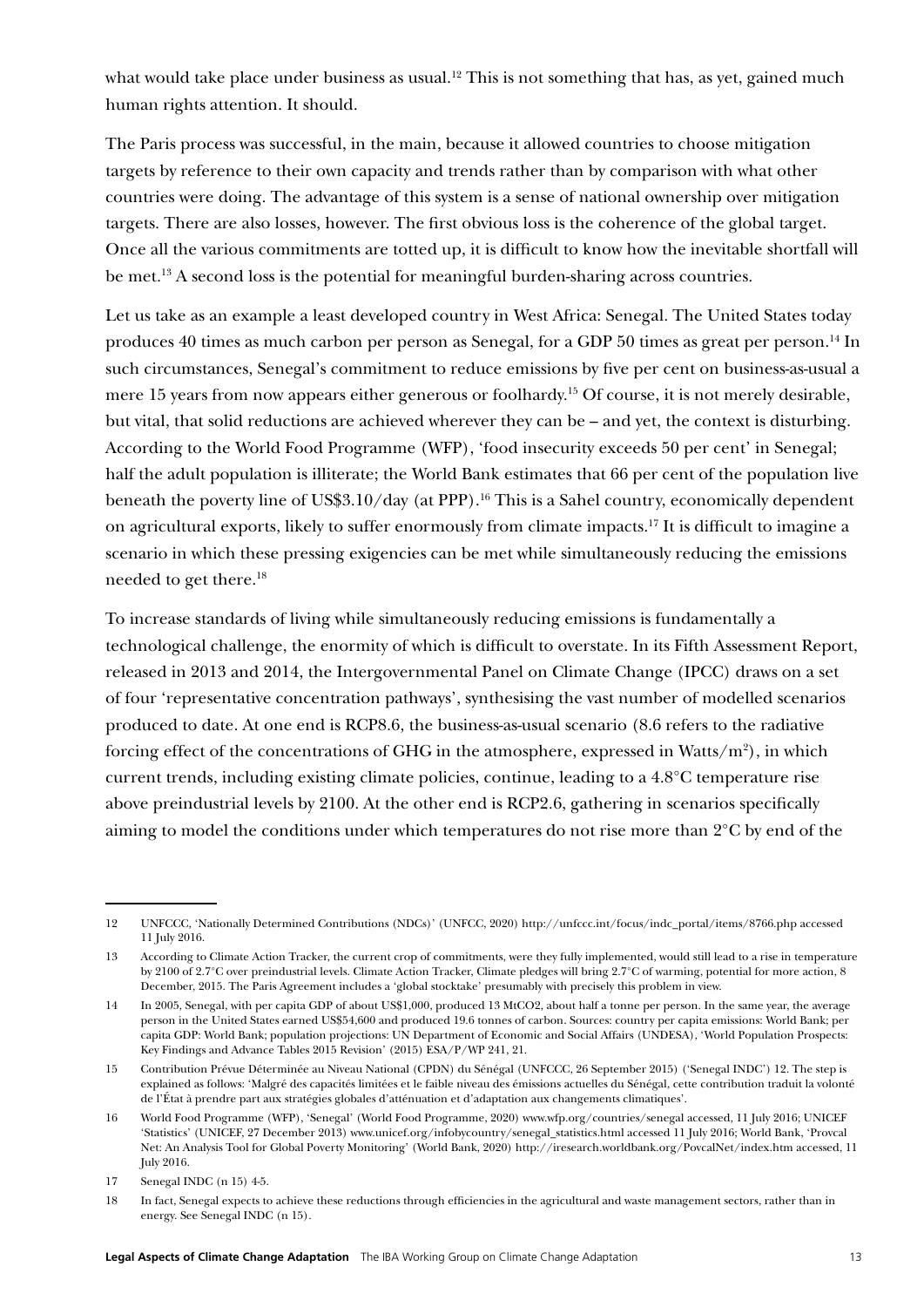century. RCP2.6 assumes immediate and steep emission cuts. The models date from 2011, so their immediacy is already something of a lost opportunity.

Perhaps surprisingly, RCP2.6 does not envisage vastly more reliance on renewable energy technologies than RCP8.6: they both expect a significant increase in use over the century, but only as a part of a broader energy mix.19 There is, however, much greater reliance on nuclear energy in RCP2.6. There is an overall reduction of energy consumption – by 2100, the world is using about 20 per cent less energy in RCP2.6 than it would be in RCP8.6. There is, most glaringly of all, a preponderant reliance on carbon reabsorption technologies such as carbon sequestration and storage. This is because the use of fossil fuel does not end in RCP2.6, instead it is mitigated through carbon capture. The 2°C target can only be met if emissions of carbon dioxide fall below net zero. This is because emissions of methane and nitrous dioxide cannot be reduced to nothing, so a 95 per cent reduction in overall emissions needs a 100 per cent plus reduction in CO2. Under RCP2.6, by 2070 or so, more carbon is being put into the ground than into the sky. It is difficult to know how likely this scenario is as the technologies are untested and the potential for error is great.

At time of writing, new models are under development and RCP2.6 may soon be superseded. Yet it remains at present the single available scenario in which development basics are met within a 2°C budget. Indeed, RCP2.6 assumes a convergence in intra-regional (but not global) living standards towards something like parity by 2150. This assumption may, again, be unlikely to transpire, but it is nevertheless fortuitous for a human rights analysis: in practice RCP2.6 describes the conditions in which basic human rights are fulfilled even while the climate goal of 2°C is met. It is a world of reduced energy use – with the presumptive implication of a less productive (if also more efficient) global economy – but it is one relying heavily on advanced technologies: nuclear, bioenergy, renewables, and carbon reabsorption. In short, RCP2.6 expects a huge feat of technology development and transfer, to use the language of the Paris Agreement.

#### *Food – migration – technology*

Returning to the present, a country like Senegal finds itself subject to a combination of extraordinary pressures. Rising temperatures put agricultural productivity under immense strain. Where, as in Senegal, some 60 per cent of the economy – and a comparable 60 per cent of employment – relies on agriculture, $2^0$  the sector has multiple roles, as a source of food security, livelihoods, and export revenues. With populations increasing rapidly, food production needs to keep pace – but, with climate change, the reverse is more likely.

The pressures climate change generates – loss of both means of subsistence and livelihoods, especially in rural areas – lead in turn to migration to the cities, and, ultimately, out of the country altogether. Slow-onset drivers such as these are sometimes likely to combine with sudden-onset events such as droughts or famines. But if their immediate effect is less devastating, slow-onset events are also much more lasting. When people leave a place that can no longer support their livelihoods, whether

<sup>19</sup> The present discussion draws in particular on Detlef van Vuuren et al, 'RCP2.6: Exploring the Possibility to Keep Global Mean Temperature Increase Below 2°C' (2011)109 *Climatic Change* 95, and in particular the graph at 102. The article is regularly cited in the IPCC's fifth assessment report. Van Vuuren is an IPCC author. IPCC (2018) (n 9) introduces a series of 'shared socioeconomic pathways'.

<sup>20</sup> Senegal INDC (n 15), 4; World Bank, 'Turn Down the Heat: Climate Extremes, Regional Impacts and the Case for Resilience' (2013), 24 (World Bank, 2014).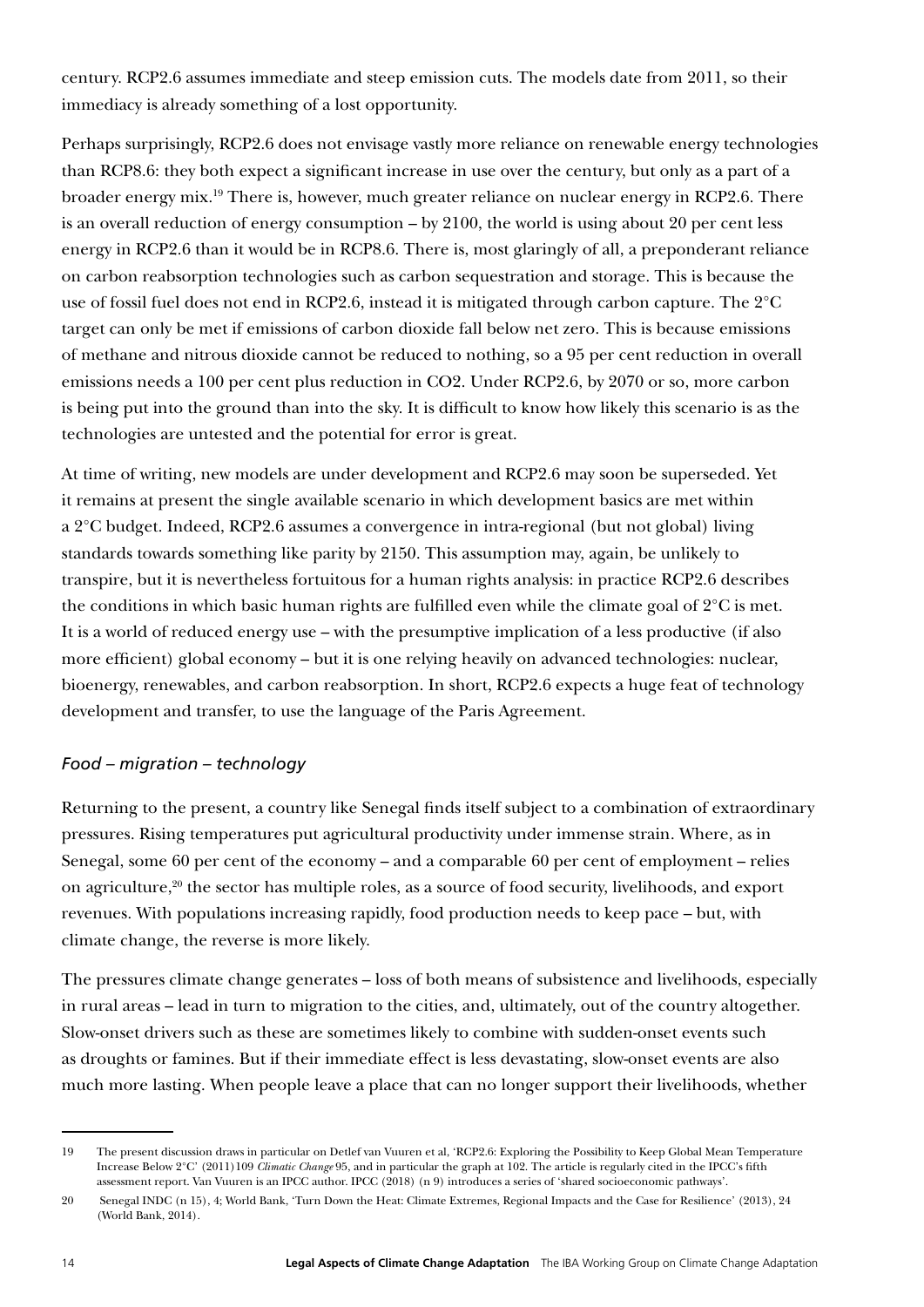fishing, cropping, or livestock husbandry – when the land itself will not support traditional food production, or is ravaged by desertification – they are unlikely to return. Beyond this again, a country such as Senegal struggles with a string of extraordinary challenges simultaneously: to reorganise its economy to flourish in new climactic conditions; to bolster its agricultural sector by means of (presumably) technological fixes; to lift its population out of poverty and improve access to education and healthcare; and to position itself as a low emission economy all the while. Climate change hits hardest where people are the most vulnerable.

Let us look at this set of drivers in more detail, drawing here on the second report of the Potsdam Institute published by the World Bank, which includes a focus on Sub-Saharan Africa. This report draws in particular on the RCP8.6 pathway, reflecting the most credible forecasts based on current activity:

- *Decreasing crop yields:* West African staple crops, such as corn, wheat and sorghum, have high temperature sensitivity thresholds which, if breached even briefly, will cause lasting damage. Temperatures above about 32°C have a deleterious effect on the photosynthesis rate of wheat and rice. According to the IPCC, moderate global average increases  $(1-2^{\circ}C)$ , translating into higher local temperature spikes, are 'likely to have a negative effect on yields for major cereals like wheat, maize, and rice.' A local increase of about 5°C, which will frequently be exceeded once global average temperature increases breach 2°C, will cut production of these crops in half. The World Bank expects 'significant [food] production shocks' in Sahelian Africa.<sup>21</sup>
- *Loss of growing areas.* 'A 1.5°–2°C warming by the 2030s–2040s could lead to about 40–80 per cent reductions in present maize, millet, and sorghum cropping areas for current cultivars. By  $3^{\circ}$ C warming, this reduction could grow to more than 90 per cent.<sup>'22</sup>
- *Loss of livelihoods in fisheries.* 'The job loss associated with projected declines in catches is estimated at almost 50 per cent compared to the year 2000 […] Of the whole of Sub-Saharan Africa, Malawi, Guinea, Senegal, and Uganda rank among the most vulnerable countries to climate-change-driven impacts on fisheries. This vulnerability is based on the combination of predicted warming, the relative importance of fisheries to national economies and diets, and limited adaptive capacity.'23
- *Malnutrition:* There is also an associated projected increase in malnutrition in children under the age of five. Without climate change, the number of children with malnutrition is projected to increase from 33 million to 42 million; climate change adds a further 10 million children by 2050'.24
- *Terms of trade:* Overall global trade is expected to shrink, leading to 'an overall efficiency loss and climate change impacts on crop production are projected to decrease global welfare by [US]\$123 billion, which would be the equivalent of approximately 18 per cent of the global crops sector GDP.'25 With crop yields falling by ten per cent and local populations rising

22 *Ibid*, 22.

<sup>21</sup> World Bank 2014 (n 22) 22.

<sup>23</sup> *Ibid*, 52.

<sup>24</sup> *Ibid*, 44.

<sup>25</sup> *Ibid*, 46.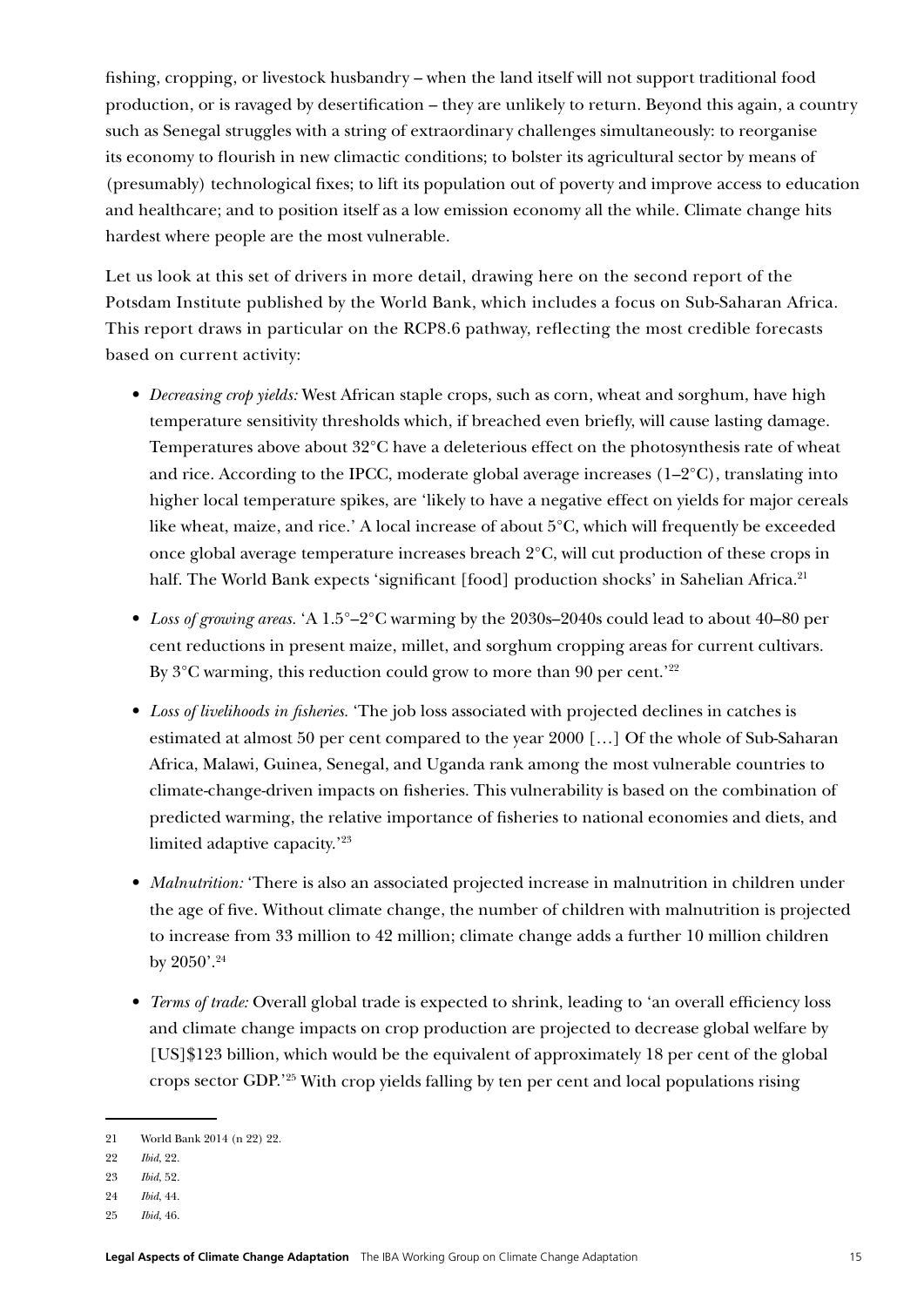rapidly, 'when food trade is taken into account, the net effect is a reduction in food availability per capita (measured as calories per capita) by about 15 per cent in 2050 compared to the availability in 2000.'26

• *Rural emigration:* 'In the face of mounting pressures on rural livelihoods under climate change, even more people may people may migrate to urban areas […] For example, patterns of urbanisation in Senegal have been attributed to desertification and drought, which have made nomadic pastoral livelihoods less feasible and less profitable.'27

Food security is, then, intimately linked to migration. Both, however, are bound up with the question of technology. Technology plays a triple role in this story. First, global technological advance is the key to slowing the temperature rises that lie behind the threats to food security. Second, through access to specific adaptation technologies, such as desalination plants, or advanced agricultural techniques, countries at risk from water stress or crop failure may find the effects easier to manage or deflect. Third, in those same countries, low-carbon technologies open the door to broader development, including technological development and acquisition of the wherewithal to absorb the pressures of climate change better, without further contributing to them themselves.

This IBA report comprises a unique and focused investigation of these three adaptation challenges emanating from climate change: food security, migration and technology. It does so conscious that successful climate change action must attend to its human rights implications. Let us now look briefly at climate change and human rights, before turning to the report's findings on food security, migration and technology transfer in the context of climate change.

#### *Climate change and human rights*

Over the last decade a consensus has emerged that climate change puts the basic human rights of hundreds of thousands at serious risk, and more likely hundreds of millions, bearing directly on satisfaction of the human rights to food, health, water, shelter – and the right to life itself. A formidable movement has grown around the notion of 'climate justice', aiming to work human rights principles into the emergent climate change regime and to sensitise human rights institutions and organisations to the threat climate change poses. At the UN in Geneva, the Office of the UN High Commissioner for Human Rights (OHCHR) has been apprised of the dangers of climate change for some time and has produced a series of increasingly sophisticated analyses of the issues.<sup>28</sup> The UN Human Rights Council (UNHRC) has produced five resolutions on climate change and human rights, focusing on increasingly detailed aspects of the climate problem.<sup>29</sup> The post of a UN 'Special Procedure' on human rights and the environment was created in 2011 and various other

<sup>26</sup> *Ibid*, 44.

<sup>27</sup> *Ibid*, 55.

<sup>28</sup> See the Office of the High Commissioner for Human Rights (OHCHR) page on climate change: www.ohchr.org/EN/Issues/ HRAndClimateChange/Pages/HRClimateChangeIndex.aspx accessed July 20 2016. [www.ohchr.org/Documents/Issues/ClimateChange/](http://www.ohchr.org/Documents/Issues/ClimateChange/KeyMessages_on_HR_CC.pdf) [KeyMessages\\_on\\_HR\\_CC.pdf](http://www.ohchr.org/Documents/Issues/ClimateChange/KeyMessages_on_HR_CC.pdf) accessed 20 July 2016.

<sup>29</sup> OHCHR, Documents and Resources (OHCHR, 2020) [www.ohchr.org/EN/Issues/HRAndClimateChange/Pages/HRCAction.aspx](http://www.ohchr.org/EN/Issues/HRAndClimateChange/Pages/HRCAction.aspx) accessed 20 July 2016.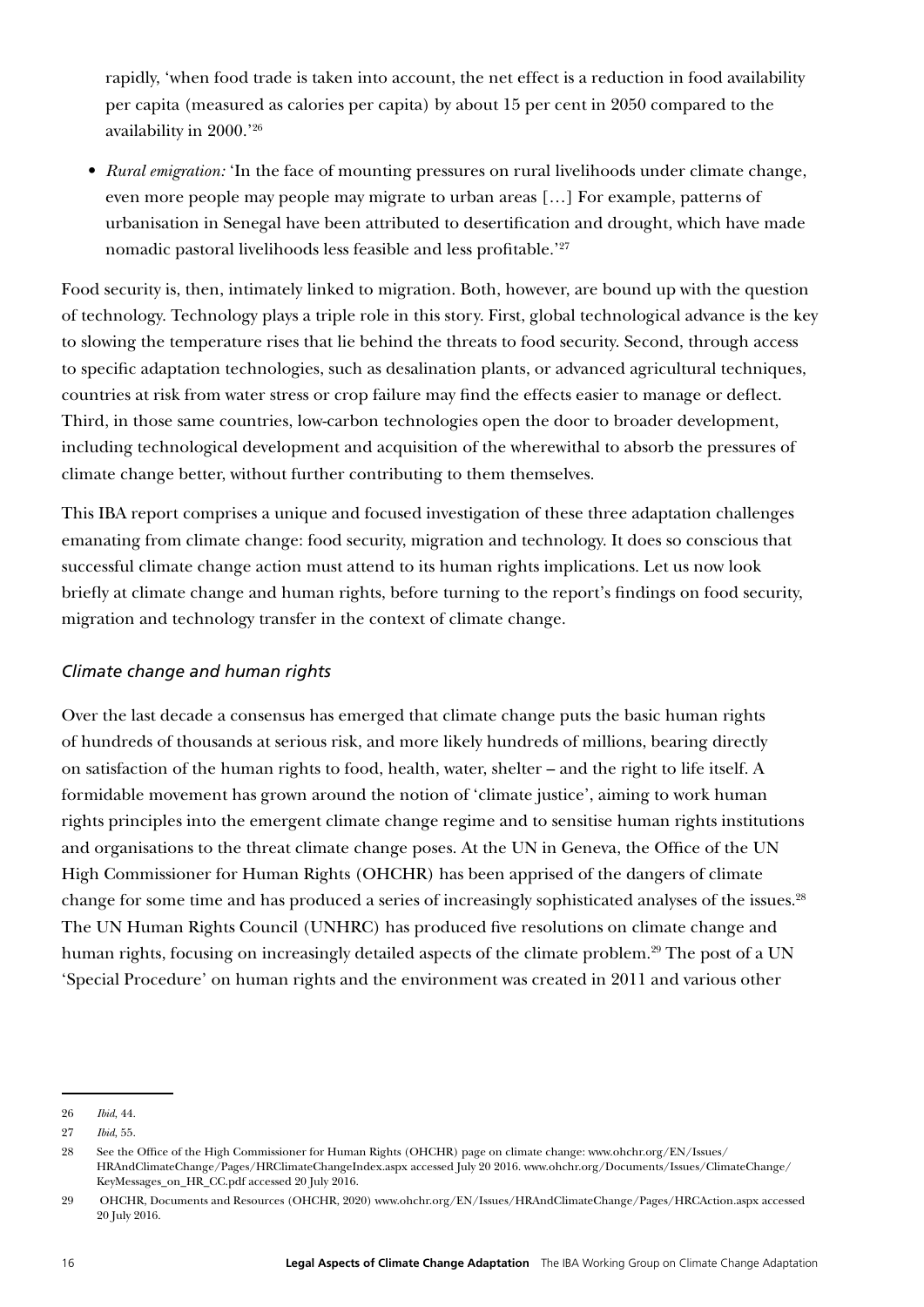SpecialProcedures have closely examined the relevance of climate change to their mandates, notably the Special Rapporteurs on housing, health, food, water and extreme poverty.<sup>30</sup>

The best of these various interventions aim to join up the dots between the complicated science and ethics of climate change, and to make sense of the concrete human rights stakes of the bewildering array of political options and policy proposals – in particular, their transnational dimensions. The OHCHR pre-Paris primer is, for example, a model of succinct (three-page) digested climate policy re-described in terms of real-world human effects.<sup>31</sup> A recent paper by five Special Procedures engages profoundly and critically with the IPCC's Fifth Assessment Report.<sup>32</sup> It cites the human rights implications of the Fifth Assessment Report as follows: 'future impacts of climate change, extending from the near term to the long term, mostly expecting 2°C scenarios, will slow down economic growth and poverty reduction, further erode food security, and trigger new poverty traps, the latter particularly in urban areas and emerging hotspots of hunger.' Moreover: 'The report warns that "climate change will create new poor between now and 2100, in developing and developed countries, and jeopardise sustainable development."33 Outside the UN's formal institutions, human rights activists grapple, for example, with the displacement occasioned by the Clean Development Mechanism (CDM), and the indigenous rights aspects of Reducing Emissions from Deforestation and Forest Degradation (REDD+).

A UNHRC Resolution passed in June 2016 and focused on children's rights followed the previous year's Resolution focusing on the right to health.<sup>34</sup> The 2016 Resolution shows increasing crossfertilisation between the worlds of climate policy and human rights. It references the UNFCCC liberally and encourages states to sign the Paris Agreement and to perform their UNFCCC requirements. It adopts a number of climate law terms, such as the notion of 'long-term cooperative action', the principle of 'common but differentiated responsibilities and respective capabilities', and the broad notion of 'vulnerability' as a trigger of human rights concerns. It invokes the UNFCCC's provisions on mitigation, adaptation, technology transfer and finance. This is complicated technocratic language, jargon-heavy and unfamiliar in the mouths of human rights lawyers and activists – but it helps to master it if the human rights stakes of climate change are to be met.

The Resolution acknowledges in the preamble that:

'responses to climate change should be coordinated with social and economic development in an integrated manner with a view to avoiding adverse impact on the latter, taking into full account the legitimate priority needs of developing countries for the achievement of sustained economic growth and the eradication of poverty.'

This clause is taken directly from the UNFCCC's own preamble, and provides a clear example of the potentially strong areas of synergy between the human rights and climate communities. At bottom,

<sup>30</sup> See, in particular, Special Procedures Mandate-Holders of the UNHRC, 'A New Climate Change Agreement Must Include Human Rights Protections For All' (Open Letter, OHCHR, 17 October 2014); UN Special Procedures, 'Joint statement by UN Special Procedures on the Occasion of World Environment Day' (Joint Statement, OHCHR, 5 June 2015); and Catalina Devandas Aguilar et al, 'The Effects of Climate Change on the Full Enjoyment of Human Rights' (OHCHR, 30 April 2016).

<sup>31</sup> OHCHR, 'Key messages on Human Rights and Climate Change' (OHCHR 2015), [www.ohchr.org/Documents/Issues/ClimateChange/](http://www.ohchr.org/Documents/Issues/ClimateChange/KeyMessages_on_HR_CC.pdf) [KeyMessages\\_on\\_HR\\_CC.pdf.](http://www.ohchr.org/Documents/Issues/ClimateChange/KeyMessages_on_HR_CC.pdf)

<sup>32</sup> Devandas Aguilar et al, 'The Effects of Climate Change' (n 30).

<sup>33</sup> *Ibid* 19.

<sup>34</sup> UNHRC, 'Human Rights and Climate Change' (28 June 2016) UN Doc A/HRC/32/L 34.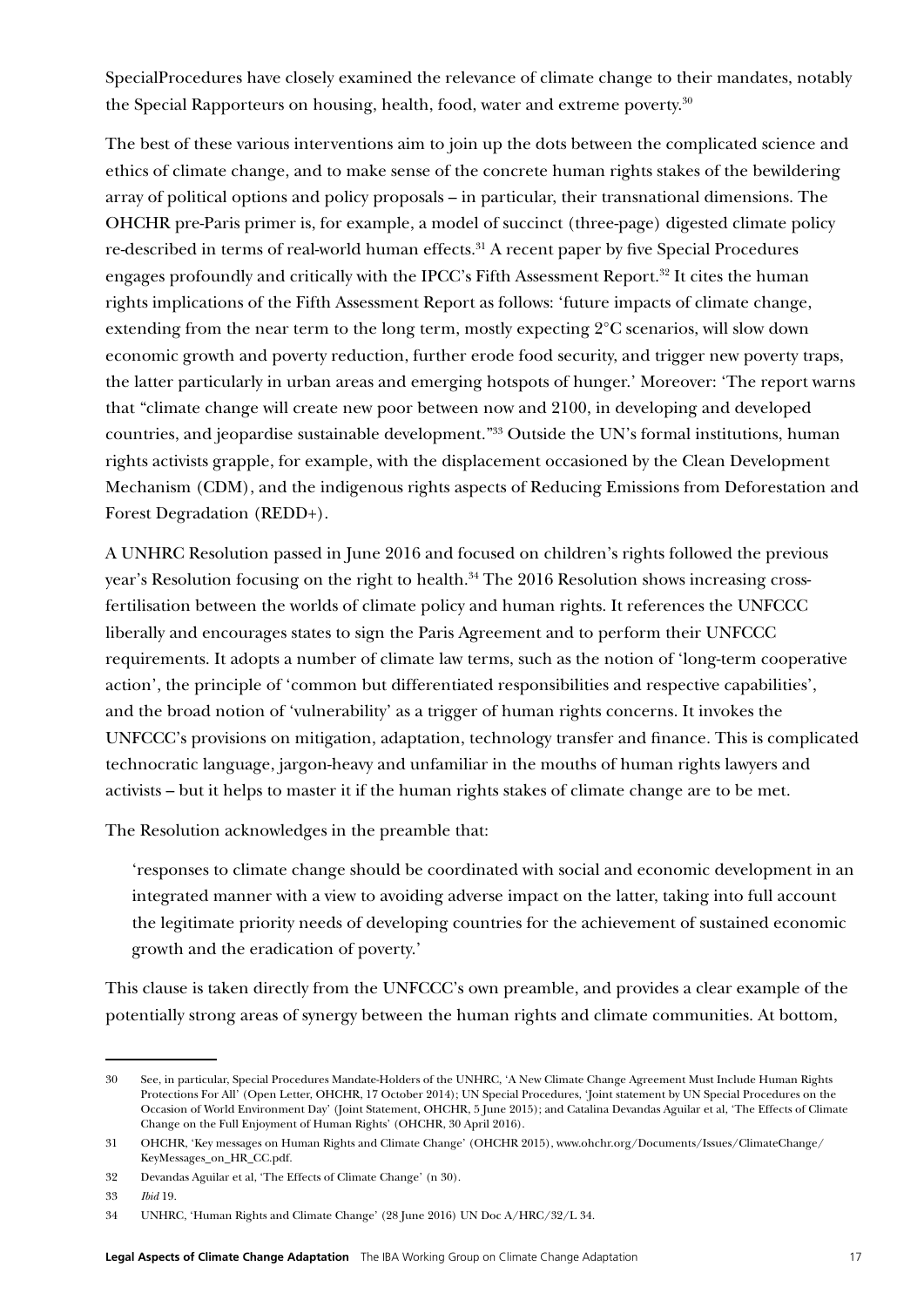both share a central concern with preserving and progressing access to basic human rights that requires, in its turn, elementary economic wherewithal and the political capacity of a state equipped to deliver. Human rights law expects, according to the International Covenant on Economic, Social and Cultural Rights (ICESCR), that states achieve at a minimum the 'progressive realisation' of its listed rights – to 'adequate food' and 'the best attainable standard of physical and mental health', for example – using the 'maximum available resources' including 'international assistance'. However, as even the above brief appraisal of expected (and current) climate impacts clarifies, for thousands, indeed millions of people in much of the world, a 'progressive deterioration' of human rights is therefore more likely to be the norm. Insofar as there is a coherent global response to poverty and to the conditions of its exacerbation or amelioration, it is through international development. An important locus for the climate and human rights communities to discover and nurture synergy is, therefore, in their mutual approach to development.

However, neither of these bodies of law speaks in a detailed way to the conditions in which development actually takes place – or fails to – globally today. Although the issue is raised regularly – in, for example, the OHCHR's 'key messages' report or the five special procedures' April 2015 document – very little attempt has been made to draw out the concrete implications for development policies. The recent UNHRC Resolution, for example – and in this, it is representative of formal statements from the great majority of human rights institutional mechanisms – does not capitalise on the language of ICESCR, Article 2(1), foregrounding international cooperation in the achievement of the enumerated rights. Nor does it incorporate the arguably stronger operational language of UNFCCC, Article 4(7):

'The extent to which developing country Parties will effectively implement their commitments under the Convention will depend on the effective implementation by developed country Parties of their commitments under the Convention related to financial resources and transfer of technology and will take fully into account that economic and social development and poverty eradication are the first and overriding priorities of the developing country Parties.'

None of these sources – the ICESCR's Article 2(1), the UNFCCC's preambular paragraph above, nor its Article 4(7) – have an equivalent in the Paris Agreement, which uses a softer and more voluntarist language of cooperation throughout.<sup>35</sup> The Agreement does, however, make explicit mention of human rights, a sign of the progress of the movement to place human rights firmly within the climate context. Its preamble 'acknowledges' that climate change is a common concern of humankind. Parties should, when taking action to address climate change, respect, promote and consider their respective obligations on human rights, the right to health, the rights of indigenous peoples, local communities, migrants, children, persons with disabilities and people in vulnerable situations and the right to development, as well as gender equality, empowerment of women and intergenerational equity,

This is an important development. At the same time, it is hard to imagine that, when it comes to concrete protection from human rights risks, it adds much weight to the existing mechanisms within

<sup>35</sup> The Paris Agreement provides different language again (Art 6(8)): 'Parties recognize the importance of integrated, holistic and balanced nonmarket approaches being available to Parties to assist in the implementation of their nationally determined contributions, in the context of sustainable development and poverty eradication, in a coordinated and effective manner, including through, inter alia, mitigation, adaptation, finance, technology transfer and capacity-building, as appropriate.'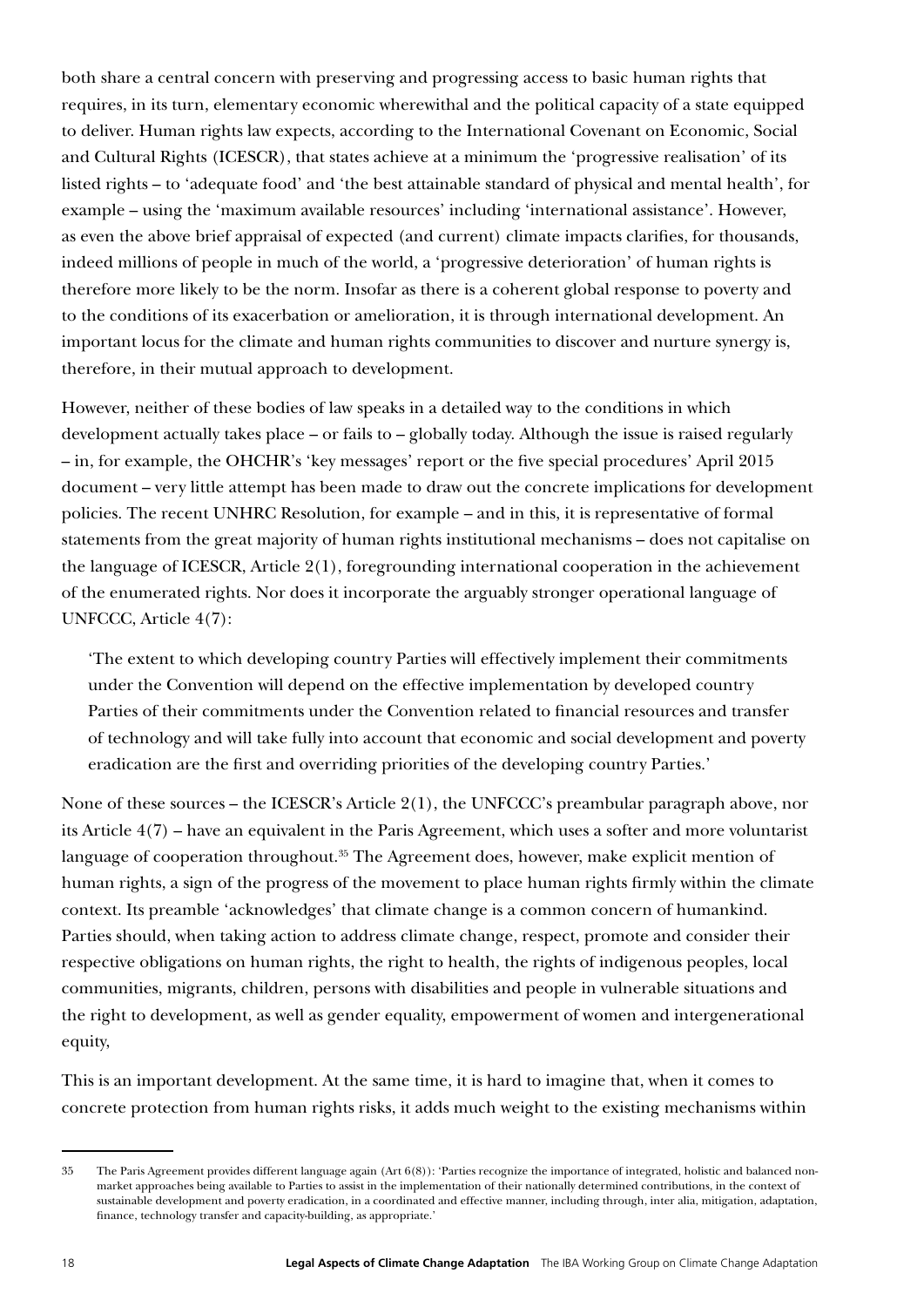the UNFFCCC or the human rights covenants – or for that matter within the Paris Agreement's own binding articles.

#### *Food security*

The extraordinary threat climate change poses to food security in much of the world is by now well documented in the reports of the IPCC itself (the Fifth Assessment Report devotes a chapter to the issue) as well as by the human rights institutions (successive Special Rapporteurs on the right to food have prioritised the question).<sup>36</sup> It is, moreover, explicitly acknowledged in the Paris Agreement. The preamble recognises 'the fundamental priority of safeguarding food security and ending hunger, and the particular vulnerabilities of food production systems to the adverse impacts of climate change'. The main body of the Agreement includes as one of its three stated objectives, that of '[i]ncreasing the ability to adapt to the adverse impacts of climate change and foster climate resilience and low GHG emissions development, in a manner that does not threaten food production'. These laudable desiderata are, however, missing qualifiers. Which food production systems? Whose ability to adapt?

The present report explores the complexity of food security as a climate change adaptation issue through its intersection with multiple governance and legal frameworks (those dealing not only with food security and climate change, but also with energy and global trade). It then examines the human right to food and considers the contribution it can make towards strengthening these existing governance and legal frameworks and orienting them towards increasing food security at the global, regional and local level amid climate change.

#### *Migration*

Given that the likelihood of massive population displacements throughout the world due to a changing climate was identified early on – from the first, and then through successive, IPCC reports – the issue has received remarkably little attention under the UNFCCC's own rubric. Indeed, beyond a brief mention in the Cancun decision of the Conference of the Parties (COP), the briefer tag in the Paris Agreement preamble noted above, and a request by the Paris COP to investigate 'displacement related to the adverse impacts of climate change' as part of the Warsaw Mechanism on Loss and Damage, climate-induced migration remains largely unaddressed.<sup>37</sup> Moreover, migration does not easily fit within the world's human rights instruments, having been cordoned off into its own Geneva regime almost immediately after the call for a 'right to seek asylum' in the 1948 Universal Declaration

<sup>36</sup> IPCC, *RK Pachauri and LA Meyer (eds), 'Climate Change 2014: Synthesis Report. Contribution of Working Groups I, II and III to the Fifth Assessment Report of the Intergovernmental Panel on Climate Change' 2014* (IPCC, 2014) vol 2, ch 7 ('AR5 Synthesis Report: Climate Change 2014'). See also the extensive resources on the website of the former Special Rapporteur on the right to food, Prof Olivier de Schutter, 'Documents' (2014) www. srfood.org/. The World Bank 'Turn Down the Heat' (n 20) reports also pay special attention to this question.

<sup>37</sup> UNFCCC, 'Decision 1/CP. 16, Outcome of the Work of the Ad Hoc Working Group on Long-Term Cooperative Action under the Convention' (15 March 2011) UN Doc FCCC/CP/2010/7/Add 1, [14(f)] 'Cancun Adaptation Framework'; UNFCCC, 'Adoption of the Paris Agreement' (12 December 2015) UN Doc FCCC/CP/2015/L 9, [50].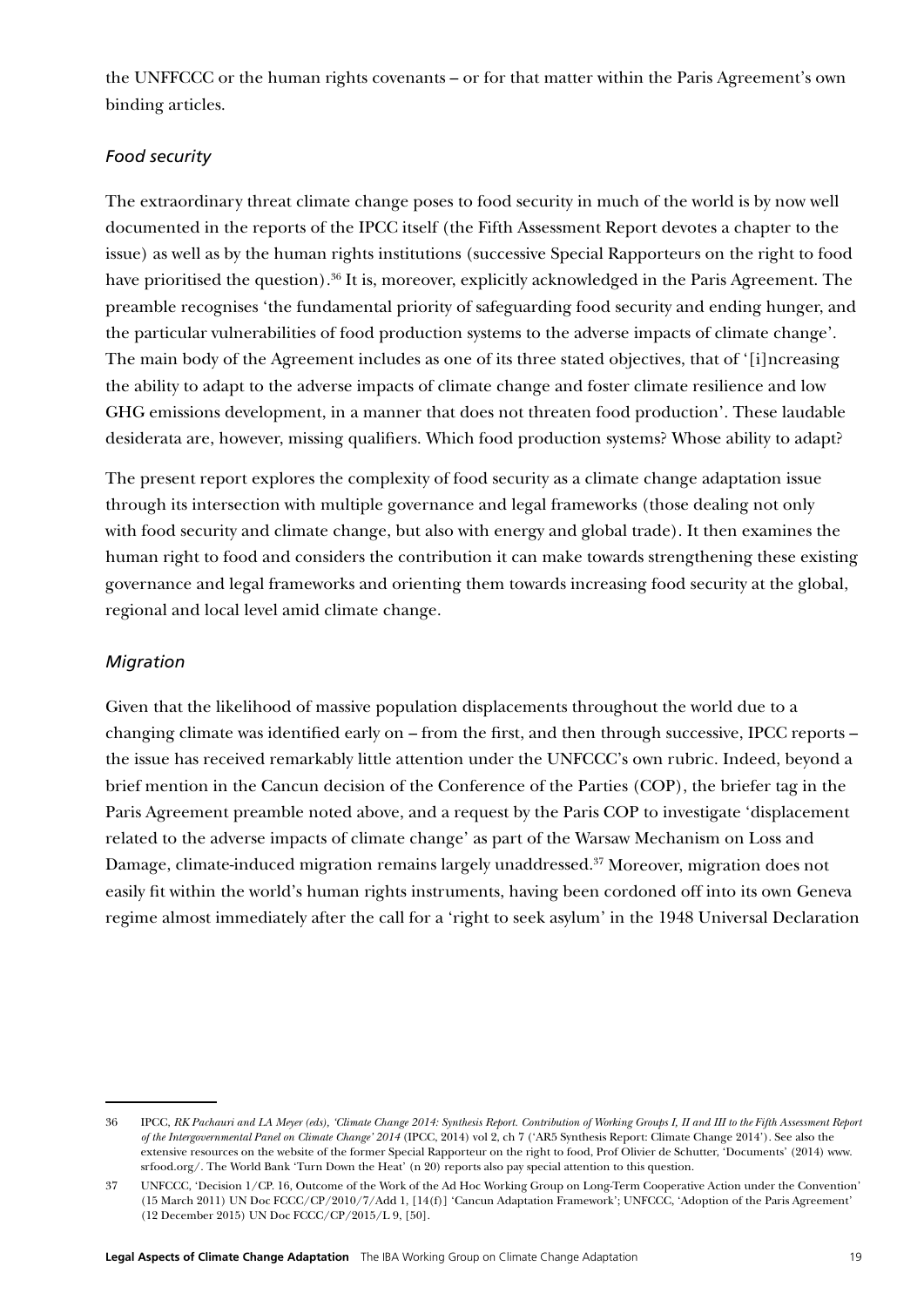of Human Rights. Some exceptions aside,<sup>38</sup> it would be easy to forget that migration is a quintessential human rights concern, and that the likelihood of massively exacerbated population movements as climate change takes hold is undoubtedly one of the major human rights consequences of our failure to rein in carbon usage.

Yet the relative paucity of discussion within the standard climate and human rights framework does not belie a lack of activity. On the contrary, climate migration has long been a key area of discussion and contention within the broader climate debate. Significant energy has been devoted to terminological issues: should people displaced by climate change be considered refugees, migrants, displaced persons or something else? Is climate change really responsible for their displacement? Although a broad consensus has by now emerged on the inadequacy of existing instruments to manage or contain climate displacement, there remains a notable lack of progress towards developing a new framework or undertaking serious reform of the existing one.

Several reasons have been identified for the relative inaction related to climate migration at the international level. One is that climate displacement will be mainly internal (that is to say, a matter of border controls), and so a human rights matter for individual states rather than a matter of international law or the international community. Such a view may, however, tend towards supporting the reinforcement of existing borders. A second claim is that climate-related migration can never be attributed merely to the phenomenon of climate change itself: there will always rather be other more immediate causes for people to flee their localities, with climate change merely a contributory factor. Certainly, it is true that climate change is likely to exacerbate most or all the other reasons people already have for migrating. There are currently 65 million displaced people in the world, and the number increases each year.39 Climate change is undoubtedly already a contributory cause, but its specific contribution is probably impossible to quantify. It is far from clear, however, whether this should permit discounting that contribution altogether.

With the principal international institutions playing a secondary role and few UN human rights institutions speaking out on the issue, other approaches have blossomed. Key among these is the Nansen Initiative, bringing together a key group of interested states, advised by a cadre of qualified scholars and advisors. This Initiative has gradually brought momentum to bear around a move to align thinking and policy in the direction of preparing for the likelihood of mass population movements. Other key initiatives are regional, particularly in the South Pacific, where several islands have agreed on a rudimentary framework for climate adaptation (the Pacific Islands Forum).

The present report contributes to this incremental development of climate change-related migration and displacement policy by: identifying the adaptive capacity of labour migration and explaining how it can be enhanced; and illustrating how better understanding, communication, and management of

<sup>38</sup> The exceptions include the works of: the Special Rapporteur on the human rights of internally displaced persons, Dr Chaloka Beyani (see UNHRC, 'Report of the Special Rapporteur on the human rights of internally displaced persons', 1 April 2015 UN Doc A/HRC/29/34); the Special Rapporteur on the human rights of migrants, François Crépeau (although the Special Rapporteur does not refer to climate migration specifically, the human rights of migrants are at the core of this mandate); and the Special Rapporteur on the right to [adequate housing as a](https://www.ohchr.org/en/issues/housing/pages/housingindex.aspx)  [component of the right to an adequate standard of living, and on the right to non-discrimination in this context,](https://www.ohchr.org/en/issues/housing/pages/housingindex.aspx) Raquel Rolnik (see United Nations General Assembly (UNGA), 'Annual Report of the Special Rapporteur on the right to [adequate housing as a component of the right](https://www.ohchr.org/en/issues/housing/pages/housingindex.aspx)  [to an adequate standard of living, and on the right to non-discrimination in this context](https://www.ohchr.org/en/issues/housing/pages/housingindex.aspx)', 5 August 2011 UN Doc A/66/270 5, 2011). See too, UN Special Rapporteurs on the rights of persons with disabilities, Catalina Devandas Aguilar; the issue of human rights obligations relating to the enjoyment of a safe, clean, healthy, and sustainable environment, Mr. John H. Knox; extreme poverty and human rights, Philip Alston; the human right to safe drinking water and sanitation, Mr. Léo Heller; and the Independent Expert on human rights and international solidarity, Ms. Virginia Dandan, 'The Effects of Climate Change on the Full Enjoyment of Human Rights', 30 April 2015, 21-22.

<sup>39</sup> United Nations High Commissioner for Refugees, 'Global Trends: Forced Displacement in 2015' (UNHCR, 2016), 5.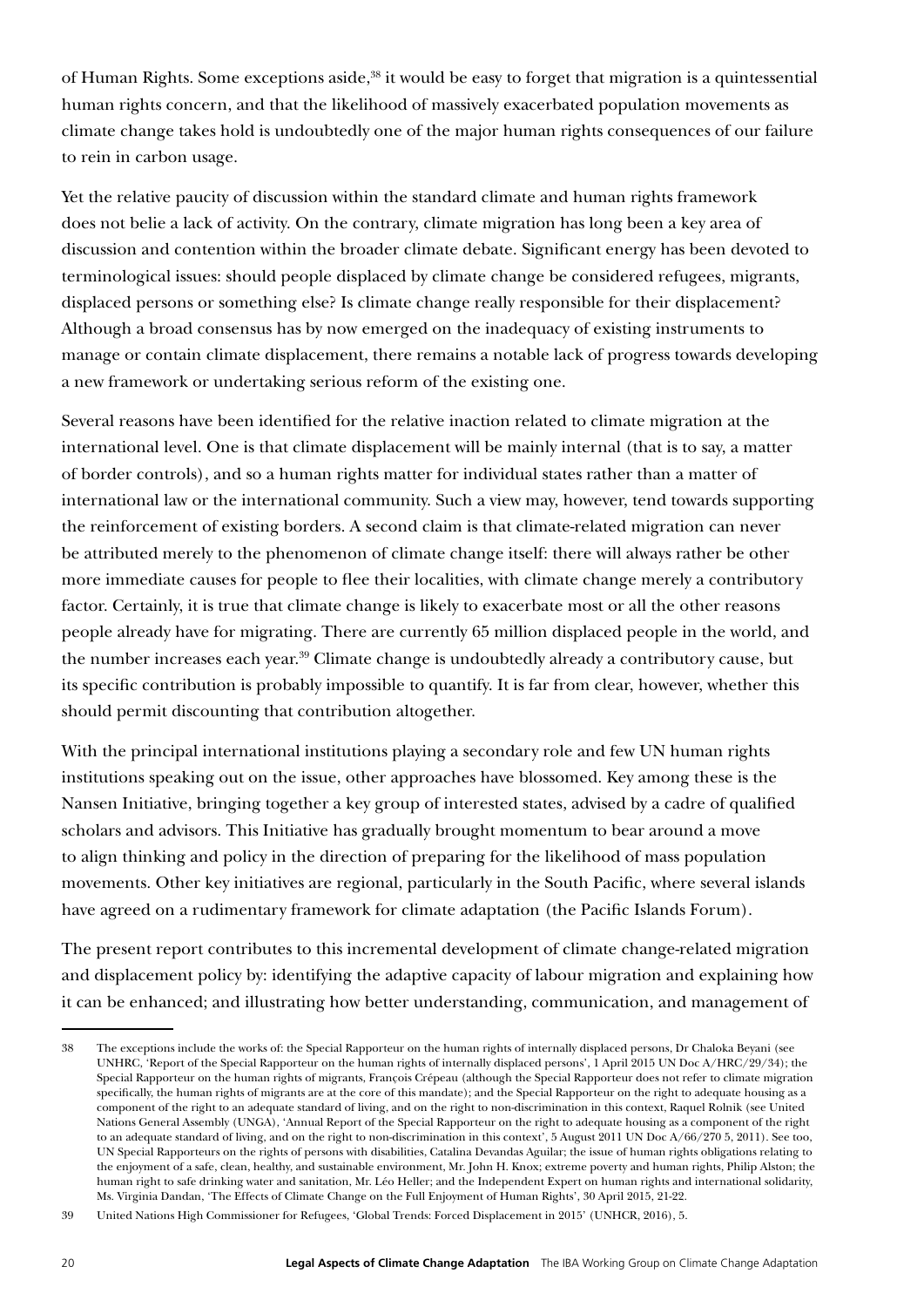climate displacement risk and vulnerability can avert or mitigate internal displacement of vulnerable populations from climate change effects.

#### *Technology*

As signalled above, technology policy is of fundamental importance to the achievement of human rights in the context of climate change, although it remains underexplored. To gain a better sense of where international thinking is (and should be) headed on this important issue, let's turn again to the case of Senegal. In its nationally determined contribution (NDC), beyond its promised five per cent emissions cut by 2030 from business as usual, Senegal specifies that it could further reduce emissions by 20 per cent should it benefit from international support, and in particular 'technology transfer', to that end.40 This scenario of increasing mitigation ambition with the help of transferred technologies is sometimes referred to as NDC+. Similar forecasts litter the developing country NDCs collected at the UNFCCC secretariat.41 Senegal estimates the cost of NDC+ at US\$5bn, as against US\$1.8bn for the more modest NDC reduction. This compares with a projected cost of US\$14bn for adaptation through to 2030. International technology transfer will, in short, contribute to global GHG attenuation, while at the same time alleviate the potential damage that cutting emissions would otherwise produce in struggling countries – and it will do so at a fraction of the cost of other proposed adaptation measures.42

The current report takes this claim seriously. Technology transfer has long been a central plank of the UNFCCC architecture and retains a key place in the Paris Agreement. Article 4(7) UNFCCC, cited earlier, has the interesting quality of describing less an obligation than a prediction. It points out that if developed countries do not take seriously their obligations to promote, facilitate and finance the transfer of technologies to developing countries, the latter will not be in a position themselves to adopt climate change mitigation policies – precisely because social and economic development and poverty eradication must necessarily be their overriding priorities. There is little doubt this is correct. Yet the content of the obligations on developed countries – and even the identity of those duty-bearing entities – is notoriously vague. Moreover, the entire topic of technology transfer has frequently been mired in a debate over intellectual property rights.

While the question of intellectual property is clearly important, the present report has taken a different approach to the problem of technology, given especially its increasing urgency. The report looks to the existing international structures that tend to decide whether technologies can be easily adopted in the countries which need them most to tackle the impacts of climate change: financial flows, on one hand, and international investment law, on the other. The report finds that in neither case is there an optimal framework for ensuring technology transfer and makes recommendations to that end.

<sup>40</sup> Senegal INDC (n 15) 12; see too graph at 13.

<sup>41</sup> See for example, Argentine Republic, Intended Nationally Determined Contribution ('Argentina INDC') (UNFCCC, 1 October 2015); Cote d'Ivoire, Intended Nationally Determined Contribution ('Cote d'Ivoire INDC') (UNFCCC, 30 September 2015).

<sup>42</sup> Adaptation measures are frequently technology-intensive (the present report gives the example of desalination technologies) and the challenge of energy technology differs between wealthier and poorer countries. For wealthier countries—the old industrial economies the central challenge of climate change is to maintain standards of living, or reduce them as little as possible, while sharply reducing the greenhouse gas emissions that go into producing them. For poorer developing countries such as Senegal, however, the central challenge is rather different—it is to continue to raise living standards (and so energy use) while minimising the inevitable increase in emissions. This is not so much mitigation in the usual sense of the word: it might be better understood as a form of adaptation to the changing circumstances of a carbon-constrained world.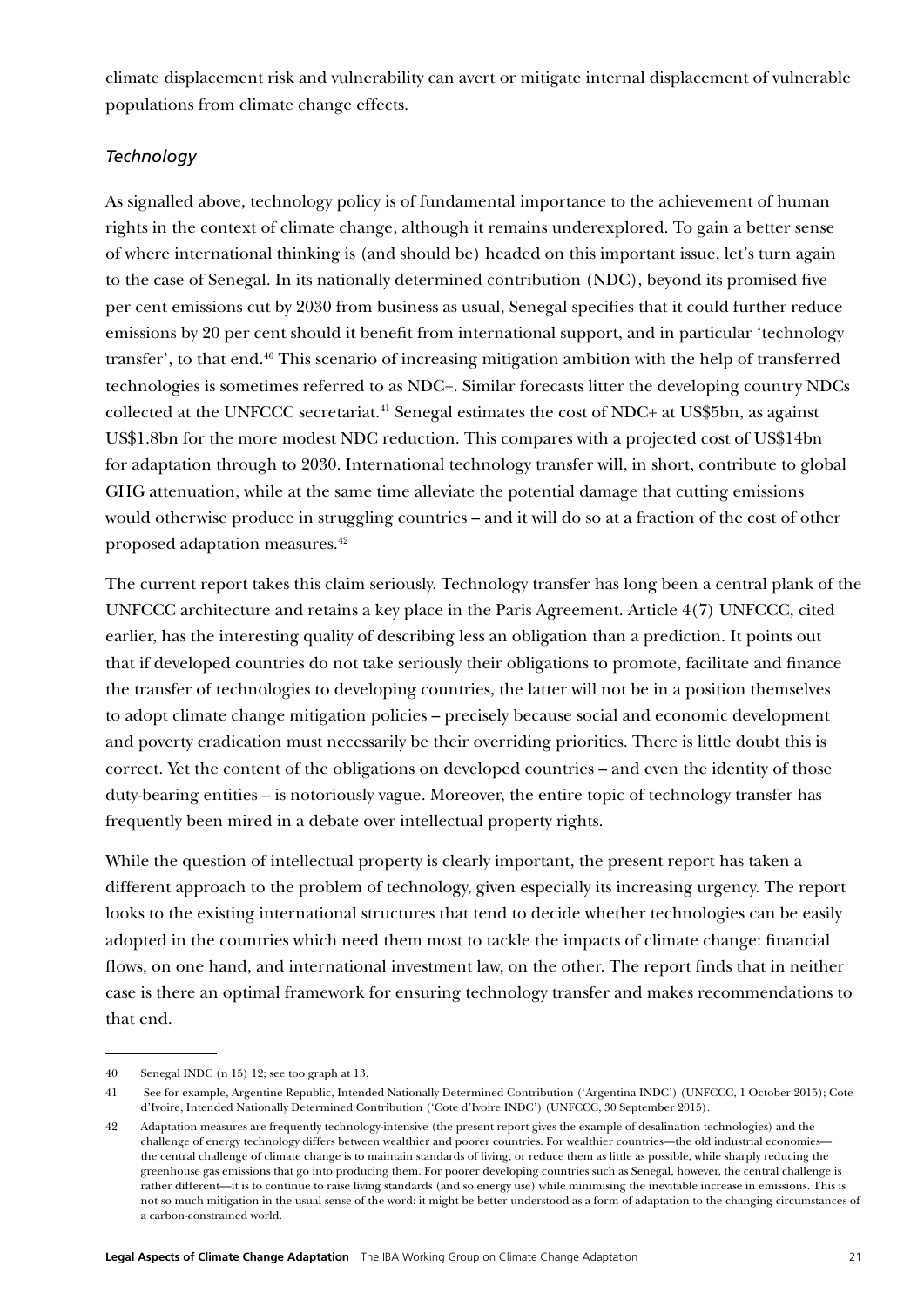This report endorses, and then aims to push beyond, the easy language of 'climate justice' and human rights, not least in the IBA's own Task Force contribution in 2014.<sup>43</sup> The current report delves into the concrete human rights implications of climate adaptation concerns to do with food security, migration and technology. The hope and expectation is that it can contribute to a groundswell of work ensuring that climate targets are met while enhancing the human rights of vulnerable peoples around the world.

<sup>43</sup> International Bar Association Climate Change Justice and Human Rights Task Force, 'Achieving Justice and Human Rights in an Era of Climate Disruption' (International Bar Association, 2014) ('The IBA Task Force Report').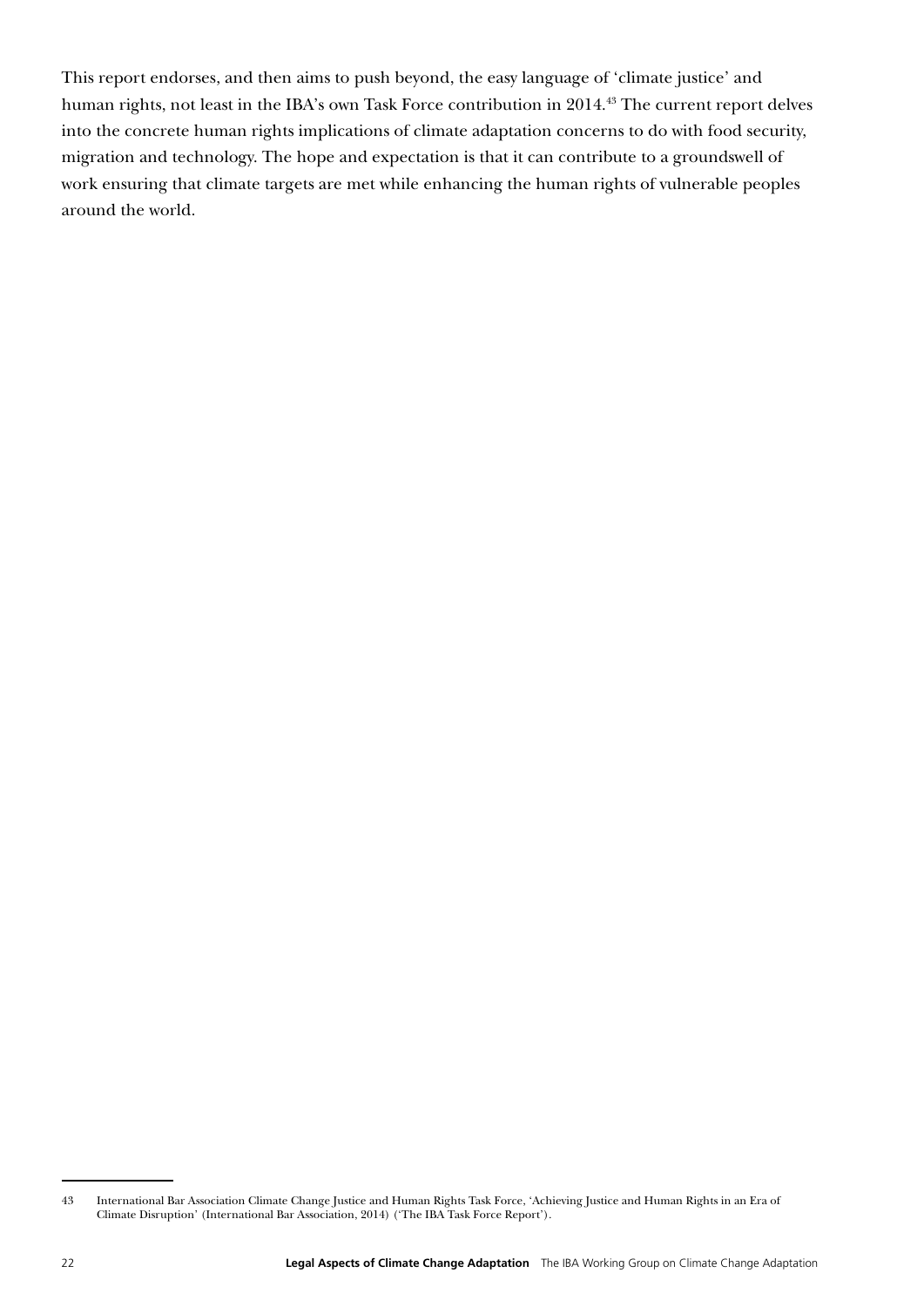# **Summary of recommendations**

### **Climate change-related migration and displacement**

Despite labour migration's adaptive potential, it has yet to feature as a potentially positive component of national or regional climate change adaptation strategies. Where migration is already occurring out of climate-affected areas, this may be a missed opportunity. Developing regular channels of migration for those suffering economic hardship due to natural disaster or long-term climate damage can help to prevent climate-related migrants entering into the informal economy or exploitative forms of employment abroad. In order to harness the adaptive capacity of labour migration, the Working Group recommends that states:

- Link existing labour policies, migration agreements and climate adaptation strategies through better coordination and collective efforts.
- Make labour migration a just option for climate-affected communities by reducing the high cost of movement, including through progressive elimination of exploitative recruitment practices.
- Further explore how regional cooperation on climate change adaptation and pilot programme implementation in a bilateral or regional context for the development of 'good practice' guidance can better link labour mobility.

It is further recommended that states act on the enormous opportunities that exist to avert or mitigate internal displacement of vulnerable populations from climate change effects by adapting laws and policies to address climate displacement risk. In order to do so, the Working Group recommends that states:

- Improve understanding of climate displacement risk and vulnerability at a local level and develop indicators of displacement risks based on a range of physical, socio-economic, and other relevant factors.
- Revise disaster risk management (DRM) laws and policies to ensure that they include mandates and processes for understanding and identifying climate displacement risk, and ensure that technical and scientific bodies responsible for providing weather, climate, hydrological, and environmental monitoring and prediction services have sufficient human, financial, and technical capacity.
- Use a multisector approach to develop strategies for mitigating displacement risk at the local, regional, and national level.
- Ensure that systems are in place to communicate climate hazards at the local level and empower local governments and communities, as well as vulnerable and disenfranchised groups, to be involved in their own risk management, including managing climate displacement risk.

Lastly, the Working Group urges states to endeavour to address the extremely difficult questions regarding where people will settle if they are displaced across borders but are unable to return home for many years or perhaps ever. The recent crisis of mixed migration and refugee flows of those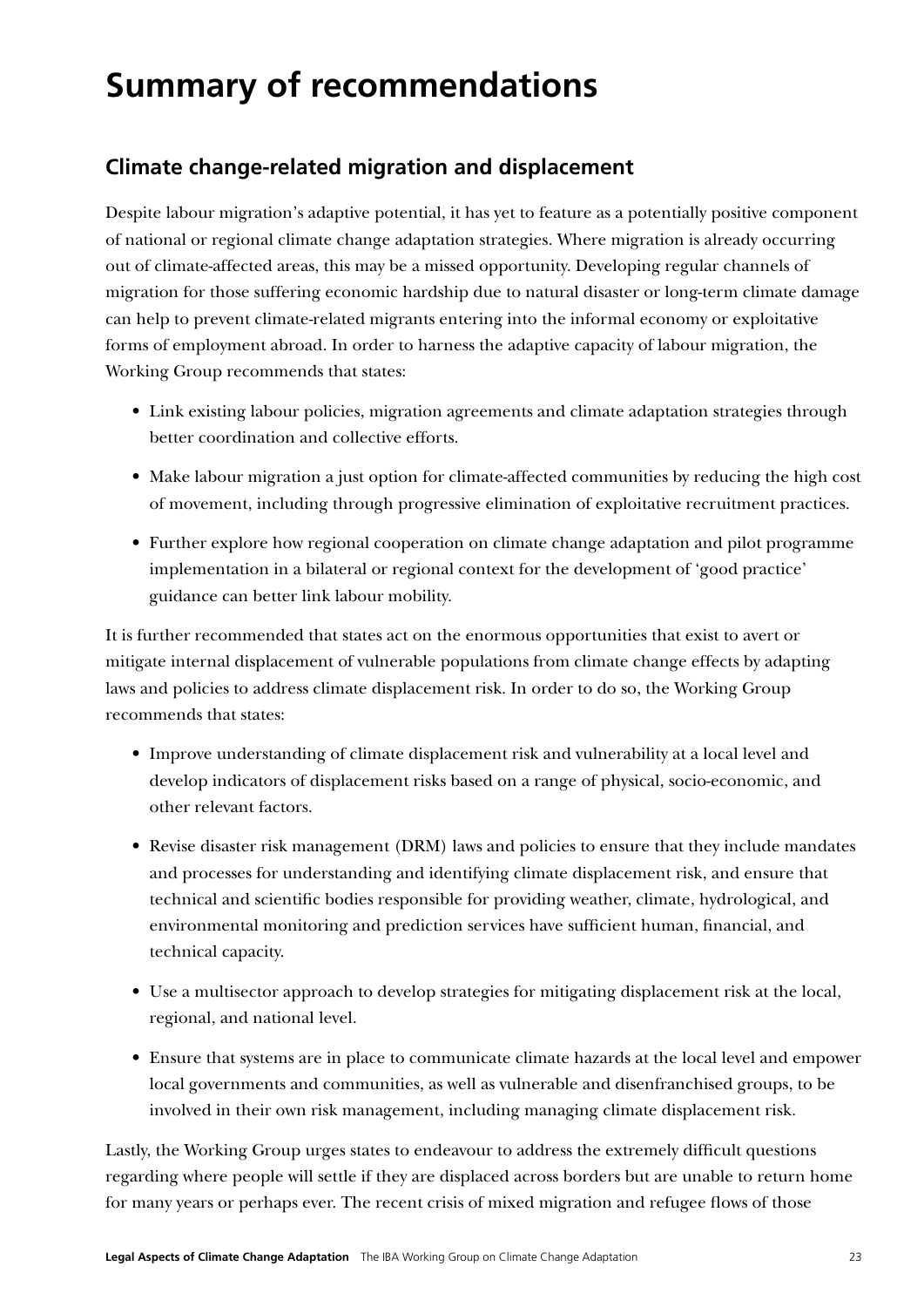seeking to reach Europe highlights the enormous challenges states are likely to confront in the absence of planning for climate-displaced persons. The Working Group recommends that states:

• Start a dialogue – at a regional or international level – on locations for the long-term resettlement of populations that will be unable to return home for long periods of time (or ever) as a result of climate change.

# **Food security**

By identifying and describing the key inter-linkages between the legal regimes for climate change and food security, the Working Group has found that whereas climate change law has potential to impact on the three dimensions of food security (availability, accessibility and adequacy), food systems also have the capacity to affect the goals of climate change law and policy. It is therefore paramount that both regimes evolve in a highly coordinated manner to avoid negative interrelations and to promote synergies. Both governance regimes must be understood within a wider and more complex set of interrelated regime complexes, which at least includes the regime complex for trade and the regime complex for energy. The resulting near-overwhelming complexity and the corresponding set of interlocking effects can only be understood and therefore managed when all complexes are looked at from an external perspective. The global governance regime for sustainable development may provide just such perspective as it is premised on a core number of globally shared public policy goals specified through a series of indicators that can be used to track progress towards those goals.

The Working Group has sought to identify strong, widely shared normative foundations on which the global governance regime for sustainable development can be sustained. The suggestion is that fundamental rights have the normative clout to play that role, and within them, the right to food is particularly apposite to ensure the necessary coordination among all the relevant regime complexes. The contours, potential and limitation of this fundamental right to exert a pull and push factor on key public and private players has been assessed, and the conclusion is that the right has a promising track record in holding both sets of actors to account for violations of the right and steering them towards full respect of the right, which includes respecting, protecting, and fulfilling the right to food and therefore food security. This is particularly promising in relation to extraterritorial effects of states' and TNCs' actions, where more doubts about the justiciability of the right seem to remain.

Based on our analysis, the Working Group recommends that international organisations:

- Work to develop, effectively implement at a national level, and monitor the compact indicator framework for sustainable development goals (SDGs), with a particular attention to the impact on the right to food of national policies on, inter alia, climate, food, energy, and trade.
- Work to improve the degree of coordination among the relevant international legal frameworks and regime complexes so as to identify and mitigate negative impacts on food security (eg, climate change adaptation measures may be tested and strengthened by closely evaluating their impact on food stability).
- Systematically require the integration of the right to food in states (eg, during the approval process of market-based projects within the UNFCCC).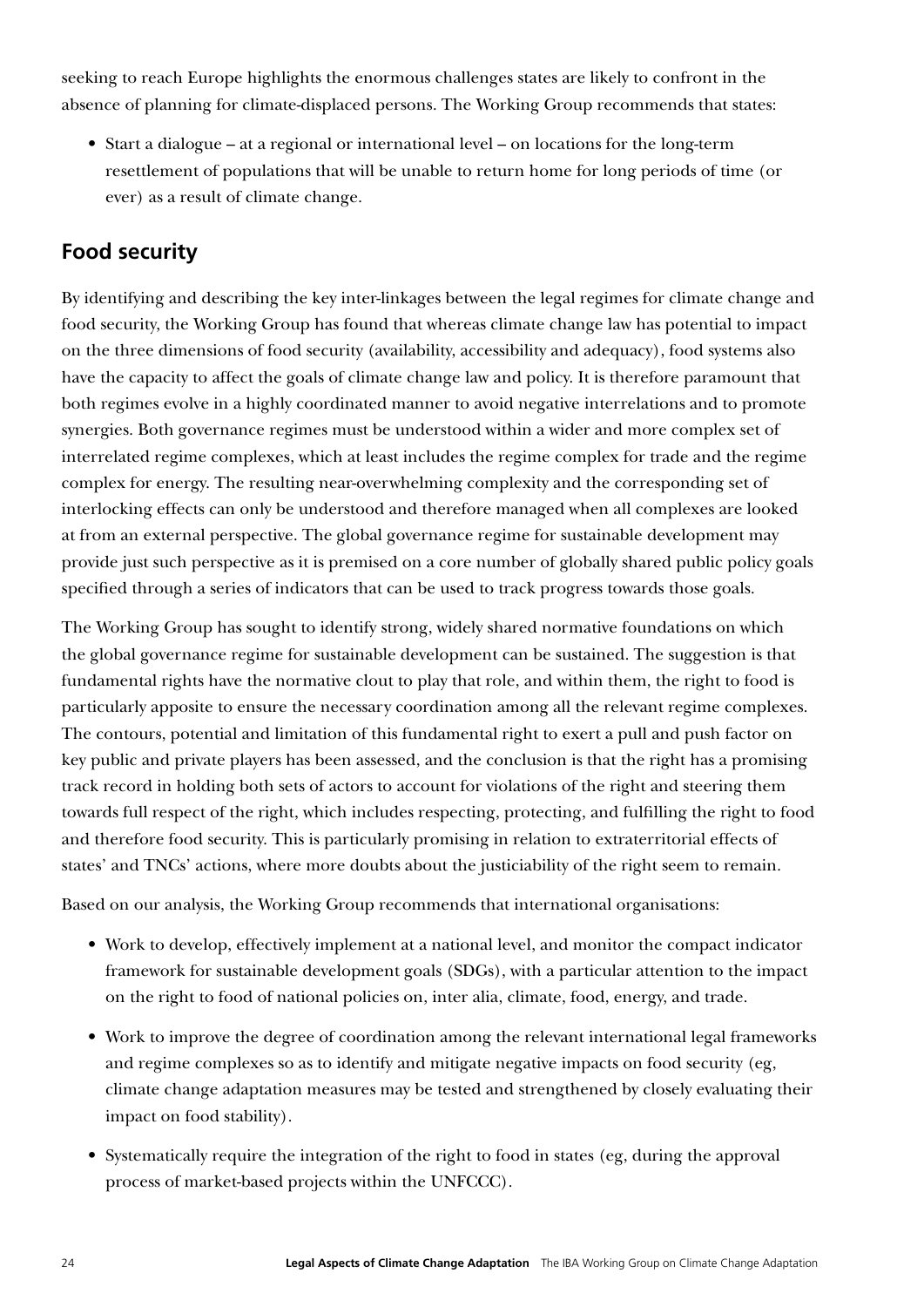- Mainstream the right to food in all existing mechanisms for financial transfers and transfers of technology across the relevant regimes (eg, the CDM, REDD+, the Green Climate Fund, the Adaptation Fund and various other climate-related funds).
- Use the Universal Periodic Review and reports to specific treaty bodies to systematically assess and highlight the links between climate change, energy, trade and human rights.

As a general matter, the Working Group recommends that states:

• Put in place at a domestic level the necessary framework to monitor progress towards the SDGs, select the adequate indicators and consider the right to food as a key cross-cutting issue and assign sufficient resources to the task.

With regard to food law and policy, the Working Group recommends that states:

- Seek innovative ways to promote the organisation of small food producers to deal with the challenges arising from the concentration of the agrifood market (buyer-driven supply chains, power in setting standards and codes of conduct, etc).
- Seek innovative ways to promote investment in smallholder agriculture, including by facilitating access to financial markets (eg, by adopting laws to that end).
- Seek ways to promote sustainable agriculture and social movements supporting it.
- Reform agricultural policies (in middle-income and high-income countries) to eliminate market distorting subsidies to production and exports of agricultural produce.
- Remove subsidies to bioenergy that have negative impacts on food security.
- Use competition policy to prevent negative effects of buyers driven agrifood markets.
- Increasing accountability of global food processors and retailers tthrough, for example, codes of conduct, and possible legal instruments.
- Continue monitoring the negative impacts of the financialisation of agricultural markets on food security and take measures, including legislative measures, if necessary, to avoid negative side effects on the environment and human rights.
- Require financial institutions to report on the material environmental, economic and social impacts of their investments (socially responsible investment), if need be through legal instruments.
- Improve access to information, participation and justice related to the enforcement of the right to food and remove existing (legal and practical) barriers.
- Assist non-governmental organisations (NGOs) that exert oversight over TNCs' practices, as well as those fostering access to information, public participation and justice.

With regard to climate change law and policy, the Working Group recommends that states:

• Fully integrate interactions between climate change and food security in National Communications to the UNFCCC.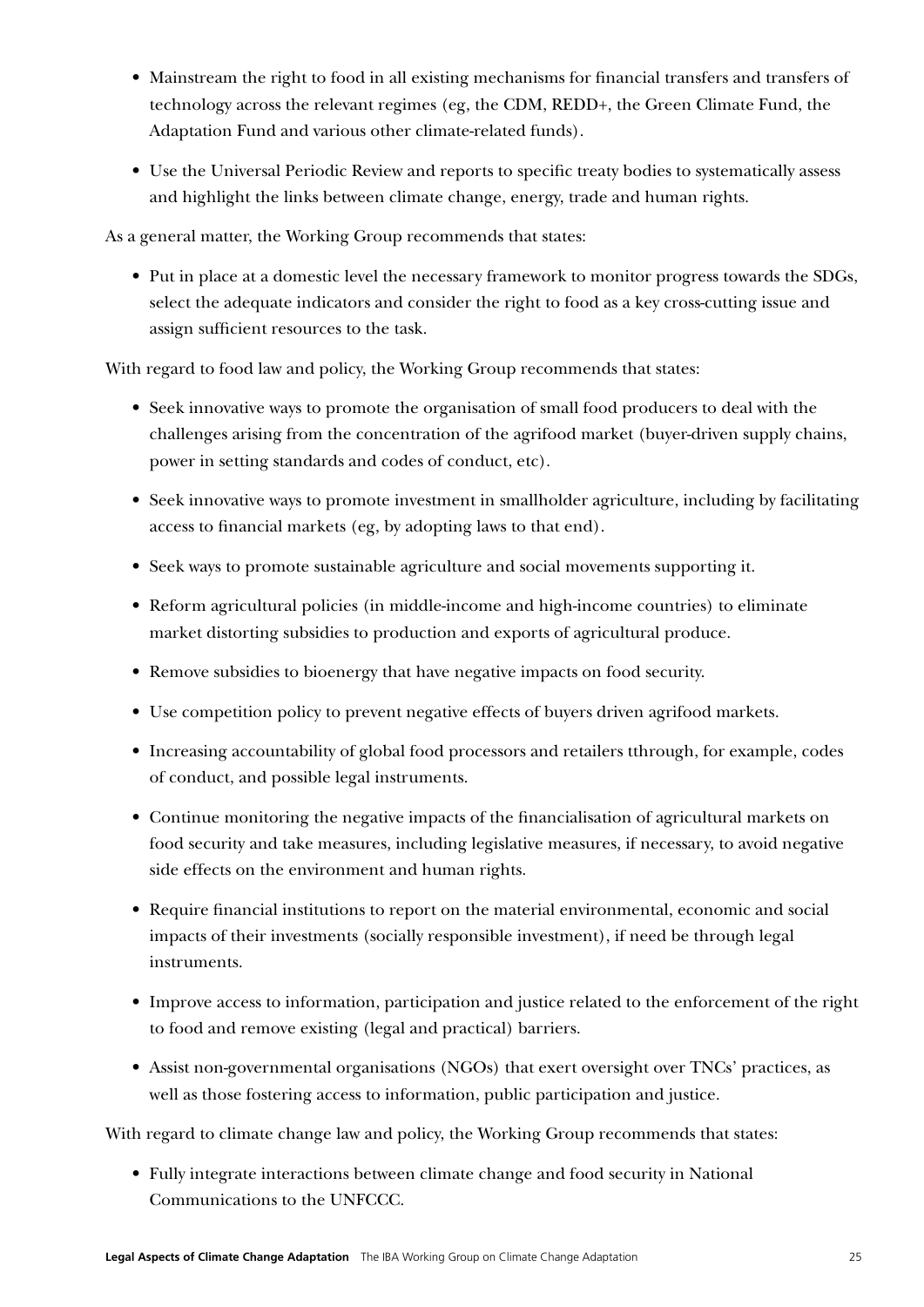- Make progress towards the elimination of market distorting subsidies to energy that aggravate climate change and food insecurity.
- Apply in a systematic manner Strategic and Environmental Impact Assessments to plans and projects which may have a negative impact on food security and the right to food.

# **Technology transfer**

The developed world's obligation to transfer technologies to assist the developing world in reducing GHG emissions and adapting to climate change is widely recognised and reiterated in successive climate agreements. Moreover, as the impacts of climate change have come into greater focus, similarly the need for successful technology transfer to protect and advance human rights has become increasingly apparent. Technology transfer is key to disseminating mitigation technology to slow climate change and limit its effect. Access to specific adaptation technologies is needed to help communities manage or deflect climate impacts. Low-carbon technologies permit development and progress toward poverty eradication that will not exacerbate climate change. Environmentally sound climate technologies are becoming widely available. Renewable desalination technology, for example, may provide communities with a means to adapt to climate-induced water scarcity and support social and economic development without exacerbating climate change. The broad consensus about the need for and importance of technology transfer stands in stark contrast to the relatively halting pace of realised-in-fact technology transfer.

International institutions, national governments and regulators are starting to pursue initiatives to mobilise private funding in support of climate initiatives, including through mechanisms such as green bonds, sustainable stock exchanges, and adaptation tax credits. These initiatives often do not explicitly connect to the UNFCCC process, including with respect to identifying goals for technology transfer. Going forward, international institutions, national legislators, regulators and other standardsetting bodies should consider the requirements and principles of technology transfer in designing these interventions. The Working Group recommends that international institutions, national legislators, regulators and other standard-setting bodies:

- Consider including technology transfer requirements in the criteria that they develop for standards for green loans or awarding preferential lending rates by public bodies for green loans when designing public sector initiatives to scale up the green bond market.
- Consider including technology transfer in reporting requirements in efforts to integrate environmental and sustainability goals in financial reporting.
- Consider including a technology transfer requirement in the development of priority sector lending criteria.
- Consider including a technology transfer requirement as criteria are developed for awarding adaptation tax credits for developers of adaptation projects.

There is no settled methodology for accounting for climate financing; methodological uncertainty is particularly pronounced with respect to accounting for adaptation financing, private finance, and technology transfer. Developing methods to better identify and quantify these finance flows could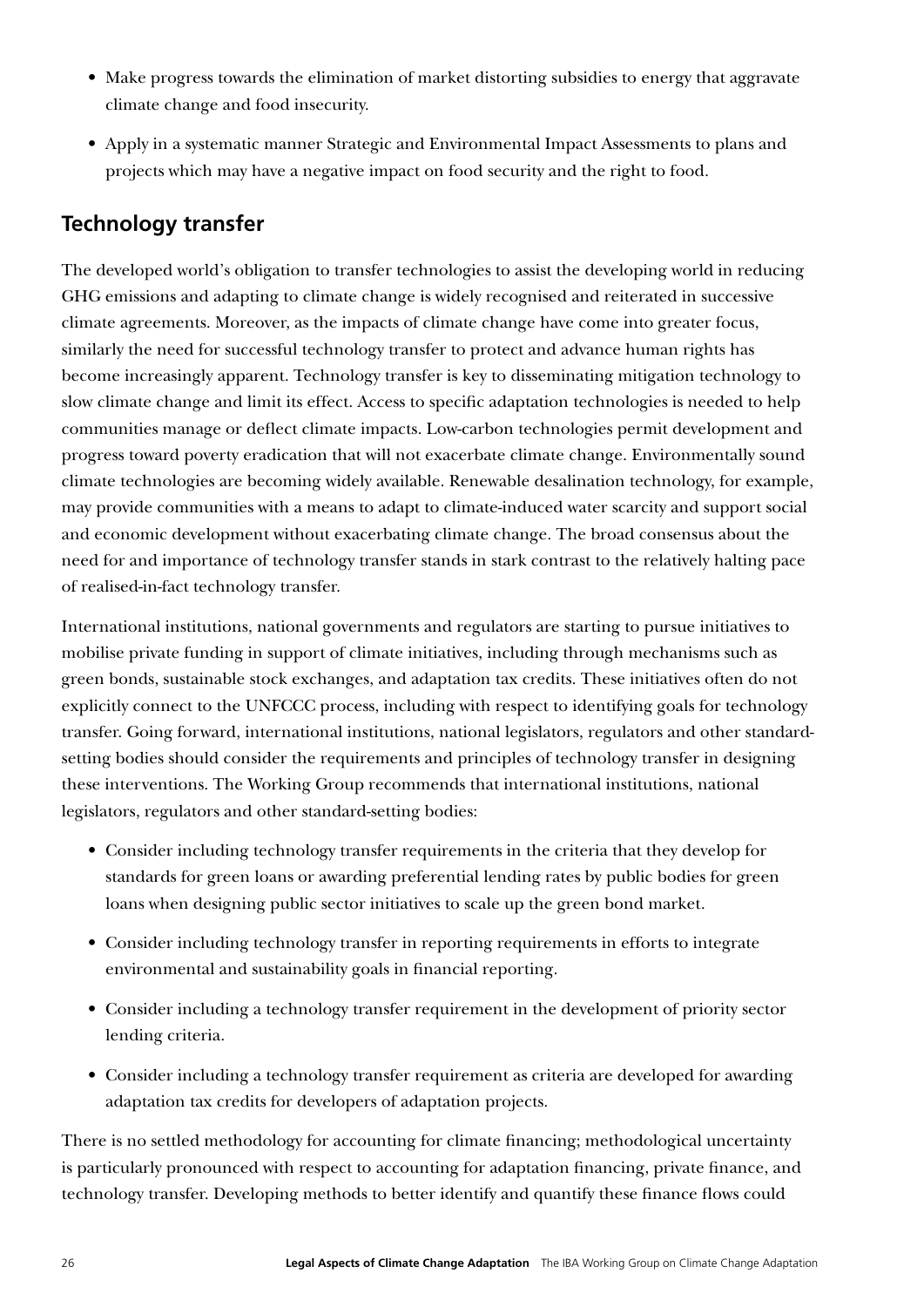promote such financing. Including technology transfer as a criterion in accounting for developed countries' contributions to the Cancun mobilisation commitment would, for example, create a powerful incentive for developed countries to pursue technology transfer in their effort to mobilise private finance. The Working Group recommends that stakeholders:

- Continue to develop, through a transparent process, an appropriate and comprehensive methodology for accounting for flows of climate finance, including adaptation and private finance.
- Reference technology transfer and the principles developed by the Technology Mechanism in methodologies to account for flows of climate finance. The Technology Mechanism and the Financial Mechanism can coordinate to support countries in implementing mitigation and adaptation. TNAs, which countries carry out to identify technology priority needs, provide a means by which collaboration can occur between the Technology and Financial Mechanisms. These assessments result in implementable action plans.

The existing international investment law (IIL) regime may hinder the goal of mobilising private investment flows for technology transfer by prohibiting performance requirements and providing for enforcement through investor-state dispute settlement (ISDS) mechanisms. While performance requirements, if they were lawful, could be part of a range of policy tools considered by developing countries seeking to condition foreign direct investment (FDI) to facilitate policy goals, including technology transfer, at present the use of performance requirements is foreclosed by various legal constraints. Specifically, most investment treaties and agreements outlaw performance requirements. Moreover, ISDS mechanisms are included in the majority of international investment agreements (IIA)and allow private investors to sue a host state for alleged violations of an IIA.

# **The Working Group:**

- Endorses reform of the IIL regime to promote technology transfer, including by allowing the use of performance measures and state regulation to condition FDI.
- Encourages states to be mindful of the importance of retaining the flexibility to impose performance requirements for other state regulation supportive of adaptive technology transfer in future trade or investment agreements.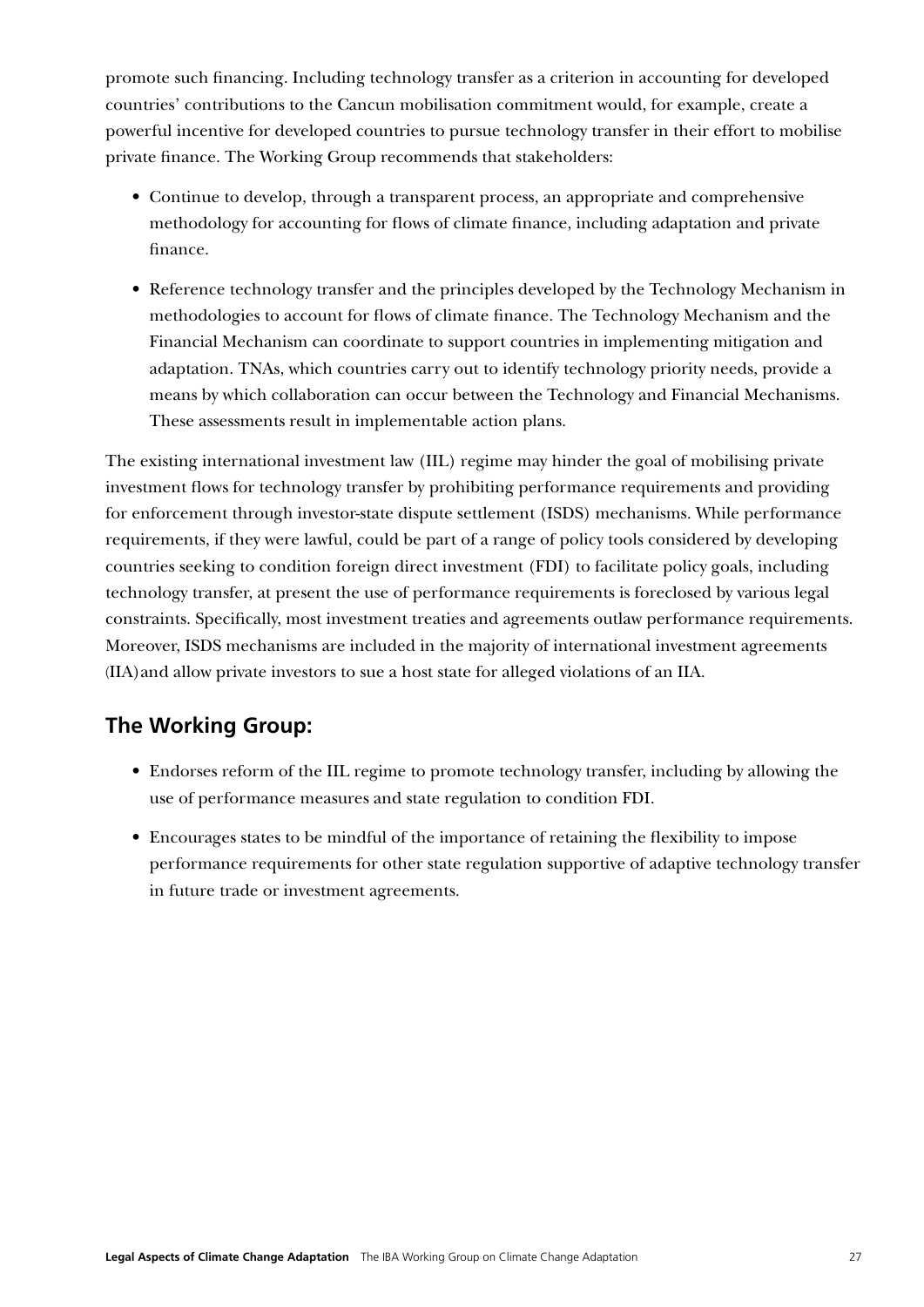# **Chapter 1: Climate change-related migration and displacement**

### **1.1 Introduction**

Climate change is a contributing factor to human displacement and migration both within countries and across international borders. Over the next few decades, climate change is expected to increase the risk of acute disasters, gradual environmental deterioration, loss of livelihoods, and social disorder, all of which are expected to increase displacement and migration. Certain attempts to mitigate or adapt to the impact of climate change, such as some forestry projects and biofuel production initiatives, may also indirectly lead to displacement and migration. While the number of people likely to be affected will depend on many factors including the rate of warming and the extent to which communities are able to adapt effectively, climate change could induce upwards of 100 million people to move within countries or across borders on a temporary or permanent basis by the middle of the century. This volume of migration would overwhelm the present capacity of international and national institutions and aid mechanisms.44 As most movement will take place within countries, internal displacement is a major challenge.<sup>45</sup> Disasters brought on by sudden-onset extreme weather events such as floods and cyclones are already responsible for internally displacing an average of 21 million people a year.<sup>46</sup> Adding to the complexity of the challenge, most migrant movement will not be caused by climate change alone, and in practice, climate-related migrants may be indistinguishable from other migrants.

In the context of climate change, migration is most often viewed as an adaptation failure.<sup>47</sup> Yet migration can be an important adaptive response for people facing slow-onset environmental changes or disasters.48 Migration can also contribute to the socio-economic development of climate-affected areas.49 Many obstacles, however, impede safe and legal migration from climate-affected areas.

Overall, there is a lack of international legal recognition for persons uprooted by climate change, both internally and across borders. No international legal instrument directly addresses climaterelated displacement or migration, and existing international and national displacement, refugee, immigration and asylum policies are inadequate in addressing the problem. International legal instruments and doctrines related to human rights could be seen as generally establishing the

<sup>44</sup> Koko Warner, 'Climate Change Induced Displacement: Adaptation Policy in the Context of the UNFCCC Climate Negotiations' (Legal and Protection Policy Research Series, UNHCR, May 2011) UN Doc PPLA/2011/02.

<sup>45</sup> 'Internal displacement' refers to situations in which individuals and groups are (1) forced or obliged to leave and remain away from their homes, but (2) remain within the borders of their own countries. The Brookings Institution et al, 'Guidance on Protecting People From Disasters and Environmental Change Through Planned Relocation' (7 October 2015), 2.

<sup>46</sup> Internal Displacement Monitoring Centre and Norwegian Refugee Council, 'Global Report on Internal Displacement' (IDMC, May 2018).

<sup>47</sup> International Organisation for Migration (IOM), 'Migration, Climate Change and the Environment' (2009) www.iom.int/jahia/webdav/ shared/shared/mainsite/activities/env\_degradation/compendium\_climate\_change.pdf accessed 14 March 2020.

<sup>48</sup> Philippe Boncour, 'The Moment of Truth: Adaptation to Climate Change' [2009] Migration 3.

<sup>49</sup> See, eg, Somalia is already receiving temporary protection status due to drought: US Citizenship and Immigration Services, 'Temporary Protected Status Designated Country: Somalia' (USCIS, 17 January 2020) [www.uscis.gov/humanitarian/temporary-protected-status/](https://www.uscis.gov/humanitarian/temporary-protected-status/temporary-protected-status-designated-country-somalia) [temporary-protected-status-designated-country-somalia](https://www.uscis.gov/humanitarian/temporary-protected-status/temporary-protected-status-designated-country-somalia) accessed 8 August 2016; the ILO is working with Kiribati, Tuvalu, and Nehru on a hybrid cash-for-work program: International Labor Organization (ILO), 'Disaster Preparedness and Response in Pacific Island Countries' (ILO, 2015) www.ilo.org/suva/areas-of-work/disaster-mitigation-and-recovery/lang--en/index.htm accessed 8 August 2016; the US Government has adopted temporary protection status for Hurricane Mitch victims in Honduras: Peter J Meyer 'Honduras: Background and U.S. Relations' (Congressional Research Services, 22 July 2016).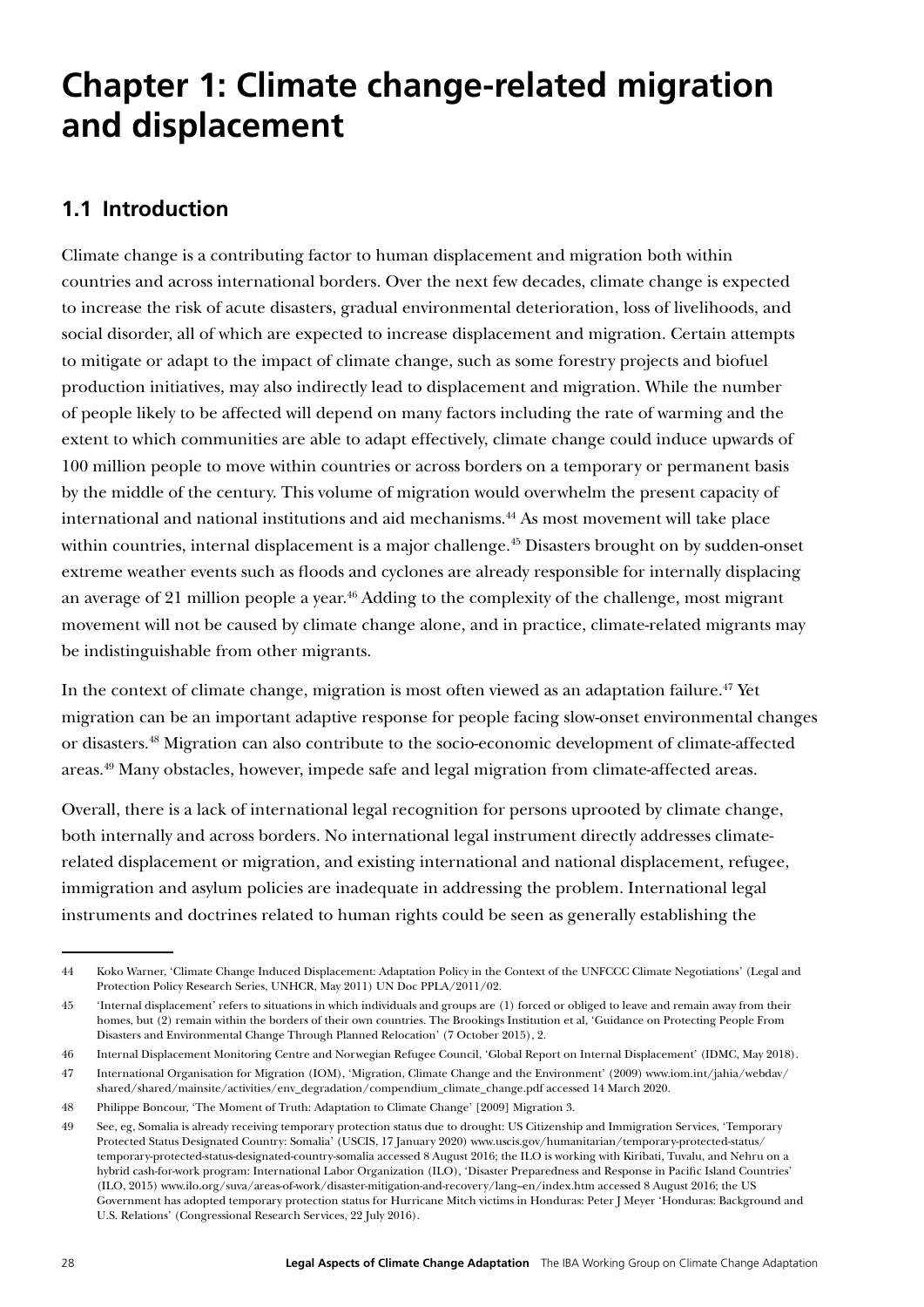international community's obligation to act cooperatively to avert potential human rights impacts of international migration and cross-border displacement.<sup>50</sup> Yet, the exact scope of legal rights and duties in this context remains unclear, especially in relation to the obligations to assist and protect affected populations.<sup>51</sup>

As discussed in greater detail below, the principal international instrument concerning forced migration, the 1951 UN Convention relating to the Status of Refugees and its 1967 Protocol (Refugee Convention), does not apply to migrants or most people displaced by climate change-related adverse effects as they are not fleeing 'persecution'.52 Proposals to address legal protection gaps for people who are internally displaced in the context of disasters and climate change have focused on enhanced implementation of the 1998 UN Guiding Principles on Internal Displacement (Guiding Principles).53 Several regional instruments and non-binding guidelines offer further guidance for responding to internal displacement. But when applied in the context of those uprooted by climate change, traditional approaches to refugees and internally displaced persons have proved limited in numerous respects. They do not sufficiently address responsibilities and opportunities to minimise or avoid climate-related displacement or the right of affected populations to be supported to adapt in place. Nor are they adequate in meeting the international protection needs of those who are forced to flee abroad due to climate-related disasters or climate-affected populations for whom international migration is a matter of necessity not choice.

The issue of climate displacement was briefly acknowledged in a 2010 decision of the UNFCCC.<sup>54</sup> Much more focused attention occurred under the Nansen Initiative, a consultative process launched by the governments of Switzerland and Norway in 2012 and culminating in October 2015 when officials from over 100 countries endorsed the Agenda for the Protection of Cross-Border Displaced Persons in the Context of Disasters and Climate Change ('Nansen Protection Agenda').<sup>55</sup> In addition, in 2013, the non-profit group Displacement Solutions, in cooperation with a handful of small island nations, developed an unofficial set of guidelines called the Peninsula Principles on Climate Displacement within States ('Nansen Protection Agenda'). Developed to address situations in which climate-vulnerable communities may need to relocate internally as a proactive measure to avoid forced displacement (sometime referred to as 'inland retreat'), the Principles aim to ensure that the human rights of those affected are respected and upheld before, during and after relocation, with a special focus on low-lying island nations and indigenous peoples.<sup>56</sup>

<sup>50</sup> María José Fernández, 'Refugees, Climate Change and International Law' (2015) 49 Forced Migration Review 42.

<sup>51</sup> But see, eg, the ETO Consortium, 'Maastricht Principles on Extra-Territorial Obligations of States in the Area of Economic, Social and Cultural Rights' (FIAN International, January 2013); Expert Group on Global Climate Obligations, 'Oslo Principles on Global Climate Change Obligations' (Kings College London, 30 March 2015); UNHRC Working Group on Human Rights and Transnational Corporations established by UNHRC, 'Human Rights and Transnational Corporations and Other Business Enterprises' (6 July 2011) UN Doc A/HRC/ RES/17/4.

<sup>52</sup> Convention Relating to the Status of Refugees (adopted 28 July 1951, entered into force 22 April 1954) 189 UNTS 137 ('Refugee Convention').

<sup>53</sup> UNHCR, 'Guiding Principles on Internal Displacement' (22 July 1998) UN Doc ADM 1.1, PRL 12.1, PR00/98/109.

<sup>54</sup> UNFCCC, 'Report of the Conference of the Parties on its 16th session, held in Cancun from 29 November to 10 December 2010: The Cancun Agreements: Outcome of the work of the Ad Hoc Working Group on Long-term Cooperative Action under the Convention' (15 March 2011) UN Doc FCCC/CP/2010/7/Add 1, Decision 1/CP 16 para. 14(f).

<sup>55</sup> The Nansen Initiative, 'Agenda for the Protection of Cross-Border Displaced Persons in the Context of Disasters and Climate Change' (Nansen Initiative, December 2015) ('Protection Agenda').

<sup>56</sup> Displacement Solutions, 'The Peninsula Principles on Climate Displacement within States' (adopted Mornington Peninsula, 18 August 2013) http://displacementsolutions.org/peninsula-principles/ ('Peninsula Principles').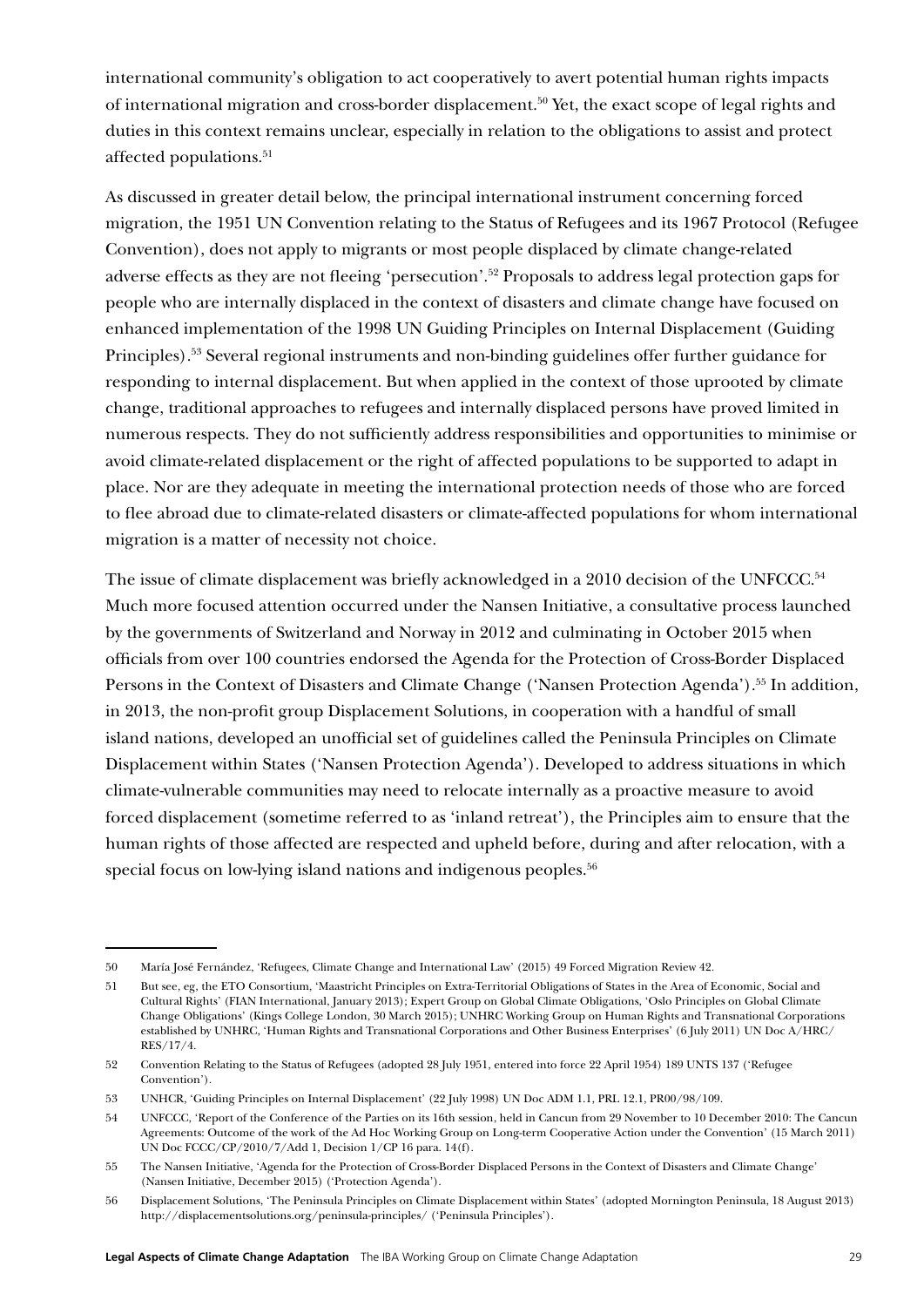Since then, growing national and international recognition of the need to build on these efforts and better plan for and address climate-related displacement and migration has led to progress on several fronts. Most notable are the establishment of a task force on displacement under the UNFCCC and the adoption in late 2018 by a majority of member states of the UN Global Compact for Safe, Orderly and Regular Migration ('GCM') which includes commitments to address climate changerelated displacement and migration. Its commitments and recommendations are however, non-legally binding and implementing them will require significant political will and investments.

Any comprehensive discussion of the intersection of climate variability and cross-border movement requires linking existing policies, regional agreements and legal precedents such as refugee policies, humanitarian protections, visa regimes, regional trade agreements, bilateral development interventions and multilateral environmental cooperation regimes. While some international organisations and states have made efforts to consider such links, more work is necessary.57

Many sources have promoted assorted recommendations for addressing the current legal insufficiencies related to climate change migration. These are some of the most common recommendations:

- Prioritise the prevention of displacement through adaptations focused on vulnerability and risk reduction.58
- Incorporate local perspectives and participation in developing solutions.<sup>59</sup>
- Maintain a focus on equity, anti-discrimination, safety, dignity, and the human rights of displaced people.<sup>60</sup>
- Develop more robust institutional frameworks for global migration governance.<sup>61</sup>

In its 2014 report, *Achieving Justice and Human Rights in an Era of Climate Disruption*, the IBA Climate Change Justice and Human Rights Task Force called on the IBA to establish a Working Group on the Legal Aspects of Adaptation that would consider, among other issues, whether the Guiding Principles, the Peninsula Principles, and/or the Nansen Protection Agenda are models for more expansive, global efforts in the area of climate change-related migration. If so, the Task Force was also tasked with determining whether the international legal community can use these models, in coordination with existing initiatives and without duplicating efforts, to build consensus towards new norms, institutions and coordinated action.<sup>62</sup>

<sup>57</sup> For example, the Nansen Initiative on Disaster-Induced Cross-Border Displacement; a partnership between the International Labour Organization, Economic and Social Commission for Asia and the Pacific, and UNDP; and the International Organization for Migration and UNEP's Climate Change, Environment and Migration Alliance.

<sup>58</sup> See, eg, UNFCCC, 'Report of the Executive Committee of the Warsaw International Mechanism for Loss and Damage associated with Climate Change Impacts' (Report, UNFCCC, 17 November 2015) UN Doc FCCC/SB/2015/3; Scott Leckie, 'Finding Land Solutions to Climate Displacement: A Challenge Like Few Others' (Displacement Solutions, 2013); Warner (n 43); Frank Laczko and Christine Aghazarm (eds), 'Migration, Environment and Climate Change: Assessing the Evidence' (International Organization for Migration, Switzerland, 2009).

<sup>59</sup> See, eg, Christian Gahre, 'The Nansen Conference. Climate Change and Displacement in the 21st Century' (Norwegian Refugee Council, 2011); Leckie (n 58).

<sup>60</sup> See, eg, Leckie (n 58); Displacement Solutions (n 56); Gahre (n 59); Warner (n 44); Laczo & Aghazarm (n 58).

<sup>61</sup> See, eg, Walter Kaelin and Nina Schrepfer, 'Protecting People Crossing Borders in the Context of Climate Change Normative Gaps and Possible Approaches' (Division of International Protection, UNHCR, February 2012) UN Doc PPLA/2012/01; Warner (n 44); Laczko & Aghazarm (n 58); Margareta Wahlström, 'A common understanding' in 'The Nansen Conference, Climate Change and Displacement in the 21st Century' (Norwegian Refugee Council, 2011).

<sup>62</sup> IBA Climate Change Justice and Human Rights Task Force (n 43) 182-83.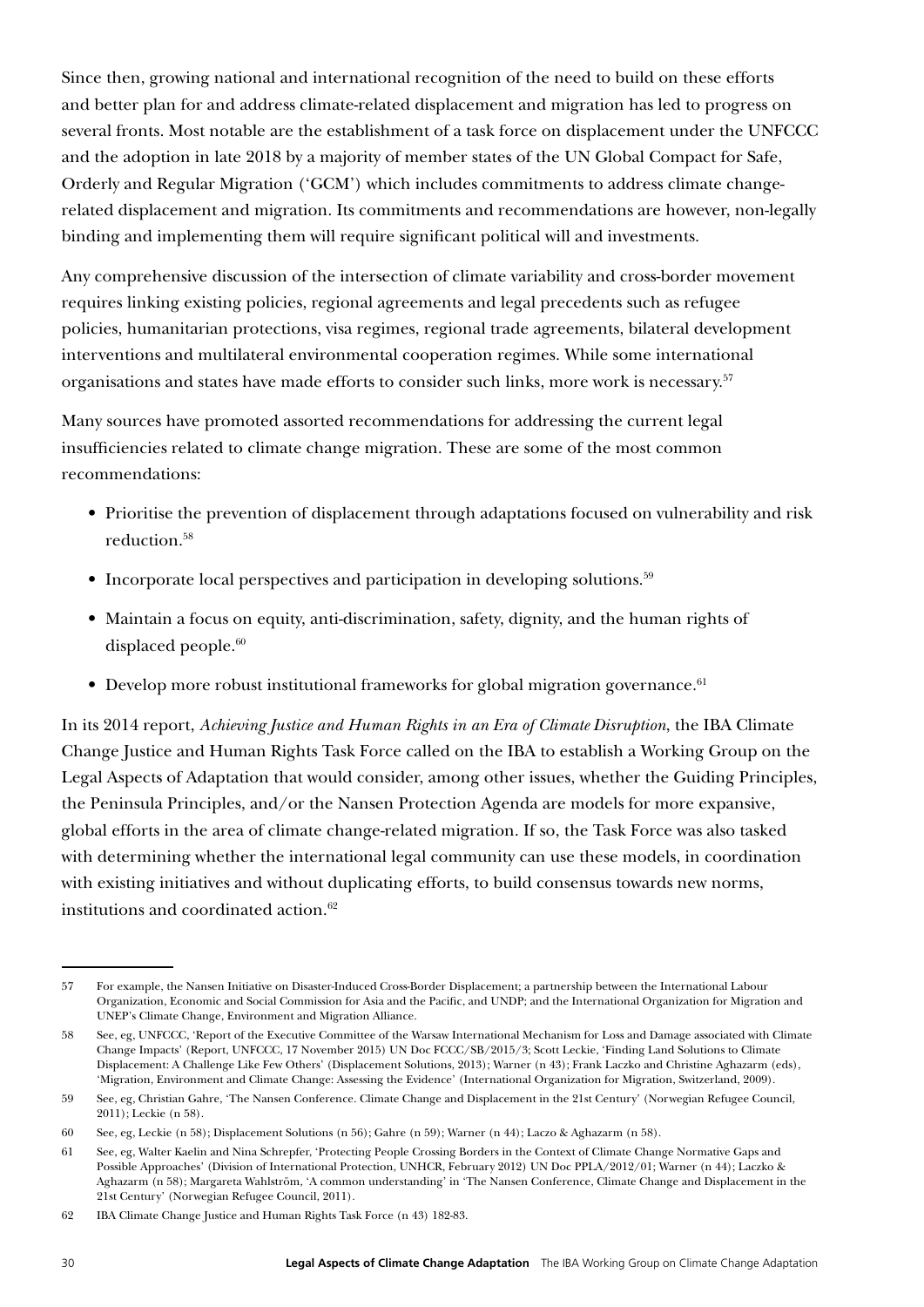This chapter's aim is to provide practical policy guidance and tools that usefully build on existing recommendations and prior initiatives and endeavours, while recognising the unique challenges posed by climate change. In acknowledging the multifaceted nature of the issue, we offer practical approaches to address climate-related migration both across borders and within countries. In section 1.2 below, we review the state of existing knowledge and action regarding climate-related migration, highlighting, in particular, legal gaps in protection for climate-displaced people and notable efforts to fill those gaps. In section 1.3, we explore the role that regional governance might play in harnessing the synergies between cross-border labour mobility and climate adaptation. And in Part IV, we explore how states might proactively address climate-related risks of internal displacement.

### **1.2 Climate change impacts on human mobility and legal responses**

Throughout this century, climate change is anticipated to increase the frequency and severity of tropical hurricanes and associated flooding as well as droughts and associated food shortages.63Additionally, slow-onset sea level rise is expected to be the main displacement catalyst for many people living in coastal areas.<sup>64</sup> Recent findings of the IPCC indicate that current and future warming of the planet above pre-industrial levels will have significant direct and indirect effects on displacement and migration. The report found that the increase of 1°C in global average temperature has already had a 'statistically significant effect' on outmigration, primarily from agriculture-dependent countries. The report warns that a further increase in temperature of  $2^{\circ}C$  is likely to result in: more extreme heat, heavy precipitation/flooding and drought; increases in sea level rise of three feet, putting millions of people living in low-lying island nations and coastal areas at risk of displacement; an increase in the number of people both exposed to climate-related risks and susceptible to poverty by up to 'several hundred million people by 2050'; and increased food and water insecurity.<sup>65</sup>

Extreme weather events can undermine and compromise people's ability to support themselves and their families by destroying or diminishing the natural resource base that provides for their livelihood.<sup>66</sup> Each year since 2008, approximately 21 million people on average are displaced from their homes by weather-related hazards.<sup>67</sup> Ninety-three per cent of this weather-related human displacement has occurred in developing countries.<sup>68</sup> In 2017, flooding displaced 1.3 million people in India during the monsoon season, while Hurricane Irma displaced 1.7 million people in Cuba.<sup>69</sup> In East Asia and the Pacific, 8.6 million people were internally displaced by sudden-onset hazards.<sup>70</sup>

Climate change has also been increasingly recognised as a major variable that can exacerbate underlying vulnerabilities to poverty, conflict and health epidemics, which are in turn related to migration. Absent substantial efforts to build climate resilience, the WFP estimates that the number

<sup>63</sup> *Ibid*.

<sup>64</sup> Brookings Institution et al (n 45).

<sup>65</sup> IPCC, 'Global Warming of 1.5°C' (Report, IPCC, 2018).

<sup>66</sup> Michelle Leighton, 'Population Displacement, Relocation and Migration' in Gerrard, M. and Kuh, K. (eds), *The Law of Adaptation to Climate Change: U.S. and International Aspects* (ABA 2012) 693-739.

<sup>67</sup> Internal Displacement Monitoring Centre (IDMC), 'Global Internal Displacement Database' (2019) [www.internal-displacement.org/database](https://www.internal-displacement.org/database).

<sup>68</sup> See M. Yonetani, 'Global Estimates 2015: People Displaced by Disasters' (2015) Internal Displacement Monitoring Centre www.internaldisplacement.org/assets/library/Media/201507-globalEstimates-2015/20150713-global-estimates-2015-en-v1.pdf accessed 16 May 2016.

<sup>69</sup> *Ibid*.

<sup>70</sup> *Ibid*.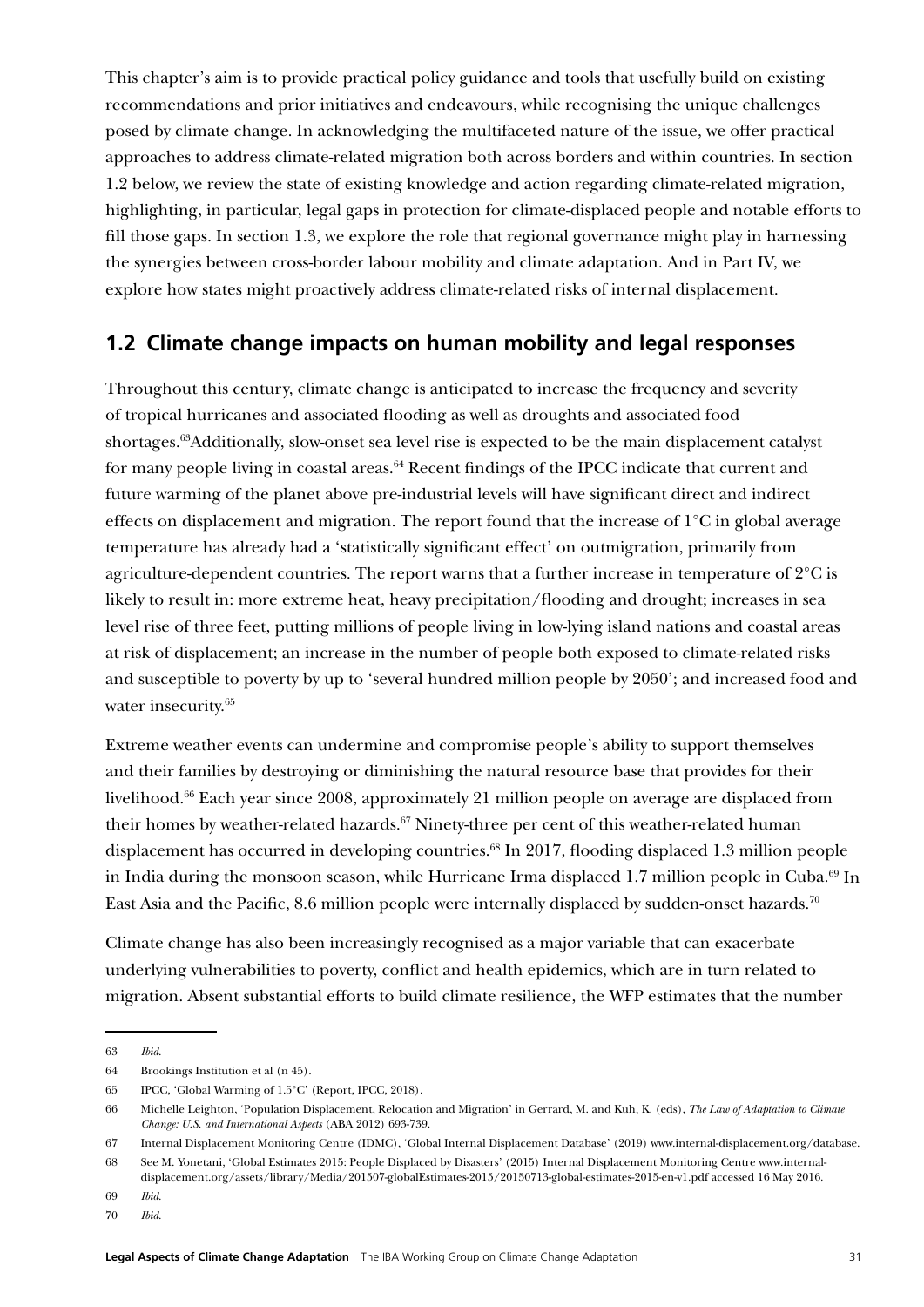of people facing hunger and malnutrition could increase by up to 20 per cent by 2050.71 Poor, fragile and conflict-ridden states are particularly vulnerable. For example, severe, protracted drought in the Horn of Africa between 2015 and 2017 displaced hundreds of thousands of people and brought both countries to the brink of famine. At the height of the crisis in 2017, 892,000 people in Somalia and  $381,000$  people in Ethiopia were reported displaced by the drought.<sup>72</sup> In Somalia, an ongoing armed insurgency by the terrorist organisation, Al Shabaab, made humanitarian access to droughtaffected populations extremely challenging, forcing people to flee to urban areas within government control to access aid.73 In Ethiopia, approximately 500,000 people were displaced by the drought and subsequent flooding in 2018.<sup>74</sup> Having lost all of their livestock, crops and/or homes, they remain displaced and dependent on humanitarian aid because they have nothing to return to and no viable livelihood.

Recent trends in global migration correlate with climate displacement, suggesting that climate change plays a significant role in contemporary mass migration. Sub-Saharan Africa and South Asia,75 two of the most climate-affected regions, also represent the regions of the world with the highest emigration rates. Notably, these regions also have the highest share of workers in poverty<sup>76</sup> (over  $40$ ) per cent and 25 per cent of the workforce respectively) and the lowest levels of social protection.<sup>77</sup>

#### *1.2.1 Challenges in addressing climate-related displacement and migration*

The IBA report *Achieving Justice and Human Rights in an Era of Climate Disruption* discussed in detail the human rights obligations that pertain to climate displacement and migration, as well as the limitations of the human rights framework. The UNHRC has appointed an Independent Expert on the *Issue of Human Rights Obligations Relating to the Enjoyment of a Safe, Clean, Healthy and Sustainable Environment*, and his reports lay out the relevant obligations in considerable detail.78 These reports draw many important conclusions including that those most vulnerable to climate variables and extreme weather events are also the ones who face the most movement barriers: economic, cultural, physical, legal and institutional.

#### (i) International legal and institutional challenges

At the international level, no legal instrument speaks directly to climate-related international migration, and existing international and national laws and policies are inadequate to address the problem. In general, existing legal frameworks for international migration are woefully

<sup>71</sup> WFP, *Climate Action,* www.wfp.org/climate-change accessed 16 May 2016.

<sup>72</sup> IDMC (n 67).

<sup>73</sup> *Ibid*.

<sup>74</sup> UN Office for Coordination of Humanitarian Affairs and Government of Ethiopia, 'Ethiopia 2018: Humanitarian and Disaster Resilience Plan' (Report, ONOCHA, 2018).

<sup>75</sup> Population Reference Bureau, 'World Population Data Sheet 2014' (Population Reference Bureau, 2014) [https://interactives.prb.org/](https://interactives.prb.org/wpds/2014/index.html) [wpds/2014/index.html.](https://interactives.prb.org/wpds/2014/index.html)

<sup>76</sup> ILO, 'Global Employment Trends: January 2010' (2010) 54.

<sup>77</sup> As defined by ILO, social protection involves access to health care and income security, particularly in cases of old age, unemployment, sickness, invalidity, work injury, maternity or loss of a main income earner. ILO, Social protection, [www.ilo.org/global/topics/social-security/](https://www.ilo.org/global/topics/social-security/lang--en/index.htm) [lang--en/index.htm.](https://www.ilo.org/global/topics/social-security/lang--en/index.htm)

<sup>78</sup> UNGA, UNHRC, 'Report of the Independent Expert on the Issue of Human Rights Obligations Relating to the Enjoyment of a Safe, Clean, Healthy and Sustainable Environment, John H. Knox' (Mapping Report, HRC, 30 December 2013) UN Doc A/HRC/25/53.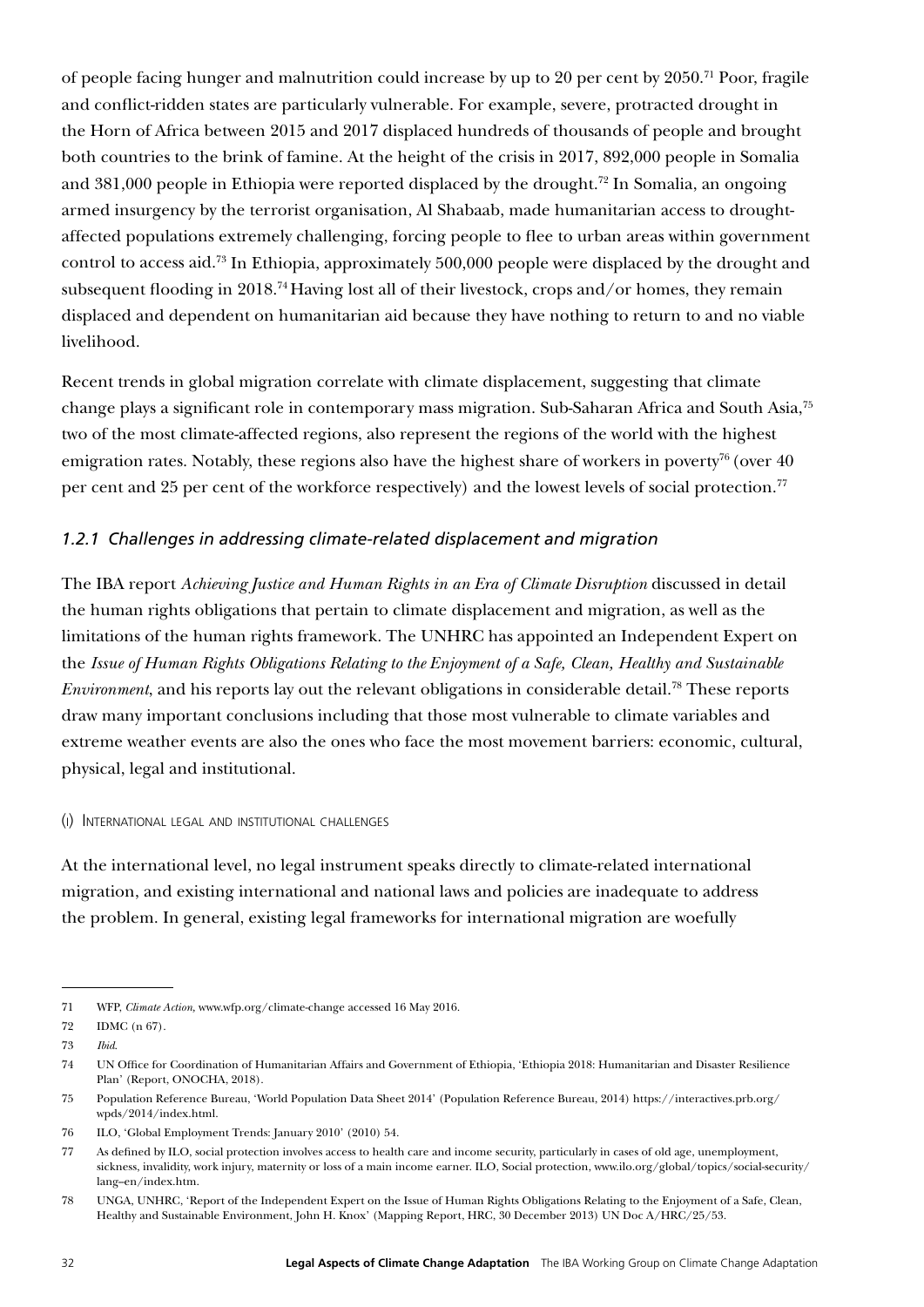underdeveloped.79 Most of the discussion that has occurred regarding policy frameworks for climate-change migrants has focused on disasters brought on by sudden-onset natural hazards such as hurricanes, where destruction unfolds almost instantaneously and forces people to move from their homes, rather than slow-onset displacement events such as protracted drought and food shortages, which develop over time due to the gradual confluence of multiple factors.<sup>80</sup> Temporary humanitarian protections have been provided in certain instances to those displaced across borders by sudden-onset disasters, although this response has not been standardised. By contrast, in the case of slow-onset, climate change-related effects, normative frameworks for supporting international migration are absent. There is therefore little precedent for addressing international migration stemming in whole or part from slow-onset climate change impacts such as food insecurity, loss of livelihood and rising sea levels.

Current institutional arrangements for protecting internally displaced persons (IDPs) and refugees have yet to adapt to the particular protection and assistance needs of those who are uprooted in the context of climate change. National governments have the primary duty to protect IDPs, but many states lack the capacity or the will to do so. Currently, no single UN agency or other international institution has been given the mandate to respond comprehensively to the issue of climate-related migration (although see the discussion on the Global Compact below). The lack of international legal recognition for climate-forced migrants leaves them vulnerable to human rights infringements, particularly regarding rights to life, health, food, water, shelter and property; rights associated with livelihood and culture; rights associated with migration and resettlement; and rights associated with personal security in the event of conflict.<sup>81</sup> Furthermore, displaced populations do not always have the right to work or seek protection in their host country, leaving them even more vulnerable to exploitation, trafficking and other unsafe conditions.

#### (a) International initiatives related to planned relocation

Cross-border migration resulting from slow-onset climate-related effects is usually first conducted as an adaptation strategy; yet, international law affords no special rights or protections for people who relocate abroad as a result of such an adaptation strategy. In the context of climate change, international migration of small island communities is likely to arise initially as an adaptation strategy. Absent more well-developed legal frameworks, these migrants will be forced to rely on the good will rather than the legal duty of destination states to provide them with refuge.<sup>82</sup>

Few international standards exist when it comes to internal relocation of climate change-affected communities. National governments, which bear the primary responsibility to protect the health and safety of those residing within their territories, often use relocation as a strategy to avoid risk of harm for those living in hazard-prone areas. This obligation is understood to extend not only to remedial actions but to preventative ones as well. Many countries have struggled with the difficulties involved in shouldering this additional burden. For example, after a typhoon hit the Philippines in late 2013,

<sup>79</sup> Global Forum on Migration and Development, 'Roundtable 3.2: Assessing the Relevance and Impact of Climate Change on Migration and Development' (Fourth Meeting of the Global Forum on Migration and Development, 8-11 November 2010).

<sup>80</sup> Susan F Martin, 'Climate Change and International Migration' (German Marshall Fund Study Team on Climate-Induced Migration, 2010).

<sup>81</sup> 'International Council on Human Rights Policy, Climate Change and Human Rights: A Rough Guide' (International Council on Human Rights Policy, 2008).

<sup>82</sup> Kaelin and Schrepfer, (n 61).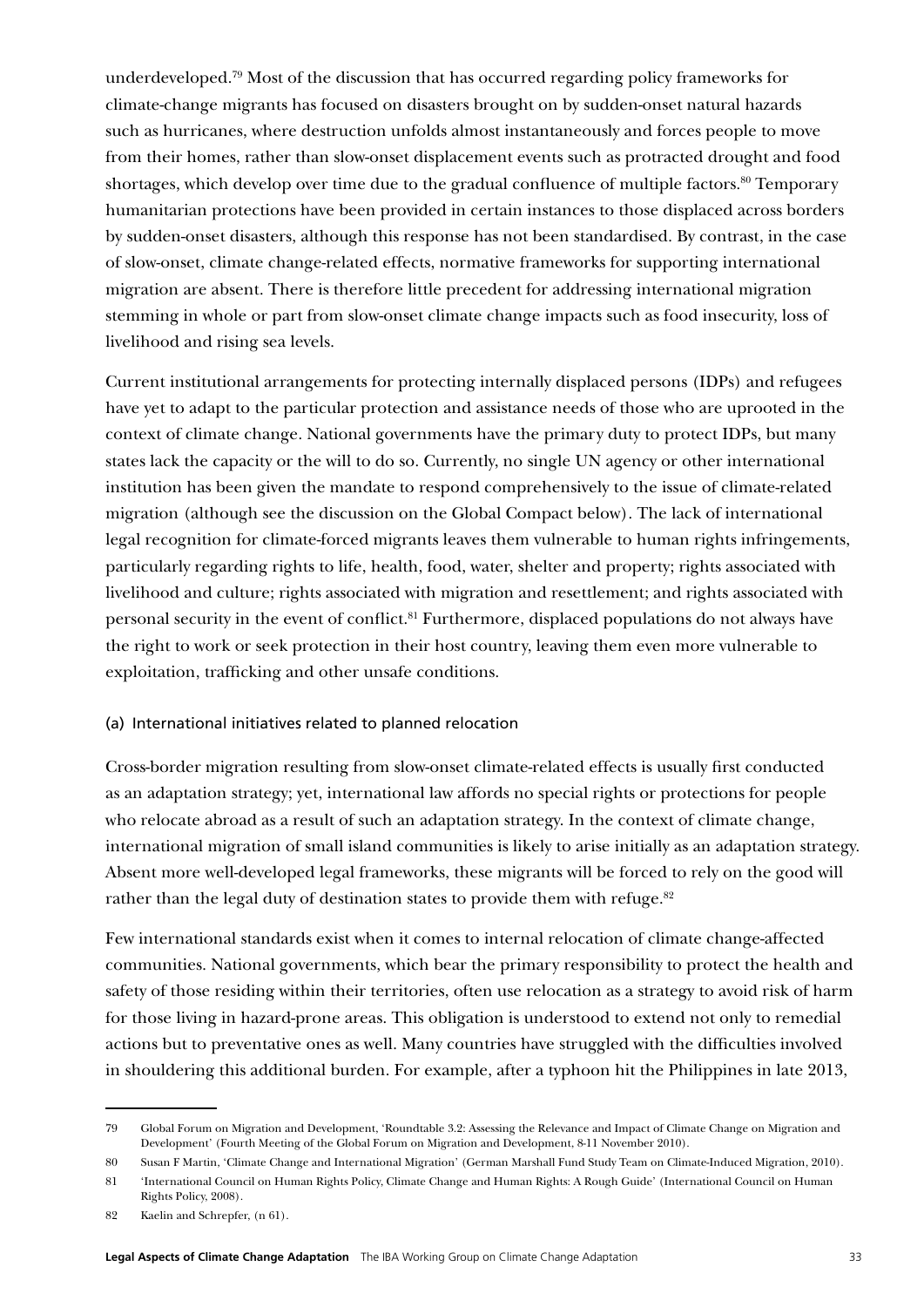President Aquino implemented 'no build zones' for residential dwellings in all areas within 40 metres of high tide levels along the coastline.<sup>83</sup> The implementation of this policy proved problematic for many reasons including the lack of official notice to many affected citizens and the lack of satisfactory rationale for the seemingly arbitrary 40-metre line. The programme was also criticised for lacking appropriate safeguards for the human rights of those being displaced, particularly 'the rights of displaced populations to voluntarily return, to adequate and decent housing, and to property restitution, as well as for disregarding prohibitions on forced evictions and arbitrary displacement'.84

Even when well-planned and financed, relocating people internally remains complicated, timeintensive and difficult.<sup>85</sup> Experience from development-induced resettlement – eg, resettlement of populations to make way for large infrastructure projects such as dams – shows that most resettled communities are adversely affected and end up homeless, jobless and in greater poverty.<sup>86</sup> Given the utility of planned relocation as a strategy for reducing displacement risk and adapting to climate change, several recent initiatives have sought to provide guidance to governments and affected communities on undertaking planned relocation in a manner that addresses these risks and challenges.87

#### (b) International refugee law, human rights law and the law of stateless persons

People who are displaced across borders as a result of climate change are offered little international legal protection.<sup>88</sup> While the notion of 'climate refugees' has become popular in the literature, these persons generally do not fit within the legal definition of a 'refugee' set out in the Refugee Convention.89 The Refugee Convention defines the term 'refugee' as someone who has experienced past or present persecution 'for reasons of race, religion, nationality, membership of a particular social group or political opinion'.<sup>90</sup> Characterising climate change or its drivers as 'persecutors' and environmentally displaced people as 'persecuted' stretches the definition beyond current interpretation. The definition further specifies people who have left their home country, therefore completely excluding internal migrants. Even migrants who have crossed an international border must demonstrate an 'inability or unwillingness to avail oneself of the protection of one's country' to be classified as a refugee.<sup>91</sup> Additionally, establishing a nexus between any persecution and the five listed reasons that qualify a person for refugee status can be difficult in the case of climate-forced migrants.<sup>92</sup> For these reasons, international law does not officially recognise 'climate refugees' as a

92 McAdam (n 89).

<sup>83</sup> Alice Thomas, 'Philippines: Post-Typhoon Resettlement Plan' (Field Report, Refugees International, 26 February 2015).

<sup>84</sup> Alice Thomas (n 83).

<sup>85</sup> *Ibid*.

<sup>86</sup> Michael Cernea, 'Impoverishment Risks, Risk Management, and Reconstruction: A Model of Population Displacement and Resettlement' (UN Symposium on Hydropower and Sustainable Development, Beijing, 27-29 October 2000) www.un.org/esa/sustdev/sdissues/energy/op/ hydro\_cernea\_population\_resettlement\_backgroundpaper.pdf accessed 16 May 2016.

<sup>87</sup> See eg, Displacement Solutions (n 56); Brookings Institution et al (n 45).

<sup>88</sup> *Ibid*.

<sup>89</sup> Jane McAdam, 'Climate Change Displacement and International Law' (Side Event to the High Commissioner's Dialogue on Protection Challenges, Geneva, 8 December 2010) www.unhcr.org/4d05ecf49.pdf; Benjamin Glahn, 'Climate Refugees'? Addressing the International Legal Gaps' (International Bar Association, 11 June 2009) www.ibanet.org/Article/Detail.aspx?ArticleUid=B51C02C1-3C27-4AE3-B4C4- 7E350EB0F442; Margaret Wahlstrom, 'Nansen Conference on Climate Change and Displacement in the 21st Century: Chairperson's Summary' (Nansen Conference, Oslo, 6-7 June 2011) http://pnc.iucnp.org/wp/wp-content/uploads/2011/06/Chairpersons-Summary-Nansen-Conference-on-Climate-Change-and-Displacement.pdf accessed 16 May 2016.

<sup>90</sup> Refugee Convention (n 52).

<sup>91</sup> Kaelin and Schrepfer, (n 61).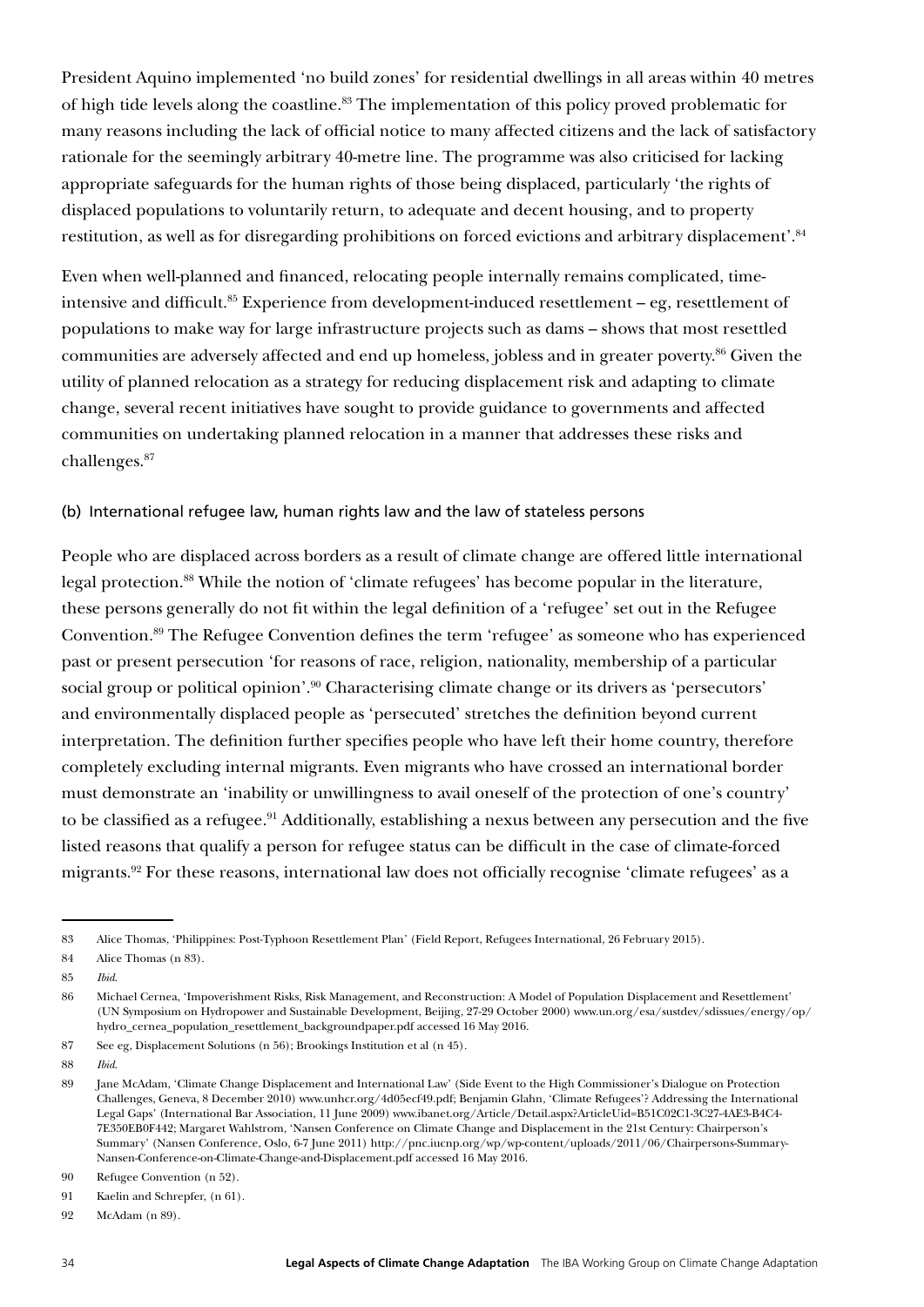legally identifiable group and does not provide frameworks, guidelines or protocols to protect and assist them.<sup>93</sup> Ad hoc policies provide temporary protection from deportation for some people who have crossed borders as a result of certain natural disasters in their country of origin, but this is not a permanent or comprehensive solution.94

Outside of refugee law, two potential international protection measures for migrants predominate: human rights law and the law of stateless persons. In relation to human rights law, several international organisations including the UN General Assembly (UNGA), the UNHRC, the International Law Commission, and the Office of the UN High Commissioner for Refugees (UNHCR) have all either requested reports on legal protection for climate-forced migrants or directly incorporated the topic into their extended work plans.95 Nevertheless, human rights law provides limited aid to most climate-related migrants.

Human rights law does not accord a special protected status to migrants in the same way that refugee law does.96 The main protection that human rights law provides is protection from expulsion for people at 'risk of arbitrary deprivation of life, torture, or cruel, inhuman or degrading treatment or punishment'.97 While this creates a right not to be sent back to a country when such action would amount to inhumane treatment, this does not provide significant further protection.

At the same time, international human rights law has been used successfully to provide migrant protection in limited circumstances in the past. For example, in 2011, the Austrian Constitutional Court, under Article 3 of the European Convention of Human Rights, annulled a decision to expel a refugee to their home country due to lack of sufficient consideration for whether they would be forced back to an area devastated by 2010 floods.<sup>98</sup> Yet, it is unlikely that this precedent will be applied broadly because of concerns that a general finding of risk could potentially apply to whole populations.99

In a more recent decision, the High Court of New Zealand rejected a Kiribati man's request for asylum as a 'climate change refugee'.100 In that case, Ioane Teitiota argued he should be entitled to protection as a refugee because rising sea levels and environmental hazards caused by climate change were endangering his life on Kiribati, a low-lying island nation in the South Pacific.<sup>101</sup> The Court concluded that Teitiota's claim fell short of 1951 Refugee Convention legal criteria because he was unable to show that by returning to Kiribati, he would suffer 'a sustained and systematic violation of his basic human rights such as right to life [...] or the right to adequate food, clothing and housing'.102

The law of stateless persons also has limited applicability to climate-displaced people. According to the 1954 UN Convention relating to the Status of Stateless Persons, a 'stateless person' means

<sup>93</sup> Glahn (n 89).

<sup>94</sup> Susan F Martin (n 80).

<sup>95</sup> *Ibid*.

<sup>96</sup> *Ibid*.

<sup>97</sup> McAdam (n 89).

<sup>98</sup> Kaelin and Schrepfer, (n 61).

<sup>99</sup> McAdam (n 89); *AF (Kiribati)* [2013] NZIPT 800413, at [2].

<sup>100</sup> *Teitiota v. Chief Exec. of the Ministry of Bus. Innovation & Employment* [2013] NZHC 3125 (NZ).

<sup>101</sup> *Ibid* 13–15, 21(41).

<sup>102</sup> *Teitiota v Chief Exec. of the Ministry of Bus. Innovation & Employment* (n 100) 54.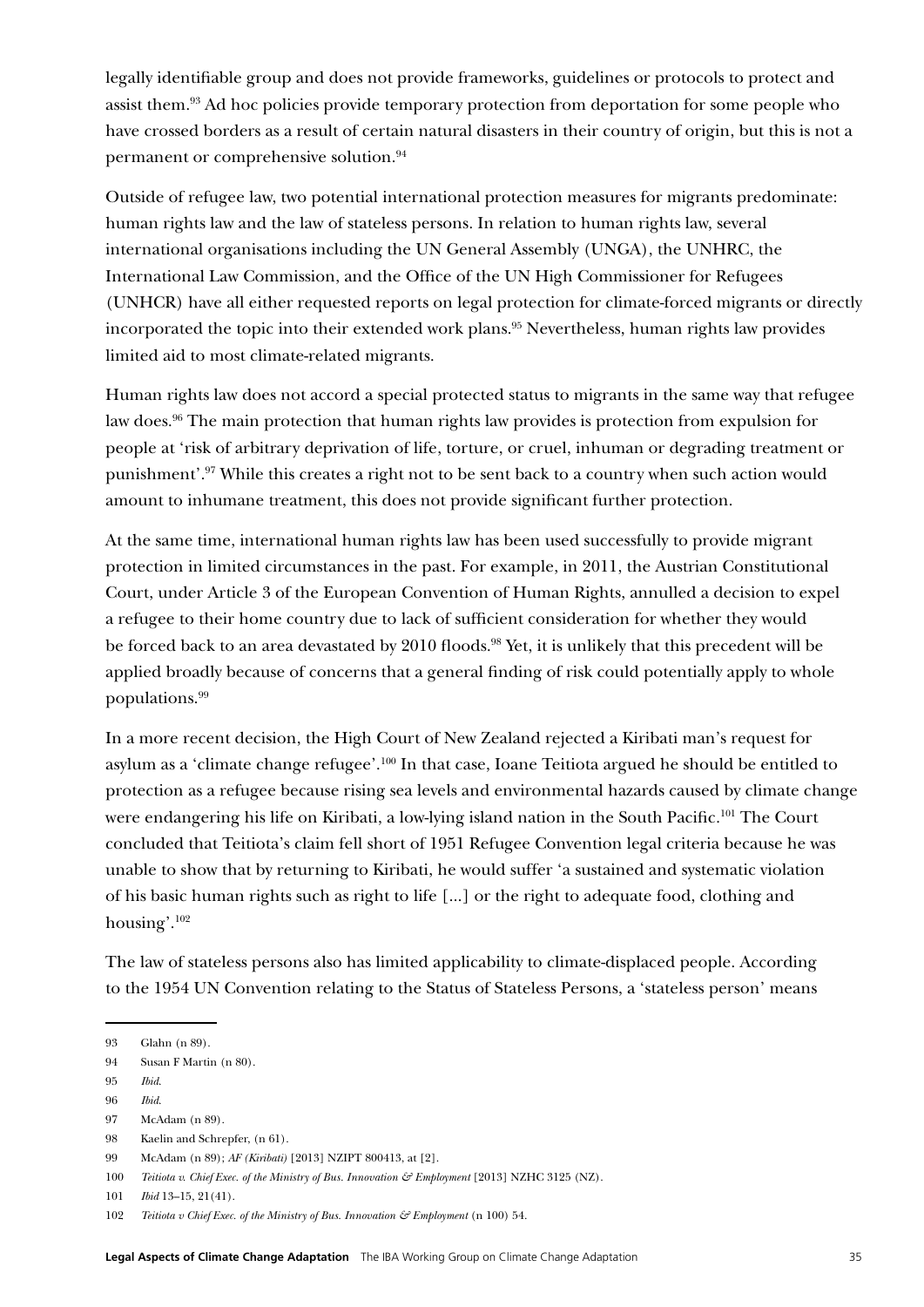a person who is not considered as a national by any state under the operation of its law.<sup>'103</sup> This definition could theoretically extend to people whose state has ceased to exist due to the effects of climate change, ie, low-lying island states that have become submerged or otherwise uninhabitable due to rising sea levels.<sup>104</sup> Yet, the definition of a stateless person technically refers to people without a nationality rather than people without a physical state. This means that unless the government of the submerged nation withdraws nationality from a particular person – something that is neither required nor likely – citizens will not become 'stateless persons' under current international law.105 Notably, there is a strong presumption for the continued existence of currently recognised nations within the international order, and a submerged country will not necessarily cease to be once it has no more inhabitable territory.106 In addition, the 1954 Convention has not been widely ratified, thus limiting its potential applicability still further.<sup>107</sup>

#### (ii) Legal and institutional challenges at the national and regional level

At the national level, many states have developed migration policies largely in isolation without consulting civil society actors, labour ministries, employers, workers, organisations and other expert stakeholders in the multidimensional migration policy arena. National policies also largely fail to adequately consider internally displaced populations, despite the fact that evidence demonstrates that the majority of human migration tends to be within countries rather than across borders.<sup>108</sup> Some nations have assisted IDPs through domestic disaster management legislation, but such 'temporary or subsidiary protection is not based on a legal entitlement of persons concerned but rather depends on the discretion of competent authorities.'109

At the regional and sub-regional level, a lack of standardised protection mechanisms, processes, and procedures makes it difficult for climate-vulnerable populations to navigate legal migration pathways close to home and may result in the use of irregular migration channels.

#### *1.2.2 Efforts to address gaps in legal protection for climate-displaced people*

#### (i) The Nansen Initiative

Although collective action to address the issue of climate displacement is lacking at all levels, several important avenues have emerged for building international consensus on how to tackle this complex issue. One of the most comprehensive attempts to address gaps in the legal frameworks has been the Nansen Initiative on Cross-Border Displacement in the Context of Disasters and Climate Change ('Nansen Initiative'), a bottom-up, state-led consultative process that was launched in 2012 by the

<sup>103</sup> Carol Batchelor, 'The 1954 Convention relating to the Status of Stateless Persons: Implementation within the European Union Member States and Recommendations for Harmonisation' (UNHCR, Department of International Protection, October 2003).

<sup>104</sup> Kaelin and Schrepfer, (n 61).

<sup>105</sup> McAdam (n 89).

<sup>106</sup> Kaelin and Schrepfer, (n 61); Jenny Grote Stoutenburg, 'When Do States Disappear? Thresholds of Effective Statehood and the Continued Recognition of 'Deterritorialized' Island States' in Michael B Gerrard & Gregory E Wannier (eds) *Threatened Island Nations: Legal Implications of Rising Seas and a Changing Climate* (Cambridge University Press, 2013).

<sup>107</sup> McAdam (n 89).

<sup>108</sup> Walter Kaelin, 'Durable Solutions for Internally Displaced Persons: An Essential Dimension of Peacebuilding' (Briefing Paper, Peacebuilding Commission Working Group on Lessons Learned, 2008).

<sup>109</sup> Kaelin and Schrepfer, (n 61)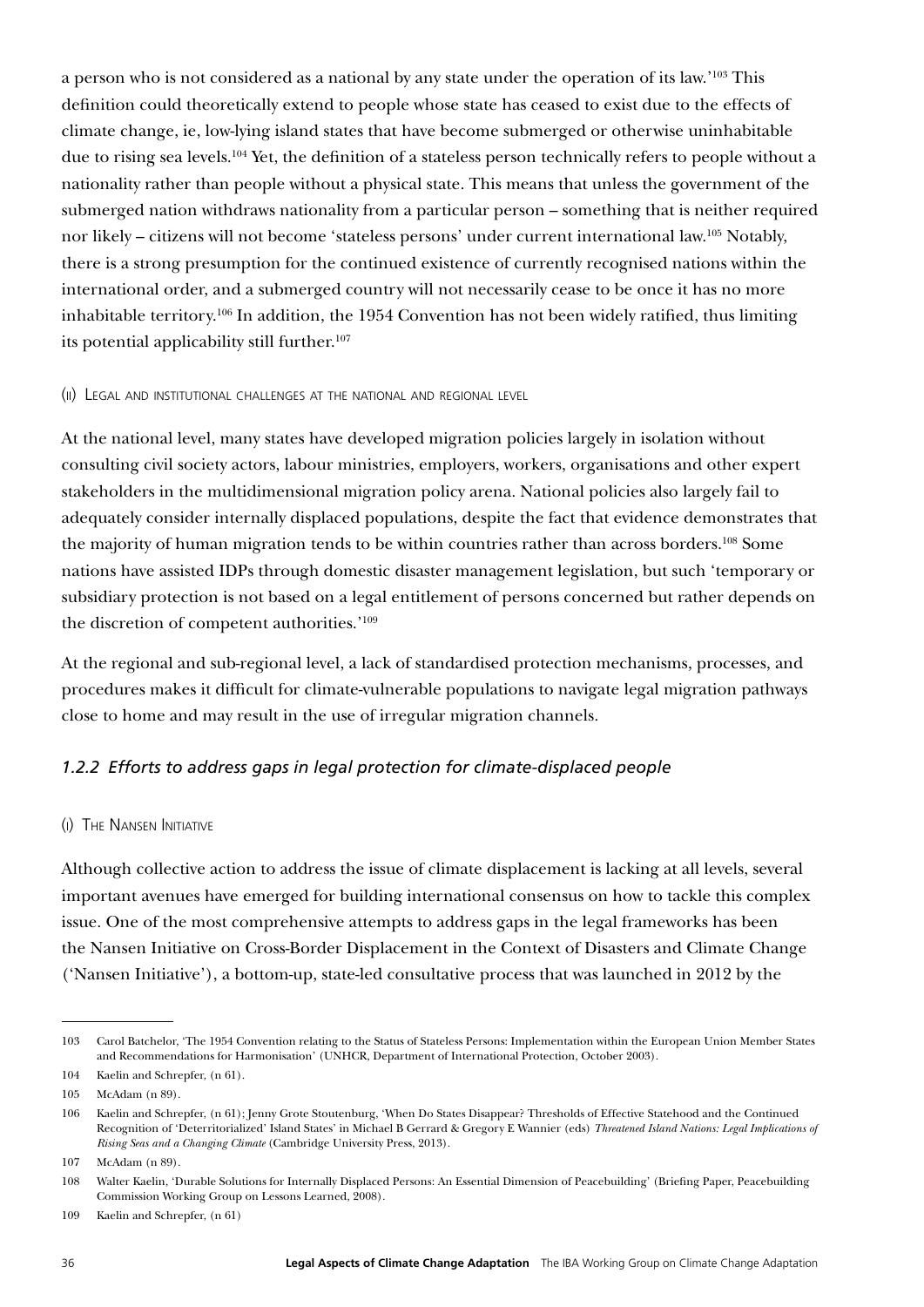Norwegian and Swiss governments. Recognising the implausibility of attaining a new international agreement on so-called 'climate refugees', the Nansen Initiative's goal is to build consensus among governments on how to address the legal protection gaps for people displaced across international borders in the context of disasters and climate change. In October 2015, more than 100 governments endorsed an Agenda for the Protection of Cross-Border Displaced Persons in the Context of Disasters and Climate Change ('Nansen Protection Agenda').

Acknowledging that the effects of climate change and their impacts on patterns of displacement and migration will vary regionally (as will political dynamics), the Nansen Protection Agenda proposes that solutions build on a broad set of existing displacement, migration and refugee policies and practices that have been employed by governments to protect people in such crises (eg, humanitarian visas, temporary protection status). In addition, the Nansen Protection Agenda further identifies priority action areas to prevent displacement such as improved management of internal migration.

The Nansen Protection Agenda consolidates legal standards and protection mechanisms to provide a framework for protection measures taken at the local, regional, sub-regional, national and international levels. The Nansen Protection Agenda recommends three areas that can serve to enhance coordination and action between these multiple levels of authority. First, it recommends multilateral efforts to collect data and share knowledge on cross-border disaster displacement. For example, international organisations and agencies can share technical advice and offer operational support to governmental authorities. Second, the Protection Agenda encourages the application of humanitarian protection measures for cross-border disaster-displaced persons through the harmonising of approaches at the sub-regional level. Lastly, the third area that the Protection Agenda recommends for potential coordination is disaster displacement risk management; more specifically, it suggests that human mobility considerations be integrated into disaster risk reduction (DRR) and climate change adaptation strategies.

At the national level in particular, the Protection Agenda recommends that states designate institutional leadership to coordinate national planning and response efforts across branches of government. With this in mind, state-level coordination can facilitate efficient regional and subregional consultative processes on migration, human rights mechanisms, disaster management, climate adaptation and trade. Following adoption of the Protection Agenda, a group of governments supported the creation of the Platform on Disaster Displacement (PDD) to implement the Protection Agenda. The PDD works to address knowledge and data gaps, enhance the use of effective practices, and mainstream human mobility challenges across relevant policy frameworks and practice areas.<sup>110</sup>

#### (ii) UN Framework Convention on Climate Change (UNFCCC)

The issue of how to address displacement and migration arising from the negative effects of climate change has also been taken up by the Conference of the Parties (COP) to the UN Framework Convention on Climate Change (UNFCCC) following its recognition of the need to enhance understanding and action in the area of climate change-induced displacement, migration and

<sup>110</sup> Platform on Disaster Displacement, 'The Platform on Disaster Displacement' (2020) <http://disasterdisplacement>.org accessed 25 March 2019.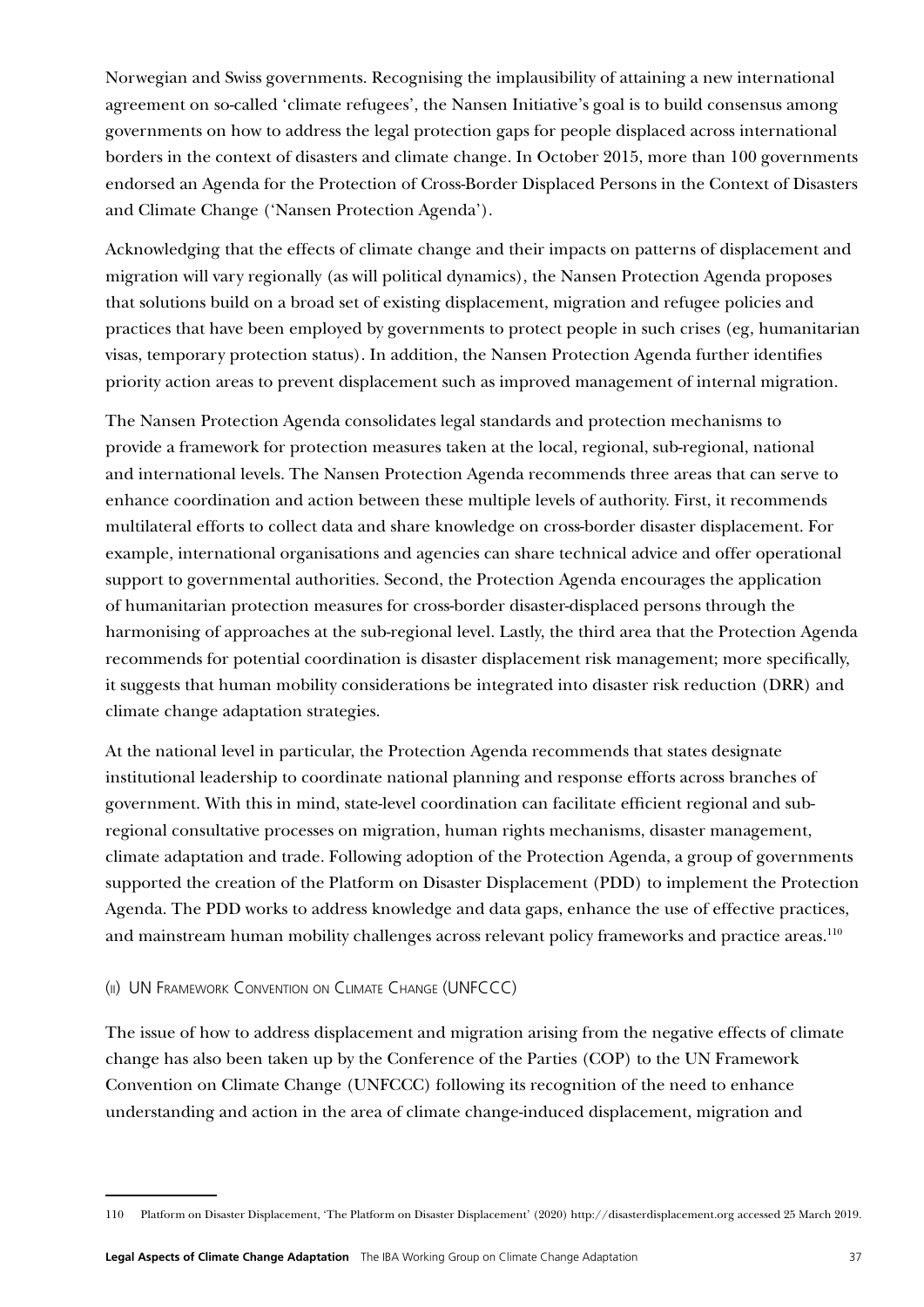planned relocation.111 Pursuant to a COP decision adopted in Cancun, Mexico in 2010, parties to the Convention were invited to 'enhance action on [climate change] adaptation […] by undertaking […] [m]easures to enhance understanding, coordination and cooperation with regard to climate change induced displacement and planned relocation, where appropriate, at the national, regional and international levels'.112 This decision, known as the Cancun Adaptation Framework, clearly identifies measures to address climate displacement as a form of adaptation, thereby linking it to adaptation funds established under the UNFCCC such as the Green Climate Fund.<sup>113</sup>

In order to help Least Developed Countries (LDC) identify activities necessary to adapt to climate change, the UNFCCC calls on LDCs to adopt National Adaptation Programmes of Action (NAPA). NAPAs are intended to 'provide a process for [LDCs] to identify priority activities that respond to their urgent and immediate needs to adapt to climate change – those for which further delay would increase vulnerability and/or costs at a later stage'.114 Within these NAPAs, migration is often specified as an adaptation strategy either to minimise human impact on fragile ecosystems or to implement planned procedures in areas where resettlement is inevitable.<sup>115</sup> Such relocation plans predominantly focus on internal relocation rather than cross-border migration.<sup>116</sup>

Despite commitments of the developed country parties to the UNFCCC to stabilise GHG concentrations in the atmosphere and to help developing countries adapt to climate change, it became evident that some climate change impacts are 'unavoidable'. These unavoidable or residual impacts came to be known as 'loss and damage'. In 2012, the COP adopted the Doha Decision, which further defined the concept of loss and damage by acknowledging the need to 'advance the understanding of and expertise on loss and damage, which includes, inter alia, […] [h]ow impacts of climate change are affecting patterns of migration, displacement and human mobility…'117

In 2013, the COP established the Warsaw International Mechanism for Loss and Damage associated with Climate Change Impacts (WIM) 'to address loss and damage associated with impacts of climate change, including extreme events and slow-onset events, in developing countries that are particularly vulnerable to the adverse effects of climate change'.118 The functions of the WIM are: (1) enhancing knowledge and understanding of comprehensive risk management approaches to address loss and damage associated with the adverse effects of climate change, including slow-onset impacts; (2) strengthening dialogue, coordination, coherence and synergies among relevant stakeholders; and (3) enhancing action and support, including finance, technology and capacity building, to address loss and damage associated with the adverse effects of climate change, so as to enable countries to undertake actions to assess climate-related risks, identify risk management strategies, and implement

<sup>111</sup> UNFCCC 'Decision 1/CP 16' (n 37) para 14(f); UNFCCC Decision 3/CP 18 'Approaches to Address Loss and Damage Associated with Climate Change Impacts in Developing Countries that are Particularly Vulnerable to the Adverse Effects of Climate Change to Enhance Adaptive Capacity' (28 February 2013) UN Doc FCCC/CP/2012/8/Add 1 para 7(a)(vi).

<sup>112</sup> *Ibid* para 14(f).

<sup>113</sup> *Ibid* para 95-137.

<sup>114</sup> UNFCCC, 'Report of the Conference of the Parties on its 16th session,' held in Cancun from 29 November to 10 December 2010, p 32.

<sup>115</sup> Leighton et al (n 66) 698.

<sup>116</sup> *Ibid*.

<sup>117</sup> UNFCCC Decision 3/CP 18 (n 111) para 7(a)(vi).

<sup>118</sup> UNFCCC Decision 2/CP 19, 'Warsaw International Mechanism for Loss and Damage Associated with Climate Change Impacts' (31 January 2014) UN Doc FCCC/CP/2013/10/Add1 para 1.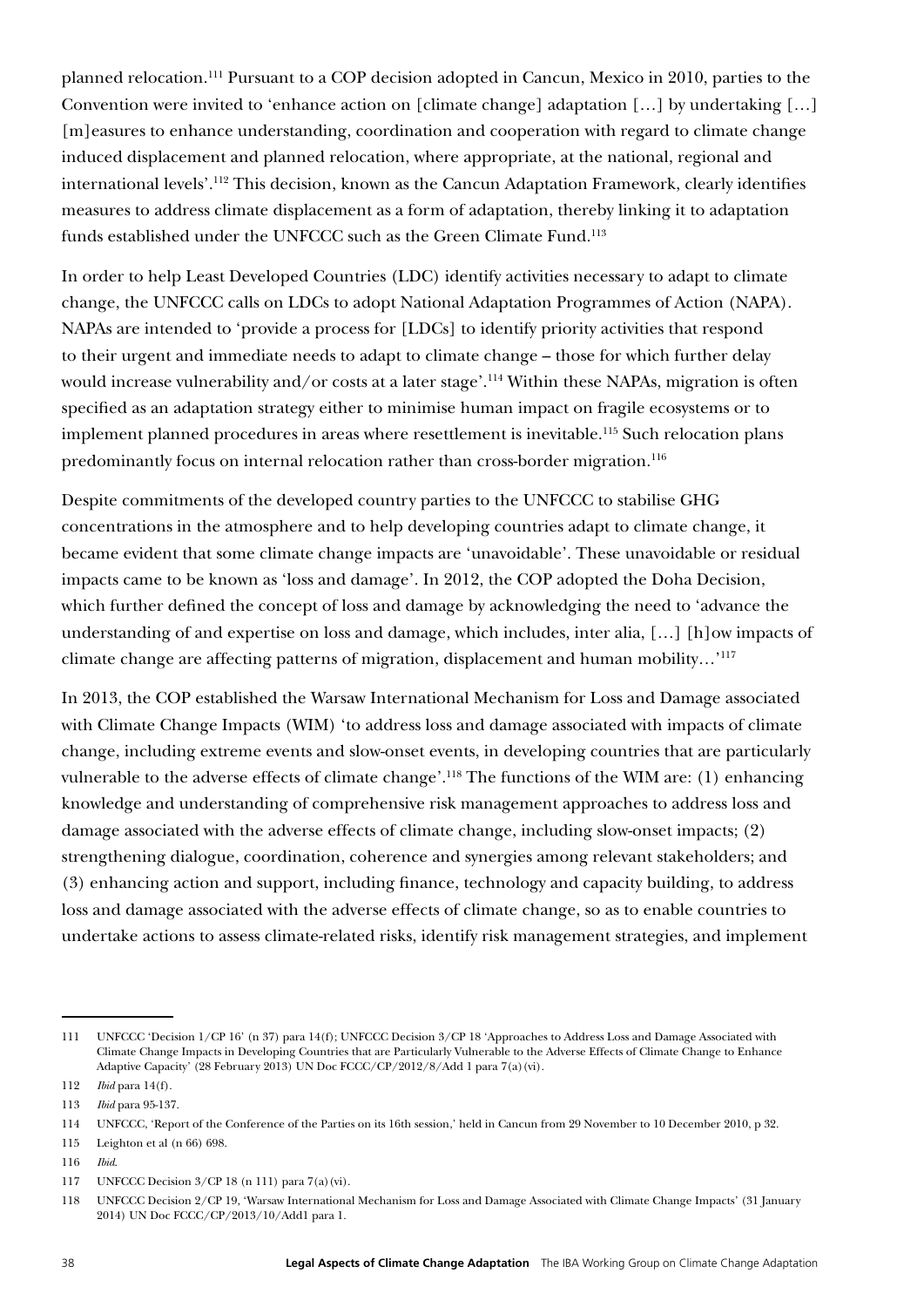those strategies.119 The implementation of the functions of the WIM is to be guided by an [Executive](http://unfccc.int/adaptation/groups_committees/loss_and_damage_executive_committee/items/7543.php)  [Committee](http://unfccc.int/adaptation/groups_committees/loss_and_damage_executive_committee/items/7543.php) (WIM ExComm), under the guidance of the COP.

Acknowledging that climate change impacts on displacement and migration may constitute a form of loss and damage, the WIM ExComm has included as an action area in its two-year work plan a commitment to '[e]nhance the understanding of and expertise on how the impacts of climate change are affecting patterns of migration, displacement and human mobility; and the application of such understanding and expertise'.120 In addition, the Paris Agreement reached at COP21 in December 2015 requested the WIM ExComm to establish a task force to work with existing bodies and expert groups 'to develop recommendations for integrated approaches to avert, minimise and address displacement related to the adverse impacts of climate change'.121 As discussed below, the task force's final recommendations were welcomed by state parties to the UNFCCC at the December 2018 COP in Katowice, Poland.

At the same time, none of the agreements reached to date, and few of the informal discussions, have tackled one of the thorniest issues of all: where people will settle if they are displaced across borders but are indefinitely unable to return home. States have an obligation to afford basic human rights protections even for non-citizens who are within their borders but (absent a few small-scale bilateral agreements) have no legal obligation to allow non-citizens to enter. The recent crisis of mixed migration and refugee flows into Europe led to a substantial death toll during attempts to cross the Mediterranean Sea and to political upheaval in Europe particularly regarding the large influx of Syrian refugees. Under many estimates the number of people who will be displaced across borders as a result of climate change in the second half of this century will substantially exceed the number involved in the current crisis described above. However, if no country has agreed in advance to accept substantial numbers of these displaced persons, an even larger crisis could occur. Some academics have proposed that those countries responsible for the largest loads of GHGs in the atmosphere should accept a percentage of the world's climate-displaced persons roughly proportional to their historic GHG emissions.<sup>122</sup> Such proposals would be anathema given the current political climate in the US and Europe. However, failure to consider these issues in advance creates a high probability of crises in the decades to come.

# **1.3 Labour mobility and regional climate adaptation**<sup>123</sup>

As global climate change intensifies and diminishes economic opportunity, people may consider migration as a potential coping strategy.124 Many workers are already seeking decent work and

<sup>119</sup> *Ibid*.

<sup>120</sup> UNFCCC, 'Initial Two-Year Workplan of the Executive Committee of the Warsaw International Mechanism for Loss and Damage' (UNFCCC, 2020) http://unfccc.int/adaptation/workstreams/loss\_and\_damage/items/8805.php accessed 16 May 2016.

<sup>121</sup> UNFCCC Adoption of the Paris Agreement (n 3) para 50.

<sup>122</sup> Michael B Gerrard, 'America is the Worst Polluter in the History of the World. We Should Let Climate Refugees Resettle Here' *Washington Post* (Washington, 25 June 2015) www.washingtonpost.com/opinions/america-is-the-worst-polluter-in-the-history-of-the-world-we-should-let-climatechange-refugees-resettle-here/2015/06/25/28a55238-1a9c-11e5-ab92-c75ae6ab94b5\_story.html; see also Peter H Schuck, 'Refugee Burden-Sharing: A Modest Proposal' (1977) 22 Yale Journal of International Law 24.

<sup>123</sup> The section to this report was completed in 2018. Since that time, more recent figures have been made available, but follow the same trends described in this section of the report.

<sup>124</sup> Michelle Leighton, 'Drought, Desertification, and Migration: Past Experiences, Predicted Impacts, and Human Rights' in Piquet, E Pecoud, A, de Guchteneire, P (Eds.) *Migration and Climate Change* (Cambridge University Press, 2012) 331-58.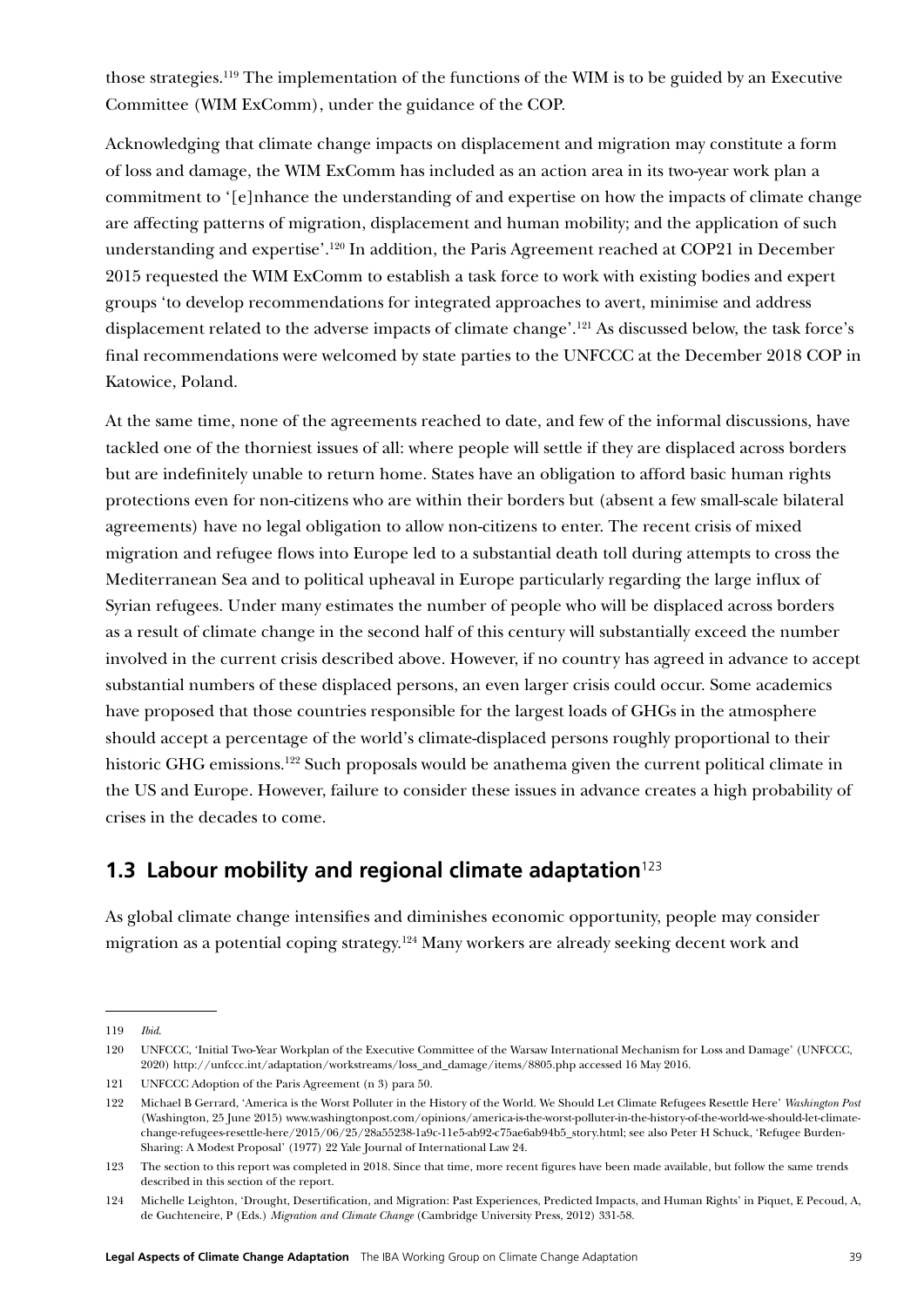income security abroad due to conflict, disaster or poor economic opportunities at home.<sup>125</sup> Internally displaced persons in particular may be among those pushed to move across borders and enter the labour market to support themselves and their families. In 2017, 18 million people were estimated to have been displaced within their countries by climate-related events.<sup>126</sup> In the first half of 2020, disasters triggered by natural hazards displaced some 9.8 million people internally, it is unknown how many may eventually cross an international border.<sup>127</sup> Some of the roughly 18 million displaced people displaced each year since 2017, join the over 164 million migrant workers that the International Labour Organization (ILO) estimates are in the world of work today.128 The growing gap between the opportunities for prosperity in home communities and the opportunities available abroad, compounded with an increase in incidents of extreme weather events, suggest that human mobility and climate change will continue to be linked for years to come.

Too often, migrants who are forced to cross international borders due to natural disaster or climate impacts are not viewed as persons in need of protection, aid or assistance.<sup>129</sup> To survive in climateaffected regions, households may choose to send a member or several members of the household into migration through irregular (illegal) channels. This may result in migrants taking low paying jobs in the informal sector, paying high costs to recruiters and working without adequate social protection. Irregular migrant workers report frequent instances of non-payment or underpayment of wages, including during the Covid-19 pandemic,<sup>130</sup> which means that they return home with little or no savings to support their families or to help rebuild their communities. Such costs undercut the economic, social and environmental contributions migrants can make to their communities of origin.

Migration, although not traditionally pursued as an adaptation strategy under the UNFCCC framework, can serve dual adaptive purposes if it is managed well. Migration can contribute to development objectives while also reducing population pressure in climate-affected areas, particularly areas prone to drought or desertification. It can also help build resilience in destination countries, particularly when labour migration is channelled into sustainable industries.

Capitalising on migration's adaptive potential can begin by identifying good policies, models and mechanisms that allow people to move through regular migration channels into areas where decent work opportunities exist. If labour mobility is governed in a manner that meets international standards, fills genuine labour market shortages, and protects the rights of migrant workers, it can contribute to climate adaptation and economic development.

As governments and regional bodies develop strategies for climate adaptation, a key consideration is to what extent legal and political responses can ensure that climate-related migration is a positive

<sup>125</sup> Clionadh Raleigh, Lisa Jordan and Idean Salehyan 'Assessing the Impact of Climate Change on Migration and Conflict. Social Dimensions of Climate Change' (The World Bank Group, 2011) https://environmentalmigration.iom.int/assessing-impact-climate-change-migration-andconflict accessed 16 May 2016.

<sup>126</sup> See M Yonetani, 'Global Estimates 2015: People Displaced by Disasters' Internal Displacement Monitoring Centre (2015) www.internaldisplacement.org/assets/library/Media/201507-globalEstimates-2015/20150713-global-estimates-2015-en-v1.pdf accessed 16 May 2016.

<sup>127</sup> Internal displacement monitoring centre 'Internal displacement 2020: Mid-year update' Geneva (2020) www.internal-displacement.org/sites/ default/files/publications/documents/2020%20Mid-year%20update.pdf

<sup>128</sup> ILO Labour Migration Branch and ILO Department of Statistics, 'ILO Global Estimates on Migrant Workers: Results and Methodology' (ILO, Geneva, 2018). www.ilo.org/global/publications/books/WCMS\_652001/lang--en/index.htm

<sup>129</sup> In a few special cases temporary humanitarian visas have been granted to populations displaced by extreme weather events, although the practice is far from standard. See Nansen Initiative, 'Discussion Paper: Draft Elements of a Guide to Effective Practices on Admission and Stay for Persons Moving across Borders in the Context of Disasters', for more detail.

<sup>130</sup> See ILO, 'Protecting migrant workers during the COVID-19 pandemic', www.ilo.org/global/topics/labour-migration/WCMS\_748791/lang- en/index.htm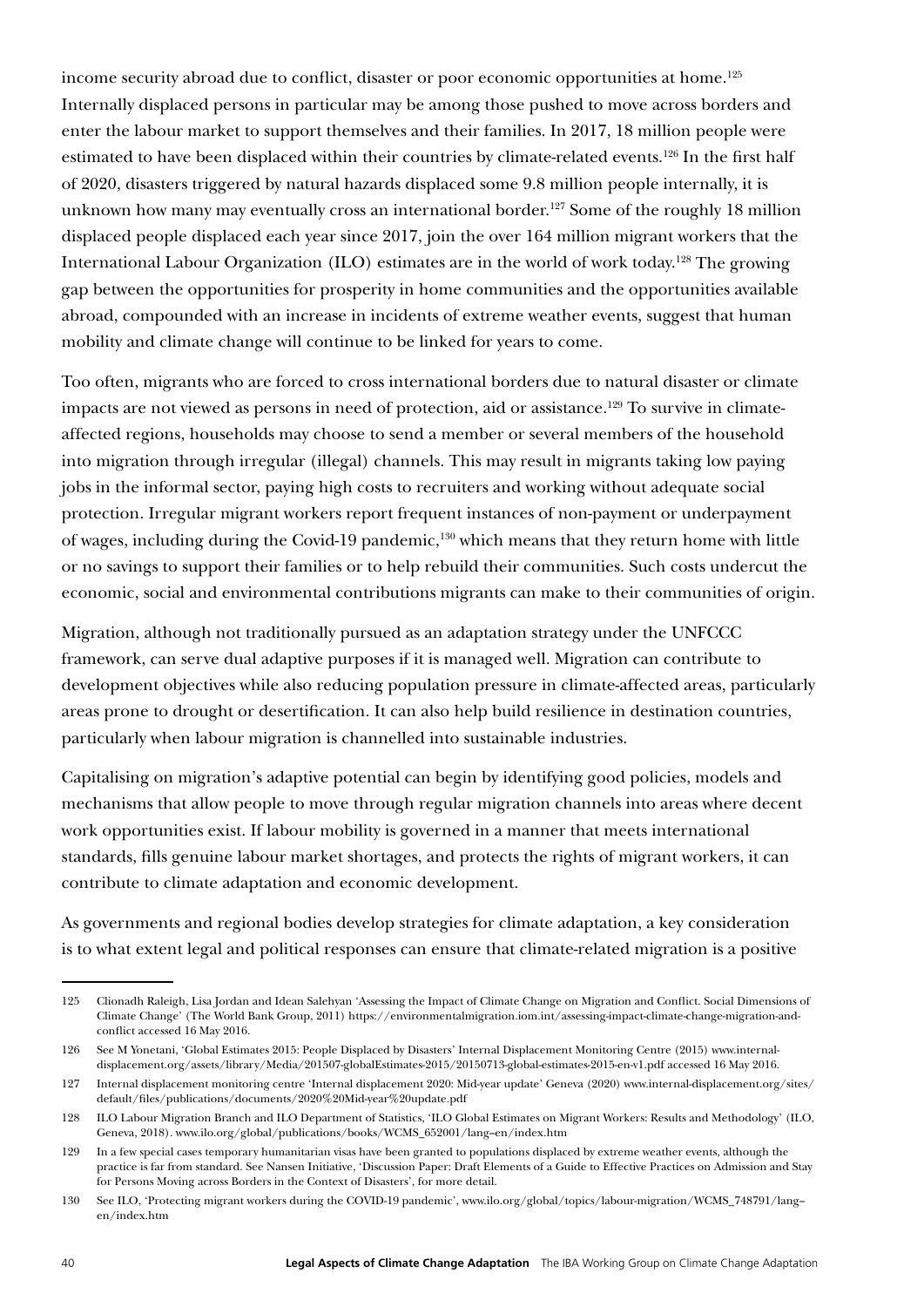experience for migrants, their home communities and the host society. Given an increased focus on migration at the regional level, how might regional cooperation help to ensure that human mobility contributes positively to personal and community development and include highly vulnerable groups, including the growing cohort of unemployed youth? A further consideration is whether adaptation strategies can help create enabling environments for regional investment, jobs and entrepreneurship in tandem with labour mobility so that there are opportunities for diaspora investment and sustainable job creation when migrants return. These are current questions of interest for the ILO and other development partners that already seek to support social justice and climate justice through fair and well-managed migration as a part of inclusive development.

We provide an early exploration of the potential contribution of regional governance in this regard, and examine the synergies between labour mobility and climate adaptation in the following section. Recognising that there is a dearth of experience in integrating these two objectives, we review the regional cooperative processes that serve as potential models for considering both labour mobility and adaptation together. Annexes I and II provide a more detailed review of the regional bodies, dialogues and processes that exist today.

#### *1.3.1 Links between climate change and labour mobility*

The search for work in a neighbouring country can serve as a safety valve in coping with economic distress. As the UK Climate Change and Migration Coalition has argued, migration 'gives an individual a chance to diversify their income [and] spread risk for the household'.131 At the same time, when migration is well-managed, it can be a positive contributor to development of the host community. A survey conducted by the UN University 's Institute for Environment and Human Security found that remittances play an important role to 'improve resilience to environmental stressors and the capacity to cope with future climate change impacts'.132 When migration is framed only as a negative consequence of climate disaster, it fails to account for these positive contributions.

Even when migration is not undertaken primarily for reasons of work, experience has shown that most migrants eventually enter the labour market. Out of the total 232 million international migrants, ILO estimates that 207 million are of working age (15 years and over) and over 70 per cent, or 164 million, of them are working or economically active.133 Some 60.8 per cent of migrant workers are found in three subregions: northern America (23.0 per cent), Northern, Southern and Western Europe (23.9 per cent) and the Arab States (13.9 per cent). 134

Evidence also suggests that these foreign-born workers have a higher average labour force participation rate than native workers and contribute more to the tax base than they take away.<sup>135</sup> While empirical studies on their economic impacts are mixed, several suggest that migrants can

<sup>131</sup> Kayly Ober, 'Migration as Adaptation: Exploring Mobility as a Coping Strategy for Climate Change, (The UK Climate Change and Migration Coalition, 2011) 4.

<sup>132</sup> Pacific Climate Change and Migration Project, Newsletter: COP21 Special Edition' (Pacific Climate Change and Migration Project, 11 March 2016).

<sup>133</sup> ILO Labour Migration Branch and ILO Department of Statistics (n 128).

<sup>134</sup> *Ibid*.

<sup>135</sup> ILO, OCED and World Bank Group, 'G20 Labour Markets: Outlook, Key Challenges and Policy Responses' (Report, G20 Labour and Employment Ministerial Meeting, Melbourne, 10-11 September 2014).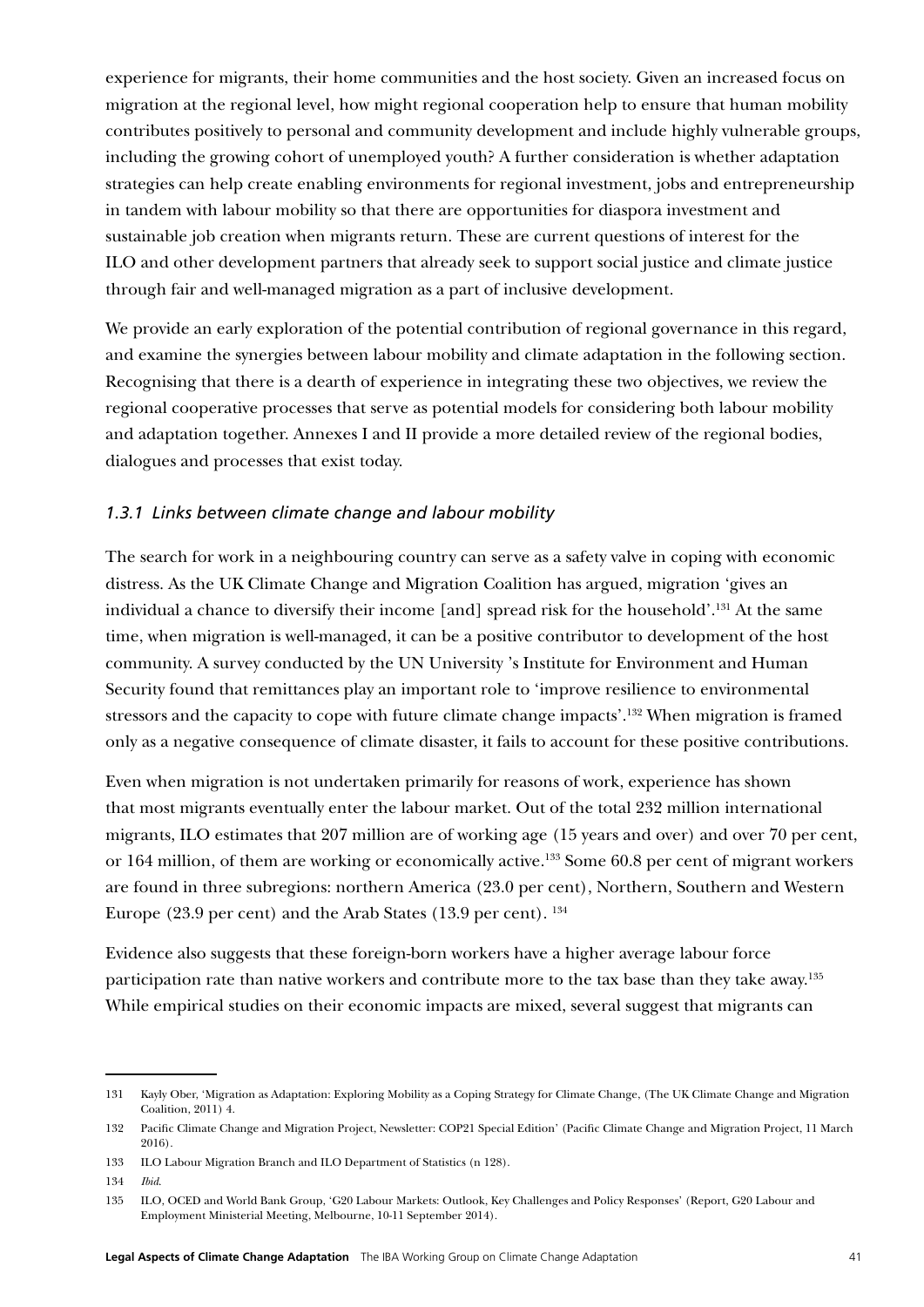stimulate demand for basic commodities and push lower-skilled native workers into higher-earning, managerial positions.136

The potential for economic growth to be supported by labour mobility has led to increasing dialogue bilaterally and within regional economic integration processes and regional economic communities (RECs) on how to foster free movement pathways, including to recognise the role of climate change.137 Reducing cross-border barriers to free movement supports economic growth by enabling people to travel, shop, invest and pursue decent work across borders. A review of Asia Pacific nations has shown that, since the early 2000s, the countries that perform best in generating decent work opportunities for migrant workers have maintained higher rates of per capita income growth.138

The contribution of migration to development is also now better recognised by the international community. Although absent from the Millennium Development Goals (MDGs), the 2030 Sustainable Development Agenda and Goals (SDGs) adopted by the UNGA in September 2015 confirm the importance of this link. SDG 10 calls on member states to 'facilitat  $[e]$  orderly, safe, regular and responsible migration and mobility of people including through the implementation of planned and well-managed migration policies'. Additionally, SDG 8 includes a target on promoting decent work opportunities for all workers, including migrant workers.139

The contributions migrants can make has not, however, been widely applied in the context of climate change. There are a few pilot projects and case studies that begin to demonstrate how labour migration can help climate-vulnerable areas boost resilience and adapt to changes. Several recent international initiatives to combat climate change may provide impetus to connect the two issues in a more coherent manner.

As indicated above, the 2010 Cancun Adaptation Framework invites parties to the UNFCCC to enhance action on adaptation in several ways, including by undertaking '[m]easures to enhance understanding, coordination and cooperation with regard to climate change induced displacement, migration and planned relocation, where appropriate, at the national, regional and international levels'.140 At COP19, the Parties established WIM, in order to address loss and damage associated with impacts of climate change, particularly in developing countries that are most vulnerable to the adverse effects of climate change. At the time, migration, more specifically 'displacement', was framed as a symptom of loss and damage.

Although the Paris Agreement of 2015 frames migration as an issue associated with loss and damage, during COP21 a panel of experts confirmed that migration can and should be considered in more positive ways to support adaptation strategies.<sup>141</sup> During a high-level round table at COP21, representatives from the ILO, the International Organizaition for Migration (IOM) UN University,

<sup>136</sup> Ethan G Lewis, 'Immigration, Skill Mix, and Capital-Skill Complementarity' (2011) 126 (2) Quarterly Journal of Economics 1029.

<sup>137</sup> Intergovernmental Authority on Development (IGAD), https://igad.int/divisions/health-and-social-development/2016-05-24-03-16-37/2373 protocol-on-free-movement-of-persons-endorse-at-ministerial-meeting.

<sup>138</sup> Asia-Pacific RCM Thematic Working Group on International Migration including Human Trafficking, 'Asia-Pacific Migration Report 2015: Migrants' Contributions to Development' (2016).

<sup>139</sup> UNGA, 'Transforming Our World: the 2030 Agenda for Sustainable Development' (18 September 2015) 70th Session Agenda Items 15 and 116 UN Doc A/70/L1 'Sustainable Development Goals'.

<sup>140</sup> UNFCCC Cancun Adaptation Framework (n 37) para 14 (f).

<sup>141</sup> Advisory Group on Climate Change and Human Mobility, 'Human Mobility in the Context of Climate Change' (Recommendations, COP 21 Paris, December 2015) [https://unfccc6.meta-fusion.com/cop21/events/2015-12-02-17-00-united-nations-high-commissioner-for-refugees](https://unfccc6.meta-fusion.com/cop21/events/2015-12-02-17-00-united-nations-high-commissioner-for-refugees-unhcr-prepare-and-adapt-climate-change-and-human-mobility-in-cop21-and-beyond)[unhcr-prepare-and-adapt-climate-change-and-human-mobility-in-cop21-and-beyond](https://unfccc6.meta-fusion.com/cop21/events/2015-12-02-17-00-united-nations-high-commissioner-for-refugees-unhcr-prepare-and-adapt-climate-change-and-human-mobility-in-cop21-and-beyond).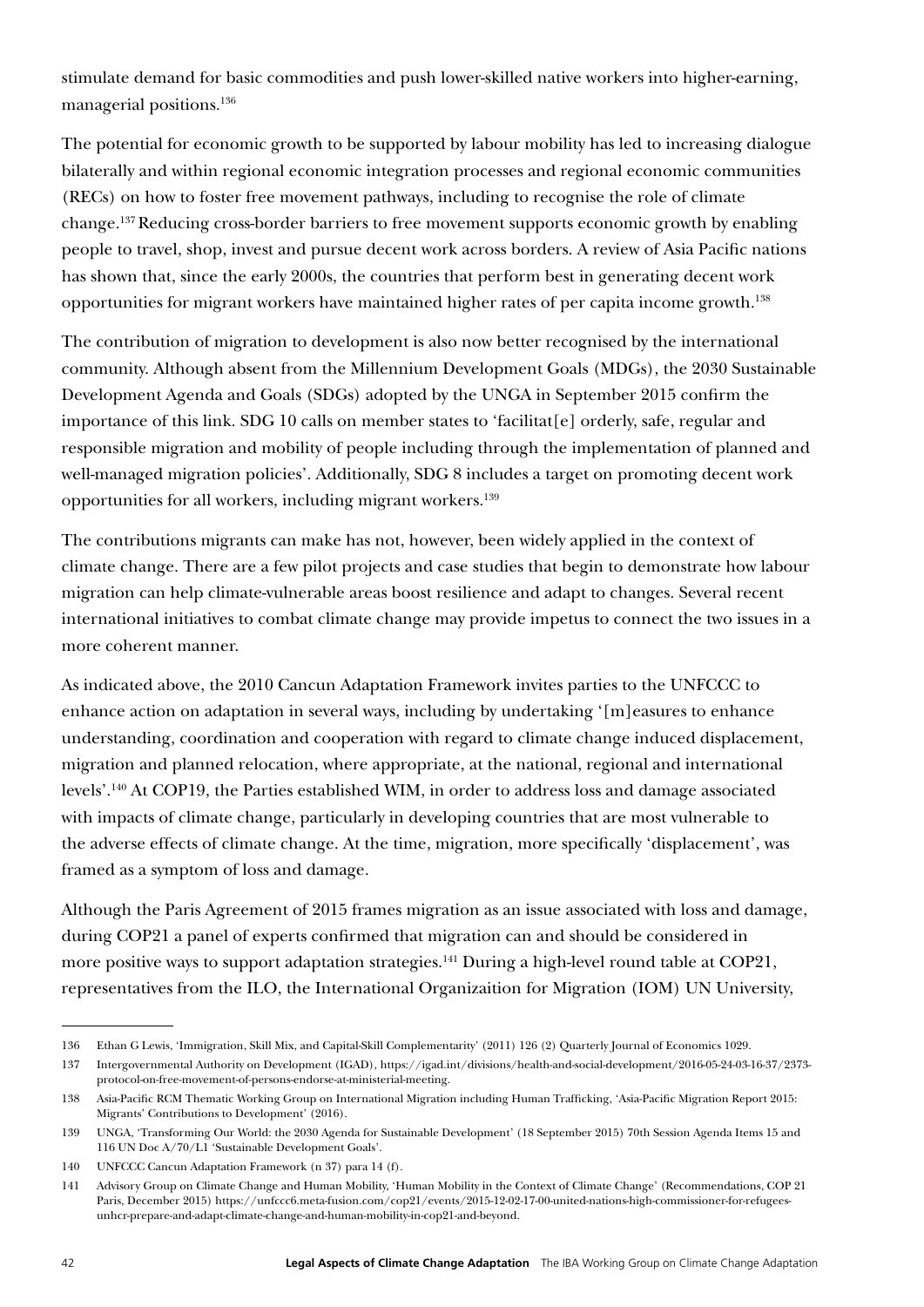the UN Convention to Combat Desertification, the United Nations Economic and Social Commission for Asia and the Pacific (ESCAP), the UN Educational, Scientific and Cultural Organization, UNHCR, the United Nations Office for the Coordination of Humanitarian Affairs, and the World Meteorological Organization discussed climate change from a human mobility perspective, taking note of conditions under which mobility strategies save lives, enhance resilience and reduce risk.

A key outcome to COP21 was a request made by Parties to the UNFCCC Executive Committee to establish a task force under the WIM to develop recommendations to avert, minimise and address displacement related to the adverse effects of climate change. In nominating members of the Task Force, a wide variety of expertise was called upon, including development actors such as UN Development Programme (UNDP) and the ILO.<sup>142</sup> Their appointments on the Task Force signal a clear change in perspective, taking into account the links between development and displacement risks. ILO's nomination more clearly demonstrates that access to decent jobs plays a critical role in building resilience and preventing future displacements.

In September 2018, the Task Force on Displacement produced a global study of actions and institutions in the area of climate-related displacement, and provided a report containing recommendations for the WIM and UNFCCC143 which were then adopted by the WIM, including an extension of the Task Force mandate, and which were welcomed in a decision by the UNFCCC COP 24 in December 2018. The recommendations include provisions recognising the importance of migration and labour mobility, and of ILO standards:

#### 'Invite Parties:

(i) to consider formulating laws, policies and strategies, as appropriate, that reflect the importance of integrated approaches to avert, minimise and address displacement related to the adverse impacts of climate change and in the broader context of human mobility, taking into consideration their respective human rights obligations and, as appropriate, other relevant international standards and legal considerations;

(ii) to enhance research, data collection, risk analysis and sharing of information to better map, understand and manage human mobility related to the adverse impacts of climate change in a manner that includes the participation of communities affected and at risk of displacement related to the adverse impacts of climate change;

(iii) to strengthen preparedness, including early warning systems, contingency planning, evacuation planning and resilience-building strategies and plans, and develop innovative approaches, such as forecast-based financing, to avert, minimise and address displacement related to the adverse impacts of climate change;

(iv) to integrate climate change-related human mobility challenges and opportunities into national planning processes, as appropriate, by drawing on available tools, guidance and good practices, and consider communicating these efforts undertaken, as appropriate;

<sup>142</sup> Author Michelle Leighton serves as an expert on the UNFCCC WIM Task Force on Displacement.

<sup>143</sup> Task Force on Displacement, 'Report of the Task Force on Displacement' (UNFCCC, 17 September 2018) [https://unfccc.int/sites/default/](https://unfccc.int/sites/default/files/resource/2018_TFD_report_17_Sep.pdf) [files/resource/2018\\_TFD\\_report\\_17\\_Sep.pdf](https://unfccc.int/sites/default/files/resource/2018_TFD_report_17_Sep.pdf).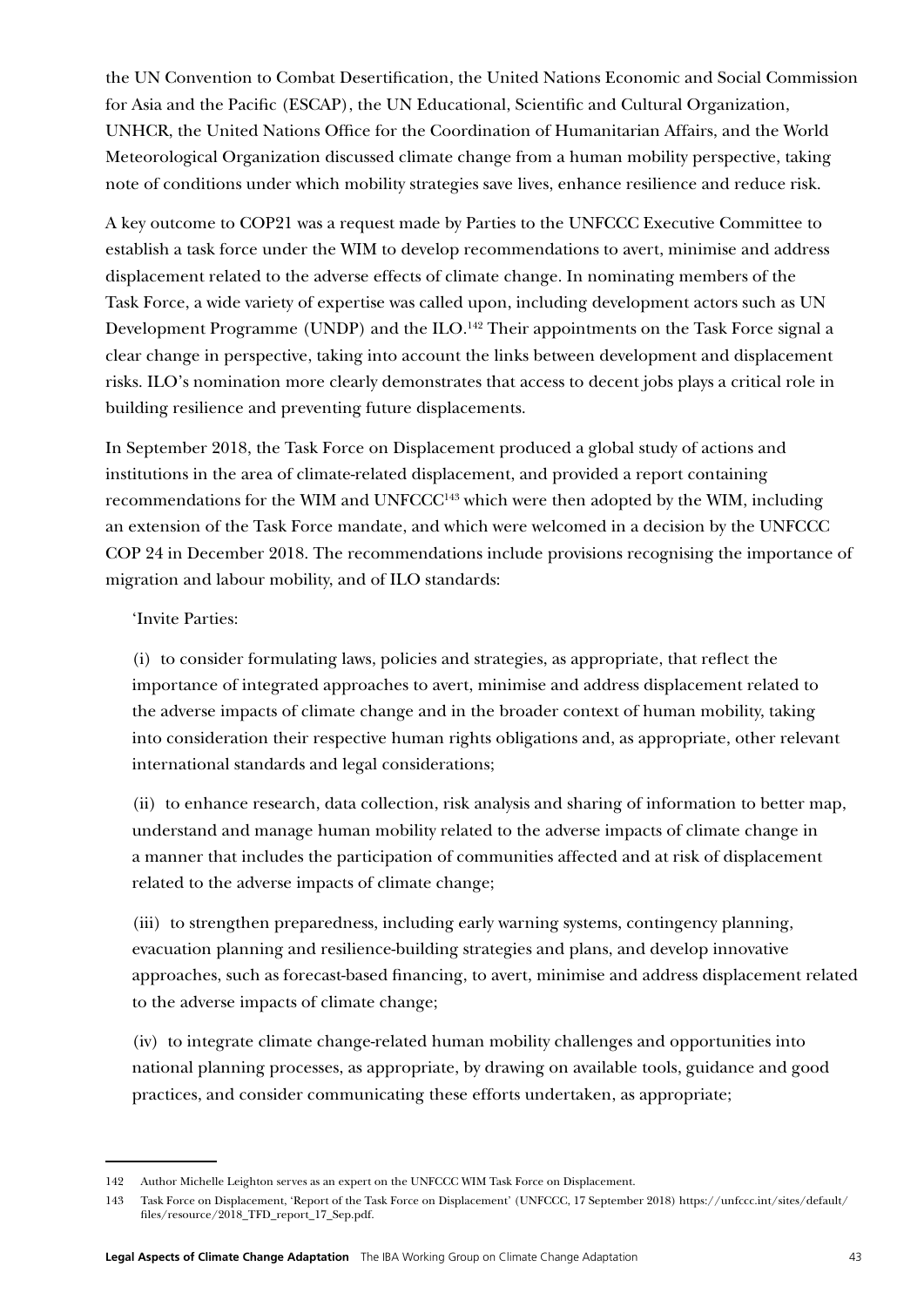(v) to recall the UN Guiding Principles on internal displacement and seek to strengthen efforts to find durable solutions for internally displaced people when working to implement integrated approaches to avert, minimise and address displacement related to the adverse impacts of climate change, as appropriate;

(vi) to facilitate orderly, safe, regular and responsible migration and mobility of people, as appropriate and in accordance with national laws and policies, in the context of climate change, by considering the needs of migrants and displaced persons, communities of origin, transit and destination, and by enhancing opportunities for regular migration pathways, including through labour mobility, consistent with international labour standards, as appropriate…'144

The Recommendations adopted further invite UN agencies and other stakeholders to engage with the WIM and Task Force 'when facilitating the efforts of States to address challenges and opportunities associated with climate change related human mobility, including the Global Compact for Migration [discussed below] and the work of the international migration review forum, the United Nations Network on Migration and other relevant international frameworks and programmes of action, as appropriate, to avoid duplication on climate change aspects…' and for the UN Secretary-General to consider strategic approaches and system-wide coherence to avert, minimise and address climate related displacement.<sup>145</sup>

The GCM is an instrument adopted by the UN on 19 December 2018.<sup>146</sup> It contains a section under its second objective related to adverse drivers of migration on natural disasters, the adverse effects of GCM, and environmental degradation. The GCM includes non-legally binding commitments by states under this section to develop strategies for resilience and adaptation, and coherent approaches to addressing climate-related migration and displacement, including from desertification, land degradation and drought.

The Nansen Protection Agenda<sup>147</sup> calls for protecting persons displaced across borders by disasters as well as for management of disaster displacement risk in the country of origin through reducing vulnerability and building resilience. It also calls for decent living conditions for migrants and for planned relocation. It identifies three priority areas for action:

- 1. collecting data and enhancing knowledge on cross-border disaster-displacement;
- 2. enhancing the use of humanitarian protection measures for cross-border disaster-displaced persons, including mechanisms for lasting solutions (for instance, by harmonising approaches at (sub-)regional levels):
- 3. strengthening the management of disaster displacement risk in the country of origin by –

<sup>144</sup> Executive Committee of the Warsaw International Mechanism for Loss and Damage Associated with Climate Change Impacts, 'Recommendations from the Report of the Executive Committee of the Warsaw International Mechanism for Loss and Damage Associated with Climate Change Impacts on Integrated Approaches to Averting, Minimizing and Addressing Displacement Related to the Adverse Impacts of Climate Change' in Annex to Report of the Executive Committee of the Warsaw International Mechanism for Loss and Damage Associated with Climate Change Impacts Decision -/CP24 Katowice, (2018) [https://unfccc.int/sites/default/files/resource/cp24\\_auv\\_ec%20](https://unfccc.int/sites/default/files/resource/cp24_auv_ec%20wim.pdf?download) [wim.pdf?download.](https://unfccc.int/sites/default/files/resource/cp24_auv_ec%20wim.pdf?download)

<sup>145</sup> *Ibid*.

<sup>146</sup> UNGA Res 73/185 (19 December 2018) UN Doc A/RES/73/185.

<sup>147</sup> Nansen Protection Agenda, 'About Us' (2020) [www.nanseninitiative.org/secretariat/](https://www.nanseninitiative.org/secretariat/%3e%20) accessed 16 May 2016.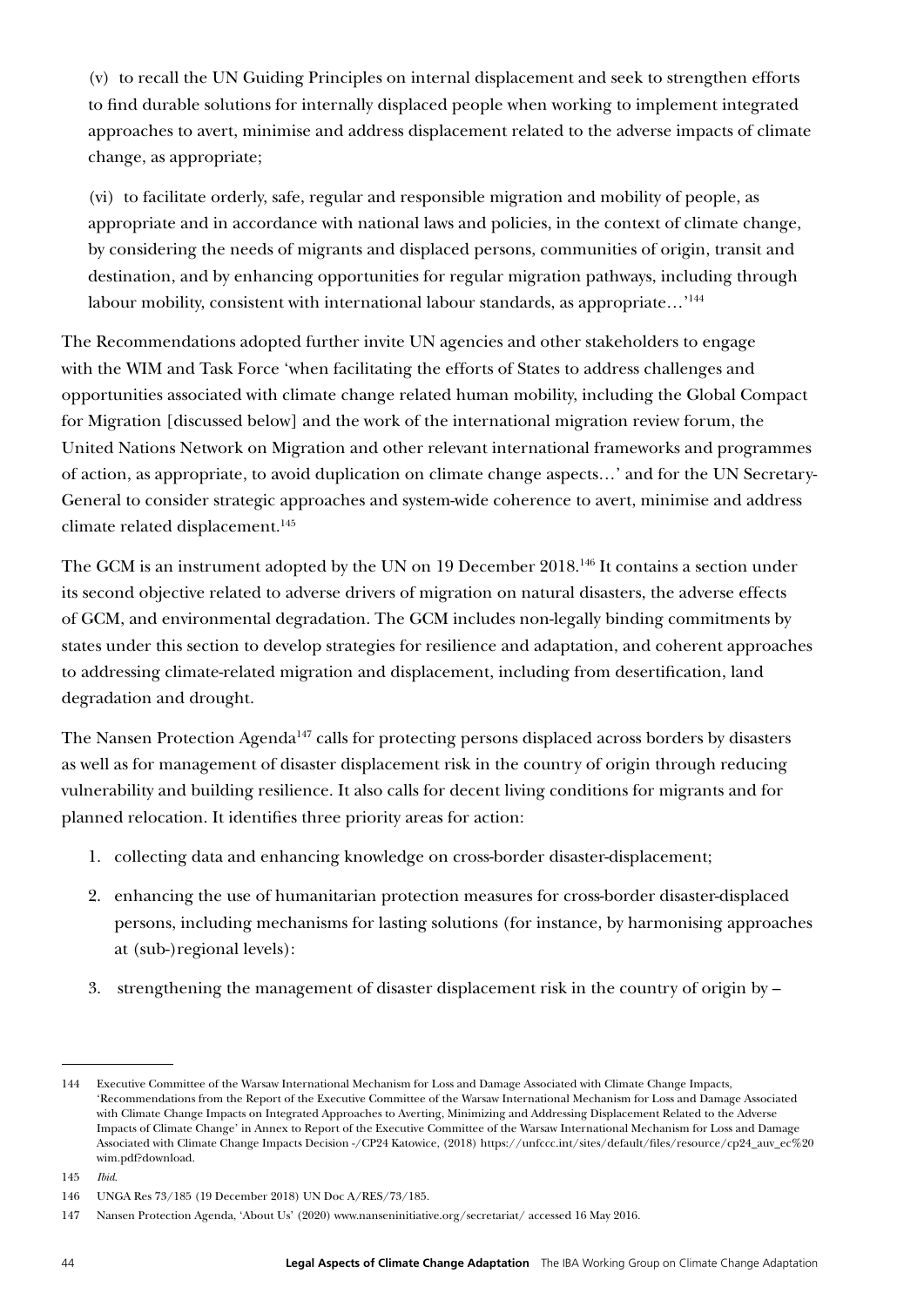- (i.) integrating human mobility into disaster risk reduction and climate change adaptation strategies and other relevant development processes;
- (ii.) facilitating migration with dignity as a potentially positive way to cope with the effects of natural hazards and climate change;
- (iii.) improving the use of planned relocation as a preventative or responsive measure to disaster risk and displacement;
- (iv.) ensuring that relevant laws and policies address the needs of IDPs displaced in disaster situations.

International human rights and labour standards apply to all workers, including those who migrate due to or are displaced by climate change. For example, ILO Migration for Employment Convention (No 97) and ILO Migrant Workers Convention (No 143) and their Recommendations (No 86 and No 151 respectively) cover all workers employed outside of their own countries. When taken together, international labour standards provide for fair wages, decent working conditions and social protection coverage. ILO has also adopted in 2016 Guiding Principles on access of refugees and other forcibly displaced persons to the labour market, and a new standard on peace and resilience, covering migrants and refugees.148 These are critical for workers to make their full contributions to the development of host communities, as well as to their countries of origin.

Although migration has long served as an individual coping strategy to deal with the effects of extreme weather events, it has yet to be routinely integrated into resilience or adaptation plans. Where regular or more formal migration channels are available to provide decent work, there could also be an opportunity to boost resilience at home through employment opportunities abroad. Labour mobility programmes should therefore seek to support economic development that is aligned with international labour standards and supports rather than displaces national workers. There are now 164 million migrant workers, and because most migrants move within their own regions,<sup>149</sup> particularly for work, regional mobility is a key area of migration governance. Recognising this, the Paris Agreement affirmed the importance of regional approaches to migration policy. Potential exists for regional economic integration processes to consider whether labour mobility programmes can target climate vulnerable groups within a broader adaptation strategy.

# *1.3.2 Regional governance approaches*

Working at the regional level with geographically defined groups that share common cultural, linguistic and economic characteristics allows national actors to collaborate and coordinate at a higher level. Regional economic groups refer to the geographically defined groups of states that serve as the basis for progressive economic integration. Regional groups have different legislative constructs and may forge multilateral agreements on different areas of mutual interest including trade, labour, investment and migration. Within some regional bodies, individual member states

<sup>148</sup> ILO, 'Guiding principles: Access of Refugees and Other Forcibly Displaced Persons to the Labor Market' (Tripartite Technical Meeting on the Access of Refugees and other Forcibly Displaced Persons to the Labour Market, Geneva, 7 July 2016); International Labour Organisation, [www.ilo.org/global/topics/labour-migration/projects/WCMS\\_536440/lang--en/index.htm](https://www.ilo.org/global/topics/labour-migration/projects/WCMS_536440/lang--en/index.htm); 'Recommendation No. 205: Employment and Decent Work for Peace and Resilience Recommendation' (10th ILO Session, Geneva, 16 June 2017). [www.ilo.org/dyn/normlex/en/f?p=NOR](https://www.ilo.org/dyn/normlex/en/f?p=NORMLEXPUB:12100:0::NO::P12100_ILO_CODE:R205) [MLEXPUB:12100:0::NO::P12100\\_ILO\\_CODE:R205](https://www.ilo.org/dyn/normlex/en/f?p=NORMLEXPUB:12100:0::NO::P12100_ILO_CODE:R205).

<sup>149</sup> ILO Labour Migration Branch and ILO Department of Statistics (n 128).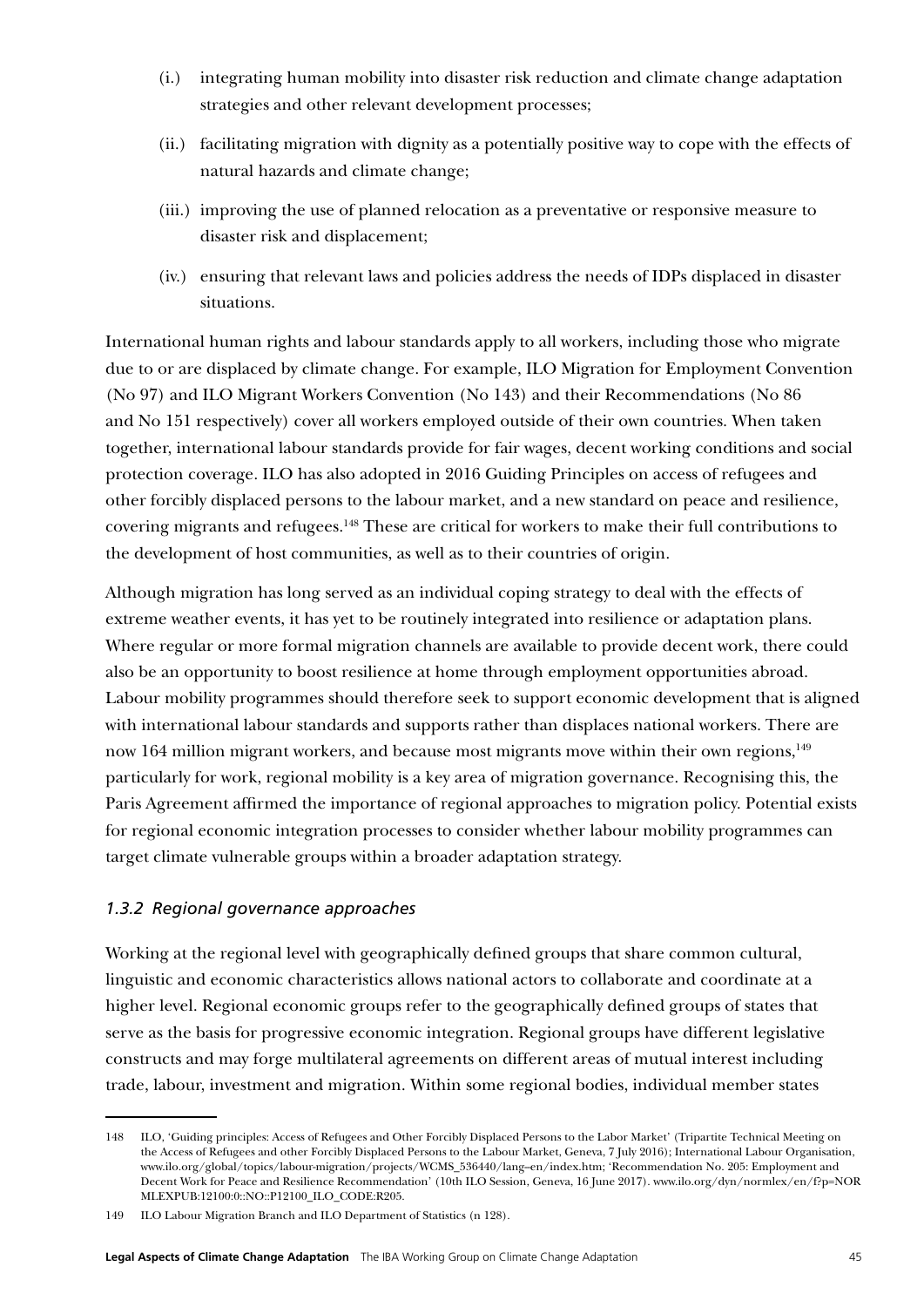ratify treaties and agreements and pass them into legally binding and enforceable national law. Other regional dialogues and processes have been established as mechanisms to foster collective discussion regarding specific topics, but typically result in no legal agreement. For example, the Migration Dialogue for Southern Africa is a non-binding regional consultative process that focuses on migration topics, including irregular migration, migration and development and migration management capacity building. Few such processes, however, consider climate displacement. The details of various processes are more comprehensively identified in section 1.3.4 below.

Although there has been little dialogue at the regional level on the climate dimensions of migration, regional groupings have three distinct advantages in pursuing collective objectives on labour migration more generally. First, they understand the social, economic and cultural contexts better than international actors only operating at the global level. These contexts will dictate local opportunities, constraints and barriers for labour migration. Second, there are more cultural, linguistic and economic ties within regional groups, making labour market integration a relatively easier process for migrant workers. Third, regional groups have pre-existing bilateral relations and multilateral agreements or arrangements that can be built on and strengthened to support climate dimensions. Regional fora may therefore serve as an appropriate space to discuss and develop regional labour mobility arrangements that can target climate-vulnerable areas. As discussed below, there are a number of recent international instruments that encourage regional cooperation on climate adaptation. For example, a new African and European agreement forged in Valletta in November 2015 calls for strengthening cooperation around climate change and migration issues.

## *1.3.3 Regional cooperation on labour mobility*

Adopting labour mobility to support climate adaptation will be a more challenging feat for some regional groupings than others. One factor that may support discussion on the topic is the existence of free mobility arrangements between member states. In this vein, the EU, the Southern Africa Development Community (SADC)<sup>150</sup> and the Economic Community of West African States (ECOWAS) are among the few that have set out protocols on the free movement of people. Other regional bodies, such as the Southern Common Market ('MERCOSUR'), have established special provisions and privileges to citizens of member states. This includes the regional mobility of registered skilled professionals in the Association of Southeast Asian Nations (ASEAN) and Caribbean Community (CARICOM). Other special privileges short of full mobility include waiving visa fees, expediting visa procedures and permitting temporary mobility for specific groups.

Whether or not the region is highly vulnerable to the effects of climate change, free mobility arrangements can help address skills and jobs mismatches as well as labour shortages. In the EU, a Seasonal Workers Directive grants admission to workers outside the EU territory for seasonal work in agriculture, horticulture and tourism. The Directive provides uniform protections, common criteria for admission and standardised conditions for residence. Quotas are also driven by labour shortages. Critics have, however, raised concerns over inadequate social protection measures thus illustrating another important variable that sustainable labour migration schemes need to consider in order to uphold the human rights of workers. The provision of social protection for migrant

<sup>150</sup> In 2005, SADC proposed a protocol on Free Mobility Movement although it is not yet operational due to ratification issues in member states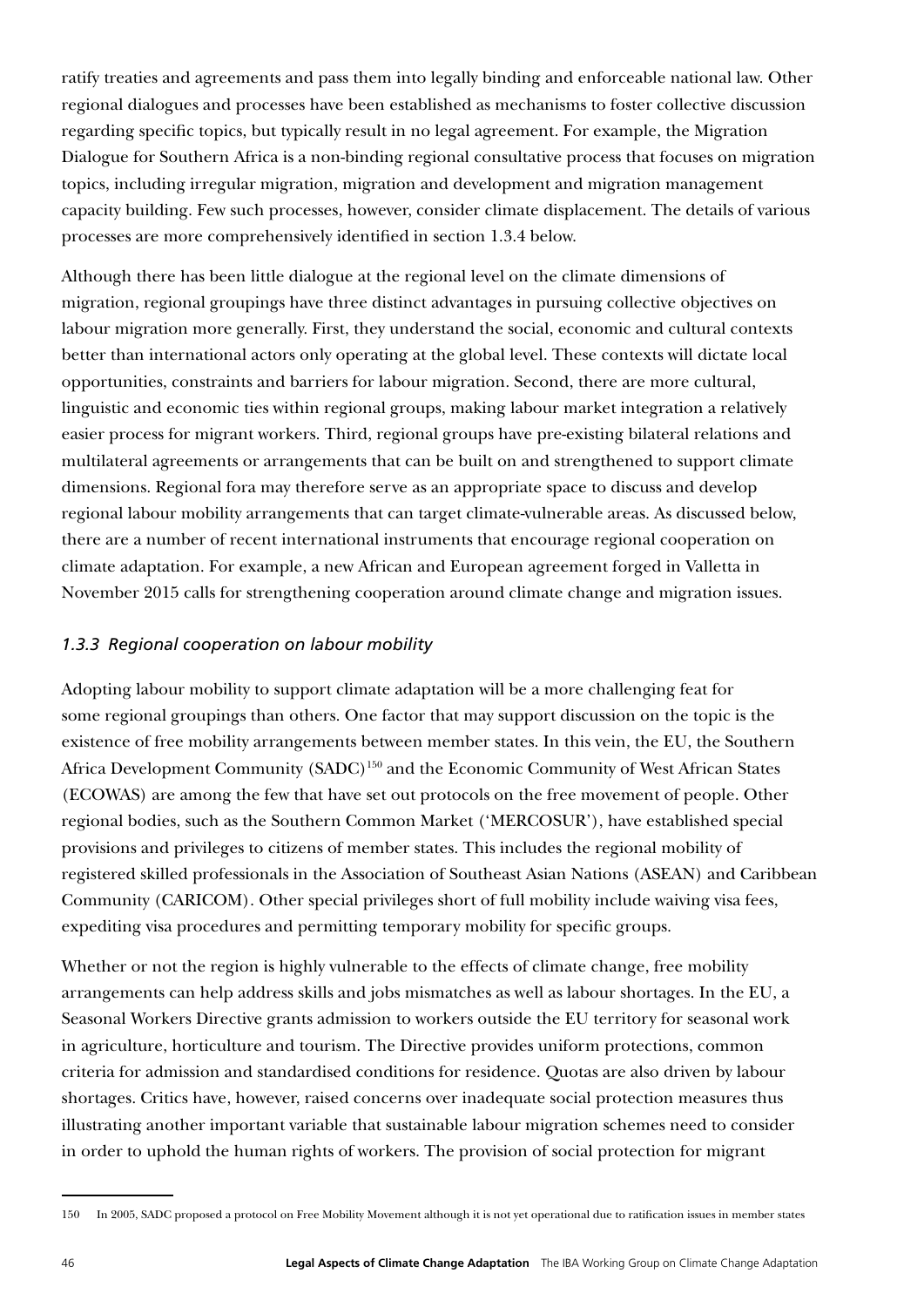workers, particularly those outside a regional group and therefore not covered by the same protection regimes, is critical. Other practical measures to facilitate free movement include standardising social security agreements across nations and establishing common qualification criteria.<sup>151</sup>

Although not linked to climate adaptation, general discussion regarding the development of more comprehensive protections for migrant workers is already underway in the EU, the ASEAN, ECOWAS, SADC and MERCOSUR. The various regional initiatives focus on strengthening cooperation around fair migration through standard setting and social dialogue. In SADC, ILO has helped member states to consider how best to harmonise national labour mobility policies through a regional strategy that is in line with international labour standards. Other regional initiatives include the extension of social protections for overseas workers from the Philippines<sup>152</sup> and the provision of social security rights for non-EU workers working within the European Union.<sup>153</sup> The portability and recognition of social security arrangements will be an important component of any migration scheme going forward.<sup>154</sup>

#### *1.3.4 Regional platforms on migration*

A number of other intra-regional platforms support cooperation among countries of migrant origin, transit and destination. They bring key actors together at regular meetings where they can discuss and potentially develop non-binding strategies and initiatives on issues of mutual concern. Few platforms mention the climate dimension of displacement; however, several provide platforms for discussion on social protection and the generation of decent work opportunities. The Rabat Process is an initiative launched by European and African ministers in charge of migration and development. It covers nearly 50 countries in North Africa, Central Africa, West Africa and Europe.155 The Khartoum Process is an additional intra-regional process which encourages 27 EU countries, Djibouti, Egypt, Eritrea, Ethiopia, Kenya, Somalia, South Sudan, Sudan, Tunisia and the UK to consider specifically how best to combat human trafficking channels between the regions.

The Valletta Joint Action Plan provides renewed support for such discussion platforms. It was launched by EU Member States and the African Union (AU) to support development actions that can reduce pressure for irregular and forced migration, particularly to Europe and which seek to stimulate economic development, job creation and labour mobility within RECs. Among the key root causes of irregular migration and displacement which the Declaration of the Valletta Summit Action Plan mentions are 'environmental and climate change issues'.156 The Action Plan seeks to:

<sup>151</sup> ILO, 'Social Protection for Migrant Workers' (2020) www.ilo.org/global/topics/labour-migration/policy-areas/social-protection/lang--en/ index.htm accessed 29 March 2016.

<sup>152</sup> ILO, 'Labour Migration in the Philippines' (2020) www.ilo.org/manila/areasofwork/labour-migration/lang--en/index.htm accessed 29 March 2016.

<sup>153</sup> ILO, 'Portability of Social Security Rights to Nationals of both the EU and Third Countries' (19 May 2015) [www.ilo.org/dyn/migpractice/](https://www.ilo.org/dyn/migpractice/migmain.showPractice?p_lang=en&p_practice_id=18) [migmain.showPractice?p\\_lang=en&p\\_practice\\_id=18](https://www.ilo.org/dyn/migpractice/migmain.showPractice?p_lang=en&p_practice_id=18).

<sup>154</sup> ILO, 'Fair Migration Agenda' (2020) www.ilo.org/global/topics/labour-migration/fair-migration-agenda/lang--en/index.htm accessed 29 March 2015; ILO, EU, IOM, International Centre for Migration Policy Development (ICMPD), ECOWAS, 'Technical Workshop on Strengthening Employment Services Through Job Matching Tools in ECOWAS Member States and Mauritania' (FMM West Africa, Dakar, 9-10 February 2016).

<sup>155</sup> *North Africa,* Algeria (observer) and Tunisia; *Central Africa*: Cameroon, Central African Republic, Chad, the Democratic Republic of Congo (DR Congo), Gabon; *West Africa*: Benin, Burkina Faso, Cabo Verde, Ivory Coast, Gambia, Ghana, Guinea, Guinea-Bissau, Liberia, Mauritania, Niger, Nigeria, Sierra Leone, and Togo; *Europe*: Austria, Bulgaria, Croatia, Cyprus, Czech Republic, Denmark, Estonia, Finland, Germany, Greece, Hungary, Iceland, Ireland, Latvia, Liechtenstein, Lithuania, Luxembourg, Malta, the Netherlands, Norway, Poland, Romania, Slovenia, Sweden, Switzerland and the United Kingdom: ICMPD, 'Participants'www.icmpd.org/our-work/migration-dialogues/rabat-process/ participants/ accessed 16 May 2016.

<sup>156</sup> European Council, 'Valletta Action Plan' (Valletta Summit on Migration, Valletta, 11-12 November 2015) 3.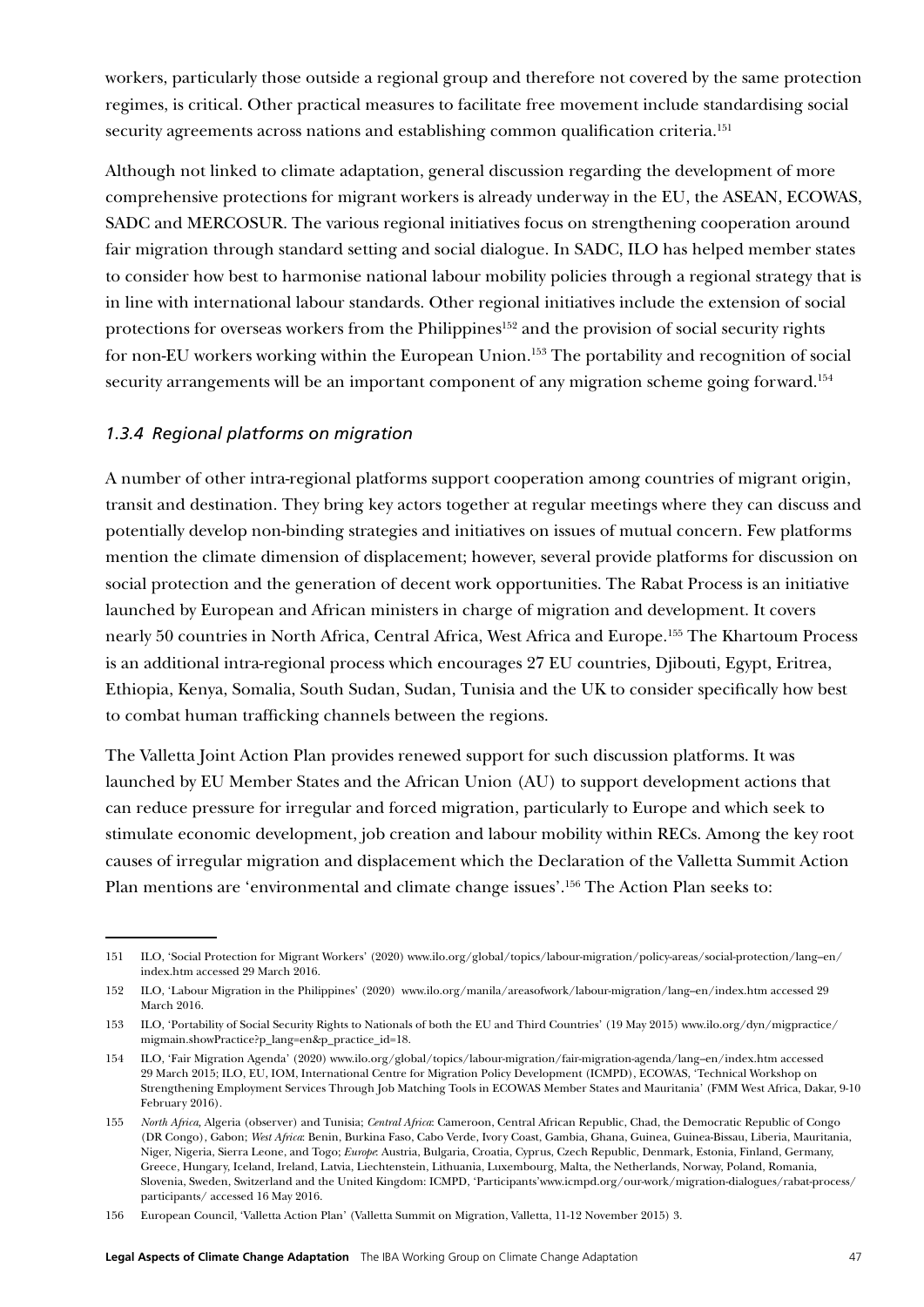- Support resilience, to benefit the most vulnerable, in particular women and children, and communities hosting protracted refugee populations, including through rural development, food and nutrition security, health, education and social protection.
- Enhance the resilience agenda aiming at reducing food insecurity and under-nutrition and increase the delivery of basic services notably through the AGIR (Sahel) and Share 2.0 (Horn of Africa) initiatives.
- Address environmental and climate change issues in the most affected regions, including through adaptation to climate change and development of sustainable and renewable energies, notably via consensual electrification projects.
- Provide satellite data and information (Copernicus programme) to support rural development, the improvement of food security and the management of natural resources in a sustainable way. The existing access to Copernicus data and information products by African countries will be further facilitated.<sup>157</sup>

Countries in the EU and Africa have developed a number of bilateral agreements, including some intended to develop cooperation frameworks such as the 'Mobility Partnership and Common Agendas on Migration and Mobility'.<sup>158</sup> These are official government arrangements which are different from other regional processes such as regional consultative processes discussed below.

# *1.3.5 Other regional migration dialogue processes*

In recent years, multilateral organisations and UN agencies have played an important role in mobilising regional dialogue through ministerial meetings and consultative processes. The ILO has supported its constituent governments, employers and workers organisations to ensure that business and trade unions can participate directly in migration dialogue processes at national and regional levels. The ILO supports, for example, the ASEAN Forum on Migrant Labour,<sup>159</sup> a tripartite labour migration process addressing issues related to migrant workers at the regional level. The ILO and the IOM jointly support a number of other processes, including the Joint Labour Migration Programme for Africa (JLMP) together with the African Union Commission (AUC).

Regional consultative processes supported by the IOM among other organisations also help to provide an informal forum for regional actors to build consensus leading up to international meetings on migration.160 These consultations have allowed regional actors to develop coordinated action plans, outline draft legislation and establish information-sharing networks. Some have even served to coordinate regional recognition of vulnerable migrant groups, demonstrating the capacity that non-binding, informal processes have to guide coordinated action on migration that is in line with international standards.<sup>161</sup>

<sup>157</sup> *Ibid* 2.

<sup>158</sup> *Ibid* 7.

<sup>159</sup> ILO, 'The ASEAN Forum on Migrant Labour (AFML): Background Information Booklet' (ILO, 2018).

<sup>160</sup> Amanda Klekowski von Koppenfels, The Role of Regional Consultative Processes in Managing International Migration, (International Organisation for Migration, 2001).

<sup>161</sup> The Inter-Governmental Asia-Pacific Consultations on Refugees and Displaced Persons. The consultations began as an informal process to discuss refugee movements and developed into an advisory body on refugee policy for governments not signed onto the 1951 Refugee Convention.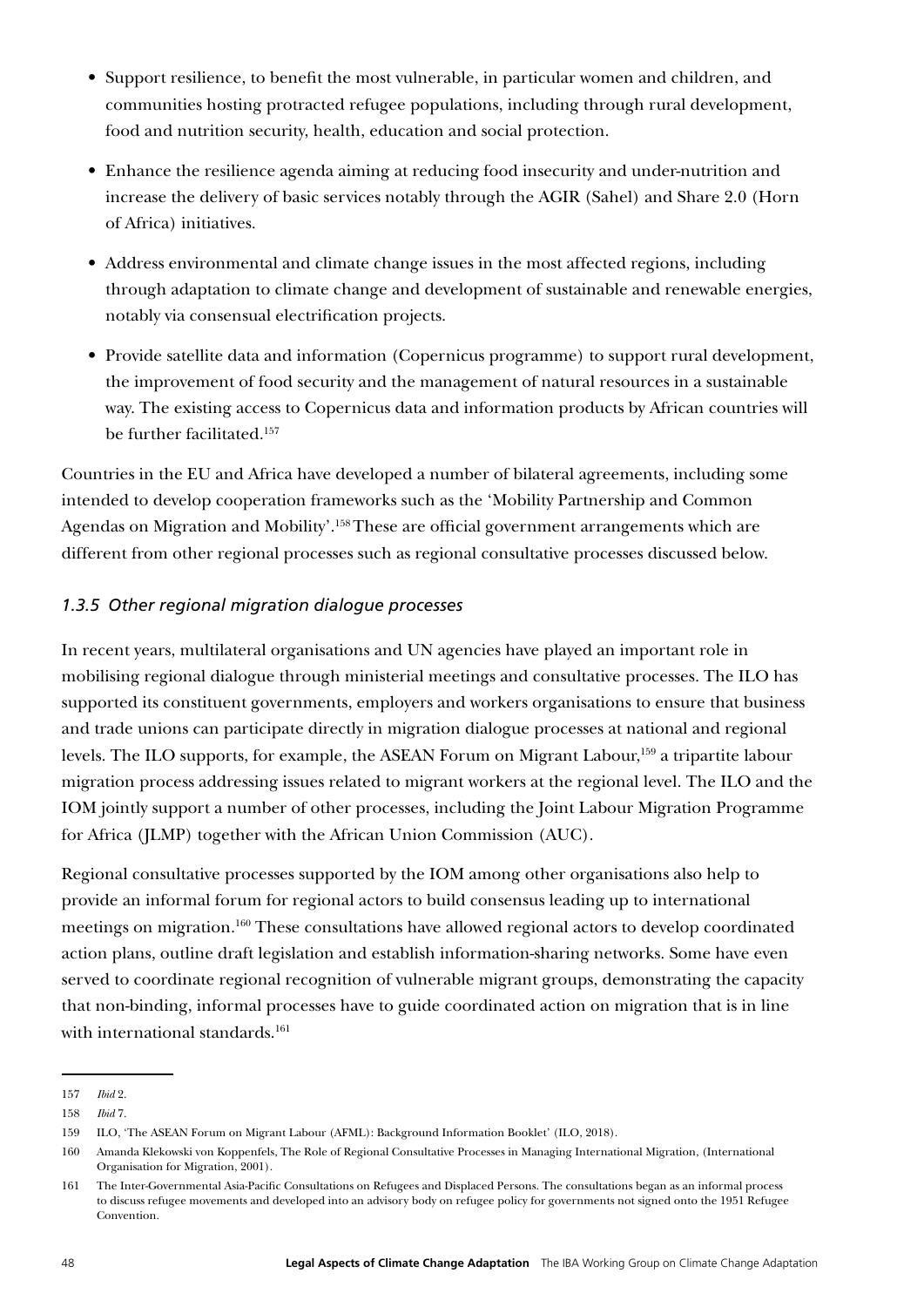The Global Forum on Migration and Development (GFMD) is an inter-governmental, state-led and non-binding consultative process open to member states and observers, including NGOs and UN agencies. It provides a platform for states to discuss key challenges and opportunities informally. In 2017, under the Chair of Morocco and Germany, the GFMD hosted a Thematic Workshop on Climate Change and Human Mobility. During the workshop, the availability of employment and jobs were recognised as an important variable in determining migratory movements.

The Pacific serves as a promising example, where regional consultations helped states develop and implement a comprehensive migration strategy linked to climate adaptation. The strategy links climate change, migration and development through bilateral seasonal labour agreements with New Zealand and Australia. These arrangements have been instrumental in generating payments in small communities severely compromised by sea level rise and flooding. In 2008, the small island states, with support from the World Bank, organised the Pacific Labour Sending Forum, to create greater opportunities for labour mobility. Although it only meets sporadically, such a forum could help mediate national adaptation mechanisms through regional cooperation on mobility.

#### *1.3.6 Regional cooperation on climate change and migration*

The Paris Agreement placed regional cooperation at the centre of its outcome agreement. The Paris Agreement makes no less than 22 references to regional networks, cooperation and financial institutions, therefore emphasising the fact that regions need to cooperate on global climate change responses. The Paris Agreement refers to 'regional economic integration organizations'162 or regional groups of states that have the authority to sign, ratify and accept conventions on climate change. The Paris Agreement calls on regional economic integration organisations to raise awareness about the effects of climate change, to develop mitigation and adaptation strategies and to coordinate green finance.163 The multiple references to regional approaches provide grounds to mobilise bottom-up movements toward climate adaptation and mitigation.

With respect to the aforementioned Task Force on Displacement whose term has been extended and whose recommendations have been adopted, and considering the role of regional organisations to assist in implementing the Global Compact on Migration, including its climate-related provisions, regional bodies could consider to develop recommended actions together with agencies of the UN Migration Network and the Task Force that link the adverse effects of climate change with a greater need for legal, safe, fair and regular channels for labour mobility (in line with the 2030 SDGs discussed above). In this way, labour mobility agreements could be framed as a mechanism to grant concessions to states that have experienced economic loss and damage due to climate change. While affected states may seek monetary compensation, labour mobility agreements might be more achievable.

<sup>162</sup> 'Regional economic integration organisation' means an organisation constituted by sovereign States of a given region which has competence in respect of matters governed by this Convention or its protocols and has been duly authorised, in accordance with its internal procedures, to sign, ratify, accept, approve or accede to the instruments concerned.

<sup>163</sup> Earlier drafts of the Paris Agreement referenced migration in a proposed 'climate change displacement coordination facility' which was intended to be established under the Warsaw International Mechanism to 'help coordinate efforts to address climate change induced displacement, migration and planned relocation'. It further requested that the Executive Committee of the Warsaw Mechanism develop 'modalities and procedures, for review and adoption.. which shall: a) assist in developing arrangement for emergency relief; b) assist in providing organized migration and planned relocation.' Both references were taken out in later drafts.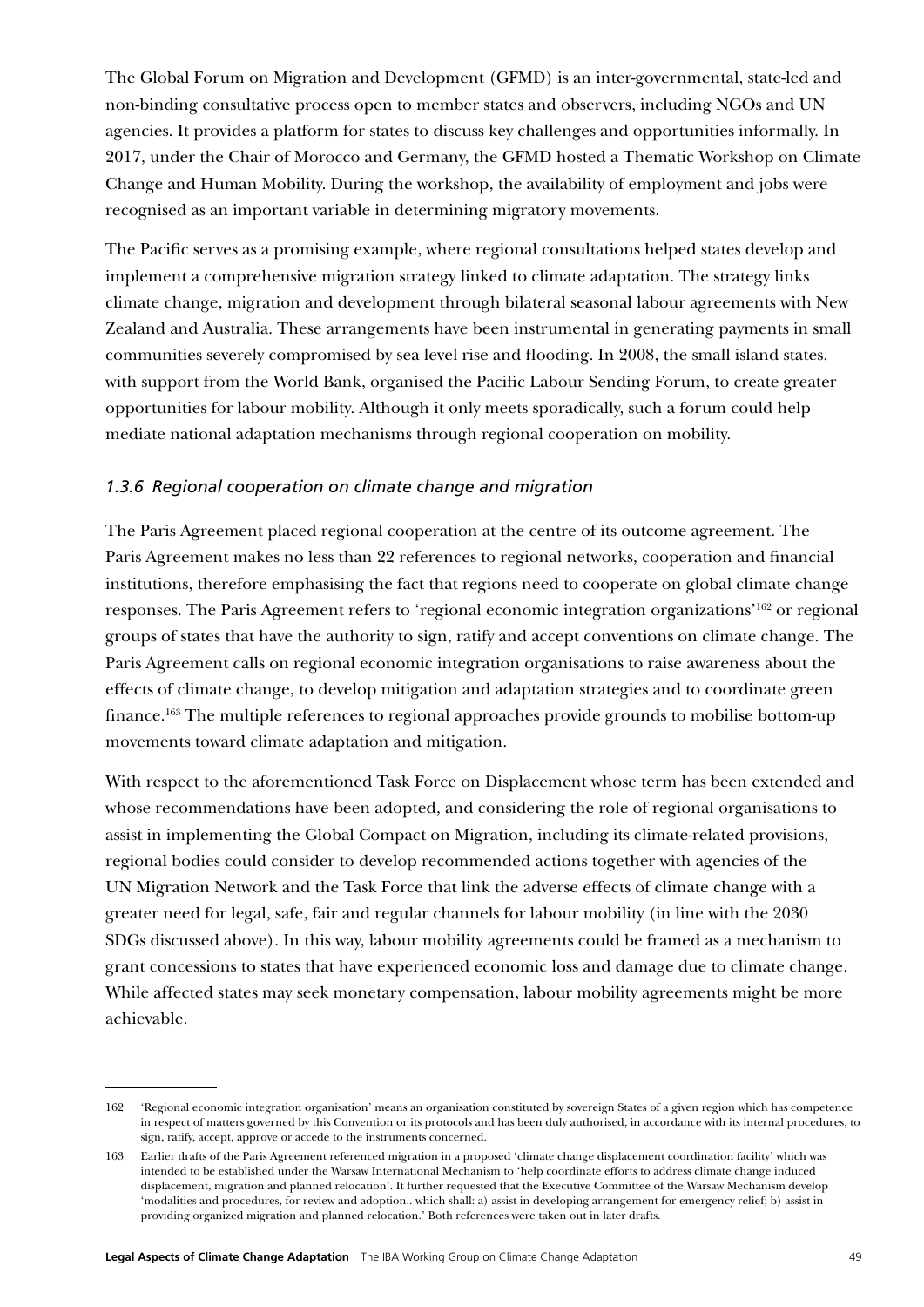To address the financial costs of new migration programmes, member states of regional groups could draw on green climate finance and other funds dedicated to helping states adapt to the adverse effects of climate change. This could build on work already achieved to distribute the financial cost of mitigation and adaptation more equitably. The ECOWAS-Sweden Programme on Climate Adaptability demonstrates one such measure to lighten the financial burden of adaptation on poorer countries. Under the programme, Sweden has indicated it will provide US\$6.7m over four years to help reduce West Africa's vulnerability to climate change and increase the region's capacity to pursue its climate change adaptation programmes. This pledge has been made alongside other pledges that, since 2010, total US\$331m in support of 54 countries.<sup>164</sup> As mentioned in the previous section, the Cancun Adaptation Framework clearly identified measures to address climate displacement as a form of adaptation, which means this sort of activity is eligible for adaptation funds established under the UNFCCC. However, there is a significant gap between the level of funding needed for adaptation and the level of funds actually available, and a project's eligibility for funding by no means ensures that it will be funded.165

## *1.3.7 Case studies: using labour mobility to boost climate resilience*

This section examines two cases where labour mobility arrangements were linked to the climate adaptation needs of local communities. In the first case study, Pacific communities demonstrate an approach to labour migration that supports longer-term climate resilience. In the second case, a pre-existing bilateral agreement on seasonal labour migration for workers from Colombia to Spain's agricultural sector was amended to target climate-affected communities in Colombia after a volcanic eruption. Both case studies also demonstrate how labour mobility arrangements can be structured to reflect climate dimensions in the process of migration.

In the Pacific, labour mobility is recognised as playing an important role in helping climate-affected communities adapt to rising sea levels, storm surges and other extreme weather events. The Pacific Climate Change and Migration Project, jointly implemented by the ILO, ESCAP and the UNDP was a three-year project (2013-2016) aimed at assisting Pacific Island countries to strengthen their capacity to address the labour market implications of climate change, in part through well-managed, rights-based migration schemes and policies. Regional projects targeted three of the most climatevulnerable countries – Kiribati, Nauru and Tuvalu – and focused on strengthening data collection on labour migration to support evidence-based policies and practices and improve regional cooperation on labour mobility.166 The ILO provided technical expertise on regulatory frameworks, statistics and rights-based bilateral and multi lateral schemes and assisted in Kiribati's development of a new national labour migration policy. A new project is now underway to build on this work among a number of Pacific Island Countries.

Another region where the concept of temporary migration has been linked to environmental issues is the migration corridor between Colombia and Spain. In 2001, Spain developed an agricultural worker scheme with Colombia based on a pre-existing bilateral arrangement initiated by Spain's main

<sup>164</sup> Adaptation Fund, 'New Pledges for Adaptation Fund at COP21 Reach Nearly US\$75 Million' (2015) www.adaptation-fund.org/new-pledgesfor-adaptation-fund-at-cop21-reach-nearly-us75-million/ accessed 29 March 2016.

<sup>165</sup> United Nations Environment Programme, 'The Adaptation Finance Gap Report 2016' (UNEP, 2016).

<sup>166</sup> Sophia Karagan, 'ILO Office for Pacific Island Countries' (2013) www.ilo.org/global/topics/labour-migration/projects/WCMS\_226212/lang- en/index.htm accessed 29 March 2016.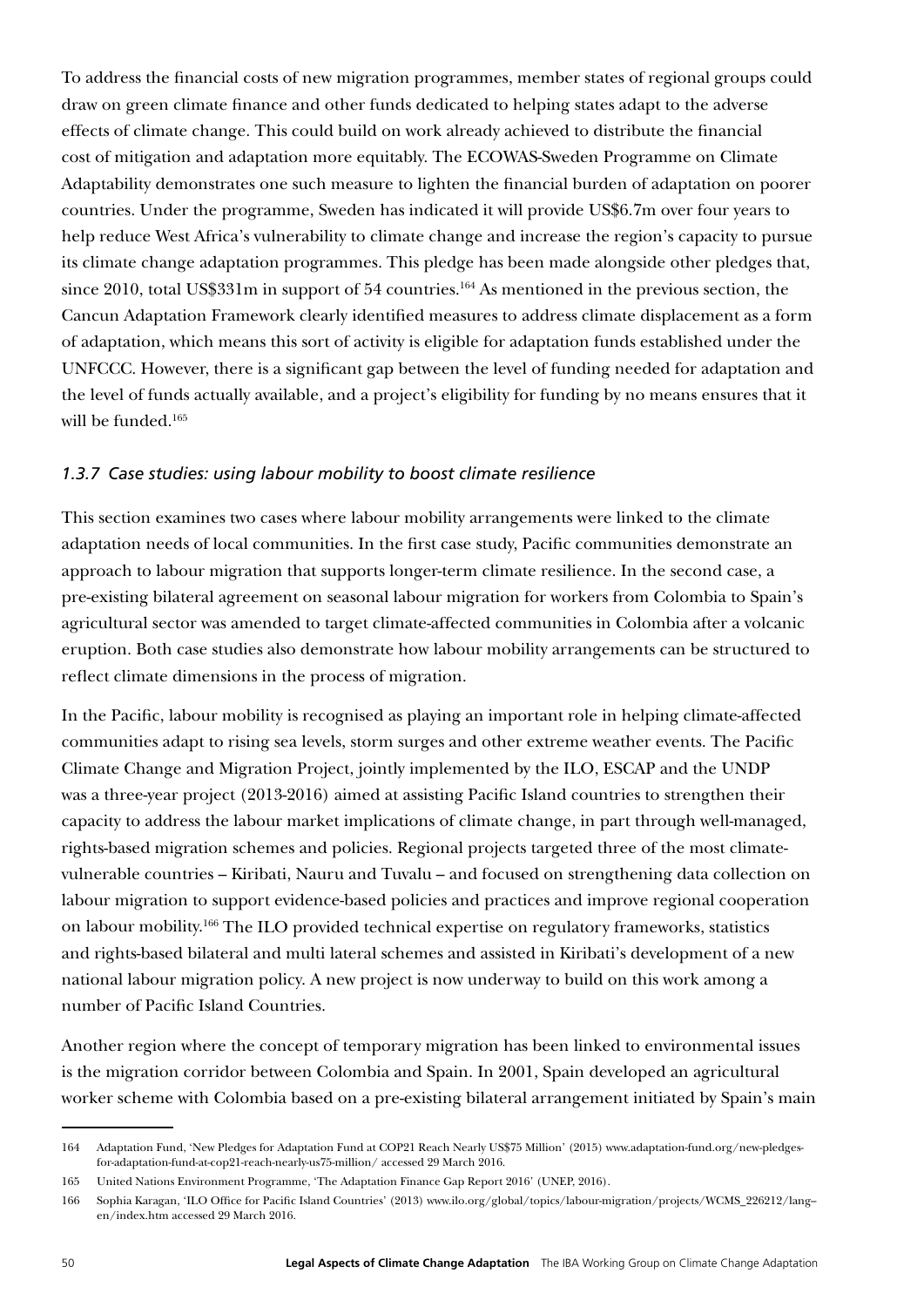trade union, Union de Pagesos (UP) to solve a labour shortage for harvesting fruit in Catalonia. After the Galeras volcano erupted in Colombia in 2006, the programme targeted workers from affected communities. Later, the programme increasingly targeted rural populations who had experienced crop failure due to drought and flooding. Temporary migration provided the workers affected with a reliable source of income while also allowing them to move off the land so that it could regenerate more quickly.

The programme, which has now been suspended, consisted of hiring labour migrants from Colombia (and also Morocco and Romania) for six to nine months to meet the temporary demand. Once the term had been completed, labour migrants returned to their home countries, with the possibility of being hired again for a new harvest during the following season. The beneficiaries included those displaced, women heads of household and people from areas at high risk of environmental impacts from volcanic activity. While the scheme apparently benefited these volcanic areas and could be adopted to benefit people in areas of particular environmental risk or where livelihoods are inadequate, such a scheme cannot provide a rapid response to particular hazard events.

As these examples demonstrate, labour migration schemes can be well aligned with climate adaptation needs if they provide workers with a reliable source of income, protect their rights and offer reliable opportunities to return. Contracts and arrangements should be evaluated to meet international labour standards and be based on adequate labour market information to ensure that genuine labour market needs are met and national workers are not disadvantaged.

## *1.3.8 Key challenges, opportunities and approaches*

To coordinate a labour migration strategy which can also support regional adaptation and climate resilience, reliable labour market information will be required to identify genuine labour market needs and trends. In many countries, however, labour market information systems are weak. This presents a challenge in sharing data within a region. Furthermore, migration policies and labour policies are often developed in isolation. Labour ministers, workers organisations and employers are typically not included in the development of migration policies. If labour migration programmes are developed without tripartite consultation among workers, employers and government ministries, they risk simply replacing national labour for migrant labour and can lead to social dumping and unfair business competition, exchanging one development dilemma for another. Social dialogue is therefore an important precondition for the development of sustainable labour migration schemes. The ILO Multilateral Framework on Labour Migration clearly states, '[s]ocial dialogue is essential to the development of sound labour migration policy and should be promoted and implemented.'167 Principle 7 highlights that governments and social partners should consult with civil society and migrant associations on labour migration policy.<sup>168</sup>

The ILO has had decades of experience implementing employment intensive infrastructure programmes (PEP), including green works, many of which can have large social, economic and environmental effects on vulnerable communities – both in terms of national and migrant labour – by generating employment, income, and assets, and by restoring the natural resource base,

<sup>167</sup> ILO, 'The ILO Multilateral Framework on Labour Migration: Non-Binding Principles and Guidelines for a Rights-Based Approach to Labour Migration' (ILO, 2006) 13.

<sup>168</sup> 'Bilateral Agreements and Memoranda of Understanding on Migration of Low Skilled Workers: A Review' (ILO, 2015) 27.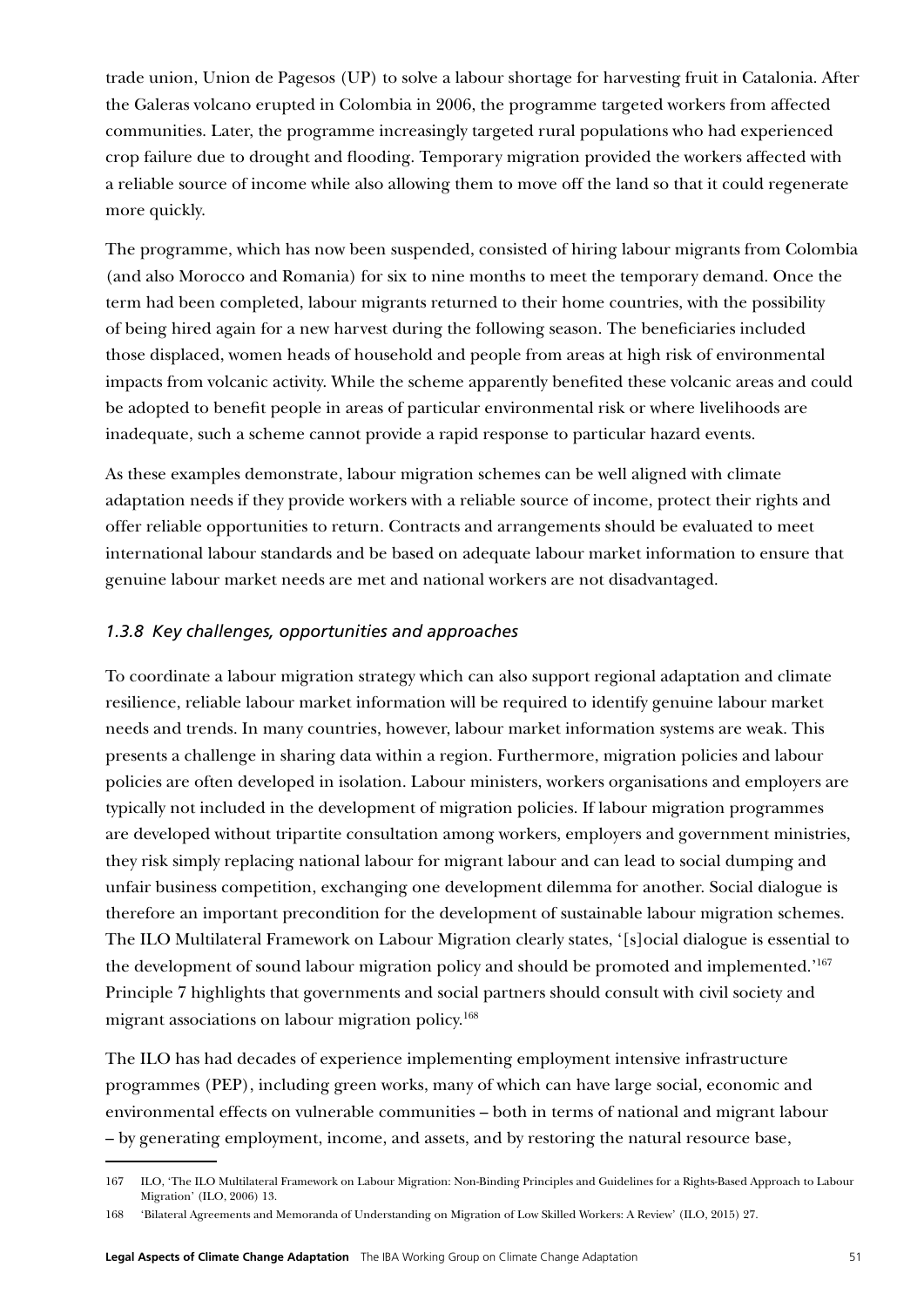therefore reducing local impacts of climate change. Community infrastructure projects to construct and maintain climate resilience can be a source of decent work for climate-affected communities. Cross-border projects or projects in neighbouring countries that provide 'green' job opportunities can be considered doubly adaptive. Countries with labour shortages for this type of unskilled work could receive the labour required to boost adaptive capacity while migrant workers could gain practical skills in green construction and support resilience at home through remittances or through developing their skills to help rebuild their own communities.

Over the years, the ILO has used labour-based approaches in different countries, for example, Indonesia, Mali, Myanmar, Somalia, Sudan, South Sudan, Jordan and Timor-Leste, particularly in conflict-affected communities to offer livelihoods to internally displaced persons. In Jordan, the ILO has implemented green works in the agriculture sector, including the installation of sustainable irrigation systems. The project in Jordan is significant because it integrated both Jordanian and Syrian workers, demonstrating that labour-based approaches can be used to accommodate foreign workers, including refugees, as well as national workers.

Additionally, a local resource-based approach incorporating local skills, technology, materials and suppliers has been used to promote environmental protection and rehabilitation after a natural disaster or post-conflict crisis in Haiti, Indonesia, Nepal and the Philippines. Many large-scale national PEPs such as the Mahatma Gandhi National Rural Employment Guarantee Act 2005 in India and the Expanded Public Works Programme in South Africa, to which the ILO is providing technical support, are also using labour-based approaches to protect biodiversity and water, and contribute to natural resource management.

The ILO project on migration and environmental sustainability in the Sahel considered environmental degradation to be one of the causes of migration in West Africa. It aimed to generate opportunities for employment creation and green jobs in potential growth sectors, and to better guide policies to promote employment and productive investment for migrants. As a result, more than 2,000 young people participated in social and occupational orientation workshops. Hundreds of migrants and their families have had access to training and awareness-raising courses on investment opportunities, managing family finances and promoting the use of remittances.169

In the IGAD region, the ILO is considering how climate change intersects with employment and migration. Under a project that aims to improve opportunities for regular labour mobility, research has been launched on the links between the three variables. It will lay a foundation for future interventions that address irregularity in climate-affected regions, while promoting safe and regular labour migration.

As these examples demonstrate, labour migration schemes can be well aligned with climate adaptation needs if they provide migrant and domestic workers with a reliable source of income and protected rights. Contracts and arrangements should be evaluated to meet international labour standards and be based on adequate labour market information to ensure that genuine labour market needs are met, and that decent job opportunities are created as to not disadvantage national workers.

<sup>169</sup> For more information on this project: Bureau International du Travail, 'Adresser les Besoins en Termes de Formation' (21 December 2012) https://bitmigrant.wordpress.com/.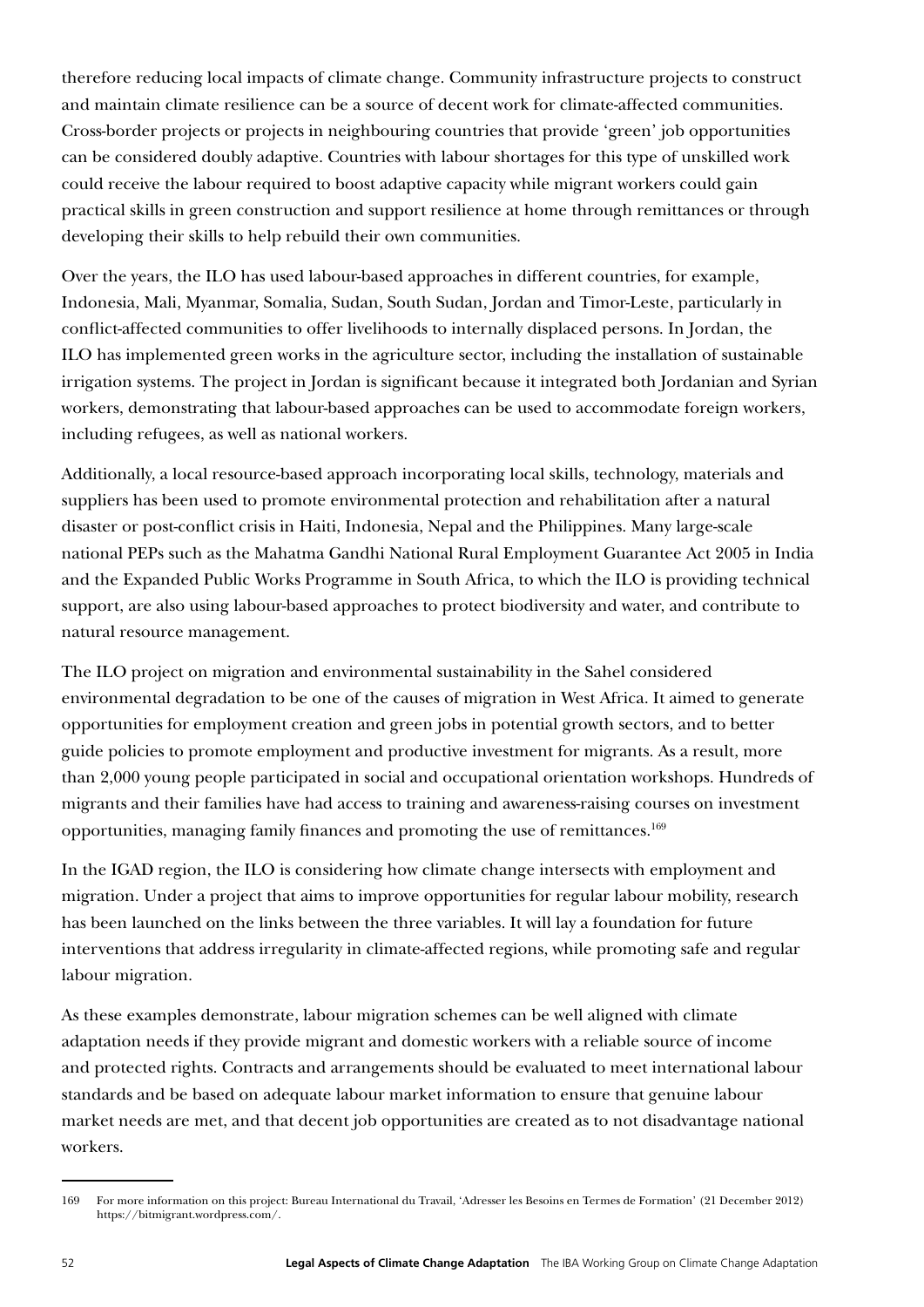To meet these objectives, regional groupings could prioritise cooperation on developing robust labour market information and data sharing. Member states in ECOWAS, for example, are working to create a shared data platform in this regard. The database, developed by the ILO, the French public employment service, Pôle Emploi, GIP International, and the IOM, provides information on national and regional employment opportunities, trends and vacancies.

As regional labour migration systems are developed, regional economic communities will need to pay considerable attention to safeguards against abuse of migrant workers and social dumping. For example, establishing common criteria for skills recognition is an important means of protecting migrant workers. Appropriate matching of jobs to skills can protect migrant workers from deskilling and discrimination in wages and working conditions. At the same time, bilateral skills recognition is challenging to adopt due to the different education and professional qualifications systems even within the same region. Labour standards and protections may also vary between countries.

In this vein, bilateral agreements may be useful tools to ensure skills recognition or social protection, as well as fair recruitment processes. However, while many existing arrangements may stipulate conditions for labour mobility, they contain different levels of protection depending on the sending and receiving countries involved. A 2015 ILO review of over 150 bilateral agreements for low-skilled workers found that agreements do not fully protect migrant worker labour rights. Provisions for equal treatment in wages and working conditions, fair recruitment and ethical practices were not standard in certain regions.170 'Ethical recruitment', for example, was mentioned in only eight of the 358 agreements reviewed in Africa, Asia, Europe and the Americas.

A further consideration is whether regional mobility schemes can assure monitoring for exploitive practices. Reports from the EU provide evidence that seasonal workers are at a high risk for exploitation, non-payment, under payment, sexual harassment, over crowded accommodation and unsafe work conditions. In 2019, the International Labour Conference adopted the Violence and Harassment Convention (No 190) and Recommendation (No 206), the first set of international instruments that articulate the right to a world of work free from violence and harassment. Extending protection of labour rights to seasonal workers is an important step in ensuring that labour migration improves the lives of male and female workers and their families. As mentioned, under ILO's normative framework, all labour standards presumptively apply to migrant workers. ILO Conventions on migrant workers  $(C97^{171}$  and  $C143^{172}$ ) provide a specific foundation for applying and monitoring international labour standards, and the UN Convention on Migrant Workers provides additional protections. Many states, however, have still not ratified these conventions.

The issue of social protection is also an important consideration as it supports a healthier and more productive workforce. The ILO Social Protection Floors Recommendation 2012 provides suggested social security guarantees.<sup>173</sup>

<sup>170</sup> Wickramasekara (n 168).

<sup>171</sup> Migration for Employment Convention (ILO Convention No 97) (adopted 1 July 1949, entered into force 22 January 1952).

<sup>172</sup> Migrant v Workers (Supplementary Provisions) Convention 1975 (ILO Convention No 143) (adopted 24 June 1975, entered into force 9 December 1978).

<sup>173</sup> ILO, 'The ILO Social Protection Floors Recommendation,' 2012 (No 202), [www.ilo.org/dyn/normlex/en/f?p=NORMLEXPUB:12100:0::NO:](https://www.ilo.org/dyn/normlex/en/f?p=NORMLEXPUB:12100:0::NO::P12100_INSTRUMENT_ID:3065524) [:P12100\\_INSTRUMENT\\_ID:3065524](https://www.ilo.org/dyn/normlex/en/f?p=NORMLEXPUB:12100:0::NO::P12100_INSTRUMENT_ID:3065524), accessed 14 March 2020.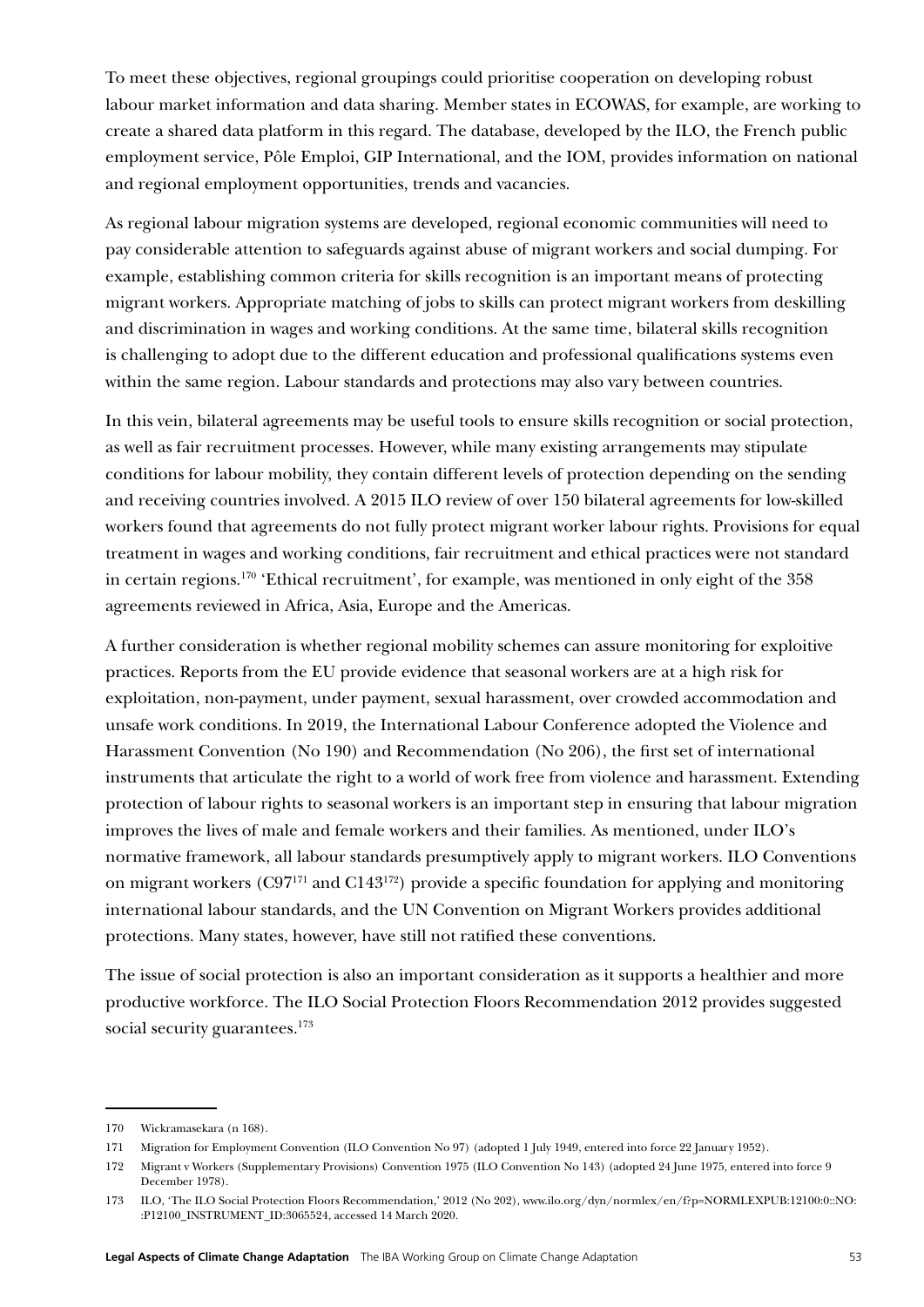## *1.3.9 Conclusion*

Despite labour migration's adaptive potential, it has yet to feature as a potentially positive component of national or regional climate change adaptation strategies. Where migration is already occurring from climate-affected areas, this may be a missed opportunity. Developing regular channels of migration to help those suffering economic hardship due to natural disaster or long-term climate damage can help to prevent climate-related migrants from entering the informal economy and could also help reduce exploitive forms of employment abroad. Additionally, well managed labour mobility can help to build the skills of youth through opportunities such as apprenticeships or entrepreneurship training. Harnessing these adaptive labour migration opportunities will require extensive efforts to connect existing labour policies, migration agreements and climate adaptation strategies.

Despite their potential, such efforts will never be able to provide an extremely effective solution. At present, migration is an option for a relatively small proportion of the population who may be suffering from the impacts of climate change. The option is only available for those that have the social and financial resources required. The poor generally have the fewest resources that would enable them to move.

To make labour migration a just option for climate-affected communities, it will be important to reduce the high cost of movement through many methods such as the elimination of exploitative recruitment practices. Information and support to people in climate-vulnerable communities can help them to understand how to access legal and regular migration pathways from where they live. Reducing the financial and social costs associated with legal or regular migration will provide an opportunity to multiply earnings sent back home to build resilience among migrants' families.

The 2030 SDGs view fair migration pathways as a positive contributor to development. A further exploration of how regional cooperation on climate change adaptation and labour mobility can be better linked is needed given the few examples or models. Pilot programmes in a bilateral or regional context would help to contribute guidance for good practice in this regard. Further important considerations for the development of such pilot programmes that link labour migration and climate adaptation strategies are summarised in Annex III.

# **1.4 Climate change and internal displacement**

Much of the focus to date has been on shoring up gaps in the legal protection frameworks for those forced to flee their countries due to effects linked to climate change. However, empirical research indicates that the majority of human displacement resulting from climate change will be within state borders.174 This is consistent with historic migration patterns that indicate far more people tend to migrate internally than internationally.175

<sup>174</sup> Vikram Kolmannskog, 'Climate Change, Disaster, Displacement and Migration: Initial Evidence from Africa' (Research Paper No 180, UNHCR, December 2009) 3, 16; [www.unhcr.org/4b18e3599.html](http://www.unhcr.org/4b18e3599.html) Andras Vag et al, 'Environmental Change and Forced Migration Scenarios: Synthesis Report' (Report 72, EACH-FOR, 2009) [http://seri.at/wp-content/uploads/2010/06/EACH-FOR\\_Synthesis\\_Report\\_090515.pdf.](http://seri.at/wp-content/uploads/2010/06/EACH-FOR_Synthesis_Report_090515.pdf)

<sup>175</sup> Walter Kälin, 'Conceptualizing Climate Change-Induced Displacement' in Jane McAdam (ed) *Climate Change and Displacement: Multidisciplinary Perspectives* (Hart Publishing, 2012) 81, 86.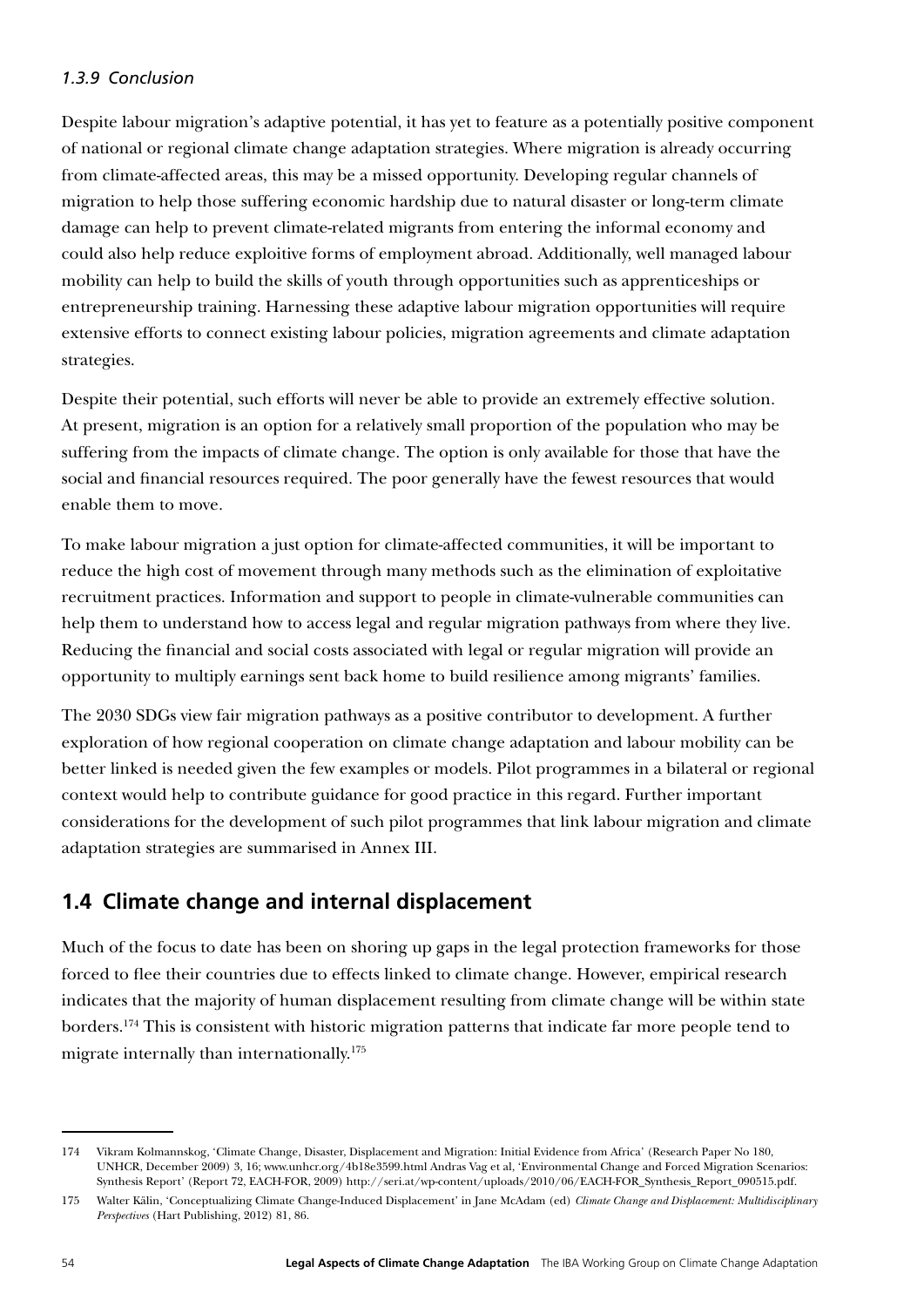The term 'internal displacement' refers to situations in which individuals and groups are: forced or required to leave and remain away from their homes; but remain within the borders of their own countries.176 The need to assist and protect internally displaced persons (IDPs) arose from the recognition of the specific vulnerabilities and human rights challenges that confront persons who are forcibly displaced within their countries.

The effect of internal displacement on IDPs themselves, as well as on the local authorities and communities that host them, can be devastating. While in certain situations the act of displacement itself may breach the human rights of those affected (eg, when caused by conflict or persecution). Even when caused by natural hazards, the subsequent loss of access to homes, lands, livelihoods, personal documentation, family members, and social networks can negatively affect the ability of IDPs to assert and enjoy an entire range of fundamental rights.<sup>177</sup>

Proposals to address legal protection gaps for those internally displaced in the context of disasters and climate change have centred on enhanced implementation of the 1998 UN Guiding Principles.178 Drawn from humanitarian, human rights, and refugee law, the Guiding Principles outline the assistance and protection obligations of national governments with respect to persons 'forced or obliged to flee or to leave their homes or places of habitual residence, in particular as a result of or in order to avoid the effects of armed conflict, situations of generalised violence, violations of human rights or natural or human-made disasters, and who have not crossed an internationally recognized state border'.179 Two regional instruments have been adopted by African nations that reinforce the protection obligations outlined in the Guiding Principles: the 2009 Kampala Convention for the Protection and Assistance of Internally Displaced Persons in Africa ('Kampala Convention') and the 2006 Great Lakes Protocol on the Protection and Assistance to Internally Displaced Persons. The IASC Operational Guidelines on Human Rights and Natural Disasters also provide guidance for responding to displacement in natural disaster situations. Recognising the need for a normative framework to address climate change-related displacement within states, a group of climate change experts and international lawyers came together in 2013 to develop the Peninsula Principles.<sup>180</sup> Based on principles in international law, human rights obligations and good practice, the Peninsula Principles build on and contextualise the Guiding Principles to address the movement of people within a state due to the effects of climate change, 'either alone or in combination with other factors'.181 The Peninsula Principles' particular value is in articulating the rights of 'climate-displaced persons' especially their right to remain in place, as well as to initiate and undertake planned relocation. The Peninsula Principles also offer institutional planning guidance for many aspects of internal displacement such as participation and consent of affected individuals, land identification and post-displacement return.<sup>182</sup>

More recent actions to address climate-related human mobility challenges have more explicitly focused on internal displacement. Among the recommendations of the UNFCCC Task Force

<sup>176</sup> UNHCR, 'Guiding Principles on Internal Displacement' (n 53) para 2.

<sup>177</sup> Brookings Institution and Bern University, 'Project on Internal Displacement: Protecting Internally Displaced Persons: A Guide for Law and Policy Makers' (Brookings Institution, October 2008) 2; [www.unhcr.org/50f955599.pdf](file:///C:\Users\mariaantoniatigre\Library\Containers\com.microsoft.Word\Data\Downloads\www.unhcr.org\50f955599.pdf).

<sup>178</sup> See Nansen Initiative, Protection Agenda (n 55) 39.

<sup>179</sup> UNHCR, 'Guiding Principles on Internal Displacement' (n 53) para 2.

<sup>180</sup> Displacement Solutions, 'The Peninsula Principles' (n 56).

<sup>181</sup> *Ibid*, Principle 2(b).

<sup>182</sup> *Ibid*, Principles 9-11, 17.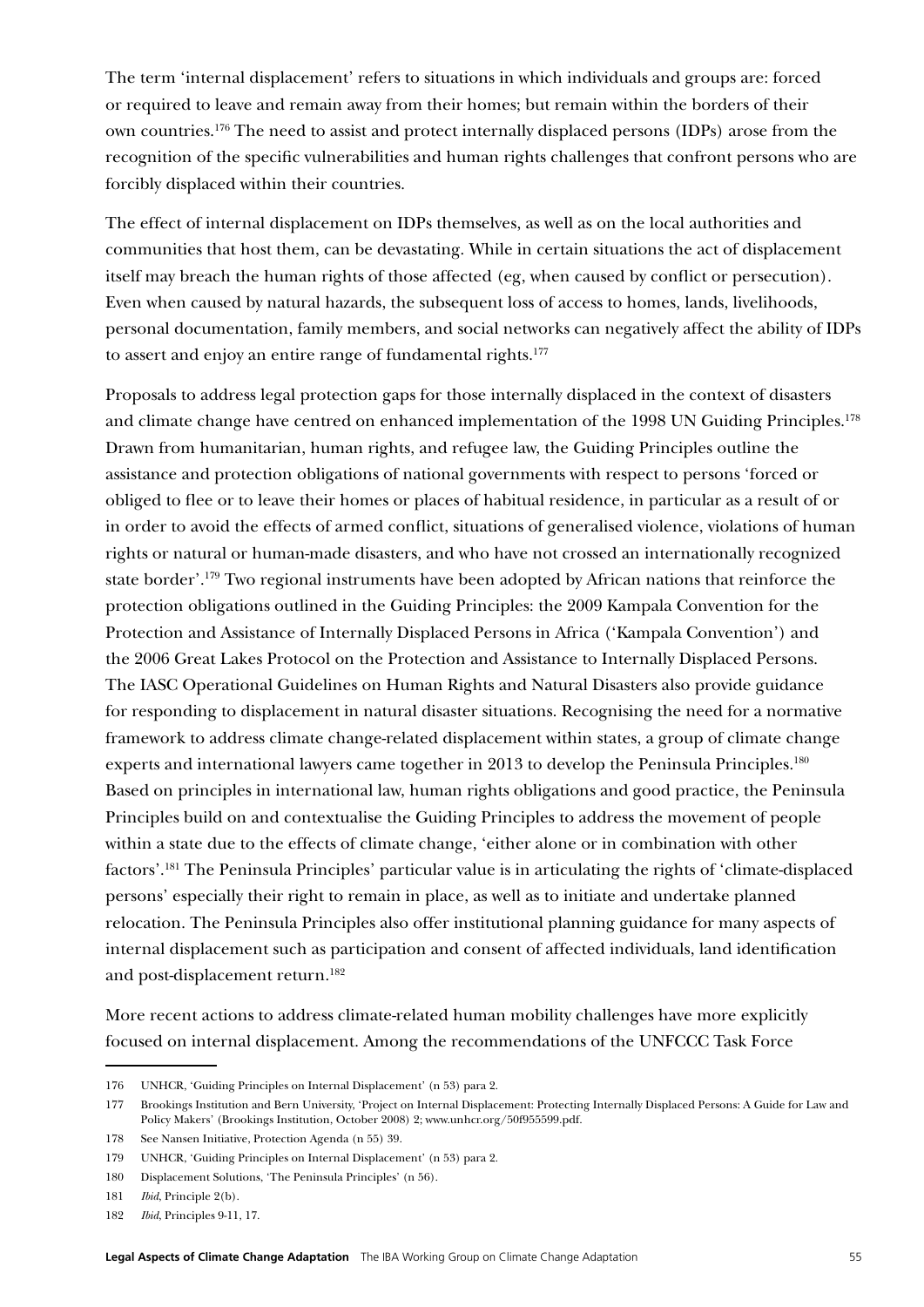on Displacement is for states to 'recall the guiding principles on internal displacement and seek to strengthen efforts to find durable solutions for internally displaced people when working to implement integrated approaches to avert, minimise and address displacement related to the adverse impacts of climate change, as appropriate'.183

As discussed below, the Guiding Principles and other traditional approaches to internal displacement are in many ways ill-suited to address the more complex relationship between climate change and human mobility. The Peninsula Principles, which were drafted to provide a strong, human rights-based foundation to guide states in developing laws and policies to address climate changerelated internal displacement, fill many of the gaps left open by the Guiding Principles, including the recognition of states' obligation to manage climate displacement risk. As noted in the Nansen Protection Agenda, '[s]tate responsibility includes preparing for foreseeable disasters and take [sic] reasonable measures to prevent threats to the lives and property of people, including preventing displacement.'184 Of course, neither the Nansen Protection Agenda nor the Peninsula Principles is binding on any state, and neither is accompanied by any enforcement mechanism. Furthermore, many if not most of the states that experience significant climate-induced displacement do not have the resources to fulfil the requirements of these documents. The Nansen Protection Agenda and the Peninsula Principles therefore represent commendable statements of aspiration, but there can be little confidence that they will typically be followed without substantial additional resources and external support.

As outlined below, in order to avert, minimise and address climate displacement as called for in the Paris Agreement and by the Nansen Protection Agenda, more focus is necessary on the enormous opportunities that exist to prevent displacement from happening in the first place. We further suggest a departure from traditional approaches to displacement that shift the focus from displacement response to approaches that proactively address climate displacement risk.

# *1.4.1 Shortcomings in the traditional approaches to displacement*

#### (i) Conceptual challenges

Displacement and migration experts confronted with revising legal and policy frameworks in order to address climate change as a driver of displacement have been forced to confront several conceptual challenges. The first is the difficult task of untangling climate change effects as the 'cause' of displacement from myriad other factors that drive human mobility. While floods, storms, droughts and other weather-related hazards are responsible for displacing millions of people each year,185 scientists are still working to better understand whether the intensity or likelihood of a specific event can be attributed to anthropogenic climate change as opposed to a naturally occurring event. Even in the case of anticipated increases in sea level that can be directly linked to climate change-induced melting of the Greenland and western Antarctic ice sheets, the displacement of populations from lowlying islands and coastal areas will be sped along by more extreme natural phenomena such as coastal

<sup>183</sup> Executive Committee of the Warsaw International Mechanism for Loss and Damage Associated with Climate Change Impacts, Decision -/ CP24 (n 144).

<sup>184</sup> Nansen Initiative, 'Nansen Initiative Global Conference Report' (Geneva, 12–13 October 2015) 44.

<sup>185</sup> IDMC, *A Complex Nexus* (n 45).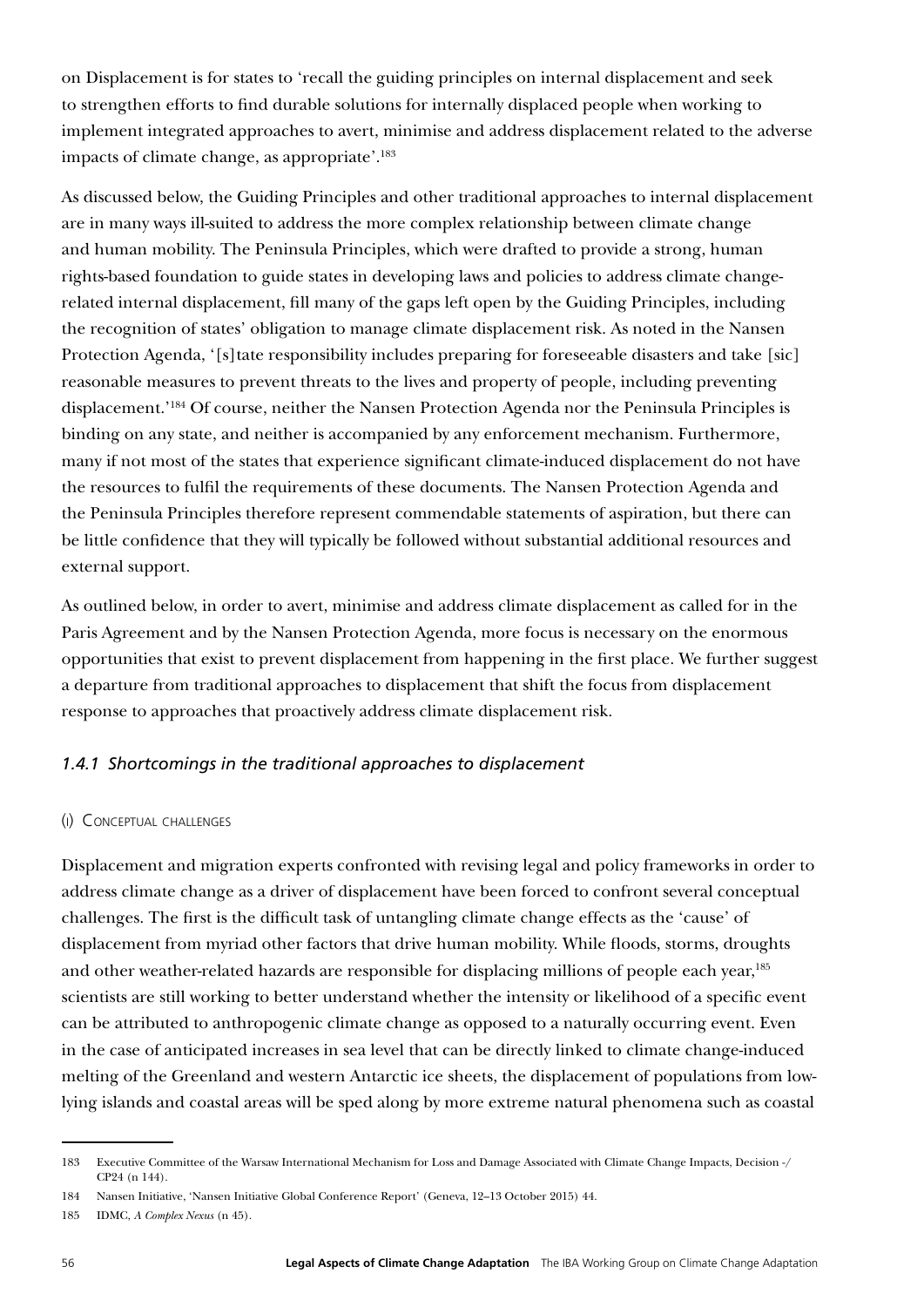flooding, increased storm surge, and salt water inundation of fresh water resources long before these areas become submerged.186

A 2018 report by the Bulletin of the American Meteorological Society found clear links between anthropogenic climate change and heat waves, droughts, and floods.187 The report found some evidence linking anthropogenic climate change to wildfires. However, it acknowledged other factors such as natural variability can also influence the observed trends.<sup>188</sup> Yet, despite improvements in 'event attribution' science, in most cases available evidence linking specific events, hazards or changes that cause displacement to climate change will be scant. The indirect effects of climate change – especially on natural resources and livelihoods – are even more difficult to pinpoint as a 'cause' of displacement or migration. In short, it is unrealistic to require, as a prerequisite to developing a legal protection framework, proof that climate change was the primary cause of the displacement.

The approach taken by many scholars and institutions has been to focus instead on disaster-related displacement or more broadly 'displacement in the context of disasters and climate change', as was the approach adopted by the Nansen Initiative. (Another, even broader approach has been to focus on 'environmental displacement'.) Disaster-induced displacement does indeed provide a good starting point. The Guiding Principles require governments to protect and assist those forced to flee not only conflict and persecution, but also 'natural or man-made disasters'.189 The Kampala Convention goes further to require states to protect and assist 'persons who have been internally displaced due to natural or human made disasters, including climate change'.190 Yet neither of these instruments proposes a satisfactory method for national governments to determine who or when someone is displaced by a climate change-related hazard or effect as opposed to a 'disaster'.191

Disasters occur as a result of natural and human-made hazards that overwhelm the capacity of governments and individuals to respond. As defined by the UN International Strategy for Disaster Reduction (UNISDR) a 'disaster' is '[a] serious disruption of the functioning of a community or a society causing widespread human, material, economic or environmental losses which exceed the ability of the affected community or society to cope using its own resources'.192 In the case of climate change, the resulting hazards will vary widely in terms of intensity, scale, degree, and time frame. While the protection requirements are clear in the case of those displaced by largescale, extreme events such as acute flooding, superstorms and severe drought that are likely to overwhelm local coping capacities and give rise to a 'disaster', they are far more murky in the case of those affected by other climate change-related hazards like decreased seasonal rainfall, gradual coastal erosion or rising sea levels. The latter occurrences are not likely to be recognised as 'disasters'. Whether or at what point the hazard becomes significant enough to trigger movement is likely to be highly subjective.

<sup>186</sup> IPCC, *2014 Synthesis Report* (2014) www.ipcc.ch/report/ar5/syr/ accessed 16 May 2016.

<sup>187</sup> Bulletin of American Meteorological Society, Explaining Extreme Events of 2017 from a Climate Perspective (2018).

<sup>188</sup> *Ibid*.

<sup>189</sup> UNHCR, The Guiding Principles on Internal Displacement (2004) www.unhcr.org/43ce1cff2.html.

<sup>190</sup> African Union, African Union Convention for the Protection and Assistance of Internally Displaced Persons in Africa (Kampala Convention)  $(2012)$  www.icrc.org/casebook/doc/treaty/au-idp-convention--assembly--final--10.23-pm-23-oct.pdf accessed 16 May 2016.

<sup>191</sup> But See Act Protecting the Rights of Internally Displaced Persons and Penalizing the Actos of Arbitrary Internal Displacement, Senate Bill 2368, 16th Congress of the Republic of the Philippines, 19 August 2014 (defining 'internal displacement' to include 'the involuntary movement or forced evacuation or expulsion of any person who flee or leave their homes or places of habitual residence, within the national borders, as a result of or in order to avoid or minimize the effects of … natural, human-induced and man-made hazards.') (emphasis added)

<sup>192</sup> Terminology, UN Int'l Strategy for Disaster Reduction (30 August 2007), www.unisdr.org/we/inform/terminology accessed 16 May 2016.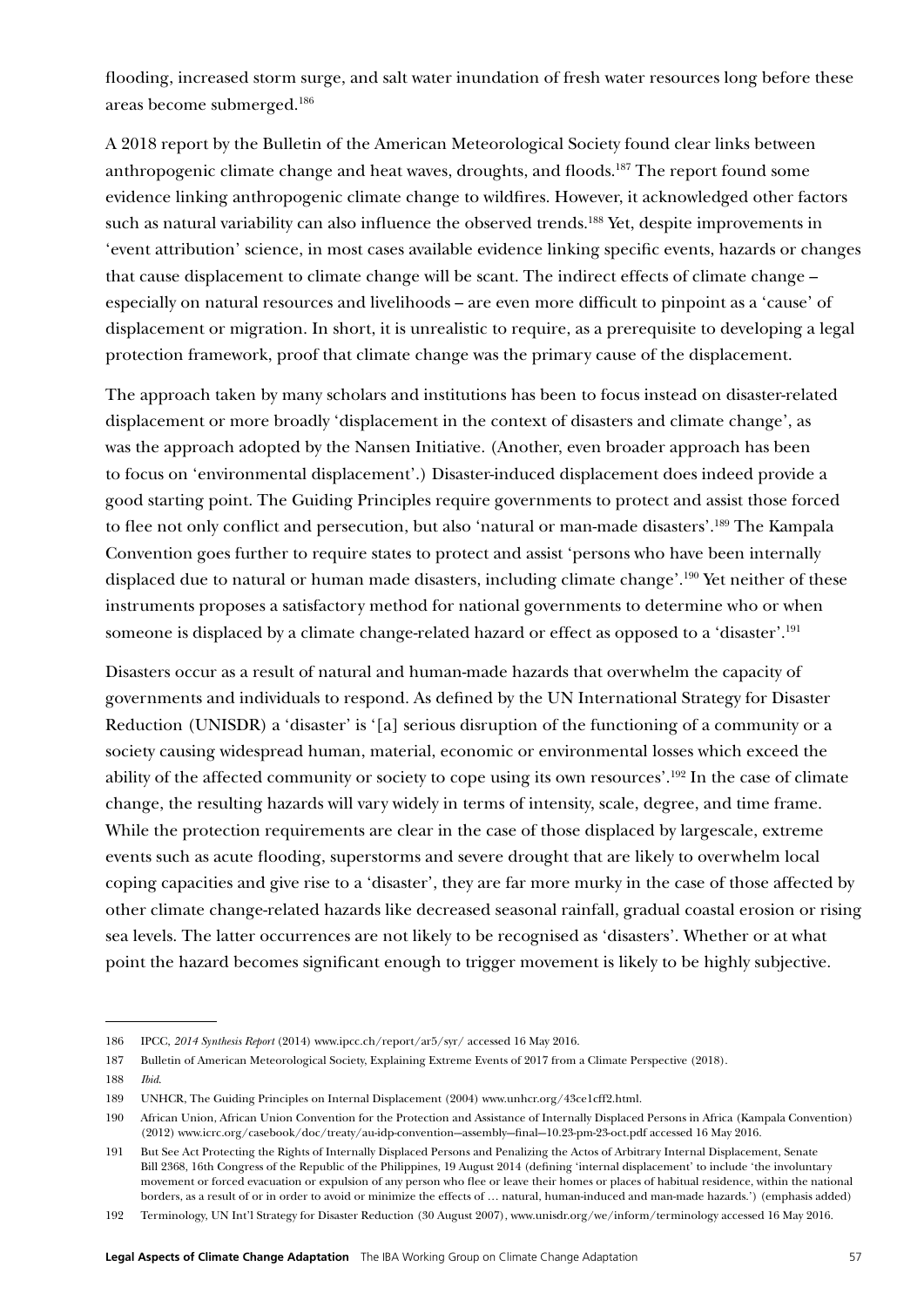Equally problematic for displacement and migration legal scholars is determining whether the movement within a state is voluntary or forced. From a legal protection perspective, this is important.193 Where internal movement is considered voluntary, the national government's protection mandate is diminished. However, it is questionable whether the distinction between forced displacement and voluntary internal movement is even appropriate in the context of climate change. Especially as it relates to smaller-scale, recurrent or more slowly unfolding changes to the climate system – for example, where decreased rainfall and higher temperatures undermine agricultural yields – the decision to move may be primarily based on the climate change effect but influenced by a host of other considerations often at an individual household-level. Here the distinction between forced and voluntary becomes blurry.<sup>194</sup> Complicating matters further, recent empirical research has shown that the people most vulnerable to climate change may not be able to move at all and are consequently often referred to as 'trapped populations'.195 A focus on those already on the move risks overlooking those who are most vulnerable to climate change impacts and in greatest need of assistance and solutions.

In addition, many of the more complex effects of climate change on displacement do not align with the bulk of experience and practice regarding IDPs, which has largely focused on responding to sudden, often en masse, forced movements in situations of armed conflict and largescale disasters. While most governments have civil protection authorities responsible for protecting IDPs in such situations, in the case of smaller-scale or more slowly unfolding climate-related hazards, it is unclear which government authorities are responsible for preventing and managing subsequent displacement.

In short, trying to fit climate change-related internal displacement into the traditional protection frameworks and operational practices has rendered somewhat tortured definitions and unsatisfactory results. This suggests that IDP law and policy are only partially helpful in meeting protection gaps and may not be the best starting point for national governments grappling with the problem. Rather, given the wide range of hazards that are anticipated to occur as a result of climate change, addressing the potential impacts on human mobility will require a more creative, multi-sector approach by national governments.

#### (ii) Responsive versus proactive

A second shortcoming of using traditional laws, policies and operational practices on internal displacement as a starting point is that they are, for the most part, focused on responding to people already uprooted or on the move, and therefore fail to take advantage of the enormous opportunities to avoid or minimise climate change-related displacement. Although there is evidence that climate change is already dislocating vulnerable communities in different parts of the globe from Alaska

<sup>193</sup> Kaelin and Schrepfer, (n 61), 28-30.

<sup>194</sup> *Ibid*.

<sup>195</sup> Ido Liven, 'Trapped Populations—Hostages of Climate Change' (2014) www.ipsnews.net/2014/11/trapped-populations-hostages-of-climatechange-2/ accessed 16 May 2016.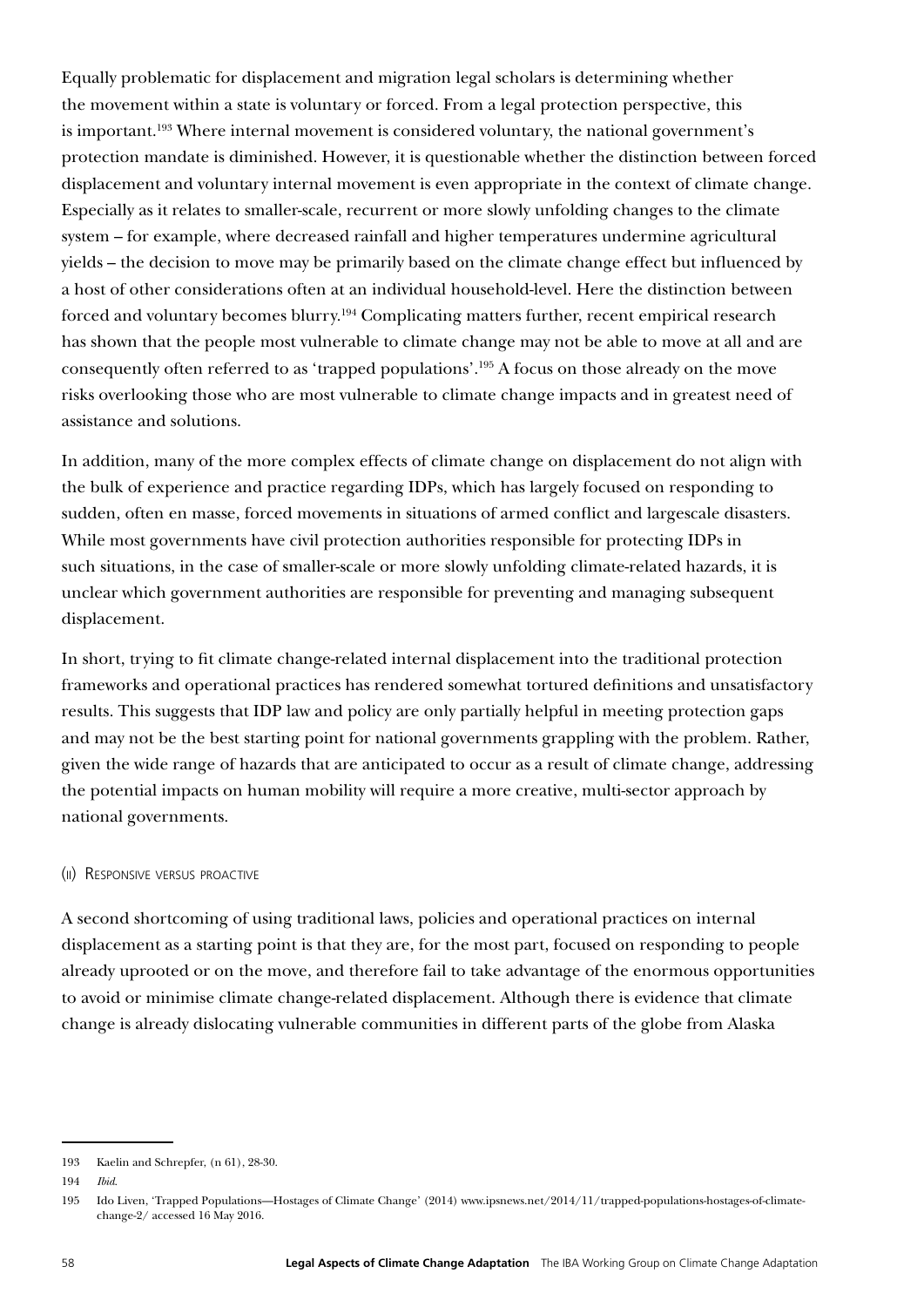to Papua New Guinea,196 the future effects of climate change threaten to have a far greater impact on displacement. The scale of future displacement will depend on the extent to which we act now to reduce carbon emissions substantially, build the resilience of vulnerable communities, mitigate climate risk and adapt to climate change effects. Therefore, any strategy aimed at addressing climate change-related displacement must place a premium on avoiding or minimising displacement, that is, on prevention.

While the Guiding Principles reinforce the ban on forced and arbitrary displacement, they do little in the way of providing guidance in terms of proactive measures states must take to mitigate or avoid natural disaster-induced displacement and migration. In this regard, the Kampala Convention proves somewhat more prescriptive. The Kampala Convention requires states both to protect and assist 'persons who have been internally displaced due to natural or human made disasters, including climate change' and to protect citizens from internal displacement. 'States Parties shall devise early warning systems, in the context of continental early warning systems, in areas of potential displacement, establish and implement DRR strategies, emergency and disaster preparedness and management measures and, where necessary, provide immediate protection and assistance to internally displaced persons.'197

While not yet formally endorsed by states or adopted into national legislation, the Peninsula Principles go further than the Guiding Principles by spelling out the obligations of states with respect to climate displacement risk management. Principle 9 provides that:

'With regard to climate displacement risk management, monitoring, and modelling, States, using a rights-based approach, should:

- a. identify, design and implement risk management strategies, including risk reduction, risk transfer and risk sharing mechanisms, in relation to climate displacement;
- b. undertake systematic observation and monitoring of, and disaggregated data collection at the household, local, regional and national levels on, current and anticipated climate displacement;
- c. enhance sharing, access to and the use of such data at the household, local, regional and national levels, mindful of the need for data protection and predetermined use of data, and facilitate the assessment and management of climate displacement;

<sup>196</sup> C Mooney, 'A Remote Alaska Village that Needs to be Relocated Because of Climate Change' *Washington Post* (24 February 2015) www. washingtonpost.com/news/energy-environment/wp/2015/02/24/the-remote-alaskan-village-that-needs-to-be-relocated-due-to-climatechange/ accessed 16 May 2016; Robin Bronen, 'Forced Migration of Alaskan Indigenous Communities Due to Climate Change: Creating a Human Rights Response' (University of Alaska, Resilience and Adaptation Program, 2010); Tamer Afifi and Jill Jäger (eds), *Environment, Forced Migration and Social Vulnerability* (Springer, 2010) 87, 89; Julia B Edwards, 'The Logistics of Climate-Induced Resettlement: Lessons from the Cateret Islands, Papua New Guinea' (2013) 32 (3) *Refugee Survey Quarterly* 52.

<sup>197</sup> African Union Convention for the Protection and Assistance of Internally Displaced Persons in Africa ('Kampala Convention') (adopted 23 October 2009, entered into force 6 December 2012) Art 4, para 2. The AU Model Law for the implementation of the Kampala Convention states that, in order to 'prevent and avoid conditions that might lead to displacement of persons,' Competent Authorities must take measures to address factors and prevent conditions that have the potential to result in displacement, review national legislation to ensure that it comports with IDP protections, and raise public awareness and undertake training and education on the causes, impact and consequences of internal displacement, means of prevention, early warning, disaster risk reduction and planned relocation. (AU Model Law, Ch II, Arts 6 and 9 further provides: 'Competent authorities should take specific measures to integrate internal displacement in their contingency planning and national adaptation programs.'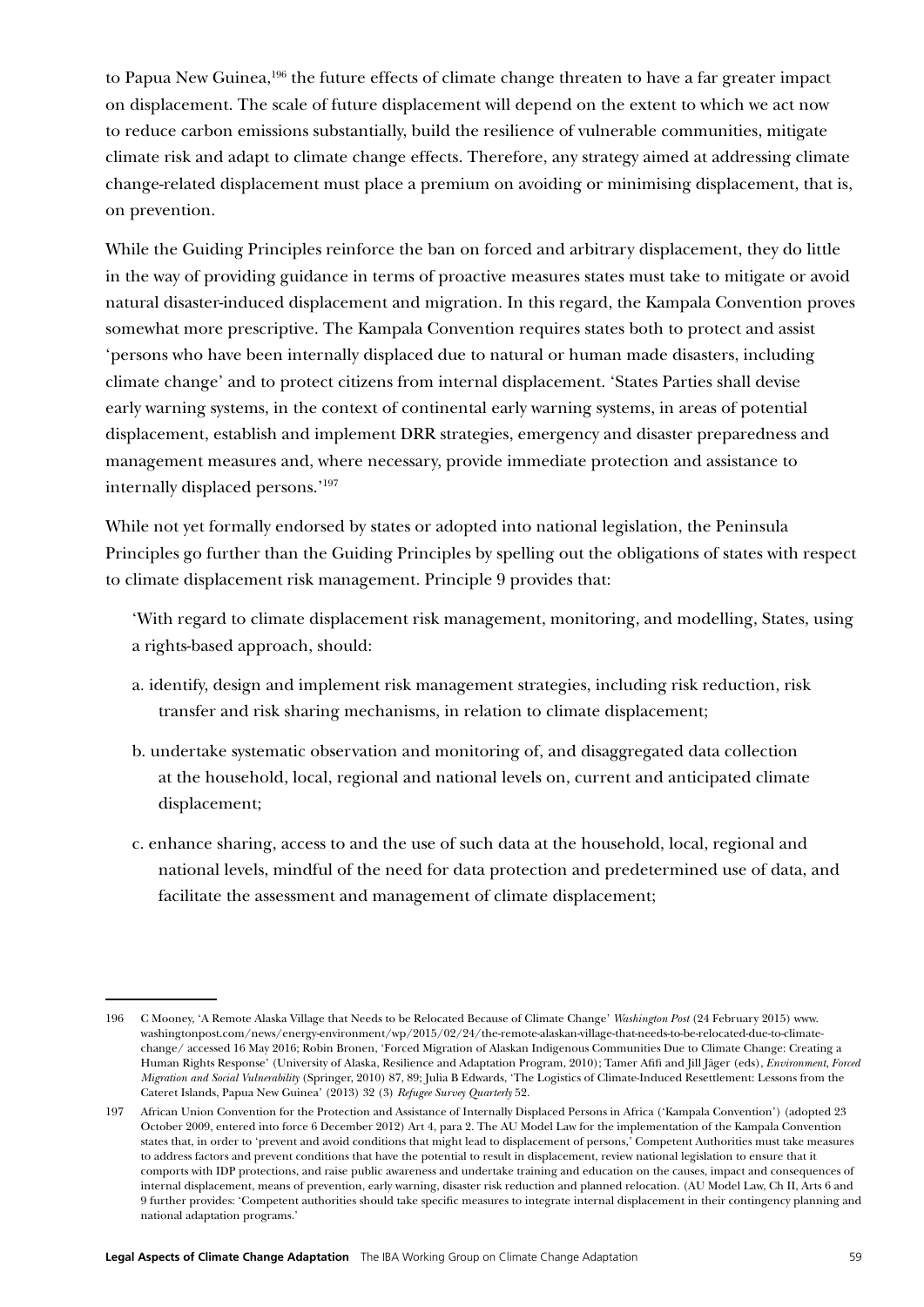- d. model likely climate displacement scenarios (including timeframes and financial implications), locations threatened by climate change, and possible relocation sites for climate-displaced persons;
- e. integrate relocation rights, procedures and mechanisms, as defined in these Peninsula Principles, within national laws and policies; and
- f. develop institutional frameworks, procedures and mechanisms with the participation of individuals, households and communities that: (i) identify indicators that will, with as much precision as possible, classify where, at what point in time, and for whom, relocation will be required as a means of providing durable solutions to those affected; (ii) require and facilitate governmental technical assistance and funding; and (iii) outline steps individuals, households and communities can take prior to climate displacement in order to receive such technical assistance and financial support.'198

Given the need for a more comprehensive approach to managing cross-border displacement that considers root causes, the Nansen Protection Agenda also includes strengthening the management of disaster displacement risk in the country of origin among its three priority areas for action. According to the Nansen Protection Agenda, specific measures include the need to integrate human mobility within DRR, climate change adaptation strategies, and other relevant development processes. The Agenda also emphasises the need to improve the use of planned relocation for populations living in high-risk areas as a means to anticipate disaster displacement. It further prioritises the importance of ensuring that relevant laws and policies on disaster risk management (DRM) specifically address the needs of IDPs.199

The increased focus on minimising displacement risk is reflected in more recent initiatives to address the effects of climate change on human mobility. For example, the UNFCCC Task Force on Displacement recommends that states take action '[t]o strengthen preparedness, including early warning systems, contingency planning, evacuation planning and resilience-building strategies and plans, and develop innovative approaches, such as forecast-based financing, to avert, minimize and address displacement related to the adverse impacts of climate change.'200

The GCM similarly includes among its 23 stated objectives taking action to '[m]inimise the adverse drivers and structural factors that compel people to leave their country of origin.'201 Among the proposed actions states may take to realise this objective are numerous measures related to enhanced disaster risk reduction, building resilience, and addressing environmental degradation all of which are intended to address climate change-related adverse effects as drivers of international migration.<sup>202</sup> On a practical level, how climate-vulnerable countries will implement these recommendations and actions focused on minimising displacement remains to be seen.

<sup>198</sup> Displacement Solutions, The Peninsula Principles (n 54) Principle 9.

<sup>199</sup> IDMC collects annual global estimates of people displaced by disasters.

<sup>200</sup> Decision -CP.24, https://unfccc.int/sites/default/files/resource/cp24\_auv\_ec%20wim.pdf?download accessed 25 March 2019.

<sup>201</sup> Global Compact for Migration, 'Global Compact for Safe, Orderly and Regular Migration' (11 July 2018) Objective 2 [18]. [www.un.org/](https://www.un.org/pga/72/wp-content/uploads/sites/51/2018/07/migration.pdf) [pga/72/wp-content/uploads/sites/51/2018/07/migration.pdf](https://www.un.org/pga/72/wp-content/uploads/sites/51/2018/07/migration.pdf) (11 July 2018, adopted by adopted by 152 member states 19 December 2018).

<sup>202</sup> *Ibid* Objective 2 [18](h)-(l).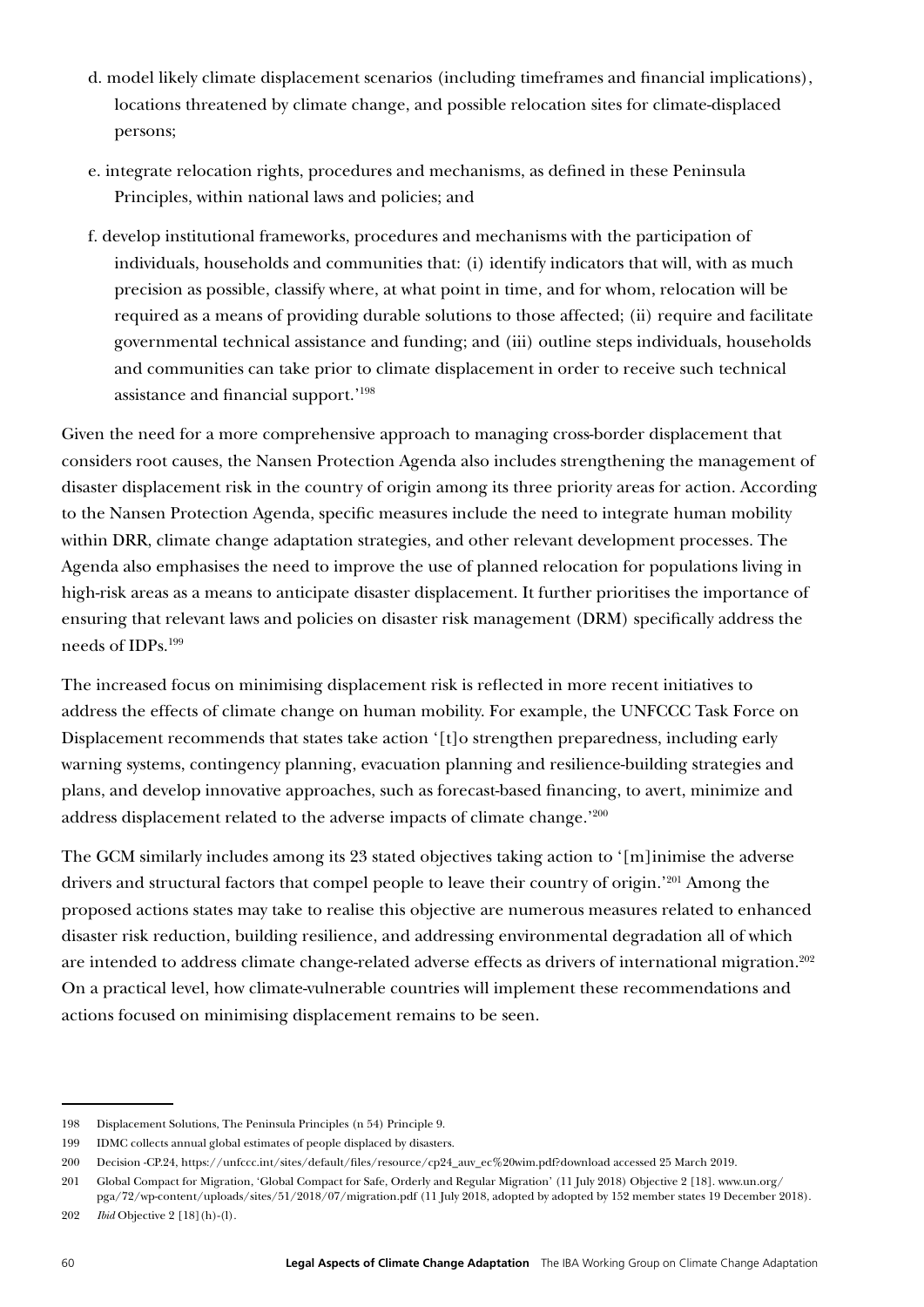Rather than taking existing displacement and migration regimes as starting points, we propose that addressing climate change impacts on internal displacement requires a different paradigm that is both far more contextual and better integrated across other sectors and that uses climate displacement risk as its starting point. It is only by focusing on climate change-related risk that national and local governments will be able to take advantage of opportunities to implement more effective displacement prevention measures.

Outlined below are a series of recommendations for governments in addressing climate displacement based on the following core principles:

- 1. Improve understanding of climate displacement risk as a factor for hazard exposure, vulnerability and resilience.
- 2. Emphasise displacement avoidance/mitigation strategies.
- 3. Integrate displacement risk considerations into relevant laws, regulations and policies at the national, sub-national and local levels including DRR, land use planning, natural resource management and climate change adaptation.
- 4. Support institutional arrangements for managing climate displacement risk.
- 5. Empower local governments and communities with the resources and tools to manage and mitigate climate displacement risk.

# *1.4.2 Shifting the point of intervention: from climate-displaced to climate displacement risk*

(i) The starting point: understanding local-level climate displacement risk

National government actions to address the impact of climate change on internal displacement should take as their starting point local-level climate displacement risk. In this context, 'risk' is based on the standard formulation of risk as the product of hazard, exposure and vulnerability. Such government actions will require an improved understanding of where, when, and why displacement occurs in relation to hazards that are linked to climate change.

Experience shows that in general people who are evacuated, who flee, or whose homes are destroyed due to floods, storms, and other rapid-onset, weather-related hazards are often able to return relatively quickly. The Internal Displacement Monitoring Centre (IDMC) prepares annual global estimates of people evacuated or forced to flee their homes due to rapid-onset hazards.<sup>203</sup> However, little is known about the rates of return, the duration of displacement or the patterns of movement after initial flight, and there are no global estimates for the number of people living in protracted displacement after disasters,<sup>204</sup> leaving 'a significant knowledge blind spot that requires increased attention from governments, the UN, the International Red Cross and Red Crescent Movement and other international and civil society organizations'.205 Neither are there global estimates for people displaced by slow-onset hazards. There is also little understanding of other contributing push factors

204 IDMC (2015), 80.

<sup>203</sup> IDMC collects annual global estimates of people displaced by disasters. See generally www.internal-displacement.org/

<sup>205</sup> *Ibid*, 11.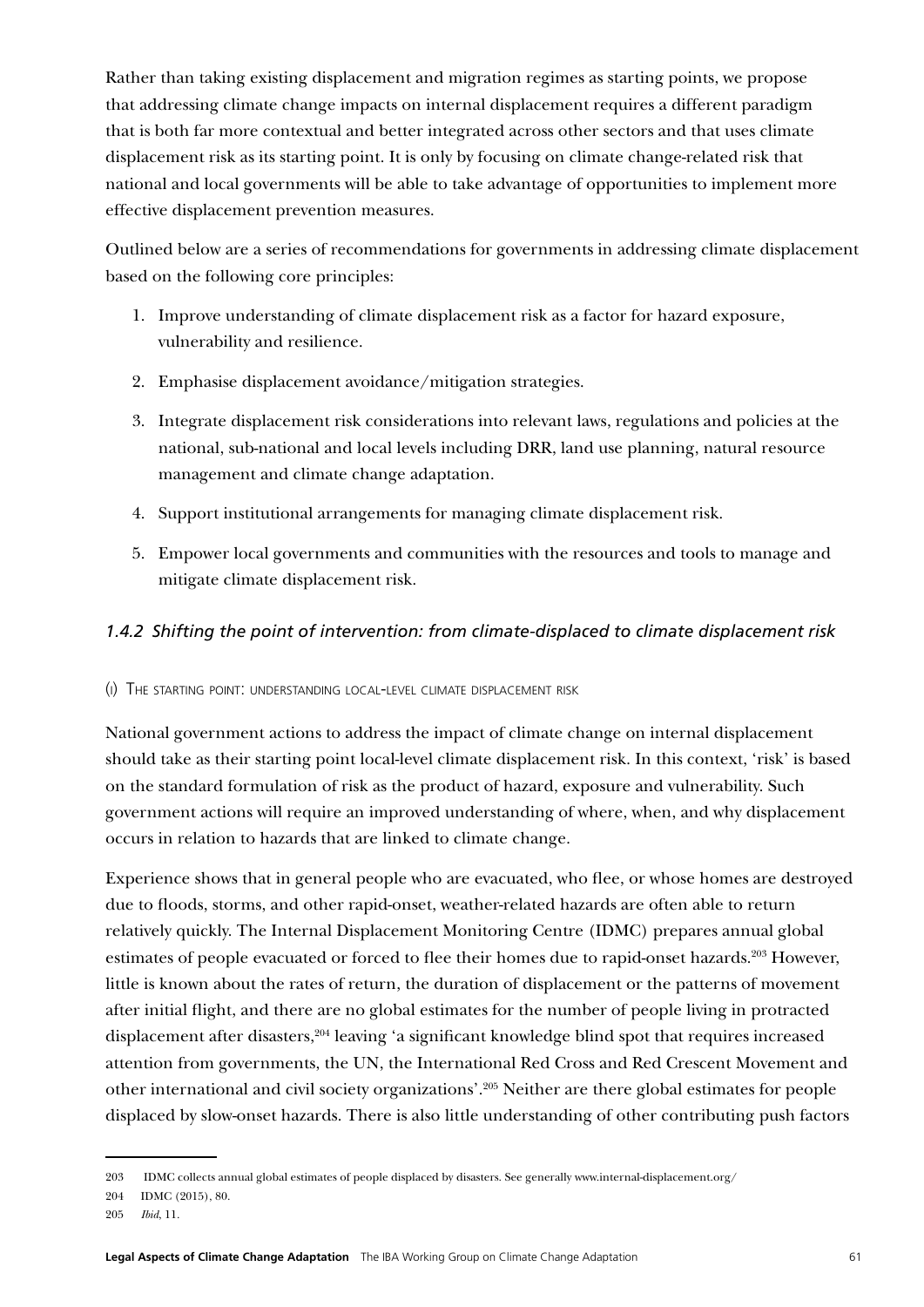in such situations despite the fact that drought and gradual environmental changes can be significant drivers of displacement and migration.<sup>206</sup>

The IPCC Fifth Assessment Report's Working Group II on Adaptation found that structural economic causes of social vulnerability may determine whether temporary displacement turns into permanent migration following disasters and climate-related events. For example, a study of post-Hurricane Katrina New Orleans found that most of the economically disadvantaged populations displaced in the immediate aftermath of the disaster never returned.<sup>207</sup> The IPCC further cites studies showing no correlation between extreme events and displacement<sup>208</sup> suggesting that protracted displacement following such events has more to do with socio-economic or political factors than the hazard itself. Another more recent study by the IDMC based on 34 cases of protracted displacement following disasters supports these findings. In some cases, the hazard itself became a barrier to return either because it persisted for a long time or because of the repeated impacts of frequent, short-lived hazards. In other cases, however, obstacles to return included lack of access to land and discrimination against vulnerable and marginalised groups.<sup>209</sup>

A 2011 study of displacement from hurricanes along the Gulf of Mexico in the US noted that '[i] n the context of disasters, much of the empirical research has focused on identifying places and populations that are vulnerable to catastrophic hurricane and flood disasters. However, there have not been parallel efforts to capture measures for displacement risk'. Analysing displacement risk from hurricanes in 158 counties in the US, the study's authors developed a displacement risk index (DRI) based on three components: vulnerability, resilience (understood as capacity to recover thereby offsetting vulnerability), and risk.<sup>210</sup>

The vulnerabilities of certain groups to disasters have been well documented. For example, the International Federation of Red Cross defines 'vulnerability' in the context of disasters as 'the diminished capacity of an individual or group to anticipate, cope with, resist and recover from the impact of a natural or human-made hazard'.<sup>211</sup> While vulnerability to disasters is most often associated with poverty, it can also arise when people are isolated, insecure and defenceless in the face of risk, shock or stress. Physical, economic, social and political factors determine people's level of vulnerability and the extent of their capacity to resist, cope with and recover from hazards. Examples of potentially vulnerable groups include specific groups within the local population, such as marginalised, excluded or destitute people; and young children, pregnant and nursing women, unaccompanied children, widows, elderly people without family support and disabled persons.<sup>212</sup>

What is different about the DRI is that, rather than focus exclusively on vulnerability to the risk (eg, a hurricane or flood), the DRI looks at what makes people vulnerable to both the shock and the ability to achieve a durable solution to displacement. In other words, the DRI not only considers the physical

<sup>206</sup> *Ibid*, 79.

<sup>207</sup> IPCC, AR5 Synthesis Report: Climate Change 2014 (n 36).

<sup>208</sup> *Ibid.*

<sup>209</sup> IDMC *A Complex Nexus* (n 45) 47.

<sup>210</sup> Ann-Margaret Esnard, Alka Sapat and Diana Mitsova, 'An Index of Relative Displacement Risk to Hurricanes,' (2011) 59 *Natural Hazards* 833.

<sup>211</sup> International Federation of Red Cross, 'What is Vulnerability?' (2020) www.ifrc.org/en/what-we-do/disaster-management/about-disasters/ what-is-a-disaster/what-is-vulnerability/ accessed 16 May 2016.

<sup>212</sup> *Ibid*. With respect to gender, the IFRC explains that, 'In a disaster, women in general may be affected differently from men because of their social status, family responsibilities or reproductive role, but they are not necessarily vulnerable. They are also resourceful and resilient in a crisis and play a crucial role in recovery. [Gender analysis](http://www.ifrc.org/en/who-we-are/governance/policies/) can help to identify those women or girls who may be vulnerable and in what way.'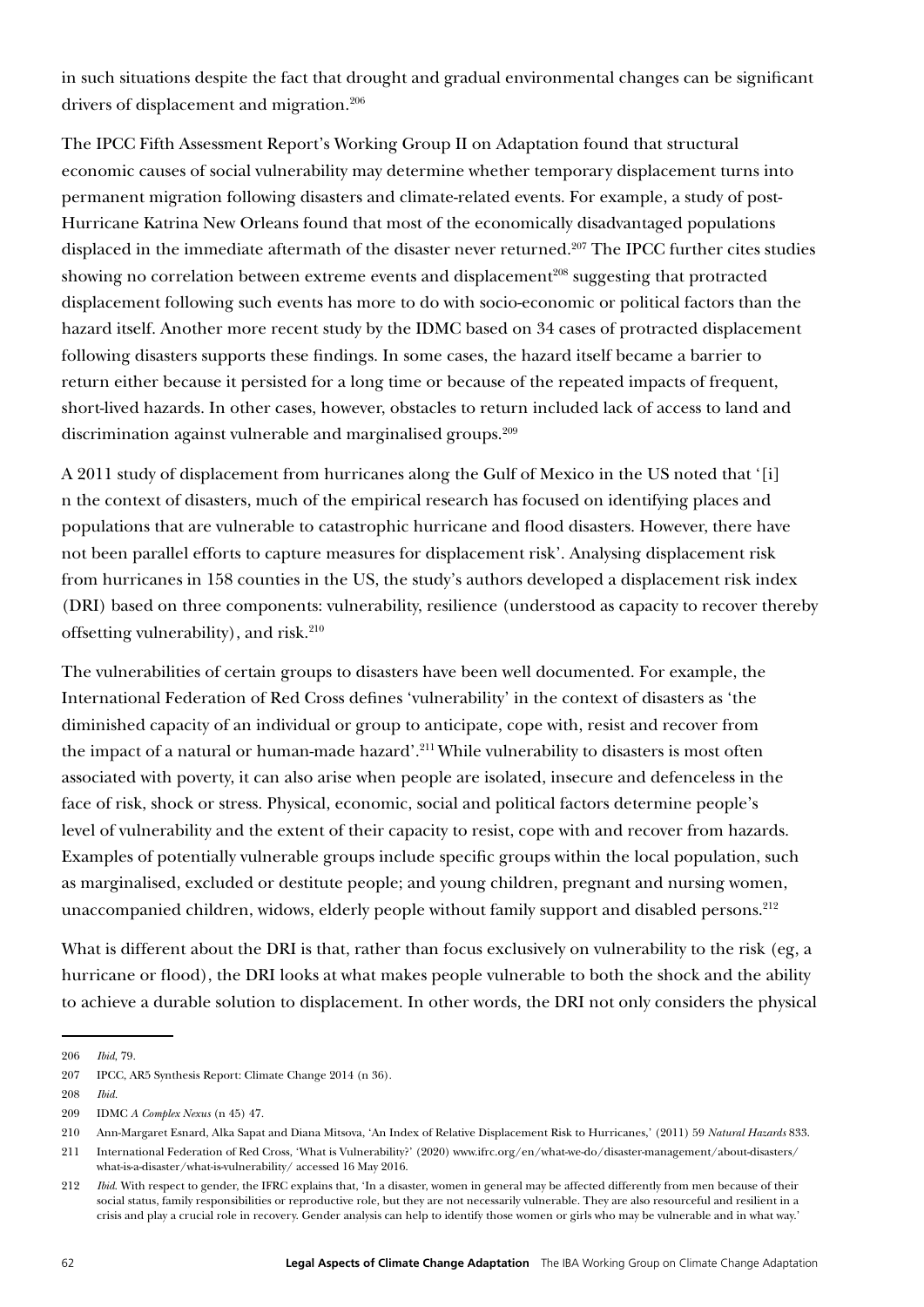vulnerability of people based both on the built environment (eg, type of housing) and exposure (eg, percentage of housing within the flood zone), but also incorporates socio-economic factors that heighten displacement risk. Such socio-economic indicators include income, race/ethnicity, age, affordable housing (ie, renters, but in other contexts this could be extended to those who lack secure land tenure), disadvantaged status, residence (ie, how long a person had lived in the area as an indication of access to social networks), and education. The index also looked at community resilience indicators including economic resilience, emergency response capacity, state performance/ capacity and institutional resilience.

At the most basic level, the DRI provides percentile scores showing displacement risk for coastal and inland communities in the US. But the DRI analysis provides a host of other information relevant to policy makers for mitigating and addressing displacement risk. For example, it generated maps showing spatial patterns to increase awareness about displacement risk in the study area for local planners and policy makers as well as for the public. This not only allowed for enhanced mitigation levels at various levels of government (local, regional and state), but also aided proximate counties immediately inland that wished to enter mutual agreements on issues of evacuation and hosting of those displaced. The vulnerability component scores were also valuable for informing policy makers as to the household and community vulnerability factors that require attention. Similarly, the community resilience component includes policy indicators of community capacity, institutional strength, and state commitment – all of which can affect and reduce risk, vulnerability and potential displacement.<sup>213</sup>

These studies indicate that in order to understand and identify climate displacement risk, governments will need to have procedures and institutions in place for: identifying climate hazard risk; mapping areas of exposure; identifying vulnerable populations based on both physical and socioeconomic factors that make certain people vulnerable to displacement; and monitoring changes in risk, exposure and vulnerability over time. Annex IV sets out some relevant factors governments may need to consider when devising laws and policies to mitigate climate displacement risk.

(ii) Managing climate displacement risk

#### (a) Incorporating climate displacement risk into disaster risk management law and policy

In contrast to national legal instruments on internal displacement, $214$  almost all countries in the world have adopted laws and policies on disaster risk management or disaster risk reduction (DRR). The universal development of DRM laws and policies corresponds to the global trend upward in economic losses resulting from disasters (compounded by rapid population growth, urbanisation and climate change) and the realisation of the enormous potential of disasters to undermine development gains and human security.

Government commitments to and achievements in strengthening and improving DRM initially occurred within the context of the Hyogo Framework of Action for Disaster Risk Reduction 2005-

<sup>213</sup> Esnard et al, (n 210) 840.

<sup>214</sup> IDMC, 'Global Internal Displacement Database' (2019) [www.internal-displacement.org/database.](https://www.internal-displacement.org/database) According to the database, only 12 countries have enacted laws on IDPs.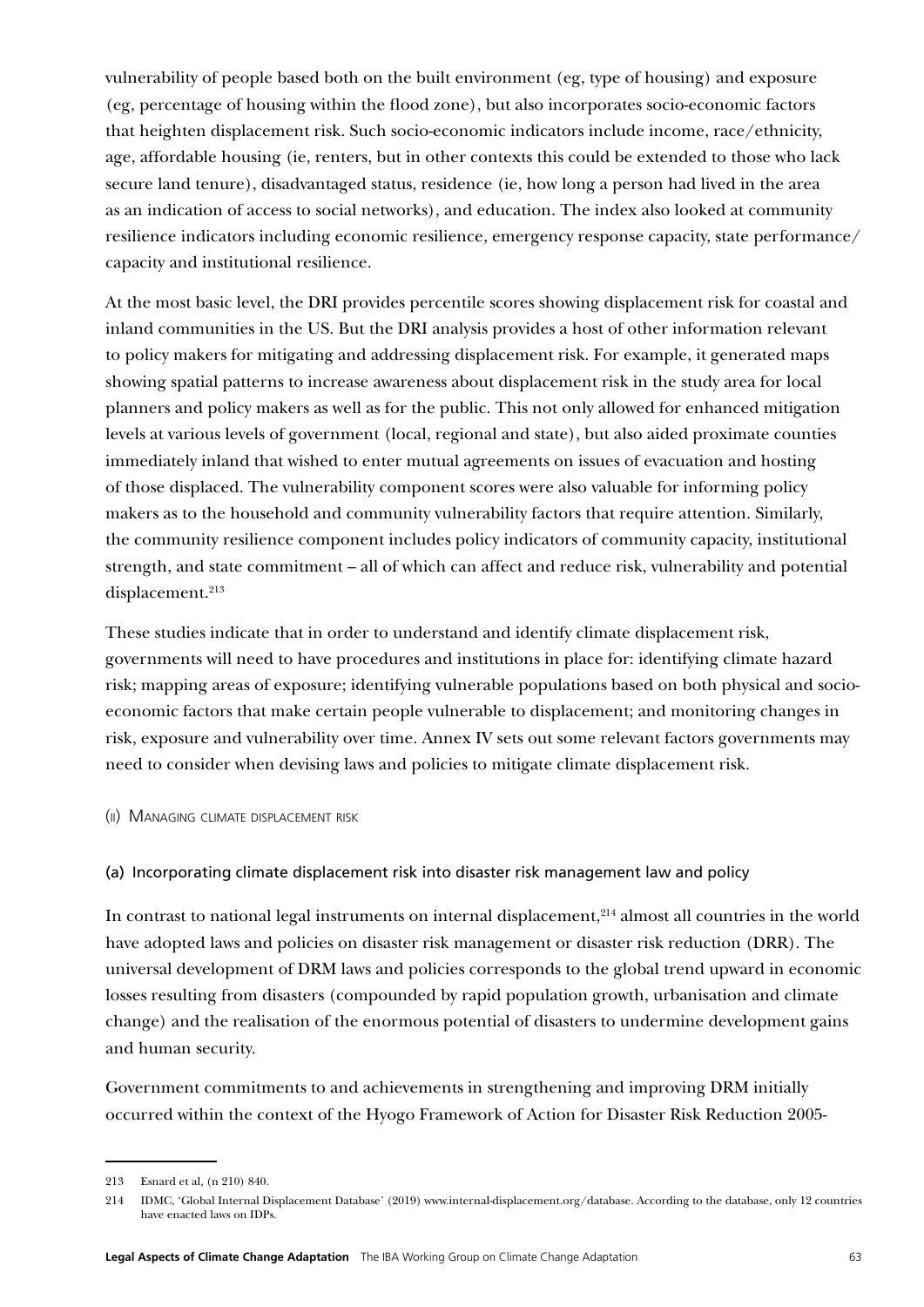2015 (Hyogo Framework), an internationally agreed upon plan outlining the work required from all sectors and actors to reduce disaster losses. Based on progress and lessons learnt implementing the priorities and goals of the Hyogo Framework, in March 2015, 187 countries endorsed a successor instrument, the Sendai Framework for Disaster Risk Reduction 2015-2030 ('Sendai Framework').<sup>215</sup> Along with the 2030 SDGs and the Paris Agreement, the Sendai Framework represents a key contribution to and is critical to the achievement of the post-2015 development agenda.

The Sendai Framework acknowledges displacement risk in the context of the need for global and regional cooperation around shared resources such as river basins, as well as the need for national governments to respond better to disasters 'and related displacement'.216 Moreover, while there is no specific reference to the need for governments to act at the national level to address displacement risk, the framework document does include, among its seven global targets, a substantial reduction in 'global disaster mortality' as well as in 'the number of affected people globally' by 2030.217

An Open-Ended Intergovernmental Expert Working Group on Terminology and Indicators Relating to DRR has been set up and is currently undertaking the development of indicators for the Sendai Framework's global goals. Proposed indicators for Goal A on reduced disaster mortality include a reduction in the number of 'deaths, missing, injured, displaced or [evacuated]…', and for Goal B which relates to numbers of people 'affected', a reduction in the number of people 'evacuated, relocated and displaced due to hazardous events'.<sup>218</sup> If indeed indicators are adopted requiring countries to report on progress towards a reduction in the number of people displaced by disasters, it will be necessary for governments to identify strategies for meeting this target.

At present, it appears that few, if any, DRM laws include measures that specifically target preventing or mitigating displacement due to natural or human-made hazards. 'Early warning' systems, where effective, do prevent risk of harm and provide an opportunity for people to minimise disaster-related losses by safeguarding assets in advance of the hazard. However, early warnings and evacuations do not necessarily prevent or mitigate displacement. Therefore, in order to meet the Sendai Framework goals, it is likely that governments will need to revise their DRM laws and policies to ensure that they include mandates and processes for identifying and mitigating climate displacement risk.

#### (b) Strengthening institutional capacity to identify and manage climate displacement risk

Identifying and addressing climate displacement risk will require as a prerequisite strengthening institutional capacity to understand, identify and monitor climate displacement risk. At present, most countries have technical and scientific bodies such as national meteorological or hydrological services (NMHS) that provide weather, climate, hydrological and environmental monitoring and prediction services and which are responsible for identifying meteorological and hydrological hazards including severe storms, excessive heat, droughts and floods.<sup>219</sup> By providing early warnings of high-impact

<sup>215</sup> United Nations Office for Disaster Risk reduction, 'Sendai Framework for Disaster Risk Reduction 2015-2030' (Third UN World Conference, Sendai, 18 March 2015) [www.preventionweb.net/files/43291\\_sendaiframeworkfordrren.pdf.](http://www.preventionweb.net/files/43291_sendaiframeworkfordrren.pdf)

<sup>216</sup> *Ibid* [33](h), [28](d).

<sup>217</sup> *Ibid* [18](b).

<sup>218</sup> Working Text on Indicators Based on Negotiations During the Second Session of the Open-ended Inter-governmental Expert Working Group on Indicators and Terminology Relating to Disaster Risk Reduction, (Geneva, 10-11 February 2016, issued on 3 March 2016, reissued with factual corrections on 24 March 2016) Global Target A-1, Global Target B-3 alt. and B-3 alt.bis.

<sup>219</sup> The World Meteorological Organization (WMO) website collects a list of national hydro-meteorological or meteorological services, see World Meteorological Organization, 'Members' (GMO, 2020)<https://public.wmo.int/en/about-us/members> accessed 16 May 2016.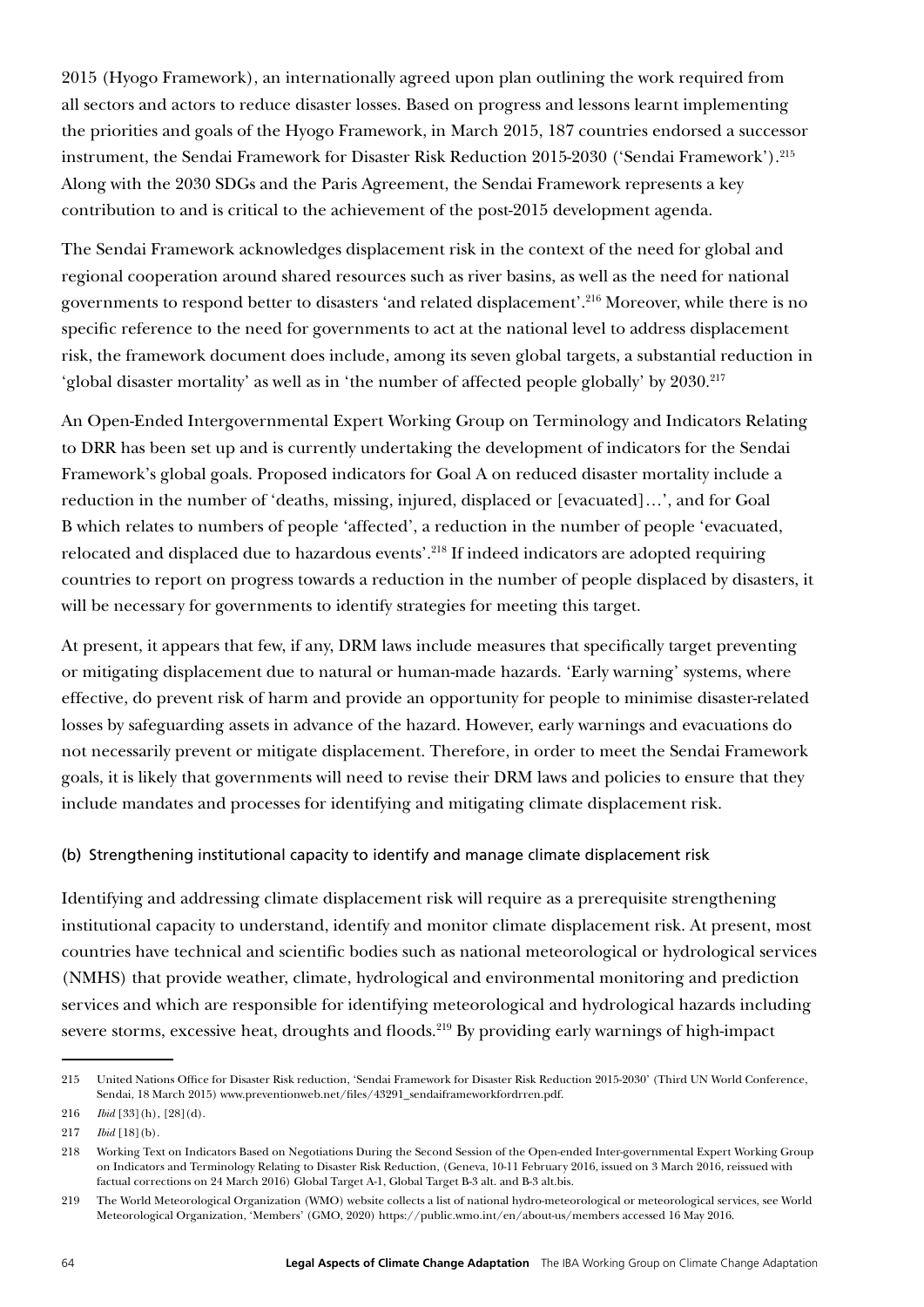events and information on climate extremes and variability, NMHSs enable communities to prepare for and adapt to a changing climate better, through improved disaster risk reduction, community resilience, water resource management and food security strategies.

Especially in developing and least developed countries as well as small island developing states (SIDS), governments must incorporate into their DRM and climate change adaptation laws and strategies the goal to enhance the human, technical, and institutional capacities of NMHSs to deliver high-quality services and information relevant to climate hazards. Ensuring that NMHSs are able to deliver information that meets the needs of decision-makers will require requisite investments in core infrastructure, information and computing technologies and human resources development.<sup>220</sup>

## (c) Empowering local communities to manage climate displacement risk

Experience with implementing DRM laws indicates that in addition to identifying climate hazards, it is imperative that processes are in place to facilitate mapping down to the local level and allow community participation in these systems and processes.221 Channels must be put in place for sharing climate risk information with local actors (as well as other relevant institutions) so that such information can be used to identify communities or even households that are at risk of displacement from such hazards. Such information will also be helpful in avoiding and mitigating displacement by integrating climate displacement risk information into early warning systems and evacuation plans as well as development processes such as local land use planning and building codes. More broadly, to be effective, sufficient financial and human resources must be available to incorporate DRM into local governance.<sup>222</sup>

In addition, communities themselves as well as socially vulnerable groups must be empowered to support local DRM governance, which experience shows has been a challenge. To the extent that poverty, exclusion and other socio-economic vulnerabilities tend to heighten the risk of climate displacement of certain populations, DRM laws and regulations must specifically mandate and include mechanisms for the participation of women and certain vulnerable and marginalised groups in the management of climate displacement risk. As a prerequisite, DRM laws must include specific provisions for the participation of civil society and communities in DRM advisory and implementing institutions, such as local DRR committees, and must clearly articulate the roles of such stakeholders.223

#### (iii) Integrating climate displacement risk into other relevant laws and policies

The development of strategies for avoiding and mitigating displacement from climate-related hazards will need to go beyond DRM and be supported by other laws and policies across sectors. As a prerequisite, processes and mechanisms must be in place to ensure that up-to-date climate hazard

223 *Ibid* 29-33.

<sup>220</sup> This is consistent with the strategic priorities of the World Meteorological Organization (WMO). See World Meteorological Organization, *WMO Strategic Plan 2016-2019* (2017) 11 http://library.wmo.int/pmb\_ged/wmo\_1161\_en.pdf.

<sup>221</sup> IFRC & UNDP, 'Effective Law and Regulation for Disaster Risk Reduction: A Multi Country Report' (June 2014), 33-34.

<sup>222</sup> *Ibid.* A survey of DRM laws in more than 30 countries found that the key to effective local institutional DRM structures is that they have clear authority combined with mandated resources and capacity. '[T]he most important factor is whether the capacity and resources are adequate for the DRR mandate. It is relatively easy to create institutions on paper, but their effectiveness relies on them becoming part of the system of governance in a way that is most suitable to a country's culture, system of governance and resources.'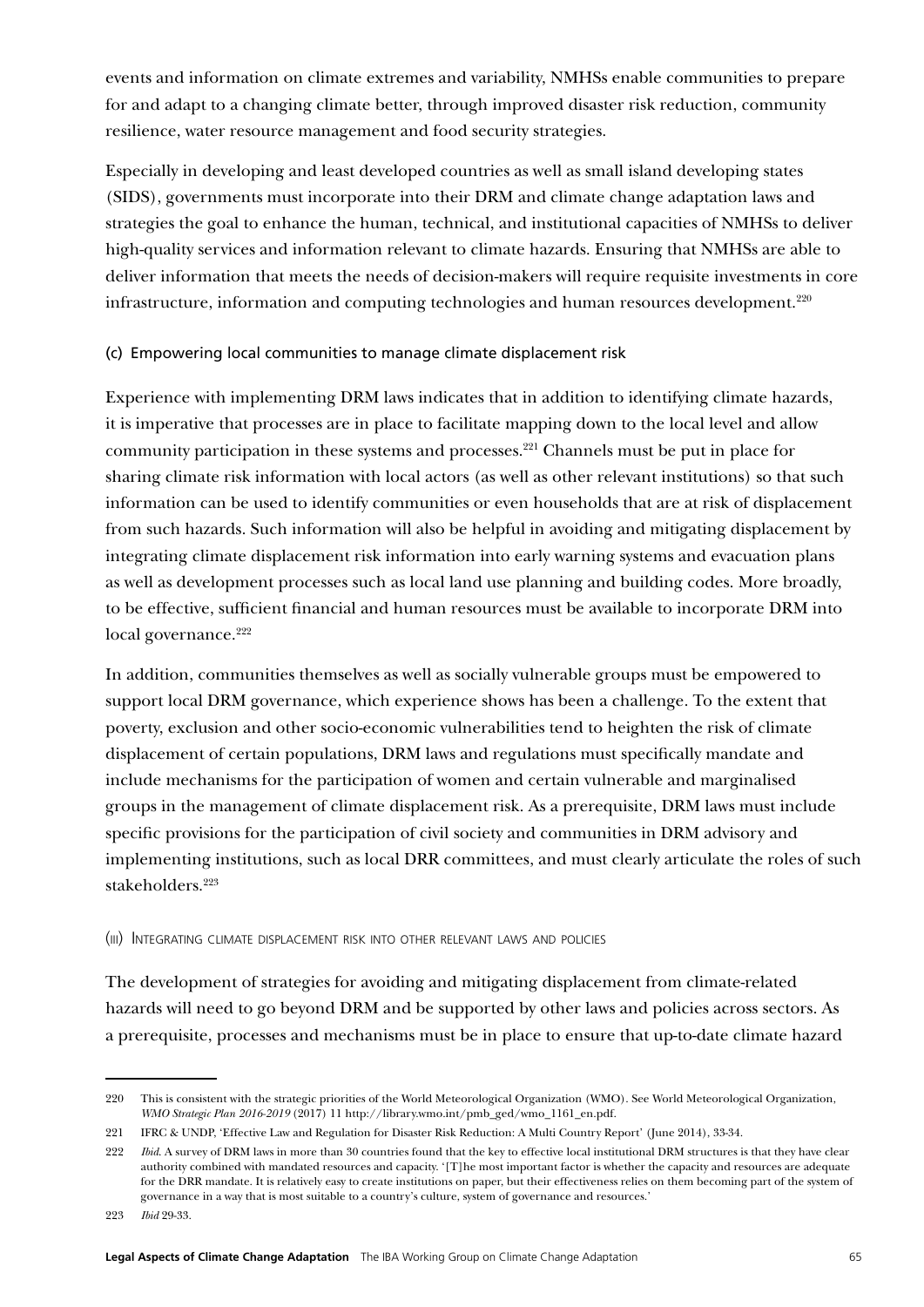information is communicated to national, regional and local authorities responsible for development processes such as land use planning, building and construction, natural resource management, agriculture, water management and climate change adaptation. National governments will need to identify climate displacement risk in context to determine how it must be integrated into other sectors in order to avoid displacement. For example, in countries prone to drought, laws and policies related to agricultural practices may be relevant. Where changes in livelihoods are likely, labour ministries and employers' and workers' organisations should also be involved in designing policies to manage climate displacement risk.

Below we outline two sectors that are likely to prove relevant to climate displacement risk management: land use planning and natural resource management.

#### (a) Land use planning and climate displacement risk

Land use planning, zoning and building and construction regulations can all play a key role in mitigating climate displacement risk. However, attempts to use such planning tools as strategies for avoiding displacement will face two significant challenges. The first is a lack of political will, especially where countervailing economic development and private property interests are strong. The second, related challenge is lack of enforcement.

In developing and least developed countries, especially in fast-growing urban areas, lack of effective enforcement of building and zoning codes or proper land use management is likely to substantially contribute to climate displacement risk. Inhabitants of informal settlements are likely to be particularly vulnerable to displacement from climate-related hazards. In many instances, informal settlements spring up on hazard-prone and marginal lands that are not otherwise desirable for residential or commercial purposes such as on steep hillsides, in flood plains, or along coastlines. Additional physical vulnerabilities that characterise informal settlements include poorly constructed housing and improper drainage. These are compounded by the socio-economic vulnerabilities of those living in informal settlements which leave them at risk of prolonged displacement from climaterelated hazards (including small-scale recurrent hazards and medium hazards) either because they cannot afford to rebuild and recover or due to lack of secure land tenure.

Numerous governments have identified relocation of informal settlements as a strategy for avoiding and mitigating climate displacement risk. However, experience shows that especially when implemented following a disaster – and in the absence of social safety nets – relocation of at-risk communities as a risk management strategy often ends up exacerbating displacement. This risk is particularly acute for inhabitants of informal settlements who lack secure land rights. The destruction of housing by floods, storms or other acute weather-related hazards can be used by governments as a pretext for prohibiting evacuees from returning, for preventing those who lost their homes from rebuilding in such areas and for demolishing unsightly housing.

Sound and well-thought-out land use planning – especially in fast-growing urban areas and in coastal areas – is therefore the best strategy for addressing climate displacement risk. Nonetheless, as discussed below, relocation of informal settlements will, in many cases, be a necessary measure to protect vulnerable communities from displacement risk and will require national legal frameworks, institutional arrangements and social safety nets in order to be successful.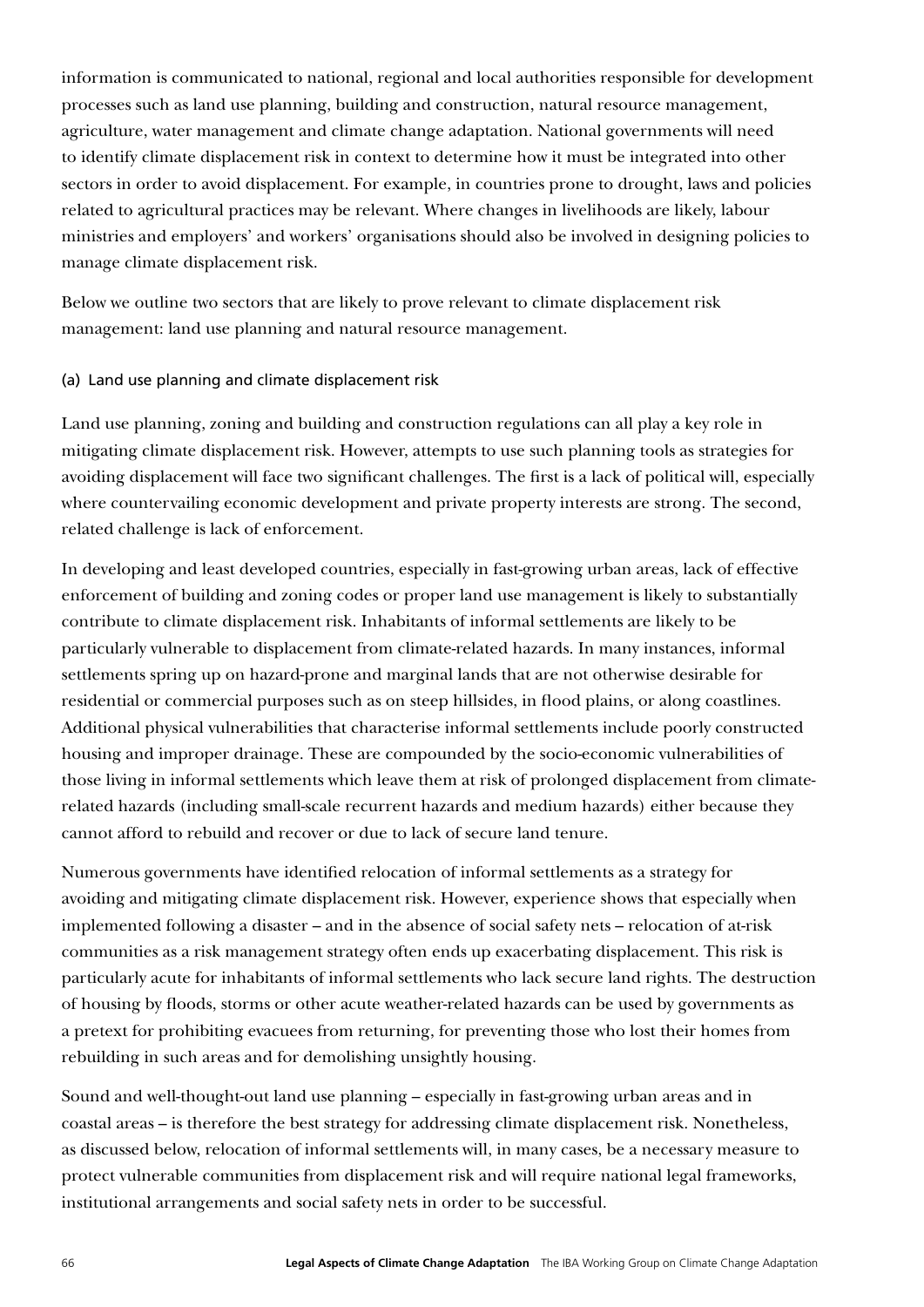#### (b) Natural resource management and climate displacement risk

Improved management of natural resources can also serve to mitigate the risk of displacement from climate-related hazards. In coastal areas, natural barriers such as coral reefs, mangroves and salt marshes have proved particularly effective in reducing damage from storm surge, coastal flooding and storms and offer an attractive strategy for coastal communities at risk of displacement from climate-related hazards. The Nature Conservancy's Coastal Resilience project uses a network of practitioners and a web-based mapping tool to help communities understand their vulnerability to coastal hazards, reduce their risk, and examine the use of nature-based solutions to mitigate risk.224 The World Wildlife Fund has also developed several projects to integrate ecosystem-based DRR into development planning and climate change adaptation as well as pre- and post-disaster humanitarian action.225 The ecosystem-based DRR activities used by WWF such as stabilising hillsides with vegetation to avoid landslides caused by intense rain and creating open spaces to absorb flood waters also show promise as strategies for avoiding displacement risk.

#### (c) Relocation and climate displacement risk

The international legal framework for planned relocation of populations threatened by climate change emphasises the principle that when relocation remains within a particular country, it is considered to be primarily the concern of that individual state.226 Each country is responsible for the maintenance of all people within its boundaries and jurisdiction, and this obligation is understood to extend not only to remedial actions but to preventative ones as well. As such, each country bears the burden of limiting the necessity for planned relocation, providing it when it does prove necessary as a last resort, and, in either case, upholding the human rights of those involved.<sup>227</sup>

Even when planned, relocation policies remain complicated, time-intensive, and difficult.<sup>228</sup> In order for future attempts to succeed, an overarching legal framework needs to be established that adequately foresees and responds to potential risks.<sup>229</sup> This is especially true in light of the abysmal track record of planned resettlement of affected communities in the context of large-scale development projects. According to research by the International Consortium of Investigative Journalists, World Bank-financed infrastructure projects including dams, power stations, conservation programmes and other projects pushed an estimated 3.4 million people out of their homes or otherwise threatened their livelihoods despite the use of preventative safeguards.230

As clearly spelt out in the Peninsula Principles, relocation should only take place when absolutely necessary and provisions for incorporation of displaced people into their new environment will be paramount. Sustained relocation programmes must involve meaningful input and coordination from

<sup>224</sup> See 'Coastal Resilience' (The Nature Conservancy, 2018) www.coastalresilience.org accessed 16 May 2016.

<sup>225</sup> See World Wildlife Foundation, 'Disaster Reduction' (WWF, 2019) wwf.panda.org/what\_we\_do/how\_we\_work/people\_and\_conservation/ our\_work/disaster\_risk\_reduction/ accessed 16 May 2016.

<sup>226</sup> Marine Franck, 'Planned Relocation as an Adaptation Strategy' (UNFCCC, Bonn, 4 June 2014). www.unhcr.org/543e78a89.pdf accessed 16 May 2016.

<sup>227</sup> *Ibid*.

<sup>228</sup> *Ibid*.

<sup>229</sup> Brookings Institution et al, Guidance on Protecting People From Disasters and Environmental Change Through Planned Relocation (n 45).

<sup>230</sup> Sasha Chavkin and Michael Hudson, 'New Investigation Reveals 3.4m displaced by World Bank,' *International Consortium of Investigative Journalists* (Washington, April 13 2015) [www.icij.org/blog/2015/04/new-investigation-reveals-34m-displaced-world-bank](file:///C:\Users\mariaantoniatigre\Library\Containers\com.microsoft.Word\Data\Downloads\www.icij.org\blog\2015\04\new-investigation-reveals-34m-displaced-world-bank) accessed 16 May 2016.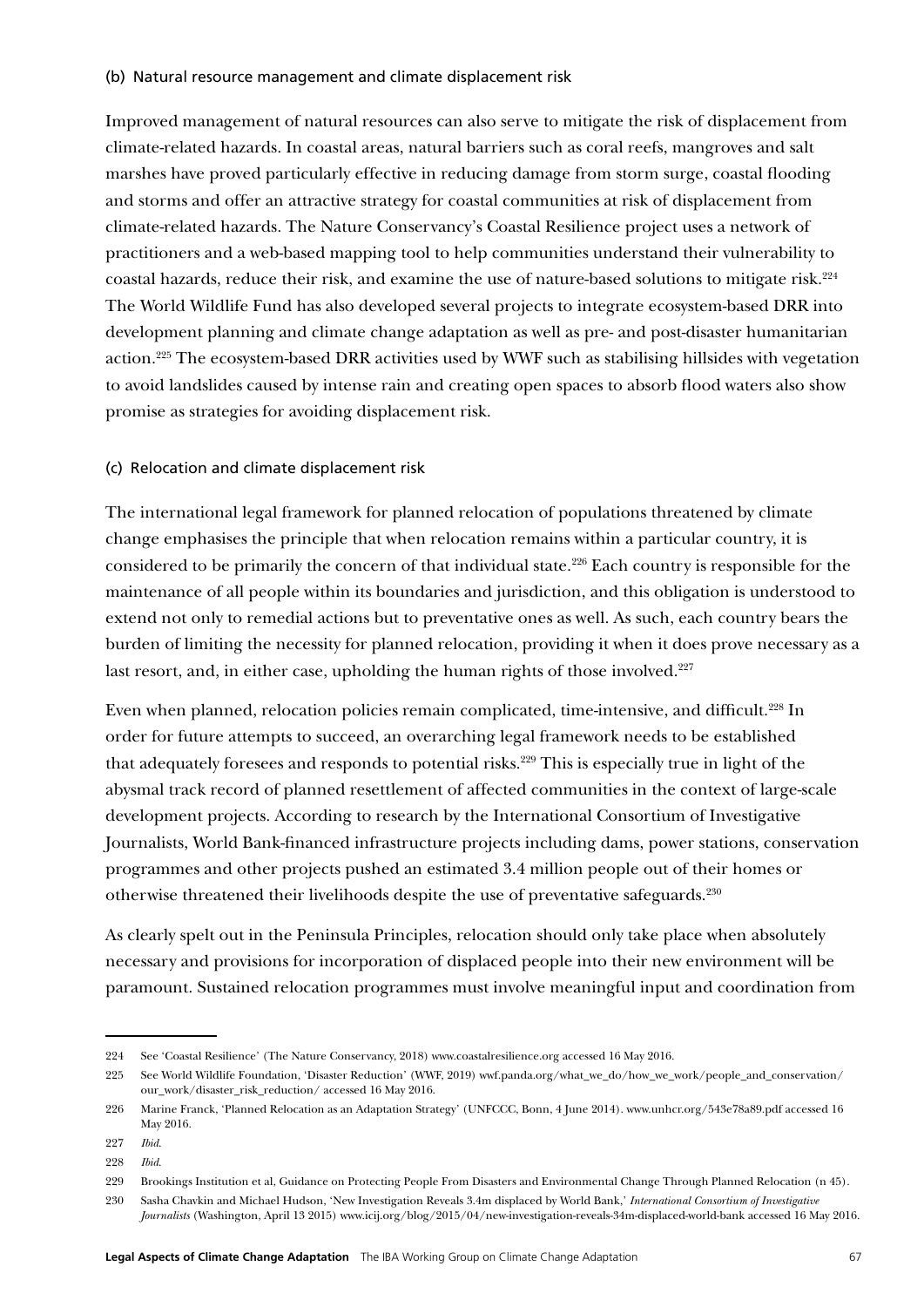local communities including the relocated citizens themselves as well as other affected parties and actors.231

Given the significant human rights implications of undertaking planned relocation in the context of climate change, national governments will need to look closely at how to develop laws, policies and related institutional arrangements for undertaking planned relocation as a strategy to avoid displacement risk. National governments are encouraged to endorse the Peninsula Principles and incorporate them into a regulatory framework for addressing planned relocation. Experience from Alaska, where numerous Native American villages threatened by the sudden-onset of climate change effects have been trying for years to retreat inland, presents a microcosm of the numerous legal and institutional challenges governments are likely to confront in undertaking planned relocation.<sup>232</sup>

In 2015, based on extensive research and lessons learnt from displacement in the context of development projects, the Brookings Institution, Georgetown University's Institute for the Study of International Migration, and the Office of the UNHCR invited a group of experts to partake in a project to develop consolidated best practices for government-led planned relocation and apply them to a climate change context. The resulting Guidance on Protecting People from Disasters and Environmental Change through Planned Relocation is intended to assist states seeking to orchestrate planned relocation as a form of mitigating displacement and adapting to climate change. The project is now hoping to bring the guidance into operation by including specific examples of practices and measures that will help states turn the Guidance Principles into concrete policies and programmes.233

# *1.4.3 State obligations to address climate displacement risk*

One of the most challenging aspects of mitigating climate displacement risk will be articulating institutional responsibility among myriad government agencies at the national, regional and local level for managing climate displacement risk. Despite the clear human rights commitments of national governments to protect their citizens from known, imminent hazards, in the complex and ever-evolving world of climate change effects, taking proactive measures to address displacement risk becomes far more complicated especially as it runs up against other rights including freedom from forced eviction, private property rights, freedom of movement, the right to self-determination and certain cultural rights associated with place, not to mention the lack of financial, technical and managerial resources.

In order to manage climate displacement risk, states will need to integrate displacement prevention and mitigation into relevant laws and policies. As indicated above, numerous government agencies are implicated in the management of climate displacement risk, especially in the context of DRM, land use and development planning and climate change adaptation. Particularly in the absence of a central agency responsible for addressing the impacts of climate change on communities, coordinating various near- and long-term strategies for avoiding or mitigating displacement from sudden- and slow-onset climate hazards will need to take place at the local level and be driven by atrisk communities themselves in order to be successful.

<sup>231</sup> *Ibid.*

<sup>232</sup> Robin Bronen, 'Climate-Induced Community Relocations: Using Integrated Social-Ecological Assessments to Foster Adaptation and Resilience' (2015) 20(3) *Ecology and Society* 36.

<sup>233</sup> Brookings Institution et al (n 43) Guidance on Protecting People From Disasters and Environmental Change Through Planned Relocation.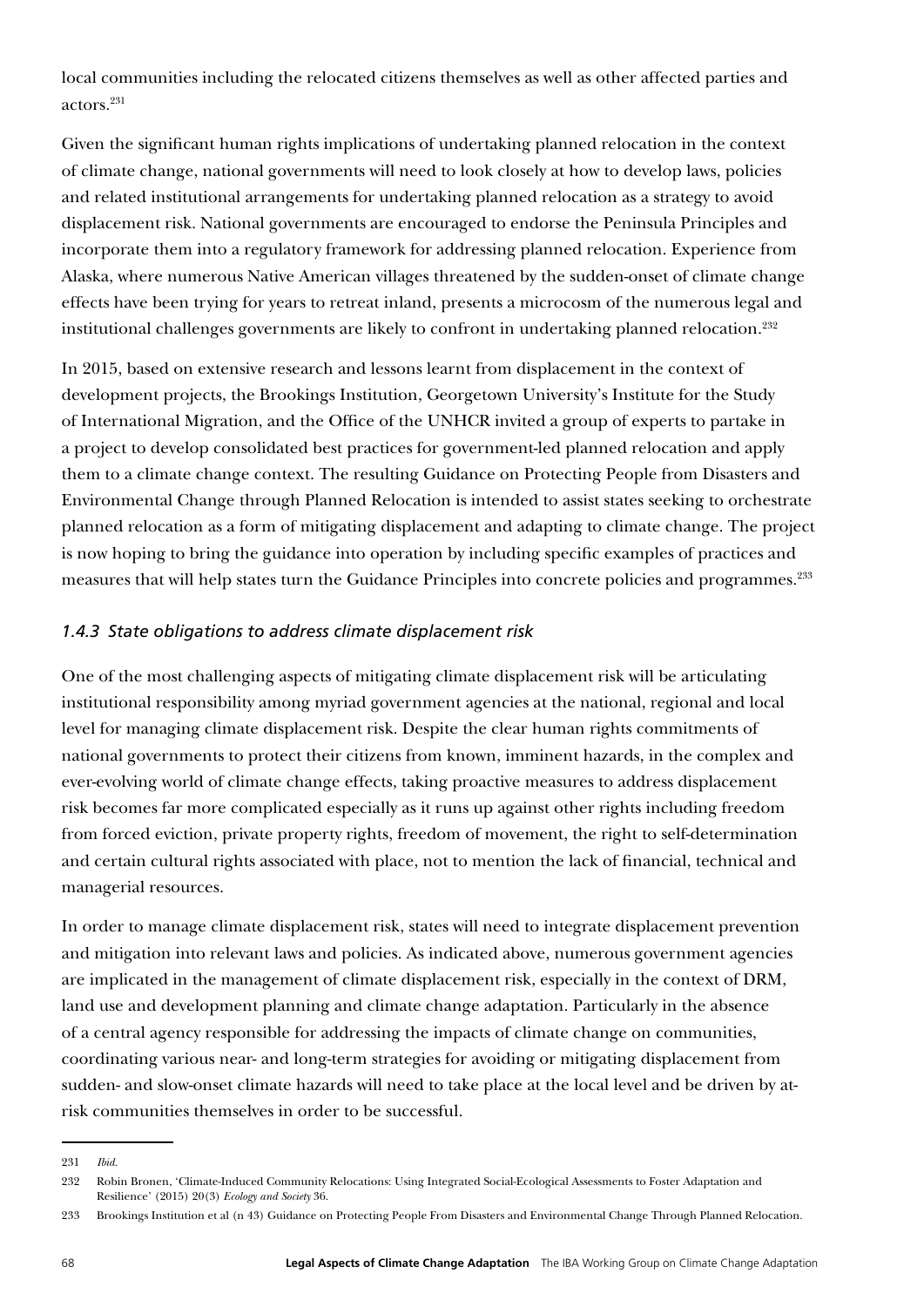#### *1.4.4 Conclusion*

Given the fact that the majority of climate-related displacement will occur within national borders and that enormous opportunities currently exist to avert and minimise displacement, we endorse a more proactive approach that shifts the focus away from responding to those already on the move and towards addressing local-level displacement risk. Identifying climate displacement risk will require consideration of not only hazard exposure, but also of socio-economic factors that bear on the ability of certain people to return following a disaster, to find a durable solution elsewhere, or to move at all (a significant problem for trapped populations).

The UNFCCC, WIM ExComm (and its Climate Displacement Task Force), the Platform on Disaster Displacement (the follow-on to the Nansen Initiative),<sup>234</sup> provide useful fora for state action and cooperation on the development of strategies to address climate displacement risk, as does the newlyadopted GCM, and the work of the UN Migration Network. In addition, the Green Climate Fund, the Least Developed Countries Fund, and related financial instruments aimed at promoting adaptation and resilience should be used to aid displacement mitigation efforts. With current global trends such as rapid urbanisation, population growth, and poverty all acting to put increasingly vulnerable people in harm's way, a far more proactive approach to managing climate displacement risk by governments at all levels, as well as by humanitarian response and development agencies, will be crucial.

# **1.5 Summary of key recommendations**

Despite labour migration's adaptive potential, it has yet to feature as a potentially positive component of national or regional climate change adaptation strategies. Where migration is already occurring out of climate-affected areas, this may be a missed opportunity. Developing regular channels of migration for those suffering economic hardship due to natural disaster or long-term climate damage can help to prevent climate-related migrants entering irregular channels of migration, or being forced to take jobs in the informal economy, where they can face high recruitment costs and exploitive forms of employment abroad. In order to harness the adaptive capacity of labour migration, states and other stakeholders in the international community could consider the following:

- Link existing employment and migration policies, bilateral or multilateral migration agreements or arrangements and climate adaptation strategies through better coordination and collective efforts.
- Make labour migration a just option for climate-affected communities by reducing the high cost of movement, including through progressive elimination of exploitative recruitment practices in line with ILO Fair Recruitment Guidelines.
- Further explore how regional cooperation on climate change adaptation and pilot programmes regarding implementation in a bilateral or regional context as a basis for the development of 'good practice' guidance can better link labour mobility to regional strategies.

<sup>234</sup> See Disaster Displacement, 'Platform on Disaster Displacement' (2020) www.disasterdisplacement.org accessed on 24 May 2016.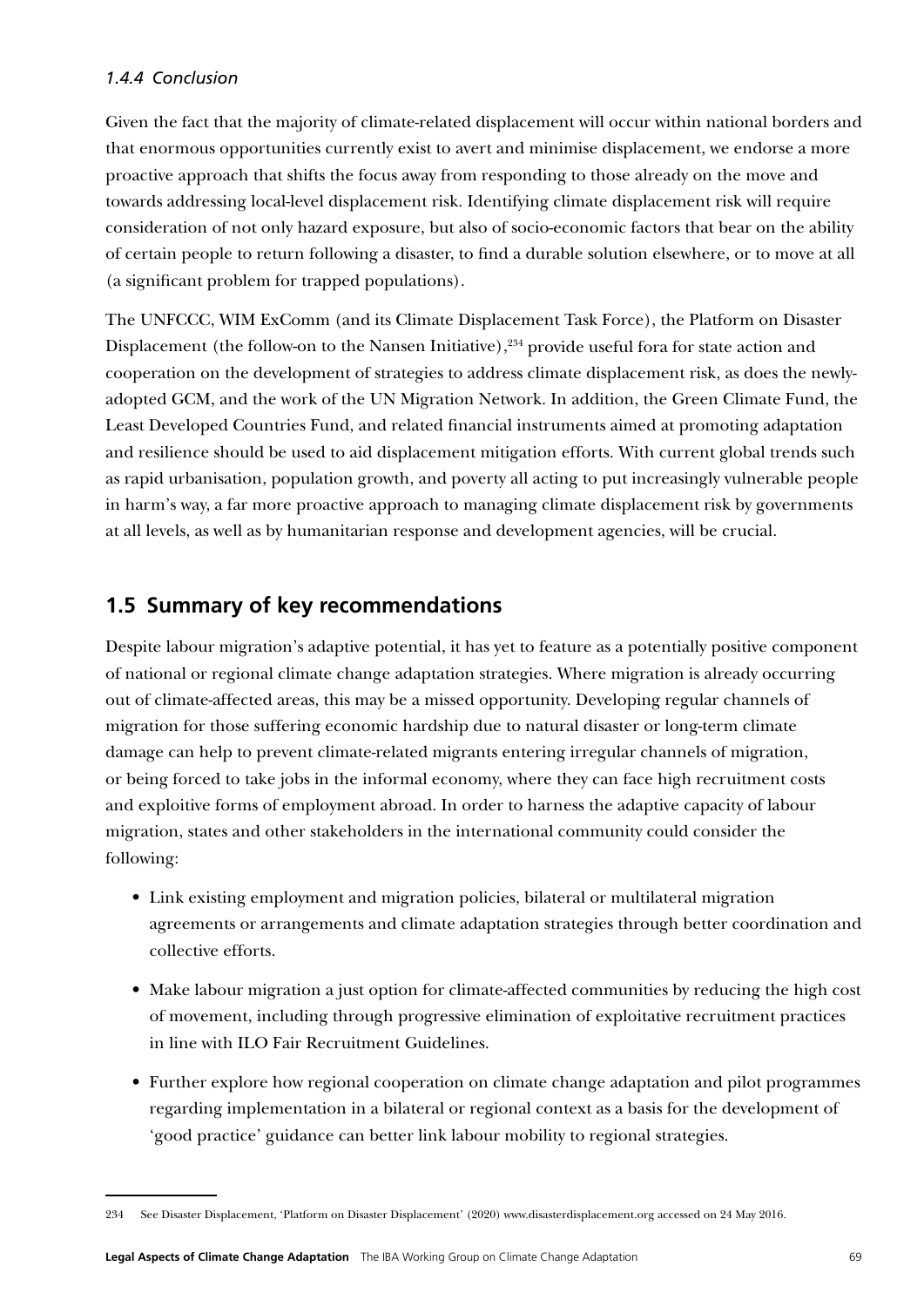It is further recommended that states consider acting on the enormous opportunities that exist to avert or minimise internal displacement of vulnerable populations from climate change effects by adapting laws and policies to address climate displacement risk. In order to do so, we recommend that states consider the following:

- Improve understanding of climate displacement risk and vulnerability at a local level and develop indicators of displacement risks based on a range of physical, socio-economic and other relevant factors.
- Revise DRM laws and policies to ensure that they include mandates and processes for understanding and identifying climate displacement risk and ensure that technical and scientific bodies responsible for providing weather, climate, hydrological and environmental monitoring and prediction services have sufficient human, financial and technical capacity.
- Use a multi-sector approach to develop strategies for mitigating displacement risk at the local, regional and national level.
- Ensure that systems are in place to communicate climate hazards at the local level and empower local governments and communities, as well as vulnerable and disenfranchised groups, to be involved in their own risk management, including managing climate displacement risk.

Lastly, it would be important for states to endeavour to address the extremely difficult questions regarding where people will settle if they are displaced across borders but are unable to return home for many years or perhaps ever. The recent crisis of mixed migration and refugee flows of those seeking to reach Europe highlights the enormous challenges states are likely to confront in the absence of planning for climate-displaced persons. We recommend that states implement all the commitments under the aforementioned GCM, particularly related to relocation for those unable to return home.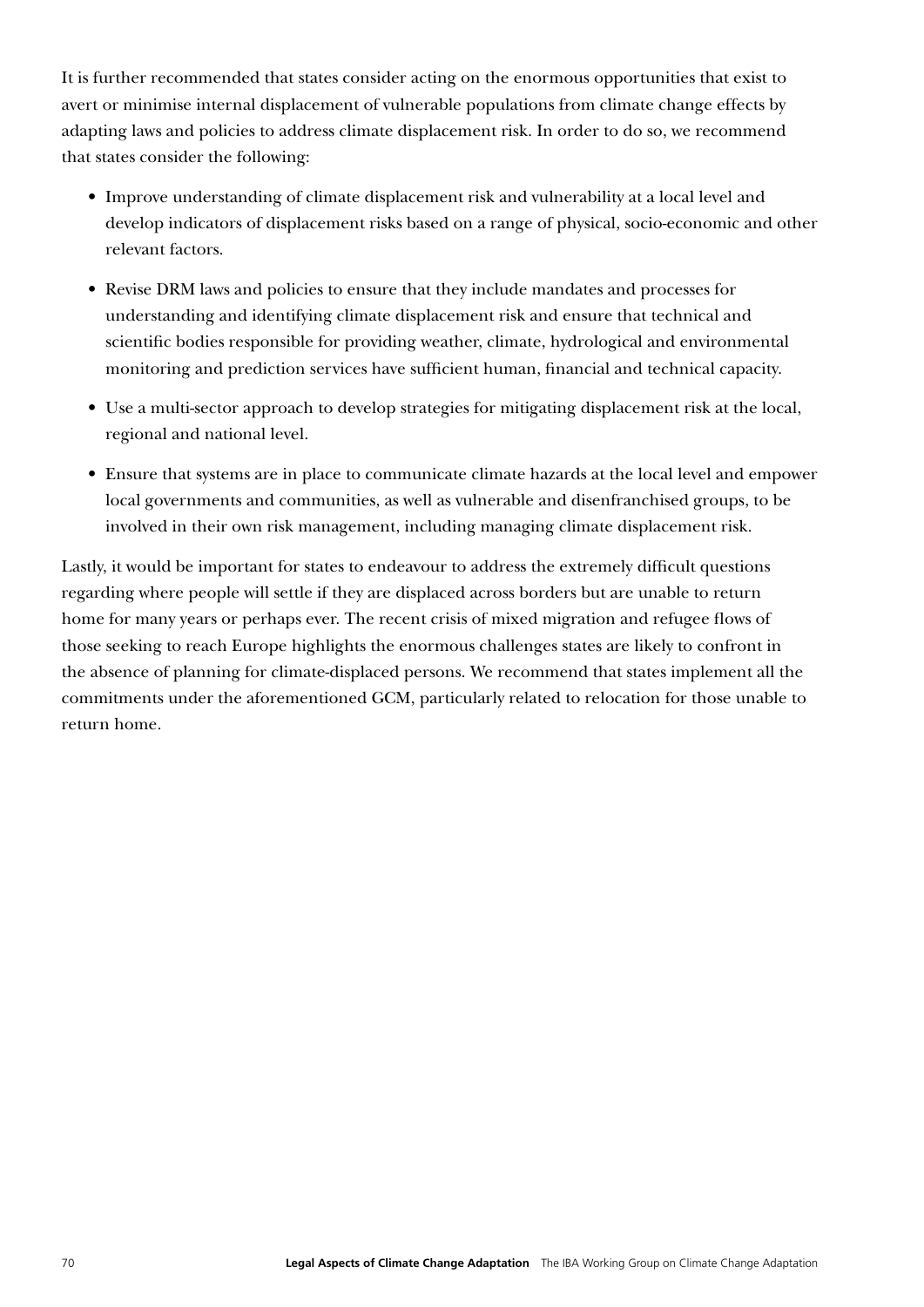# **Chapter 2: Food security**

# **2.1 Introduction**

The UN Committee on World Food Security ('CFS') defines food security as the condition in which all people, at all times, have physical, social, and economic access to sufficiently safe and nutritious food that meets their dietary needs and food preferences for an active and healthy life.235 While the global community has made remarkable strides in reducing the prevalence of hunger and chronic malnutrition,236 it is clear that the global community struggles with food security. The estimated prevalence of chronic malnutrition in children, in particular, has decreased from 40 per cent to 26 per cent.237 Yet, in 2010, nearly one billion people experienced hunger, and were often unable to access sufficient micronutrients, such as protein, fats, and carbohydrates.<sup>238</sup> It is estimated that another one billion persons suffer from 'hidden hunger', with diets lacking critical micronutrients increasing the risk of physical and mental impairment.<sup>239</sup>

There are enormous human and socio-economic costs associated with malnutrition, with the greatest costs being generally borne by those who are already disadvantaged by poverty.<sup>240</sup> Children who experience malnutrition or under nutrition early in life are more likely to become ill or face early death; they often struggle with school studies; and they frequently struggle to make full social and economic contributions to their households later in life.<sup>241</sup> The literature regarding global malnutrition demonstrates the dire challenges at hand.

On top of that, many individuals are heavily reliant on small-scale farming for their daily subsistence. The World Bank estimates that 47 per cent of the world's population lives in rural areas, and 70 per cent of these persons base their household income in agriculture.<sup>242</sup> It is estimated that 500 million small-scale farmers nourish almost two billion people, mainly in Asia and Sub-Saharan Africa, producing around 80 per cent of the food they consume.<sup>243</sup> The viability of these farmers is essential to the broader food security of the many populations who depend on them.

<sup>235</sup> Committee on World Food Security (CFS), 'Coming to Terms with Terminology' (39th Session of CFS, Rome, October 2012); see also International Food Policy Research Institute, 'Food Security' (2020) www.ifpri.org/topic/food-security.

<sup>236</sup> According to the UN Millennium Development Goals Report 2015, one billion people have been lifted out of poverty since 1990, and the number of undernourished persons in lower income countries has been halved UN, The Millennium Development Goals Report (2015) ('MDG Report') 4. The report regarding the achievements in meeting the MDGs states that: 'Extreme poverty has declined significantly over the last two decades. In 1990, nearly half of the population in the developing world lived on less than \$1.25 a day; that proportion dropped to 14 per cent in 2015; Globally, the number of people living in extreme poverty has declined by more than half, falling from 1.9 billion in 1990 to 836 million in 2015. Most progress has occurred since 2000; The number of people in the working middle class—living on more than \$4 a day—has almost tripled between 1991 and 2015. This group now makes up half the workforce in the developing regions, up from just 18 per cent in 1991; The proportion of undernourished people in the developing regions has fallen by almost half since 1990, from 23.3 per cent in 1990-1992 to 12.9 per cent in 2014-2016.' MDG Report, 4.

<sup>237</sup> WFP, 'Climate impacts on food Security and nutrition: A review of existing knowledge' (2012).

<sup>238</sup> P Krishna Krishnamurthy, Kirsty Lewis & Richard J Choularton, 'Climate Impacts on Food Security and Nutrition: A Review of Existing Knowledge' (Met Office and WFP, 2012) <http://documents.wfp.org/stellent/groups/public/documents/communications/wfp258981.pdf>.

<sup>239</sup> *Ibid*.

<sup>240</sup> Susan Horton et al, 'Scaling Up Nutrition: What Will It Cost?' (The World Bank, 2010) [https://openknowledge.worldbank.org/bitstream/ha](https://openknowledge.worldbank.org/bitstream/handle/10986/2685/518350PUB0nutr101Official0Use0only1.pdf?sequence=1&isAllowed=y) [ndle/10986/2685/518350PUB0nutr101Official0Use0only1.pdf?sequence=1&isAllowed=y](https://openknowledge.worldbank.org/bitstream/handle/10986/2685/518350PUB0nutr101Official0Use0only1.pdf?sequence=1&isAllowed=y).

<sup>241</sup> David Nabarro, 'Introducing the Policy Brief 'Scaling Up Nutrition: A Framework for Action'' (Special Representative of the UN Secretary General for Food Security and Nutrition, April 2010) [http://siteresources.worldbank.org/NUTRITION/Resources/042410DavidNabarroIntr](http://siteresources.worldbank.org/NUTRITION/Resources/042410DavidNabarroIntroducingtheSUN.pdf) [oducingtheSUN.pdf.](http://siteresources.worldbank.org/NUTRITION/Resources/042410DavidNabarroIntroducingtheSUN.pdf)

<sup>242</sup> The World Bank, 'Agriculture & Rural Development' (2019) http://data.worldbank.org/topic/agriculture-and-rural-development.

<sup>243</sup> International Fund for Agricultural Development (IFAD) and UNEP, 'Smallholders, Food Security, and the Environment' (IFAD, 2013).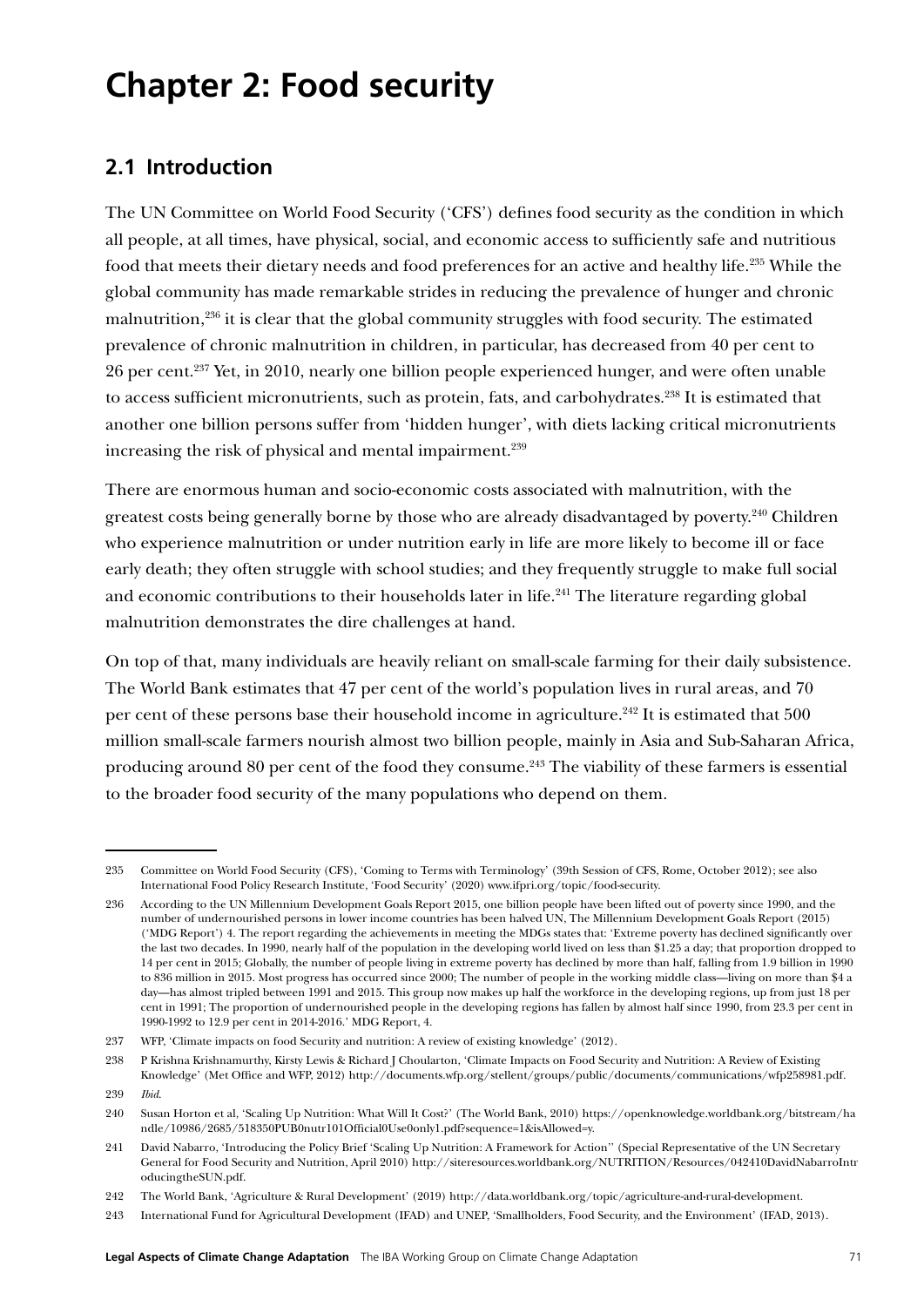Food security remains an elusive goal. Almost 800 million people worldwide suffer from hunger every year (790 million in developing countries), despite the fact that, at a global level, more than enough food is produced per capita to feed the global population adequately. Population growth, urbanisation, and extreme poverty exacerbate food insecurity, particularly in parts of Africa and South Asia. While the world 'has accumulated more wealth than ever before [...] inequality is rising, natural resource pressures are increasing, human-induced shocks are occurring more frequently, and the impact of extreme weather events due to climatic changes is being felt by more and more people.'244 This last part – a changing climate – is critical. Despite the great progress that the global community has made in achieving Goal 1 of the MDGs, which aims to reduce extreme poverty, hunger, and malnutrition,<sup>245</sup> studies have shown that 'climate change could potentially slow down or reverse progress towards a world without hunger.'246

The IBA Task Force called on the Adaptation Working Group to identify and analyse the current legal protections related to food security in the context of climate change with a view to making recommendations on how to integrate a rights-based approach into the climate change regime.<sup>247</sup> Following this mandate, this chapter first explores the inter-linkages between climate change and food security and then analyses ways to respond to pressing food security challenges through climate change adaptation efforts. The chapter closely examines the legal and governance structures that pertain to climate change adaptation and identifies opportunities – particularly within a human rights-based approach – to address the two challenges jointly and synergistically. These challenges and opportunities are further illuminated through a case study on food security and fisheries in the Indian Ocean.

# <span id="page-72-0"></span>**2.2 The inter-linkages between climate change and food security**

Climate change increases the risks of hunger and malnutrition, jeopardising food security in new ways, while exacerbating recurring threats. Large-scale climate disasters may destroy crops, other food supplies, basic infrastructure, and vital community assets.<sup>248</sup> At the same time, fluctuations in temperatures and rainfall exact a regular – in many instances, daily – toll as certain crops fail to thrive. In various African countries, rising atmospheric temperatures and variable precipitation are expected to depress the production of staple crops by up to 50 per cent by the year 2020.<sup>249</sup> In this respect, it is important to emphasise that the UN's definition of food security requires not only 'sufficient safe and nutritious food', but also food that meets the 'food preferences' of the relevant persons.250 As people in certain countries increasingly confront the disappearance of key staple crops that are a central part of their daily meals and culture, merely replacing those crops with other 'more durable' substitutes falls short of the promise of food security.

<sup>244</sup> Food and Agriculture Organisation of the United Nations (FAO), The Right to Food: 'Past Commitment, Current Obligation, Further Action for the Future: A Ten-Year Retrospective on the Right to Food Guidelines' (FAO, 2014).

<sup>245</sup> According to The World Bank statistics, there has been an important reduction of poverty and hunger in developing countries as a whole, but many disparities remain. Furthermore, there are still 20% of countries that have not reached the target. Juan Feng, 'MDG 1: Uneven Progress in Reducing Extreme Poverty, Hunger and Malnutrition' The Data Blog (7 May 2015) [http://blogs.worldbank.org/opendata/mdg-1-uneven](http://blogs.worldbank.org/opendata/mdg-1-uneven-progress-reducing-extreme-poverty-hunger-and-malnutrition)[progress-reducing-extreme-poverty-hunger-and-malnutrition](http://blogs.worldbank.org/opendata/mdg-1-uneven-progress-reducing-extreme-poverty-hunger-and-malnutrition).

<sup>246</sup> Tim Wheeler and Joachim von Braun, 'Climate Change Impacts on Global Food Security' (2013) 341 *Science* 508, 509.

<sup>247</sup> IBA Taskforce Report (n 43)183-185.

<sup>248</sup> WFP, 'Climate Impacts on Food Security and Nutrition: A review of existing knowledge' (2012).

<sup>249</sup> IPCC, *Climate Change 2007: Impacts, Adaptation and Vulnerability* (Cambridge University Press, 2007).

<sup>250</sup> See FAO, 'Trade Reforms and Food Security: Conceptualizing the Linkages' (FAO, 2003) 26-29.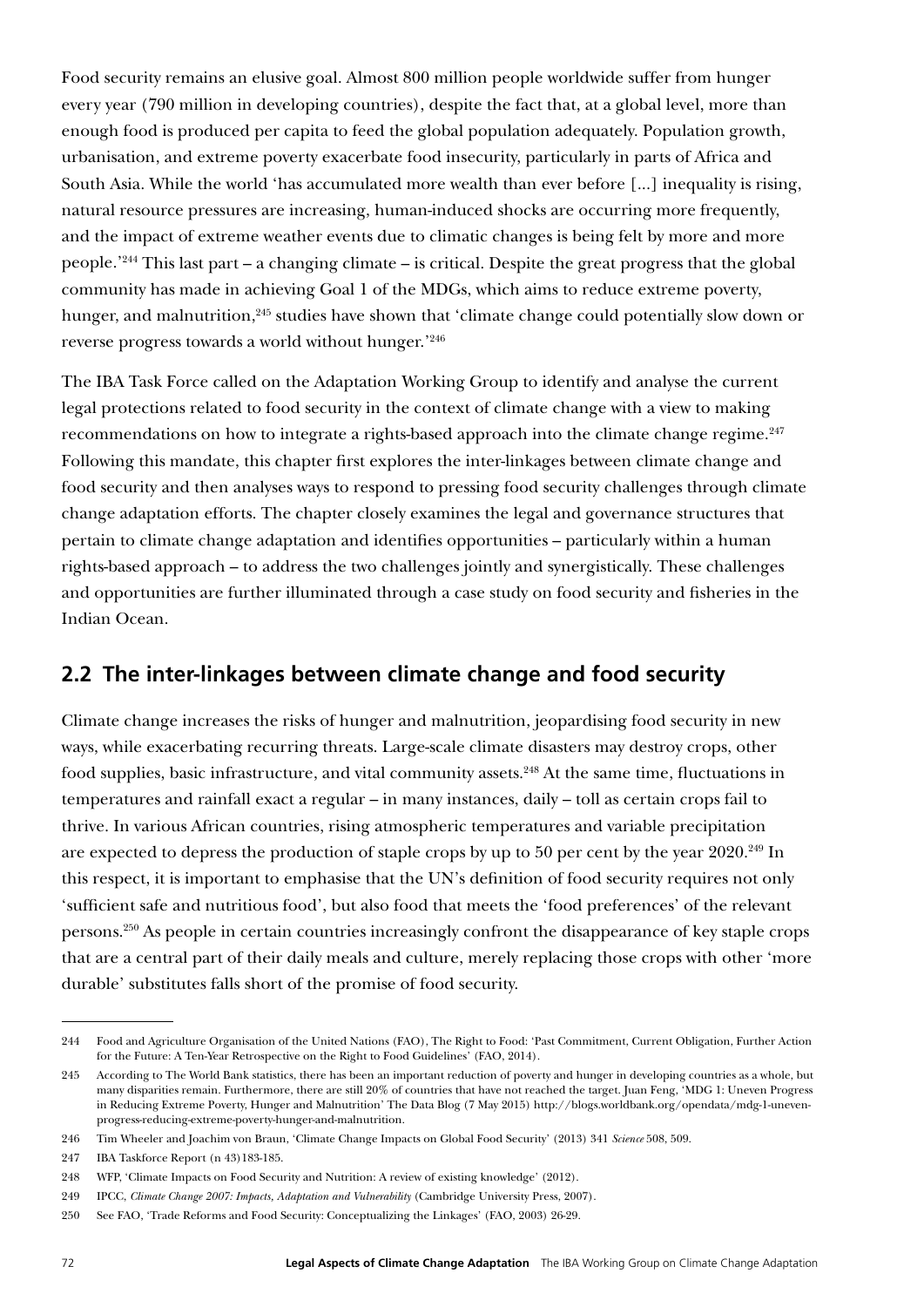The precise toll of climate change on particular persons and communities remains, in many instances, a 'known unknown'. The impacts of climate change on the food security of persons are unclear but will most certainly not be uniform. Certain climate change beneficiaries may emerge, particularly in the short term to medium term.<sup>251</sup> The warming of temperatures on a global basis may result in localised advantages in certain temperate climates, including potentially increased food production in these areas.<sup>252</sup>

However, over the longer term, the net effects of climate change are likely to be overwhelmingly negative from a food security perspective, particularly for people who live in SIDSs and other coastal regions, and for those already vulnerable to health risks, such as children and the elderly.<sup>253</sup> In most of the countries that already suffer from high hunger and malnutrition rates, populations depend heavily on local agriculture systems for their survival and are not equipped to respond to events that destabilise their already-weak balance of life. Their vulnerability is likely to be worsened by extreme climate events, such as droughts, flooding, hurricanes, or tropical cyclones, causing harmful effects on local harvests, livestock and fisheries. As the Special Rapporteur on the right to food, Hilal Elver, made clear, 'climate change is undermining the right to food, with disproportionate impacts on those who have contributed least to global warming and are most vulnerable to its harmful effects'.<sup>254</sup>

The Committee on Economic, Social and Cultural Rights (CESCR) has defined the necessary elements required for the human right to food as the following: availability, accessibility and adequacy.255 Climate change poses threats to all three of these elements.

### *2.2.1 Availability of food*

Food availability refers to whether there is sufficient food available to meet the needs of the population, whether from natural resources or for sale on the market.<sup>256</sup> Production, trade and food storage levels all affect the availability of food.257 Climate change is likely to reduce food availability in all of these respects by harming crop yields, livestock, and fisheries on a global basis.258 As mentioned, certain crops are more or less able to tolerate temperature fluctuations and water availability. On the whole, overall crop yields worldwide are expected to decrease by more than five per cent in the years beyond 2050.259 Heavy rainfall and other extreme weather events are also likely to have adverse effects on food stores, agricultural lands, and food distribution logistics.<sup>260</sup> The regions of the world that are likely to experience the most dramatic impacts of food security include Asia and Sub-Saharan Africa. In Asia, climate change-related events are expected to seriously affect local agriculture, putting

<sup>251</sup> JB Ruhl, 'The Political Economy of Climate Change Winners' (2012) 97 Minnesota Law Review 206, 207-215.

<sup>252</sup> *Ibid.*

<sup>253</sup> WHO, 'Climate Change and Health' (1 February 2018) [www.who.int/news-room/fact-sheets/detail/climate-change-and-health](https://www.who.int/news-room/fact-sheets/detail/climate-change-and-health) .

<sup>254</sup> UNGA, 'Interim Report of the Special Rapporteur on the Right to Food' (5 August 2015) UN Doc A/70/287 [3].

<sup>255</sup> *Ibid* [6].

<sup>256</sup> UNGA, 'Interim Report of the Special Rapporteur on the Right to Food (n 254), [7].

<sup>257</sup> EC-FAO Food Security Programme, 'An Introduction to the Basic Concepts of Food Security' (FAO, 2008) [www.fao.org/docrep/013/al936e/](http://www.fao.org/docrep/013/al936e/al936e00.pdf) [al936e00.pdf.](http://www.fao.org/docrep/013/al936e/al936e00.pdf)

<sup>258</sup> UNGA, 'Interim Report of the Special Rapporteur on the Right to Food' (n 268) [7].

<sup>259</sup> *Ibid.*

<sup>260</sup> *Ibid* [8].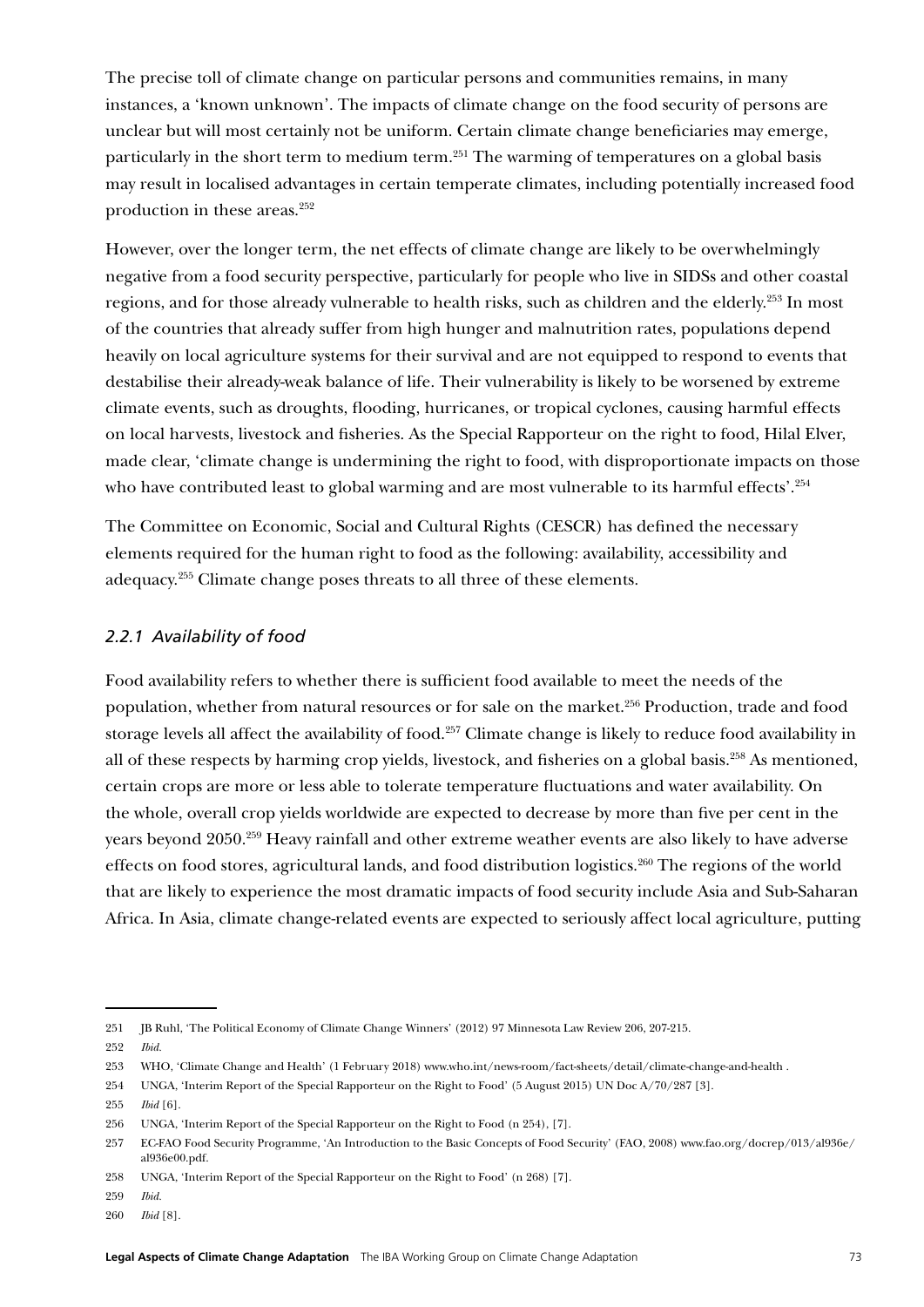'around 49 million more people at risk of hunger by 2020'.261 In Sub-Saharan Africa, droughts already pose – and will continue to pose – a key threat to food security.

Climate change will also exact a heavy toll on the oceans, with ocean warming, deoxygenation, acidification, and other anthropogenic stressors interrupting natural ocean processes.<sup>262</sup> Oxygen plays a direct role in biogeochemical cycling of carbon, nitrogen, and many other vital elements; it is fundamental for all aerobic life in the ocean.<sup>263</sup> When there is reduced concentration of oxygen in the oceans, local economies suffer, with effects spilling over to the regional and global levels.<sup>264</sup> The oceans may also confront other disruptions from climatic changes, as certain species may become extinct while others may flourish in overabundance. The net results are likely to create profound imbalances in the delicate biological conditions in our oceans.

Population growth places an additional strain on the availability of food resources. According to UN Food and Agriculture Organization (FAO) data, as the world's population grows over the next two decades, the global demand for agricultural products will increase by 50 per cent by the year 2030.265 The population in Sub-Saharan Africa is likely to continue to grow, even in the face of food scarcity and diseases.<sup>266</sup> Vulnerable areas that already suffer from hunger and undernourishment are likely to experience the impact of population growth in a pronounced manner.<sup>267</sup> Vulnerable areas will also confront negative indirect effects as the prices of food products and inputs rise due to an increased strain on already-limited resources.<sup>268</sup> Ultimately, certain communities may experience a downward vicious cycle of poverty and illness due to over population and food scarcity,<sup>269</sup> given that '[a]griculture is not only a source of the commodity food but, equally importantly, also a source of income.'270 Smallholder farmers are still expected to produce 80 per cent of all the food consumed in the Sub-Saharan region and, will therefore be key stakeholders to participate in, and contribute to, adaptation policies.<sup>271</sup>

## *2.2.2 Accessibility of food*

Food security not only requires '[a]n adequate supply of food at the national or international level',272 but is also predicated on food *accessibility*. Accessibility, in the right to food context, means both physical and economic access to food. As the Special Rapporteur has emphasised, physical accessibility means that food should be accessible to all persons, including children, the elderly,

<sup>261</sup> IFAD, *Climate Change Impacts in the Asia/Pacific Region* (2009).

<sup>262</sup> Kirsten Isensee and Luis Valdes, 'GSDR 2015 Brief: The Ocean is Losing Its Breath' (IOC-UNESCO, 2015), https://sustainabledevelopment. un.org/content/documents/5849The%20Ocean%20is%20Losing%20its%20Breath.pdf.

<sup>263</sup> *Ibid*.

<sup>264</sup> *Ibid*.

<sup>265</sup> Jelle Bruinsma (ed), *World Agriculture: Towards 2015/2030, An FAO Perspective* (FAO and Earthscan 2003).

<sup>266</sup> Alliance for a Green Revolution in Africa (AGRA), 'Africa Agriculture Status Report 2014: Climate Change and Smallholder Agriculture in Sub-Saharan Africa' (AGRA, September 2014) 29,

<sup>267</sup> See Wheeler and von Braun (n 246) 511.

<sup>268</sup> The scarcity is derived from changes in the methods of production and from population growth. Michael D Mastrandrea et al (eds), 'IPCC Experts Meeting on Climate Change, Food, and Agriculture: Meeting Report' (IPCC, 2015).

<sup>269</sup> FAO, *Climate Change and Food Security: Risks and Responses* (FAO, 2016).

<sup>270</sup> Josef Schmidhuber and Francesco N Tubiello, 'Global Food Security under Climate Change' (2007) 104 Proceedings of the National Academy of Sciences 19703, 19703.

<sup>271</sup> See IFAD and UNEP (n 257) 11.

<sup>272</sup> See EC-FAO Food Security Programme (n 257).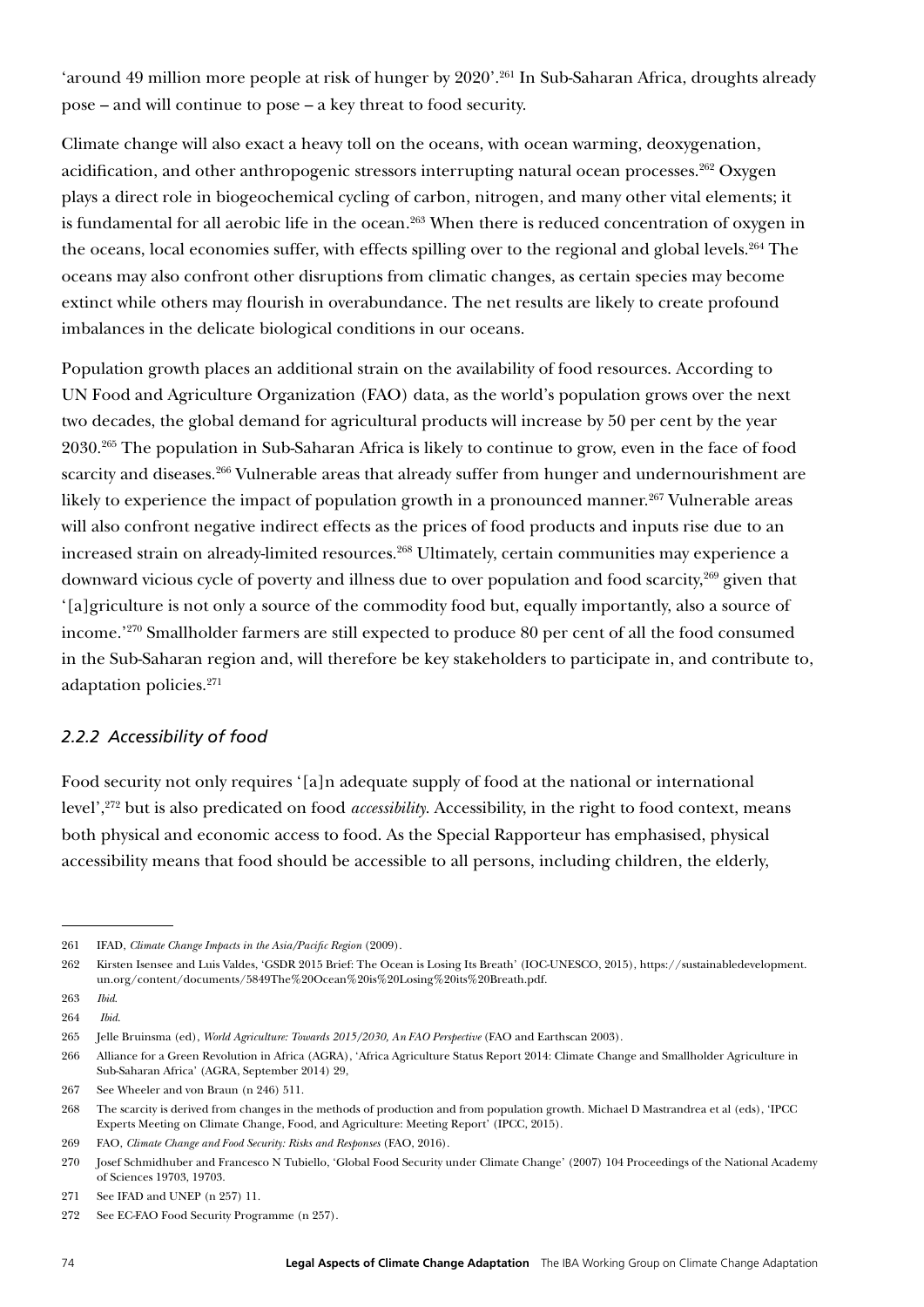and persons with a disability.273 Economic accessibility means that food should be affordable to persons and should not require them to forego other essential needs such as healthcare, housing, or education.274

Climate change threatens all of these dimensions of food accessibility. As food becomes scarcer, economically and socially vulnerable groups will have less access to it. Certain groups of persons may have to fundamentally alter their diets and substitute less nutritious, poorer quality food items.<sup>275</sup> And it seems reasonably certain that food prices will rise substantially by the year 2050.<sup>276</sup>

One of the most destabilising issues for food security in developing countries is the high variability of food prices.277 Scarcity alone does not affect food prices. Rather, a series of public policy decisions also influence prices. Biofuel subsidies provide a prime example of this. In many countries, especially developed countries, biofuel subsidies were initially designed as one policy measure to reduce GHG emissions by incentivising a switch away from fossil fuel combustion; it is far from clear whether they have made a significant positive contribution towards the achievement of that objective, but they have been a causative factor in recent serious food crises.<sup>278</sup> Concerns about climate change and energy policies also have led many countries to promote bioenergy, which in turn has had a noticeable effect of diverting land from food crops towards energy crops, consequently further distorting food prices globally.

Climate change is also likely to result in the movements and displacements of persons and communities, which will place pressure on other areas that may be less directly affected by climate change. As individuals move from drought-affected or flood-affected areas to more stable and fertile land or urban areas, their migration is likely to place pressure on persons in these other communities.279 Such migration may also increase conflict and tension within the host communities.<sup>280</sup> In this way, climate change is likely to cause further destabilisation of many communities, even those not directly affected by extreme weather events. All of these pressures will generate further strain on the availability of food supplies.

### *2.2.3 Adequacy of food*

Food must also be adequate, in that it must satisfy individuals' dietary needs, taking into account their age, health, and living condition, among other factors, and must be safe for consumption, nutritious, and culturally acceptable.<sup>281</sup> Food adequacy helps assure a group's overall 'nutritional security'.<sup>282</sup>

<sup>273</sup> See UNGA, 'Interim Report of the Special Rapporteur on the Right to Food' (n 254) [12].

<sup>274</sup> *Ibid.*

<sup>275</sup> *Ibid* [13].

<sup>276</sup> IPCC, AR5 Synthesis Report: Climate Change 2014 (n 36) 512.

<sup>277</sup> See FAO, *Climate Change and Food Security* (n 269) 21-23.

<sup>278</sup> A biofuel subsidies policy has not increased energy security, nor has it reduced greenhouse gas emissions that contribute to climate change. On top of that, the increasing demand for these types of crops provoked dramatic growth in food prices. For more information, see Kimberly Elliot, 'Biofuels and the Food Price Crisis: A Survey of Issues' (Working Paper No 151, Centre for Global Development, August 2008); Kimberly Elliot, 'Subsidizing Farmers and Biofuels in Rich Countries: An Incoherent Agenda for Food Security' (CGD Policy Paper 032, Center for Global Development, September 2013).

<sup>279</sup> Nils Petter Gleditsch et al, 'Climate Change and Conflict: The Migration Link' (Coping With Crisis: Working Paper Series, International Peace Academy, May 2007) 4-7.

<sup>280</sup> *Ibid*.

<sup>281</sup> UNGA, 'Interim Report of the Special Rapporteur on the Right to Food' (n 268) [15]

<sup>282</sup> Wheeler and von Braun (n 246) 512.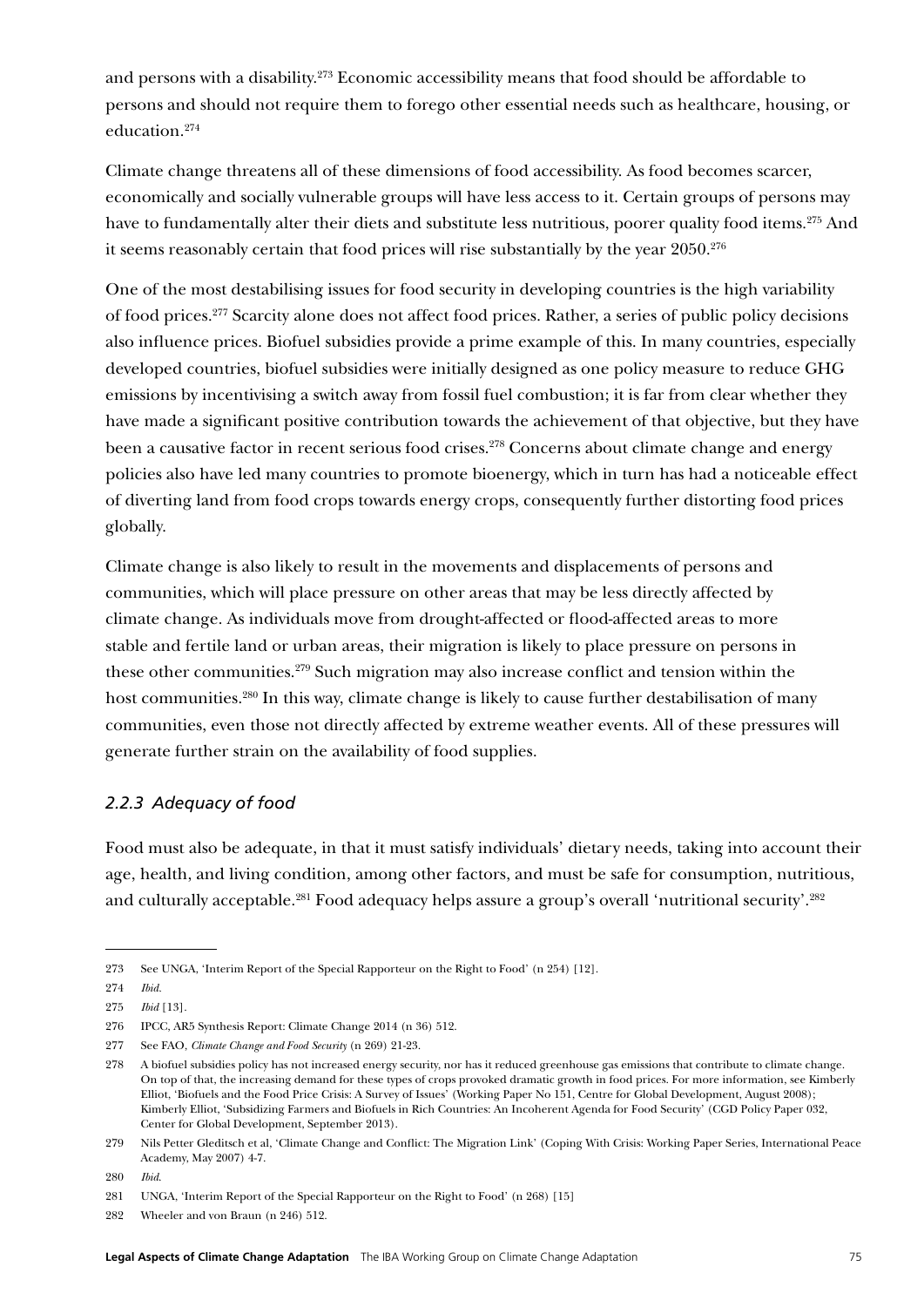Food adequacy also extends to providing for food sovereignty. According to the Declaration of Nyéléni (the Declaration of the Forum for Food Sovereignty agreed on by representatives from more than 80 countries at the first global forum on food sovereignty held in Nyéléni Village, Mali in 2007): 'Food sovereignty is the right of peoples to healthy and culturally appropriate food produced through ecologically sound and sustainable methods, and their right to define their own food and agriculture systems. It puts the aspirations and needs of those who produce, distribute and consume food at the heart of food systems and policies rather than the demands of markets and corporations.'283

Climate change implicates all of these components of food adequacy. In its *Fifth Assessment Report*, the IPCC concluded with high confidence that climate change will have a substantially negative impact on the nutritional quality of food.<sup>284</sup> Indeed, drought conditions can have severe detrimental effects on human nutrition, while increased carbon dioxide emissions can significantly reduce the nutritional content of staple crops, causing conditions such as zinc deficiency, which leads to a range of diseases.285 With heavy rains, crops also become more susceptible to fungal infections, which further lower nutritional quality.<sup>286</sup>

New challenges related to food use are emerging, resulting from economic development and globalisation,287 such as 'the shift from traditional diets' to more caloric ones that are adopted from Western patterns of life. Very little attention has yet been paid to this problem, so there is limited knowledge regarding the potential ways that climate change affects it.<sup>288</sup> However, it is very likely that as communities' traditional sources of foods – such as fruits, vegetables or fish – diminish, these communities will increasingly resort to alternative diets that may have lower overall nutritional content.289 This is a critical issue, for example, for small island states, whose diets largely depend on fish and, yet, will confront severely limited access to fish resources as climate change progresses.<sup>290</sup>

<span id="page-76-0"></span>The challenges confronting food security are therefore vast, extremely complex and present at all levels of the global food chain. It is no surprise that food insecurity has climbed the global political agenda and has led to a deep rethinking of the governance regime in place to deal with it effectively.

<sup>283</sup> Forum for Food Sovereignty, Declaration of Nyéléni (Selingue, 27 February 2007) [https://nyeleni.org/IMG/pdf/DeclNyeleni-en.pdf.](https://nyeleni.org/IMG/pdf/DeclNyeleni-en.pdf)

<sup>284</sup> UNGA, 'Interim Report of the Special Rapporteur on the Right to Food' (n 254) [16].

<sup>285</sup> *Ibid*.

<sup>286</sup> *Ibid*.

<sup>287</sup> P Shetty, 'Nutrition Transition and Its Health Outcomes' (2013) 80 Indian Journal of Pediatrics 21-27.

<sup>288</sup> Wheeler and von Braun (n 246) 512.

<sup>289</sup> FAO, *Climate Change and Food Security* (n 269).

<sup>290</sup> *Ibid* 33. Food security concerns are not limited to small island states or lower-income countries. In middle-income and higher-income countries as well, a growing body of literature demonstrates that increasing prices of food may reduce the nutritional quality of food, thereby exacerbating obesity challenges. According to the WHO, worldwide obesity has more than doubled since 1980, and in 2014, more than 1.9 billion adults worldwide were overweight. Increasing food prices amplify health inequalities between those who can access more nutritious and often more costly—foods and those who cannot. WHO, 'Obesity and Overweight' (WHO, 16 February 2018) [www.who.int/news-room/](https://www.who.int/news-room/fact-sheets/detail/obesity-and-overweight) [fact-sheets/detail/obesity-and-overweight](https://www.who.int/news-room/fact-sheets/detail/obesity-and-overweight). Additionally, new crops and livestock species and new pathogens may emerge, posing risks of contamination to food products. Iain R Lake et al, 'Climate Change and Food Security: Health Impacts in Developed Countries' (2012) 120 Environmental Health Perspectives 1520, 1522. Even climate change mitigation strategies may take their toll, as states increasingly encourage the consumption of foods whose production reduces GHG emissions. Iain R Lake et al 1522-23.This may lead to reduced consumption of red meat, which has positive effects on saturated fat but, if not properly replaced by items with equal levels of nutrients, may have negative effects on zinc and iron intake. Iain R Lake et al 1523. While certain countries have complex legal structures in place to help ensure food safety, the effectiveness of these structures will vary considerably between countries, and it remains unclear how they will specifically address the challenges presented by climate change. Iain R Lake et al 1523, 1525.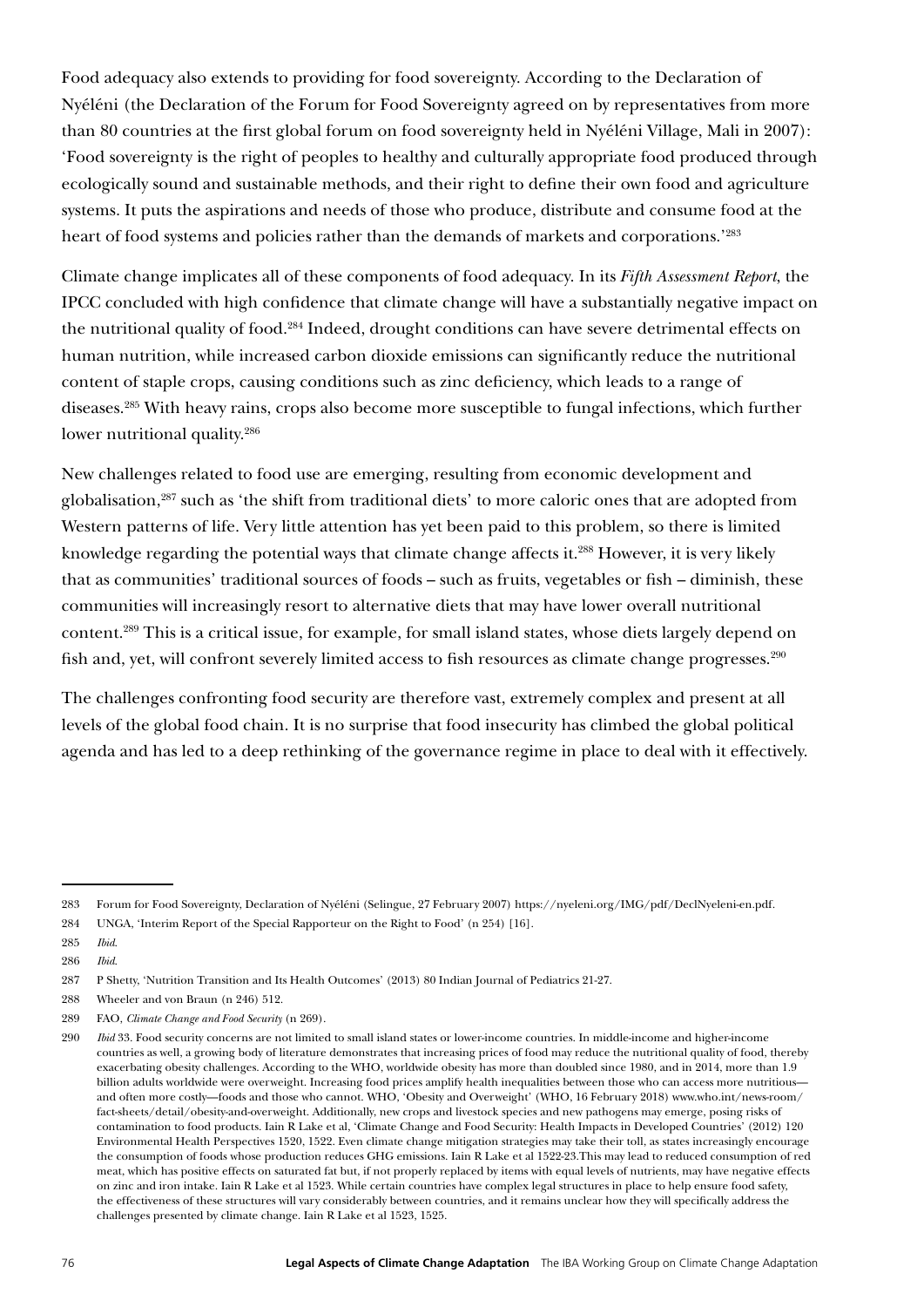# **2.3 Food systems impact on climate change**

We have examined the dramatic impact that climate change will have on food systems and overall food security. Yet, it is important to emphasise that the relationship between climate change and food systems is not one-directional. Rather, countries' and communities' food production decisions may significantly impact the course of climate change.

Both industrial and traditional forms of meat production provide a prime example of this twoway interrelationship between climate change and food systems. Over the past half-century, as the economy in certain (primarily Western) countries has grown, industrial-style agricultural practices have replaced more traditional small-scale farming practices.<sup>291</sup> Industrialised agriculture led to greater yields of commodity crops and this helped reduce prices for many daily food products. It also transformed meat – previously, an occasional meal – into a daily product of consumption.<sup>292</sup> Over time, however, the true costs of industrial agriculture have become more evident. The UN has reported that the livestock sector is one of the top two to three largest contributors to present-day environmental challenges.293

Meat production leads to various stresses on the environment, including deforestation, overuse of freshwater and inefficient use of energy. However, perhaps the most dramatic impact of meat production has been its effect on climate change. While precise estimates of the impact vary, most studies agree that between ten and 35 per cent of all global GHG emissions are due to agriculture.<sup>294</sup> According to one study, a household's consumption of one kilogram of domestic beef represents automobile use for a distance of approximately 160 kilometres (99 miles) in terms of GHG emissions.295 The types of emissions associated with agriculture are also distinct from those of other GHG sources. The largest proportion of GHG emissions in agriculture comes not from carbon dioxide but from methane and nitrous oxide, both of which have a high global warming potential.<sup>296</sup>

Other forms of meat and dairy production also contribute to climate change and should therefore be factored into any comprehensive approach to climate change mitigation. Of course, as mentioned, any reductions in meat and dairy consumption must be accompanied by commensurate increases in consumption of other products containing similar key nutrients. If not, reduced meat and dairy consumption could lead to malnutrition challenges.

In this respect, it is important to note that while significantly reducing aggregate meat and dairy production and consumption would greatly help reduce overall GHG emissions, there are ways to reduce emissions even while keeping production levels constant.<sup>297</sup> Indeed, the FAO has put forward five region-specific case studies that demonstrate how GHG emissions can be greatly reduced by improving overall production practices, even while production levels remain constant.<sup>298</sup> For instance,

<sup>291</sup> UNEP Global Environmental Alert Service, 'Growing Greenhouse Gas Emissions Due to Meat Production' (UNEP, October 2012) http:// unep-iesd.tongji.edu.cn/index.php?classid=933&action=download&id=389 1.

<sup>292</sup> *Ibid*.

<sup>293</sup> *Ibid*.

<sup>294</sup> *Ibid* 4.

<sup>295</sup> *Ibid* 6.

<sup>296</sup> *Ibid* 4.

<sup>297</sup> P J Gerber et al, *Tackling Climate Change Through Livestock: A Global Assessment of Emissions and Mitigation Opportunities* (FAO, 2013) [www.fao.org/](http://www.fao.org/docrep/018/i3437e/i3437e.pdf) [docrep/018/i3437e/i3437e.pdf](http://www.fao.org/docrep/018/i3437e/i3437e.pdf).

<sup>298</sup> *Ibid* 59-81.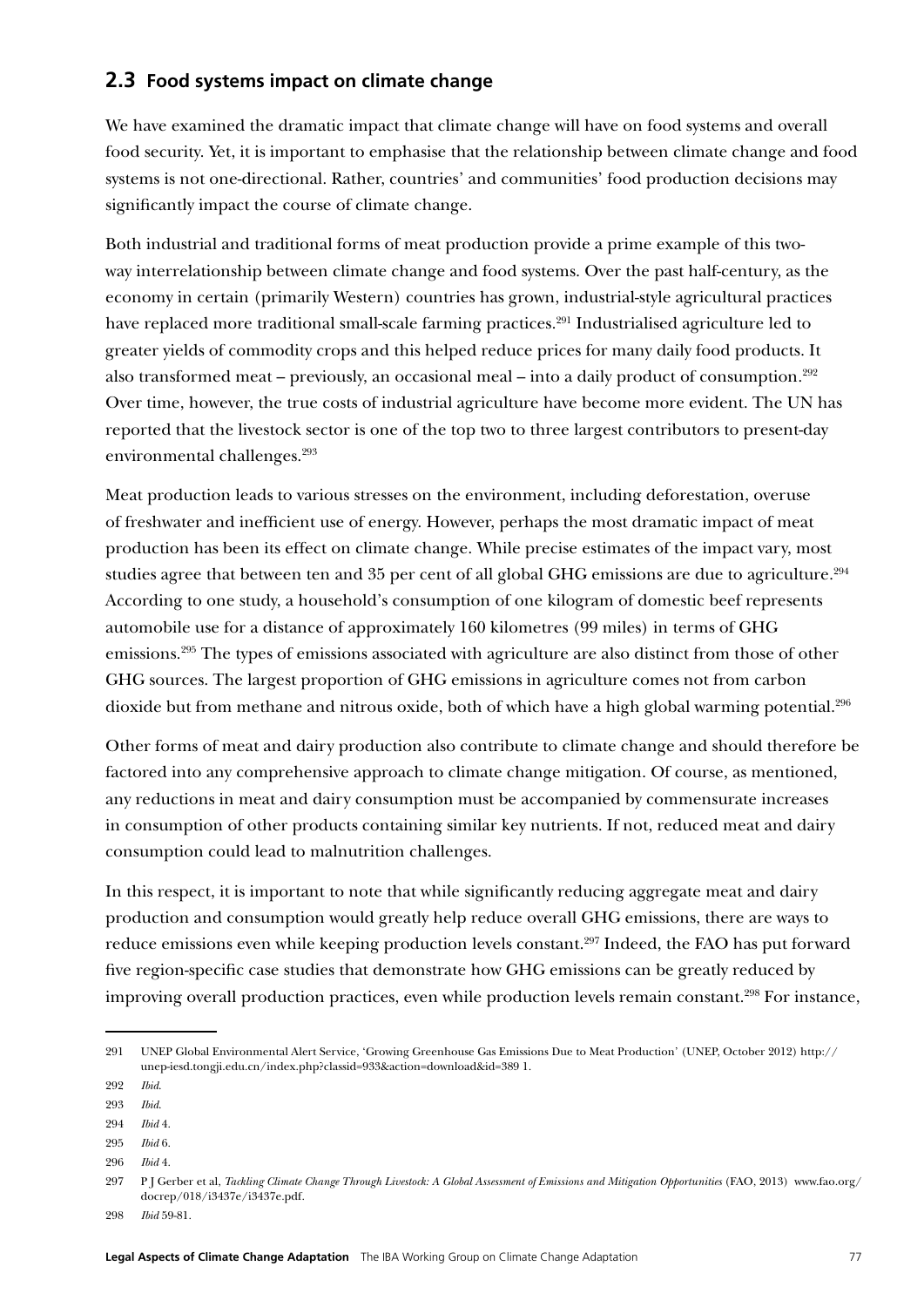the FAO reports that in South Asian mixed dairy farming systems, GHG emissions can be reduced by up to 38 per cent through making improvements to feed and feeding practices, and to animal health and husbandry practices.<sup>299</sup> However, many developed economy countries, while recognising agriculture as a major contributor of GHG emissions, are not devising or implementing effective rules, policies or controls to counter this in their jurisdictions. In many of these countries, the agricultural sector has a powerful and effective lobby.

# **2.4 The complexity of food security as a climate change adaptation issue**

Climate change will undoubtedly continue to undermine food security through impacts on ecosystems (land degradation, water and air contamination, water scarcity), and increased incidences of diseases affecting humans, animals and plants and forests. According to the FAO, '[t]he effects of climate change on ecosystems are already severe and widespread, and ensuring food security in the face of climate change is among the most daunting challenges facing human kind.'300

The issues underlying food security and climate change adaptation are highly complex individually, not to mention collectively. Food security and climate change adaptation each involve a distinctive set of policy decisions and stakeholders. The legal regimes governing food and climate change issues have largely been siloed at the international, national and local levels.<sup>301</sup> By purely focusing on one challenge, actors risk potentially subverting attainment of the other. As an extreme example, shortterm solutions to food security crises may result in increasingly industrialised, centralised endeavours that, in turn, may thwart longer-term and more durable, localised adaptive measures.

Despite the challenges underlying the integration of food security issues and climate change adaptation, clear intersections remain. The intersections and commonalities are particularly evident when each issue is viewed against the backdrop of the goal of achieving long-term resilience to climate change and food stresses. Indeed, climate change adaptation measures may be tested and strengthened by closely evaluating their impact on food stability.

Climate change adaptation and food security both pose the greatest challenges and risks to persons who are already disadvantaged and underprivileged by socio-economic, geographic, or other status. In the Netherlands, people are investing in homes which can float on water.<sup>302</sup> The Swiss Alpine ski sector is investing in artificial snow-making machines, while in the Horn of Africa, 'adaptation' means that women and young girls walk further to collect water.<sup>303</sup> Adaptation strategies themselves pose the risk of exacerbating existing inequities. This is one of the reasons why a human rights lens has to be brought to bear.<sup>304</sup>

Both climate change adaptation and food security issues require multi-layered solutions that enable responses at the international, national, and local levels. Looking at the challenges in an integrated

<sup>299</sup> P J Gerber et al (n 311) 62.

<sup>300</sup> FAO, *Climate Change and Food Security* (n 269)1.

<sup>301</sup> One notable counterexample is the international human rights regime, which has long acknowledged intersection between different rights.

<sup>302</sup> UNDP, 'Human Development Report 2007/2008, Fighting Climate Change: Human Solidarity in a Divided World' (UNDP, 2007) http://hdr. undp.org/sites/default/files/reports/268/hdr\_20072008\_en\_complete.pdf13.

<sup>303</sup> *Ibid.*

<sup>304</sup> See, eg, Margaux J Hall and David C Weiss, 'Avoiding Adaptation Apartheid: Climate Change Adaptation and Human Rights Law' (2012) 37 Yale Journal of International Law 309.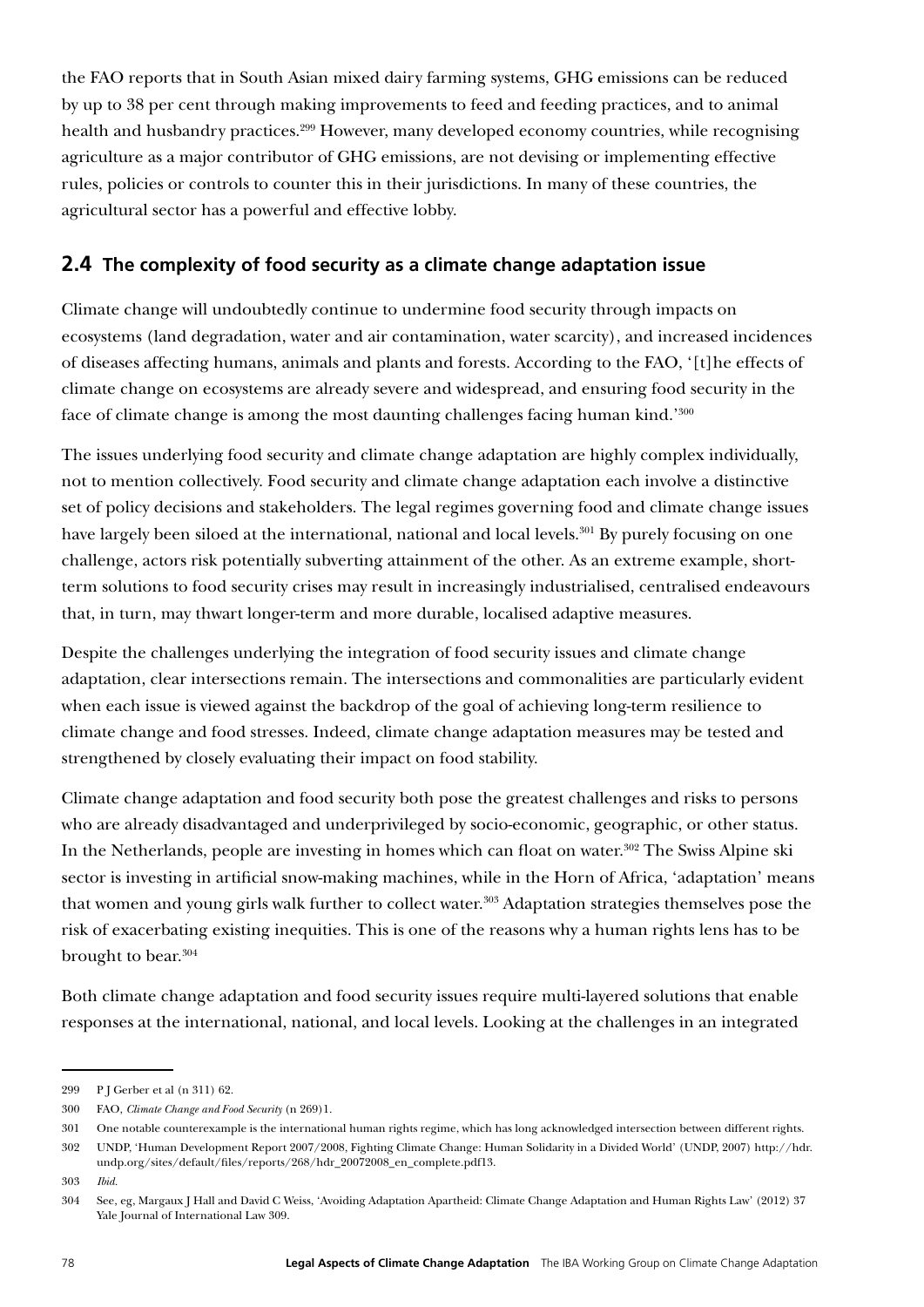manner, the literature increasingly points towards the importance of adopting a food systems approach at the global level.<sup>305</sup> On the one hand, international action is imperative to successfully coordinate and plan for adaptation and food security. Yet, many studies have found that some of the most promising (and human rights-framed) approaches to both issues are likely to occur at a highly local level, as communities themselves identify adaptive strategies that reflect their particular needs and circumstances.306 As we examine the legal and governance regimes that are brought to bear in responding to both of these challenges, they too must operate at all of these levels: for instance, prompting international solidarity and cooperation, while also allowing for localised accountability for decisions regarding how to allocate resources.

Finally, long-term answers to both challenges will require building and reinforcing durable institutions, particularly legal and governance institutions. While we can anticipate certain legal and governance issues that will arise in the course of addressing climate change and food security, many issues are yet unknown and difficult to anticipate. It is therefore essential that the international, national, and local communities have in place solid institutions that are able to review and respond to evolving challenges. These institutions will ultimately be responsible for balancing competing rights claims, determining how to allocate limited resources, and potentially enjoining certain activities that may exacerbate harm.

## <span id="page-79-0"></span>**2.5 The global regime complex for food security within global governance**

This section, together with sections [2.6](#page-91-0) and [2.7,](#page-95-0) will examine whether and to what extent existing governance and legal frameworks that have been designed to support climate change adaptation can also promote food security and ensure respect for the right to food in light of a number of important challenges. Section [2.5](#page-79-0) explores the global regime complex for food security in order to understand whether and to what extent it can ensure protection of the right to food in light of a number of important challenges. Section [2.6](#page-91-0) considers the increasing degree of alignment among international regimes on food security issues. Section [2.7](#page-95-0) discusses the definition and boundaries of the fundamental right to food in light of climate change. Section [2.8](#page-101-0) provides a number of recommendations for increasing the degree of alignment between the current global regime for food security and the right to food in the context of climate change.

### *2.5.1 The goals of the regime complex for food security*

The key goal of the global governance regime for food security is arguably to ensure that all people at all times have physical, social and economic access to nutritious, safe and sufficient food in conjunction with adequate sanitation, health services and care. It can be argued that food security constitutes the public policy dimension of the right to food; therefore, a global governance regime for food security has the right to food at its core. In achieving the abovementioned goal, the food

<sup>305</sup> See, eg, John Ingram, 'A Food Systems Approach to Researching Food Security and Its Interactions with Global Environmental Change' (2011) 3 Food Security 417-431.

<sup>306</sup> For example, see Hall and Weiss (n 304) 321-322; Robin Kundis Craig, 'Stationarity is Dead'—Long Live Transformation: Five Principles for Climate Change Adaptation Law' (2010) 34 Harvard Environmental Review 9, 29; Elizabeth C Black, 'Climate Change Adaptation: Local Solutions for a Global Problem' (2010) 22 Georgetown International Environmental Law Review 359, 364-82 (focusing on municipal efforts to include adaptation in planning decisions).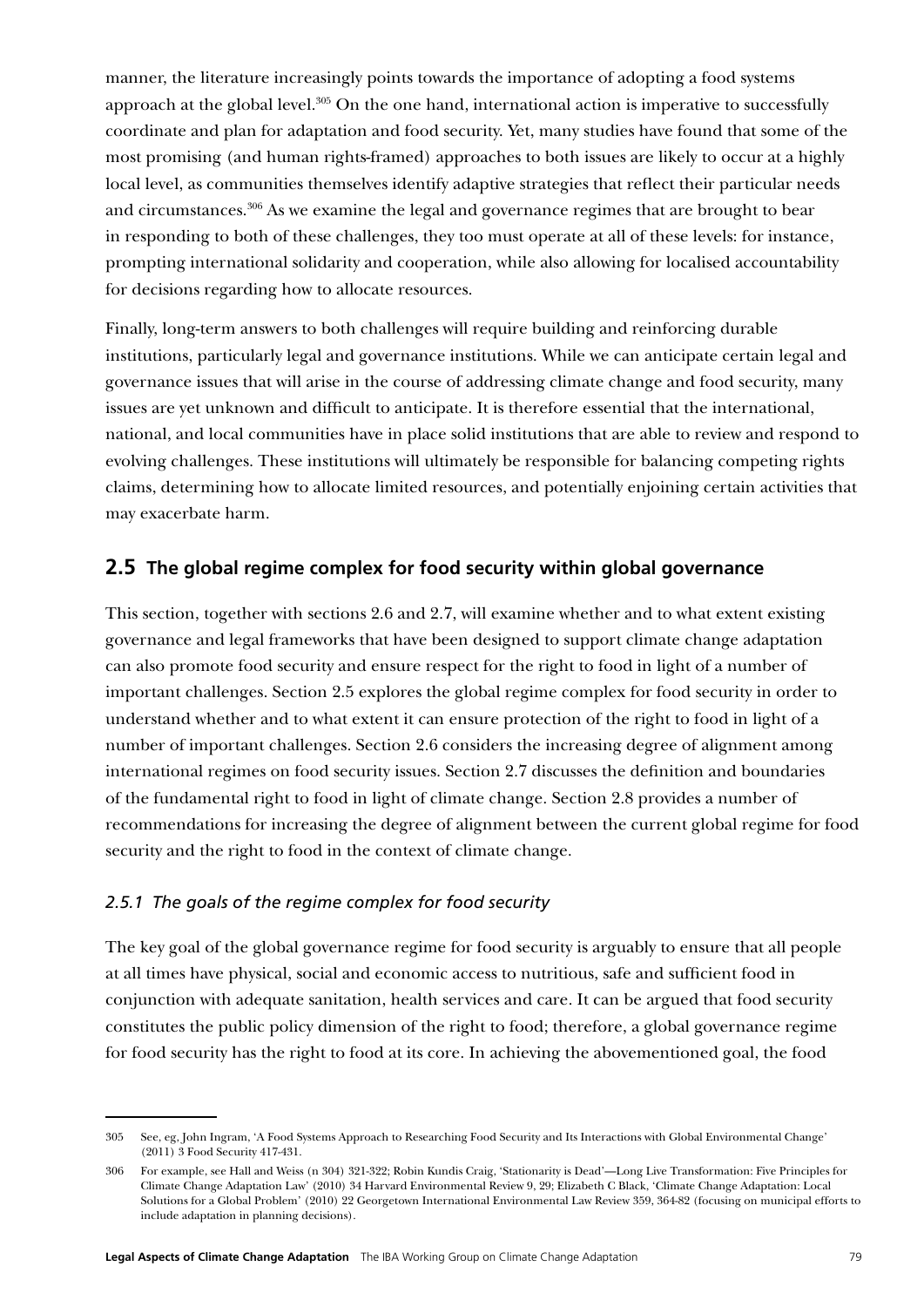regime complex must also take into account the impacts – both positive and negative – on other systems, both socio-economic and environmental. The goal can therefore be reformulated as follows:

- ensuring stability and transparency of food commodity markets at global, regional, national and local levels;
- protecting the human rights of those involved in the activities of the food system (eg, by ensuring small-scale producers' access to land, seeds and fisheries, and guaranteeing compliance with international labour standards across the entire supply chain); and
- promoting the environmental sustainability of food systems and the protection of biodiversity and the climate system.

### *2.5.2 The structure of the regime complex for food security*

The global food governance system can be characterised as a regime complex: a collection of institutions loosely connected with each other in a mix of hierarchical and non-hierarchical interdependencies and which are related by a (partly) common set of objectives.<sup>307</sup> Institutions included within a regime complex can be both public and private and act at global, national, subnational, regional and/or local levels. Within a regime complex, composed of many different actors with partially overlapping and partially conflicting agendas, reflecting partially different or even opposing interests, and subject to different power balances, institutional fragmentation is the norm, and opportunities for cooperation and conflict abound. A critical note of regime complexes is that they are not the result of conscious choices made by international policy makers. Rather, they emerge as a result of institutional proliferation at the international level, the rescaling of national authorities to the global and transnational levels, and a tendency for mission 'creeping' among existing institutions to reach into new policy domains. This means, among other characteristics, that authority is diffused among a large number of institutions, reducing clarity about which institutions are in charge of which dimension of any particular (global) challenge.<sup>308</sup> Furthermore, several regime complexes can interact, compounding opportunities for cooperation and conflict. For instance, the food regime complex interacts with other regime complexes such as those on climate change, energy security, or international trade in various complicated ways, compounding the number of institutions involved and/or having a direct or indirect influence on food security globally.

#### (i) Key participants

Due to the highly globalised nature of all the activities covered by the regime complex for food security (production, processing and packaging, distributing and retailing, and consumption), there is no global governing body with full competence to govern the entire food system. Instead there is a large number of public and private stakeholders involved in delivering the various elements of food

<sup>307</sup> Robert O Keohane and David G Victor, 'The Regime Complex for Climate Change' (2011) 9 Perspectives on Politics 7, 8, 9.

<sup>308</sup> Matias Margulis, 'The Evolving Global Governance of Food Security' (Research Paper, Foreign Affairs and international Trade Canada, January 2011) [www.fao.org/fileadmin/user\\_upload/fsn/docs/Global\\_Governance/PolicyResearchPaper\\_](http://www.fao.org/fileadmin/user_upload/fsn/docs/Global_Governance/PolicyResearchPaper_EvolvingGlobalGovernanceFoodSecurity_Margulis_2011.pdf) [EvolvingGlobalGovernanceFoodSecurity\\_Margulis\\_2011.pdf](http://www.fao.org/fileadmin/user_upload/fsn/docs/Global_Governance/PolicyResearchPaper_EvolvingGlobalGovernanceFoodSecurity_Margulis_2011.pdf) 3.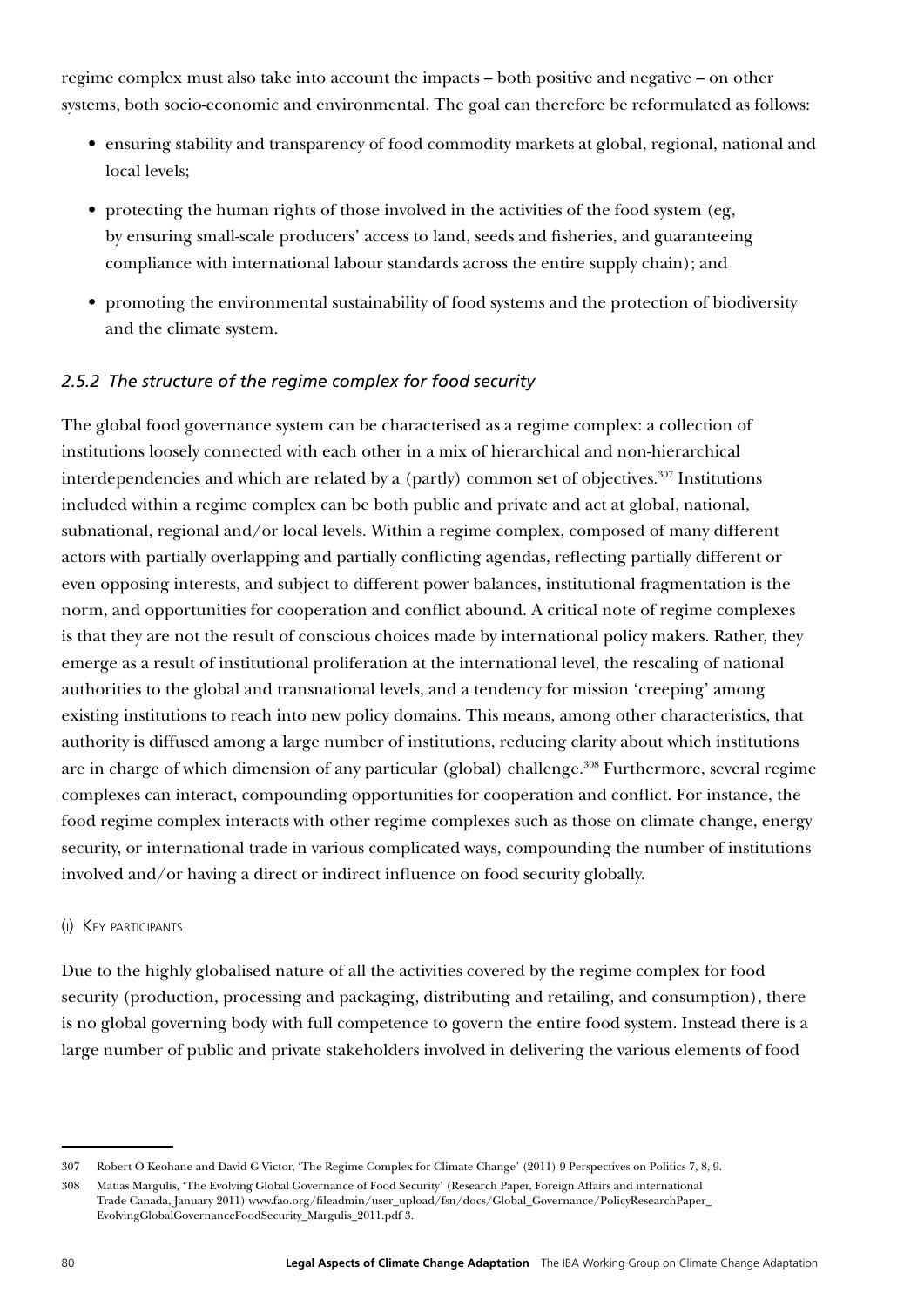security.<sup>309</sup> In principle, a specialised agency of the UN (the FAO) oversees the governance of food and agriculture at a global level. The FAO is an intergovernmental organisation with 194 members, two associate members and a regional organisation (the EU). Representatives from the member states gather every two years to review global governance policy issues and international frameworks. Its focus is squarely on governance, acknowledging that:

'Processes affecting food security and nutrition, livelihoods, and the management and sustainable use of natural resources confront increasingly complex governance challenges. Broader, more flexible and responsive, and more capable governance institutions and mechanisms are necessary to improve effective coordination among diverse stakeholders, enabling problem-solving while working towards the achievement of multiple, and sometimes conflicting, objectives.'310

The FAO does not however have the power to adopt comprehensive, legally binding, instruments to achieve its goals. Rather, it works by deploying its capacities across a number of key areas. First, it serves as a knowledge network, generating and disseminating knowledge to support development. Second, it helps countries design agricultural policy, support planning, draft legislation and create national strategies to achieve rural development and hunger alleviation goals. Third, it provides a setting where rich and poor nations can come together with the food industry and non-profit organisations to discuss ways to strengthen the food sector. Fourth, it implements field projects throughout the world, including dealing with crisis situations to protect rural livelihoods and help people rebuild their lives. Finally, it develops mechanisms to monitor and warn various stakeholders about multi-hazard risks and threats to agriculture, food and nutrition. Therefore, even if the FAO plays a crucial role within the food regime complex, it is doubtful whether that role provides it with enough influence to act as the central plank of the global regime complex for food security.

Other international organisations with their core focus being food governance are the International Fund for Agricultural Development (IFAD) and the WFP. The IFAD is a specialised agency of the UN, established in 1974 as a result of the World Food Conference, together with the CFS. Its mission is to finance agricultural development projects primarily for food production in developing countries, acknowledging that the most important causes of food insecurity and famine are not failures in food production but structural problems relating to poverty and large concentrations of poor populations in the rural areas of developing countries. The WFP is part of the UN system and is funded through voluntary contributions. It acts as the food aid arm of the UN and its mandate is to ensure access to food of the poorest and of those in critical circumstances. Because of their narrow mandates and their inability to adopt legally binding instruments, IFAD and WFP cannot play more than an ancillary role within the global food regime complex.

The CFS was set up as an intergovernmental body to serve as a forum for review and follow up of food security policies. It is the only UN body specifically tasked with dealing with food security and nutrition policy and receives its funding from FAO, IFAD and WFP. The CFS is made up of member states (those parts of the FAO, IFAD, WFP and non-FAO states that are UN members) and other participants (UN agencies with a specific mandate in food security and nutrition, civil society and

<sup>309</sup> Rob Vos, 'Thought for Food: Strengthening Global Governance of Food Security' (CPD Background paper No 29, UN Department of Economic and Social Affairs, November 2015) [www.un.org/development/desa/dpad/wp-content/uploads/sites/45/publication/bp2015\\_29.](https://www.un.org/development/desa/dpad/wp-content/uploads/sites/45/publication/bp2015_29.pdf) [pdf.](https://www.un.org/development/desa/dpad/wp-content/uploads/sites/45/publication/bp2015_29.pdf)

<sup>310</sup> FAO, 'Who We Are' www.fao.org/about/meetings/user-rights/who-we-are/en/.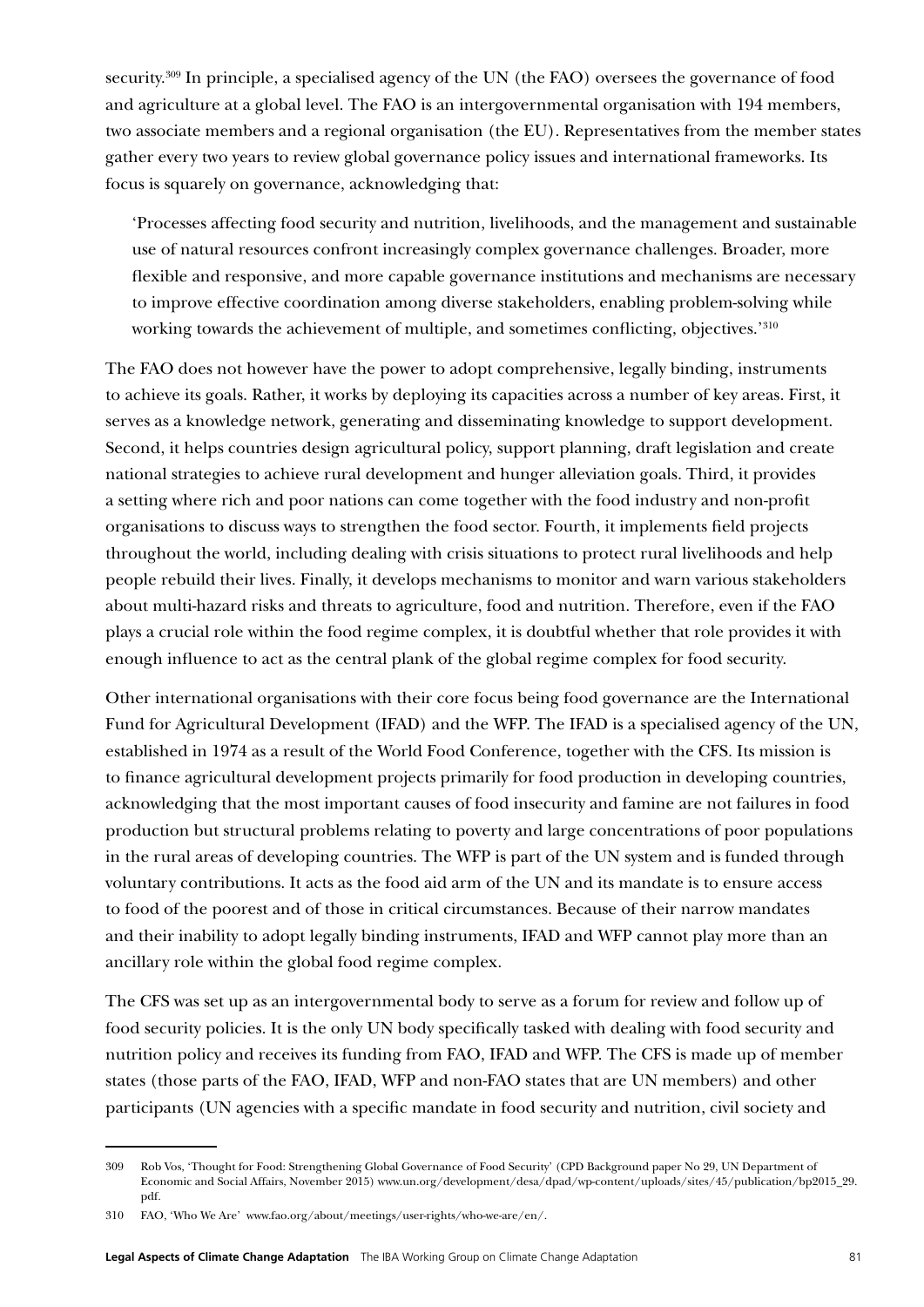NGOs, private sector associations and philanthropic foundations, international agricultural research systems and international and regional financial institutions). Yet, the decision-making power remains fully within the member states. The CFS reports to the UNGA through the UN Economic and Social Council. In 2009, following the global food crisis, the CFS underwent a reform process to enhance its contribution to the prevention of future food security crises. As a result, its core mission is currently composed of four goals: (1) to serve as the most inclusive international and intergovernmental platform for all key stakeholders concerned with food security and nutrition to work together in a coordinated fashion to ensure food security globally; (2) to promote policy convergence by encouraging exchanges of information, views and experiences; (3) to provide support and advice to countries, regions and observers through assisting in the implementation of concrete solutions and the building up of empirical evidence and scientific analysis, respectively; and (4) to encourage accountability.

The CFS has been instrumental in developing a number of recommendations and standalone guidance documents to help member states mainstream food security across different policy sectors. For instance, in 2004 the FAO adopted the Voluntary Guidelines to Support the Progressive Realization of the Right to Adequate Food in the Context of National Food Security (Right to Food Guidelines), which provide practical guidance on ways to implement the right to adequate food in a wide range of policy and programme areas.<sup>311</sup> Despite not being legally binding, the Right to Food Guidelines nevertheless contain authoritative commentary on the links between food security and the human right to food. Moreover, the Right to Food Guidelines were instrumental in shifting the dominant, technically-oriented approach to food security and nutrition into one more sensitive to food security as a human right. The ten-year review of the Right to Food Guidelines has led the FAO to claim that the Guidelines are seen by many as the 'most authoritative and complete guiding document available for building a sound, national human rights-based food security and nutrition [...] framework<sup>', 312</sup> In particular, the Right to Food Guidelines define what is known as an enabling environment for food security, which includes strong commitment by government and other key stakeholders, a common understanding of the problem and its solutions, the availability of reliable data and information, adequate capacity in the analysis, planning and implementation of policies and programmes, an effective accountability system with systematic progress monitoring and impact evaluation, as well as access to legal, quasi-judicial and administrative grievance mechanisms. In 2013, the CFS adopted the Global Strategic Framework for Food Security and Nutrition to improve coordination and guide synchronised implementation of the Right to Food Guidelines.

The CFS has also officially endorsed the Voluntary Guidelines on the Responsible Governance of Tenure of Land, Fisheries and Forests in the Context of National Food Security, which aims at improving the governance of tenure systems for the benefit of all, particularly the most disadvantaged within developing countries.<sup>313</sup> Furthermore, the CFS adopted in 2014 Principles for Responsible

<sup>311</sup> FAO, Voluntary Guidelines to Support the Progressive Realization of the Right to Adequate Food in the Context of National Food Security (Adopted by the 127th Session of the FAO Council, FAO, 2005).

<sup>312</sup> FAO, *The Right to Food: Past Commitment, Current Obligation, Further Action for the Future* (n 244) 2.

<sup>313</sup> CFS, Voluntary Guidelines on the Responsible Governance of Tenure of Land, Fisheries and Forests in the Context of National Food Security (FAO, 2012).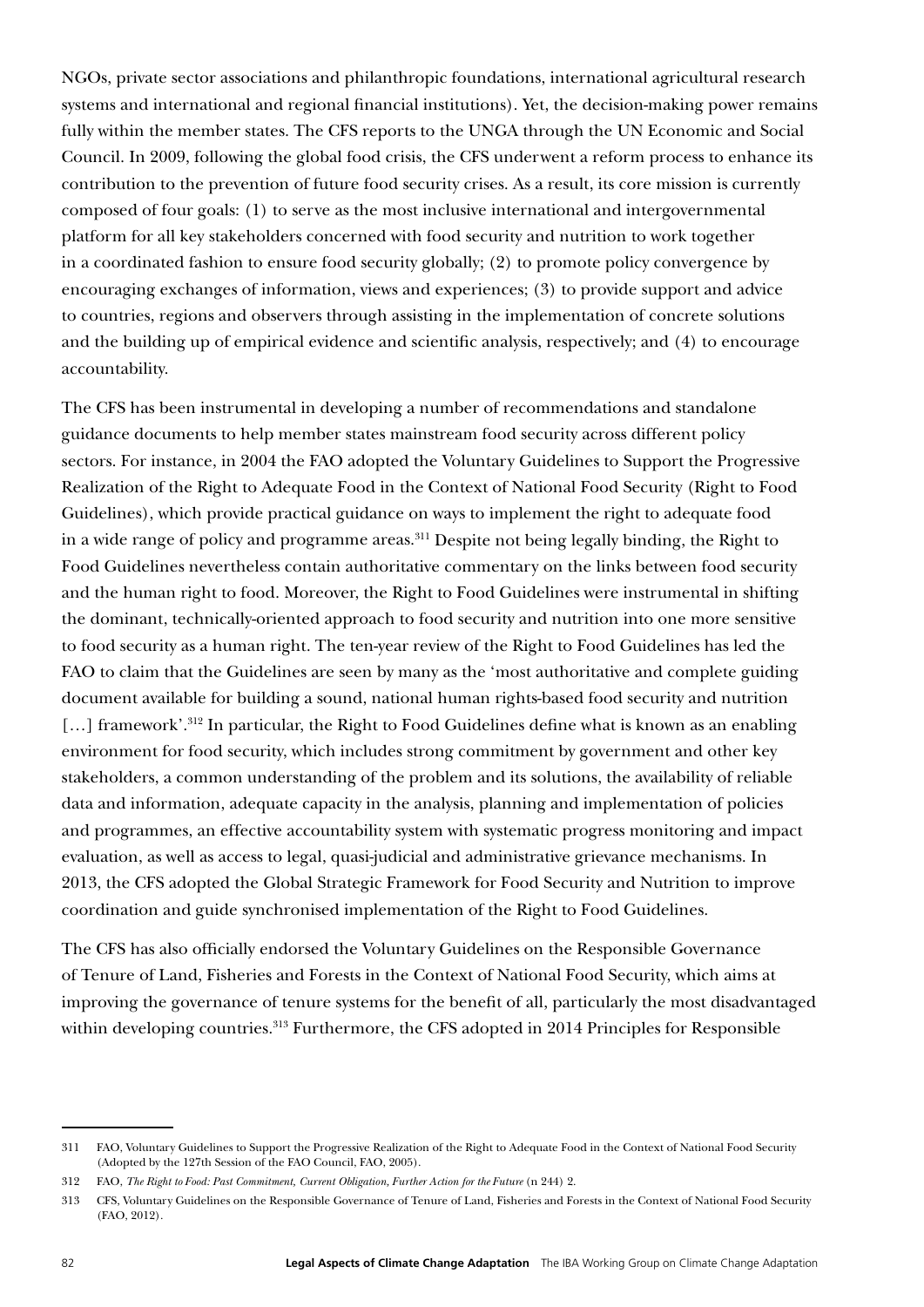Investment in Agriculture and Food Systems,314 which outline the role that investment can have in promoting the right to food and address a variety of stakeholders.

These guidelines are extremely important as they acknowledge climate-related threats to food security. In particular, the impact of the Right to Food Guidelines cannot be underestimated. However, none of these guidelines are legally binding and the CFS does not have the power to adopt legally binding decisions. A legally binding regime in this area is somewhat unrealistic, at least in the foreseeable future.

This generates the question about how the CFS relates to other powerful actors within the regime. Indeed, other powerful actors within the regime complex include the G8/G20, the World Bank, and the World Trade Organization (WTO). The private sector is also involved, through organisations such as the GCM and the International Agri-Food Network. At the regional level, development banks such as the Inter-American Development Bank and the Asian Development Bank, regional organisations such as the EU, the AU, or the North American Free Trade Agreement (NAFTA), all have a say in food security.

#### (ii) Coordination within the regime complex

At the height of the global food crisis of 2008, the UN Chief Executives Board for Coordination created a High Level Task Force on Global Food and Nutrition Security ('HLTF'), bringing together the heads of the UN specialised agencies, funds and programmes, the UN Secretariat, the World Bank, the International Monetary Fund, the Organisation for Economic Co-operation and Development (OECD) and the WTO. The main goal of the HLTF was to ensure a unified approach to the crisis, through the development and implementation of a plan called the Comprehensive Framework for Action, which would aim at addressing the short-term needs of the most vulnerable while increasing long-term resilience to future shocks. 315

In 2009, the CFS was then reformed, as discussed above, to become the central tenet of the global food regime complex. Its reform was promoted by the G77 to become an inclusive forum where all voices could be heard and the technical managerial fixes preferred by the HLTF and the G8 balanced. Since then, the CFS has developed its Global Strategic Framework,<sup>316</sup> as well as various guidelines, but has not been able to put in place a state accountability mechanism, and has become a focus of contestation for power among developed and developing states and transnational corporations (TNCs), over the food system.<sup>317</sup> This may be related to some major shortcomings of the CFS, chiefly related to its capacity to deliver effectively its mandate, given the fact that it lacks

316 CFS, 'Global Strategic Framework for Food Security & Nutrition (GSF)' (42nd session, Rome, 12-15 October 2015).

317 *Ibid* 333.

<sup>314</sup> CFS, 'Principles for Responsible Investment in Agriculture and Food Systems' (41st Session, Rome, 13-18 October 2014) UN Doc CFS 2014/41/4 Rev1.

<sup>315</sup> The High Level Task Force (HLTF) sought to provide a range of public and private stakeholders with a mix of policies and measures to increase food security. The G8 has since acknowledged the coordinating role of the HLTF, and in 2009, agreed to reimburse US\$ 22 billion over a three-year period to invest in agriculture with a view to implementing the plan of the HLTF. This pledge enabled the creation of the Global Agriculture and Food Security Program Trust Fund, a multilateral funding mechanism managed by the World Bank to help achieve the MDG focusing on the eradication of hunger (MDG 1). In reaction to the food price crisis that emerged within the broader context of the global financial crisis, the AMIS was set up and its secretariat located at FAO, to increase food market transparency and encourage international policy coordination.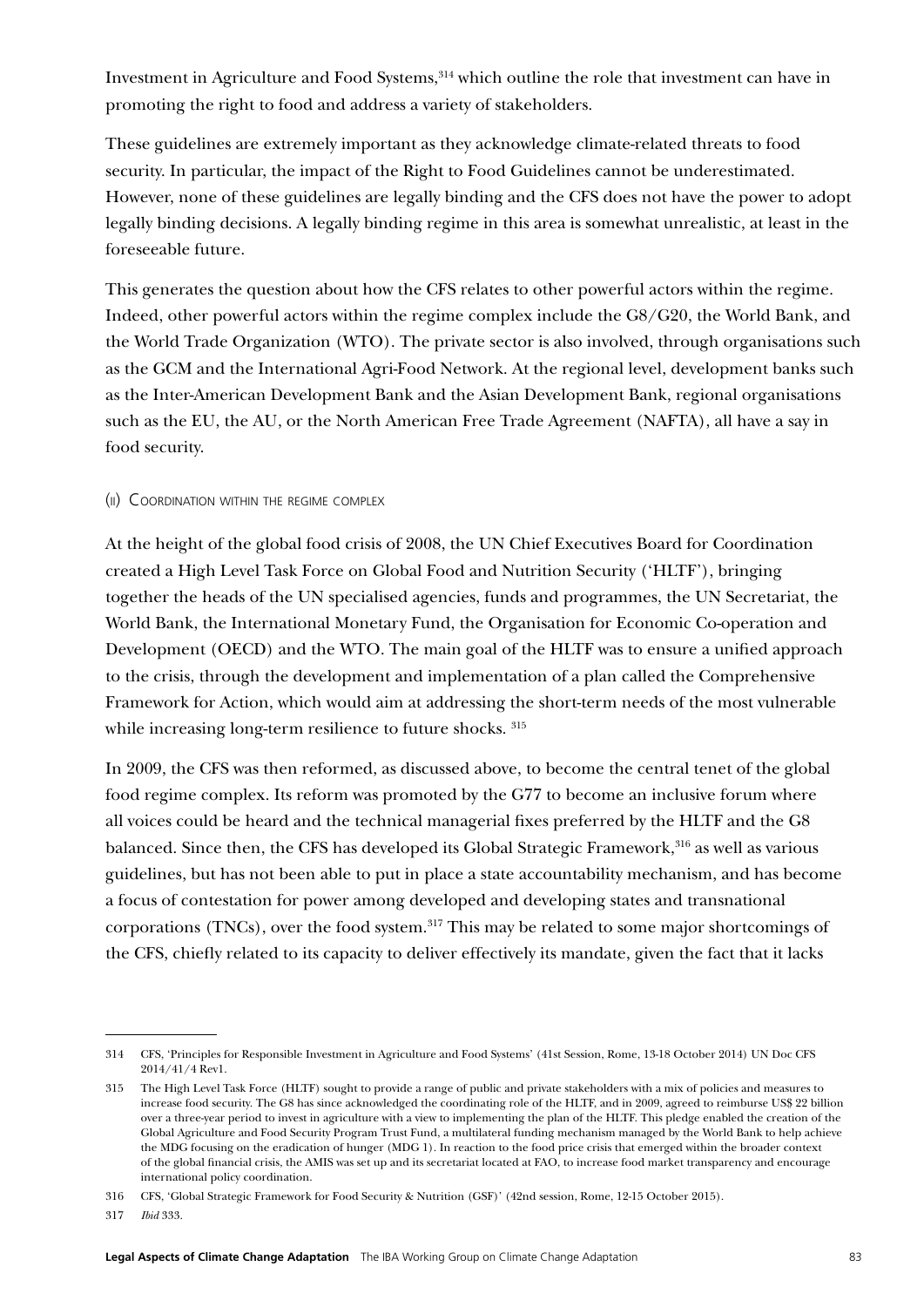delegated authority to enforce its decisions, but also to its inability so far to make substantial progress on the challenges of ensuring the sustainability of food systems.<sup>318</sup>

Given the enormous challenges facing the global food system, and the fragmented nature of its governance, the issue of establishing an integrated and effective food security regime will remain the core challenge of the food governance system for years to come.

# *2.5.3 Exploring conflicts of norms and rules*

Another important challenge facing the global food system in promoting food security is the large number of institutions at the international, regional, national and local levels with different compositions and competences that generate uncoordinated or incompatible norms and rules. This fragmentation is of course a well-known problem in international law, having to do with increasing functional differentiation among regimes and the lack of one overarching authority.<sup>319</sup> This section will briefly consider three areas of potential conflict, particularly by looking at interactions between institutions, norms and rules, and regime building processes.

### (i) Food security in the climate change regime complex

The climate change regime – itself arguably a regime complex – has at its core for the past few decades the UNFCCC (and, since, December 2015, the Paris Agreement).<sup>320</sup> The climate change regime can affect food security in a number of ways. Climate change mitigation policies must focus on reducing emissions from all sectors, including the agricultural sector, but mitigation may exacerbate food insecurity if it leads to reductions in food production as a result of changes in energy policies, eg, more investment in renewable energy leading to higher energy prices or removal of land used for food production to produce energy. Climate change adaptation policies are critical in ensuring that climate change does not reduce food security, since climate change has the potential to increase food insecurity by disrupting all the parts of the global food system from production to transportation and distribution to consumption.

However, the current climate change framework does not pay too much attention to food security, both in relation to mitigation and to adaptation.<sup>321</sup> While it is true that articles  $4(1)(a)$  and (b) of the UNFCCC require states to report to the COP their national inventories of anthropogenic GHG emissions and policies addressing emissions by sources and removals by sinks of all GHGs not controlled by the Montreal Protocol, including those coming from agriculture,<sup>322</sup> it is also the case that National Communications detailing policies and measures to mitigate emissions provide

<sup>318</sup> Michelle Metzger, 'Thinking Forward in Global Food Governance—Synthesis Paper' (2015) 2 Canadian Food Studies 345, 347.

<sup>319</sup> This is a well-recognised issue in international law. See, eg, UNGA, 'Fragmentation of International Law: Difficulties Arising from the Diversification and Expansion of International Law' (Report of the Study Group of the International Law Commission, 13 April 2006) UN Doc A/CN 4/L 682.

<sup>320</sup> The core goal of the UNFCCC is to achieve the stablisation of GHG concentrations in the atmosphere at a level that would prevent dangerous anthropogenic interference with the climate system, and to do so within a time frame sufficient to allow ecosystems to adapt naturally to climate change, *to ensure that food production is not threatened* and to enable economic development to proceed in a sustainable manner. See (n 3), Paris Agreement. The climate change regime complex, of course, includes many other organisations and institutions besides the UNFCCC, which have functioned at cross-purposes at times. See Keohane and Victor (n 307).

<sup>321</sup> See Jonathan Verschuuren, 'The Paris Climate Agreement: Agriculture and Food Security' (Australian Center for Climate and Environmental Law Conference, Sydney, February 2016) [https://pure.uvt.nl/portal/files/10163370/ACCEL\\_paper\\_Verschuuren\\_Paris\\_Agreement.pdf.](https://pure.uvt.nl/portal/files/10163370/ACCEL_paper_Verschuuren_Paris_Agreement.pdf%3e.)

<sup>322</sup> Annex I parties have more stringent obligations, since they have to report also on policies and measures implemented to reduce their emissions (Art 4(2)) and that includes information on carbon stocks, including GHG emissions by sources and removals by sinks in agricultural soils and land-use change and forestry, per Art 3(4) of the Kyoto Protocol.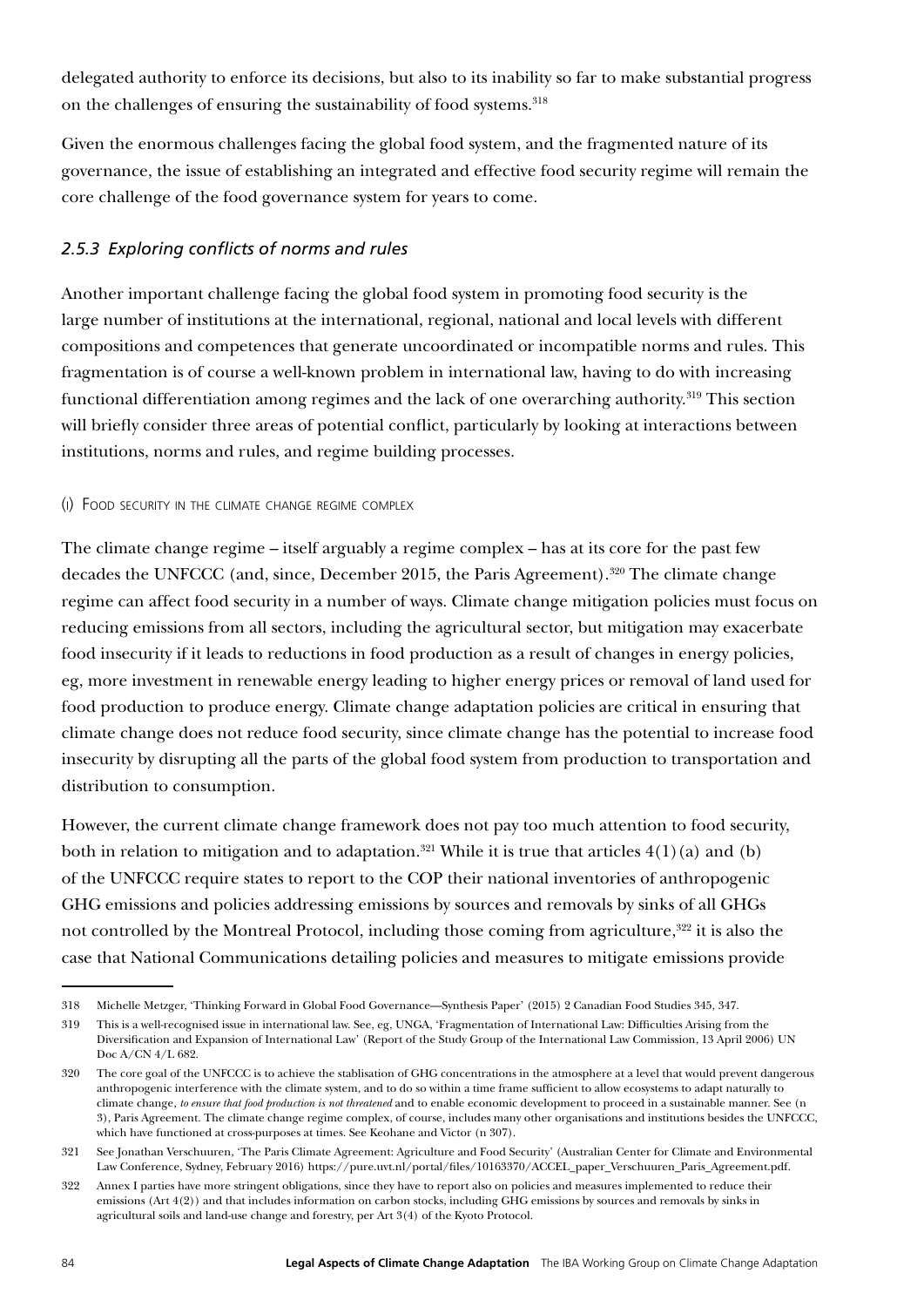generally very little information about measures adopted for the agricultural sector – indeed, Article 3(1) of the Kyoto Protocol does not require states to include land use, land-use change and forestry therein. Even the CDM has played a very limited role in fostering mitigation within the agricultural and forestry sectors, as attested by the very small number of agriculture-related projects that have been developed. The situation is different, however, in relation to Nationally Appropriate Mitigation Actions (NAMA) adopted by African countries, where there is a strong focus on the agricultural sector. In reflecting on the reasons underlying this state of affairs, some commentators have suggested that states parties to the UNFCCC and the Kyoto Protocol did not want to place a significant mitigation burden on the agricultural sector due to large variations across agro-ecosystems and farming methods, the large number of farmers that would need to be involved, and challenges related to measuring, reporting and verification.<sup>323</sup> Taking into account that land-use changes (primarily deforestation), mono-cropping-based industrial agricultural practices and industrial livestock are the main sources of GHG emission within the sector, it follows that large interventions might be perceived as having potentially negative impacts on food security.<sup>324</sup>

The story is rather different in relation to adaptation, with almost all National Communications and NAPAs focusing on agriculture. Cooperation between states, as per Article 4(1) of the UNFCCC, on adaptation in the agricultural sector is mostly aimed at developing countries, though progress remains rather slow.325

The recently adopted Paris Agreement<sup>326</sup> only makes reference to food security in its Preamble: '[r] ecognizing the fundamental priority of safeguarding food security and ending hunger, and the particular vulnerabilities of food production systems to the adverse impacts of climate change.' This isolated reference falls well short of what might have been expected in the lead-in to the Agreement, with the EU having announced that it would promote 'climate friendly and resilient food production, while optimising the sector's contribution to greenhouse gas mitigation and sequestration.'<sup>327</sup> The fact that the Paris Agreement hardly mentions food security does not mean that it will not have an important impact on the global food system. Achieving the mitigation goal formulated within Article 4 of the Paris Agreement<sup>328</sup> will necessitate an important reduction in GHG emissions from the agricultural sector globally; moreover, adapting to the impacts of climate change, particularly in developing countries, will require much larger volumes of financial resources and transfers of technology.329

<sup>323</sup> Ulrich Hoffman, 'Assuring Food Security in Developing Countries under the Challenges of Climate Change: Key Trade and Development Issues of a Fundamental Transformation of Agriculture' (UNCTAD Discussion Paper No 201, 2011) [http://unctad.org/en/Docs/](http://unctad.org/en/Docs/osgdp20111_en.pdf) [osgdp20111\\_en.pdf.](http://unctad.org/en/Docs/osgdp20111_en.pdf)

<sup>324</sup> Purdue University Center for Global Food Security, 'Climate Mitigation Policies and Food Security' [www.purdue.edu/discoverypark/food/](https://www.purdue.edu/discoverypark/food/research/index.php) [research/index.php](https://www.purdue.edu/discoverypark/food/research/index.php).

<sup>325</sup> The Subsidiary Body for Scientific and Technological Advice covers issues such as development of early warning systems, assessment of risks and vulnerabilities to climate change, identification of adaptation measures, identification and assessment of agricultural practices and technologies to enhance productivity in a sustainable manner, food security and resilience, and constant review of the scientific state of the art. Transfer of technology plays an important role in adaptation and food security, and thus the increase in the patenting of climate change adaptation crops has led to concerns about accessibility to those crops by developing country farmers. Bruce Campbell et al, 'Agriculture and Climate Change: A Scoping Report' (Meridian Institute 2011) [https://projects.merid.org/SITECORE\\_DOCS/Agriculture%20and%20](https://projects.merid.org/SITECORE_DOCS/Agriculture%20and%20Climate%20Change%20Scoping%20Report.pdf) [Climate%20Change%20Scoping%20Report.pdf](https://projects.merid.org/SITECORE_DOCS/Agriculture%20and%20Climate%20Change%20Scoping%20Report.pdf) 39.

<sup>326</sup> Paris Agreement (n 2).

<sup>327</sup> Verschuuren (n 321)

<sup>328</sup> Paris Agreement (n 2), Art 4.

<sup>329</sup> Paris Agreement (n 2), Arts 7, 9, 10, 11.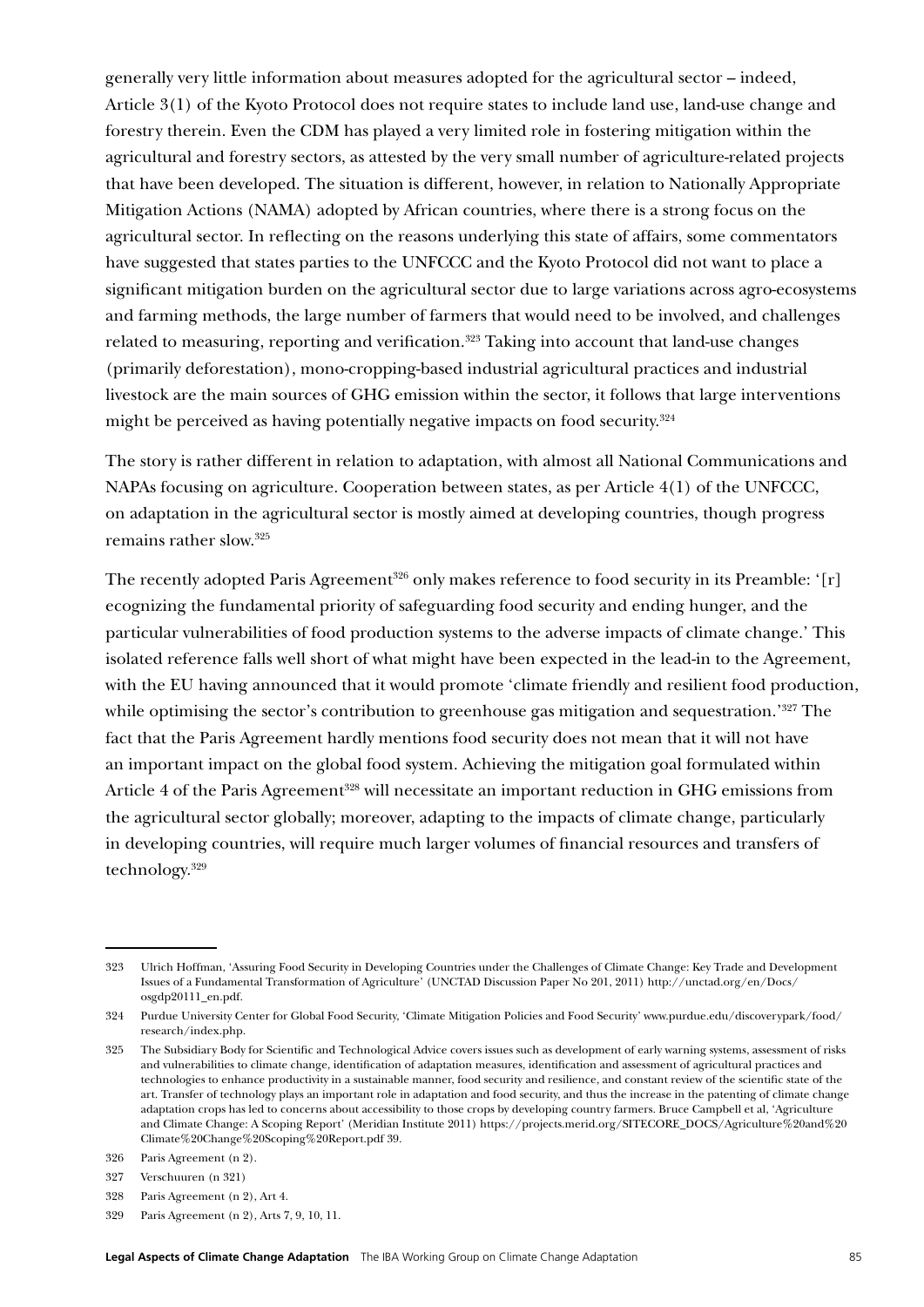Therefore, while the text of the Paris Agreement does not place increased focus on the inter-linkages between food security and climate change mitigation, large players, such as the EU and Australia, 330 have taken a relatively strong stance towards the implementation of measures that will build resilience to climate change and reduce GHG emissions, and others may well follow suit within the next few years.

#### (ii) Food security and the energy regime complex

The central goal of the global energy regime complex can be defined as seeking to ensure security of an energy supply of a high quality and in a sustainable manner for all and at all times. But even agreeing on a common definition of energy security of supply is not possible by looking at the various institutions involved in the global energy regime complex.<sup>331</sup> Furthermore, it is well understood that there is no single institution at a global level that can guarantee a comprehensive and coordinated approach to energy policy,<sup>332</sup> let alone guarantee that the climate change and energy regime complexes are coordinated in seeking their goals.<sup>333</sup> Indeed, guaranteeing energy security in the short term may require investing in fossil fuel-based energy, as has been the case in the US with the increase in shale gas production, or more generally with the substantial subsidies to the generation of fossil fuel-based electricity throughout most OECD countries.<sup>334</sup>

There are a number of inter-linkages between the energy and food regime complexes. First, the combustion of fossil fuels is a major contributor to climate change, which in turn will have negative effects on food systems. Second, as energy is critical in the production, processing, distribution and consumption of food, energy policies may have a negative impact on food security when they lead to higher food prices, which will have the greatest impact on the poorest. Third, the challenge of achieving energy security and combating climate change has led to a race for biofuels that has had a negative impact on food production, and consequently on food prices, even before considering the associated negative environmental impacts. The FAO has undertaken substantial work in understanding the so-called 'Water-Energy-Food Nexus', which is in turn an important element of the UN-led Sustainable Energy for All initiative. The academic literature is beginning to focus on the nexus between energy and food governance regimes,<sup>335</sup> but much more study and attention is needed in this area.

#### (iii) Food security and the global trade regime complex

The WTO's central mission is to promote global trade to ensure that it flows as smoothly, predictably and as freely as possible, and in that regard, it has the potential to affect almost any conceivable

<sup>330</sup> Australia's Carbon Credits (Carbon Farming Initiative) Act 2011.

<sup>331</sup> Benjamin K Sovacool, 'Introduction: Defining, Measuring and Exploring Energy Security' in Benjamin K Sovacool (ed), *The Routledge Handbook of Energy Security* (Routledge 2011) 1, 3-6.

<sup>332</sup> Thijs Van de Graaf and Jeff Colgan, 'Global Energy Governance: A Review and Research Agenda'(2016) 2 Palgrave Communications www. nature.com/articles/palcomms201547.

<sup>333</sup> Javier de Cendra de Larragán, 'Tying the Knot of Energy Security and Climate Change Mitigation: A Tale of Solidarity?' (2011) 22 Yearbook of International Environmental Law, 76.

<sup>334</sup> OECD, *OECD Companion to the Inventory of Support Measures for Fossil Fuels* 2015 (2015) [www.oecd.org/environment/oecd-companion-to-the](http://www.oecd.org/environment/oecd-companion-to-the-inventory-of-support-measures-for-fossil-fuels-2015-9789264239616-en.htm)[inventory-of-support-measures-for-fossil-fuels-2015-9789264239616-en.htm](http://www.oecd.org/environment/oecd-companion-to-the-inventory-of-support-measures-for-fossil-fuels-2015-9789264239616-en.htm)

<sup>335</sup> Cullen S Hendrix and Idean Salehyan, 'Climate Change, Rainfall and Social Conflict in Africa' (2012) 49 Journal of Peace Research, 35-50; Golam Rasul and Bikash Sharma, 'The Nexus Approach to Water-Energy-Food Security: An Option for Adaptation to Climate Change' (2016) 16 Climate Policy, 682-702.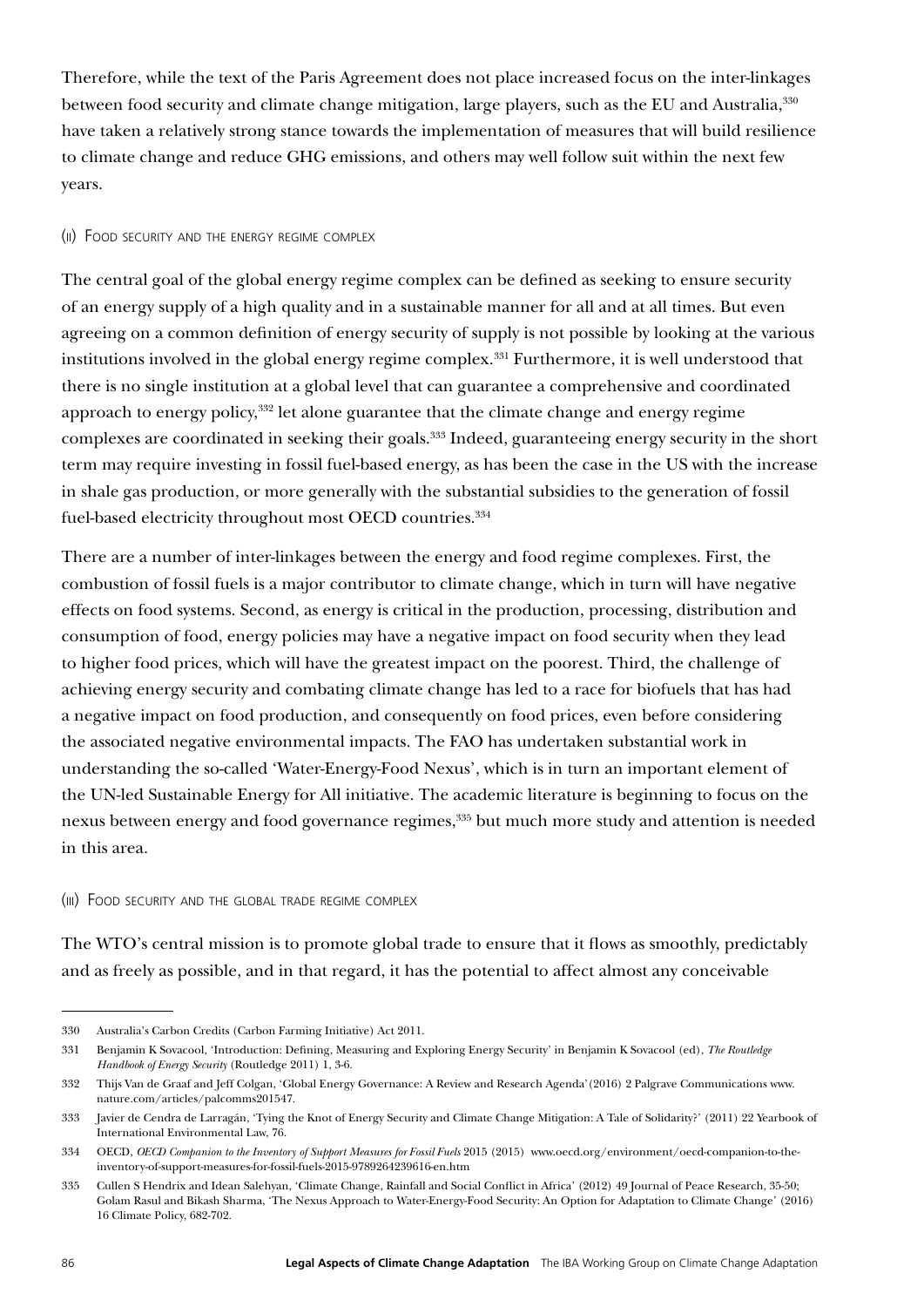domestic policy. At the same time, the agreement establishing the WTO seeks to reconcile the goal of promoting free trade with other important concerns, in particular, the environment.<sup>336</sup> The WTO has an important role to play in connection with climate change mitigation and adaptation.<sup>337</sup>

The potential for conflict between the trade regime and the climate regime has been the subject of extensive analysis, including the potential for many climate policies to create trade barriers that may be incompatible with WTO law.338 From an institutional perspective, the WTO takes part in the HLTF on the global food security crisis, contributed to the development of the CFS, and is part of the Agricultural Market Information System (AMIS). That said, the relationship between the WTO and the FAO has been complicated. A frequent criticism of the WTO trade rules is that they reduce the policy space of governments to devise food security programmes to feed their populations.<sup>339</sup>

For example, it has been claimed that the Agreement on Agriculture operates unfairly against developing countries, since it does not require developed countries to eliminate agricultural subsidies that damage economies in developing countries and increase emissions of GHGs, which contribute to climate change, the effects of which are felt most acutely in developing countries.340

#### (iv) The place of private actors

The role that private actors play at all the steps of the vertically integrated global food chain, including production, processing, distribution, and retail activities, is highly significant. As mentioned above, large TNCs have been central actors in the development of the global food system. Large TNCs often operate in many countries and across several levels of the value chain, taking the space left by states that have withdrawn in many countries from interference in production activities and the functioning of markets. It has been said that this increasingly globally-oriented corporate role in the food system is resulting in a privatisation of the area of food security, within which agriculture is subordinated to capital.<sup>341</sup> While the reasons for this globalisation and commoditisation of the global

<sup>336</sup> Agreement Establishing the World Trade Organization (15 April 1994) 1867 UNTS 154 ('Recognizing that their relations in the field of trade and economic endeavour should be conducted with a view to raising standards of living, ensuring full employment and a large and steadily growing volume of real income and effective demand, and expanding the production of and trade in goods and services, while allowing for the optimal use of the world's resources in accordance with the objective of sustainable development, seeking both to protect and preserve the environment and to enhance the means for doing so in a manner consistent with their respective needs and concerns at different levels of economic development ...'). [www.wto.org/english/docs\\_e/legal\\_e/04-wto\\_e.htm](https://www.wto.org/english/docs_e/legal_e/04-wto_e.htm)

<sup>337</sup> 'The Parties should cooperate to promote a supportive and open international economic system that would lead to sustainable economic growth and development in all Parties. . . Measures taken to combat climate change, including unilateral ones, should not constitute a means of arbitrary or unjustifiable discrimination or a disguised restriction on international trade.' UNFCCC (29 May 1992) 1771 UNTS 107, 3(5).

<sup>338</sup> WTO Appellate Body Report, 'Canada–Certain Measures Affecting the Renewable Energy Generation Sector' WT/DS412/13, adopted 24 May 2013; see generally WTO and UNEP, Trade and Climate Change: A Report by the World Trade Organization and the United Nations Environment Programme (2009), www.wto.org/english/res\_e/booksp\_e/trade\_climate\_change\_e.pdf

<sup>339</sup> The most recent example of this issue can be seen in the dispute between the US and India on account of the latter's food security program, which includes three main elements: (i) public procurement of food commodities by the government at guaranteed prices; (ii) stockholding of food; and (iii) distribution of subsidised food to targeted populations. It is particularly the first element of this program that has been cited by the United States as being potentially in breach of the Agreement on Agriculture and its rules on subsidies. But adding to the overall contention are the counterclaims that the US and the EU have traditionally protected their own agricultural industries by deploying the same tools that India has adopted, namely large subsidies to their agricultural sectors. The US for instance provides government-set minimum price guarantees for many commodities, recently reauthorised through the 2014 Farm Bill), public stockholdings of food, public food assistance programs, and other measures such as barriers to imports. See Gawain Kripke, 'Food Fight: What the Debate about Food Security Means at the WTO' (2015) 2 Canadian Food Studies 77, 82; Jennifer Clapp, 'Trade and Sustainability Challenge for Global Food Governance' (Global Governance/Politics, Climate Justice & Agrarian/Social Justice: Linkages and Challenges colloquium, Hague February 2016, 4-5. www.iss.nl/ fileadmin/ASSETS/iss/Research\_and\_projects/Research\_networks/ICAS/1-ICAS\_CP\_Clapp.pdf

<sup>340</sup> Carmen Gonzalez, 'Climate Change, Food Security, and Agrobiodiversity: Towards a Just, Resilient, and Sustainable Food System' (2011) 22 Fordham Environmental Law Review 493, 507.

<sup>341</sup> Myriam Vander Stichele, 'How Financialization Influences the Dynamics of the Food Supply Chain' (2015) 2 Canadian Food Studies 258-266.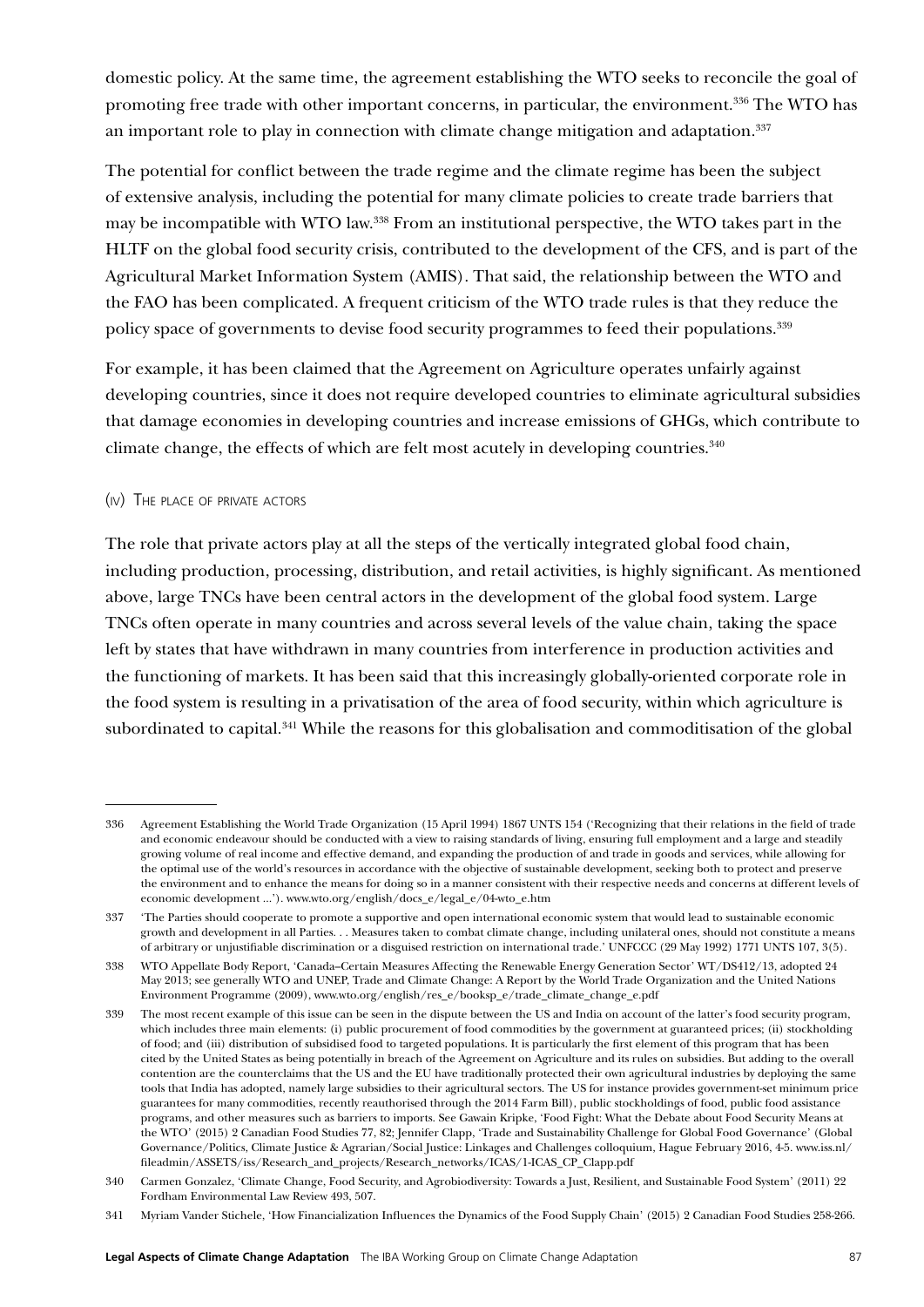food system are complex,<sup>342</sup> it is clear that there have been critiques on the impact of this trend on food security, small-farmer livelihoods, environmental quality, food safety, and consumer sovereignty. Indeed, some TNCs are able to exert considerable pressure on all the actors across the supply chain, eg, on farmers,<sup>343</sup> not only through pricing but also through the imposition of requirements on sustainability and safety.<sup>344</sup>

This concentration in the global food market generates important questions regarding the role that TNCs are playing and should play in addressing the challenges of ensuring food security. There are a number of ways in which TNCs exert influence, including through the framing of problems, the proposition of possible solutions and the participation in the key institutions and settings within which solutions are adopted and implemented.

<span id="page-88-0"></span>Given that a number of the problematic outcomes of the global food system, as described in section [2.3](#page-76-0) above, have their origin in the food industry, issues of governance and regulation are paramount in this regard. So far, the reaction of governments to corporate power in the food system has been fragmented. However, there is a recent trend towards developing standards on corporate reporting requirements and transparency more generally, as well as efforts to demand that TNCs respect human rights, including the right to food. Instruments, such as the UN Guiding Principles on Business and Human Rights ('UNGP'), endorsed by the UNHRC Resolution 17/6 of 16 June 2011, the OECD Guidelines on Multinational Enterprises, the Sustainability Framework of the International Finance Corporation, and the FAO Principles on Responsible Investment, seek to encourage respect of human rights by TNCs. That said, there is not yet a legally binding instrument at the international level to ensure that TNCs respect fundamental human rights at all times and everywhere. But, as Olivier De Schutter has argued, international human rights law has already gone a long way towards recognising duties of states to: (1) regulate activities of corporations to ensure that they do not cause violations of human rights; (2) extend those duties to extraterritorial situations, in which the damage occurs in the territory of another state; and (3) impose on all states a duty to cooperate with one another in transnational situations in order to prevent violations, end violations, and provide remedies to victims.345

<span id="page-88-1"></span>Beyond legal responses, the literature has suggested a number of policy measures to deal with the challenges, which include promoting the organisation of small producers to deal with buyerdriven value chains, providing state support for building up small producers' capacity, facilitating farmers' participation in setting standards and codes of conduct – including on sustainability, using competition policy to prevent the negative effects of buyers of farmer's produce, increasing the accountability of global food processors and retailers through the adoption of codes of conduct, increasing civil society oversight over TNC practices and removing market distortions caused by existing agricultural subsidies in developed countries.<sup>346</sup>

<sup>342</sup> See, eg, Carmen Gonzalez, 'Markets, Monocultures, and Malnutrition: Agricultural Trade Policy Through an Environmental Justice Lens' (2006) 14 Michigan State Journal of International Law 345.

<sup>343</sup> Jennifer Clapp and Doris Fuchs, 'Agrifood Corporations, Global Governance, and Sustainability: A Framework for Analysis' in Jennifer Clapp and Doris Fuchs (eds), *Corporate Power in Global Agrifood Governance* (MIT Press 2009) 1-20.

<sup>344</sup> Bill Vorley, 'The Chains of Agriculture: Sustainability and the Restructuring of Agri-food Markets' (International Institute for Environment and Development 2001) 4-5, http://pubs.iied.org/pdfs/11009IIED.pdf.

<sup>345</sup> Olivier De Schutter, 'Regulating Transnational Corporations: A Duty under International Human Rights Law' (Human Rights and Transnational Corporations: Paving the Way for a Legally Binding Instrument workshop, Geneva, 11-12 March 2014) 6. www.ohchr.org/ Documents/Issues/Food/EcuadorMtgBusinessAndHR.pdf.

<sup>346</sup> *Ibid* 6.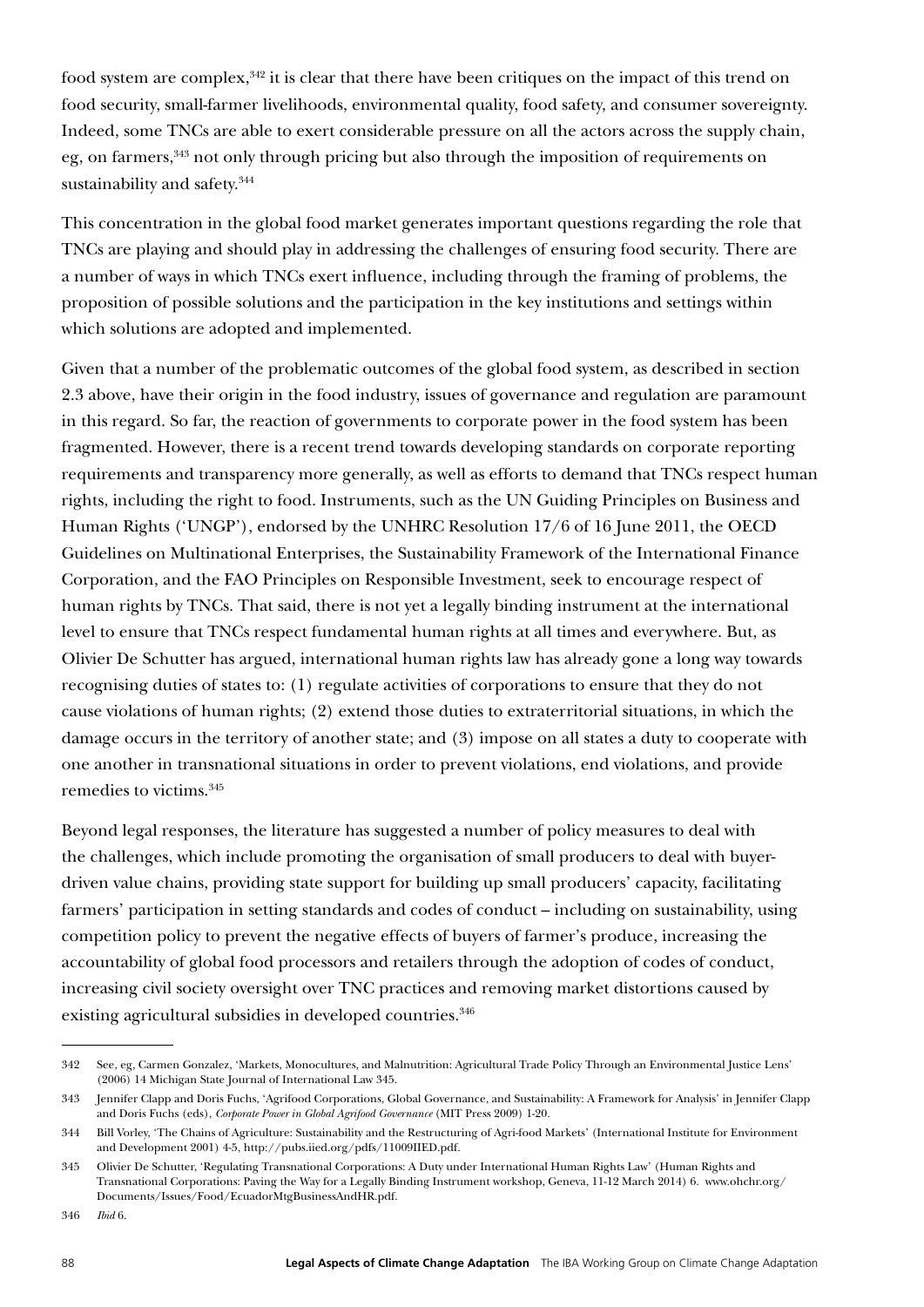To the challenges created by the globalisation of food systems, it is necessary to add those created by the increasing financialisation of the global food system. The term financialisation refers to the growing importance of financial markets and actors (including banks, pension funds, investment funds, agricultural commodities trading firms, etc) along the agrifood supply chains.

This financialisation has had a number of impacts on the food markets. First, it has led to the listing on stock markets of many companies that produce, trade, and distribute seeds, inputs, produce, and processed food, subjecting those companies to the interests of shareholders and financial advisors, which often focus on achieving high returns in the short term, to the detriment of environmental and social concerns, including the right to food. These pressures have also led to a process of increasing concentration within global food markets, in an effort to stave off competitors and extract increased profits, sometimes with negative impacts on the most vulnerable (eg, through the selling of low-price, high-energy-intensity processed foods that cause obesity among the disadvantaged).<sup>347</sup>

Second, it has shaped the structure of the food supply chain through the creation of a relatively obscure layer of intermediaries within the global agrifood commodity chains that reduce the role of traditional participants in the market, eg, by creating complicated agricultural commodity derivative products that only experts can understand and so reduce the powers of producers and consumers within the chain, and by crowding out small-scale and agro-ecological farming, which cannot easily get loans from financial institutions, given their risk profile. Alternative financing instruments, such as long-term contracts with large retailers and derivative products, can reduce further the sustainability of small producers.<sup>348</sup>

Third, large investments in the agrifood sector have had the effect of locking in large-scale industrial farming methods, with attendant social and ecological effects.<sup>349</sup> Sometimes, the creation of specific investment instruments by financial players, such as hedge funds, private equity funds, insurance companies, sovereign wealth funds, investment management companies, and others, have been linked to the large-scale acquisition and exploitation of land around the world, including illegal ones (so-called 'land grabbing').350 Pressures to generate high returns in a very short time span understandably lead to few incentives to promote the long-term interests of local communities and of the environment. Indeed, the increased associated investment generates additional externalities, such as price volatility, which tend to affect the most vulnerable actors within the system.351

Fourth, and related to the former, is the generation of a wide range of complex financial services, products, and investments that open up space for speculators to profit from investing in the sector, while leaving the interests of local, vulnerable populations unprotected. According to a World Bank publication, the food crisis of 2007-2008, during which food prices rose to historic highs, led to social

<sup>347</sup> For a study on the relation between poverty and obesity, see Cate Burns, 'A Review of the Literature Describing the Link Between Poverty, Food Insecurity and Obesity with Specific Reference to Australia' (Victorian Health Promotion Foundation 2004), http://secondbite.org/ sites/default/files/A\_review\_of\_the\_literature\_describing\_the\_link\_between\_poverty\_food\_insecurity\_and\_obesity\_w.pdf

<sup>348</sup> Oane Visser, Jennifer Clapp, and S Ryan Isakson, 'Introduction to a Symposium on Global Finance and the Agri-Food Sector: Risk and Regulation' (2015) 15 Journal of Agrarian Change, 541-548.

<sup>349</sup> Jennifer Clapp, Annette Aurélie Desmarais, and Matias E Margulis, 'Financialization in the Food System' (2015) 2 Canadian Food Studies, 256-257.

<sup>350</sup> Stichele (n341) 260.

<sup>351</sup> Jennifer Clapp, 'Financialization, Distance and Global Food Politics' (2014) 41 The Journal of Peasant Studies, 797-814.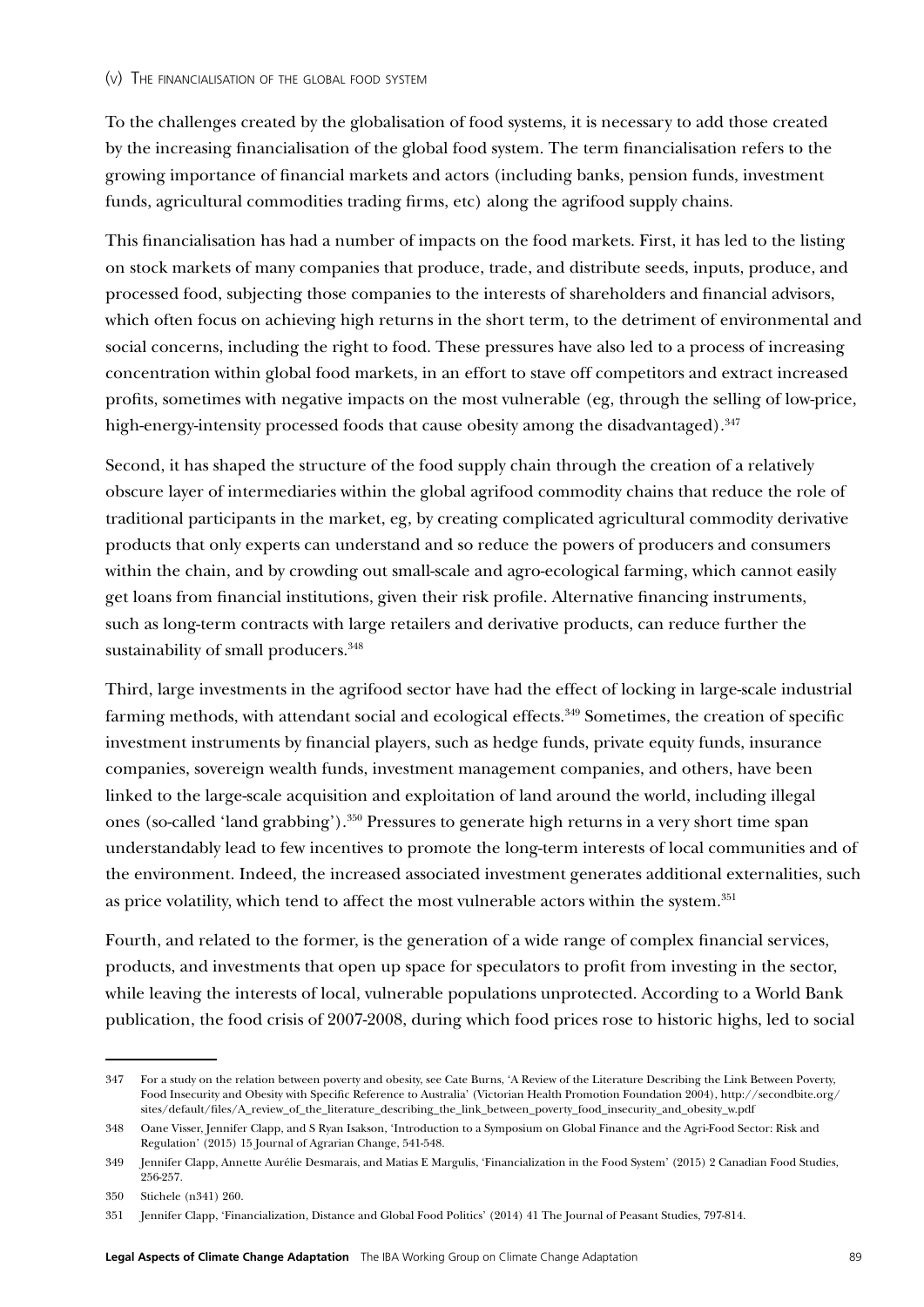unrest and civil conflict in over 40 countries.<sup> $352$ </sup> In addition, from 2008-2009, the number of people in hunger rose from around 896 million to over 1.023 billion. Already in 2010, Olivier De Schutter, then UN Special Rapporteur on the right to food, concluded in a report that one of the main causes of the rise in prices of basic food commodities leading to the food crisis had to do with the entry into markets of derivatives based on food commodities by large, powerful institutional investors such as hedge funds, pension funds and investment banks, whose core interests are not aligned with agricultural market fundamentals.<sup>353</sup> Moreover, such entry was made possible by deregulation in important commodity derivatives markets starting in early 2000.<sup>354</sup> However, other research has concluded that the link between financial speculation and the high food prices, which were a feature of food crises, cannot be proved; and indeed, it has been suggested that financial speculation may even contribute to making the agricultural markets function better.<sup>355</sup> The UN Special Rapporteur recommended in his report that states should ensure that dealing with food commodity derivatives is restricted as far as possible to qualified and knowledgeable investors who deal with such instruments on the basis of expectations regarding market fundamentals, rather than mainly on speculative reasons.

In an effort to promote food security globally, in 2011 the G20 Agriculture Ministers adopted an Action Plan on Food Price Volatility and Agriculture.<sup>356</sup> Another G20 initiative is the AMIS, as well as its associated Rapid Response Forum, which has three objectives: (1) improve the information base on crops production, trade, utilisation and stocks and to disseminate this information in a transparent manner; (2) build capacity to produce detailed food commodity market data; and (3) facilitate policy dialogue and coordination in response to events or developments affecting agriculture in commodity markets. Moreover, states within the G20 agreed to improve the regulation of financial commodity markets to address excessive price volatility as an important step in reducing poverty, achieving food security, budget stability and strong growth that is both sustainable and inclusive, including setting up a robust position limits system. In addition, the US has taken action through the adoption of the Global Food Security Act of 2016, and the EU through amendments to the Markets in Financial Instruments Directive II (MiFID II).357 MiFID II introduces position limits in the commodity derivatives markets by restricting the amounts that companies can bet on commodity prices. The European Securities and Markets Authority has, in the exercise of its competences under the Directive, proposed to lower the position limits for derivatives with foodstuffs to 2.5 per cent, in order to limit speculation and possible effects on food prices.<sup>358</sup>

<sup>352</sup> Vera Songwe, 'Food, Financial Crises, and Complex Derivatives: A Tale of High Stakes Innovation and Diversification' (The World Bank 2011) http://siteresources.worldbank.org/INTPREMNET/Resources/EP69.pdf.

<sup>353</sup> Olivier De Schutter, 'Food Commodities Speculation and Food Price Crises: Regulation to Reduce the Risk of Price Volatility' (OHCHR 2010), 1. www2.ohchr.org/english/issues/food/docs/Briefing\_Note\_02\_September\_2010\_EN.pdf

<sup>354</sup> *Ibid*, 1.

<sup>355</sup> Gerdien Meijerink, 'Speculation and Volatile Food Prices: An Overview of Debate and Research' (UNCTAD Seventh Multi-year Expert Meeting on Commodities and Development, Geneva, 15-16 April 2015), http://unctad.org/meetings/es/Presentation/SUC%20 MYEM2015%20Gerdien%20Meijerink.pdf.

<sup>356</sup> Action Plan on Food Price Volatility and Agriculture (Meeting of G20 Agriculture Ministers, Paris, 22-23 June 2011), www.g20.utoronto. ca/2011/2011-agriculture-plan-en.pdf.

<sup>357</sup> Directive 2014/65/EU of the European Parliament and of the Council of 15 May 2014 on markets in financial instruments and amending Directive 2002/92/EC and Directive 2011/61/EU [2014] OJ L 173/349.

<sup>358</sup> European Securities and Markets Authority (ESMA), 'ESMA Amends MiFID II Standards on Non-Equity Transparency and Position Limits' (ESMA, Press Release, 2 May 2016), www.esma.europa.eu/sites/default/files/library/2016-566\_press\_release\_-\_mifid\_ii\_rts.pdf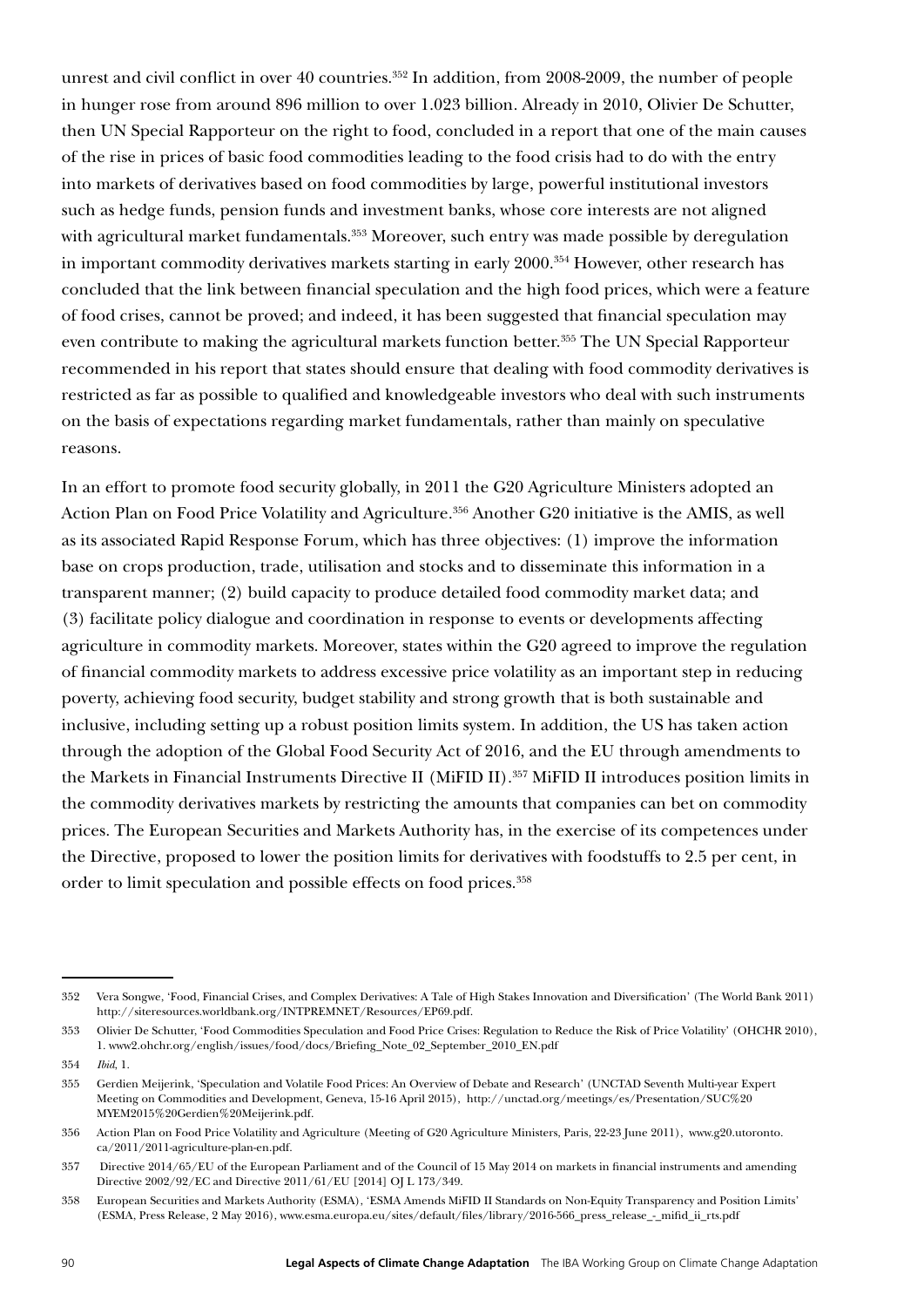In summary, even if there is a level of debate around the nature of the link between increased speculation by index funds and the increase in prices and volatility,<sup>359</sup> some countries and regions have decided to act to prevent such speculation;<sup>360</sup> but it is important to appreciate that there are a number of drivers of price spikes and volatility. These include: demand growth (for both food and industrial use); a slowdown in yield growth and access to land; the correlation between agricultural, energy, and other commodity prices; changes in stocks; the effects of agricultural trade restrictions; and the adverse or beneficial effects of weather events.<sup>361</sup>

So far, the main thrust of the regulatory response rests on securing financial stability. However, the externalities generated by the financialisation of the sector, and borne by communities and the environment have not yet been addressed. More work is needed to ensure that the financial sector works for the agricultural sector in supporting its real objectives, particularly as agriculture is increasingly impacted by climate change. The socially responsible investment approach is one response to this concern,362 as well as more generally the reporting instruments mentioned in the previous section.<sup>363</sup> For instance, banks are increasingly expected to assess the social and environmental impacts of their loans, as well as being required to report on the material environmental and social impacts of their activities (so-called non-financial information) that helps shareholders make more informed choices and society in general to exert pressure on banks' lending operations. There are also initiatives, such as 'impact investing', that look specifically to promote the public (social, environmental and other) goods dimension of investments beyond the financial returns. Beyond those changes within the financial sector, there are social movements around sustainable agriculture sprouting up all over the world, which expressly seek to retain the bundle of goods that agriculture is capable of offering, and which emphatically avoid looking at financial returns beyond basic life sustenance returns.<sup>364</sup>

# <span id="page-91-0"></span>**2.6 Seeking increased coherence in global governance for food security and climate change**

### *2.6.1 Global governance and the Sustainable Development Goals*

Based on the previous section, the following observations can be made about the interactions between the examined governance regimes. First, while the CFS can be considered the regime's 'centre of gravity', it faces important limitations in that, even if it purports to be inclusive in terms of stakeholder representation, it lacks the capacity to legislate at a global level to promote food

<sup>359</sup> Meijerink (n 355) (2015).

<sup>360</sup> For instance, the EU.

<sup>361</sup> EU Agricultural and Markets Briefs, 'Global Food Security: Challenges and Options' (EC 2015) https://ec.europa.eu/info/sites/info/files/ food-farming-fisheries/trade/documents/agri-market-brief-09\_en.pdf, 3

<sup>362</sup> Benjamin J Richardson, 'Financial Markets and Socially Responsible Investment' in Beate Sjåfjell and Benjamin J Richardson (eds), *Company Law and Sustainability: Legal Barriers and Opportunities* Cambridge University Press (2015), 226-273.

<sup>363</sup> *Ibid*. [267-](#page-88-0)2[68](#page-88-1) (referring to instruments, such as the UN Guiding Principles on Business and Human Rights, the OECD Guidelines on Multinational Enterprises, the Sustainability Framework of the International Finance Corporation, and the FAO Principles on Responsible Investment, which seek to encourage respect of human rights by TNCs).

<sup>364</sup> One example is the 'Terre de Liens' initiative in France, where individual investors buy up land from retiring farmers and make them available to young or poor farmers for rent, supporting them in making profits from sustainable agriculture. [https://orfc.org.uk/wp-content/](https://orfc.org.uk/wp-content/uploads/2014/08/Case-Study_Terre-de-Liens.pdf) [uploads/2014/08/Case-Study\\_Terre-de-Liens.pdf](https://orfc.org.uk/wp-content/uploads/2014/08/Case-Study_Terre-de-Liens.pdf)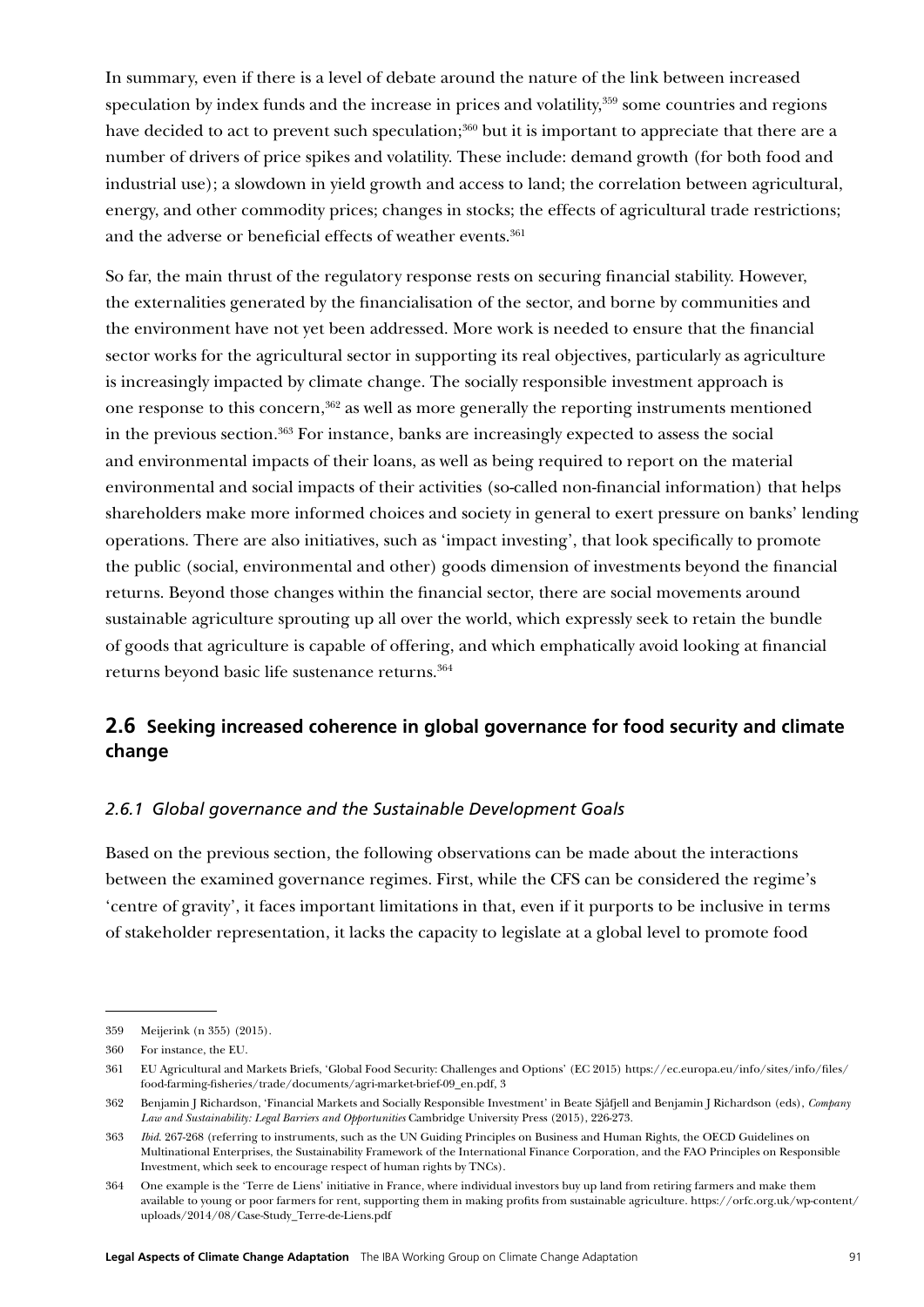security.<sup>365</sup> It also has no real capacity to address the interactions between the energy regime complex and the food security complex, which is made even more complicated because the energy regime complex does not even have a recognisable centre of gravity. While the UNFCCC and the Paris Agreement can be considered a centre of gravity of sorts for the climate change regime, it is clear that the climate change regime complex encompasses many other instruments and institutions. Furthermore, the global trade complex arguably has at its centre the WTO, which has experienced a loss of momentum in recent years, while bilateral and multilateral treaties have flourished.<sup>366</sup> Notwithstanding a certain degree of coordination between the main regime complexes relevant to food security, the compounded complexity arising from the multiple interactions not only creates a fragmented picture, but also generates potential for real problems. These are due to both real as well as perceived conflict, as is clear from the contention between the US and India on subsidies, and from the differing views (on the relationship between multilateral trade rules and the food system) held by the WTO's former Director-General and the former UN Special Rapporteur on the right to food.367

All these interactions are complex, and yet they only engage a very limited subset of governance regimes. When attention is drawn to the long list of other important challenges currently facing the global community, the scale of the predicament is evident, as are the shortcomings of global governance: understood as the totality of institutions, policies, norms, procedures and initiatives through which states and their citizens try to bring more predictability, stability and order to their responses to transnational challenges. Those limitations include:

- the inability to deal satisfactorily with growing economic integration and interdependence among countries;
- severe irregularities in access to and outcomes from global governance between developed and developing countries;
- regulatory asymmetries, where some areas of common interest are overregulated by global governance rules and regulations while others remain underregulated;
- a widespread perception that global governance and global rules have reduced available policy space for national governments, particularly in developing countries, to adopt policies that promote their own interests and needs; and
- limited capacity to control the impact of TNCs on global challenges, including food security.368

In recognising these challenges, recent literature on global governance has sought to develop a conceptual framework that can help mitigate conflict among a large number of regime complexes so

<sup>365</sup> Nora McKeon, 'Global Food Governance in an Era of Crisis: Lessons from the United Nations Committee on World Food Security' (2015) 2 Canadian Food Studies, 328-334.

<sup>366</sup> This trend may undermine the core pillars on which the WTO has been developed, such as most favoured nation treatment.

<sup>367</sup> UN Special Rapporteur on the right to food, Olivier De Schutter, 'The World Trade Organization and the Post-Global Food Crisis Agenda', (November 2011) www.wto.org/english/news\_e/news11\_e/deschutter\_2011\_e.pdf; Pascal Lamy, 'Lamy Rebuts UN Food Rapporteur's Claim that WTO Talks Hold Food Rights 'Hostage'' (WTO 14 December 2011), www.wto.org/english/news\_e/news11\_e/agcom\_14dec11\_e.htm.

<sup>368</sup> UN Committee for Development Policy, 'Global Governance and Global Rules for Development in the Post-2015 Era' (Report on the 18th Session, Official Records of the Economic and Social Council, Supplement No 13 (E/2014/33),2014). www.un.org/en/development/desa/ policy/cdp/cdp\_publications/2014cdppolicynote.pdf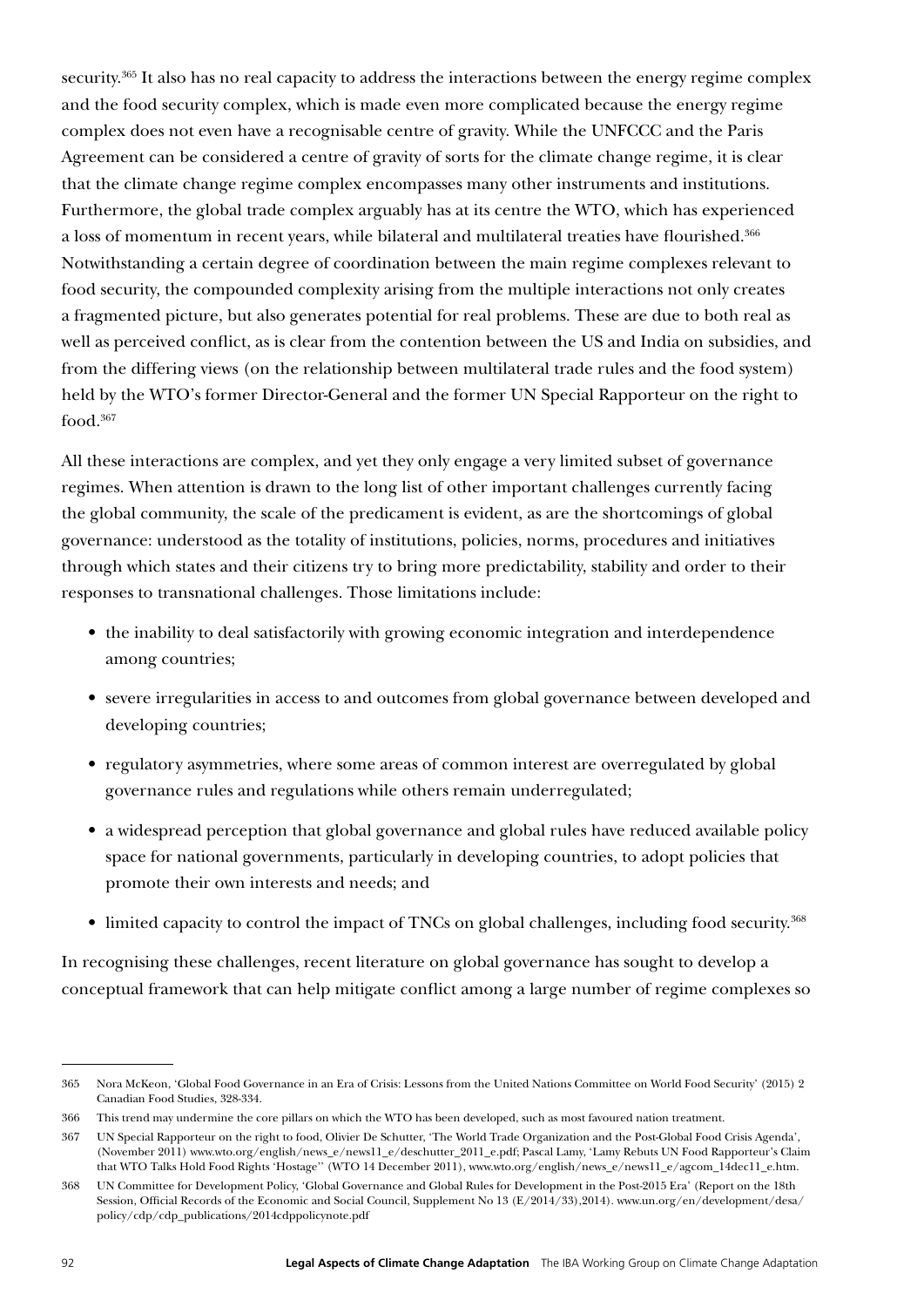as to promote all their goals in a coherent and systematic manner.<sup>369</sup> At its simplest, the conceptual framework is composed of three elements: (1) the identification of a number of principles that are common to all regime complexes; (2) the adoption of a set of goals that should be promoted or at least respected by all regime complexes; and (3) the development of the necessary governance instruments to ensure that those goals are furthered in a cohesive manner.

The UNDP has concluded that the principles that are common to a large number of regime complexes include: (1) common but differentiated responsibilities; (2) subsidiarity; (3) inclusiveness, transparency and accountability; (4) coherence; and (5) responsible sovereignty.

Moreover, the UNDP argues that the goals that all regime complexes must pursue are captured by the 17 SDGs that were adopted by the UN in 2015.370 In other words, these are goals that should be pursued, or at least not compromised, by all the regime complexes in which both public and private actors might engage over time at a global level, since they express, in a succinct and non-legally binding manner, the core challenges faced by the international community.

Lastly, the instruments of governance that are common to all challenges seek to involve all levels of governance, from the local to the global, within a policy chain that includes setting goals, designing and implementing policies, monitoring, reviewing and verifying progress at all levels of governance, and taking decisions to aid actors to improve their performance and or to review the instruments adopted. For instance, the SDGs themselves are subject to several layers of control, including a first one at which governments implement policies, follow up on them and monitor their effectiveness, while collecting quality, accessible and timely data that can be used at a global level for aggregate review. At a global level, monitoring of compliance is done through the application of almost 300 indicators for the 17 SDGs, annual progress reports are produced, and decisions on facilitating implementation aid through financial resources, capacity building and technology are adopted.

This conceptual framework, while highly abstract and not without challenges, seeks to overcome the tendency toward fragmentation and confrontation that pervades current regime complexes, and therefore potentially enable the identification of synergies and the prevention of conflict.

## *2.6.2 Increasing the alignment of regime complexes for food security*

While the SDGs are useful in capturing the essence of global challenges and in charting a path towards achieving them, they face important limitations in that they are not legally binding and are (necessarily) expressed through soft, aspirational language. That said, SDG 2, entitled 'end hunger, achieve food security and improved nutrition and promote sustainable agriculture' is worded in notably stronger terms, resolving, eg, to end hunger, ensure access for all people and end all forms of malnutrition by 2030. More importantly, food security considerations are present, directly or indirectly, in many other goals, including SDG 1 on poverty reduction, SDG 6 on water, SDG 12 on sustainable consumption and production, SDG 13 on climate change mitigation and adaptation and SDG 15 on land use and ecosystems. Taken together, these goals could involve a number of reforms

<sup>369</sup> *Ibid;* Frank Biermann, Norichika Kanie, and Rakhyun E Kim, 'Global Governance by Goal Setting: The Novel Approach of the UN Sustainable Development Goals' , in Eduardo Brondizio, Opha Pauline, William Solecki,(eds). Current Opinion in Environmental Sustainability (Elsevier, 2017)26-27.

<sup>370</sup> UNGA, Sustainable Development Goals, 3 (n 139).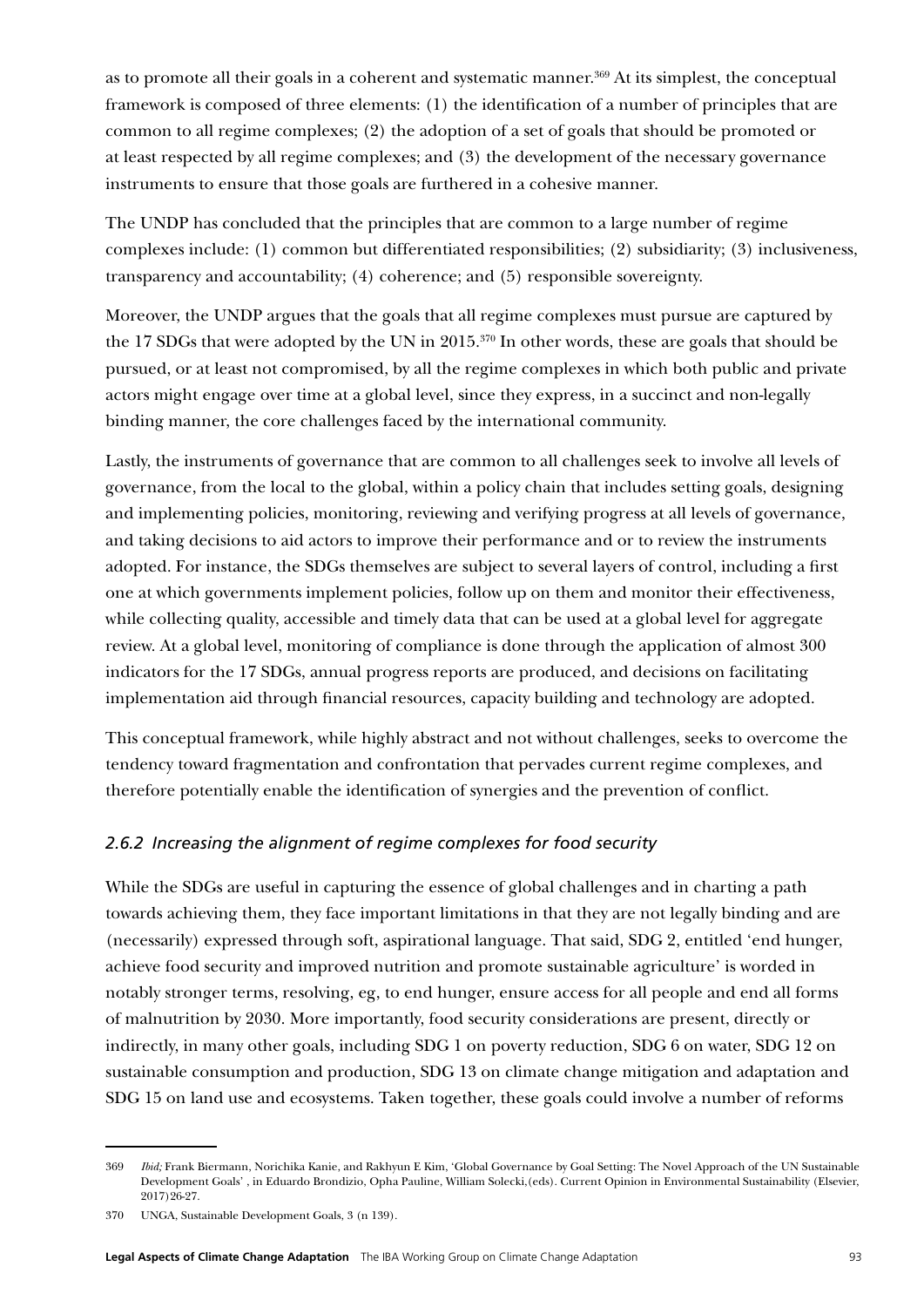to the regime complexes on food, climate, energy and trade that, together, would make an important contribution towards food security.371 These include:

- Large investments in agriculture in rural areas targeting smallholders are needed to raise incomes and increase food security. Private investment will require governments to put the necessary framework conditions in place.
- Developed and major emerging economies need to eliminate trade-distorting policies that generate negative spill-over effects in developing countries, including poorly considered subsidies for bioenergy.
- Agricultural policies need to contribute to climate change mitigation while promoting adaption to their climate impact. This involves removing incentives and subsidies for energy and agricultural inputs that are insensitive to or incompatible with climate policy goals. Also, investment in research and development, technology development and skills is needed to promote sustainably-increasing agricultural productivity and incomes; adapting and building resilience to climate change; and reducing and/or removing greenhouse gas emissions, where possible.
- Fisheries policies worldwide need reform to ensure that overfishing, combined with pollution and climate change, do not reduce the fisheries' capacity to feed the global population.

The SDGs have some capacity to align the various regime complexes that affect each goal. Nevertheless, such alignment requires specific improvements to each one of the regimes, and the concept of food security, particularly the right to food, could help generate that alignment.<sup>372</sup> Olivier De Schutter has suggested three areas for work to improve the contribution of global governance to food security:

- 1. Investing in smallholder agriculture. According to the former Special Rapporteur on the right to food, the promotion for a number of decades of export-led agriculture has been at the expense of smallholders producing food crops for local consumption. This has meant that many low-income countries have focused on the exportation of raw commodities (otherwise known as cash crops) while becoming net importers of food for local consumption. The disadvantageous terms of trade have further impoverished those countries, leading them to rely on food aid and making them unable to invest in local food production and processing.
- 2. Reforming agricultural policies of middle-income and high-income countries by eliminating the large subsidies granted to local food producers and to exports of food, which have led, over the years, to large agribusiness corporations dominating global food markets and perpetuating an unjust system.
- 3. Supporting local food systems, particularly small-scale food producers that can sell on local markets food that is fresh, diverse, nutritious and therefore healthier, and doing so by means

<sup>371</sup> Jonathan Brooks, 'Food Security and the Sustainable Development Goals' (OECD Insights, 6 April 2016), http://oecdinsights. org/2016/04/06/food-security-and-the-sustainable-development-goals.

<sup>372</sup> Olivier De Schutter, 'Submission to the G20 Development Group Food Security Review' (UN Office of the High Commissioner for Human Rights, 2014) www.srfood.org/images/stories/pdf/otherdocuments/20140404\_UNSR%20RTF\_G20%20DWG%20Food%20Security%20 Review.pdf.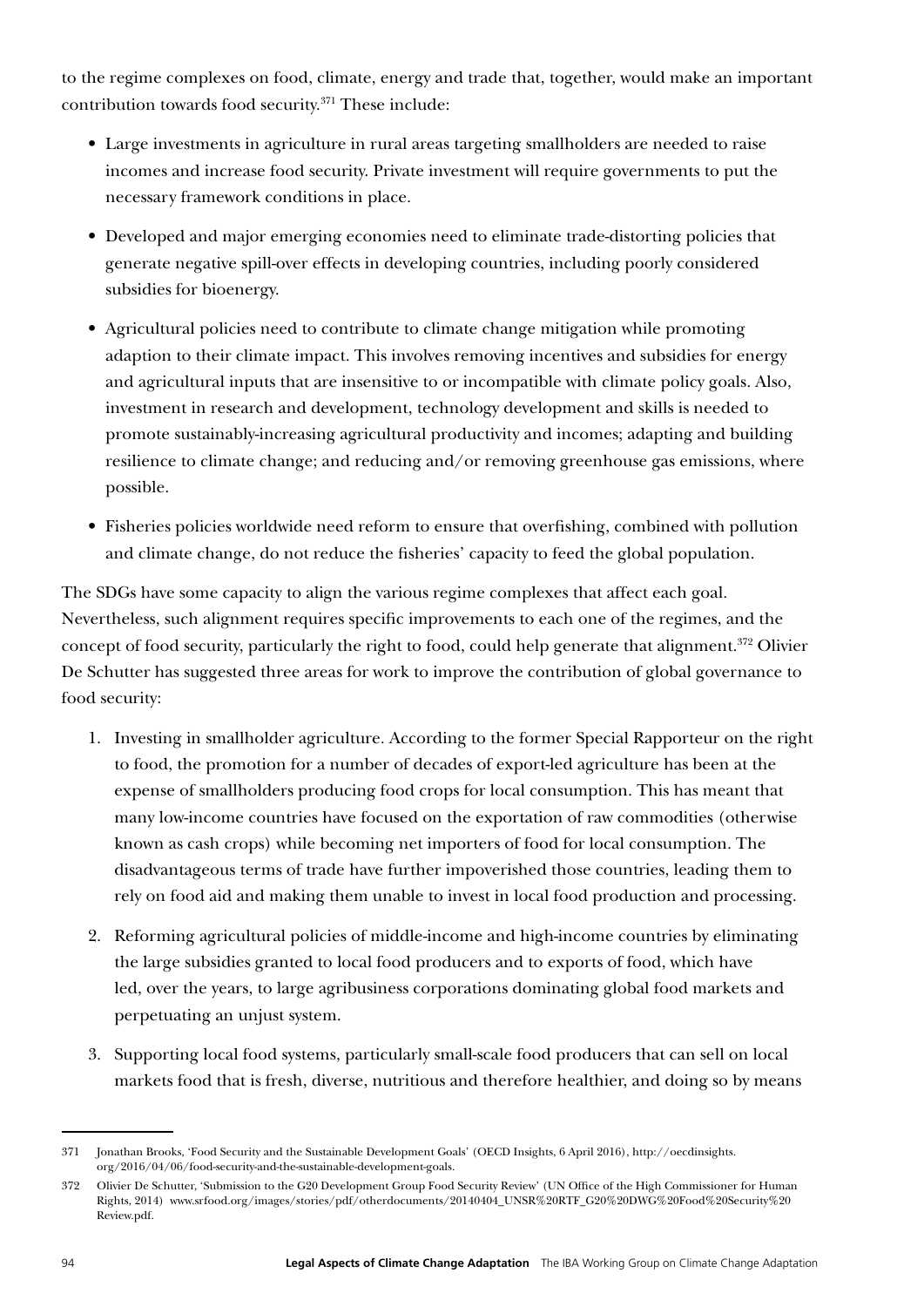<span id="page-95-0"></span>of social innovations that seek to reconnect producers and consumers through bottom-up approaches that may increase both legitimacy and efficiency.

As Olivier De Schutter points out, these reforms, which are very similar to those put forward by Jonathan Brooks,<sup>373</sup> are built on the foundations provided by the human right to food.

# **2.7 The right to food and climate change**

## *2.7.1 Contours of the right to food: respect, protect, and fulfil in light of climate change*

In the 1996 Rome Declaration on World Food Security and Plan of Action of the World Food Summit,<sup>374</sup> the international community committed to halving the number of undernourished people in the world by 2015. In 2000, the international community adopted the MDGs, which also included a commitment to halve the proportion of undernourished people by 2015.375 Some authors have criticised the existing structural injustice that leads to a total inability to fulfil this commitment.376 Worse still, climate change will render the achievement of the goals on food security even more challenging. In 2002, states and the FAO decided to make a paradigm shift in the fight to promote food security by focusing, at the World Food Summit of 2002, on the right to food.377 At the Summit, 179 states asked the FAO to develop voluntary guidelines (Right to Food Guidelines) to support the progressive realisation of the right to adequate food in the context of national food security.378 The guidelines were adopted unanimously within the FAO Council in 2004.

Food security is therefore a policy goal that works as a precondition for the exercise of the right to food. However, as a political rather than a legal objective, it cannot impose specific obligations on states or afford rights to individuals. In contrast, the right to food is a fundamental human right recognised in the 1948 Universal Declaration of Human Rights (UDHR) as part of the right to an adequate standard of living, enshrined in the 1966 International Covenant on Economic, Social and Cultural Rights (ICESCR) and protected in a number of regional treaties and national constitutions. The right to food is closely connected to the right to life, which in itself is well recognised in international and regional law and through a large number of national constitutions, and therefore justiciable at national level. The right to food can be defined as:

'The availability of food in a quantity and quality sufficient to satisfy the dietary needs of individuals, free from adverse substances, and acceptable within a given culture.'

The UN Special Rapporteur on the right to food has further defined the right to food as:

'[…] the right to have regular, permanent and unrestricted access, either directly or by means of financial purchases, to quantitatively and qualitatively adequate and sufficient food corresponding

<sup>373</sup> Brooks (n 371).

<sup>374</sup> Rome Declaration on World Food Security and World Food Summit Plan of Action (adopted 13 November 1996) UN Doc WFS 96/3.

<sup>375</sup> The SDGs were launched in 2015 when the MDGs expired.

<sup>376</sup> Thomas Pogge, 'Are We Violating the Human Rights of the World's Poor? Responses to Four Critics' (2014) 17 Yale Human Rights and Development Journal, 74-87.

<sup>377</sup> Christopher Golay, 'The Right to Food and Access to Justice: Examples at the National, Regional and International Levels' FAO 2009 7 www. fao.org/docrep/016/k7286e/k7286e.pdf.

<sup>378</sup> *Ibid* 7.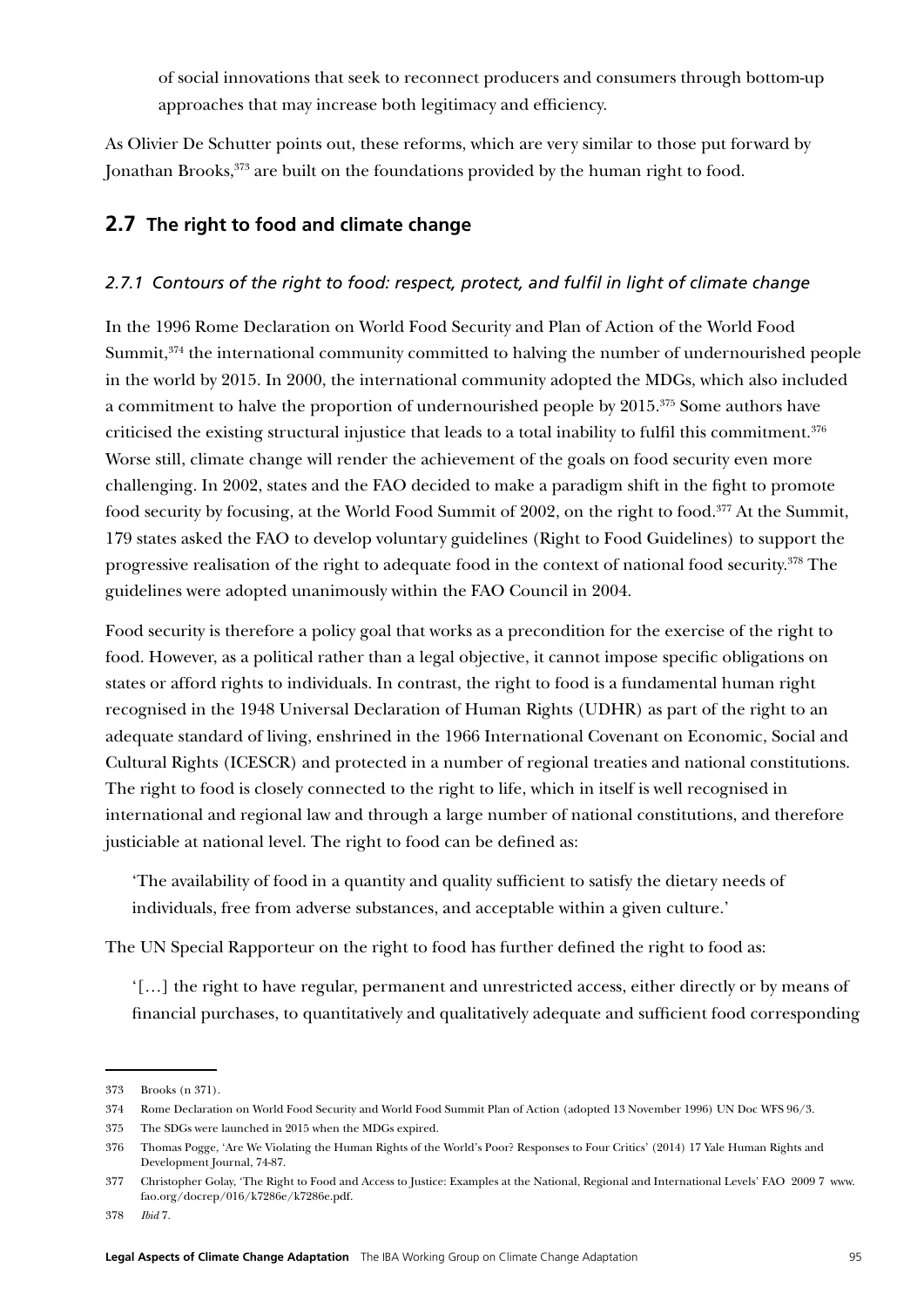to the cultural traditions of the people to which the consumer belongs, and which ensure a physical and mental, individual and collective, fulfilling and dignified life free of fear.'379

As discussed in section [2.2](#page-72-0) above, there are three well-recognised dimensions of the right to food: availability, accessibility and adequacy. The right to food is not to be equated with a right to be fed, but rather with the right to live with dignity, which includes the ability to feed oneself in accordance with the various dimensions of the right to food. The right to food, on the one hand, provides entitlements to individuals and, on the other, imposes obligations on states to overcome hunger and ensure adequate food for all. The right to food, moreover, addresses states' obligations beyond their borders, as in Article 11(2)(b) of ICESCR, which mandates states to take 'into account the problems of both food-importing and food-exporting countries, to ensure an equitable distribution of world food supplies in relation to need.' While certainly that provision does not mandate a specific model to achieve that goal, it nevertheless requires states to ensure that their policies concerning food production, trade, environment and energy, work to promote or at least not hinder that goal.

# *2.7.2 The core elements of the right to food*

The right to food imposes three types of obligations on states: to respect, protect and fulfil the right to food.380 The first UN Special Rapporteur on the right to food suggested the right to food also includes an obligation for states to ensure that their practices and those within their jurisdiction do not violate the right to food of people in other countries.<sup>381</sup>

(i) Respecting the right to food

States may not enact any measure that prevents access to food, nor suspend laws and policies that provide access to food (such as adequate social welfare legislation and nutrition-related programmes) unless adequately justified. The obligation to respect the right to food also requires that states regularly monitor their national policies and programmes to make sure that they effectively respect the right to food for everyone.

### (ii) Protecting the right to food

Under this obligation, states must protect the right from violations by third parties (individuals, groups, enterprises and other states), which could take place when crops are destroyed, water, soil, and air polluted, or food quality and safety standards breached. States must both prevent those actions and fully incorporate the right to food in the agreements they enter into with other states and international organisations.

### (iii) Fulfilling the right to food

This includes both an obligation to *facilitate* and an obligation to *provide*. The obligation to facilitate is very broad and refers to laws and policies that strengthen people's access to and use of resources

<sup>379</sup> OHCHR, Special Rapporteur on the right to food, www.ohchr.org/EN/Issues/Food/Pages/FoodIndex.aspx

<sup>380</sup> UN Committee on Economic, Social and Cultural Rights (CESCR) General Comment No 12: The Right to Adequate Food (12 May 1999) UN Doc E/C12/1999/5, [15].

<sup>381</sup> UN Commission on Human Rights, 'Report of the Special Rapporteur on the Right to Food' (24 January 2005) UN Doc E/CN.4/2005/47.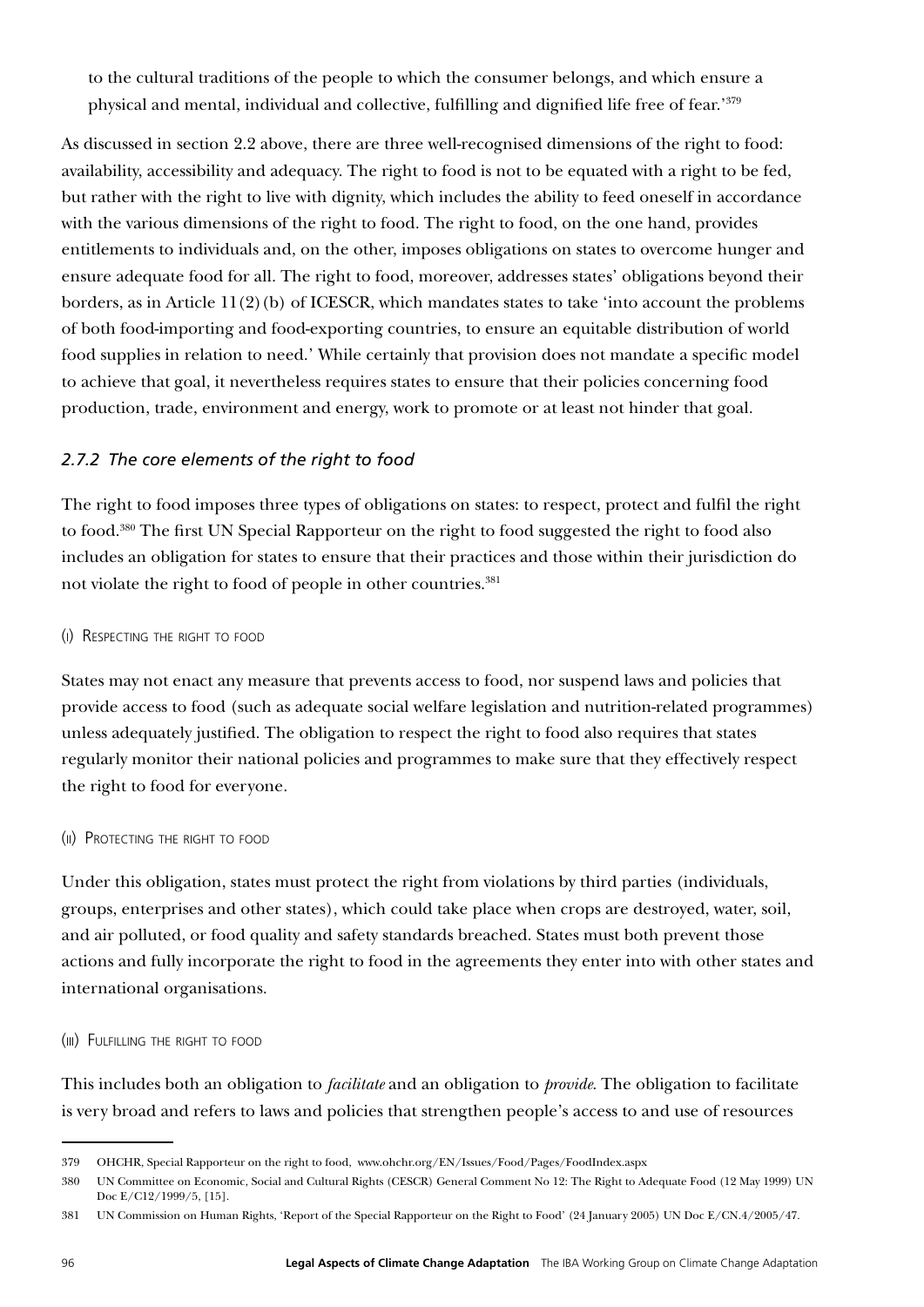to ensure their livelihoods, including food security. This would include such measures which ensure sufficient food production domestically, while taking into account the impact of those measures abroad; food and nutrition programmes; and the promotion of information to populations about their human rights. The obligation to provide arises whenever citizens or populations, for reasons beyond their control, are unable to secure their right to food. The state must provide assistance, for example, in instances of environmental catastrophes or wars.

### *2.7.3 Implementing the right to food*

### (i) A minimum core of the right to food

While all states have an obligation to ensure the right to food, a distinction is usually made between a core content of the right that cannot be violated (obligations of immediate effect) and a periphery of the right that states can fulfil progressively. The core of the right to food comprises the following elements:

- A ban of discrimination in access to food and related resources on the basis of race, colour, sex, language, age, religion, political, or other opinions, etc.
- An obligation to take steps towards the full realisation of the right to food. This is a procedural obligation, including steps such as periodic assessments of the state of enjoyment of the right to food, the formulation of strategies and plans that establish clear objectives that can be measured, adopting or amending laws and policies that enable or restrict the realisation of the right, establishing adequate institutional mechanisms, regularly monitoring progress and establishing judicial mechanisms to provide remedies for the violation of the right.
- The prohibition of retrogressive measures or measures that worsen the status quo regarding the right to food, unless they are force majeure reasons justifying it.
- Protection at all times of a minimum level of the right to food, a 'minimum core obligation', which frees people from hunger, even when natural disasters or conflict strikes.<sup>382</sup>

#### (ii) Applying the minimum core beyond borders

An important question is whether states have an obligation to respect, protect and fulfil the right to food beyond their borders. As has been shown above, many challenges to food security, and consequently the right to food, are global in nature, including climate change, but also international trade, global energy policies and global financial markets. Article 2 of the ICESCR requires states to take steps to ensure the right to food, including through international cooperation. Article 11(2) of the ICESCR obliges states to take measures, including through international cooperation, to improve methods of production, conservation and distribution of food and to ensure an equitable distribution

<sup>382</sup> OHCHR, 'Special Rapporteur on the Right to Food', www.ohchr.org/EN/Issues/Food/Pages/FoodIndex.aspx; OHCHR, 'Fact Sheet No 34: The Right to Adequate Food' (2010), www.ohchr.org/Documents/Publications/FactSheet34en.pdf.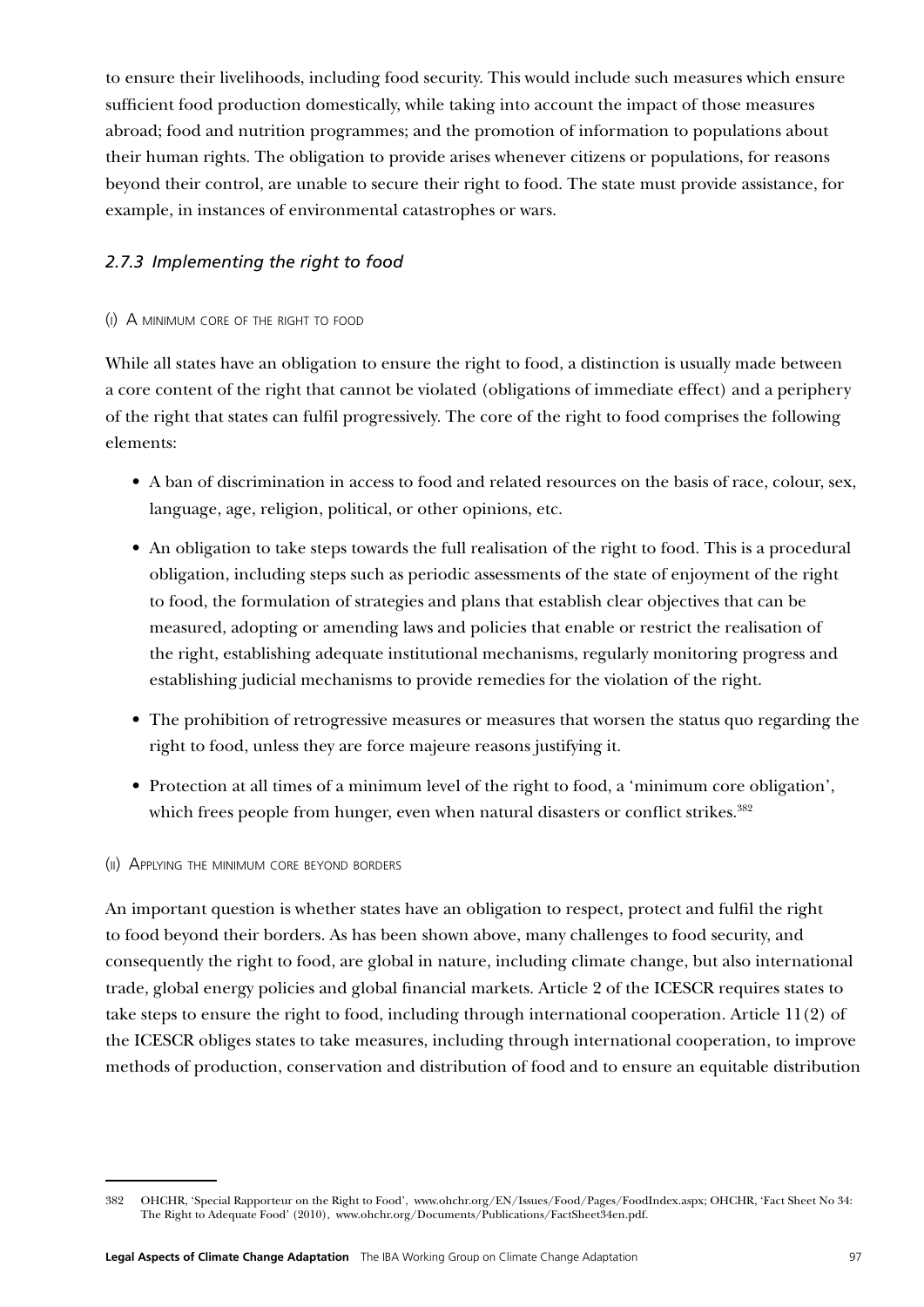of food supplies.383 Furthermore, the CESCR in its General Comments has suggested that states assume certain obligations of an extraterritorial nature.<sup>384</sup>

International human rights experts have developed tools such as the 2011 Maastricht Principles on Extraterritorial Obligations of States in the Area of Economic, Social and Cultural Rights, which, without purporting to establish new elements of human rights law, clarify extraterritorial obligations of states on the basis of standing international law.385 Many other international legal instruments refer to international assistance and cooperation in that regard.<sup>386</sup> States have put in place international organisations such as the FAO to coordinate efforts and support the realisation of the right. In addition, states have subscribed to the MDGs, and later (since 2015) to the SDGs,<sup>387</sup> in order to make further progress. States are also required to ensure that others do not infringe the right to food, including multinationals. However, certain developed countries have resisted an extraterritorial dimension to their human rights obligations, and consequently there is, as yet, no clear consensus on the extraterritorial application of the ICESCR.388 Despite these contrasting views, Olivier De Schutter has expressed the opinion that states have extraterritorial obligations regarding the protection of human rights as a matter of international human rights law.389

Indeed, another crucial question is whether legal obligations attach to TNCs to uphold the right to food in the course of activities. TNCs have a very large influence on the realisation of the right to food since most food globally is produced, processed, distributed and traded across borders and within borders by private entities. Corporations therefore have a crucial contribution to make to ensure food security.390 While international human rights treaties do not directly address obligations of private parties to protect human rights, there is an increasing momentum in that direction. The UNHRC and international and regional soft-law instruments recognise that corporations have a responsibility to protect human rights, including the right to food, wherever they operate. Indeed, there are many emerging standards for non-state actors under international law that are being incorporated under domestic law, such as, for example, the UNGPs that implements the UN 'protect, respect and remedy' framework,<sup>391</sup> under which businesses should:

<sup>383</sup> International Covenant on Economic, Social and Cultural Rights (1966) 993 UNTS 3.

<sup>384</sup> CESCR, General Comment No 8: The Relationship between Economic Sanctions and Respect for Economic, Social and Cultural Rights (12 December 1997) UN Doc E/C 12/1997/8, [7]; CESCR, 'General Comment No 15: The Right to Water' (20 January 2003) UN Doc E/C.12/2002/11, [33]; CESCR, 'General Comment No. 12: The Right to Adequate Food (Art. 11 of the Covenant) (1999) [www.fao.org/](http://www.fao.org/fileadmin/templates/righttofood/documents/RTF_publications/EN/General_Comment_12_EN.pdf) [fileadmin/templates/righttofood/documents/RTF\\_publications/EN/General\\_Comment\\_12\\_EN.pdf](http://www.fao.org/fileadmin/templates/righttofood/documents/RTF_publications/EN/General_Comment_12_EN.pdf) [35].

<sup>385</sup> Maastricht Principles on Extraterritorial Obligations of States in the Area of Economic, Social and Cultural Rights (Maastricht Centre of Human Rights and International Commission of Jurists Conference, Maastricht, 26-28 September 2011), www.maastrichtuniversity.nl/ file/2180/download?token=ABzkHYaY.

<sup>386</sup> Charter of the United Nations (26 June 1945) 1 UNTS XVI, 1(3), 55, 56; UNGA Resolution 217 A (III), Universal Declaration of Human Rights (10 December 1948) UN Doc A/RES/3/217 A, 22, 28; Convention on the Rights of the Child (20 November 1989) 1577 UNTS 3, 4, 24, 27; Convention on the Rights of Persons with Disabilities (13 December 2006) 2515 UNTS 3, 32; Rome Declaration on World Food Security (n 374)

<sup>387</sup> UNGA, Sustainable Development Goals (n 139).

<sup>388</sup> Matthew Craven, 'The Violence of Dispossession: Extra-Territoriality and the Economic, Social, and Cultural Rights' in Robert McCorquodale and Mashood Baderin (eds), *Economic, Social and Cultural Rights in Action* (OUP 2007) 77.

<sup>389</sup> De Schutter (n 358)3-5.

<sup>390</sup> Benjamin J Richardson, 'Financial Markets and Socially Responsible Investment' in Beate Sjåfjell and Benjamin J Richardson (eds), *Company Law and Sustainability: Legal Barriers and Opportunities* (CUP 2015), 267. Their activities have the potential to undermine food security in many ways, eg, by marginalising small-scale producers and vendors, by overusing and polluting water, air and soil, by destroying biodiversity, by speculating in world agrifood markets, by breaching labor laws in producing countries, and by undermining or breaching health and safety laws. Conversely, corporations can make crucial positive contributions to promoting the right to food.

<sup>391</sup> UNHRC Resolution 17/4, Human Rights and Transnational Corporations and Other Business Enterprises (6 July 2011) UN Doc A/HRC/ RES/17/4.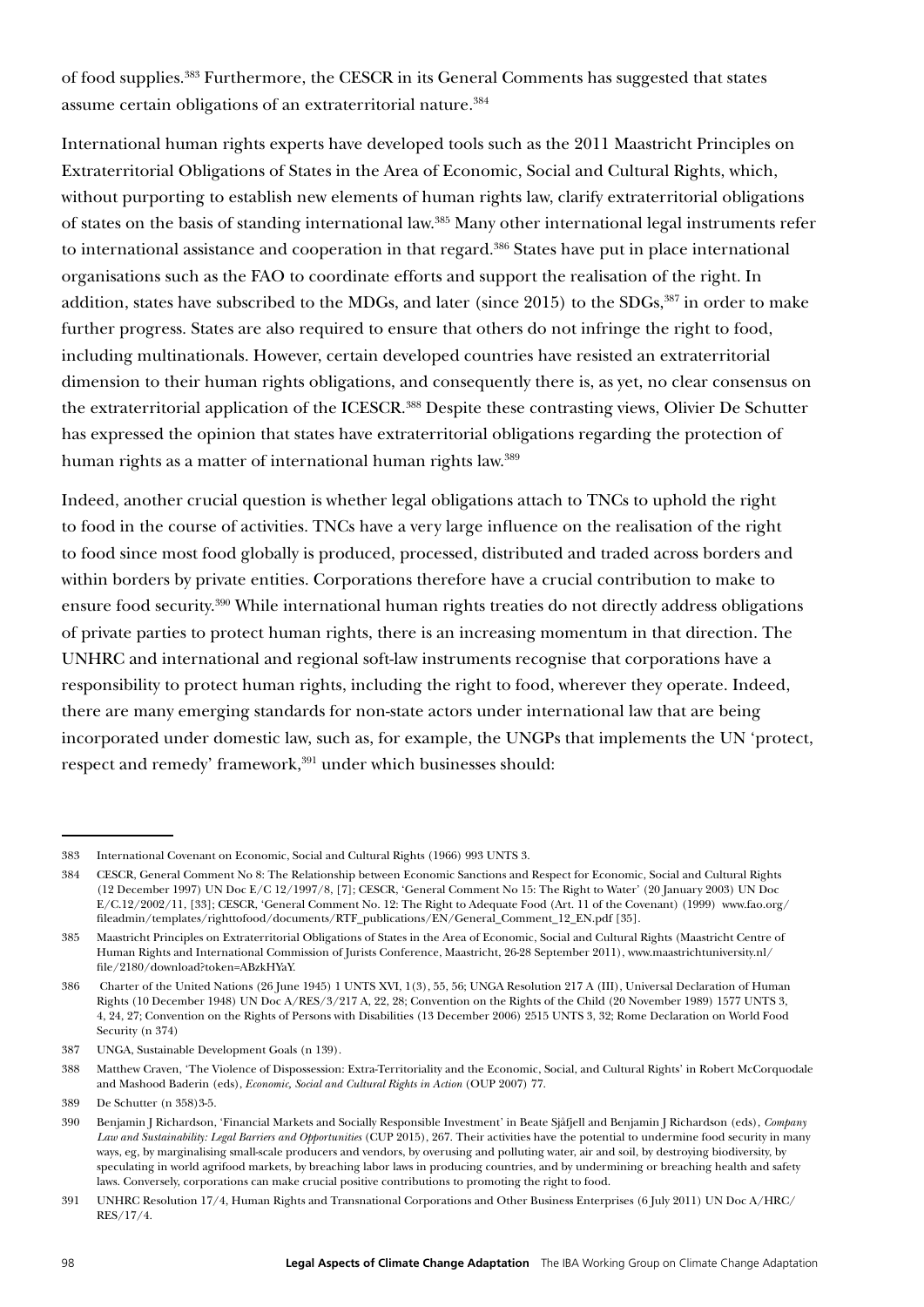- respect and protect, at a minimum, human rights in the UDHR, the International Covenant on Civil and Political Rights (ICCPR), the ICESCR and the ILO Declaration on Fundamental Rights and Rights at Work;<sup>392</sup>
- safeguard human rights in their operations; $393$
- carry out human rights due diligence; $394$  and
- provide or cooperate in the remediation of those impacts through legitimate processes when businesses affect human rights.<sup>395</sup>

The UNGPs include a section on access to remedies that requires states to take appropriate steps to make sure, through judicial, administrative, legislative, or other appropriate means, that those affected by abuses within their territory and/or jurisdiction have access to remedies.

### *2.7.4 Climate change and the justiciability of the right to food*

The right to food includes at least three levels of obligation, according to General Comment No 12 of the CESCR, to the ICESCR, namely to respect, to protect and to fulfil (facilitate and provide).396 While the difference between those three levels of obligation is well accepted within international human rights law, so that the obligation to respect a given right is logically stronger than that of fulfilling it, it still remains important to delineate as precisely as possible the core of the right that can be deemed justiciable: that is, able to cause the annulment of laws, regulations or decisions that disrespect it.

The Intergovernmental Working Group established under FAO auspices to develop the Right to Food Guidelines set out to examine whether and how various aspects of the right to food might be justiciable at the national level, by reviewing the practice of diverse judicial and quasi-judicial bodies.397 One important conclusion from that review is that the very concept of justiciability is elusive, for a number of reasons, including: (1) the arguable vagueness of the concept of the right to food, the contours of which still remain somewhat underdeveloped; (2) the fact that full respect for the three levels of obligation of the right to food require for their complete fulfilment a high level of available resources and complex policy choices; and (3) the ensuing margin of discretion that courts must afford policymakers and legislative bodies, also in keeping with the principle of separation of powers. While it is generally considered that the obligations 'to take steps' and 'not to discriminate' are justiciable, the obligation to fulfil (provide) is subject to a reasonableness or proportionality test. In recognition of this state of affairs and to help increase the effectiveness of the right to food, the

<sup>392</sup> John Ruggie, 'Report of the Special Representative of the Secretary-General on the Issue of Human Rights and Transnational Corporations and Other Business Enterprises', (UNHRC 2011); John Ruggie, 'Guiding Principles on Business and Human Rights: Implementing the United Nations 'Protect, Respect and Remedy' Framework' (21 March 2011) UN Doc A/HRC/17/31 (UN Guiding Principles on Business and Human Rights) Principles 11, 12.

<sup>393</sup> *Ibid* Principle 13.

<sup>394</sup> *Ibid* Principles 17-21.

<sup>395</sup> *Ibid* Principle 22.

<sup>396</sup> CESCR (n 384) [15].

<sup>397</sup> Intergovernmental Working Group for the Elaboration of a Set of Voluntary Guidelines to Support the Progressive Realization of the Right to Adequate Food in the Context of National Food Security, 'Recognition of the Right to Food at the National Level' (FAO, 2004) www.fao.org/ docrep/MEETING/007/J0574E.HTM.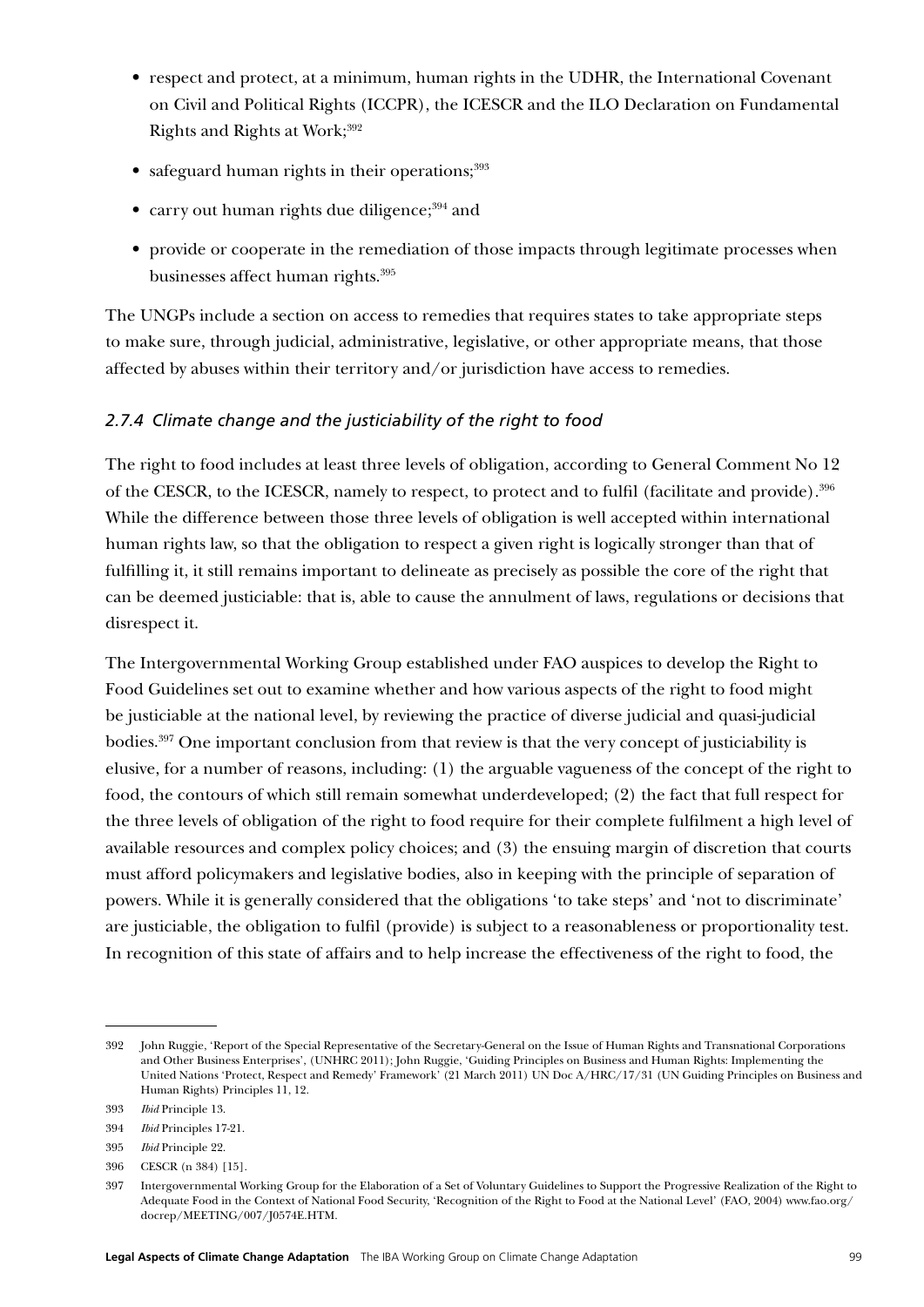FAO has produced a series of *Right to Food Handbooks*, which seek to assist states in guaranteeing a higher respect for the right through policy, regulatory and legal action.<sup>398</sup>

The abovementioned elusiveness is somewhat aggregated when considering that climate change can negatively affect food security and therefore the right to food. A key question that arises when considering the impacts of climate change on food security and the right to food is whether the negative effects of climate change and of climate change mitigation and adaptation activities on the enjoyment of the right to food and other human rights can be qualified as violations of human rights in a strict legal sense, and if so, under which circumstances.<sup>399</sup>

One important difficulty in this regard stems from the fact that such a violation of the right to food would be at best indirect, since inaction on climate change mitigation or actions to mitigate and adapt may have more or less unforeseen impacts on the enjoyment of the right to food. Therefore, the first problem that arises is that of establishing causation between the action and the violation of the right. The second challenge has to do with attribution of the violation to a specific state or corporation, considering that the damage caused by climate change is caused in turn by a large number of emitters, and when it comes to policies, it may often not be clear who is actually responsible for the violation. Another problem has to do with the applicable standard of liability, whether it is based on negligence or recklessness.<sup>400</sup>

Taking into account the difficulties of providing a clear answer to that question, the UN Office of the High Commissioner for Human Rights (OHCHR) has been reluctant to issue a clear declaration on the obligations that governments or other actors have in dealing with the human rights implications of climate change.401 Nevertheless, the UNHRC has, through a number of resolutions, clarified that indeed some obligations do exist in relation to tackling climate change that stem from the obligations to respect, protect and fulfil the right to food security in the face of climate change.<sup>402</sup> In addition, a *2013 Report of the Independent Expert on the Issue of Human Rights Obligations Relating to the Enjoyment of a Safe, Clean, Healthy and Sustainable Environment* outlines a number of human rights obligations, under international law related to climate change, which can be classified in procedural and substantive obligations. Among the procedural obligations, it is possible to identify:

- securing access to information and to conduct Environmental Impact Assessments (ICCPR Article 19, UDHR Article 19);
- securing public participation in environmental decision-making (UDHR Article 21, ICCPR Article 25); and
- securing access to administrative, judicial and other remedies.

<sup>398</sup> FAO, 'Right to Food Handbooks', www.fao.org/righttofood/knowledge-centre/right-to-food-hanbooks/en.

<sup>399</sup> UNEP and Columbia Law School Sabin Center for Climate Change Law, Climate Change and Human Rights (2015) 13, http://web.law. columbia.edu/sites/default/files/microsites/climate-change/climate\_change\_and\_human\_rights.pdf

<sup>400</sup> These obstacles are common to a wide range of climate change-related legal claims.

<sup>401</sup> UNHRC, 'Report of the Office of the United Nations High Commissioner for Human Rights on the Relationship between Climate Change and Human Rights' (15 January 2009) UN Doc A/HRC/10/61 www.refworld.org/docid/498811532.html

<sup>402</sup> UNHRC Resolution 10/4, Human Rights and Climate Change (25 March 2009) UN Doc A/HRC/RES/10/4 https://ap.ohchr.org/ documents/E/HRC/resolutions/A\_HRC\_RES\_10\_4.pdf; UNHRC Resolution 18/22, Human Rights and Climate Change (30 September 2011) UN Doc A/HRC/RES/18/22 www.ohchr.org/Documents/Issues/ClimateChange/A.HRC.RES.18.22.pdf; UNHRC Resolution 26/27, Human Rights and Climate Change (15 July 2014) UN Doc A/HRC/RES/26/27 https://documents-dds-ny.un.org/doc/UNDOC/GEN/ G14/083/51/PDF/G1408351.pdf?OpenElement; UNHRC Resolution 29/15, Human Rights and Climate Change (22 July 2015) UN Doc A/ HRC/RES/29/15 https://documents-dds-ny.un.org/doc/UNDOC/GEN/G15/163/60/PDF/G1516360.pdf?OpenElement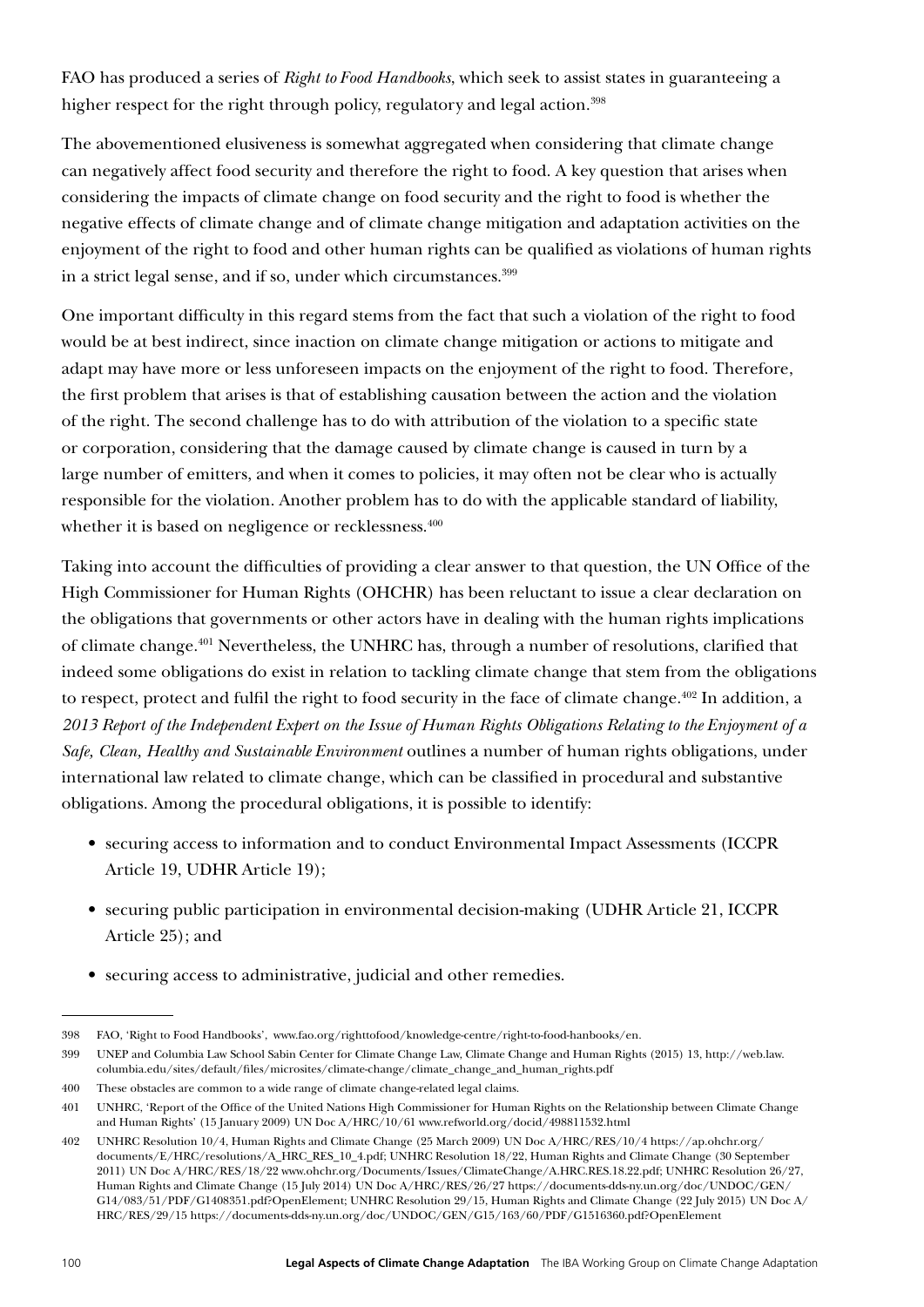Among the substantive obligations, it is possible to identify the following:

- adoption of adaptation measures to protect right to life, health and adequate standard of living (ICCPR, Article 6; ICESCR, Article 11), including urban planning and warning systems, plans for displacement and resettlement, and securing access to food;
- mitigation obligations under international and national law;
- international cooperation obligations;
- $\bullet$  obligations to address transboundary harm;<sup>403</sup> and
- mitigation and adaptation activities that protect human rights.

<span id="page-101-0"></span>While there are some examples of effective litigation-based enforcement of the right to food at a national level,<sup>404</sup> it is clear that climate change creates systemic risks for food security, which cannot only or even mainly be solved through the enforcement of the right to food at the national level. Rather, it is at the global governance level where decisions will have a fundamental impact on the protection of the right to food.

# **2.8 Recommendations to strengthen existing governance and legal frameworks**

In order to increase the contribution that the human right to food can make towards increasing food security at the global, regional and local level in the midst of climate change, we provide the following recommendations.

# *2.8.1 The right to food can help increase the level of coordination among governance institutions across different regimes*

Section [2.5](#page-79-0) has discussed the emergence, within recent years, of a certain rejection of globalisation and a trend towards the bottom-up development of regional governance systems and processes in an attempt to regain some of the lost legitimacy. The recent reform of the CFS and its goals and working methods clearly suggest that it emerged as a reaction to prior, top-down attempts to deal with food security. The process of adoption of the Paris Agreement within the UNFCCC suggests a similar trend towards a more bottom-up approach within the international climate change negotiations, made evident in the target-setting process; the setting up of a facilitative dialogue to take stock of the collective progress towards the long-term goal; the design of the enhanced transparency framework for action and support; and the facilitating of implementation and compliance mechanisms.

This move towards more bottom-up approaches in regime development, coupled with the observation that different instruments within regime complexes might be working partially at crosspurposes has the potential to aggravate the situation. Thus the recent efforts to promote the use of system approaches to mitigate that risk. Doing this requires, as seen in section [2.6](#page-91-0), identifying

<sup>403</sup> Whether the obligation to address transboundary harm includes an independent obligation to protect human rights extraterritorially is less clear.

<sup>404</sup> For example, in the 'Right to Food' case, the Supreme Court of India explicitly established a constitutional human right to food and issued a series of orders that facilitated the introduction of a range of social protection programs. Sajjad Hassan, 'Rights, Activism and the Poor in India: Supreme Court and the 'Right to Food Case'' (Institute for Development Studies Social Protection for Social Justice Conference, Sussex, 13-15 April 2011) [www.ids.ac.uk/files/dmfile/Hassan2011TherighttofoodcaseinIndiaCSPconferencedraft.pdf.](https://www.ids.ac.uk/files/dmfile/Hassan2011TherighttofoodcaseinIndiaCSPconferencedraft.pdf)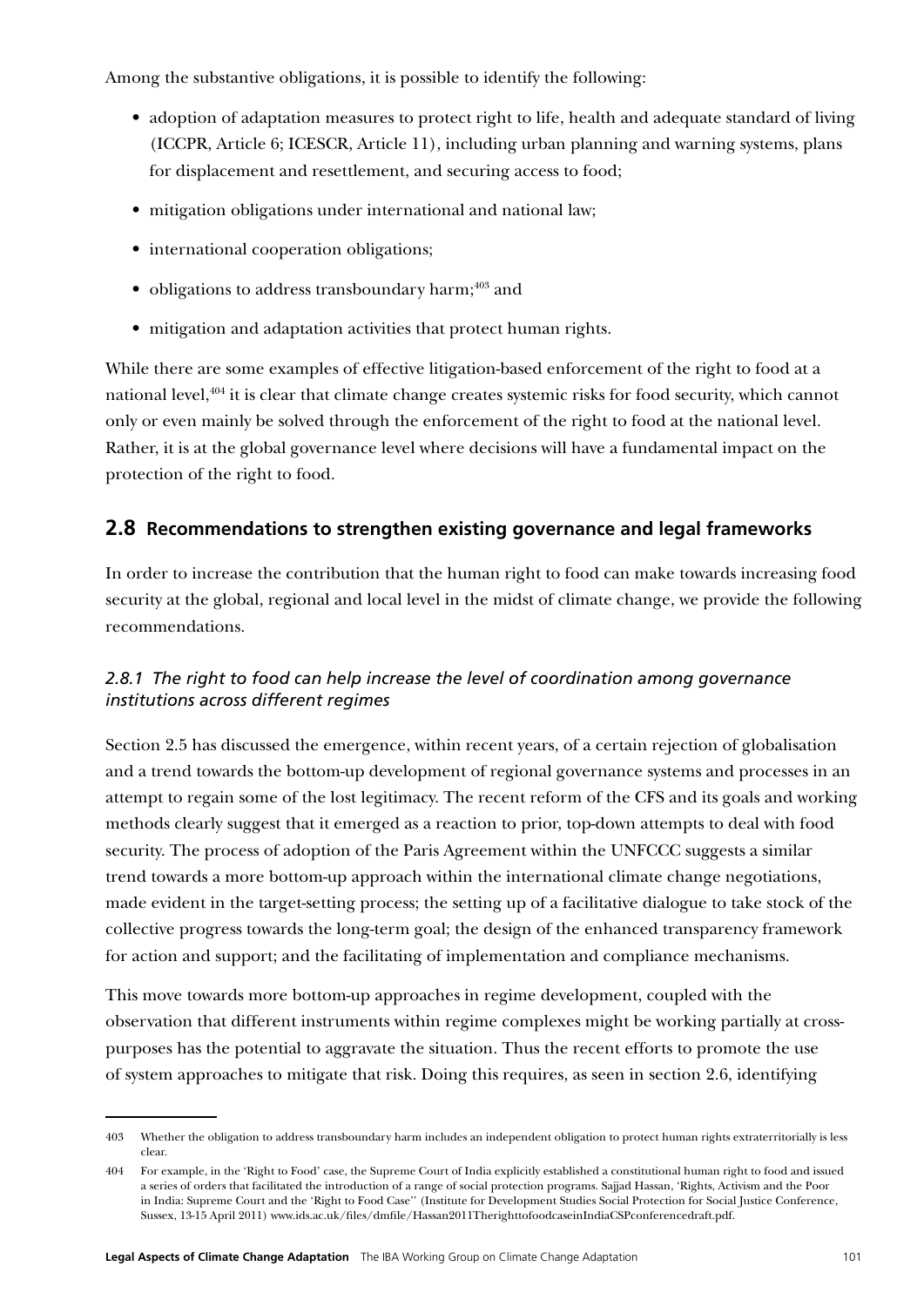the principles and goals that all instruments within and between regime complexes must promote or at least not undermine, and putting in place the governance instruments that will ensure the achievement of that goal.

The effort to agree on and implement the 17 SDGs is a recognition of the need to do just that with a view to focusing and galvanising the international community around a number of key challenges that threaten the ability of states to respect, protect and promote fundamental rights. Indeed, while only one of the SDGs deals explicitly with food security, other SDGs are directly relevant to promoting food security. The fact that the right to food is part and parcel of the SDGs provides the vision and shows a way to increase the alignment within the food security regime complex.

# *2.8.2 The right to food can align the goals and norms of different regimes*

Fundamental human rights express deeply held and widely shared convictions about human dignity and equality. As such, they constitute the bedrock on which international law and governance have developed<sup>405</sup> and can therefore inspire goals and norms across different governance regimes to promote their protection and fulfilment. In particular, in order to promote alignment within the regime complex for food security, we recommend the adoption of some measures that must fully respect, and will help promote, the right to food:

- Large investments in agriculture in rural areas targeting smallholders are needed to raise incomes and increase food security. To make sure they respect and promote the right to food, it is important that the international community introduces some changes to the regulatory frameworks applicable to global financial markets, for example by further developing and implementing socially responsible investment frameworks, by enforcing transparency requirements and by putting in place public law frameworks that make it easier for small investors to raise money in financial markets.
- Developed and major emerging economies need to eliminate trade-distorting policies that generate negative spill-over effects in developing countries. This section has referred to concerns regarding how large developed countries and regions such as the US and the EU still use various measures to promote domestic agriculture, including through subsidies linked directly or indirectly to production, subsidies to favour exports and trade barriers to imports that have the effect of reducing food security in developing countries.406 Also, subsidies to bioenergy have had deleterious impacts on food security and need to be eliminated.
- Agricultural policies need to contribute to climate change mitigation while promoting adaption to its impacts, which requires removing policy incentives to market distorting, environmentally harmful practices, such as subsidies to energy generation and agricultural inputs that propagate the causes of climate change. Also, investment in research and development, technology

<sup>405</sup> 'These great texts are the bedrock of sound governance. In them lives the world's hope for peace.' These were the final words of the UN High Commissioner for Human Rights, Zeid Ra'ad Al Hussein, in his remarks at the opening of the ceremony celebrating the 50th anniversary of the unanimous adoption of the International Covenant on Civil and Political Rights and the International Covenant on Economic, Social and Cultural Rights, on 1 March 2016. See 'Human Rights Treaties are 'Bedrock of Sound Governance,' Says Top UN Official Marking 50th Anniversary' (*UN News Centre* 1 March 2016), www.un.org/apps/news/story.asp?NewsID=53347#.WK\_EfdKQKKx.

<sup>406</sup> Melaku Geboye Desta, 'The European Union Common Agricultural Policy: Contributing Towards the Millenium Development Goal on the Reduction of Hunger?' in Joseph A McMahon and Michael N Cardwell (eds), *Research Handbook on EU Agriculture Law* (Edward Elgar Publishing Ltd 2015) 463-484.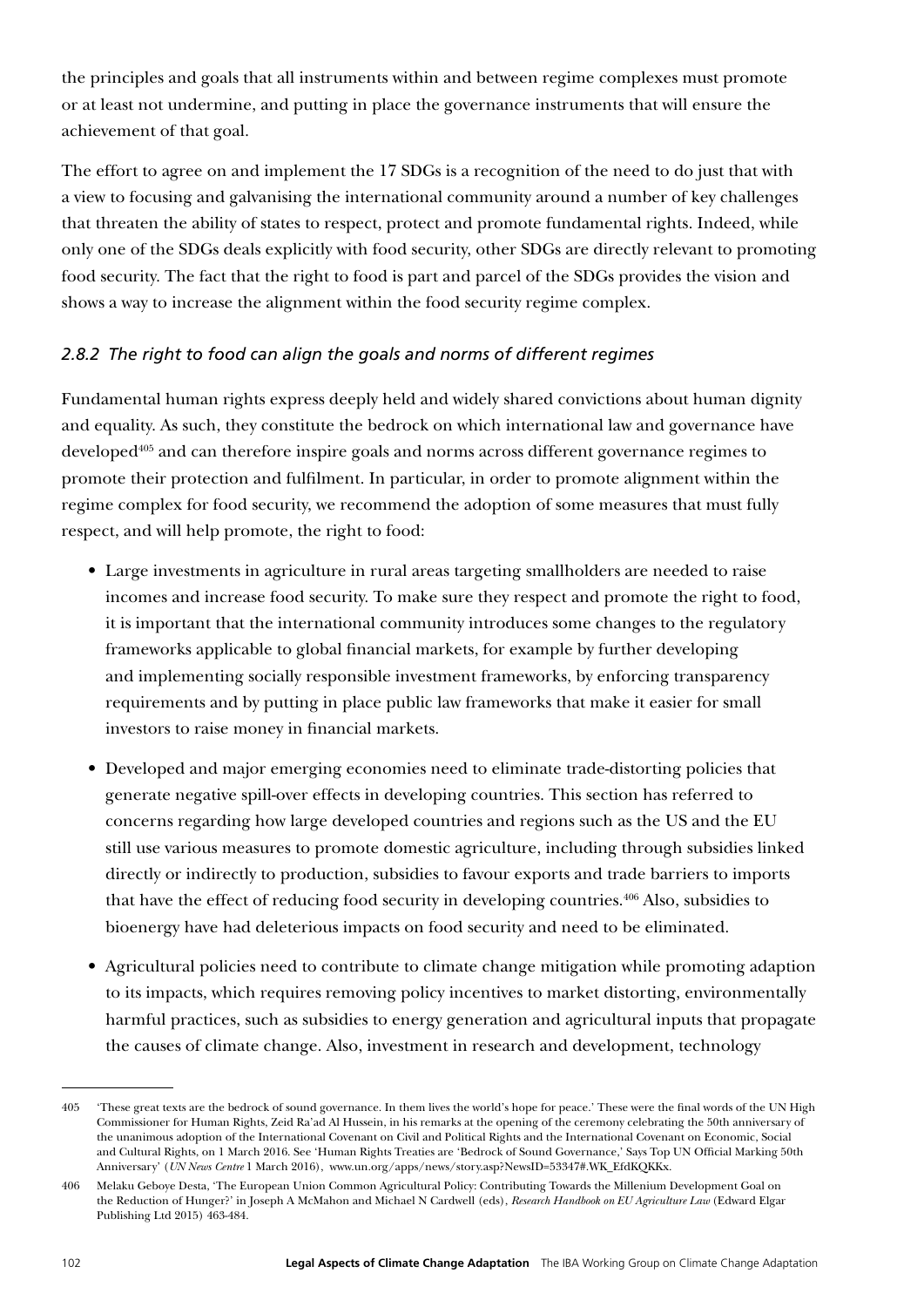development and skills is needed to green agriculture to make it sustainable; this has not yet happened in any significant way, either in the US<sup>407</sup> or in the EU.<sup>408</sup> If the challenges are daunting, the solutions are, at the most fundamental level, conceptually straightforward: (i) increase productivity in existing farms and/create new farms; (ii) increase efficiency in the use of resources within the agrifood system; (iii) reduce waste within global food chains; and (iv) introduce changes in diets globally.409

- The international climate change regime needs to increase its focus on food security. Even if it currently makes an explicit mention to the right to food, such mention has not yet had sufficient effects on the obligations of parties to the UNFCCC, particularly in the context of the National Communications submitted to the UNFCCC. The climate change framework should make a stronger link to food security and to the human right to food in a way that recognises all the dimensions of both terms and in a way that promotes or does not hinder other SDGs.
- Fisheries policies worldwide need reform to ensure that overfishing combined with pollution and climate change do not reduce the capacity of the fisheries to feed the global population.

# *2.8.3 The right to food can direct policy-making and law-making procedures, their implementation and enforcement to promote food security*

In addition to the elements to the right to food identified by the CESCR (food availability, food accessibility and food adequacy) and to the three types of obligation the right gives rise to for states (obligation to respect, to protect and to fulfil), another helpful frame for understanding its scope and meaning is to look at its procedural and substantive aspects.

Procedurally, the right requires that all policies and laws are not only assessed *ex ante* with a view to their impact on the right to food but also designed with a view to promoting food security. In that vein, strategic environmental assessment and project-specific environmental impact assessment (EIA), if performed systematically, can help detect and prevent or minimise potential negative environmental impact with associated human rights impact. The International Court of Justice has held that states are required to conduct transboundary EIAs as a matter of international customary law,410 and instruments such as the Convention on Environmental Impact Assessment in a Transboundary Context ('Espoo Convention')<sup>411</sup> mandate the carrying out of EIAs under certain circumstances.

No less than (and perhaps even more so than) with other rights, meaningful enjoyment of the right to food demands procedural guarantees. These include the right of individuals and groups to have access to information held by public authorities, the right to participate in decision-making processes on public policy and the right of access to justice. Particular manifestations of those rights in relation to the climate change regime include consultation on mitigation policies, such as bioenergy projects

<sup>407</sup> William S Eubanks, 'Achieving a Sustainable Farm Bill' in Mary Angelo, Jason Czarnezki and William S Eubanks (eds), *Food, Agriculture, and Environmental Law* (Environmental Law Institute, Washington DC 2013) 263-280.

<sup>408</sup> Christian Häberli, 'The Story of Community Preference for Food Security' in Joseph A McMahon and Michael N Cardwell (eds), R*esearch Handbook on EU Agriculture Law* (2015) 437-462.

<sup>409</sup> 'Global Food Security: Challenges and Options' (n 361)

<sup>410</sup> *Pulp Mills on the River Uruguay (Argentina v Uruguay)*, 2010 ICJ 14 (20 April 2010) [204].

<sup>411</sup> Convention on Environmental Impact Assessment in a Transboundary Context (25 February 1991) 1989 UNTS 310.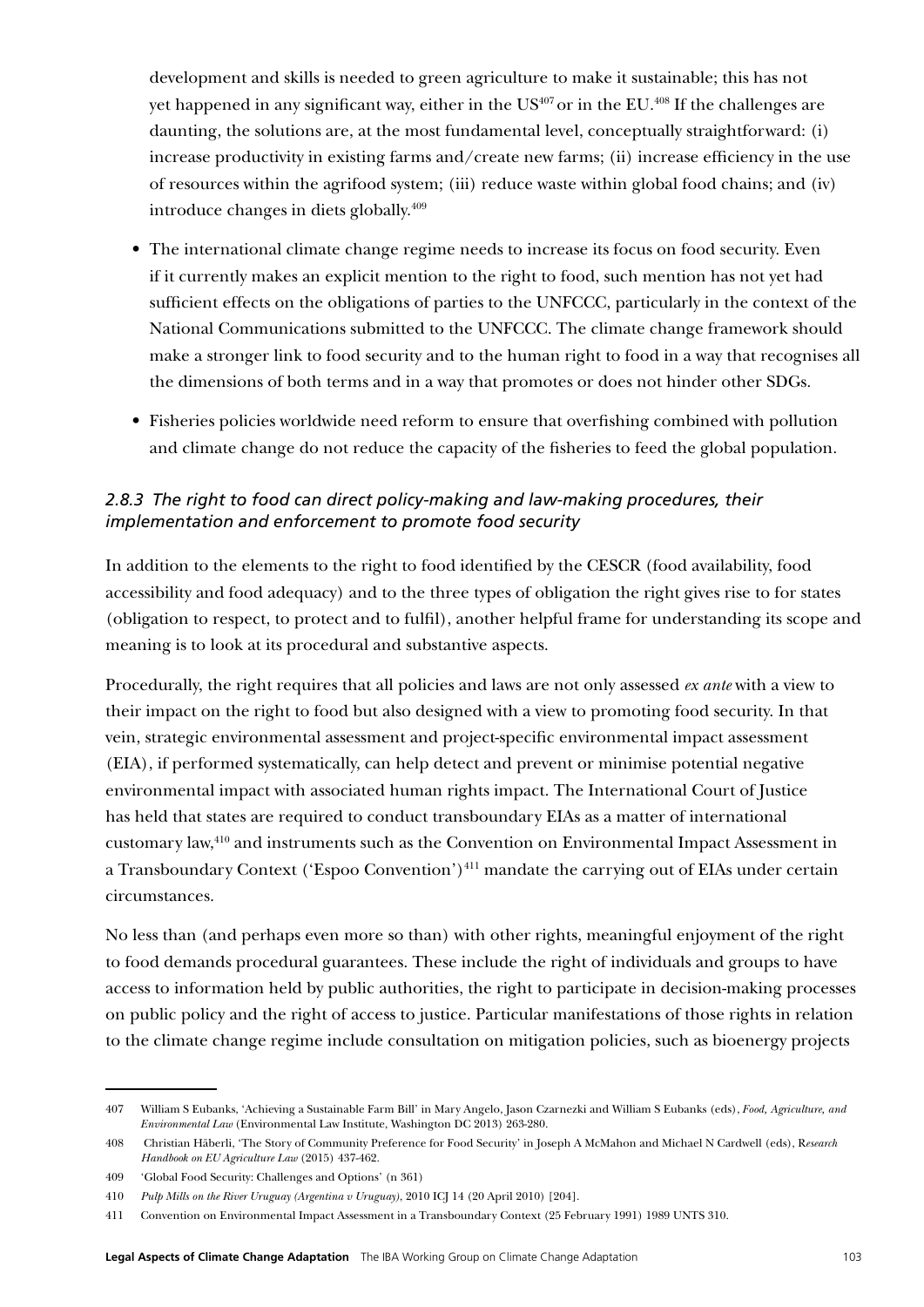and projects under the CDM, as well as the various projects financed through climate-related funds. Most critical is ensuring access to justice, which has been discussed in section [2.7](#page-95-0), particularly in light of a number of conceptual and practical barriers to access justice in many jurisdictions and at the international level.

Substantively, states have an obligation under international law to mainstream human rights, including the right to food, into all their related laws and policies, such as on trade, environment, agriculture and the financial sector. Looking at the international climate change regime through the lens of human rights, it seems clear that states must develop their National Communications with human rights in mind, including both mitigation and adaptation policies. This is, currently, patently not the case,<sup>412</sup> and it remains to be seen whether the Paris Agreement, which includes the first reference to human rights within a climate change treaty, will change this state of affairs.<sup>413</sup> Also, financial transfers and transfers of technology must be assessed from the perspective of their impact on human rights, mainly the right to food. Particularly in the context of climate financing, instruments such as the CDM, the mechanism for reducing emissions from deforestation and forest degradation in developing countries, and the role of conservation, sustainable management of forests, and enhancement of forest carbon stocks in developing countries (REDD+), the Green Climate Fund, the Adaptation Fund and various other funds should operate with an eye constantly towards their impact and influence on human rights.<sup>414</sup>

The climate change regime must fully incorporate the right to food. The UN human rights system has institutions and mechanisms that can play an important role in monitoring the impact on human rights of policies adopted by states, whether on climate change, energy, trade, or others. Chief among these is the UNHRC, as well as the Special Rapporteurs it appoints – in particular, the Special Rapporteur on the right to food<sup> $415$ </sup> and the Special Rapporteur on human rights and the environment.<sup>416</sup> The Special Rapporteur on human rights and the environment has actively engaged various international mechanisms, in particular, the COP to the UNFCCC.<sup>417</sup>

Each of the UN human rights treaties also has a monitoring committee made up by experts elected by states that are parties to those treaties. Those committees clarify normative obligations of states and review the periodic reports submitted to them by states. The rapporteurs and committees have raised

<sup>412</sup> UNEP and Columbia Law School Sabin Center for Climate Change Law (n 399) 30-31.

<sup>413</sup> Benoit Mayer, 'Human Rights in the Paris Agreement' (2016) 6 Climate Law 109-117.

<sup>414</sup> These mechanisms and funds will play important roles in helping states achieve the goals of the Paris Agreement. Paris Agreement, 'Governments See CDM as Crucial for Paris Goals: New Portfolio Launched in Marrakech' (UNFCCC 8 November 2016), http://newsroom. unfccc.int/paris-agreement/governments-see-cdm-as-crucial-for-paris-goals; Jennifer Ferguson-Mitchell, 'Forests and REDD+ Recognized as Key Components of Landmark Climate Deal Agreed in Paris, (UN-REDD Program 13 December 2015), www.unredd.net/announcementsand-news/2334-forests-included-in-landmark-climate-deal-agreed-in-paris.html; The Green Climate Fund was formally established by the COP in Cancun in 2010. It is intended to be the centerpiece of long term financing under the UNFCCC, including for technology transfer for adaptation. See Green Climate Fund, 'Green Climate Fund', [www.greenclimate.fund/home;](http://www.greenclimate.fund/home) UNFCCC, 'Green Climate Fund' http://unfccc. int/cooperation\_and\_support/financial\_mechanism/green\_climate\_fund/items/5869.php; Adaptation Fund, 'Countries Affirm in Closing Hours of COP22: The Adaptation Fund Should Serve the Paris Agreement' (19 November 2016), www.adaptation-fund.org/countries-affirmclosing-hours-cop22-adaptation-fund-serve-paris-agreement.

<sup>415</sup> Hilal Elver has served as the Special Rapporteur on the right to food since 2 June 2014. She was appointed in May 2014 as successor to Olivier De Schutter.

<sup>416</sup> John Knox was appointed as the first Special Rapporteur on human rights and the environment in 2015. He served as the first Independent Expert on Human Rights and the Environment following his appointment by the UNHRC in 2012.

<sup>417</sup> Special Procedure Mandate-holders of the UNHRC, 'A New Climate Change Agreement Must Include Human Rights Protections for All: An Open Letter from Special Procedures Mandate-Holders of the Human Rights Council to the State Parties to the UN Framework Convention on Climate Change on the Occasion of the Meeting of the Ad Hoc Working Group on the Durban Platform for Enhanced Action in Bonn' (OHCHR 17 October 2014), https://unfccc.int/sites/default/files/human-rights-open-letter.pdf (describing engagement with the UNFCCC).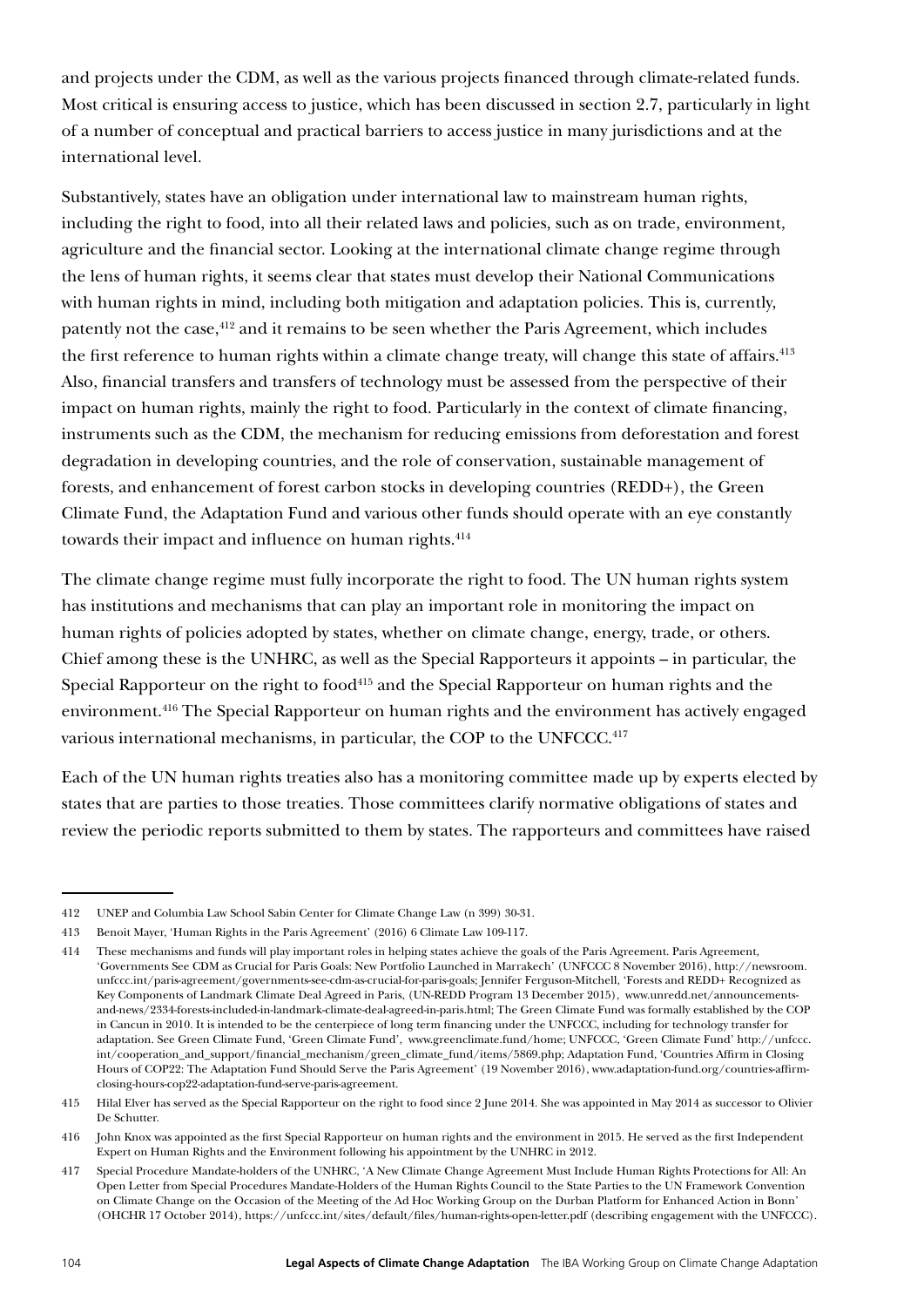awareness about the impact of climate change on food security and the right to food and have sought to clarify obligations of states in that regard.

Additionally, under the UN system, states are subject to two types of reporting obligations: the Universal Periodic Review; and reports to specific treaty bodies. These reports offer a perfect venue for states to highlight the links between climate change and the right to food,<sup>418</sup> and to receive recommendations in that regard.419 Of course one important limitation of the process is that states do not have to accept the outcomes of the review process, but they are an important source of influence towards effecting change.

# *2.8.4 The right to food can protect individuals and communities from abuses and injustice from public and private entities*

Notwithstanding that the actions of states and TNCs sometimes undermine human rights and that there is ongoing debate about the precise meaning and application of certain rights, fundamentally there is a strong level of agreement on the important role of human rights in guiding and controlling state behaviour. No international agreement may disregard the duty to respect, protect and fulfil fundamental human rights. As regards the right to food, this Chapter has shown that challenges to the human right to food may come from many sources, including the development and effects of international legal regimes, breaches of obligations contained within those legal regimes (whether isolated or systemic), as well as other factors such as poverty, civil and military strife, abuses of dominant positions, the financialisation of the food system and so on. The picture is therefore complex, as are the solutions. Among them is of course, the justiciability of the right to food in order to enforce it against those, whether states or corporations, that violate it through act or omission.

While the duty of states to respect, protect and fulfil the right to food within their territories is well established under international law, the duty to do the same beyond their borders is more contested. The capacity of international human rights law to ensure that victims of human rights violations by TNCs and other businesses or enterprises have access to effective remedies even when the violation takes place outside of the territory of the state of those enterprises is even less clear. According to Olivier De Schutter, there has been a gradual strengthening of opinion regarding the existence of extraterritorial duties of states in the area of human rights, including the duty to regulate the activities of corporations whose conduct they can influence.<sup>420</sup> Also, under international human rights law, states have an obligation to cooperate in transnational situations to make sure that victims of human rights violations caused by non-state actors have access to effective remedies, preferably of a judicial nature, to seek redress. Of course, access to justice is often difficult to secure in practice, and frequently, the most vulnerable are unable to benefit from the protection that international human rights law affords them. Justice Brian Preston, Chief Judge of the Land and Environment Court of New South Wales, has called attention to the range of conditions that, if absent, make access to justice

<sup>418</sup> Columbia Law School Human Rights Institute, *Climate Change and the Right to Food: A Comprehensive Study* (Heinrich Böll Stiftung Publication Series on Ecology, 2009) 102-104, www.boell.de/sites/default/files/Series\_Ecology\_Volume\_8\_Climate\_Change\_and\_the\_Right\_to\_Food\_0. pdf

<sup>419</sup> OHCHR, 'Human Rights Council's Universal Periodic Review Working Group Concludes Twenty-First Session After Reviewing the Human Rights Records of 14 More States' (30 January 2015), [www.ohchr.org/en/NewsEvents/Pages/DisplayNews.aspx?NewsID=15528&LangID=E;](http://www.ohchr.org/en/NewsEvents/Pages/DisplayNews.aspx?NewsID=15528&LangID=E) Harro van Asselt, Håkon Sælen, and Pieter Pauw, 'Assessment and Review under a 2015 Climate Change Agreement' (Nordic Council of Ministers 2015) 42-43.

<sup>420</sup> Olivier De Schutter, 'Towards a New Treaty on Business and Human Rights' (2015) 1 Business and Human Rights Journal 41.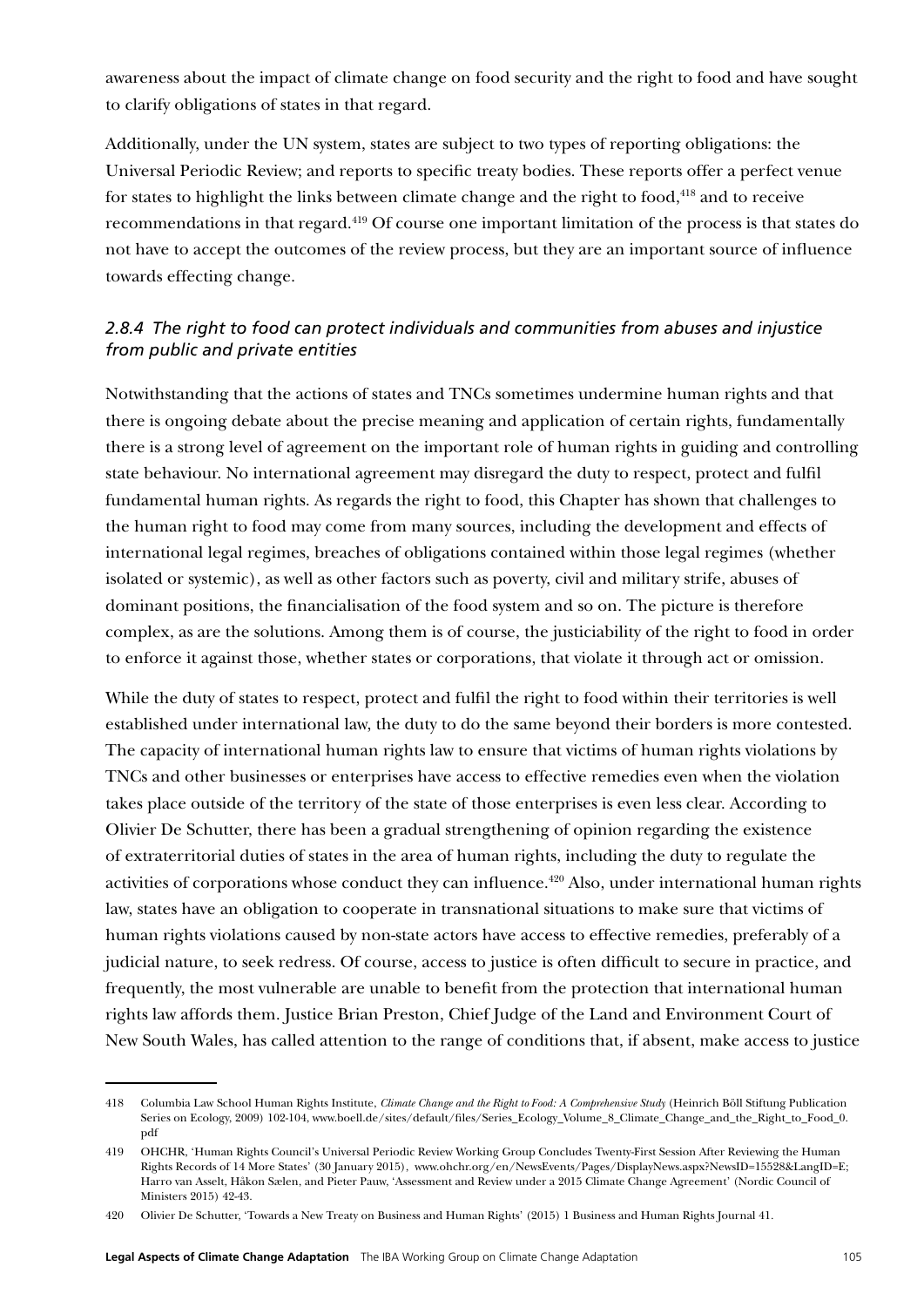often impractical for the purpose of defending rights.<sup>421</sup> Those include: adequate (environmental) laws; availability of willing and able plaintiffs; knowledgeable, experienced and willing lawyers; funding; standing to sue; simple and affordable procedures to start litigation; court practices and procedures that do not generate additional barriers to justice; absence of long delays in determining the litigation; and independent, impartial and competent courts, and adequate remedies. When one or several of those conditions are missing, access to justice might become almost impossible for those affected by a breach of their rights. Therefore, in addition to the remarks made in section [2.7](#page-95-0) on access to justice at international, regional and national levels, it is of the utmost importance that states create the necessary conditions of access to mechanisms for securing and vindicating a meaningful enjoyment of the right to food.

# **2.9 Case study: food security and fisheries in the Indian Ocean**

This Section closely examines fisheries in the Indian Ocean to further illuminate the challenges and opportunities identified in the previous sections pertaining to climate change adaptation and food security.

The Indian Ocean region is vast, spanning three continents and stretching from South Africa to Australia. The countries of the region include about a third of the world's population and a quarter of the global landmass. A significant proportion of international trade passes through the Indian Ocean and regional shipping is of considerable commercial value.<sup>422</sup>

The Indian Ocean rim countries are geographically, environmentally, politico-legally, economically and socio-culturally diverse. Although many of them have historic ties to each other, most commonly by their connection with the sea, $423$  the great differences among the countries have contributed to the lack of regional cohesion and late development of regional institutions. While the legacy of European exploration and colonisation is apparent in the common and civil law legal systems of the region, customary law and Sharia law also feature.

The Indian Ocean countries face a number of challenges but one of the most significant is ensuring food security, including access to and availability of seafood. Although the region is rich in natural resources, including fish, upon which much of the population depends for food, livelihoods and economic development, food security will become a more significant issue as populations continue to expand. Yet many of the species relied on migrate in and out of the inshore areas and Exclusive Economic Zones (EEZ) of multiple countries and into international waters, making governance problematic.

Many nations also face a common challenge of adapting to the impacts of climate change. Direct effects will be felt as sea levels rise and more extreme weather events hit coastal communities. In

<sup>421</sup> Brian J Preston, 'Environmental Public Interest Litigation: Conditions for Success' (Towards an Effective Guarantee of the Green Access: Japan's Achievements and Critical Points from a Global Perspective symposium, Awaji Island, 30 March 2013), www.lec.justice.nsw.gov.au/ Documents/preston\_environmental%20public%20interest%20litigation.pdf.

<sup>422</sup> Brahma Chellaney, 'Indian Ocean Maritime Security: Energy, Environmental and Climate Challenges' (2010) 6 Journal of the Indian Ocean Region 155.

<sup>423</sup> Regarding South Africa, see Thean Potgieter, 'South Africa and Maritime Power in the Indian Ocean' (2011) 7 Journal of the Indian Ocean Region 52.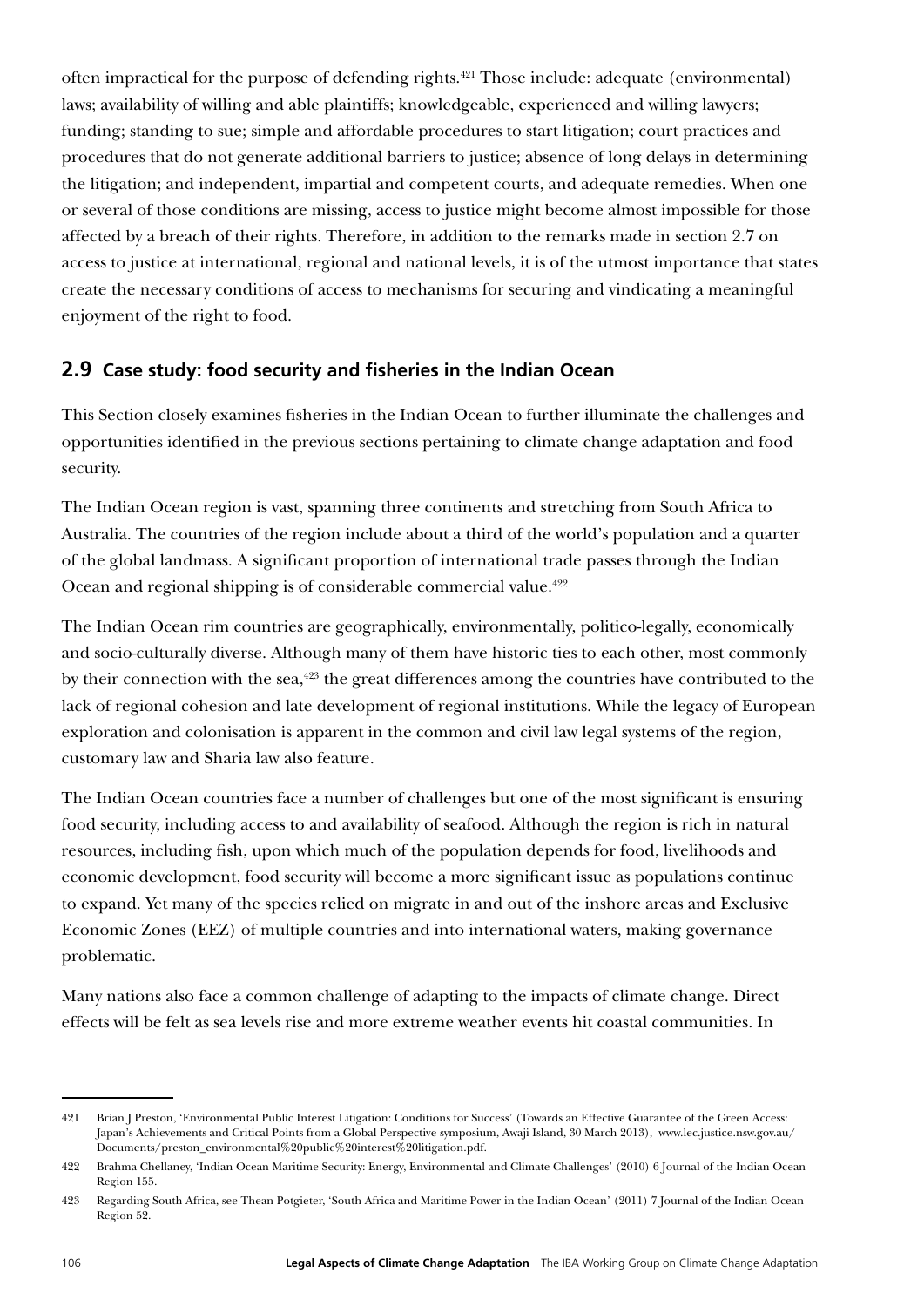addition, ocean acidification will contribute to declines in fisheries already under pressure from overfishing and environmental degradation.

It is in this context that it is critical to explore law and policy frameworks for marine protection, food security and climate change, and to make recommendations to ensure sustainable fisheries management across the region. This region has not been a strong focus of international law and policy efforts, which have been limited or have had restricted effect. Much then rests on the regional institutions and national governments in terms of ensuring food security in this changing environment. This case study explores regional diversities and the existing and anticipated impacts of climate change, as well as different jurisdictional responses drawing on a selection of case study countries.

### *2.9.1 The region*

### (i) Overview

While the Indian Ocean region has a rich diversity of peoples and of natural and cultural heritage, it 'has the most adverse ratio or balance between land size, population and natural resources.'424 The countries are also ranged across the spectrum of development, which makes regional cooperative arrangements less likely to form than in other regions. Furthermore, the broad array of legal systems has not assisted the development of common approaches to shared challenges. Although there have been significant regional developments in the first decade of this century, including the establishment of the Indian Ocean Rim Association (IORA), the region 'is far away from becoming a community of common values or even developing shared concerns over maritime security-related issues'.425

Although it is difficult to make generalisations, it is clear that most countries are faced with increasing urbanisation, industrialisation and unplanned population migration to coastal areas, with resultant overexploitation of land and resources.426 In the Seychelles, for example, significant urbanisation is exerting immense pressure on limited land resources and the coastal environment, with climate change exacerbating this developing crisis.427 Growing coastal populations mean that sustainable livelihoods for people and food security are paramount. The situation is complicated by frequent incidences of poor governance and lack of the rule of law across the region, as well as broader security concerns which in relation to the marine environment have translated into overfishing and illegal, unregulated and uncontrolled fishing. Although food security is recognised as a significant issue, access to seafood sits alongside energy, maritime and other security agenda.

Appropriate natural resource and environmental management, supported by effective law and policy, is and must remain a critical concern, particularly in the context of a changing climate. It is often

<sup>424</sup> Chellaney (n 422) 166.

<sup>425</sup> *Ibid* 155.

<sup>426</sup> David Chemane, Helena Motta, and Mussa Achimo, 'Vulnerability of Coastal Resources to Climate Changes in Mozambique: A Call for Integrated Coastal Zone Management, (1997) 37 Ocean & Coastal Management 63, 77; Julian Clifton et al, 'Marine Conservation Policy in Seychelles: Current Constraints and Prospects for Improvement' (2012) 36 Marine Policy 823-831.

<sup>427</sup> Republic of Seychelles and European Community, 'Country Strategy Paper and National Indicative Programme for the Period 2008–2013' (2007) 16, www.gfmd.org/files/pfp/mp/scanned\_sc\_csp10\_en.pdf. The Seychelles is one of the most urbanised countries in the Indian Ocean region.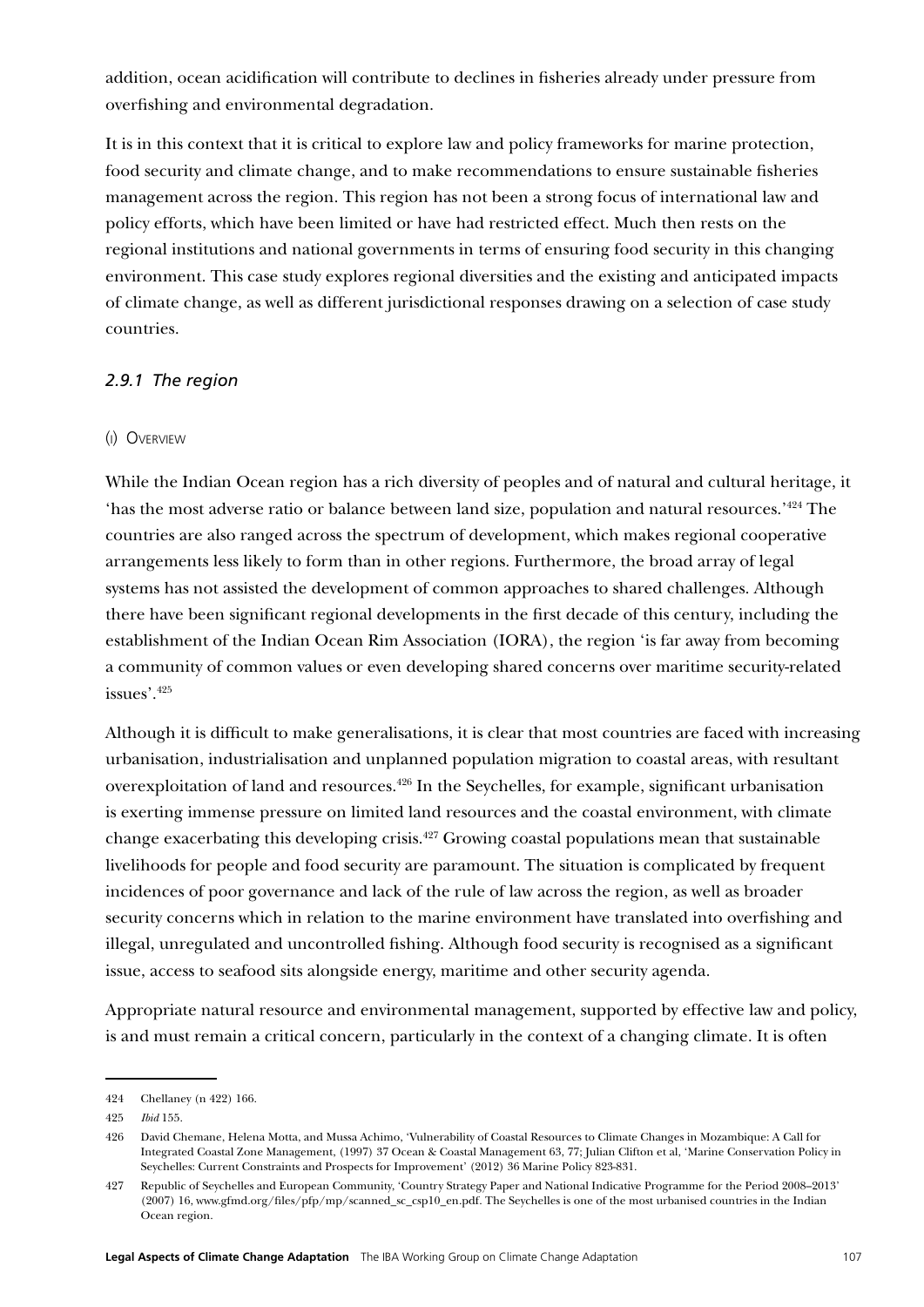the case that the impacts of climate change on food security, livelihoods and people are considered predominantly in relation to agriculture and land use. It is clear, however, that coastal areas and marine ecosystems will be greatly affected by climate change. A number of cities and communities around the Indian Ocean (including both mainland and island nations) are in low-lying areas where rising sea levels are a real threat, as is the increase in extreme weather events. Furthermore, many of the Indian Ocean regional peoples, societies and economies are reliant on fish and other marine living resources.

## (ii) Food from the oceans

Food security, including sustainable food sources from the ocean, is a global challenge and one that is already being affected by climate change.<sup>428</sup> Although global yields from capture fisheries have stabilised in recent years and been supplemented by aquaculture, sustainability of fish stocks is an issue in South and Southeast Asia, and the supply of fish in Africa has been described as being in crisis.429

Across the Indian Ocean there is heavy dependence on fisheries for ecosystem goods and services, including food and livelihoods. The importance of local inshore fisheries for sustenance in the region cannot be understated, as developing countries tend to have weak purchasing power in importing food from global markets. In some cases a commercial fisheries sector has emerged, but in many instances fisheries remain subsistence or artisanal endeavours.430 Both contribute significantly to economic development.431 Commercial fisheries are largely operated by foreign fishing vessels and focus on tuna or tuna-like species, whereas artisanal fisheries involve local fishers and multiple species.<sup>432</sup> Artisanal fisheries exist throughout the region and involve coastal communities accessing the ocean and resources for local livelihoods and subsistence. For example, in East Africa, fish is the most significant form of animal protein;<sup>433</sup> in Tanzania, fish caught locally by small-scale fisheries form an important part of the protein intake of local people and many households undertake both fishing and farming for livelihoods and sustenance.<sup>434</sup>

Although many countries (for example in eastern Africa) also have strong agricultural production, this sector is predicted to suffer due to climate change-related reduced rainfall, which will place increasing pressure on food from the oceans.<sup>435</sup> Therefore, if fisheries are not properly managed, climate change is likely to lead to significant food security concerns (including famine), as well as

<sup>428</sup> UNGA, 'The Role of Seafood in Global Food Security' Report of the Secretary-General Oceans and the Law of the Sea (21 March 2014) UN Doc A/69/71, [https://sustainabledevelopment.un.org/content/documents/12504DOALOS\\_A\\_69\\_71\\_role%20of%20seafood%20in%20](https://sustainabledevelopment.un.org/content/documents/12504DOALOS_A_69_71_role%20of%20seafood%20in%20food%20security.pdf) [food%20security.pdf](https://sustainabledevelopment.un.org/content/documents/12504DOALOS_A_69_71_role%20of%20seafood%20in%20food%20security.pdf).

<sup>429</sup> *Ibid.*

<sup>430</sup> Matthew Bunce, Katrina Brown, and Sergio Rosendo, 'Policy Misfits, Climate Change and Cross-Scale Vulnerability in Coastal Africa: How Developing Projects Undermine Resilience, (2010) 13 Environmental Science & Policy 485.

<sup>431</sup> R P van der Elst et al, 'Nine Nations, One Ocean: A Benchmark Appraisal of the South Western Indian Ocean Fisheries Project (2008-2012)' (2009) 52 Ocean and Coastal Management 258, 258.

<sup>432</sup> *Ibid* 259.

<sup>433</sup> Benedict P Satia, 'An Overview of the Large Marine Ecosystem Programs at Work in Africa Today' (2016) 17 Environmental Development 11- 19.

<sup>434</sup> James Tobey and Elin Torell, 'Coastal Poverty and MPA Management in Mainland Tanzania and Zanzibar' (2006) 49 Ocean and Coastal Management 834, 842.

<sup>435</sup> Chris Funk et al, 'Warming of the Indian Ocean Threatens Eastern and Southern African Food Security But Could be Mitigated by Agricultural Development' (2008) 105 Proceedings of the National Academy of Sciences 11081. Although in other regions such as southern Asia climate change may not have the same impacts on agricultural production, see Chris C Funk and Molly E Brown, 'Declining Global Per Capita Agricultural Production and Warming Oceans Threatens Food Security' (2009) 1 Food Security 271, 287.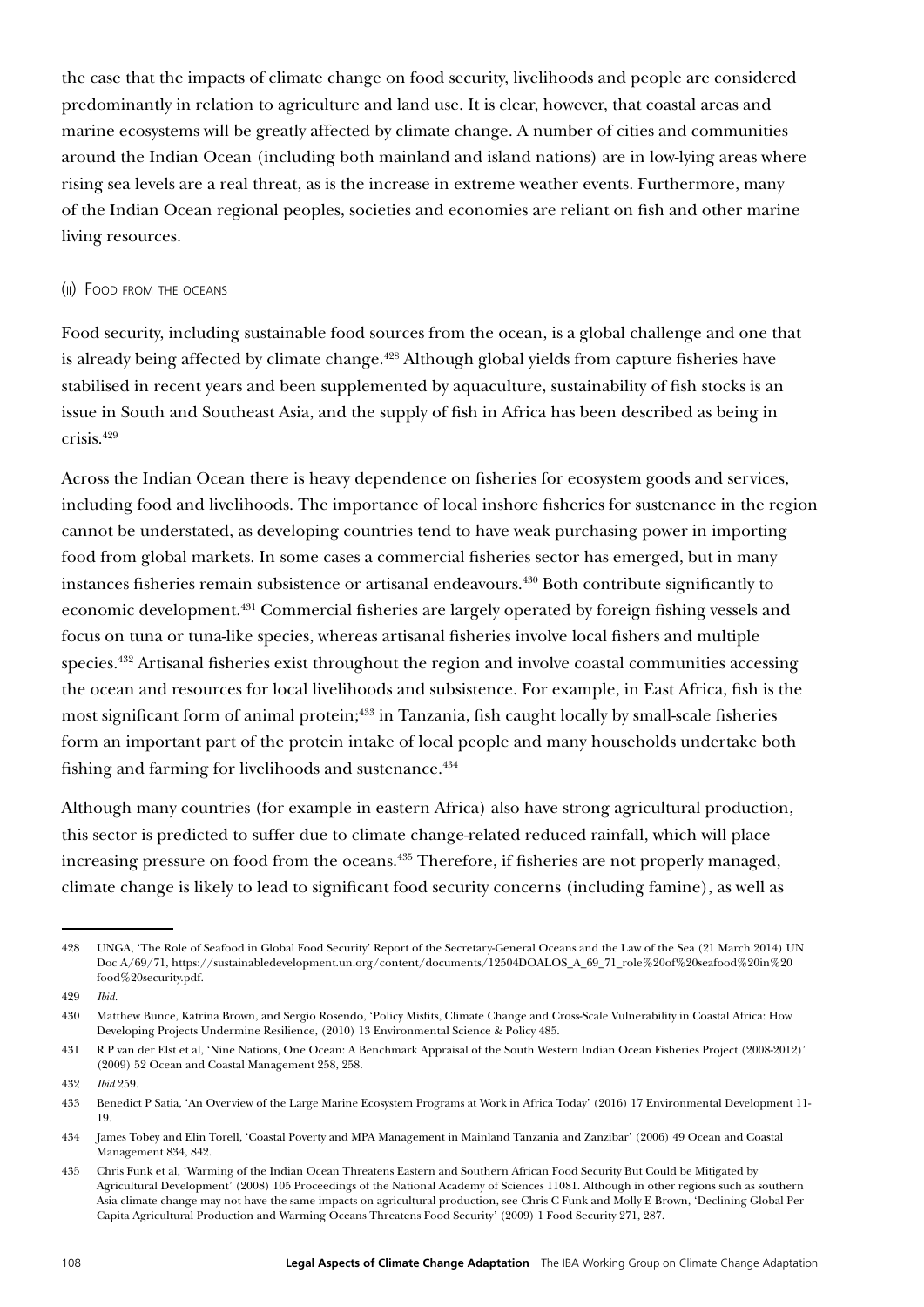economic distress. This economic reliance on effective marine management is clear throughout many Indian Ocean countries, as will be explored below. In addition, countries such as the Seychelles and Maldives depend economically on marine resources for tourism as well as fisheries.<sup>436</sup> Furthermore, there are also important socio-cultural linkages to the oceans evident in many countries, and the impact of climate change may well further destabilise communities in these circumstances.

#### (iii) Climate change impacts and challenges

It is now well accepted that climate change will have broad global impacts. Most often considered is rising sea levels due to warming and an increase in extreme weather events. The Indian Ocean is home to the flattest country on Earth, the Maldives, as well as many other low-lying areas, for example in Bangladesh, which face catastrophic impacts.<sup>437</sup> The impacts of climate change are likely to be so extreme as to involve the relocation of climate-displaced peoples. For example, India may well face inward migration from Bangladesh as saltwater inundates land areas, and the Maldivian population may have to relocate away from its islands as sea levels continue to rise.438 Although the small island states do not contribute to GHG emissions to any material extent, eight of the world's top 20 GHG emitters are located in the Indian Ocean region: Australia, India, Indonesia, Iran, Malaysia, Saudi Arabia, South Africa and Thailand.<sup>439</sup> In addition, the region includes some of the world's highest per capita emitters of carbon dioxide: Qatar, Saudi Arabia and the United Arab Emirates.

Accepting that climate change will have a range of effects, it has been observed that human security is likely to be the main impact in the region as food becomes scarcer, livelihoods are disrupted and extreme weather events and human migration all eventuate.<sup>440</sup> Fisheries are already suffering from overall degradation of the marine environment through pollution and other impacts, such as overfishing and illegal, unregulated and uncontrolled fishing. These impacts have destabilised ecosystems and have negatively affected species populations.441 While they are directly related to human activities over a number of decades, climate change will further affect the oceans and fisheries, further stressing resources. Clark, for example, opines that the impact of climate change is likely to be at least as great as uncontrolled human exploitation.<sup>442</sup>

It can be seen, therefore, that climate change exacerbates existing issues and is a contributing factor to degradation of fisheries. In particular, climate change causes ocean warming, acidification and deoxygenation, as well as other indirect effects on the oceans such as increasing stratification and interruptions to nutrient cycling particularly at the surface.<sup>443</sup> Loss of coastal habitats, such as mangroves and wetlands through erosion and inundation, will also damage juvenile nursery grounds, hampering reproduction and recruitment.<sup>444</sup> Changing weather patterns may have a less direct,

<sup>436</sup> Clifton et al (n 426).

<sup>437</sup> Chellaney (n 422).

<sup>438</sup> *Ibid* 162.

<sup>439</sup> Dennis Rumley, 'Ideology, Carbon Emissions and Climate Change Discourses in the Indian Ocean Region' (2010) 6 Journal of the Indian Ocean Region 147, 150.

<sup>440</sup> Chellaney (n 422) 163.

<sup>441</sup> Jelle Bijma et al, 'Climate Change and the Oceans—What Does the Future Hold?' (2013) 74 Marine Pollution Bulletin 495, 495.

<sup>442</sup> Barry M Clark, 'Climate Change: A Looming Challenge for Fisheries Management in Southern Africa' (2006) 30 Marine Policy 84, 85.

<sup>443</sup> Bijma et al (n 441) 495 (in relation to changes already noted in African waters); Clark (n 422) 85-87 (in relation to changes already noted in African waters).

<sup>444</sup> F J Gable, D G Aubrey, and J H Gentile, 'Global Environmental Change Issues in the Western Indian Ocean Region' (1991) 22 Geoforum 401, 401.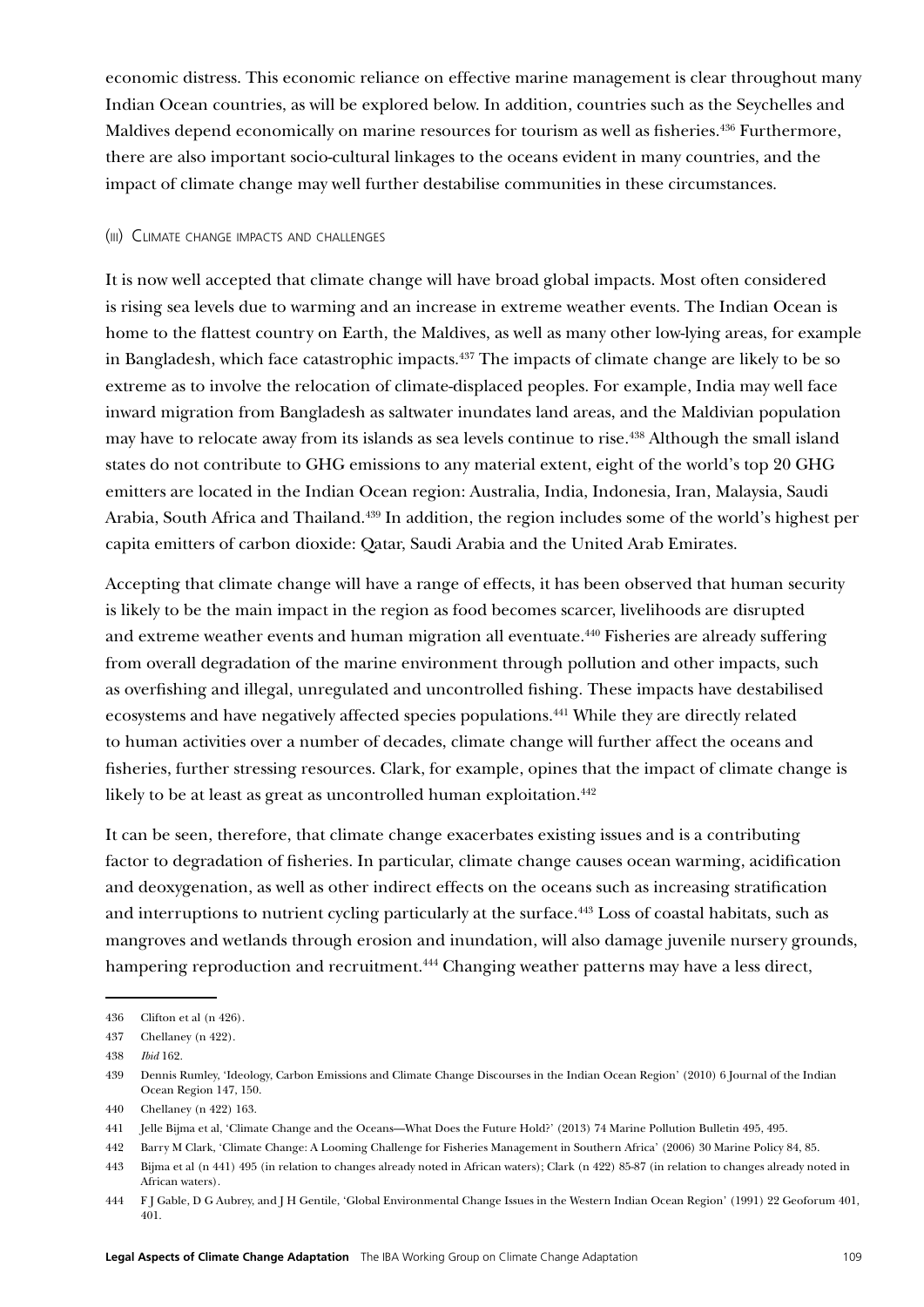but equally damaging effect. These variations will have biological effects, including the alteration of species ranges, extinctions or depletions, and invasions of non-native species.445 The result is likely to be poleward migration of species seeking warmer water; however, colder waters acidify faster.446 Furthermore, effects on marine species are likely to include restricted annual productivity and abundance of individual species, as well as cascading changes and damage to food webs.447 For example, acidification will affect shellfish, resulting in declining harvests, as well as damage to coral reefs of importance as fish habitats and for tourism.448

While the protection of marine ecosystems in the context of climate change is a significant issue in itself, damage to fish stocks could be catastrophic for those peoples dependent on the oceans for food and livelihoods. In the Indian Ocean region, just as fishery resources are already affected by environmental degradation, so too are communities made vulnerable by socio-economic and environmental pressures.449 Worse still, it is clear that poor communities suffer greater consequences of environmental pressures, including climate change. Clark, in his analysis of the impacts of climate change in southern Africa, notes that the impacts on fisheries are likely to affect all fishers (from subsistence to commercial) particularly those around coral reefs and estuaries.450 Other commentators suggest that traditional fisheries will be the most vulnerable to climate change because impacts will be great but the ability to adapt is quite low.<sup>451</sup>

Many of the issues referred to above are not new and much attention was drawn in the 1990s to the same problems that are now so prominent in the climate change literature. While this has led to law and policy initiatives focused on both sustainable fisheries management and food security, the ability to adapt to the further stress of climate change is likely to be limited.452 The level of economic development in many countries in the region, particularly the Western Indian Ocean, means that there are few institutions, finances and technical resources to deal with the challenges.<sup>453</sup>

## *2.9.2 Law and policy framework*

The international community has recognised the need to address food security in the context of environmental pressures, including climate change.<sup>454</sup> While there is no global legal framework in this regard, the matter was a focus at 1995 Kyoto Conference and the adopted Kyoto Declaration on the Sustainable Contribution of Fisheries to Food Security.455 The issues were again raised at the World Food Summit in 1996 and the Rome Declaration on World Food Security.<sup>456</sup> These conferences and instruments emphasised the need for scientific data, sustainable management and mechanisms

<sup>445</sup> Bijma et al (n 441) 496.

<sup>446</sup> *Ibid* 496.

<sup>447</sup> *Ibid* 497.

<sup>448</sup> Bunce, Brown, and Rosendo (n 430) 493.

<sup>449</sup> *Ibid* 485.

<sup>450</sup> Clark (n 442) 90.

<sup>451</sup> Elayaperumal Vivekanandan, Rudolf Hermes, and Chris O'Brien, 'Climate Change Effects in the Bay of Bengal Large Marine Ecosystem' (2016) 17 Environmental Development 46-56.

<sup>452</sup> Gable, Aubrey, and Gentile (n 444) 414.

<sup>453</sup> *Ibid* 414.

<sup>454 &#</sup>x27;The Role of Seafood in Global Food Security' (n 428).

<sup>455</sup> Kyoto Declaration and Plan of Action on the Sustainable Contribution of Fisheries to Food Security (International Conference on the Sustainable Contribution of Fisheries to Food Security, Kyoto, 4-9 December 1995).

<sup>456</sup> Rome Declaration on World Food Security (n 386).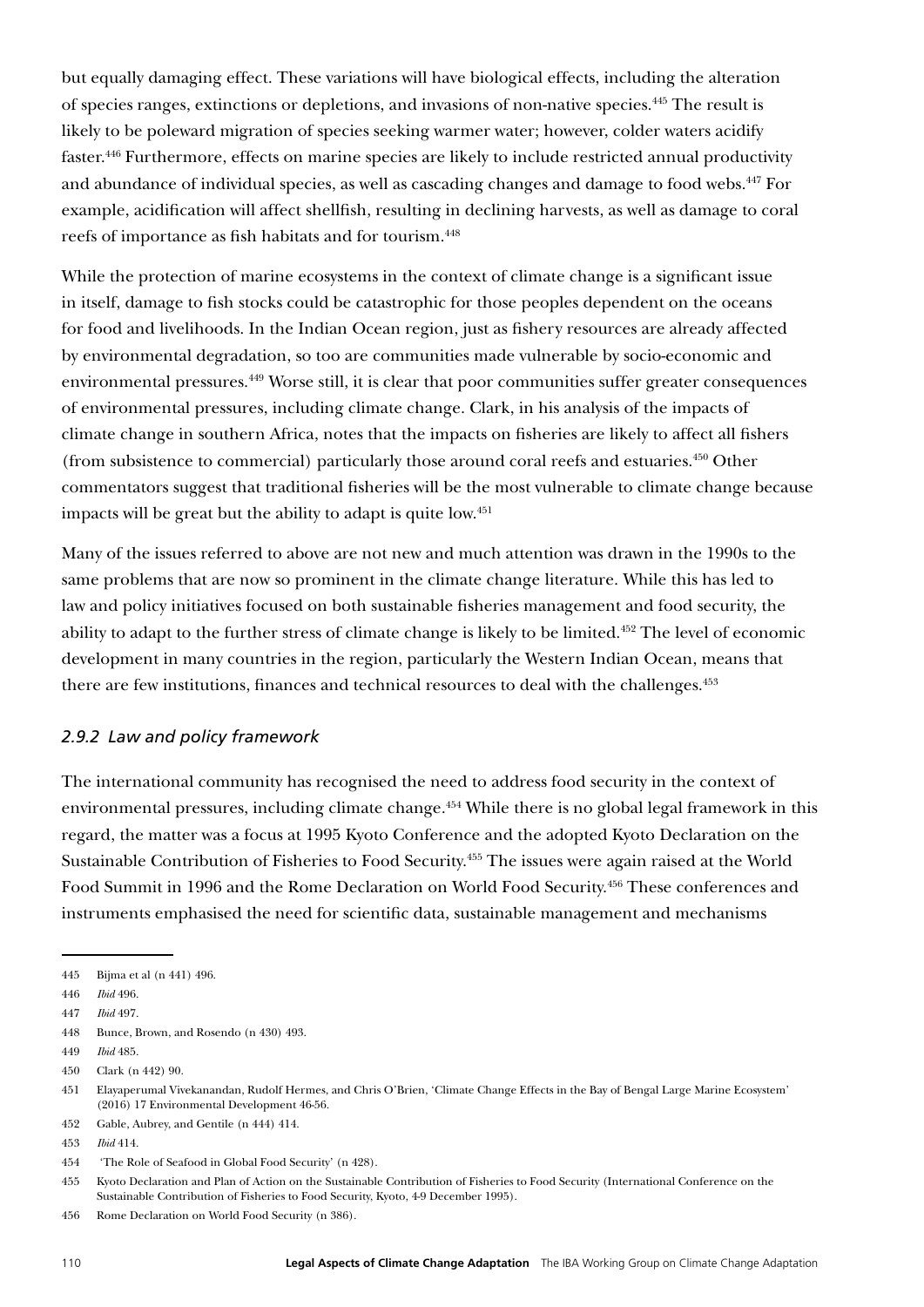to ensure supply. More recently, the global community in Agenda 2030 has linked the issues of food security, climate change, human rights and oceans through the SDGs.457 Importantly, SDG 14 focuses on the oceans: conserve and sustainably use the oceans, seas and marine resources for sustainable development. The majority of work undertaken has been under the auspices of a variety of intergovernmental organisations and includes the development of law and policy.458 In order to ensure food security, law and policy must address four key pillars: availability, access, utilisation, and stability.<sup>459</sup>

In responding to the challenges posed by climate change in managing ocean resources for food security, nations in the region face varying difficulties depending on their socio-economic context, financial, legal, and technical capacity (or lack of it) to respond, their proximity to the sea, and respective levels of existing and predicted environmental degradation.460 For example, Australia is the wealthiest and most developed nation in the region with a relatively low population and large land area. It can therefore afford to respond to climate change in a variety of ways at the national level – if the political will to do so is evident. Other nations in the region, such as the Maldives, are developing countries, SIDSs, or LDCs. Some states have historically been less politically stable, have begun to consider socio-economic issues only recently and have yet to address complex environmental concerns. The Arab states, also on the Indian Ocean rim, have economic interests associated with oil production that, when combined with less serious impacts such as rising sea levels, make them less inclined to take aggressive regulatory measures. Nevertheless, the majority of states in the region participate in international environment laws and organisations, as well as the fledgling regional bodies, and have adopted some relevant national law and policy. These areas are explored below.

#### (i) International law

A number of different international law subfields are relevant to food security, including international environmental law (which addresses conservation and sustainable use of marine resources), natural resources law (including the regulation of fisheries) and human rights law (including the right to adequate food).461 The focus here is on oceans governance and fisheries regulation in particular.

The majority of Indian Ocean states have ratified the key international environmental treaties: the UNFCCC, Convention on Biological Diversity (CBD), Convention on Migratory Species, Convention on International Trade in Endangered Species,UN Convention on the Law of the Sea (UNCLOS), and the Agreement on the Conservation and Management of Straddling Fish Stocks and Highly Migratory Fish Stocks. Identifying common international commitments among Indian Ocean countries demonstrates 'convergent and mutual expectations on the accepted international principles, norms, rules, and procedures of the international regimes' and provides a common platform for law and policy developments.462 For example, the UNFCCC, CBD and UNCLOS provide a basis for protected area management. There has however, been relatively little regional

<sup>457</sup> UNGA, Sustainable Development Goals (n 139).

<sup>458</sup> 'The Role of Seafood in Global Food Security' (n 428) 21.

<sup>459</sup> CFS (n 254).

<sup>460</sup> Chellaney (n 422) 165.

<sup>461</sup> On the right to food, see Anniken Skonhoft, Ambra Gobena, and Dubravka Bojic Bultrini, 'Fisheries and the Right to Food: Implementing the Right to Food in National Fisheries Legislation' (FAO 2009), www.fao.org/docrep/016/ap553e/ap553e.pdf.

<sup>462</sup> Aldo Chircop et al, 'Governance of Marine Protected Areas in East Africa: A Comparative Study of Mozambique, South Africa, and Tanzania' (2010) 41 Ocean Development & International Law 1, 3; Gable, Aubrey, and Gentile (n 444).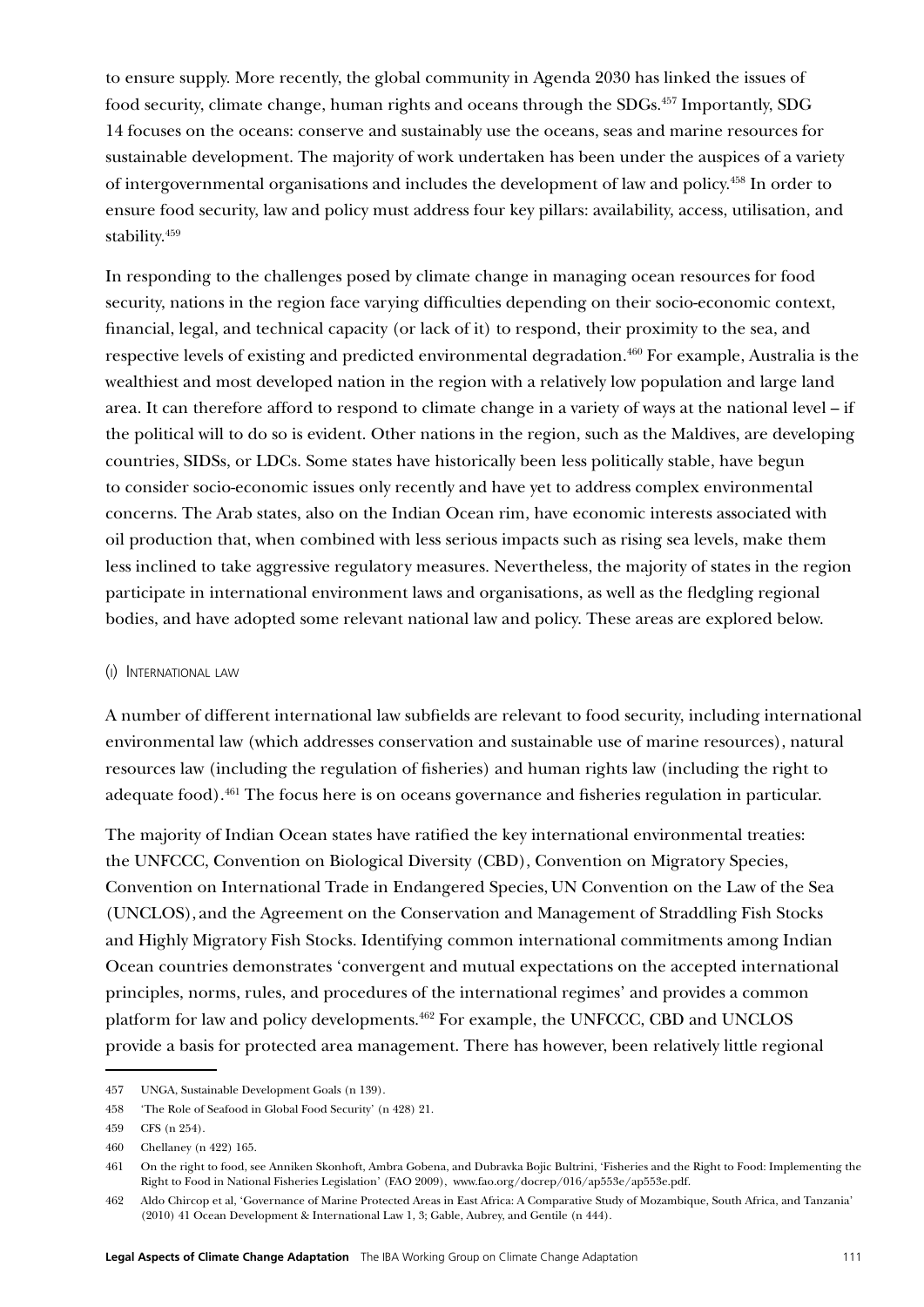collaboration or coalitions that might identify and enhance cooperative opportunities to meet these international obligations.

Under the UNFCCC, parties are organised into five regional groups,  $463$  but in practice other groupings are important although not regionally based. One example is the Alliance of Small Island States, which is a coalition of 43 low-lying and small island countries, including the Seychelles, Mauritius, and Comoros. Although programmes under the umbrella of the UNFCCC have included food security issues, such as funding for adaptation,<sup>464</sup> there have been calls for greater emphasis on marine ecosystem management recognising specifically that climate change will impact food from the oceans.465 As noted above, the recently adopted Paris Agreement only makes reference to food security in its Preamble.

There is more evidence of regional initiatives under the CBD, including Regional Biodiversity Strategies and Action Plans formulated through pre-existing organisations.<sup>466</sup> These are based on continental groupings, rather than regions such as the Indian Ocean. The CBD has catalysed a great deal of relevant work through its programmes including the Southern Indian Ocean Regional Workshop to Facilitate the Description of Ecologically or Biologically Significant Marine Areas, the West Indian Ocean Partnership, and the programme on Climate Change and Biodiversity.<sup>467</sup> More specifically, the Strategic Plan for Biodiversity 2011-2020 (including the Aichi Biodiversity Targets), and 2010 Sustainable Ocean Initiative focus on fisheries: under the strategic goal of reducing pressures on biodiversity, Aichi Biodiversity Target 6 seeks to ensure that by 2020 all fish and invertebrate stocks are managed and harvested sustainably and legally, using ecosystem-based approaches.468

While UNCLOS provides the framework for governance of different ocean spaces and creates obligations to protect and preserve the marine environment, it contains little detail as to how this might be achieved. UNCLOS encourages regional cooperation, but there are no regional initiatives within the treaty framework itself. Much more has been accomplished under the auspices of the UN Environment Programme (UNEP) Regional Seas Programme.<sup>469</sup> This programme covers 18 regions of the world, but not the Indian Ocean as a whole, with initiative divided between the continents of Africa, Asia and Oceania. The East African region adopted the Nairobi Convention for the Protection, Management and Development of the Marine and Coastal Environment of the Eastern African Region in 1985 (amended in 2010). Both Mozambique and the Seychelles (explored in this case study) are parties to that Convention and the Protocol Concerning Protected Areas and Wild Fauna and Flora in the East African Region, which does not refer to climate change. The only other relevant regional programme is the South Asian Seas, of which India and the Maldives are members.

<sup>463</sup> African States, Asian States, Eastern European States, Latin American and the Caribbean States, and the Western European and Other States (the 'Other States' include Australia, Canada, Iceland, New Zealand, Norway, Switzerland, and the United States, but not Japan, which is in the Asian Group). See UNFCCC, 'Party Groupings', http://unfccc.int/parties\_and\_observers/parties/negotiating\_groups/items/2714.php.

<sup>464</sup> UNFCCC, 'Funding for Adaptation' (2020) [https://unfccc.int/Adaptation-Fund.](https://unfccc.int/Adaptation-Fund)

<sup>465</sup> The International Coastal and Ocean Organization, 'At the Frontlines of Climate Change—Oceans, Coasts, and Small Island Developing States: The Need for Action Now in the Climate Negotiations' (Ad Hoc Working Group on Long-Term Cooperative Action under the UNFCCC, Bonn, 1-12 June 2009),<http://unfccc.int/resource/docs/2009/smsn/ngo/156.pdf>.

<sup>466</sup> Convention on Biological Diversity, Regional Biodiversity Strategies and Action Plans (RBSAPs), www.cbd.int/nbsap/related-info/region-bsap.

<sup>467</sup> West Indian Ocean Partnership, Resilient Ecosystems for Sustainable Livelihoods, Adaptation, and Human Security, www.cbd.int/islands/ doc/wiop/wiop-factsheet-en.pdf.

<sup>468</sup> Convention on Biological Diversity, Aichi Biodiversity Targets [www.cbd.int/sp/targets](https://www.cbd.int/sp/targets).

<sup>469</sup> UNEP, Regional Seas: UNEP Administered Programmes [http://web.unep.org/regionalseas/unep-administered-programmes.](http://web.unep.org/regionalseas/unep-administered-programmes)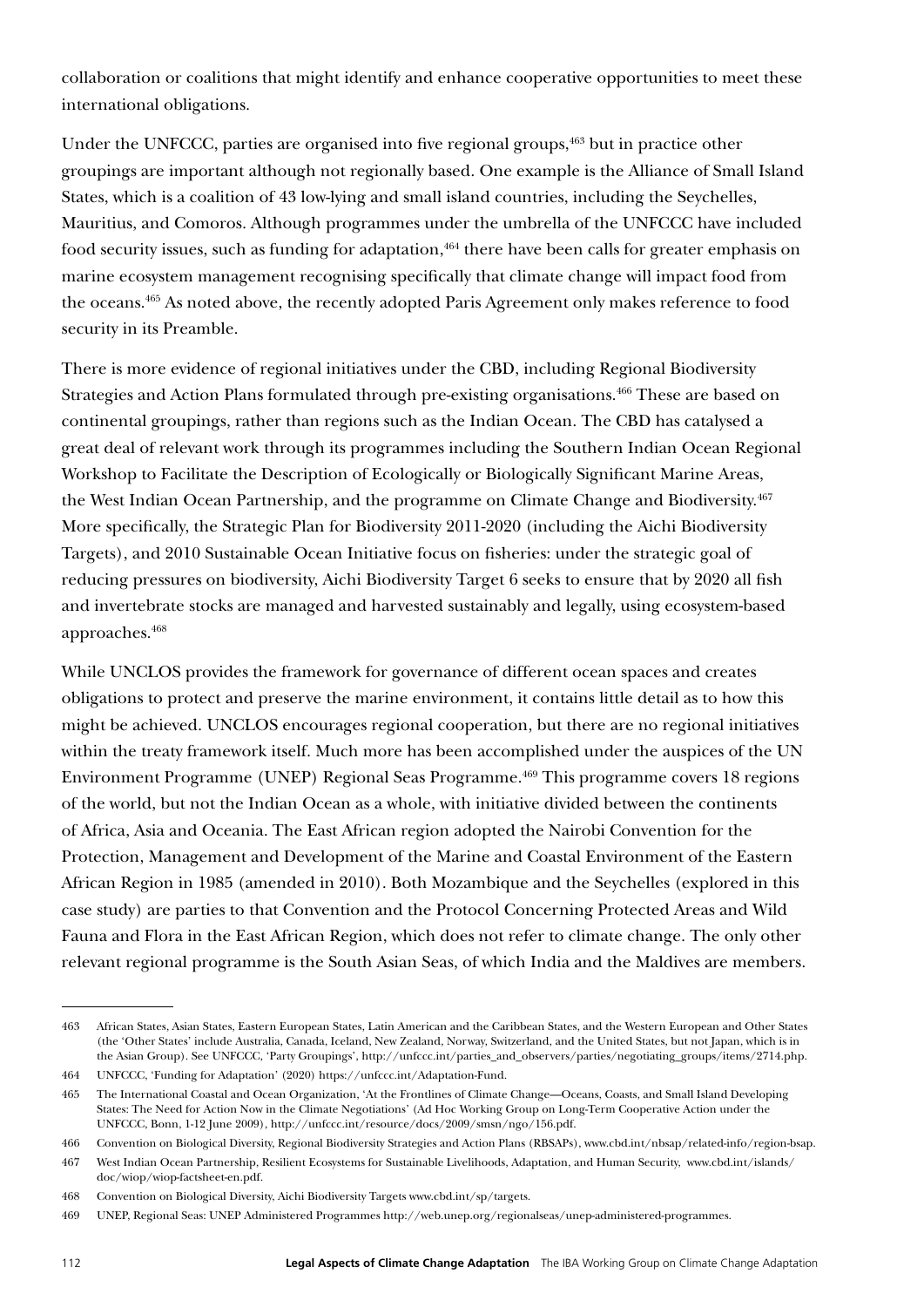The 1995 South Asian Seas Action Plan 'focuses on Integrated Coastal Zone Management, oil-spill contingency planning, human resource development and the environmental effects of land-based activities'.470 Although climate change issues are acknowledged, there are no legal instruments or programmes that focus on it or fisheries management.

Earlier in this chapter, the role of the FAO was discussed and, with respect to fisheries, the FAO plays a critical role in standard setting, dissemination of data and development of best practice guidelines. For example, the 1995 Code of Conduct on Responsible Fisheries provides guidance on best management practices and its objects include recognition of the contribution of fisheries to food security.<sup>471</sup> The Voluntary Guidelines for Securing Sustainably Small Scale Fisheries in the Context of Food Security and Poverty Eradication seeks to enhance their contribution to sustainable seafood production and encourages support for these fisheries in small island states where climate change will impact greatly.472 In addition, the FAO Committee on Fisheries has a subcommittee on aquaculture and the role it can play in sustainable food security,<sup>473</sup> and the Smart Fish Programme is a regional initiative focusing on good fisheries governance, including regulatory frameworks for sustainable exploitation of fisheries resources.474

The FAO works with and provides technical and administrative support to five regional fishery bodies of relevance to the Indian Ocean: Southern Indian Ocean Fisheries Agreement,<sup>475</sup> Indian Ocean Tuna Commission,476 Bay of Bengal Programme Inter-Governmental Organisation,477 Regional Commission for Fisheries<sup>478</sup> and Regional Organization for the Conservation of the Environment of the Red Sea and Gulf of Aden.<sup>479</sup> The focus of most of these bodies is conservation and management of fisheries for the purposes of both economic development and food security. For example, the Indian Ocean Tuna Commission includes within its objectives the promotion of cooperation among members to ensure management, conservation, optimum utilisation of stocks and encouragement of sustainable development of such fisheries.<sup>480</sup> The Southern Indian Ocean Fisheries Agreement has the objective of ensuring the long-term conservation and sustainable use of non-highly migratory fish stocks in the high seas of the southern Indian Ocean.<sup>481</sup> The FAO also works at the national level and has engaged in projects to strengthen law and policy to improve food security, for example, in the Seychelles<sup>482</sup> and to incorporate the right to food in national legislation.<sup>483</sup>

<sup>470</sup> UNEP, Regional Seas: South Asian Seas [http://web.unep.org/regionalseas/south-asian-seas.](http://web.unep.org/regionalseas/south-asian-seas)

<sup>471</sup> FAO, *Code of Conduct for Responsible Fisheries* (1995) [www.fao.org/3/a-v9878e.pdf](http://www.fao.org/3/a-v9878e.pdf).

<sup>472</sup> FAO, V*oluntary Guidelines for Securing Sustainable Small-Scale Fisheries in the Context of Food Security and Poverty Eradication* (2015) [www.fao.org/3/a](http://www.fao.org/3/a-i4356e.pdf)[i4356e.pdf](http://www.fao.org/3/a-i4356e.pdf).

<sup>473</sup> FAO, COFI Sub-Committee on Aquaculture [www.fao.org/fishery/about/cofi/aquaculture/en.](http://www.fao.org/fishery/about/cofi/aquaculture/en)

<sup>474</sup> FAO, Programme for the Implementation of a Regional Fisheries Strategy for the Eastern and Southern Africa - Indian Ocean Region (IOC-SmartFish) [www.fao.org/3/a-az404e.pdf](http://www.fao.org/3/a-az404e.pdf).

<sup>475</sup> Parties to the Southern Indian Ocean Fisheries Agreement include Australia, Cook Islands, the EU, Mauritius, and Seychelles. FAO, Regional Fishery Bodies Summary Descriptions: South Indian Ocean Fisheries Agreement (SIOFA) www.fao.org/fishery/rfb/siofa/en.

<sup>476</sup> Membership includes the Maldives, Mozambique, Seychelles, and South Africa. See Indian Ocean Tuna Commission, 'Structure of the Commission' www.iotc.org/about-iotc/structure-commission.

<sup>477</sup> India and the Maldives are parties. FAO, Regional Fishery Bodies Summary Descriptions: Bay of Bengal Programme Inter-Governmental Organization (BOBP-IGO) www.fao.org/fishery/rfb/bobp\_igo/en.

<sup>478</sup> FAO, Regional Fishery Bodies Summary Descriptions: Regional Commission for Fisheries (RECOFI), www.fao.org/fishery/rfb/recofi/en.

<sup>479</sup> FAO, Regional Fishery Bodies Summary Descriptions: Regional Organization for the Conservation of the Environment of the Red Sea and Gulf of Aden (PERSGA) www.fao.org/fishery/rfb/persga/en.

<sup>480</sup> Indian Ocean Tuna Commission, The Commission www.iotc.org/about-iotc.

<sup>481</sup> FAO, Regional Fishery Bodies Summary Descriptions: South Indian Ocean Fisheries Agreement (SIOFA) (n 475)

<sup>482</sup> FAO, Seychelles and FAO: Partnering for Sustainable Agricultural Development and Food Security (2016) www.fao.org/3/a-au744e.pdf.

<sup>483</sup> Skonhoft, Gobena, and Bultrini (n 462).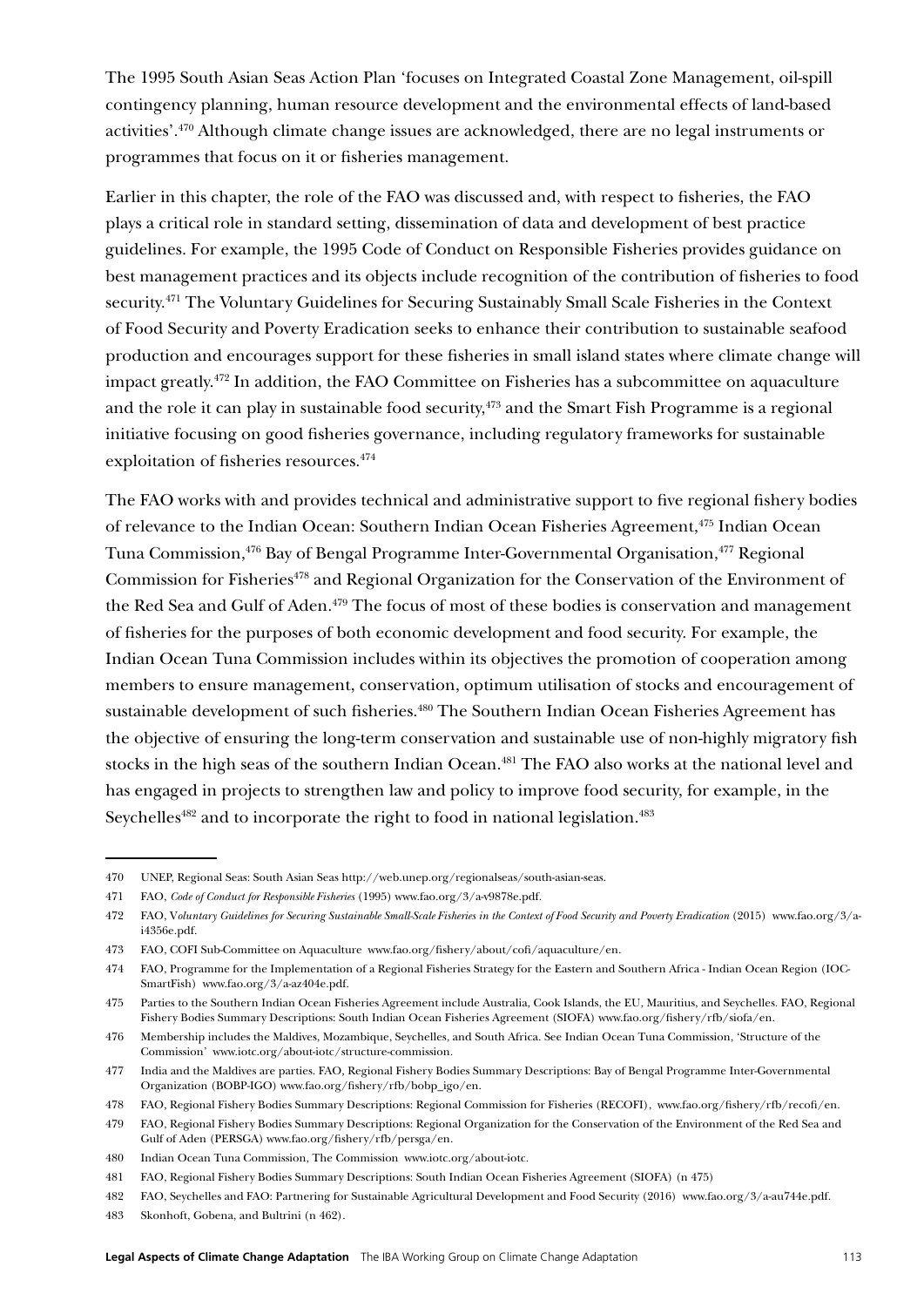The above analysis demonstrates that there are a number of global laws, projects and programmes in the Indian Ocean region, but they rarely involve all relevant countries or address climate change and food security on a holistic, regional basis. As will be discussed below, the limited regional initiatives flowing directly from wider international agreements has been compounded by the relative dearth of agreements and organisations emerging from *within* the region.

#### (ii) Regional institutions and initiatives

Although other regions of the world have developed significant joint responses to environmental issues, including climate change, initiatives in the Indian Ocean region have tended to be disjointed and lack a unified framework. This is in part due to the division of countries in the region across Africa, Asia and Oceania. In each of these relevant regions, there are some early regional agreements such as the African Convention on the Conservation of Nature and Natural Resources (ACCNNR)<sup>484</sup> and the Nairobi Convention for the Protection, Management and Development of the Marine and Coastal Environment of the Eastern African Region.485 While reference is made in the ACCNNR to cooperation to address food security, it is in the context of irrigation and agriculture rather than fisheries.486 References to fisheries do not make mention of food security aspects.487 A number of relevant conferences have been held, and publications prepared, that build capacity in the region. Examples include the Regional Conference on Climate Change Impacts, Adaptation and Mitigation in the WIO Region: Solutions to the Crisis, and its final report, *Climate Change Impacts in Coastal and Marine Areas of the Western Indian Ocean Region: An Assessment of Problems, Solutions, and Strategic Options for Promoting Climate Resilient Development in the WIO Region*. It has also facilitated the establishment of the Consortium for Conservation of Coastal and Marine Ecosystems in the Western Indian Ocean between major NGOs in the Western Indian Ocean that have marine programmes. Similarly, ASEAN, which also includes some Indian Ocean countries, has been active in the area of climate change, through the UNFCCC framework and instruments such as the Singapore Declaration on Climate Change, Energy and the Environment (2007), Blueprint for the ASEAN Socio-Cultural Community (2009–2015) and the ASEAN Multi-Sectoral Framework on Climate Change: Agriculture, Fisheries and Forestry towards Food Security.

Strong regional organisations are critical to the success of such initiatives and this has been recognised in relation to the Indian Ocean. The Indian Ocean Marine Affairs Cooperation Conference established by the Colombo Declaration in 1987 was intended to be at the centre of a network of organisations.488 Its mandate includes building a cooperative framework, strategy for enhancing national development, and consultative forum for reviewing economic uses and protection of the Indian Ocean and its resources.489 Nevertheless, rather than a region-wide approach, what has emerged are some bilateral and multilateral, sub-regional initiatives. For example, trade agreements

<sup>484</sup> Originally formulated in 1968, it was signed by the Seychelles in 1977 and Mozambique in 1981, then revised in Maputo in 2003. It has not been signed by India or the Maldives, whereas South Africa is not a signatory to the amended 2010 Convention. See ACCNNR (15 September 1968) 1001 UNTS 3 ('Algiers Convention').

<sup>485</sup> UNEP, Nairobi Convention: Introduction http://web.unep.org/nairobiconvention/who-we-are/introduction.

<sup>486</sup> See ACCNNR (11 July 2003) ('Revised African Convention'), VII.

<sup>487</sup> *Ibid* IX.

<sup>488</sup> Barbara Kwiatkowska, 'Institutional Marine Affairs Cooperation in Developing State Regions: Part 2: The Indian Ocean and IOMAC' (1990) 14 Marine Policy 399, 400.

<sup>489</sup> *Ibid* 400.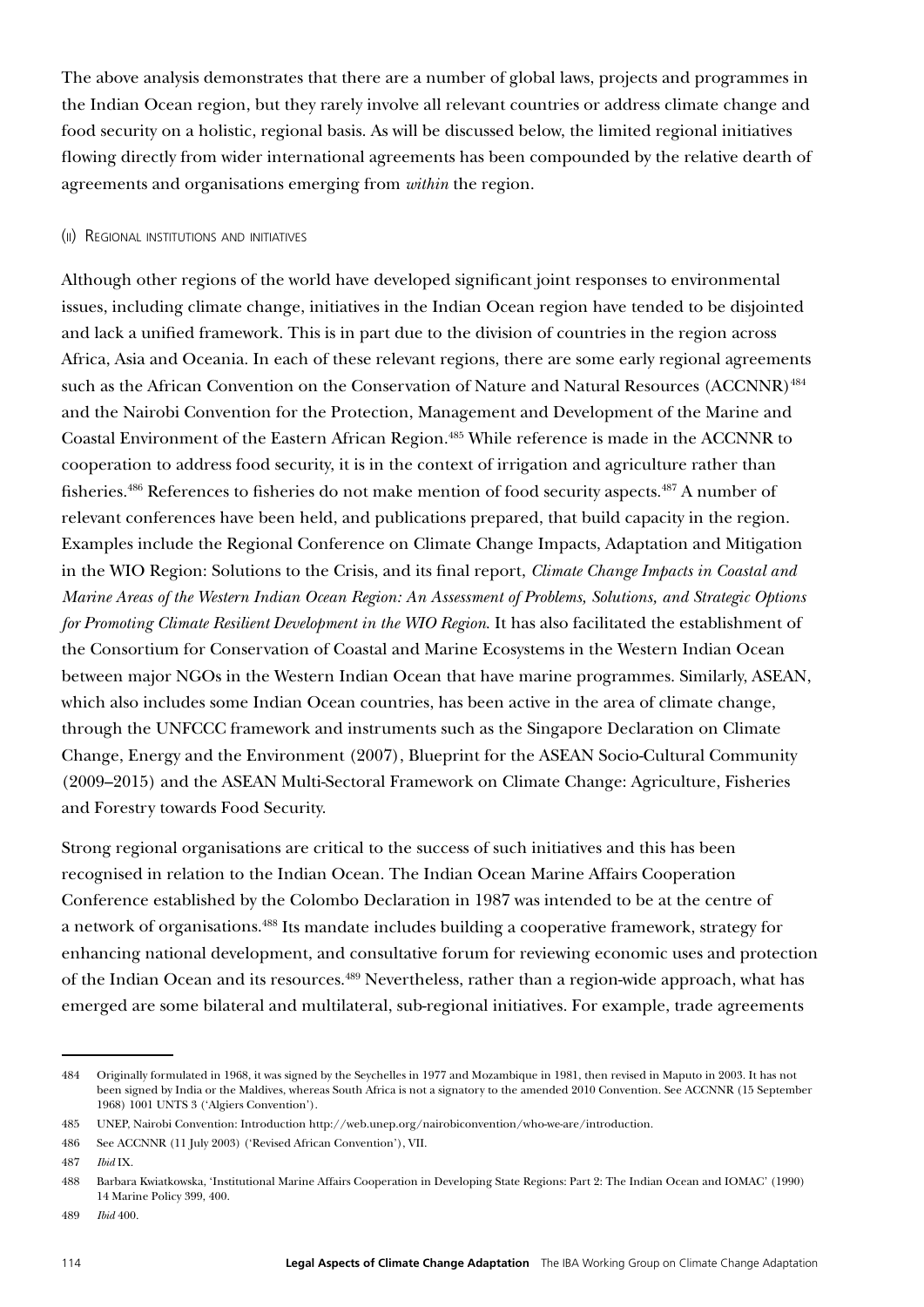between Mauritius and the Seychelles, and the Mauritius-Madagascar arrangement on fisheries, tourism, and textiles.490

One important commitment that is evident across the region relates to integrated coastal zone management, critical to climate change adaptation. This can be seen through initiatives such as the Arusha Resolution in 1993,491 the 1996 Seychelles Second Policy Conference on Integrated Coastal Zone Management in Eastern African and Island States, and the 1998 Maputo Declaration from the Pan-African Conference on Sustainable Integrated Coastal Management.<sup>492</sup> The Arusha Resolution 'set the stage for increased national support for, and efforts in, coastal management and successfully began a dialogue between the scientific community and high-level policy makers'; however, there is no explicit focus on climate change or food security.493 This is not unexpected given the age of these initiatives. The more recent developments, acknowledging the link between marine management and climate change, are at the national rather than the regional level – for example, the Seychelles National Climate Change Strategy (2009-2015).

Common security threats and economic opportunities, rather than environmental concerns, have led to some regional cooperative organisations such as SADC, South Asian Association for Regional Cooperation, AU, Gulf Coordination Council, ASEAN, and the Asia-Pacific Economic Cooperation (APEC).494 Some of these organisations address environmental issues, such as SADC and its Protocol on Wildlife Conservation and Law Enforcement and the Protocol on Fisheries. As noted above, ASEAN has been active in the area of climate change, and also food security but with a greater focus on agricultural products than fish.495 Overall, there is relatively little tangible whole-of-region cooperation on concerns at the intersection of climate change, environmental protection and food security.

The most promising avenue for a region-wide approach is IORA. This organisation was established in 1997 in response to the creation of other major regional trading organisations.496 It has 22 member states<sup>497</sup> and its goals include 'sustained growth and balanced development of the region and of the member states, and to create common ground for regional co-operation', including stimulating regional trade and investment, synergising competitive advantage, building networks, information sharing and promoting standardisation and harmonisation.498 The organisation is supported by the Working Group of Trade and Investment, the Indian Ocean Rim Business Forum and the Indian Ocean Rim Academic Group. Specifically, the Indian Ocean Rim Academic Group 'promotes

<sup>490</sup> Mauritius Embassy, 'Mauritius-Antananarivo' www1.govmu.org/portal/sites/mfamission/antananarivo/mission.htm.

<sup>491</sup> Mauritius, Mozambique, Madagascar, the Seychelles, Tanzania and later Kenya were signatories of the Arusha Resolution. L Celliers et al, 'Pathways of Integrated Coastal Management from National Policy to Local Implementation: Enabling Climate Change Adaption' (2013) 39 Marine Policy 72, 73.

<sup>492</sup> Celliers et al (n 491) 73.

<sup>493</sup> Elin Torell, 'Adaption and Learning in Coastal Management: The Experience of Five East African Initiatives' (2000) 28 Coastal Management 353, 353.

<sup>494</sup> Christian Wagner, 'The Indian Ocean Rim—Association for Regional Co-operation (IOR-ARC): The Futile Question for Regionalism?' (2013) 9 Journal of the Indian Ocean Region 6, 6.

<sup>495</sup> For example, the ASEAN Integrated Food Security Framework and Strategic Plan of Action on Food Security (2015-2020).

<sup>496</sup> Saman Kelegama, 'Can Open Regionalism Work in the Indian Ocean Rim Association for Regional Co-operation?' (1998) 15 ASEAN Economic Bulletin 153, 155. It was formed with fourteen member states: Australia, India, Indonesia, Kenya, Madagascar, Mauritius, Malaysia, Mozambique, Oman, Singapore, South Africa, Sri Lanka, Tanzania and Yemen. At the time of this writing, it has expanded to twenty-one states.

<sup>497</sup> Bangladesh, Comoros, Seychelles, Iran, Thailand, United Arab Emirates, and Somalia are the additional members of fifty-one littoral states, with China, Egypt, France, Japan, United Kingdom, United States, and Germany as dialogue partners.

<sup>498</sup> Kelegama (n 496).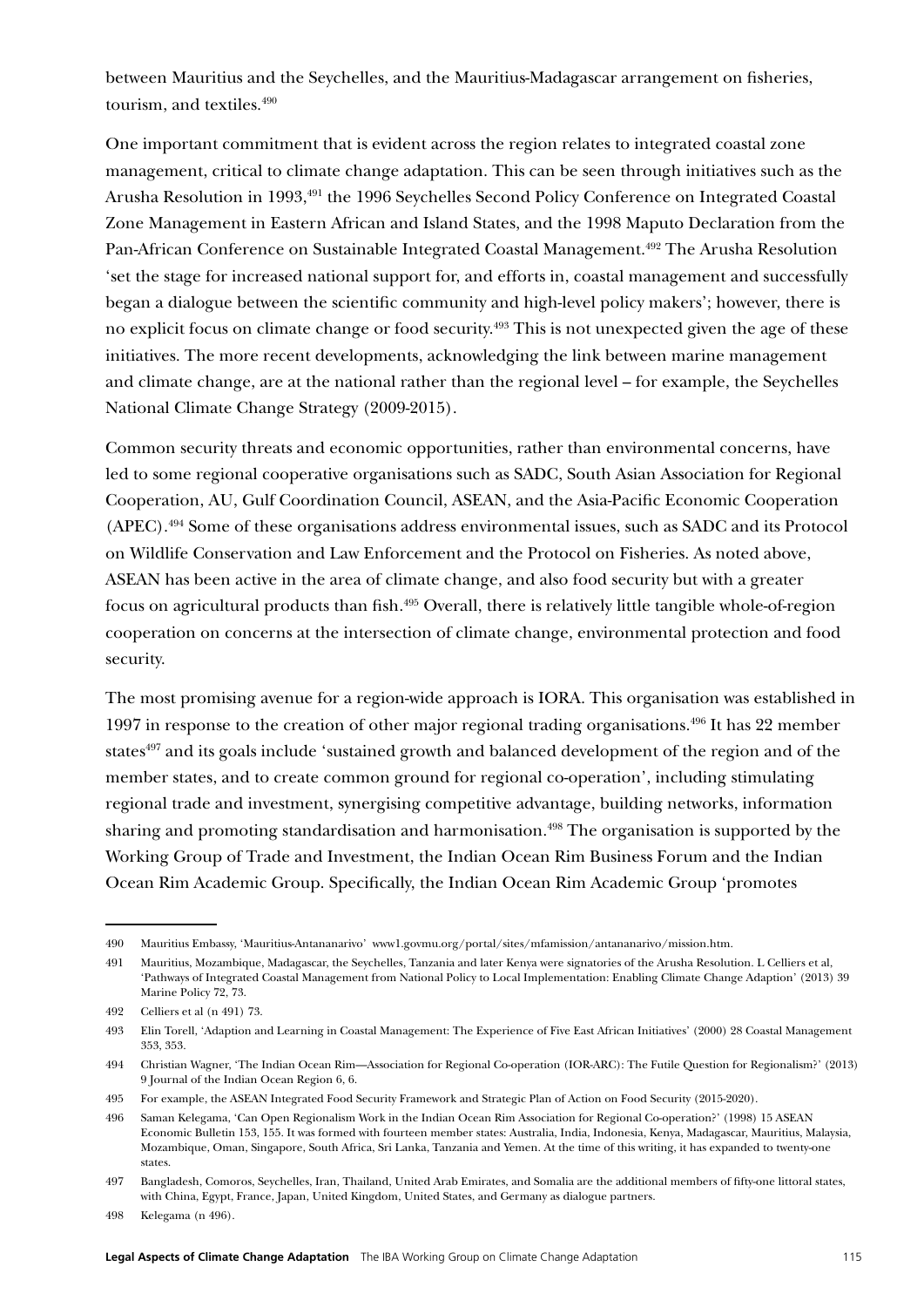dialogue on the peaceful uses and ecologically sustainable development of maritime resources and initiates informed debate on issues of concern within the region'.499 The group has published several books that are focused on broader issues of security rather than climate change but do include a volume on *Fisheries Exploitation in the Indian Ocean: Threats and Opportunities*. 500

While IORA has potential to address common challenges of climate change and food security the cultural, economic and political divergences among the over 20 member states are significant,<sup>501</sup> which have limited the organisation's impact to date. It has produced 'few tangible results', despite its impressive appearance and regular meetings.<sup>502</sup> Many authors have expressed doubts about its potential to respond effectively to regional issues, noting that economic and political divergences hamper efforts<sup>503</sup> and that simply sharing an ocean space will not ensure successful regional cooperation.504 Nonetheless some recent advances can be seen. The Fisheries Support Unit, for example, was established in 2004, to enhance cooperation in this sector.<sup>505</sup> The 2013 Perth Communiqué endorses work undertaken in IORA to strengthen ocean monitoring, seasonal climate forecasting capacities and knowledge of climate change adaption practices.<sup>506</sup> In addition, the 2013 Perth Principles recognise the importance of building the capacity of countries to understand, forecast and address marine, ocean and climate science issues in the region.<sup>507</sup> Furthermore, there is a commitment 'to understand and address the main threats to the Indian Ocean and its resources, including [...] ocean acidification' and a number of nations are now focusing on the blue economy and this has generated further action within IORA.<sup>508</sup> In 2017 the first IORA Summit was held in Indonesia, bringing together national leaders to focus on 'Strengthening Maritime Cooperation for a Peaceful, Stable and Prosperous Indian Ocean'. The Summit resulted in the signing of the Jakarta Concord setting out a strategic vision for IORA that emphasises the importance of sustainable fisheries and enhancing disaster risk management in the context of climate change.<sup>509</sup> This renewed momentum will hopefully lead to greater whole-of-region initiatives.

An important area in which relevant work has been carried out is through large marine ecosystems (LMEs) initiatives. The African LMEs have developed commissions, programmes and policies for protection against threats, including climate change. One of the four African LMEs is Agulhas-Somali LME in the Indian Ocean. In some of the African LMEs developments have included data and information sharing and programmes to reduce bycatch and to develop small pelagic fisheries. In the Indian Ocean, partnerships have been established with existing regional institutions including

<sup>499</sup> ResearchCareer, 'UWA Academic Appointed to Indian Ocean Rim Academic Group' (20 April 2011) www.researchcareer.com.au/archivednews/uwa-academic-appointed-to-indian-ocean-rim-academic-group.

<sup>500</sup> Dennis Rumley, Sanjay Chaturvedi, and Vijay Sakhuja (eds), *Fisheries Exploitation in the Indian Ocean: Threats and Opportunities* (ISEAS Publishing 2009).

<sup>501</sup> Wagner (n 494) 11.

<sup>502</sup> Alex Vines and Bereni Oruitemeka, 'Engagement with the African Indian Ocean Rim States' (2007) 14 South African Journal of International Affairs 111, 113.

<sup>503</sup> Wagner (n 494).

<sup>504</sup> For example, Kelegama (n 496). This article focuses primarily on regional economic development.

<sup>505</sup> IORA, Fisheries Support Unit (FSU) www.iora.int/en/structures-mechanisms/specialised-agencies-and-mous/specialised-agencies-and-mous.

<sup>506</sup> IORA, 13th Meeting of the Council of Ministers of the Indian Ocean: Perth Communiqué (1 November 2013) www.iora.int/media/8251/ perth\_communiqu\_\_2013.pdf.

<sup>507</sup> Australian Government Department of Foreign Affairs and Trade, Perth Principles, http://dfat.gov.au/international-relations/regionalarchitecture/indian-ocean/iora/pages/perth-principles.aspx.

<sup>508</sup> IORA, Blue Economy [www.iora.int/en/priorities-focus-areas/blue-economy.](https://www.iora.int/en/priorities-focus-areas/blue-economy)

<sup>509</sup> IORA, Promoting Regional Cooperation for a Peaceful, Stable and Prosperous Indian Ocean (Jakarta Concord) (7 March 2017) www.iora.int/ media/23699/jakarta-concord-7-march-2017.pdf.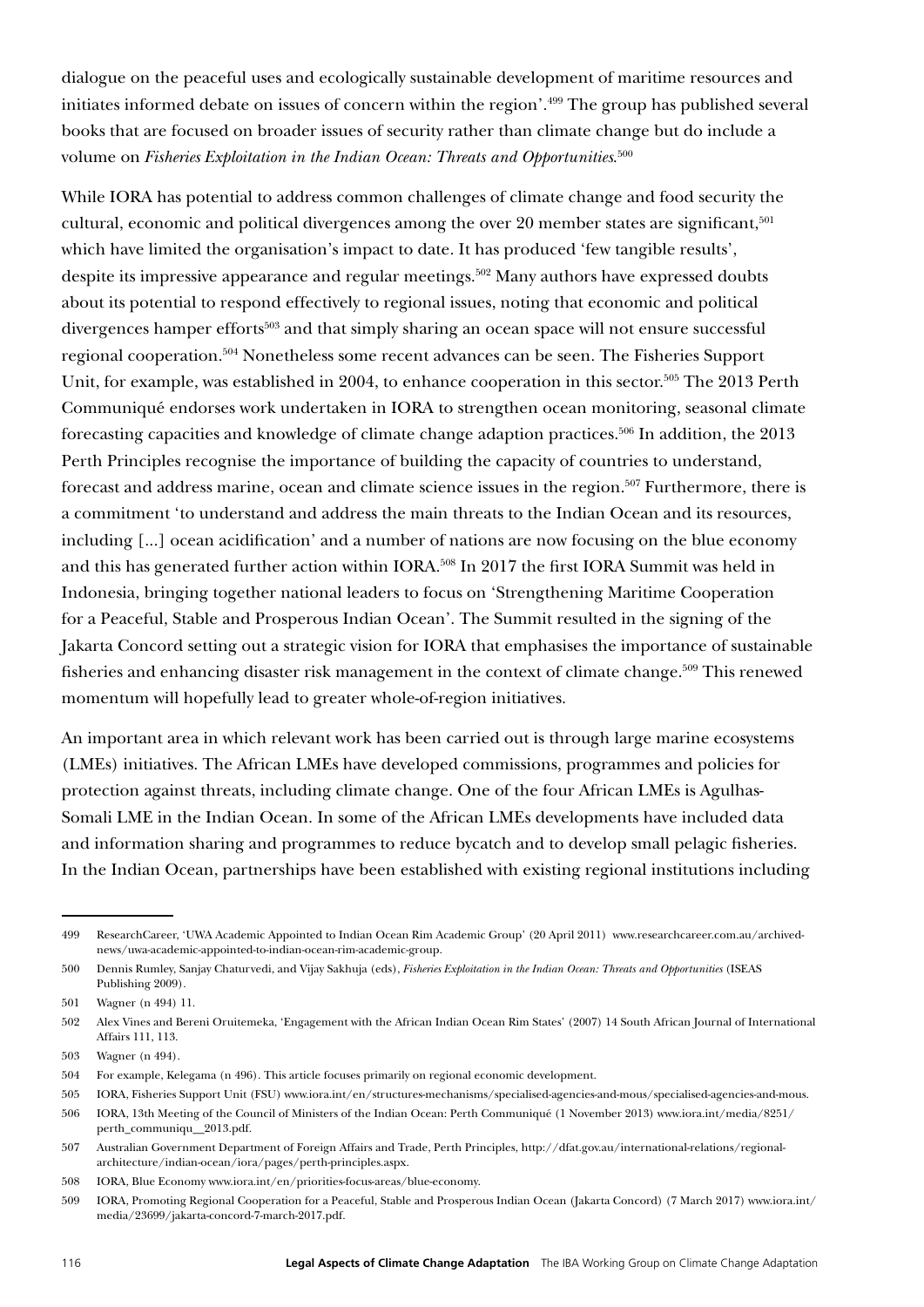the South West Indian Ocean Fisheries Project and the UNEP Project addressing land-based activities in the Western Indian Ocean, to create the Western Indian Ocean Sustainable Ecosystem Alliance to coordinate research and management activities in the region.510 This will provide an opportunity for more integrated approaches to oceans governance across large scales including through the Western Indian Ocean Large Marine Ecosystems Strategic Action Programme Policy Harmonisation and Institutional Reforms.

The South West Indian Ocean Fisheries Project itself is funded by the World Bank and involves the Agulhas-Somali LME and nine countries. It is a five-year project, formalised in a memorandum of understanding, which includes obligations to cooperate by allowing access to sovereign waters and research infrastructure, the import and export of marine species, and data sharing, including any intellectual property (IP) associated with it. The project is aimed at participatory marine science cooperation through gathering data and assessing migratory fish health across the region.511 Such assessments are essential if enhanced fisheries management is to be implemented to ensure food security in the face of climate change. Only when accurate data is available can regional management plans be implemented and law and policy embed the resulting scientific information.

In the Bay of Bengal LME (covering Indian Ocean coastal communities in Bangladesh, India, Maldives, Myanmar and Sri Lanka) it is likely that the impacts of climate change will result in depletion of fisheries and therefore of economic returns and food security.<sup>512</sup> The approach taken has been to improve fisheries management and improve governance to enhance adaptation and resilience, with climate change issues being integrated into the governance agenda.<sup>513</sup>

Although there are some relevant initiatives in the region, they have tended to be disjointed with little cohesion; some positive signs can be seen from the recent IORA Summit. The lack of a strong regional governance framework focused on food security and climate issues highlights the critical nature of national initiatives to both implement international law and provide an effective domestic response to local climate change and food security concerns.

## (iii) National approaches

Most of the Indian Ocean region countries have national environmental policies in place to combat the effects of climate change and foster protection and conservation of the marine and coastal environment, including living resources relied on for food. In addition, there are a myriad of laws that could be used to address these challenges, but efforts to date are varied.

South Africa's Constitution, for example, incorporates rights to an environment not harmful to human health, and also addresses conservation, sustainable development, ecological integrity, and a right of access to natural resources. Centralisation of environmental policy allows for a common strategic approach, as well as consideration of international obligations and, potentially, regional concerns. It has been recognised that South Africa has 'the political will to address the difficult balance needed between poverty and conservation at the domestic level'; yet the country still

<sup>510</sup> Satia (n 433).

<sup>511</sup> Van der Elst et al (n 431) 258.

<sup>512</sup> Vivekanandan, Hermes, and O'Brien (n 451).

<sup>513</sup> *Ibid.*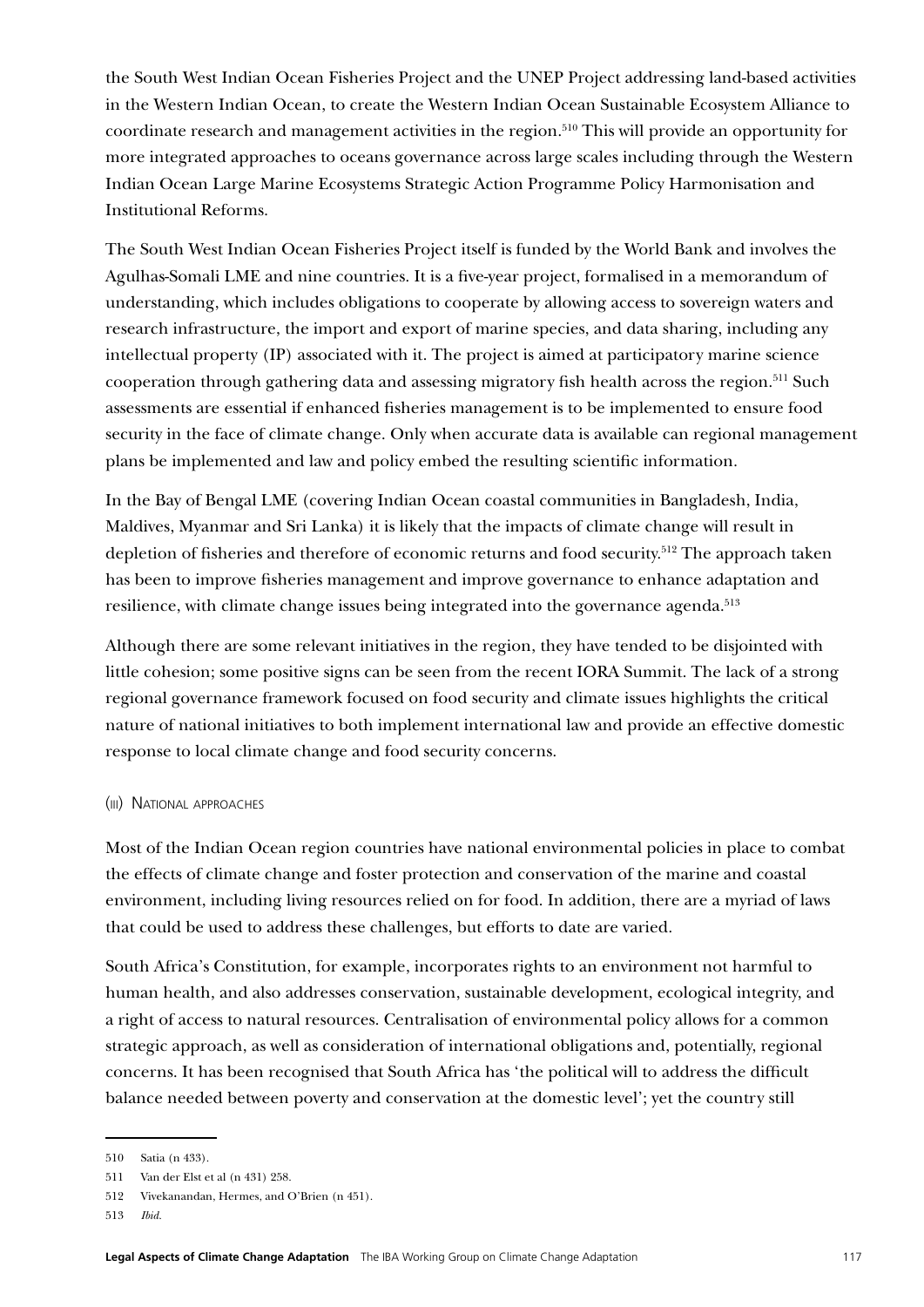faces challenges in responding effectively at a regional level.<sup>514</sup> The South African Department of Environmental Affairs' Strategic Plan for the Environmental Sector  $(2009-2014)^{515}$  emphasises the need for effective management of issues such as rising sea levels and natural disasters on livelihoods and marine and coastal systems through controlling unsustainable coastal developments, implementing sustainable livelihoods programmes, and increasing research to understand the vulnerability of marine and coastal systems. Similarly, Outcome 10 addresses the reduction of GHG emissions and the preparation of strategies to cope with projected climate change impacts.<sup>516</sup> In addition, South Africa has developed a specific *National Climate Change Response White Paper* (2011) that addresses mitigation and adaptation across a range of sectors such as water, agriculture, health and biodiversity.517 The White Paper notes the need to 'review legislation to determine the legal requirements to support the institutional and regulatory arrangements proposed [...] and to ensure policy and legislative alignment.'518 Food security is noted as a national concern, but linked to agriculture rather than oceans governance. Fisheries management is also identified as critical but in the context of economic development rather than food security.

Despite ample environmental legislation in South Africa, there are relatively few initiatives that respond directly to food security and climate change issues. There are a number of laws that could be used by local governments, including the National Environmental Management Act 2004, Integrated Coastal Management Act 2008, Disaster Management Act 2002, National Parks Act 1976, Biodiversity Act 2004 and Environment Conservation Act 1989.<sup>519</sup> The National Environmental Management Act covers some relevant issues such as sustainable development, a human right to a decent environment, standing to challenge environmental issues, intergenerational equity, integration, precaution, pollution prevention, the polluter pays principle, local-level governance, ecosystembased management, and common but differentiated responsibilities. The most recent statute is the 2008 Integrated Coastal Management Act, which provides for coastal protection zones and coastal protected areas. The Act addresses erosion and accretion, both of which can be the result of climate change impacts, but makes no mention of food security.

The Republic of Mozambique has been in a period of reconstruction following civil war that lasted from the 1980s to 1992. The war caused considerable damage to the social and economic wellbeing of Mozambique and affected the environment. Under the 2004 Mozambique Constitution, the national government and local authorities, in cooperation with other environmental associations, are to adopt policies for environmental protection and to promote rational use of resources.<sup>520</sup> Although it is recognised that climate impacts and overfishing are key challenges, there has been no specific legislation related to climate change to date.<sup>521</sup> Mozambique's Constitution and environmental laws incorporate rights and duties in relation to the environment, and issues are coordinated by

<sup>514</sup> UNFCCC, 'UNFCCC African Regional Workshop on Adaptation: Accra, Ghana, 21 to 23 September 2006' http://unfccc.int/adaptation/ adverse\_effects\_and\_response\_measures\_art\_48/items/3743.php.

<sup>515</sup> Republic of South Africa Department of Environmental Affairs, 'Strategic Plan for the Environmental Sector 2009–2014', www.environment. gov.za/sites/default/files/strategic\_plans/2009\_2014.pdf.

<sup>516</sup> Torell (2000) (n 493) 353.

<sup>517</sup> South Africa has undertaken various initiatives to implement the recommendations of the White Paper. See for example Republic of South Africa Department of Environmental Affairs, 'Climate Change and Air Quality', www.environment.gov.za/branches/climatechange\_airquality.

<sup>518</sup> South African Government, *National Climate Change Response White Paper* (2011) 37, www.gov.za/sites/www.gov.za/files/national\_ climatechange\_response\_whitepaper\_0.pdf.

<sup>519</sup> Torell (2000) (n 493) 353.

<sup>520</sup> Constitution of Mozambique 2004, 90.

<sup>521</sup> Torell (2000) (n 493).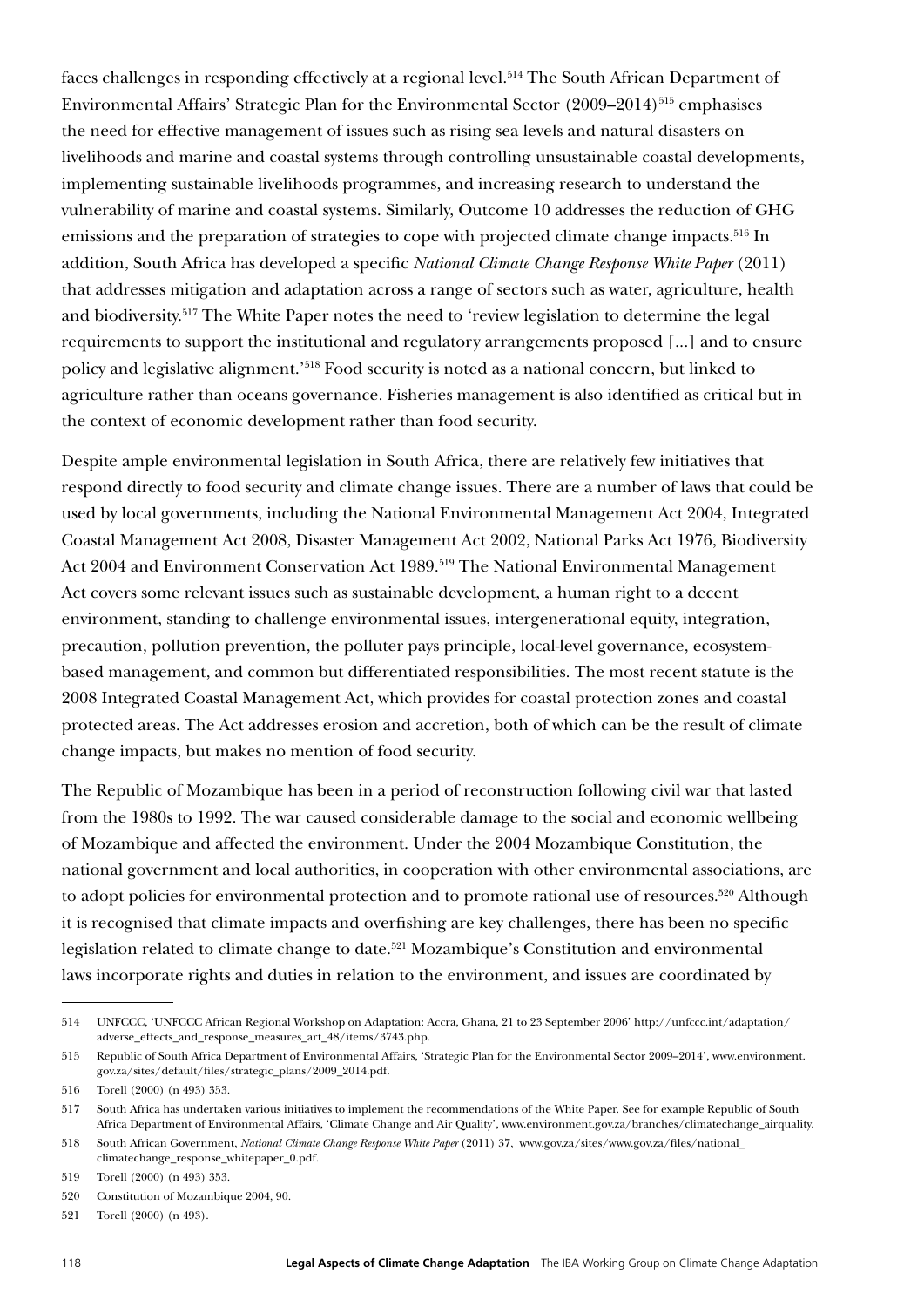the Ministry of Coordination of Environmental Affairs. Nevertheless, implementation has been hampered by a lack of capacity and resources, insufficient inter-institutional coordination, and lack of awareness and education leading to insufficient public understanding and support. These factors have also delayed the national implementation of Mozambique's international commitments.<sup>522</sup> There are, however, various laws that could be used to address climate change adaptation, such as the legal obligation to take measures to protect the environment.<sup>523</sup> For example, the Environment Law 1997 provides for environmental protection zones over terrestrial and marine areas to facilitate protection of ecosystems that have ecological, socio-economic, aesthetic, cultural, scientific and other values. Other relevant laws include the Forestry and Wildlife Law, Fisheries Law and Local Organs Law. With respect to climate change, Mozambique has developed a National Adaption Programme of Action (2007), which has four key goals: strengthening of early warning systems; strengthening of the agricultural sector to withstand the impacts of climate change; the reduction of climate change impacts in coastal zones; and the management of water resources under climate change.524 The Environmental Strategy for Sustainable Development (2007) calls for the integrated and sustainable management of the marine environment and of climate change. Subsequently, the National Climate Change Adaptation and Mitigation Strategy (2012) analyses the inclusion of climate change in development instruments.525 However, the lack of implemented environmental legislation has been said to demonstrate a 'deliberate and careless exploitation of the natural environment'.<sup>526</sup> Significant challenges remain and weaknesses in governance and fragile oversight mechanisms have resulted in 'many unresolved tensions between economic development objectives and environmental sustainability' in Mozambique.<sup>527</sup>

The Republic of Seychelles is almost exclusively reliant on fish exports and tourism for foreign revenue;528 both are at risk from warming oceans and acidification. The most critical issue is reef management, and conservation law and policy are essential to reconcile competing concerns of fishing and tourism.529 There has been a significant study of the 1998 bleaching event, in which the authors suggest that 'climate-mediated disturbances, such as coral bleaching, be at the fore of conservation planning for coral reefs.'530 The Constitution includes the right of every person 'to enjoy a clean, healthy and ecologically balanced environment.'531 This is balanced by the duty of every Seychelles citizen to protect, preserve and improve the environment.532 In addition, the state implements measures to promote the protection, preservation, and improvement of the environment, which is primarily advanced through the Environmental Protection Act 1994. Despite

<sup>522</sup> Simon Norfolk and Michaela Cosijn, 'Development and the Balancing of Interests in Mozambique' in Michael Faure and Willemien du Plessis (eds), *The Balancing of Interests in Environmental Law in Africa* (Pretoria University Law Press, 2011).

<sup>523</sup> Torell (2000) (493).

<sup>524</sup> Mozambique Ministry for the Co-ordination of Environmental Affairs, 'Mozambique National Adaptation Programme of Action (NAPA) (2007)', http://unfccc.int/resource/docs/napa/moz01.pdf.

<sup>525</sup> Republic of Mozambique, 'National Climate Change Adaptation and Mitigation Strategy' (2012) www.cgcmc.gov.mz/attachments/ article/148/National%20Climate%20Change%20Strategy\_lowerres.pdf.

<sup>526</sup> Norfolk and Cosijn (n 522) 337.

<sup>527</sup> *Ibid* 296.

<sup>528</sup> UNEP, Seychelles Department of Environment, 'Environmental Management Plan of the Seychelles 1990–2000' (1990).

<sup>529</sup> Simon Jennings, Suzanne Marshall, and Nicholas Polunin, 'Seychelles' Marine Protected Areas: Comparative Structure and Status of Reef Fish Communities' (1996) 75 Biological Conservation 201, 201.

<sup>530</sup> Nicholas Graham et al, 'Lag Effects in the Impacts of Mass Coral Bleaching on Coral Reef Fish, Fisheries, and Ecosystems' (2007) 21 Conservation Biology 1291, 1296-98.

<sup>531</sup> Constitution of the Republic of Seychelles, 38.

<sup>532</sup> *Ibid* 40.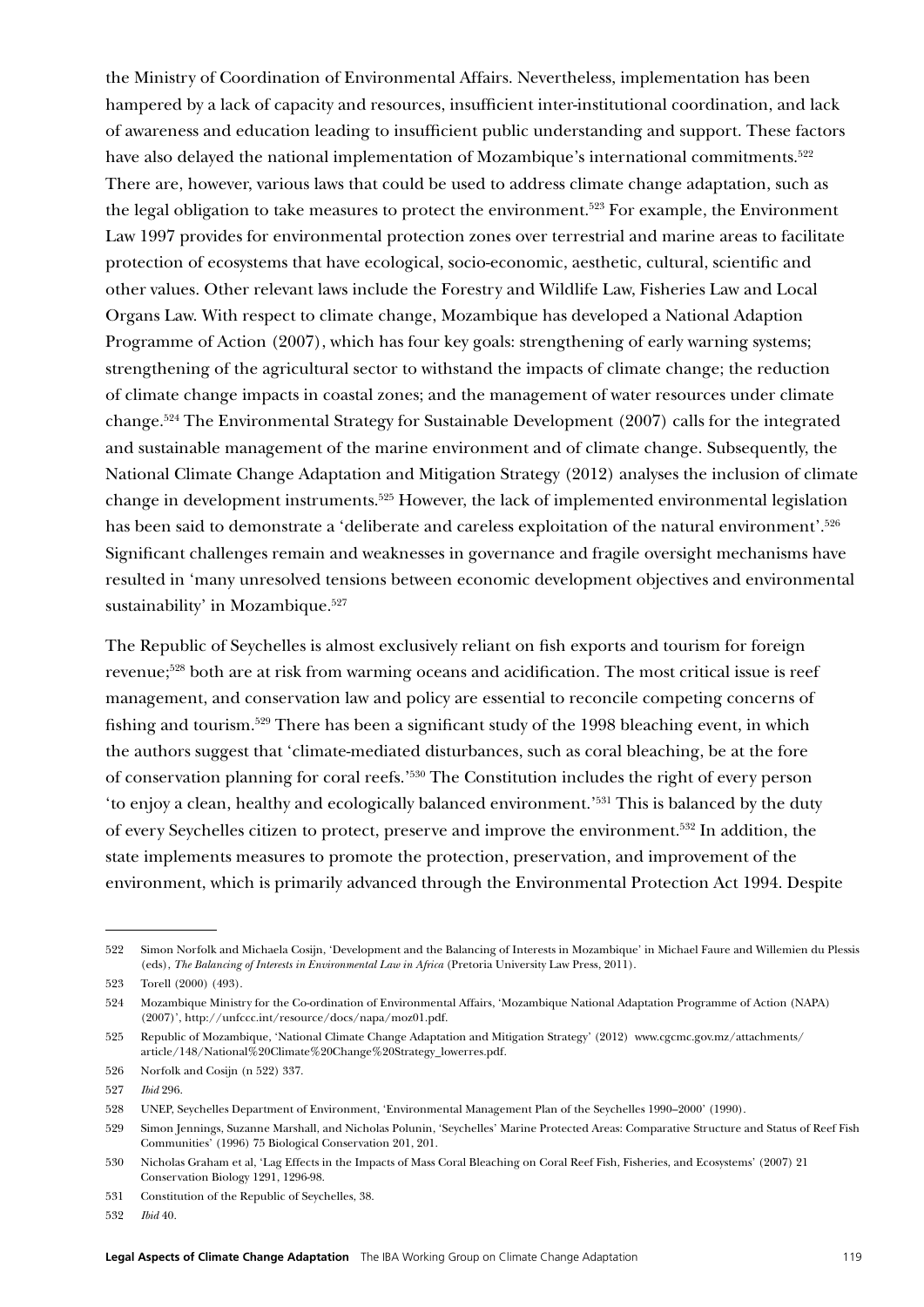numerous laws to protect the environment, the most significant problem in the Seychelles is implementation. There are very limited resources,<sup>533</sup> resulting in poor monitoring and enforcement combined with a lack of public awareness.534 Most of the early legal responses to environmental concerns have been through legislative regulations or orders, which now require significant updating.535 For example, the National Parks and Nature Conservancy Ordinance 1969 and numerous regulations prohibiting fishing and damage to reefs, are old pieces of legislation.<sup>536</sup> One of the more modern statutes is the Environmental Protection Act 1994, which was enacted to implement the ACCNNR.537 Furthermore, the Fisheries Act 1987 was amended in 1997 and 2001, but enforcement remains the main challenge. There has been much more recent activity at the policy level. For example, the Seychelles has adopted a National Climate Change Strategy (2009-2015) recognising the link between climate change, food security and health, as well as acknowledging that earlier policies and plans did not address climate impacts.<sup>538</sup> This strategy seeks to minimise the impacts of climate change through concerted and proactive action at all levels of society noting the importance of both commercial and artisanal fisheries, as well as the need to strengthen management. The subsequent Seychelles Strategic Plan (2015), Seychelles Biodiversity Strategy and Action Plan (2015-2020) and Seychelles Sustainable Development Strategy (2012-2020) all refer to climate change, fisheries and food security and recognise the linkages between them.<sup>539</sup> The Seychelles possesses above average wealth per capita and therefore the theoretical capacity to expand its environmental law framework. Although the overall economic strength of this nation remains limited, recent developments have significantly advanced the position. The 2016 debt-for-nature swap, with assistance from The Nature Conservancy and Paris Club, should facilitate further marine conservation and climate change adaptation. The commitments include increasing marine protection to 30 per cent of the EEZ, through a marine spatial planning initiative. The Seychelles has also the established the Conservation and Climate Adaptation Trust. The Seychelles is a positive example of a developing nation that has demonstrated the political will to protect marine environments and fisheries, although it is likely to face some implementation challenges.

A further regional example is the Republic of the Maldives, which gained independence in 1965 and became a republic in 1968. Today, the legal system is based on the Islamic religious legal system (Sharia law) with English common law influences, primarily in commercial law. Tourism is the most significant economic activity in the Maldives, followed by fisheries, both of which are affected by climate change. Due to these factors, combined with the Maldives' low elevation and resulting threat from rising sea levels, the government has played a significant role in international climate change discussions. Mohamed Nasheed, former President of the Maldives, has been very vocal in outlining

<sup>533</sup> Republic of Seychelles and European Community (n 427) 16.

<sup>534</sup> *Ibid* 17.

<sup>535</sup> *Ibid*.

<sup>536</sup> Jennings, Marshall, and Polunin (n 549) 201.

<sup>537</sup> Rose Mwebaza et al, 'A Situation Report: The Nature and Extent of Environmental Crimes in Seychelles'*,* (Institute for Security Studies 2009) [https://wedocs.unep.org/bitstream/handle/20.500.11822/9537/-A%20situation%20report%20-The%20nature%20and%20extent%20of%20](https://wedocs.unep.org/bitstream/handle/20.500.11822/9537/-A%20situation%20report%20-The%20nature%20and%20extent%20of%20environmental%20crimes%20in%20Seychelles-2009SitRepSeychellesNov09.pdf?sequence=3&%3BisAllowed) [environmental%20crimes%20in%20Seychelles-2009SitRepSeychellesNov09.pdf?sequence=3&amp%3BisAllowed=](https://wedocs.unep.org/bitstream/handle/20.500.11822/9537/-A%20situation%20report%20-The%20nature%20and%20extent%20of%20environmental%20crimes%20in%20Seychelles-2009SitRepSeychellesNov09.pdf?sequence=3&%3BisAllowed).

<sup>538</sup> The Seychelles National Climate Change Committee, 'Seychelles National Climate Change Strategy' (2009) www.preventionweb.net/ files/20091100\_seychelles\_climate\_change\_strategy\_2009.pdf.

<sup>539</sup> Seychelles Sustainable Development Strategy 2012-2020 www.nationalplanningcycles.org/sites/default/files/planning\_cycle\_repository/ seychelles/ssds\_volume\_1.pdf.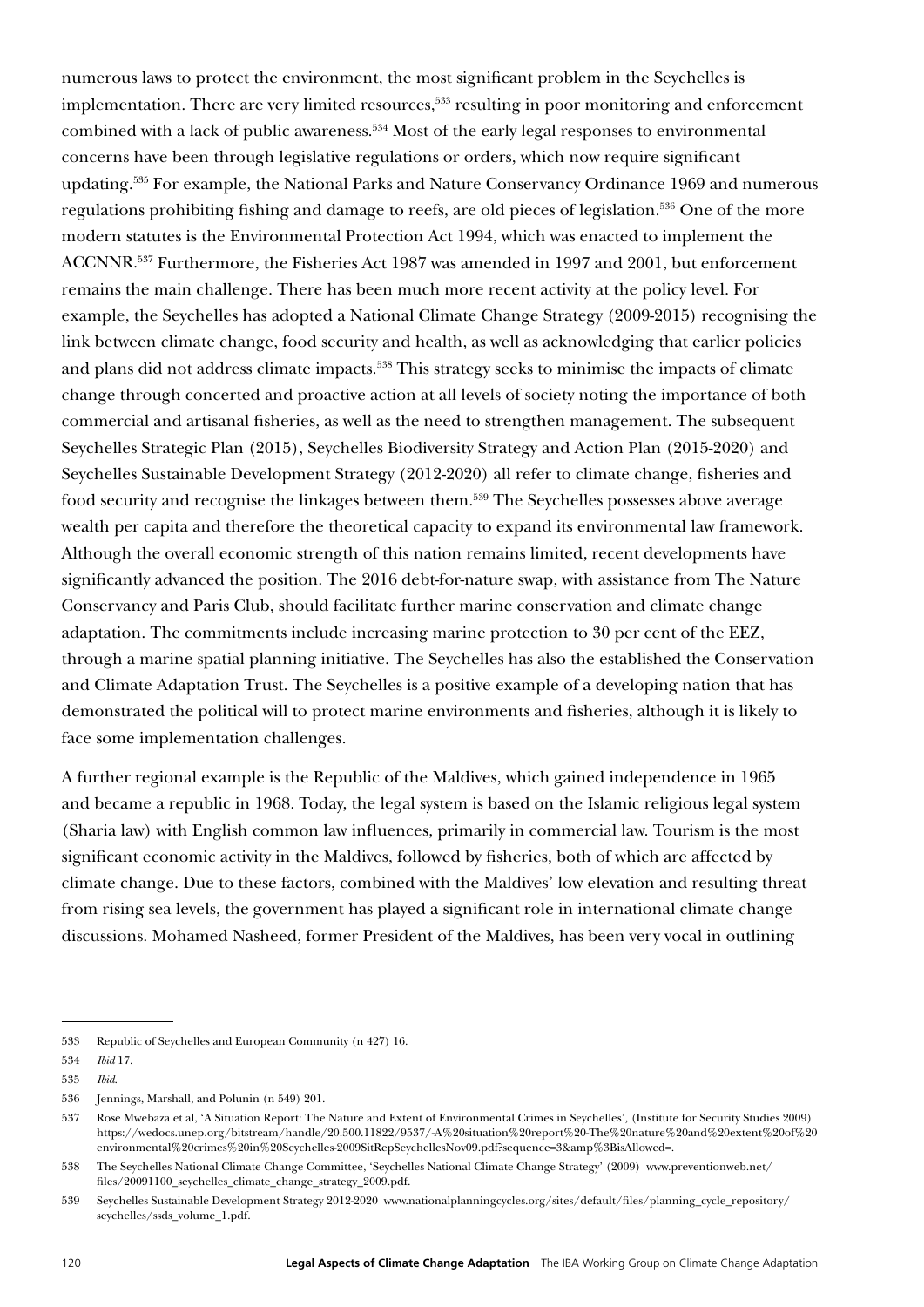the risks that climate change poses, particularly to SIDSs.<sup>540</sup> He has committed his own country to specific goals, encouraged developing countries to form a bloc of carbon-neutral nations, and called for the US to further engage with climate change science and issues.<sup>541</sup> The Maldivian government has committed to a number of measures and policies to address climate change. The National Sustainable Development Strategy (2009) includes seven goals, including adaptation to climate change, protection of coral reefs, the achievement of carbon neutrality and the establishment of a carbon-neutral transport system. In the context of climate change-specific measures, the Maldives has taken a combined approach to risk reduction and climate change.<sup>542</sup> The Action Plan includes both mitigation and adaptation strategies, as well as recognising the importance of legal preparedness through the Disaster Management Act  $(2015)^{543}$  and National Building Bill.<sup>544</sup> The former creates a framework for disaster management and the latter a regulatory framework for building works, in the absence of a building code. As with many nation states in the Indian Ocean region, the Maldives do not possess the resources needed to respond to such environmental concerns adequately and effectively, and legislation is likely to be hampered in terms of implementation.

#### *2.9.3 Analysis*

This case study illuminates several of the recommendations highlighted in the following section: the importance of multilevel approaches, good governance, and pursuing integrated, multidisciplinary approaches.

Any exploration of the issues cannot be limited to the governmental or regional level. Engaging and meeting the needs of people and communities is critical. This is illustrated by the study of two sites in each of Tanzania and Mozambique, which reveals that communities felt that their quality of life had reduced as a result of negative impacts on natural resources, with climate change being one stress factor.545 This is particularly concerning as the full effects of climate change are yet to be felt. Most worrying is the result that government policies and projects aimed at environmental protection and the creation of livelihoods are perceived as having a negative impact on livelihoods.<sup>546</sup> Therefore, law and policy approaches that restrict existing livelihoods should also provide alternatives for those affected. Although it appears that the government has encouraged offshore fishing in response, the promised larger boats and equipment have not materialised.<sup>547</sup> This leaves local people under such pressure that they may turn to illegal fishing.<sup>548</sup> Similar issues have occurred in Mozambique due to damming upstream resulting in reduced downstream water flows with resultant effects on fishing, farming and tourism.549 This demonstrates the need for multifaceted and integrated approaches that

<sup>540</sup> Ishaan Tharoor, 'Heroes of the Environment 2009: Mohamed Nasheed' *TIME* (New York City 22 September 2009), http://content.time.com/ time/specials/packages/article/0.28804.1924149\_1924152\_1924195,00.html. Nasheed is now the subject of a documentary by Ion Shenk, *The Island Presiden*t (2012).

<sup>541</sup> James Gerken, 'Mohamed Nasheed, Former Maldives President, Calls for U.S. to Embrace Climate Change Reality' *The Huffington Post* (6 July 2012) www.huffingtonpost.com/2012/07/06/mohamed-nasheed-maldives-climate-change-united-states\_n\_1652409.html.

<sup>542</sup> Maldives Government and UNEP, Maldives National Strategy for Sustainable Development (2009) www.environment.gov.mv/v1/download/9.

<sup>543</sup> Maldives National Disaster Management Center, Disaster Management Act http://ndmc.gov.mv/policies-and-regulation/rules-andregulations.

<sup>544</sup> The National Building Bill has yet to be enacted.

<sup>545</sup> Bunce, Brown, and Rosendo (n 430) 487-488.

<sup>546</sup> *Ibid* 488.

<sup>547</sup> *Ibid* 489.

<sup>548</sup> *Ibid*.

<sup>549</sup> *Ibid* 490.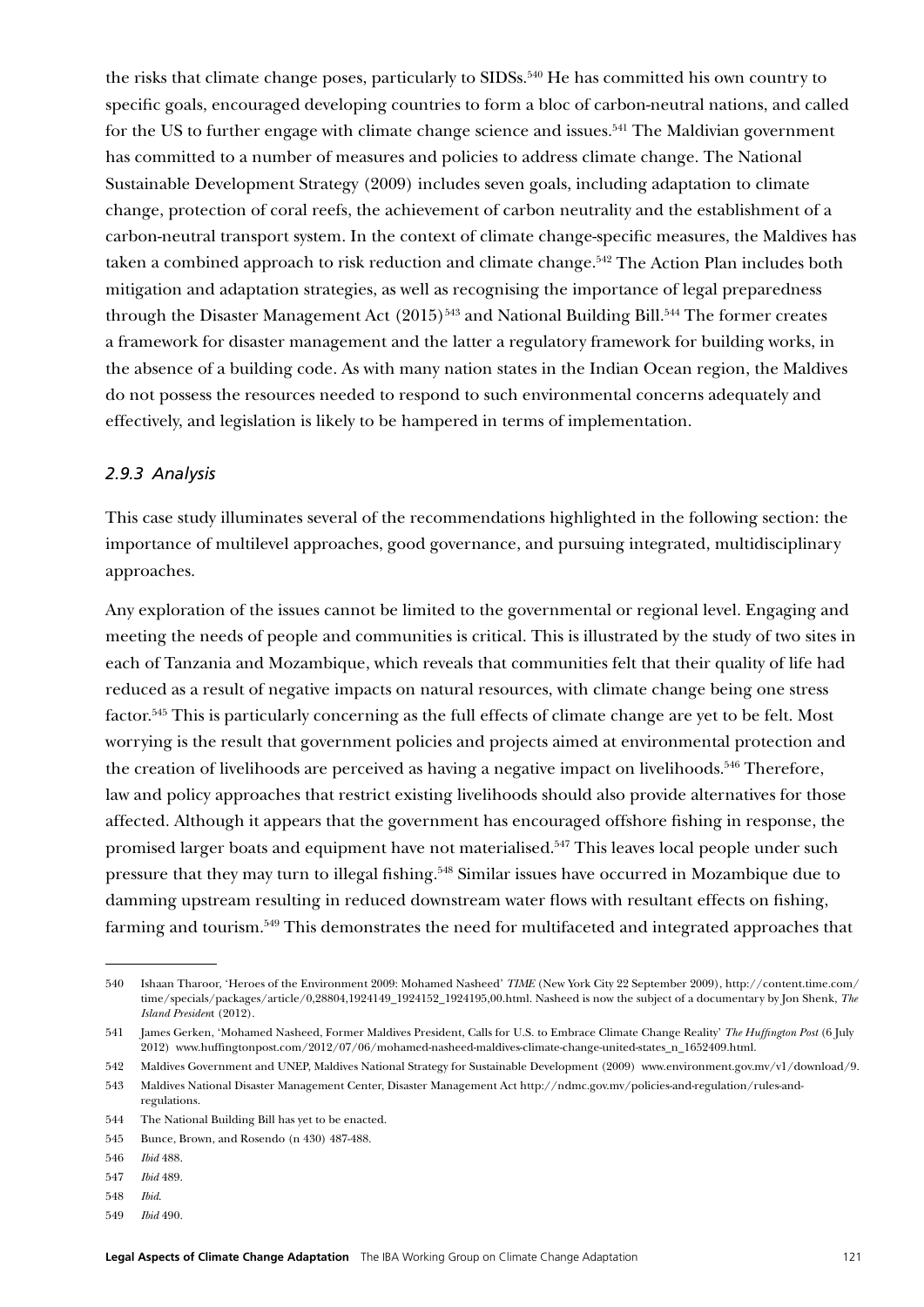do not focus on single-issue efforts and large-scale initiatives, but which incorporate participatory approaches involving those most closely affected in order to build resilience and diversity.

In terms of data collection and further research, there is a need for further scientific information as well as additional social science information. This again feeds into the issue of livelihoods. Any consideration of establishing industries and jobs related to natural resources must involve not only scientific analysis, but also economics, sociology, cultural studies and other disciplines. Tourism in marine protected areas is one livelihood option and, where viable, it needs to be scaled up to divert fishers to this form of non-consumptive exploitation. But expertise in developing tourism enterprises will also be needed. Nevertheless, it will be essential to ensure access to both income and food, and further effort needs to be focused on resilient fish farming as well as tourism. Again, knowledge of aquaculture science and business models to sustain such enterprises will be critical.

Both fishing and climate change place pressure on marine resources, and approaches to management and governance should be integrated to address both areas.<sup>550</sup> Approaches will probably need to include new mixes of mechanisms or holistic tools such as marine spatial planning not currently implemented in the Indian Ocean region. Within the Western Indian Ocean, there has been a trend away from sectoral approaches towards more integrated marine management since the 1980s.<sup>551</sup> Nonetheless, while fisheries management may have become more integrated with other marine environment laws and policies, contemporary climate change policies and legislation have tended to be separated. Approaches must also be participatory and coordinated at whatever level initiatives are being developed.

While there is common recognition of the realities of climate change in the Indian Ocean region, significant barriers to regional responses remain. Although action at all levels of governance and in each jurisdiction can be seen to some extent, approaches have not been consistent nor frameworks cohesive. Regional organisations are relatively nascent and in many contexts other priorities are more pressing. There must be a collective will to discuss, present and implement complex solutions to the realities of climate change and food scarcity before advances can be made.

There are many areas where assistance might be sought. Future responses in the Indian Ocean region can be adopted from the experiences and successes of their Pacific counterparts where countries are supported by many strong regional organisations, such as the Secretariat of the Pacific Community, the Pacific Islands Forum Secretariat, and the Secretariat of the Pacific Regional Environment Programme. Regional compliance treaties that have developed in areas such as fisheries could provide useful examples for governments in advancing responses to climate change.<sup>552</sup> Legislative models developed to assist Pacific Island countries in preparing domestic laws could also be extended to climate action. The Indian Ocean region should look to such approaches to inform the strengthening of regionalism, on which to develop fresh and unified approaches to combating climate change and food scarcity, recognising of course the differences between the two regions. As in the legally pluralist Pacific Ocean region, differences in each nation's state-based and customary law

<sup>550</sup> Vivekanandan, Hermes, and O'Brien (n 451).

<sup>551</sup> R Kiambo et al, 'Coastal Management in the Western Indian Ocean Region: A Capacity Needs Assessment' (Western Indian Ocean Marine Science Association and University of Rhode Island Coastal Resources Center 2001) https://wedocs.unep.org/rest/bitstreams/14997/ retrieve.

<sup>552</sup> See, eg, 'Niue Treaty on Cooperation in Fisheries Surveillance and Law Enforcement in the South Pacific Region' (1992) 32 ILM 136.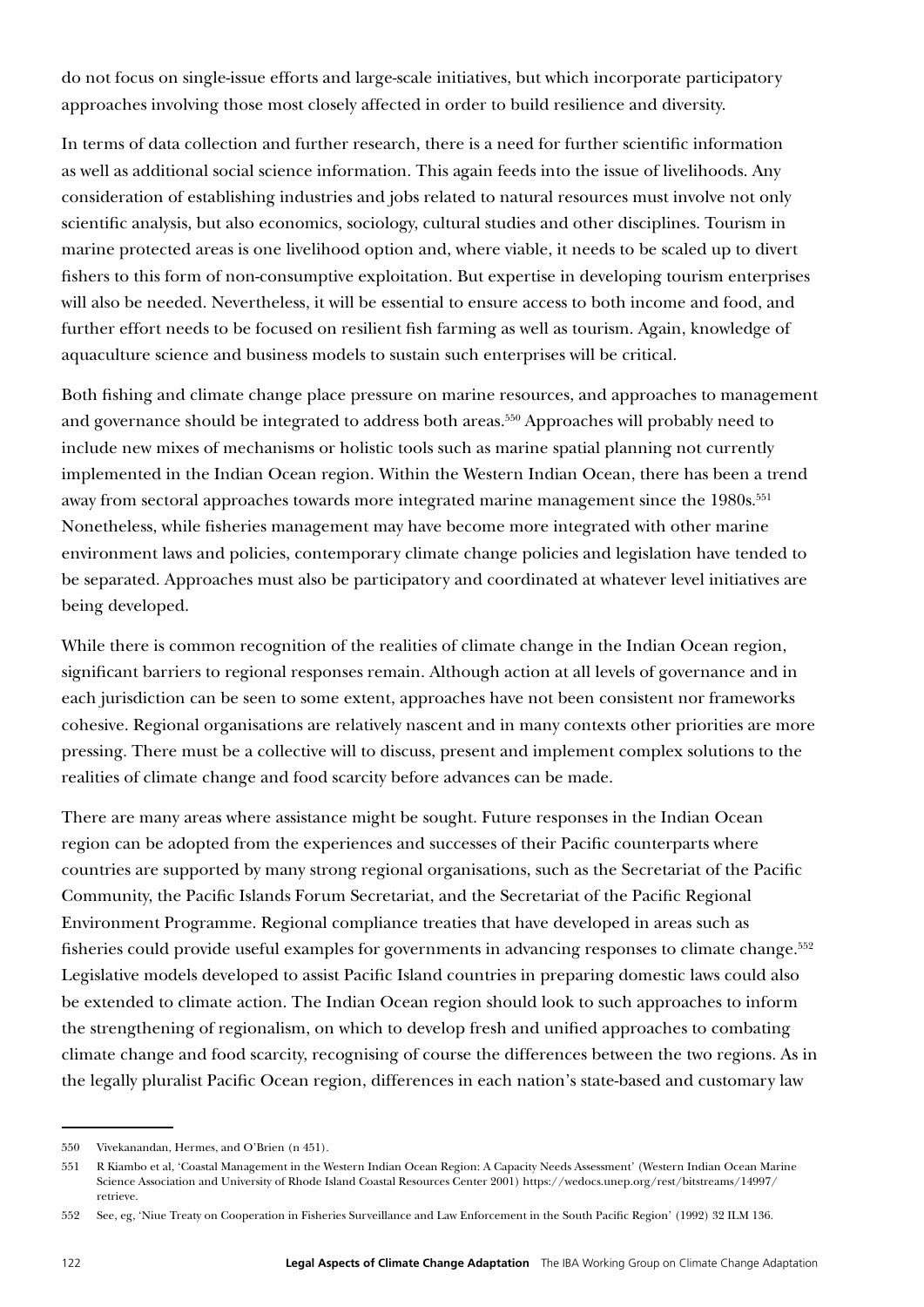must be acknowledged if governments are to deal effectively with both the causes and consequences of climate change in the Indian Ocean region.<sup>553</sup>

Collaborative approaches to law and policy can only be fostered by a region that promotes cooperation, which has been lacking in Indian Ocean regional organisations. The IORA could provide the impetus for such future directions by, for example, catalysing action through regional workshops on key issues and acting as a valuable forum for discussion. Furthermore, it could assist with building regional capacity by providing a clearing house of successful programmes, policies and regulations. Such responses will depend significantly on the political will and legal and economic capacity of each Indian Ocean state. Nonetheless the recent adoption of the Jakarta Concord is a positive development.

Responding to environmental concerns must play a central role in Indian Ocean regional cooperation in the future.554 A regional approach to climate change adaptation law and policy is justified on a number of bases. First, efforts must be made to improve governance. This is harder from within a specific state, and therefore regional organisations and frameworks can play an important role. Weak governance and lack of the rule of law will undermine any efforts made to develop effective marine management regimes. Second, it is sensible to cooperatively design laws and policies for the coastal zone, including development, land use and physical construction. Law and policy approaches must respect the different legal systems and cultural backdrop in each country. While there is no one-size-fits-all legal framework that will work across the whole region, common approaches to oceans governance and marine resource management can be applied. Third, a cooperative approach would allow for the sharing of limited legal and technical resources and expertise on shared impacts and adaptation responses. From a scientific perspective, it would be beneficial to have data collected across the region. Regional frameworks can also provide developing countries, which form the majority of the Indian Ocean rim nations, a stronger voice globally.555 Although the need for regional approaches and responses to climate change was recognised at an early date,<sup>556</sup> they have not come to fruition.

Much national fisheries legislation in the region only focuses on commercial fishing. Similarly, food security initiatives in the context of climate change commonly focus on agriculture rather than also on aquaculture. Fisheries regulations must address all types of fishing, including small-scale artisanal and subsistence fisheries. Approaches taken must address local concerns, although all fisheries cannot be community-based nor managed from the bottom up. Again, there is a need for sophisticated holistic and integrated law and policy frameworks.

But for the many of the Indian Ocean countries, the main issue is technical and financial capacity to develop law and policy and thereafter implement it and ensure compliance and enforcement. This is likely to remain a challenge in the future. Because of the particular context of the Indian Ocean region, much could be achieved from regional discussion and cooperation. It is to be hoped that such collaboration emerges in the future to ensure the biological and cultural diversity of the Indian Ocean.

<sup>553</sup> *Ibid*.

<sup>554</sup> Chellaney (n 422) 166.

<sup>555</sup> Ian H Rowlands, 'Mapping the Prospects for Regional Co-operation in Southern Africa' (1998) 19 Third World Quarterly 917, 917.

<sup>556</sup> Chellaney (n 422).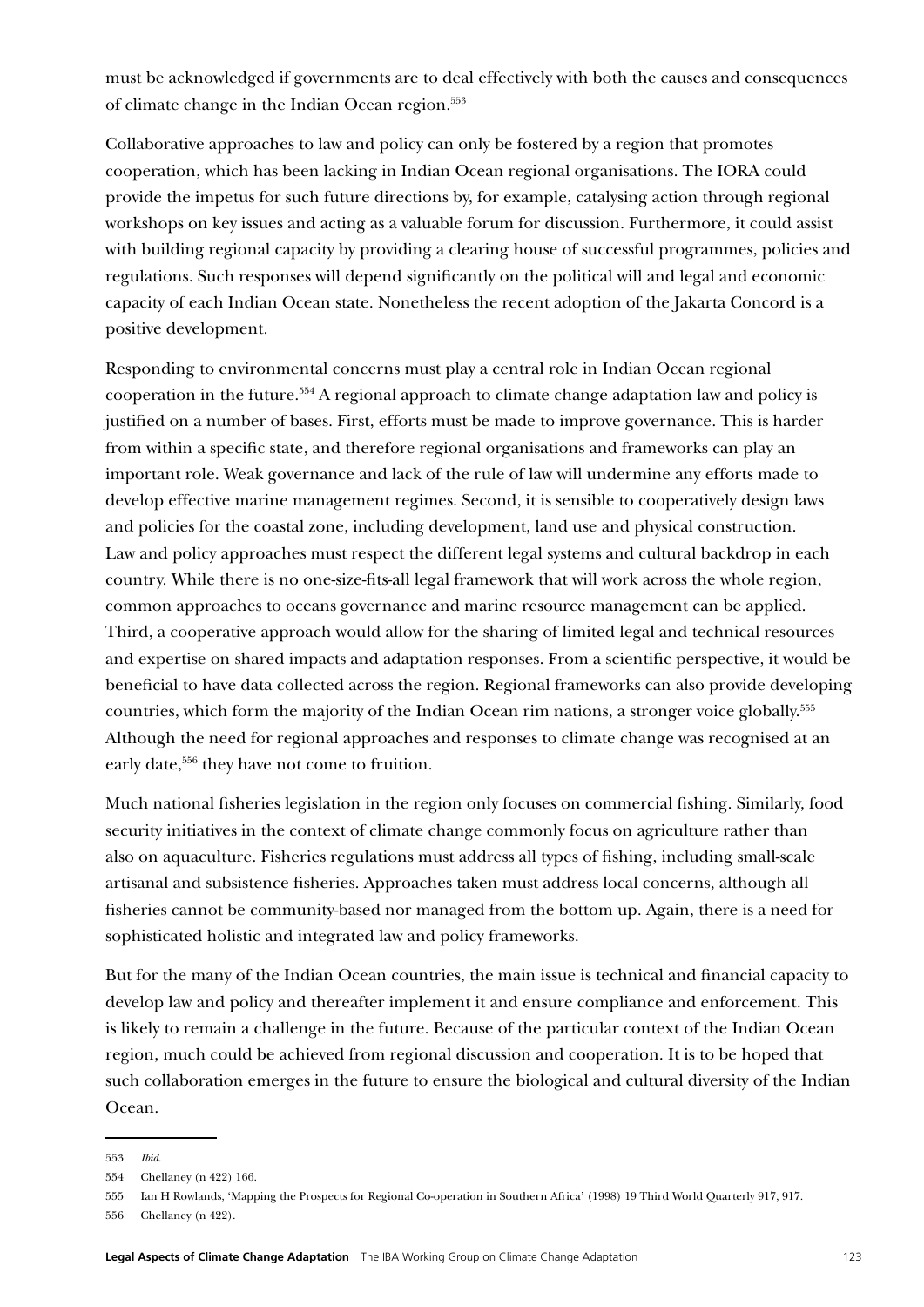Precise predictions about the changes that climate change will cause are not possible. But modelling, and existing changes where they already occur, should be used to develop long-term law and policy strategies to minimise future impacts as far as possible.557 Lack of food security contributes to other concerns in the Indian Ocean region, including piracy.558 It is also clear that food security, poverty and environmental protection and management are inherently interlinked.<sup>559</sup> Therefore, in order to ensure stability in the region and place coastal communities in the best position to adapt to climate change, sustainable fisheries management is critical.

'There is a danger that interstate conflict in the IOR in the coming years could be driven by competition not so much over political influence as over scarce resources.'560 Given the complexity of the challenges, multiscale and multifaceted responses are needed that are adaptive and flexible while building resilience to address not only food security, but broader human security concerns.

## *2.9.4 Recommendations*

The case study illuminates some broader principles that should guide climate change adaptation and food security responses. They align with those that have been outlined in section [2.8](#page-101-0) revolving around enhanced and improved governance.

## (i) Invest in multilevel governance approaches and resilient institutions

While broad international consensus on issues such as climate change is critical,<sup>561</sup> global approaches and policies alone cannot solve the issues. Multilevel governance approaches are needed that take account of regional goals, national agendas and the diversity of issues affecting communities. In this respect, it is particularly important to invest in resilient institutions that can mediate conflicts – many of which are not yet known and could not be properly anticipated.

Such resilience depends on greater coordination between institutions (as noted in section [2.8.1\)](#page-101-1) and also vertical integration from global to local. Resilient institutions can also help mediate conflicts that may exist between global, regional, national and local objectives. This is a particular risk in the Indian Ocean region where states are culturally diverse and at different points on the spectrum of development with various political and economic agenda.

## (ii) Promote good governance

At the core, there must be solid foundations for all laws and policies, built on good governance. Good governance involves not only the laws and institutions referred to above, but also procedures. Both procedural and substantive aspects are relevant. Unfortunately, good governance is often

<sup>557</sup> Gable, Aubrey, and Gentile (n 444) 401.

<sup>558</sup> Yirga Gelaw Woldeyes, 'An East African Perspective for Paradigm Shift on Maritime Security in the Indian Ocean Region' (2015) 11 Journal of the Indian Ocean Region 121.

<sup>559</sup> S Walmsley, J Purvis and C Ninnes, 'The Role of Small-Scale Fisheries Management in the Poverty Reduction Strategies in the Western Indian Ocean Region, (2006) 49 Ocean & Coastal Management 812.

<sup>560</sup> Chellaney (n 435) 168.

<sup>561</sup> *Ibid* 160.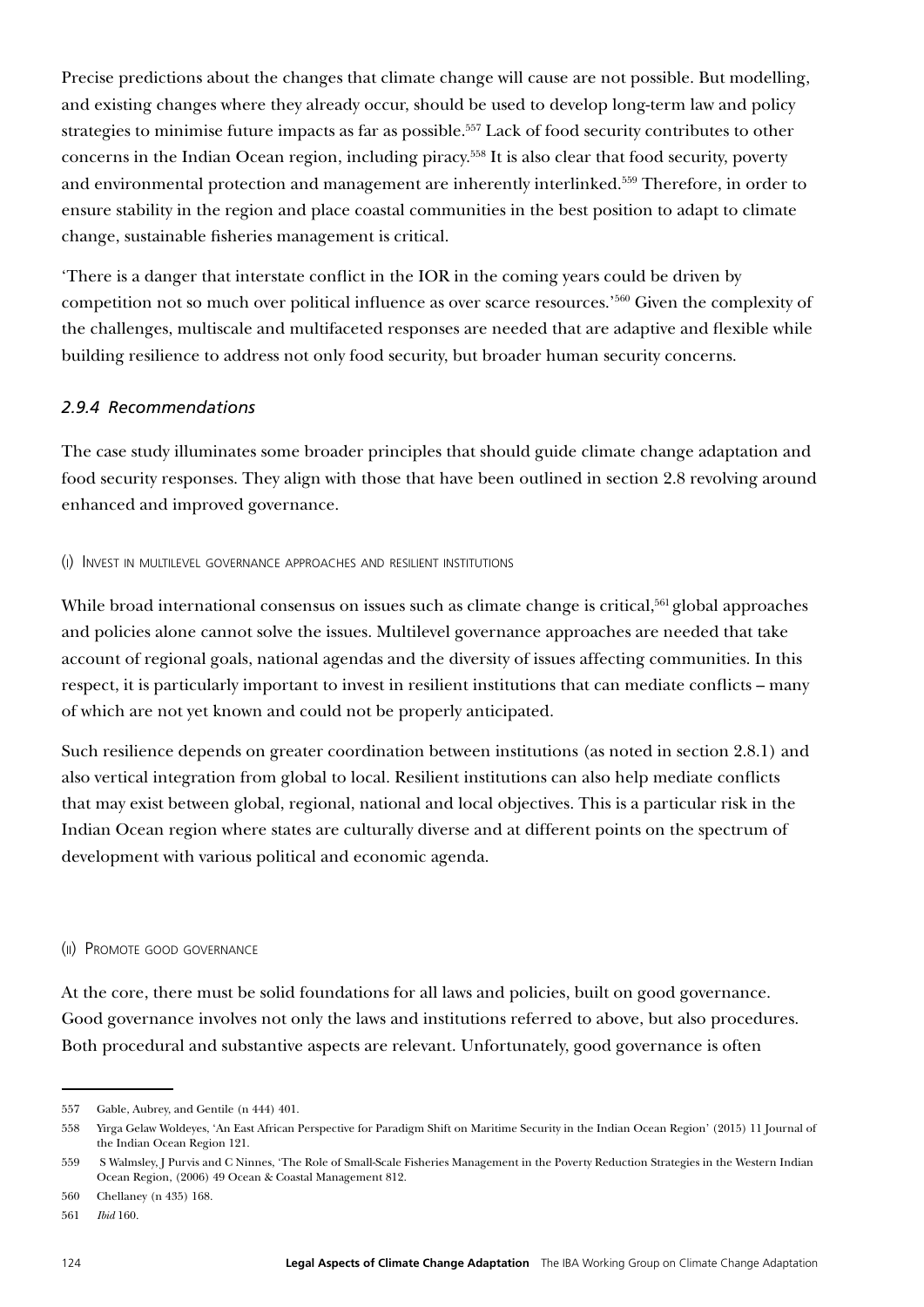lacking, with failure to implement all key principles – for example, transparency, accountability, responsiveness, participation and effectiveness. Where governance is weak, strategies, policies and laws can be ineffective. In terms of climate change and fisheries this results in a lack of planning as populations migrate, an absence of focus on issues such as food security and livelihoods, and no enforcement of existing law and policy. Addressing these fundamental concerns must be the starting point and regional and international institutions have a role to play in standard setting and capacity building.

Those tasked with achieving good governance must recognise that not all policies that address climate change achieve positive outcomes, often due to policy misfit. For example, some tools remain important in the short term and at the local level but they are unsuited to combatting broader threats such as climate change. This again points to the need for integrated and holistic approaches, but also taking into account the limited resources available in many developing countries.

(iii) Integrate climate change and food security legal responses with responses from other disciplines

Climate change is essentially a cross-cutting theme, and efforts need to be made to ensure it is not examined apart from other pressures affecting vulnerable communities.<sup>562</sup> It is equally clear that issues associated with climate change cannot be solved by law and policy alone. There is a significant role for science, economics and other disciplines in any holistic solutions developed. In this respect, it is important to continue to develop a body of knowledge regarding climate change,<sup>563</sup> and also the ways in which approaches can be coordinated with fisheries and food security initiatives. This should avoid perverse outcomes including abuses and injustices as set out in Section [2.8.4](#page-105-0).

# **2.10 Conclusions and summary of key recommendations**

By identifying and describing the key inter-linkages between the legal regimes for climate change and food security, we have found that whereas climate change law has potential to impact on the three dimensions of the right to food (availability, accessibility and adequacy), food systems also have the capacity to affect the goals of climate change law and policy. It is therefore paramount that both regimes evolve in a highly coordinated manner so as to avoid negative interrelations and to promote synergies. As our study of the governance and policy frameworks at the international level to promote food security and climate change mitigation and adaptation has shown, both governance regimes must be understood within a wider and more complex set of interrelated regime complexes, which at least includes the regime complex for trade and the regime complex for energy. The resulting near-overwhelming complexity and the corresponding set of interlocking effects can only be understood and therefore managed when all complexes are looked at from an external perspective. It has been argued that the global governance regime for sustainable development may provide just such perspective, as it is premised on a core number of globally-shared public policy goals specified through a series of indicators that can be used to track progress towards those goals.

We have sought to identify strong, widely shared normative foundations on which the global governance regime for sustainable development can be sustained. The suggestion is that fundamental

<sup>562</sup> Bunce, Brown, and Rosendo (n 430) 485.

<sup>563</sup> Craig (n 306).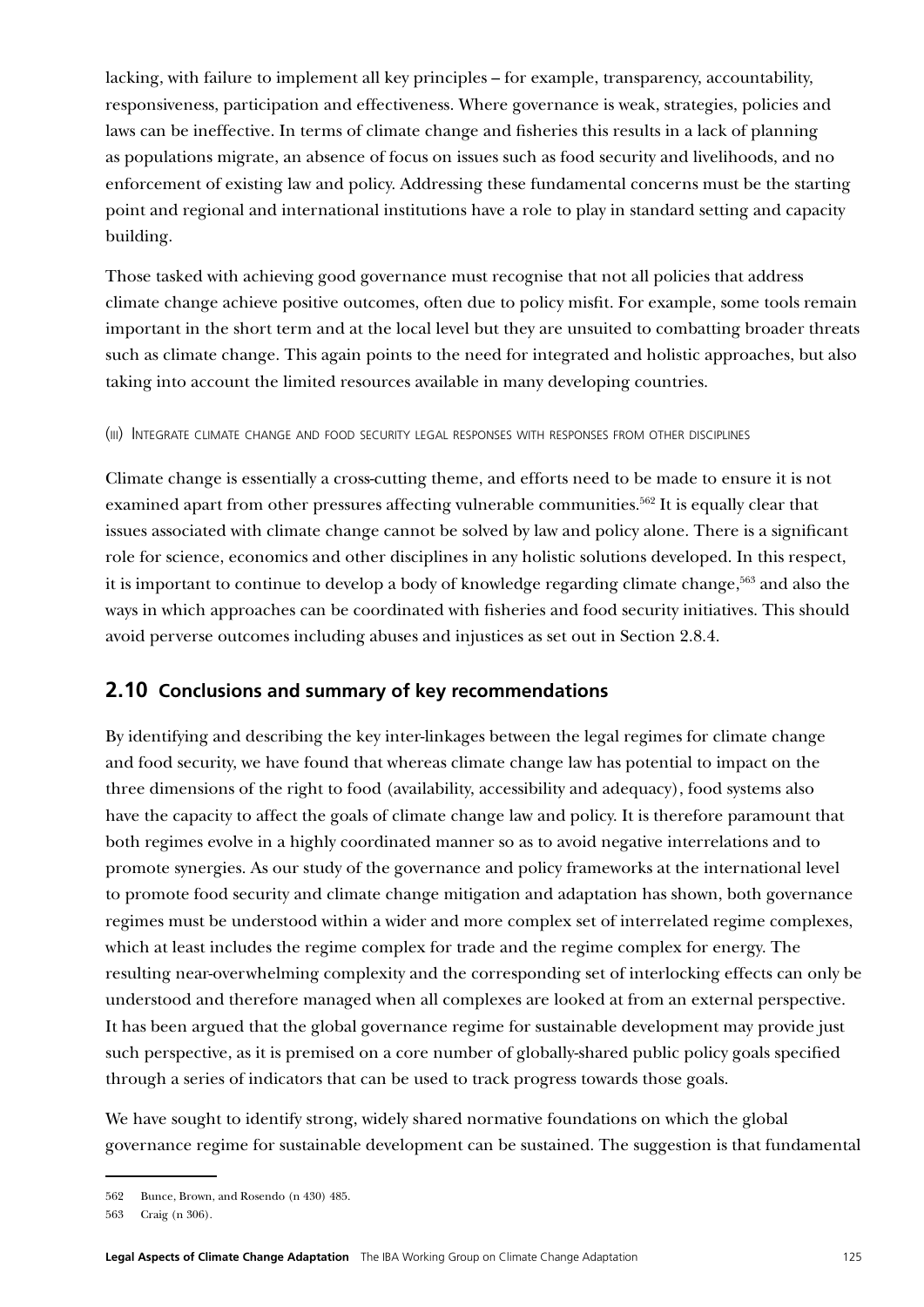rights have the normative clout to play that role, and within them, the right to food is particularly apposite to ensure the necessary coordination among all the relevant regime complexes. The contours, potential and limitation of this fundamental right to exert a pull and push factor on key public and private players has been assessed, and the conclusion is that the right can increase the accountability of both sets of actors for violations of the right and steer them towards full respect of the right, which includes respecting, protecting, and fulfilling the right to food and therefore food security. This is particularly promising in relation to extraterritorial effects of states' and TNCs' actions, where more doubts about the justiciability of the right seem to remain.

Based on our above analysis and conclusions, we recommend that international organisations:

- Work to develop, effectively implement at a national level, and monitor the compact indicator framework for SDGs,<sup>564</sup> with a particular attention to the impact on the right to food of national policies on, inter alia, climate, food, energy, and trade.
- Work to improve the degree of coordination among the relevant international legal frameworks and regime complexes so as to identify and mitigate negative impacts on food security (eg, climate change adaptation measures may be tested and strengthened by closely evaluating their impact on food stability).
- Systematically require the integration of the right to food in states (eg, during the approval process of market-based projects within the UNFCCC).
- Mainstream the right to food in all existing mechanisms for financial transfers and transfers of technology across the relevant regimes (eg, the CDM, REDD+, the Green Climate Fund, the Adaptation Fund and various other climate-related funds).
- Use the Universal Periodic Review and reports to specific treaty bodies to systematically assess and highlight the links between climate change, energy, trade and human rights.

As a general matter, we recommend that states:

• Put in place at a domestic level the necessary framework to monitor progress towards the SDGs, select the adequate indicators and consider the right to food as a key cross-cutting issue and assign sufficient resources to the task.

With regard to food law and policy, we recommend that states:

- Seek innovative ways to promote the organisation of small food producers to deal with the challenges arising from the concentration of the agrifood market (buyer-driven supply chains, power in setting standards and codes of conduct, etc).
- Seek innovative ways to promote investment in smallholder agriculture, including by facilitating access to financial markets (eg, by adopting laws to that end).
- Seek ways to promote sustainable agriculture and social movements supporting it.

<sup>564</sup> Sustainable Development Solutions Network, 'Indicators and a Monitoring Framework for the Sustainable Development Goals: Launching a Data Revolution' (2015) https://sustainabledevelopment.un.org/content/documents/2013150612-FINAL-SDSN-Indicator-Report1.pdf.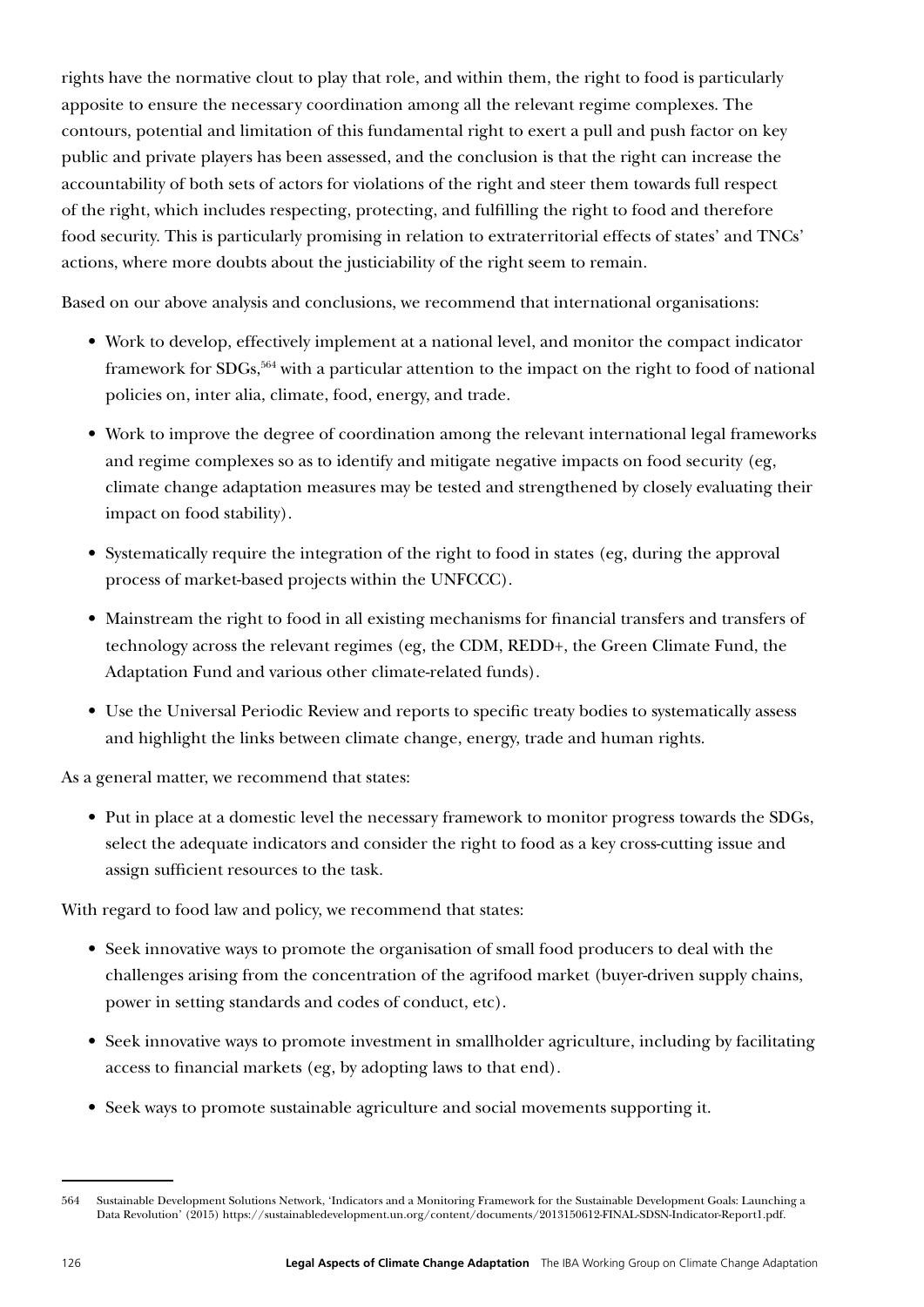- Reform agricultural policies (in middle-income and high-income countries) to eliminate market distorting subsidies to production and exports of agricultural produce.
- Remove subsidies to bioenergy that have negative impacts on food security.
- Use competition policy to prevent negative effects of buyers-driven agrifood markets.
- Increasing accountability of global food processors and retailers through (eg, codes of conduct, and possible legal instruments).
- Continue monitoring the negative impacts of the financialisation of agricultural markets on food security and take measures, including legislative measures, if necessary, to avoid negative side effects on the environment and human rights.
- Require financial institutions to report on the material environmental, economic and social impacts of their investments (socially responsible investment), if need be through legal instruments.
- Improve access to information, participation and justice related to the enforcement of the right to food and remove existing (legal and practical) barriers.
- Assist NGOs that exert oversight over TNCs' practices, as well as those fostering access to information, public participation and justice.

With regard to climate change law and policy, we recommend that states:

- Fully integrate interactions between climate change and food security in National Communications to the UNFCCC.
- Make progress towards the elimination of market distorting subsidies to energy that aggravate climate change and food insecurity.
- Apply in a systematic manner Strategic and Environmental Impact Assessments to plans and projects which may have a negative impact on food security and the right to food.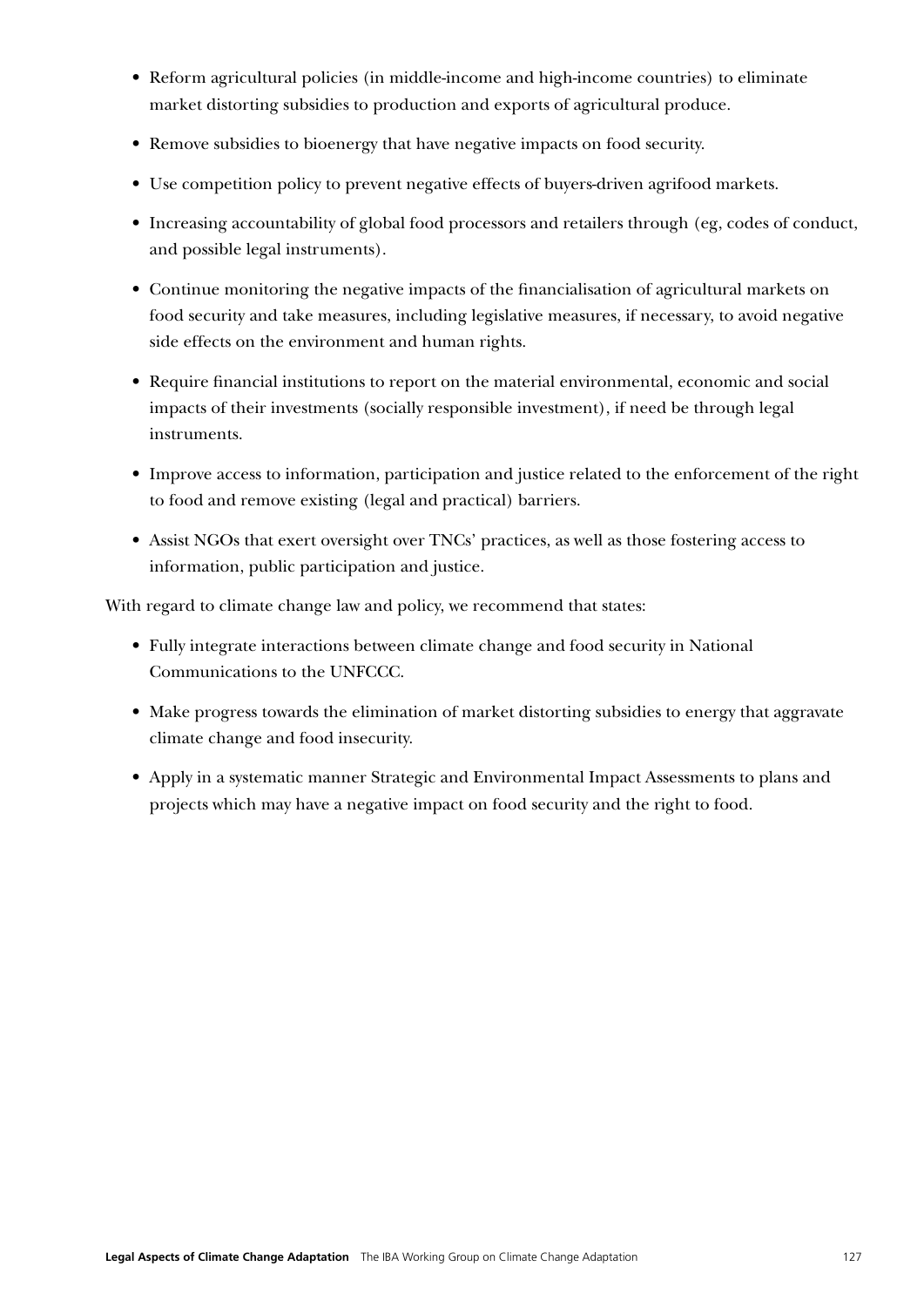# **Chapter 3: Technology transfer**

# **3.1 Introduction**

Since the adoption of the UNFCCC in 1992, technology transfer has been a central pillar of the international legal architecture established to address climate change. The development and application of technologies is essential both to reducing the GHG emissions produced by human activities and to adapting to the varied effects of a changing climate. 'Technology' is, of course, a broad and potentially elastic term. The rationale behind 'technology transfer', however, is straightforward. It is the recognition that sustainable economic development and in a context of climate constraints involves rapid and widespread access to efficient and environmentally sound technologies, especially for those countries most vulnerable to climate change. This chapter will make the case that, in the context of climate change, access to technology is a human rights matter. This is so for two reasons. First, because climate change can inflict – indeed, is inflicting – severe harms on individuals in much of the world, many of which may be mitigated by technological means. Second, because sustained development in a climate-constrained world – the type of development necessary to raise basic human rights standards everywhere – is unthinkable without widespread diffusion of the technologies that take us beyond fossil fuels and deforestation. Bearing this in mind, this chapter examines the degree to which the international legal architecture is broadly supportive and facilitative of technological transfer and makes suggestions for improvement.

The transfer of technologies from more developed countries with greater historical responsibility for causing climate change and with better capacity to deal with its impacts to less developed countries has been reiterated in successive climate agreements as an indispensable element of a just climate regime. This is because, absent technology transfer, poorer countries will not be able to meet their population's developmental needs given the twin burgeoning imperatives of adapting to the ravages of climate change, on the one hand, and avoiding exacerbating them, on the other. Since the countries most affected by climate change, and most in need of technological responses, are not, for the most part, themselves net contributors to climate change, it has long been acknowledged that wealthier countries must contribute to this process of adaptation, by facilitating, financing and promoting the transfer of technologies to poorer countries.

An elaborate institutional structure for coordinating and governing technology transfer has been developed under the UNFCCC and now centres on a Technology Mechanism which itself consists of a Technology Executive Committee (TEC) and a Climate Technology Centre and Network (CTCN). These bodies engage in policy analysis, research and information exchange. They are primarily promotional and facilitative in nature, with neither the capacity nor the authority to 'implement' the technology provisions of the UNFCCC. They have focused on identifying needs in developing countries, reducing barriers to market access and creating an 'enabling environment'. Important though this work has been, relatively few measures have addressed the technology proprietors, investors and developers in developed countries – whether public or private – who are in fact best placed to make technology transfer a reality and whom the UNFCCC tasked to do so.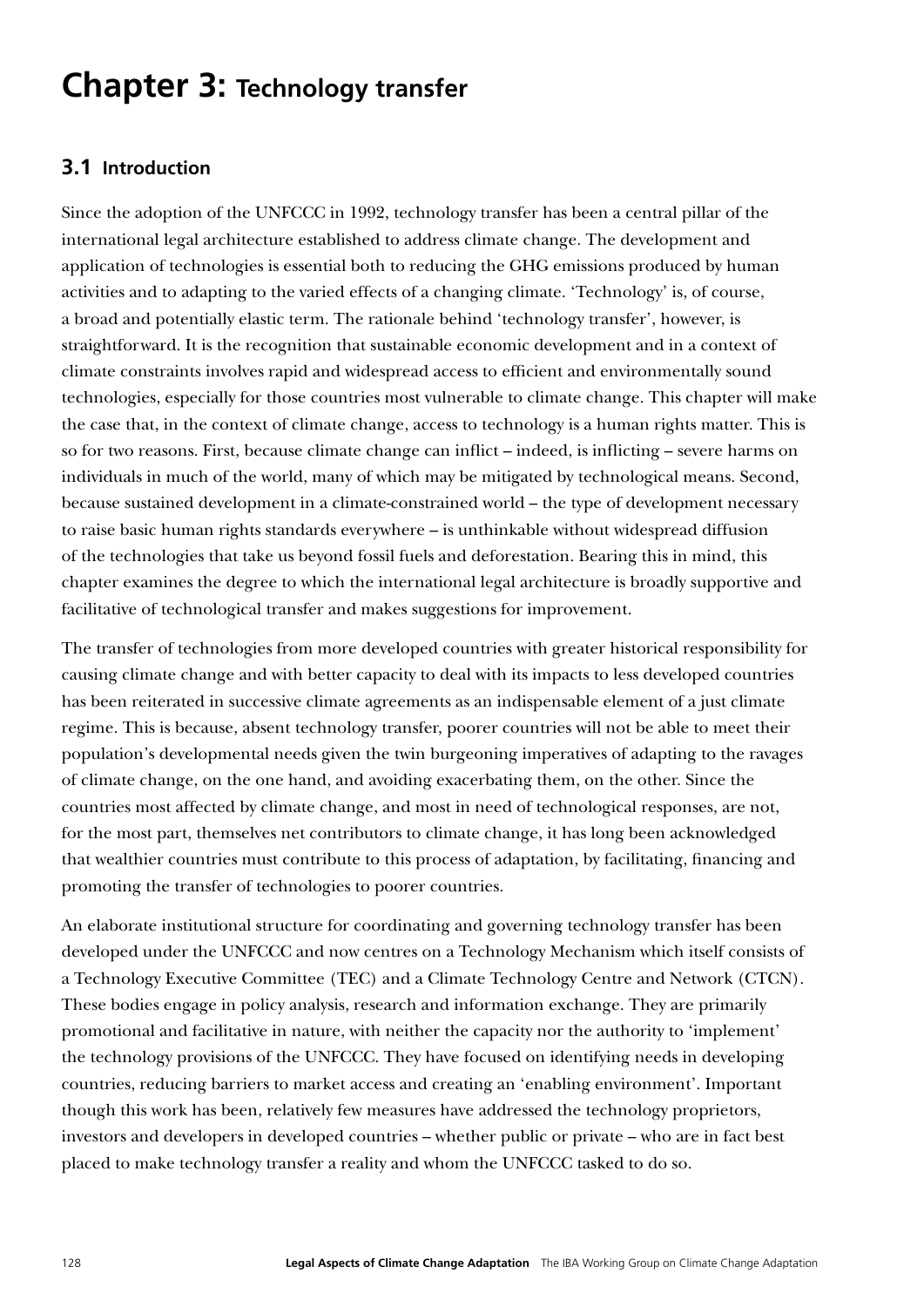As a result, technology transfer has been limited and slow in practice despite its centrality to the international climate change and has remained contentious. In its assessment of the framework of international law relating to climate change adaptation, the IBA Task Force report identified significant constraints on technology transfer, including the apparent absence of a concrete framework to facilitate transfer while remaining attentive to each of the various bodies of relevant international law (environment, trade, investment and human rights). The Task Force report recommended that the Working Group explore and propose legal and policy recommendations regarding access to adaptation technologies, particularly with respect to how international trade and investment regimes may be brought into consonance with environmental and human rights imperatives to achieve technology transfer and how the international legal community can promote and facilitate cooperation among various stakeholders.

Much of the existing literature on technology transfer has focused on the role of IP. This is unsurprising given that the imperative to 'transfer' technology has historically been articulated precisely to challenge the imposition of high IP costs on poorer countries in need of specific (for example, life-saving) technologies. This challenge has, in turn, typically been countered with the argument that IP protections spur rather than impede technological development, transfer and diffusion: a position articulated in the Agreement on Trade-Related Aspects of Intellectual Property Rights (TRIPS). In practice, whether IP protections enhance or hinder the dissemination of key technologies is best answered on a case-by-case basis. Moreover, it has never been clear how relevant this debate is to the specific technologies at issue in addressing climate change. In this chapter, we have chosen to set the question of IP protection aside, while acknowledging its importance. We have done so largely because the literature on this matter is already vast, the positions are well-rehearsed and frequently polarised and also because the IP debate has tended to obscure other important questions regarding technology transfer of relevance to the current report, such as the human rights consequences of achieving (or failing to achieve) it. By refocusing on basic human rights and developmental needs, and on legal obstacles to successful transfer other than IP, we hope to resituate the technology debate in a way that avoids the worn controversies of the past.

There are two main elements of the international legal architecture that may constrain or limit the potentially central role of technology transfer in mitigating and adapting to anthropogenic climate change. These elements are the structuring of international finance and the role of IIL.

A key difficulty in implementing technology transfer has been the limited availability of financial resources. Initially, the primary focus in relation to finance for transfer was on mobilising public funds through the establishment of specific funding bodies or through mobilising multilateral institution finance. In the years following the adoption of the UNFCCC, however, developed countries created only very modest funds to support technology transfer. In more recent years there has been an increasing focus on mobilising private finance for adaptation and mitigation, implicitly including technology transfer. This has been largely due to the limited availability of public funds.

This chapter identifies and evaluates mechanisms for funding technology transfer, including under the UNFCCC and through other multilateral sources, bilateral public finance, and, in particular, private finance. It also considers possibilities for incentivising and removing obstacles to technology transfer financing. In light of the increasing acceptance that private finance has an important role to play in facilitating the transfer of technology for adaptation, special attention is paid to possible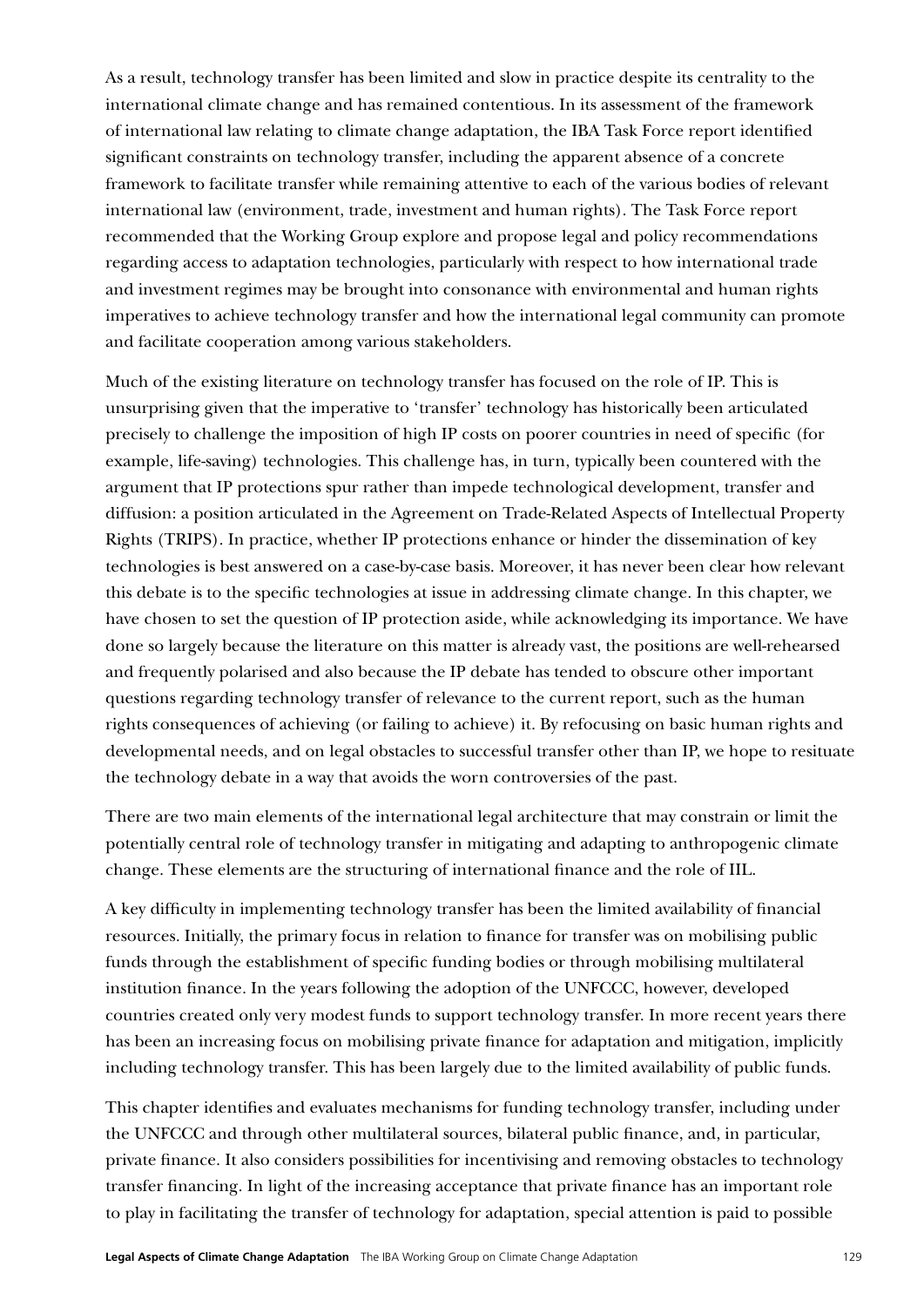legal interventions to support private financing such as green bonds, sustainable stock exchanges and adaptation tax credits. One issue which emerges is that, while a number of international institutions, national governments and regulators are starting to pursue these initiatives, for the most part they are doing so without direct reference to the UNFCCC process. This results in a problematic lack of alignment with internationally-agreed aims regarding climate change responses as laid down through the UNFCCC process, including the need for technology transfer. Going forward, international institutions, national legislators, regulators and other standard-setting bodies should consider the requirements and principles of technology transfer in designing these interventions.

A further step that would promote the consideration of technology transfer in interventions into the financial system is the inclusion of some form of technology transfer as a criterion in accounting for developed countries contributions to the US\$100bn mobilisation commitment established in Cancun. This would serve as an important incentive for developed countries to pursue technology transfer in their efforts to mobilise private finance to address climate change and ensure that the principles established under the UNFCCC are considered. To accomplish this, however, it will be necessary to develop appropriate methodologies for accounting for climate finance. To this end, a review of proposed methodologies for accounting for climate finance, including adaptation finance, follows.

The second element affecting technology transfer is IIL. This chapter will explore how IIL operates to facilitate or obstruct investment flows for climate finance and technology transfer. While the idea that private investment has a key role to play in addressing climate change is a relatively common one, there has traditionally been less scrutiny of whether the international investment regime operates so as to help or hinder this goal. This is beginning to change, with a growing body of emerging literature that identifies the need to reform IIL if climate change concerns are to be prioritised. Within the IIL regime, prohibitions on performance requirements and investor-state dispute settlements (ISDS) emerge as troubling legal obstacles to technology transfer through FDI. As such, various possibilities for reforming IIL are considered as a means to insure that the IIL regime does not unduly impede technology transfer.

After a close analysis of climate financing and IIL, this chapter reviews one adaptive technology – desalination – as a case study to illustrate the intersection between human rights, climate adaptation and technology transfer. As a complement to this chapter, this case study underlines the importance of improving implementation of technology transfer, particularly through enhanced funding as discussed in the rest of the chapter.

# **3.2 Technology transfer overview**

Following the adoption of the UNFCCC in 1992, all subsequent major international climate agreements have reaffirmed the importance of technology and its transfer as a key factor in assisting states to mitigate emissions and adapt to the impacts of climate change.<sup>565</sup> As an example, Article 4(1) (c) of the UNFCCC states that:

<sup>565</sup> UNFCCC (n 414), Arts 4(1)(c), 4(3), 4(5), and 4(7); Kyoto Protocol to the UNFCCC (10 December 1997) 2303 UNTS 148, 10(1)(c); UNFCCC, Copenhagen Accord (30 March 2010) UN Doc FCCC/CP/2009/11/Add 1, Decision 2/CP 15 ('Copenhagen Accord') [11]; Cancun Agreements (n 54) [113]–[127]; Paris Agreement (n 3) 10.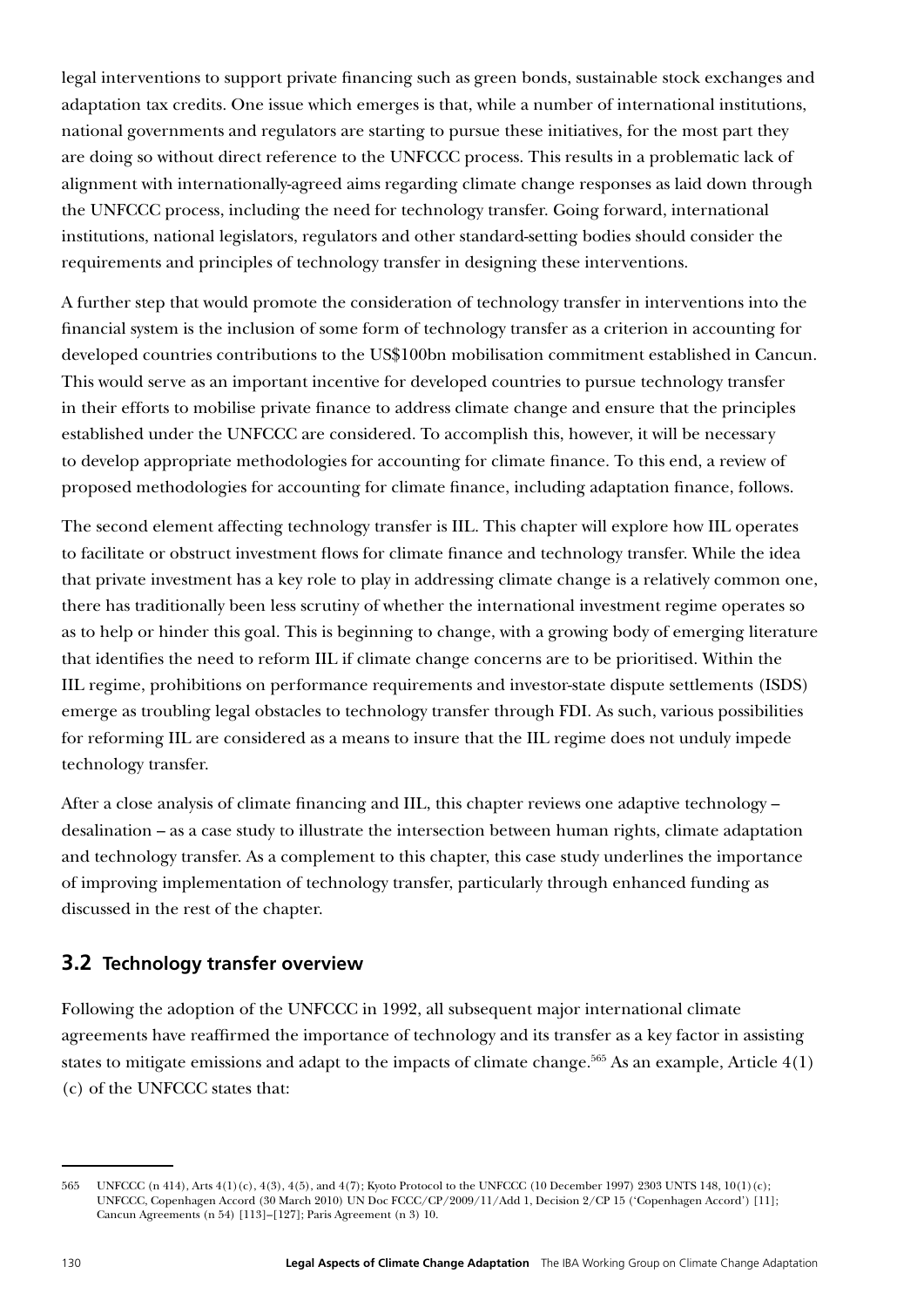'[a]ll Parties ... shall: (c) Promote and cooperate in the development, application and diffusion, including transfer, of technologies, practices and processes that control, reduce or prevent anthropogenic emissions of greenhouse gases ...'566

Further, Article 4.5 provides more obligatory language and requires that:

'[t]he developed country Parties . . . shall take all practicable steps to promote, facilitate and finance, as appropriate, the transfer of, or access to, environmentally sound technologies and know-how to other Parties, particularly developing country Parties, to enable them to implement the provisions of the Convention ...'567

This general requirement set out in the UNFCCC has remained a consistent theme throughout subsequent agreements. In 2001, COP 7 adopted the Marrakesh Accords*,* establishing a formal technology transfer framework to enhance the implementation of UNFCCC articles 4 and 5.568 In 2007, COP 13 adopted the Bali Action Plan*,* which mandated an ad hoc body to focus on key elements of long-term cooperation, including technology transfer.569 At COP 16 in 2010, as part of the Cancun Adaptation Platforms*,* the parties took a significant step forward in formalising the technology transfer process by establishing what is known as the Technology Mechanism*,* comprised of two bodies called the TEC and the CTCN, which became operational in 2012.570

In the most recent agreement reached in Paris 2015, the entirety of Article 10 is dedicated to the issue of technology transfer.571 In particular, Article 10(1) notes that:

'Parties share a long-term vision on the importance of fully realising technology development and transfer in order to improve resilience to climate change and to reduce greenhouse gas emissions'.572

Article 10 of the Paris Agreement further notes the 'importance of technology for the implementation of mitigation and adaptation actions' and states that:

'[s]upport, including financial support, shall be provided to developing country Parties for the implementation of [technology transfer], including for strengthening cooperative action on technology development and transfer at different stages of the technology cycle, with a view to achieving a balance between support for mitigation and adaptation'.<sup>573</sup>

It is clear that the provision of finance for technology transfer focused on both mitigation and adaptation remains a central component of the international climate framework.

<sup>566</sup> UNFCCC (n 414), Art 4(1)(c).

<sup>567</sup> *Ibid* Art 4.5,

<sup>568</sup> UNFCCC, Development and Transfer of Technologies (21 January 2002) UN Doc FCCC/CP/2001/13/Add 1, Decision 4/CP. 7 ('Marrakesh Accords')..

<sup>569</sup> UNFCCC, Bali Action Plan (14 March 2008) UN Doc FCCC/CP/2007/6/Add 1, Decision 1/CP 13 ('Bali Action Plan') 1(d).

<sup>570</sup> Cancun Agreements (n 35), [113-127].

<sup>571</sup> Paris Agreement (n 4) 10.

<sup>572</sup> *Ibid*.

<sup>573</sup> *Ibid*.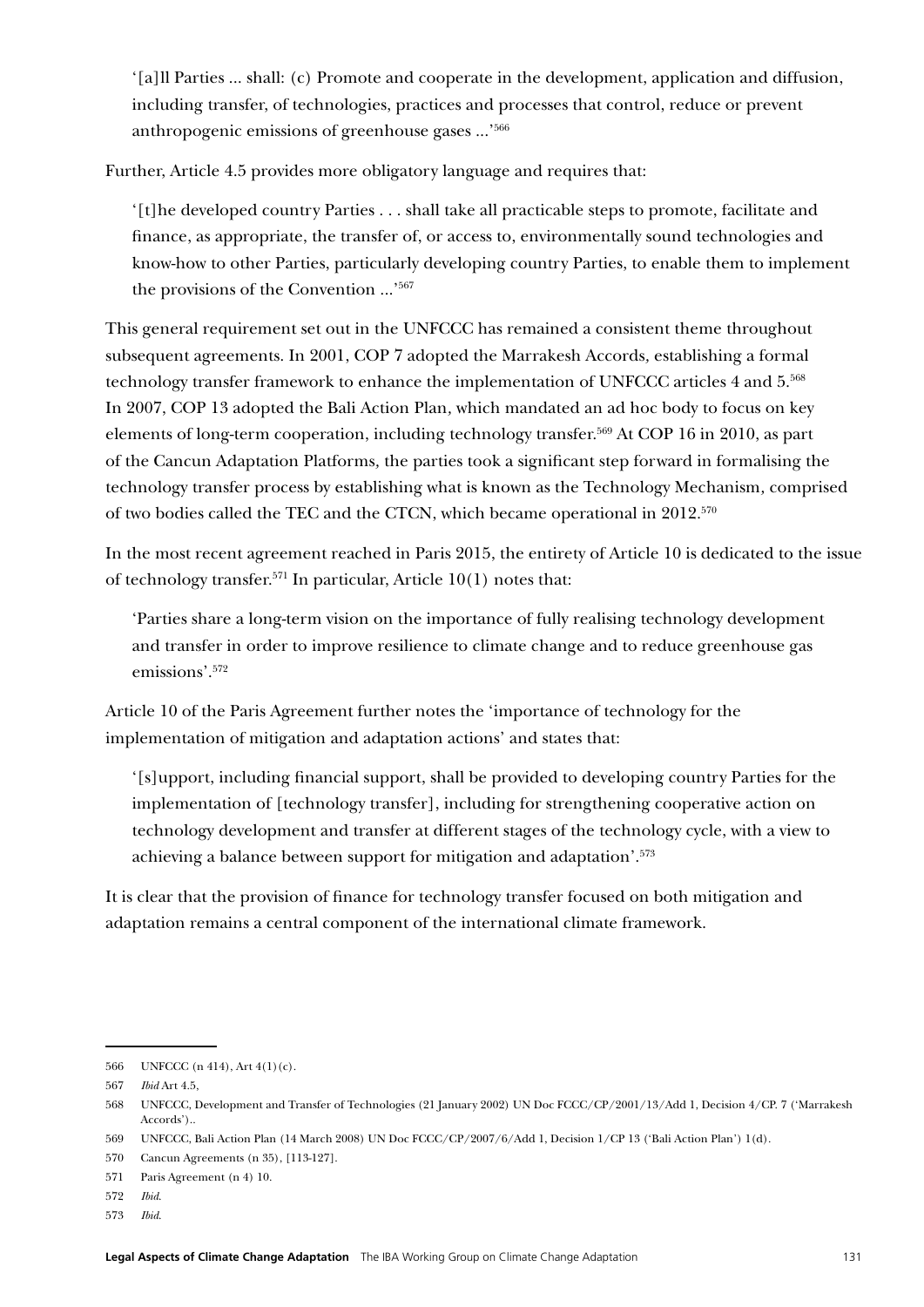## *3.2.1 Defining technology transfer*

Despite its centrality to the international climate change regime, perhaps surprisingly, there has been no formally adopted definition of the concept of technology transfer. In a 2002 report, the IPCC provided one widely accepted definition of 'technology transfer' as:

'a broad set of processes covering the flows of know-how, experience and equipment for mitigating and adapting to climate change amongst different stakeholders such as governments, private sector entities, financial institutions, NGOs [non-governmental organisations] and research/education institutions'.574

As this definition highlights, technology transfer is commonly seen to require more than the simple provision of IP for new technological innovations but, in addition, requires the capacity and materials to implement the technology.

In relation to adaptation in particular, in some literature it has become common practice to distinguish between three categories of technologies for adaptation: hardware, software and 'orgware'.575 In general, hardware refers to equipment, material goods and other capital, including things such as drought-resistant seeds and the components of irrigation systems. Software refers to the capacity and processes involved in the use of the technology. It includes knowledge, skills, awareness-raising, education and training. Orgware relates to the ownership, institutional and legal arrangements required to effectively operationalise the technology.<sup>576</sup> Although all three types of technology are necessary, there is often a concern that hardware is applied in isolation, as its perceived impact is frequently prioritised over software and orgware.

The wording contained in Article 4(5) of the UNFCCC also suggests that the technologies that are to be transferred should be 'environmentally sound technologies'.577 While this language has been picked up by a number of the different institutions established to effect technology transfer, there has been little attempt to provide a definition of exactly what 'environmental soundness' might require.578 Some commentators have suggested that the concept should be interpreted comparatively, by comparing the environmental impacts and practical applications of one existing technology with those of potential competitors.<sup>579</sup>

<sup>574</sup> IPCC, *Methodological and Technological Issues in Technology Transfer* (Cambridge University Press 2000) 3.

<sup>575</sup> UNFCCC Technology Executive Committee, 'Technologies for Adaptation in the Agriculture Sector' (2014) http://unfccc.int/ttclear/misc\_/ StaticFiles/gnwoerk\_static/TEC\_column\_L/544babb207e344b88bdd9fec11e6337f/bcc4dc66c35340a08fce34f057e0a1ed.pdf; UNFCCC Technology Executive Committee, 'Technologies for Adaptation in the Water Sector' (2014) http://unfccc.int/ttclear/misc\_/StaticFiles/ gnwoerk\_static/TEC\_column\_L/0cac6640a3b945c08e7a54f8e496223e/55e192e14cd6495f975f4098843baf7e.pdf.

<sup>576</sup> Lars Christiansen, Anne Olhoff, and Sara Trærup (eds), 'Technologies for Adaptation: Perspectives and Practical Experiences' (UNEP Risø Centre 2011) x,; HC de Coninck, F Haake, and NH van der Linden, 'Technology Transfer in the Clean Development Mechanism' (2007) 7 Climate Policy 444, 445.

<sup>577</sup> Environmentally sound technology is also described in Ch 34 of Agenda 21, Transfer of Environmentally Sound Technology, Cooperation and Capacity-Building. UNEP 'Transfer of Environmentally Sound Technology, Cooperation and Capacity Building' [www.unep.org/documents.](http://www.unep.org/documents.multilingual/default.asp?DocumentID=52&ArticleID=84&l=en) [multilingual/default.asp?DocumentID=52&ArticleID=84&l=en](http://www.unep.org/documents.multilingual/default.asp?DocumentID=52&ArticleID=84&l=en).

<sup>578</sup> Global Environment Facility, 'Transfer of Environmentally Sound Technologies: Case Studies from the GEF Climate Change Portfolio' (2012) [www.thegef.org/sites/default/files/publications/GEF-TechTransfer-lowres\\_final\\_2.pdf](https://www.thegef.org/sites/default/files/publications/GEF-TechTransfer-lowres_final_2.pdf).

<sup>579</sup> International Council on Human Rights Policy, 'Beyond Technology Transfer: Protecting Human Rights in a Climate-Constrained World' (2011) [www.ichrp.org/files/reports/65/138\\_ichrp\\_climate\\_tech\\_transfer\\_report.pdf](http://www.ichrp.org/files/reports/65/138_ichrp_climate_tech_transfer_report.pdf) 38.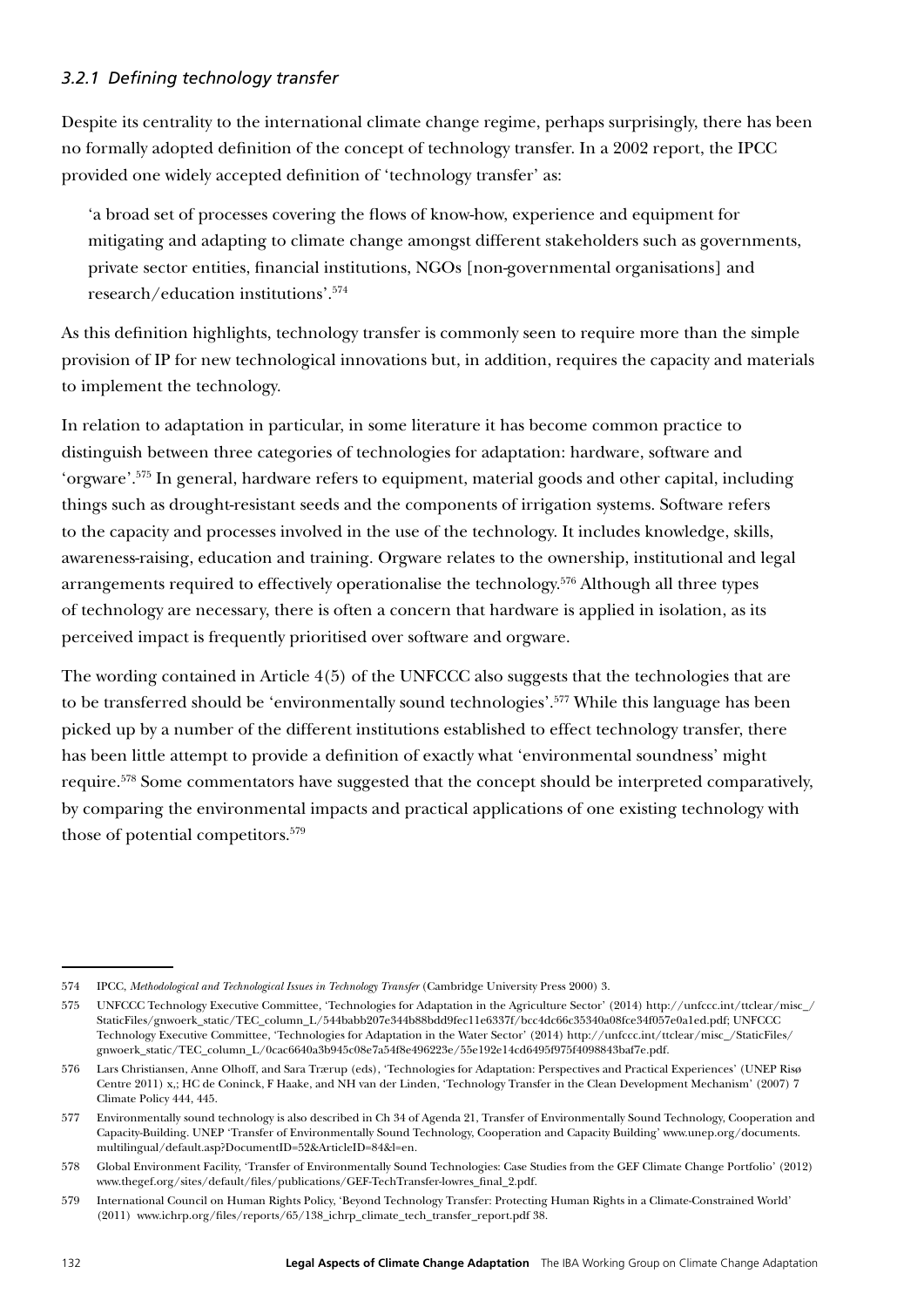## *3.2.2 Governing technology transfer*

The international governance of technology transfer is complex, diffused, and fragmented.<sup>580</sup> Alongside the formal process set up under the UNFCCC to support multilateral governance of technology transfer, there are a variety of different actors involved, including other UN bodies and multilateral institutions, regional initiatives, national and sub-national bodies and, of course, the ultimate users and beneficiaries of the technology themselves. Given the close links between adaptation and more general development goals noted above, the situation is particularly complex where technology transfer and adaptation goals overlap very closely with national adaptation goals.

The path towards the technology transfer framework becoming operational under the UNFCCC has been a slow and complex process. Initially, the UNFCCC invited developing countries to prepare and submit reports detailing their priorities in relation to technology needs for both mitigation and adaptation.581 These reports, known as Technology Needs Assessments (TNAs) were intended to provide a basis for ensuring that technology would be deployed where it would be most effective and also to establish a localised and participatory approach to technology transfer.582 The initial emphasis in pursuing technology transfer through the TNAs was on facilitating cooperation and opening lines of communication between relevant governmental and non-governmental stakeholders so that they could share information, create better enabling environments and build technological capacity.<sup>583</sup>

Until 2007, formal technology transfer activity under the UNFCCC framework was primarily limited to the preparation and development of TNAs, the funding and support for which was initially provided by the Global Environment Facility (GEF). With limited success in securing funding from member states for this process, the 2007 COP in Bali requested that the GEF 'develop a strategic programme to scale up the level of investment for technology transfer'.584 The following year, the COP in Poznan adopted the subsequent GEF proposal entitled the Poznan Strategic Program on Technology Transfer.<sup>585</sup>

Under the Poznan Strategic Program on Technology Transfer, the GEF initially focused on supporting a number of pilot projects to transfer technologies to recipient countries based on the priorities set out in specific TNAs. They also supported a new round of TNAs and started to develop materials on best practices for technology transfer.586 In 2010, the GEF expanded these initial activities to include the establishment of four technology centres housed within regional development banks<sup>587</sup> and the establishment of a number of public-private partnerships adopting elements of climate technology transfer.588

<sup>580</sup> Stephen Humphreys, 'Structural Ambiguity: Technology Transfer in Three Regimes' in MA Young (ed), *Regime Interaction in International Law: Facing Fragmentation* (Cambridge University Press 2012) 175; Jeffrey McGee and Joseph Wenta, 'Technology Transfer Institutions in Global Climate Governance: The Tension Between Equity Principles and Market Allocation' (2014) 23 Review of European Community & International Environmental Law 367, 375-76.

<sup>581</sup> See further, Sam Barnard and Smita Nakhooda, 'Financing Technology Transfer: Lessons from Efforts under the UNFCCC' (Overseas Development Institute 2015) 3 [www.odi.org/sites/odi.org.uk/files/odi-assets/publications-opinion-files/10053.pdf](https://www.odi.org/sites/odi.org.uk/files/odi-assets/publications-opinion-files/10053.pdf).

<sup>582</sup> Marrakesh Accords (n 568), Annex, s C, [2].

<sup>583</sup> McGee and Wenta (n 580) 375-376.

<sup>584</sup> UNFCCC, Development and Transfer of Technologies under the Subsidiary Body for Implementation (14 March 2008) UN Doc FCCC/ CP/2007/6/Add 1, Decision 4/CP 13.

<sup>585</sup> UNFCCC, Development and Transfer of Technologies (18 March 2009) FCCC/CP/2008/7/Add 1, Decision 2/CP.14.

<sup>586</sup> Barnard and Nakhooda (n 581) 3.

<sup>587</sup> Asian Development Bank, African Development Bank, European Bank of Reconstruction and Development, and Inter-American Development Bank.

<sup>588</sup> Barnard and Nakhooda (n 581) 3.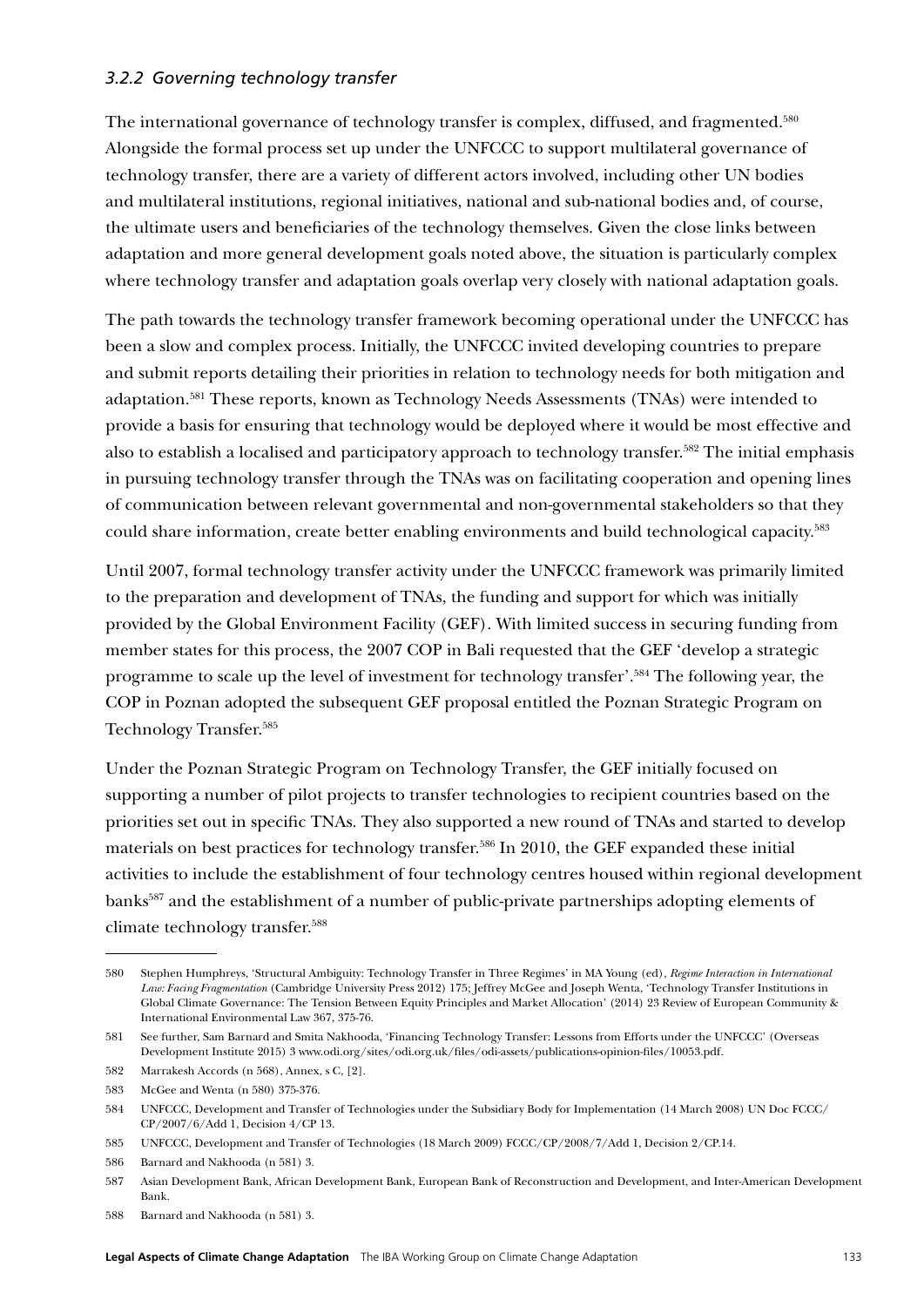In 2010, the COP in Cancun took a further step in developing the governance framework for technology transfer by establishing the Technology Mechanism as a new core pillar of the UNFCCC's activities.<sup>589</sup> Comprised of the policy-focused TEC<sup>590</sup> and the implementation-focused CTCN,<sup>591</sup> the Technology Mechanism became fully operational in 2012. It is now the primary means through which the UNFCCC develops its commitment to technology transfer and puts it into operation.

The TEC addresses policy issues related to climate technology development and transfer and makes recommendations to countries and to other UN bodies to support technology transfer efforts.<sup>592</sup> In a complementary manner, the CTCN provides technical assistance to countries developing their TNAs, facilitates access to information on climate technologies and supports capacity building to identify and implement appropriate technology in developing countries.<sup>593</sup> The approach now taken by both the TEC and CTCN towards the governance of technology transfer, particularly for adaptation, places a strong emphasis on the importance of 'community-based adaptation'. This approach aims to 'integrate consideration of local-level knowledge, barriers and enablers into the adaptation process through the identification of local knowledge, including technological innovations, and improvement and replication to ensure contextual suitability and local acceptance'.<sup>594</sup> In this respect, there is an explicit emphasis on ensuring collaboration and coordination between governments, local actors and businesses, NGOs and informal local leaders.<sup>595</sup>

In carrying out their functions to support technology transfer, the TEC and CTCN necessarily also work closely with a range of other UN bodies. In the context of providing finance for adaptationbased technology transfer, the most relevant bodies established under the UNFCCC's Financial Mechanism are the GEF and the Green Climate Fund<sup>596</sup> as well as the bodies established under the UNFCCC framework for adaptation. The TEC and CTCN also work closely with bodies established to address adaptation to climate change, including: the Adaptation Fund;<sup>597</sup> the Adaptation Private Sector Initiative;<sup>598</sup> the Adaptation Committee,<sup>599</sup> which supports countries' development of National Adaptation Plans;<sup>600</sup> and the Least Developed Country Work Programme,<sup>601</sup> which supports the development of NAPAs.<sup>602</sup>

Outside of the UNFCCC process, the administrative support and financing for technology transfer for adaptation is provided through several further channels, including:

<sup>589</sup> Cancun Agreements (n 54), [113–127].

<sup>590</sup> UNFCCC, Technology Executive Committee (TEC)', http://unfccc.int/ttclear/pages/tec\_home.html.

<sup>591</sup> Climate Technology Centre & Network, [www.ctc-n.org](https://www.ctc-n.org).

<sup>592</sup> Cancun Agreements (n 54), [113–127].

<sup>593</sup> Cancun Agreements (n 54).

<sup>594</sup> UNFCCC Technology Executive Committee (n 575).

<sup>595</sup> *Ibid* 

<sup>596</sup> The Green Climate Fund (n 414).

<sup>597</sup> The Adaptation Fund (AF) was established under the Kyoto Protocol of the UNFCCC. The AF is financed in part by government and private donors, as well as from a 2% share of proceeds of Certified Emission Reductions (CERs) issued under the Kyoto Protocol's CDM projects. See Adaptation Fund, 'Adaptation Fund' (2019) [www.adaptation-fund.org.](https://www.adaptation-fund.org)

<sup>598</sup> The UNFCCC Nairobi work programme Private Sector Initiative (PSI) aims to catalyse private sector engagement in climate change adaptation efforts and provides a platform for the private sector to showcase and exchange best practices and experiences. See UNFCCC, Adaptation Private Sector Initiative (PSI) (2020) [https://unfccc.int/adaptation/workstreams/nairobi\\_work\\_programme/items/4623.php.](https://unfccc.int/adaptation/workstreams/nairobi_work_programme/items/4623.php)

<sup>599</sup> UNFCCC, Adaptation Committee (2020) [http://unfccc.int/adaptation/groups\\_committees/adaptation\\_committee/items/6053.php.](http://unfccc.int/adaptation/groups_committees/adaptation_committee/items/6053.php)

<sup>600</sup> UNFCCC, 'National Adaptation Plans' (2020) [http://unfccc.int/adaptation/workstreams/national\\_adaptation\\_plans/items/6057.php.](http://unfccc.int/adaptation/workstreams/national_adaptation_plans/items/6057.php)

<sup>601</sup> UNFCCC, 'Chronological Evolution of the LDC Work Programme and Introduction to the Concept of NAPA' (2020) [http://unfccc.int/](http://unfccc.int/adaptation/knowledge_resources/ldc_portal/items/4722.php) [adaptation/knowledge\\_resources/ldc\\_portal/items/4722.php](http://unfccc.int/adaptation/knowledge_resources/ldc_portal/items/4722.php).

<sup>602</sup> UNFCCC, 'National Adaptation Programmes of Action—Matters Relating to the Least Developed Countries' (2020) [http://unfccc.int/](http://unfccc.int/adaptation/workstreams/national_adaptation_programmes_of_action/items/7567.php) [adaptation/workstreams/national\\_adaptation\\_programmes\\_of\\_action/items/7567.php.](http://unfccc.int/adaptation/workstreams/national_adaptation_programmes_of_action/items/7567.php)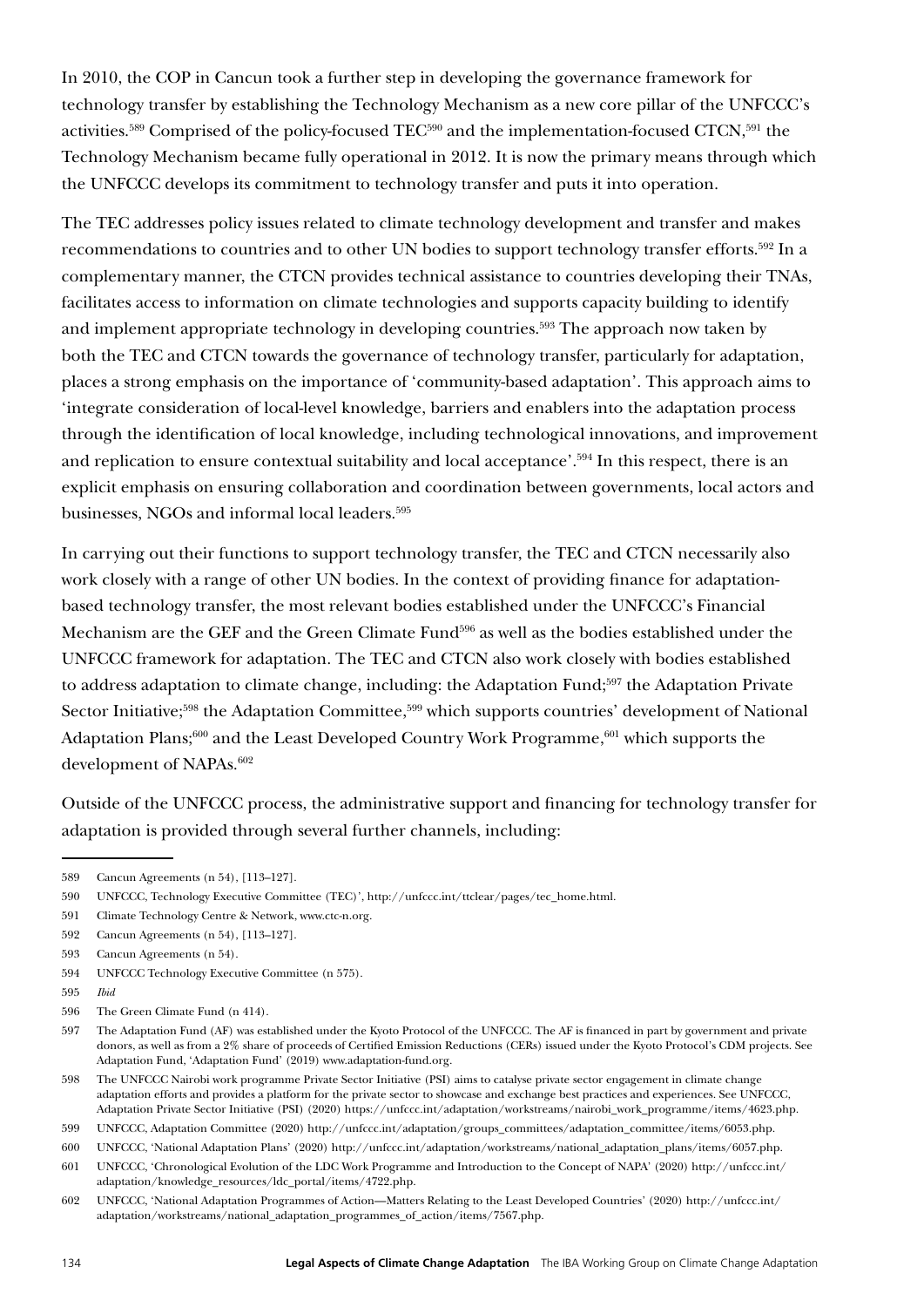- the UNEP;
- the UNDP:
- the multilateral development banks (MDBs), including:
	- the IFAD;
	- the World Bank;
	- the Asian Development Bank;
	- the African Development Bank;
	- the European Bank of Reconstruction and Development; and
	- the Inter-American Development Bank;
	- the World Bank-operated Pilot Programme on Climate Resilience;<sup>603</sup>
	- the Climate Investment Funds (CIF); $604$
- bilateral or multilateral Official Development Assistance; 605
- informal private-sector flows and investments; and
- domestic, national, sectorial and local budgets of developing countries.

While it is beyond the scope of this Report to map the contributions of these organisations and institutions in detail, it is important to recognise their contribution to financing and governing technology transfer. Each institution has its own particular mandate and has cooperated and engaged with the formal UNFCCC process to varying degrees.

# *3.2.3 Technology transfer for mitigation and adaptation*

Throughout the UNFCCC regime and within climate change literature and practice more broadly a general distinction is made between efforts directed towards mitigating climate change and those targeted at adapting to its effects. The technology transfer regime has also picked up this distinction. TNAs, for example, are divided into categories of adaptation and mitigation.<sup>606</sup> While the terms 'mitigation' and 'adaptation' are not always deployed consistently throughout climate change literature, the most recent report of the IPCC provides useful guidance as to the meaning of these terms. Mitigation is defined as being any 'human intervention to reduce the sources or enhance the sinks of greenhouse gases'.<sup>607</sup> Adaptation is 'the process of adjustment to actual or expected climate and its effects', and in the context of human systems, 'adaptation seeks to moderate or avoid harm or exploit beneficial opportunities' from climate change.<sup>608</sup>

<sup>603</sup> Climate Funds Update, 'Pilot Program for Climate Resilience' [www.climatefundsupdate.org/listing/pilot-program-for-climate-resilience.](http://www.climatefundsupdate.org/listing/pilot-program-for-climate-resilience)

<sup>604</sup> Climate Investment Funds, 'Governance' [www-cif.climateinvestmentfunds.org/about/governance.](http://www-cif.climateinvestmentfunds.org/about/governance)

<sup>605</sup> OECD, 'Official Development Assistance: Definition and Coverage' [www.oecd.org/dac/stats/](http://www.oecd.org/dac/stats/officialdevelopmentassistancedefinitionandcoverage.htm) [officialdevelopmentassistancedefinitionandcoverage.htm](http://www.oecd.org/dac/stats/officialdevelopmentassistancedefinitionandcoverage.htm).

<sup>606</sup> See UNFCCC, 'Synthesis of Technology Needs Assessments' [http://unfccc.int/ttclear/templates/render\\_cms\\_page?TNA\\_ida.](http://unfccc.int/ttclear/templates/render_cms_page?TNA_ida)

<sup>607</sup> IPCC (2014) (n 36) 4.

<sup>608</sup> *Ibid* 5.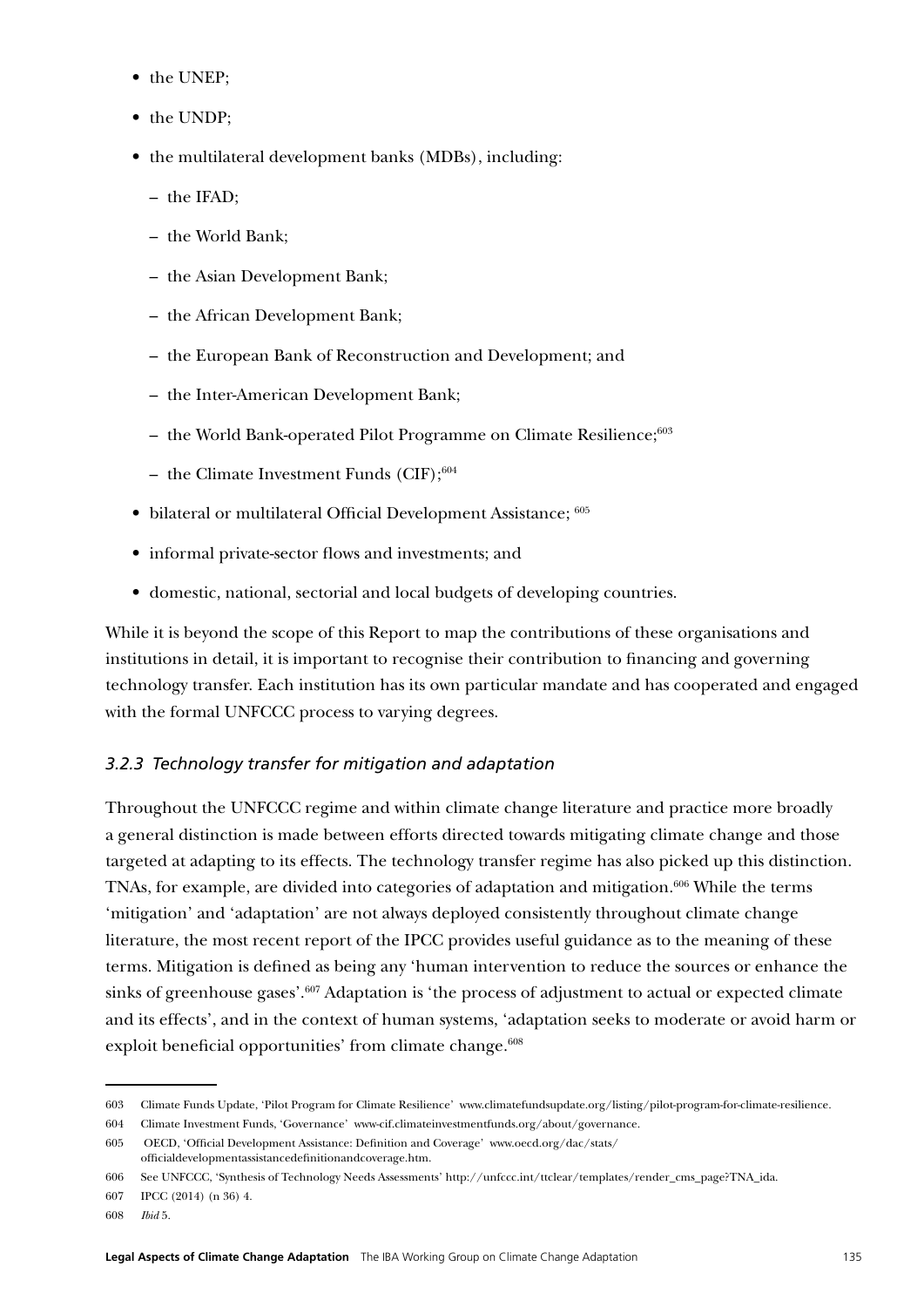In the context of technology transfer, it has widely been noted that the types of technology and projects necessary to pursue mitigation objectives are much easier to identify than those for adaptation.609 In this respect, assessing technology or a particular initiative for its mitigation benefits is relatively straightforward. Mitigation will have occurred where there is a net avoidance or reduction of GHG emissions. Technology for mitigation therefore tends to target specific and clearly definable emitting sectors, such as power generation, transport and land use. While a certain level of complexity arises in determining and applying accounting standards to assess what can and cannot be counted as avoided emissions, the overall aim is quite clear.

For technologies and projects targeted at adaptation, the situation is not as straightforward. This is due both to the future-oriented and unpredictable nature of the impacts of climate change as well as the varied and context-specific nature of the actions necessary to address them. Within the UNFCCC, and the Technology Mechanism more specifically, the analysis of adaptation activities is now generally focused around two central concepts: vulnerability; and adaptive capacity or resilience.<sup>610</sup> In general, vulnerability refers to the propensity or predisposition of a system to be adversely affected by particular impacts.611 Adaptive capacity, now more frequently referred to as resilience, refers to the 'capacity of social, economic, and environmental systems to cope with a hazardous event or trend or disturbance' and, where possible, to respond positively to them, 'reorganizing in ways that maintain their essential function, identity, and structure, while also maintaining the capacity for adaptation, learning, and transformation.'612

Vulnerability and resilience are, by their very nature, context specific and difficult to quantify. As a consequence, in more recent years, adaptation responses have focused on localised adaptation needs (particularly through the NAPA and TNA processes) that consider the relationship between vulnerability within communities, existing resilience and capacity building needs.<sup>613</sup> Generally, such responses are also further categorised into proactive and reactive approaches.<sup>614</sup> In general, preemptive, anticipatory strategies are preferred as they attempt to anticipate future impacts rather than simply responding to them.615 What this means in practice is that measures taken to address adaptation frequently overlap with or restate more general development goals. In this respect, increasing economic and social development has itself been identified as a key element in improving resilience to the effects of climate change for particular communities.<sup>616</sup>

This overlap between adaptation and more general development goals means that adaptation considerations are increasingly being integrated into mainstream national and international development agendas. While this integration has provided much greater institutional and financial support for adaptation initiatives, it has also made it difficult to assess clearly and account for 'new

<sup>609</sup> See for example n 381; International Council on Human Rights Policy (2011) (n 579) 9.

<sup>610</sup> Kate Miles, 'Investing in Adaptation: Mobilising Private Finance for Adaptation in Developing States' (2011) 2 Carbon & Climate Law Review 190.

<sup>611</sup> IPCC (2014) (n 36) 5.

<sup>612</sup> *Ibid* 5.

<sup>613</sup> Miles (n 610).

<sup>614</sup> Anthony Giddens, *The Politics of Climate Change* (Polity Press 2009) 165.

<sup>615</sup> Miles (n 610).

<sup>616</sup> Global Environment Facility, *Linking Adaptation to Development* (2006) 2 [www.thegef.org/sites/default/files/publications/Adaptation\\_](https://www.thegef.org/sites/default/files/publications/Adaptation_brochure_3.pdf) [brochure\\_3.pdf](https://www.thegef.org/sites/default/files/publications/Adaptation_brochure_3.pdf).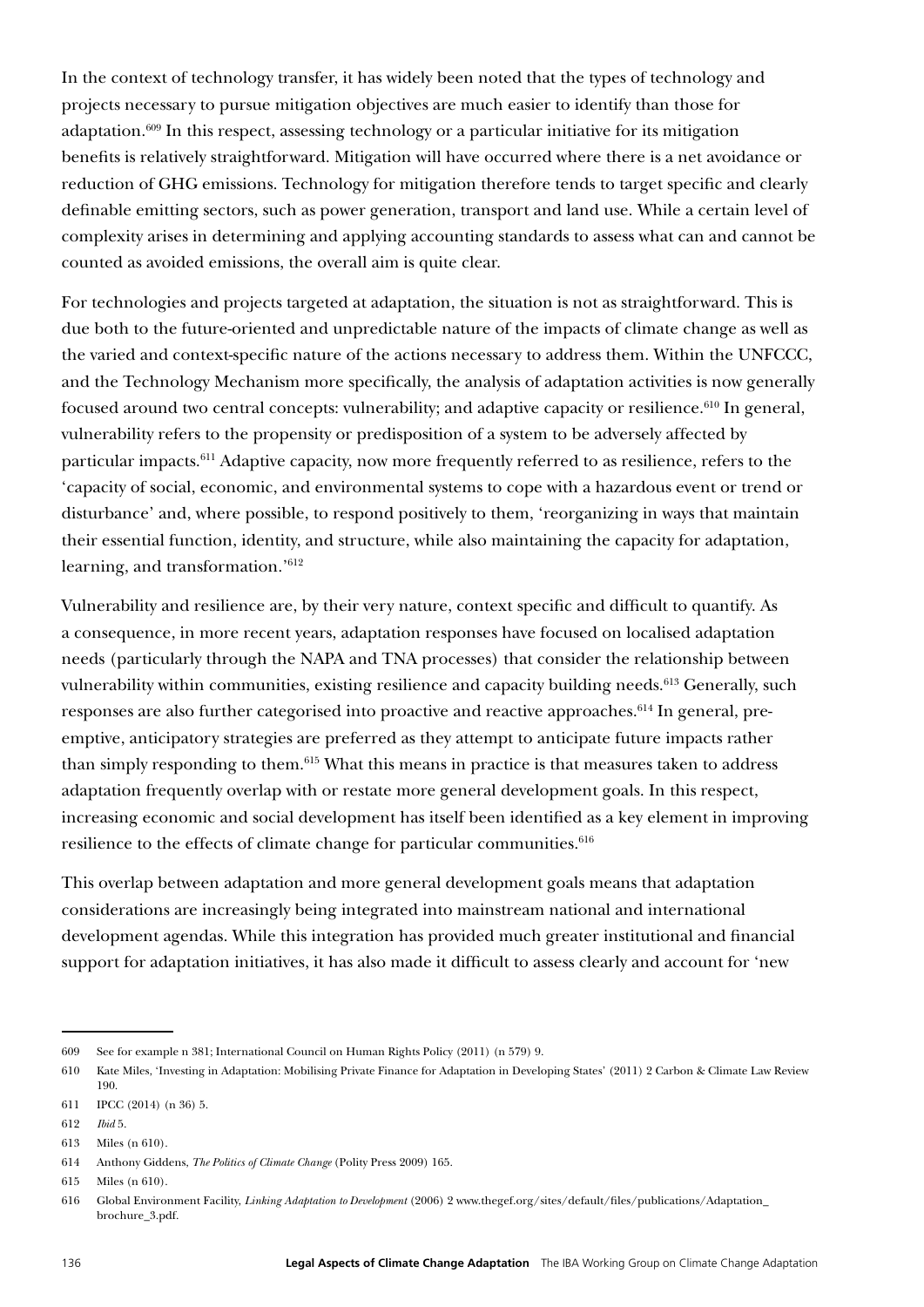and additional' efforts and funding that are targeted specifically at climate change adaptation.<sup>617</sup> This lack of definitional clarity around what counts as adaptation, as opposed to more general development, creates significant difficulties in measuring and assessing both public and private actions to support technology transfer for adaptation.

One further issue that is specific to adaptation projects is the comparative difficulty such projects face in attracting private finance, particularly in the countries that are most in need. In this respect, it has been identified that unlike for mitigation activities, there may be significantly less incentive for the private sector to engage in adaptation projects<sup>618</sup> – with technologies in the water and agriculture sectors being notable exceptions given their relatively large capacity for direct commercial applications. This issue is further exacerbated by the private sector's reluctance to invest in public goods that are most crucial to vulnerable populations, particularly in SIDSs and LDCs. International private finance investments in LDCs and SIDSs have risen over the past decade, but they remain significantly lower than such investment flows to more developed countries. $619$ 

## *3.2.4 Determining 'needs' for technology transfer*

A significant focus of the Technology Mechanism has been determining 'needs' for technology transfer. While there is significant variation in the scope and quality of the TNAs that have been submitted by developing countries, a synthesis report prepared for the UNFCCC by the Subsidiary Body for Scientific and Technological Advice provides a useful overview of the general trends.<sup>620</sup>

According to the synthesis report, the majority of the countries that submitted TNAs in the relevant time period (31 in total) stated that they adopted a stakeholder consultation process in preparing the TNA. The majority of the countries stated that their national development priorities were the starting point for the TNA process and served as a basis for prioritising sectors and technologies. The synthesis report found that for adaptation, the agriculture and water sectors were the most prioritised by the countries and the majority of the technologies prioritised for the agriculture sector were related to crop management. Overall, biotechnologies, including technologies related to crop improvement and new, resilient crop variety development were the most prioritised technologies.<sup>621</sup>

Along with providing a summary of the sectors and technologies prioritised by countries, the synthesis report also provides an overview of the barriers and enablers to the development and transfer of the relevant adaptation technologies identified by countries. In this respect, the most commonly identified barriers were the lack of access to financial resources and an insufficient legal and regulatory framework. Inversely, the most commonly identified enablers were measures to increase the financial resources available for the technology by introducing or increasing the allocation for

<sup>617</sup> Adaptation Watch, 'Toward Mutual Accountability: 2015 Adaptation Finance Transparency Gap Report' (2015) 14 [www.adaptationwatch.](http://www.adaptationwatch.org/s/AW_Report_24-11-15-53nq.pdf) [org/s/AW\\_Report\\_24-11-15-53nq.pdf.](http://www.adaptationwatch.org/s/AW_Report_24-11-15-53nq.pdf)

<sup>618</sup> WP Pauw et al, 'Private Finance for Adaptation: Do Private Realities Meet Public Ambitions' (2016) 134 Climatic Change 489; Aaron Atteridge, 'Private Sector Finance and Climate Change Adaptation: How Can Voluntary Private Finance Support Adaptation in Developing Countries?' (Stockholm Environment Institute 2010) [www.sei-international.org/mediamanager/documents/Publications/Climate-mitigation-adaptation/](https://www.sei-international.org/mediamanager/documents/Publications/Climate-mitigation-adaptation/Atteridge-Private-sector-finance-PBupdate-101118-web.pdf) [Atteridge-Private-sector-finance-PBupdate-101118-web.pdf](https://www.sei-international.org/mediamanager/documents/Publications/Climate-mitigation-adaptation/Atteridge-Private-sector-finance-PBupdate-101118-web.pdf).

<sup>619</sup> *Ibid* Pauw et al (2016); Atteridge (2010).

<sup>620</sup> UNFCCC, 'Third Synthesis Report on Technology Needs Identified by Parties Not Included in Annex I to the Convention' (21 October 2013) UN Doc FCCC/SBSTA/2013/INF 7.

<sup>621</sup> *Ibid.*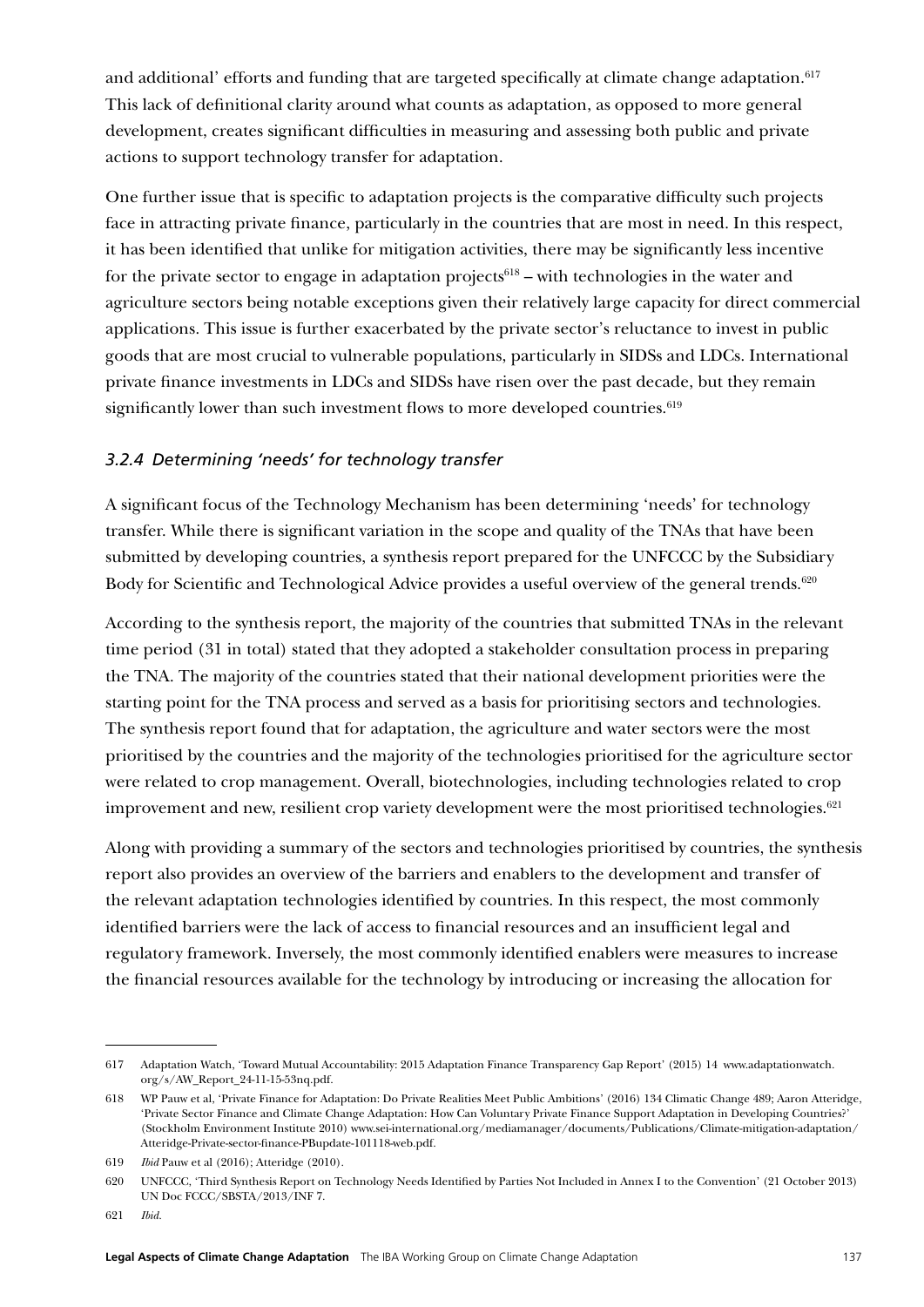the technology in the national budget, or by identifying and creating financial schemes, funds, mechanisms, or policies.

# **3.3 Financing technology transfer**

Finance for climate mitigation and adaptation now comes in several forms from a wide variety of sources. The type of financial assistance itself can come in the form of grants, concessional loans, guarantees, non-concessional loans, equity, insurance, venture capital, or any combination of these. Funds flow through the UNFCCC Financing Mechanism and increasingly through bilateral, regional and national sources. As previously noted, in more recent years, there has also been a significant increase in emphasis on mobilising private financial flows.

For the financing of technology transfer more specifically, the primary initial focus was on mobilising public funds through the establishment of specific funding bodies or through modifying finance provided by existing multilateral institutions. While these public funding sources continue to be viewed as critical, particularly for technologies targeted at adaptation, there is similarly a growing understanding that private finance will be necessary to deliver on the commitments established under the UNFCCC.<sup>622</sup>

# *3.3.1 Technology transfer and the UNFCCC Financial Mechanism*

From its inception, the UNFCCC recognised that due to the variation in countries' contributions to causing climate change and their varied capacity to adapt to its effects, a mechanism would need to be established to facilitate the provision of financial assistance from developed countries to developing countries. To facilitate this, the UNFCCC established a Financial Mechanism under which developed country parties would provide funds to assist developing country parties to implement the Convention and to mitigate and adapt to the effects of climate change. Under Article 11 of the UNFCCC, the operation of the Financial Mechanism is partly entrusted to the GEF and, following COP 17, partly to the Green Climate Fund. The Financial Mechanism is accountable to the COP, which determines the climate change policies, programme priorities and eligibility criteria for funding.

Following the adoption of the UNFCCC, the parties have established four further special funds: (1) the Special Climate Change Fund managed by the GEF; (2) the Least Developed Countries Fund managed by the GEF; (3) the Green Climate Fund; and (4) the Adaptation Fund under the Kyoto Protocol. At COP 16, the parties further decided to establish a body to assist the COP in exercising its functions in relation to the Financial Mechanism of the Convention. This is known as the Standing Committee on Finance (SCF) and is tasked with improving coherence and coordination in the delivery of climate change financing, with rationalising the Financial Mechanism, with mobilising financial resources and measurement, and with reporting and verification of support provided to developing country parties.<sup>623</sup>

<sup>622</sup> World Resources Institute, 'Climate Finance' [www.wri.org/our-work/project/climate-finance/climate-finance-and-private-sector](http://www.wri.org/our-work/project/climate-finance/climate-finance-and-private-sector).

<sup>623</sup> UNFCCC, 'Standing Committee on Finance' [http://unfccc.int/cooperation\\_and\\_support/financial\\_mechanism/standing\\_committee/](http://unfccc.int/cooperation_and_support/financial_mechanism/standing_committee/items/6877.php) [items/6877.php.](http://unfccc.int/cooperation_and_support/financial_mechanism/standing_committee/items/6877.php)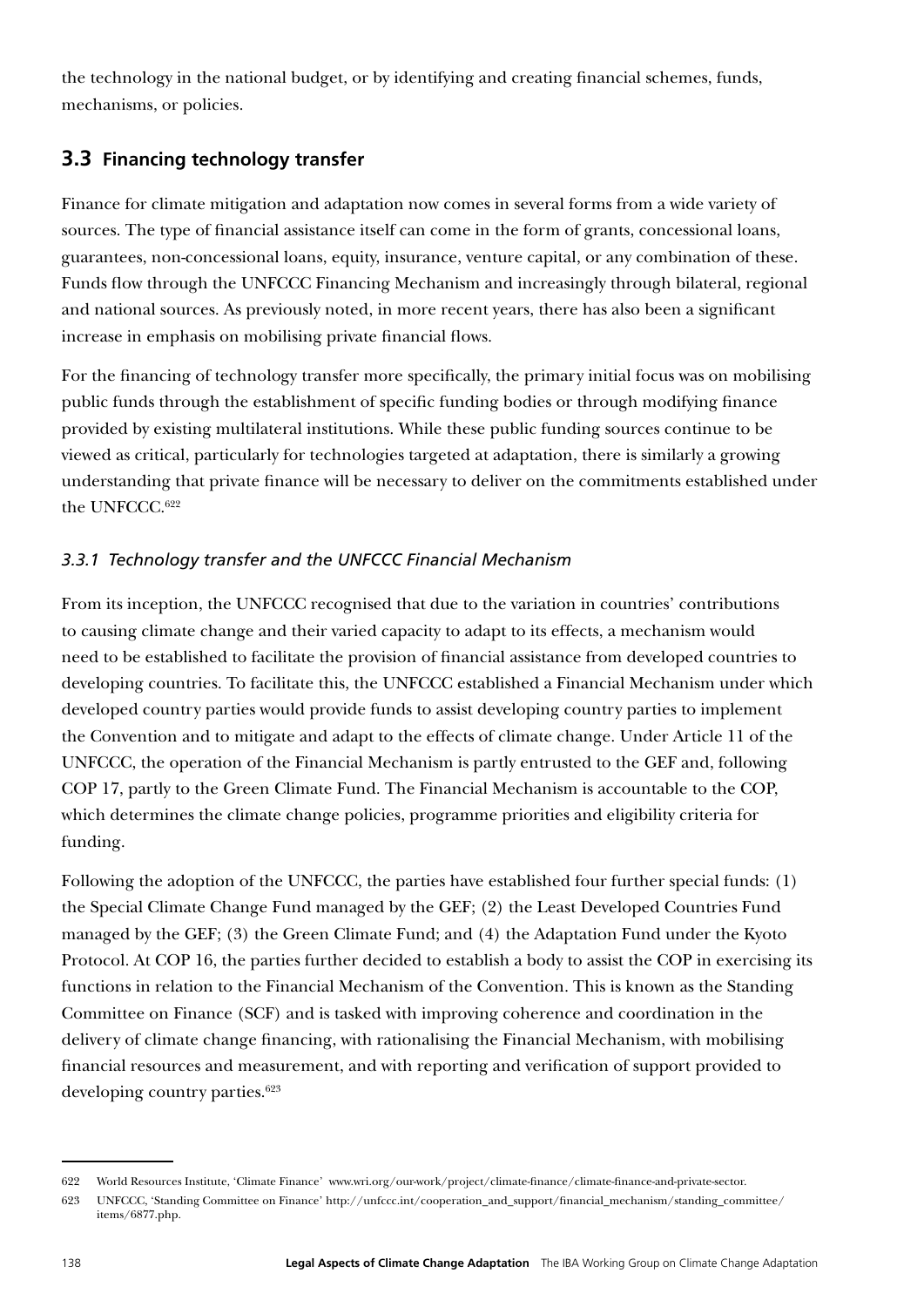Under the formal UNFCCC process, the majority of finance for the operationalisation of technology transfer has been carried out through the Financial Mechanism and the various funding bodies established under it. Initially, the majority of funding has been provided through the GEF, which in turn is funded through support by developed countries.<sup>624</sup> In 2006–2010, 31 developed countries pledged just over US\$1bn to the climate change programmes of the GEF, the majority of which was disbursed to a variety of mitigation and adaptation projects.<sup>625</sup> In 2011–2014, donor countries pledged a further US\$1.3bn and for the period between 2015 and 2018 a further US\$1.1bn has been pledged.626

While these sums may sound significant, they fall well short of the estimated amounts required to assist developing countries with their mitigation and adaptation efforts. A 2009 review of UNFCCC estimates by the IPCC concluded that total funding needed for adaptation alone by 2030 could amount to US\$49–171bn per year globally,<sup>627</sup> and a recent report by the World Economic Forum has concluded that by 2020, approximately US\$5.7tn will need to be invested annually in green infrastructure, much of it in developing countries.628 These sums also fall short of the 'new and additional' financial resources 'approaching USD 30 billion' promised to be provided by developed to developing countries between 2010 and 2012 and the further promise made in Cancun to mobilise US\$100bn per year by 2020.<sup>629</sup> The failure of developed countries to meet this target can in part be attributed to the global financial crisis.<sup>630</sup> Regardless of the cause, however, it has meant that, along with the other bodies established under the UNFCCC, the GEF has struggled to receive adequate resources and the roll out of technology transfer projects has been severely hampered.

In recognition of the difficulty in raising public finances from developed countries, the parties at COP 17 established a working group on long-term finance to develop a financing strategy for the period 2014–2020. Adopted at COP 19, the report of the long-term finance working group requires developed country parties to provide biennial submissions on their updated approaches and strategies for scaling up climate finance, to engage in continued deliberations on long-term finance through in-session workshops, and to conduct biennial high-level ministerial dialogues.<sup>631</sup> Recognising the modest levels of funding that the UNFCCC funding bodies have received to date, this process has also shifted its emphasis towards the role of the private sector in providing finance for technology transfer and adaptation more broadly.632 In response to this shift, developed country parties at the 2010 COP in Cancun committed to a goal 'of mobilising jointly USD 100 billion per year by 2020 to address the needs of developing countries [...] from a wide variety of sources, public and private, bilateral and multilateral, including alternative sources.'<sup>633</sup> This commitment makes it clear that it

633 Cancun Agreements (n 35).

<sup>624</sup> Barnard and Nakhooda (n 581) 3.

<sup>625</sup> Smita Nakhooda, Charlene Watson, and Liane Schalatek, 'The Global Climate Finance Architecture' (in Climate Finance Fundamentals Climate Funds Update 2015) 2 [www.gendercc.net/fileadmin/inhalte/dokumente/6\\_UNFCCC/Topics/Finance/Climate\\_funds\\_updates\\_](http://www.gendercc.net/fileadmin/inhalte/dokumente/6_UNFCCC/Topics/Finance/Climate_funds_updates_fundamentals.pdf) [fundamentals.pdf](http://www.gendercc.net/fileadmin/inhalte/dokumente/6_UNFCCC/Topics/Finance/Climate_funds_updates_fundamentals.pdf).

<sup>626</sup> *Ibid* 2.

<sup>627</sup> IPCC (2014) (n 36) 959-960.

<sup>628</sup> World Economic Forum, 'The Green Investment Report: The Ways and Means to Unlock Private Finance for Green Growth' (2013) [www3.](http://www3.weforum.org/docs/WEF_GreenInvestment_Report_2013.pdf) [weforum.org/docs/WEF\\_GreenInvestment\\_Report\\_2013.pdf](http://www3.weforum.org/docs/WEF_GreenInvestment_Report_2013.pdf).

<sup>629</sup> Copenhagen Accord (n 565) [8].

<sup>630</sup> Adaptation Watch (n 617) 14.

<sup>631</sup> UNFCCC, 'Background Information: Long-Term Finance' (2020) [http://unfccc.int/cooperation\\_support/financial\\_mechanism/long-term\\_](http://unfccc.int/cooperation_support/financial_mechanism/long-term_finance/items/7405.php) [finance/items/7405.php.](http://unfccc.int/cooperation_support/financial_mechanism/long-term_finance/items/7405.php)

<sup>632</sup> See Adis Dzebo and Johannes Stripple, 'Transnational Adaptation Governance: An Emerging Fourth Era of Adaptation' (2015) 35 Global Environmental Change 423.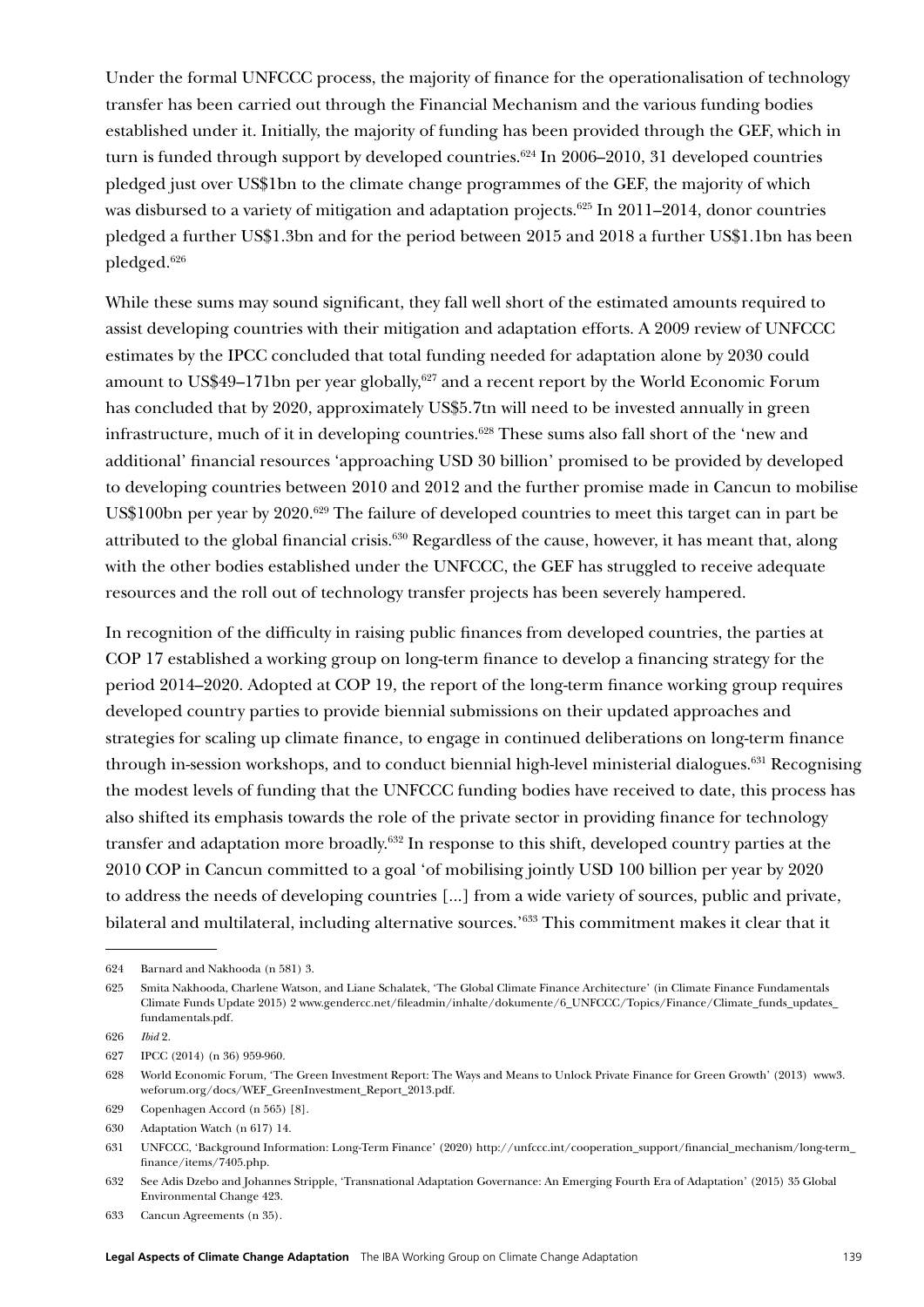is now recognised throughout the UNFCCC process that finance for climate change mitigation and adaptation, including for technology transfer, is expected to come from a range of different entities, including bilateral, regional, multilateral,<sup>634</sup> private and philanthropic sources.

# *3.3.2 Climate finance under the Green Climate Fund*

At COP 16, the parties established a new entity to carry out the work of the Financial Mechanism, the Green Climate Fund.635 The stated aim of the Green Climate Fund is to reduce GHG emissions in developing countries and to help vulnerable societies adapt to the unavoidable impacts of climate change by providing resources for capacity building as well as technology development and transfer.636 The Green Climate Fund is accountable to the COP and is guided by the provisions and principles of the UNFCCC. It has a permanent independent secretariat based in Songdo in South Korea and is governed by a board of 24 members, comprising an equal number of members from developing and developed countries. It aims to deliver equal amounts of funding to mitigation and adaptation.<sup>637</sup>

When it was established, the intention was that the Green Climate Fund would supplant the GEF and become the primary mechanism for disbursing climate finance under the UNFCCC. Some negotiators and commentators, particularly from developing countries, were under the impression that the Green Climate Fund would be responsible for distributing the full US\$100bn per year pledged in Copenhagen.<sup>638</sup> This has not so far proved to be the case. The initial resource mobilisation effort that began in June 2014 raised US\$10.2bn from 37 contributing countries. In 2015, just US\$5.8bn of pledged finance was formalised through contribution agreements.<sup>639</sup>

In the lead-up up to the COP in Paris in December 2015, the Green Climate Fund announced its first round of project funding, allocating US\$168m to a range of different projects targeted at both mitigation and adaptation in developing countries. Yet, commentators raised concerns that funding was being pushed through for political reasons before clear approval criteria had been developed, throwing the integrity of the process into question.<sup>640</sup> In particular, concerns have been raised about the role of the private sector in the process as well as the extent to which human rights impacts were considered, local populations were consulted and definitions or standards for adaptation projects were defined.<sup>641</sup>

These issues will continue to be of relevance to the success and efficacy of the Green Climate Fund. One particularly relevant position already taken by the Green Climate Fund in this regard, however, has been its establishment of a country-driven approach as a core principle of the fund.<sup>642</sup> Towards this end, the Green Climate Fund has supported the development of National Designated Authorities

<sup>634</sup> UNFCCC, 'Multilateral and Bilateral Funding Sources' [http://unfccc.int/cooperation\\_and\\_support/financial\\_mechanism/bilateral\\_and\\_](http://unfccc.int/cooperation_and_support/financial_mechanism/bilateral_and_multilateral_funding/items/2822.php) [multilateral\\_funding/items/2822.php](http://unfccc.int/cooperation_and_support/financial_mechanism/bilateral_and_multilateral_funding/items/2822.php).

<sup>635</sup> Green Climate Fund (n 414).

<sup>636</sup> Cancun Agreements (n 54).

<sup>637</sup> Green Climate Fund, 'About the Fund', www.greenclimate.fund/who-we-are/about-the-fund.

<sup>638</sup> Adaptation Watch (n 617) 17.

<sup>639</sup> See Liane Schalatek, Smita Nakhooda, and Charlene Watson, 'The Green Climate Fund' (Climate Funds Update 2015) [www.odi.org/sites/odi.](https://www.odi.org/sites/odi.org.uk/files/odi-assets/publications-opinion-files/10066.pdf) [org.uk/files/odi-assets/publications-opinion-files/10066.pdf.](https://www.odi.org/sites/odi.org.uk/files/odi-assets/publications-opinion-files/10066.pdf)

<sup>640</sup> Megan Darby, 'Green Climate Fund Approves First Eight Projects' (Climate Home 6 November 2015) [www.climatechangenews.](http://www.climatechangenews.com/2015/11/06/green-climate-fund-approves-first-eight-projects)  ${\rm com}/2015/11/06/{\rm green{\text -}climate{\text -}fund{\text -}approx{\text -}first{\text -}eight{\text -}projects}.$ 

<sup>641</sup> *Ibid.*

<sup>642</sup> See Green Climate Fund, 'Who Are NDAs' [www.greenclimate.fund/ventures/readiness/#who-are-ndas.](http://www.greenclimate.fund/ventures/readiness/%23who-are-ndas)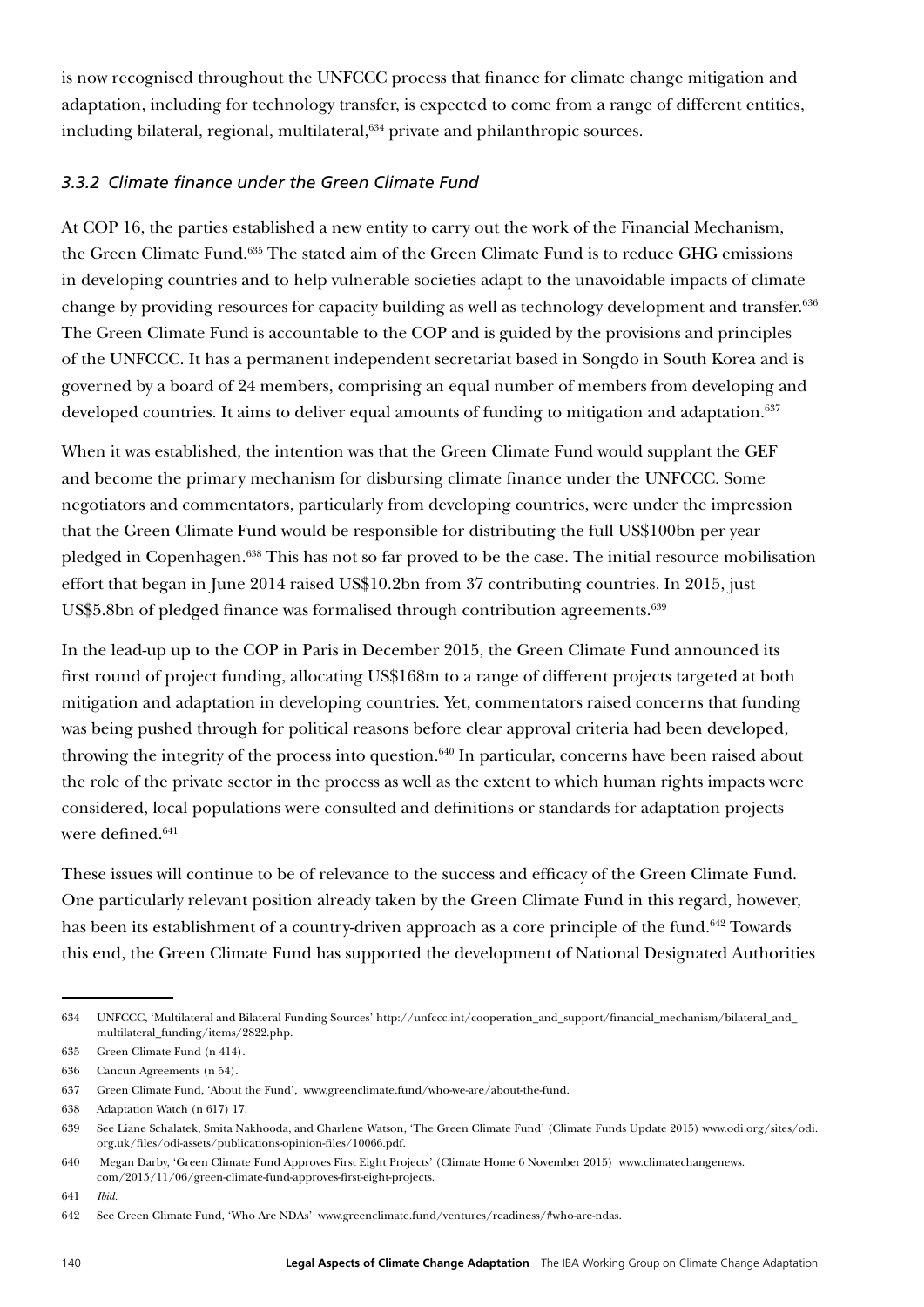(NDAs) in all developing countries to act as a focal point and main point of contact with the Green Climate Fund. Funding proposals are submitted through these NDAs with the aim of ensuring that investments are aligned with local needs and with existing climate change planning and broader development goals.<sup>643</sup> While there is limited evidence that application of the funds so far has been tied directly to the NAPA process for adaptation or to the TNA process for technology transfer, this country-driven approach potentially provides a basis for doing so in the future.

## *3.3.3 Climate finance from other multilateral sources*

Alongside the formal process set out under the UNFCCC, a range of other multilateral institutions and organisations provide funding for climate change mitigation and adaptation. In many instances these actors do not directly specify that technology transfer is a primary or even partial objective. However, as with technology transfer observed in relation to the CDM, $644$  to a certain extent, some level of technology transfer is an inevitable by-product of the majority of development and climate finance. The extent to which these initiatives and institutions engage with the Technology Mechanism to achieve technology transfer in line with the UNFCCC principles is increasing; however, such engagement remains under-reported, and only limited analysis of targeted or achieved technology transfer is publicly available.

While it is beyond the scope of this chapter to provide a detailed overview of all multilateral sources of climate finance, there are some general trends that are worth noting. Outside of the UNFCCC process, the significant majority of multilateral climate finance comes from the MDBs. A significant portion of this is channelled through the CIF.645 Established in 2008, the CIF is administered by the World Bank but operates in partnership with a range of other regional investment banks. The CIF operates a number of different sub-funds and programmes, including the Pilot Program for Climate Resilience, which specifically targets adaptation initiatives.<sup>646</sup> While the CIF does not report directly about its contribution to technology transfer, it does acknowledge that one of its key goals is to 'scale up financing for low-carbon and climate-resilient technologies'.<sup>647</sup>

Alongside the specifically targeted funding through the CIF and other climate-focused initiatives, many of the MDBs have also incorporated climate change considerations into their core lending programmes and operations.648 So far there has been little acknowledgement or accounting for technology transfer in these programmes, but there is significant scope for doing so. In addition, the MDBs, as well as a number of other UN agencies, now also frequently act as implementing agencies for the core UNFCCC investment mechanisms discussed above.

<sup>643</sup> Schalatek, Nakhooda, and Watson (2015) (n 639) 3.

<sup>644</sup> See Kasturi Das, 'Technology Transfer Under the Clean Development Mechanism: An Empirical Study of 1000 CDM Projects' (2011), (The Governance of Clean Development Working Paper 014) 2011 [www.tyndall.ac.uk/sites/default/files/gcd\\_workingpaper014.pdf](http://www.tyndall.ac.uk/sites/default/files/gcd_workingpaper014.pdf); Stephan Seres, 'Analysis of Technology Transfer in CDM Projects' (2008) <https://cdm.unfccc.int/Reference/Reports/TTreport/TTrep08.pdf>.

<sup>645</sup> Climate Investment Funds, 'Governance' (n 604).

<sup>646</sup> Climate Investment Funds, 'Pilot Program for Climate Resilience', [www.climateinvestmentfunds.org/cif/node/4.](http://www.climateinvestmentfunds.org/cif/node/4)

<sup>647</sup> Climate Investment Funds, 'Making Technology Transfer Happen on the Ground', [www.climateinvestmentfunds.org/cif/node/15529.](http://www.climateinvestmentfunds.org/cif/node/15529)

<sup>648</sup> Nakhooda, Watson, and Schalatek (2015) (n 639) 2.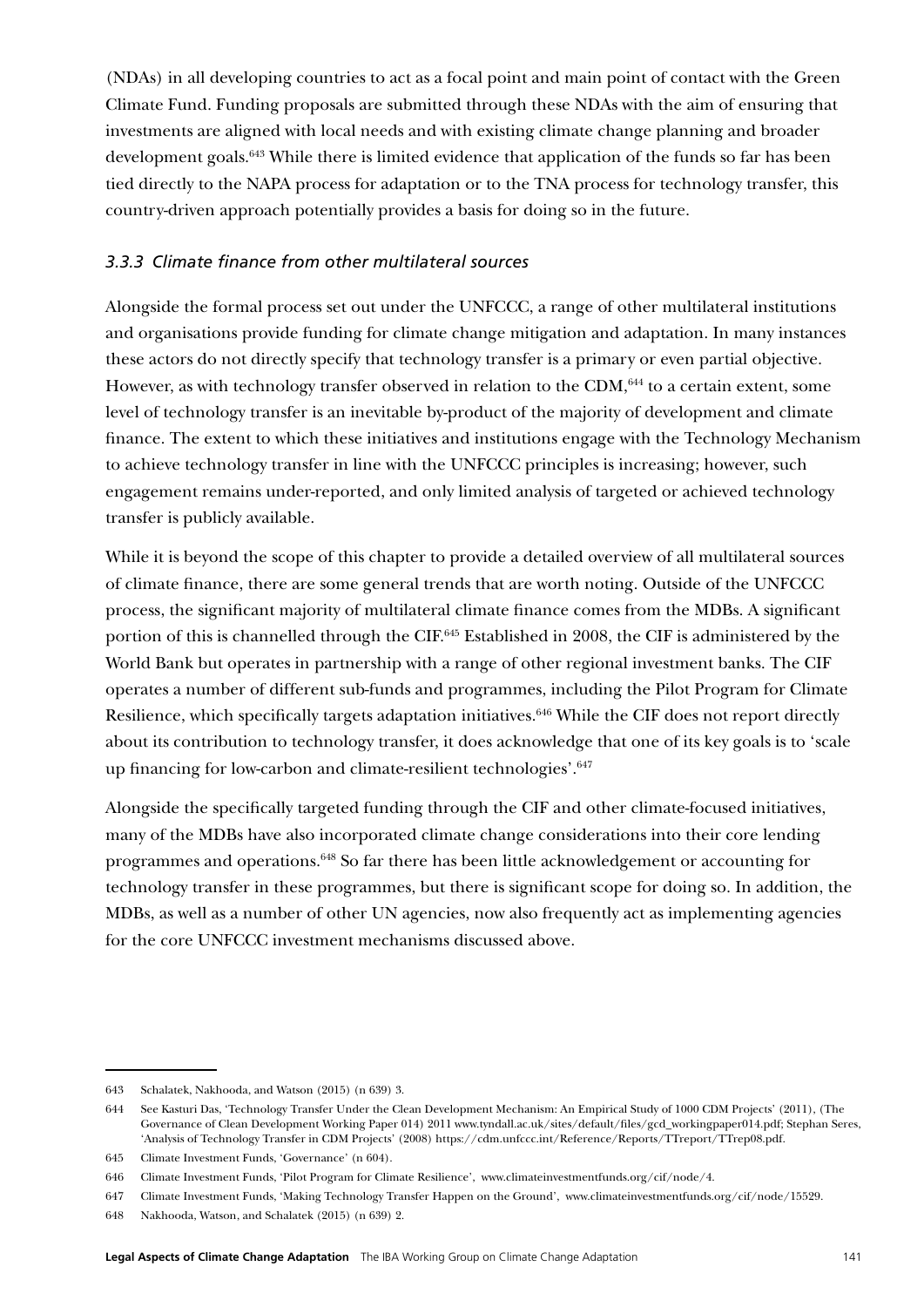## *3.3.4 Bilateral public finance for technology transfer*

Alongside funds mediated through multilateral sources, a large portion of public finance is provided bilaterally, most often administered directly by national government development and aid agencies.<sup>649</sup> Problematically, there is limited transparency and consistency in reporting of much bilateral finance for climate change, with countries self-classifying and self-reporting climate finance without a common reporting format, or any independent verification.<sup>650</sup> In this context, there is very minimal effort made towards prioritising, identifying, or accounting for technology transfer at the bilateral level.

# *3.3.5 Private finance for technology transfer*

According to the Climate Policy Initiative (CPI) 2015 report, *Global Landscape of Climate Finance 2015*, for the past three years at least, the total amount of climate finance from private sources has outstripped that provided by public sources.<sup>651</sup> The report finds that in 2015, for example, private climate finance amounted to US\$243bn and public climate finance only US\$143bn.652 While these figures represent total investment rather than the flows from developed to developing countries and the report acknowledges a range of gaps in its data, the findings are at least indicative of the central role that private finance is playing in addressing climate mitigation and adaptation worldwide.

As evidenced by the inclusion of private finance in the US\$100bn commitment made by developed countries in Cancun, the parties to the UNFCCC now clearly accept that private finance is an essential source of funding for climate mitigation and adaptation. As the World Resources Institute (WRI) notes, 'major financial investments – from both public and private sources and guided by smart and equitable policies – are required to transition the world's economy to a low-carbon path, reduce GHG concentrations to safe levels, and build the resilience of vulnerable countries to climate change'.653 The immense scale of private finance's role in driving this transition is emphasised even more strongly in a recent and widely cited report by the World Economic Forum, which has estimated that by 2020, about US\$5.7tn will need to be invested annually in green infrastructure, which in turn will require shifting the world's US\$5tn in business-as-usual private investments into green investments targeted at climate change mitigation and adaptation.<sup>654</sup>

In relation to technology transfer more specifically, a recent policy brief by the TEC, entitled *Enhancing Access to Climate Technology Financing*, has emphasised the essential role that private finance can play in supporting technology transfer for mitigation, and to a more limited extent, adaptation. The same policy brief also notes that '[s]caling-up financing for climate technologies will face constraints unless capital markets can be tapped into. Capital markets are the only component of the financial sector that can supply the necessary volume of low-cost capital to reach the scale of investment needed.' While it is clear that public finance will continue to have an essential role in

<sup>649</sup> See for example UNEP, 'Bilateral Finance Institutions & Climate Change: A Mapping of Public Financial Flows for Mitigation and Adaptation to Developing Countries in 2010' (2010) [www.unep.org/pdf/Mapping\\_report\\_final.pdf.](http://www.unep.org/pdf/Mapping_report_final.pdf)

<sup>650</sup> Nakhooda, Watson, and Schalatek (2015) (n 639) 2.

<sup>651</sup> See Barbara K Buchner et al, 'Global Landscape of Climate Finance 2015' (Climate Policy Initiative 2015) [http://climatepolicyinitiative.org/](http://climatepolicyinitiative.org/wp-content/uploads/2015/11/Global-Landscape-of-Climate-Finance-2015.pdf) [wp-content/uploads/2015/11/Global-Landscape-of-Climate-Finance-2015.pdf](http://climatepolicyinitiative.org/wp-content/uploads/2015/11/Global-Landscape-of-Climate-Finance-2015.pdf).

<sup>652</sup> *Ibid* 1.

<sup>653</sup> World Resources Institute, 'Climate Finance' (n 622).

<sup>654</sup> World Economic Forum (n 628).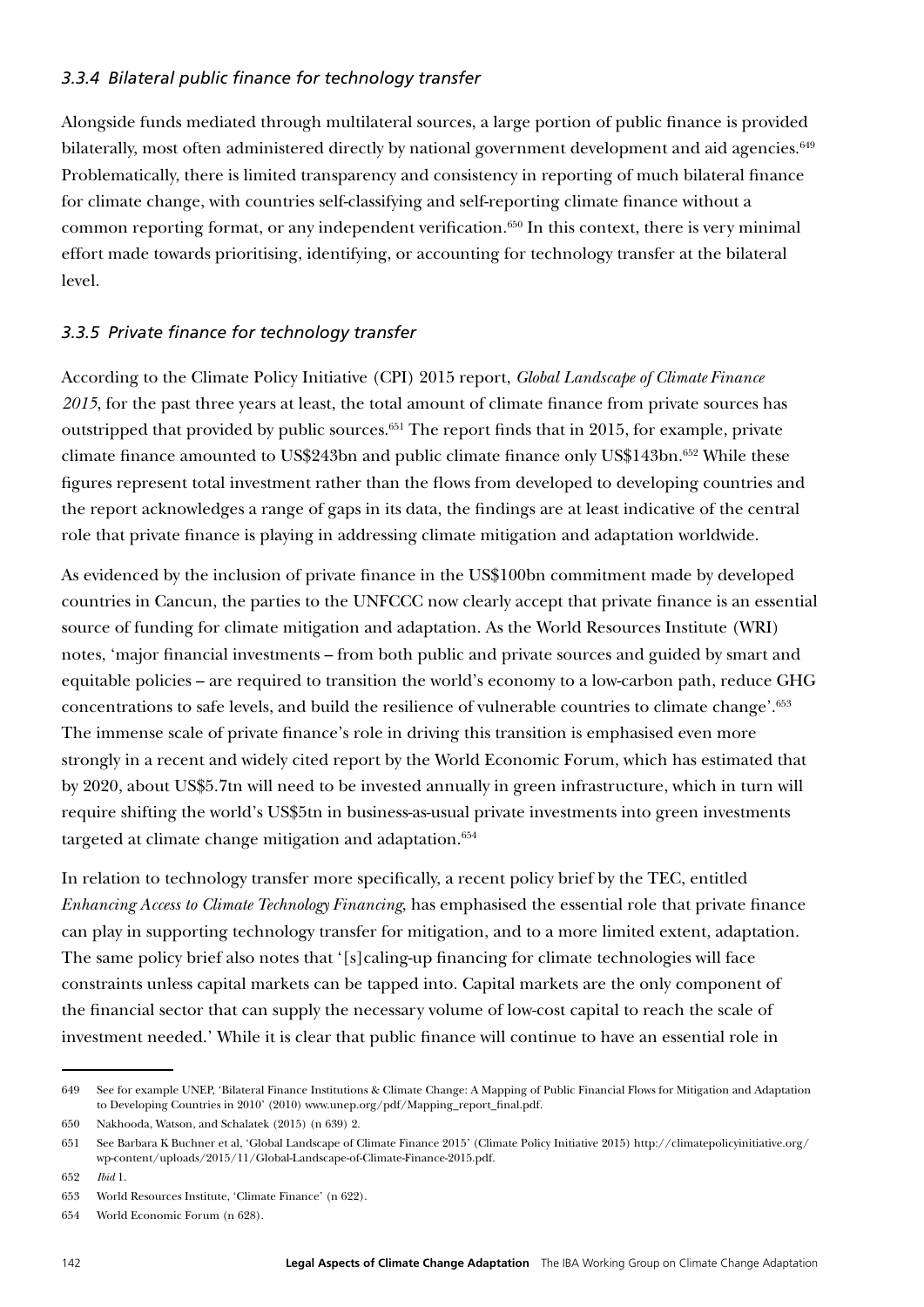facilitating technology transfer, particularly for adaptation, it is also clear that private finance has an important role to play. While currently the focus remains on the most effective and efficient means of mobilising this private finance, there is also a growing focus on ensuring that private finance meets the broader goals set out under the UNFCCC, including for technology transfer.<sup>655</sup>

# **3.4 Mechanisms for engaging private finance**

Since the UNFCCC was established, a large variety of different mechanisms have been proposed and established to mobilise private finance for climate adaptation and mitigation. To a certain extent, this has happened directly through the UNFCCC process for a number of years. The CDM established under the Kyoto Protocol, for example, intends to incentivise private actors to undertake mitigation and adaptation projects that they would not be inclined to invest in under business-as-usual conditions.656 Similarly, many countries and states throughout the world have now established some form of incentive, such as pricing on GHG emissions, which is intended to encourage private actors to reduce their emissions and drive investment in cleaner technologies.

Alongside these traditional mechanisms, in more recent years there has been a growing movement towards engaging the financial sector more directly in driving low carbon growth and promoting adaptation goals.<sup>657</sup> While national governments introducing specific regulatory controls have partly driven this movement, it has also been accelerated by the increase in socially responsible investment and the development of standards and initiatives from within the financial sector itself.<sup>658</sup> In this respect, there has been a growing awareness of the risks posed by climate change to financial interests but also in the role that finance itself can play in minimising those risks.

The UNEP Inquiry into the Design of a Sustainable Financial System was established in early 2014 to explore how to align the financial system with sustainable development, particularly as it relates to the environment. In October 2015, the inquiry released its major report, entitled *The Financial System We Need: Aligning the Financial System with Sustainable Development* (UNEP Inquiry Report). At its outset, the report notes that the full capacity of the financial system needs to be harnessed to deliver the transition to sustainable development and that financing sustainable development will require assets to be directed towards critical priorities and away from assets that deplete natural capital.<sup>659</sup>

While the UNEP Inquiry Report is targeted at SDGs rather than climate change specifically, many of the initiatives discussed are applicable in the climate change context. In this respect, the report notes that 'investment estimated at US\$5–7tn a year is needed to realise the Sustainable Development

<sup>655</sup> WP Pauw et al (n 618); Hayley Stevenson, 'Governing Climate Technologies: Is There Room for Democracy?' (2013) 22 Environmental Values 567; Atteridge (n 618); Aaron Atteridge, 'Will Private Finance Support Climate Change Adaptation in Developing Countries? Historical Investment Patterns as a Window on Future Private Climate Finance' (2011) (Stockholm Environment Institute Working Paper No 2011-05) [www.sei-international.org/mediamanager/documents/Publications/SEI-WorkingPaper-Atteridge-WillPrivateFinanceSupportClimateChan](https://www.sei-international.org/mediamanager/documents/Publications/SEI-WorkingPaper-Atteridge-WillPrivateFinanceSupportClimateChangeAdaptationInDevelopingCountries-2011.pdf) [geAdaptationInDevelopingCountries-2011.pdf;](https://www.sei-international.org/mediamanager/documents/Publications/SEI-WorkingPaper-Atteridge-WillPrivateFinanceSupportClimateChangeAdaptationInDevelopingCountries-2011.pdf) Aaron Atteridge and Adis Dzebo, 'When Does Private Finance Count As Climate Finance? Accounting for Private Contributions Towards International Pledges' (Stockholm Environment Institute 2015) [www.sei-international.org/](https://www.sei-international.org/mediamanager/documents/Publications/Climate/SEI-DB-2015-Private-climate-finance-accountability.pdf) [mediamanager/documents/Publications/Climate/SEI-DB-2015-Private-climate-finance-accountability.pdf](https://www.sei-international.org/mediamanager/documents/Publications/Climate/SEI-DB-2015-Private-climate-finance-accountability.pdf); McGee and Wenta (n 580) 367.

<sup>656</sup> Miles (n 610).

<sup>657</sup> Benjamin J Richardson, 'The Evolving Marketscape of Climate Finance' (2014) 4 Climate Law 94.

<sup>658</sup> Mercer, 'Investing in a Time of Climate Change' (2015) [www.mercer.com/content/mercer/global/all/en/insights/focus/invest-in-climate](http://www.mercer.com/content/mercer/global/all/en/insights/focus/invest-in-climate-change-study-2015.html)[change-study-2015.html.](http://www.mercer.com/content/mercer/global/all/en/insights/focus/invest-in-climate-change-study-2015.html); Blackrock, 'The Price of Climate Change: Global Warming's Impact on Portfolios' (2015) [www.blackrock.com/ca/](https://www.blackrock.com/ca/institutional/en/literature/whitepaper/bii-pricing-climate-risk-international-en-zz.pdf) [institutional/en/literature/whitepaper/bii-pricing-climate-risk-international-en-zz.pdf.](https://www.blackrock.com/ca/institutional/en/literature/whitepaper/bii-pricing-climate-risk-international-en-zz.pdf)

<sup>659</sup> UNEP, 'The Financial System We Need: Aligning the Financial System with Sustainable Development' (2015) xi [http://apps.unep.org/](http://apps.unep.org/publications/index.php?option=com_pub&task=download&file=011830_en) [publications/index.php?option=com\\_pub&task=download&file=011830\\_en.](http://apps.unep.org/publications/index.php?option=com_pub&task=download&file=011830_en)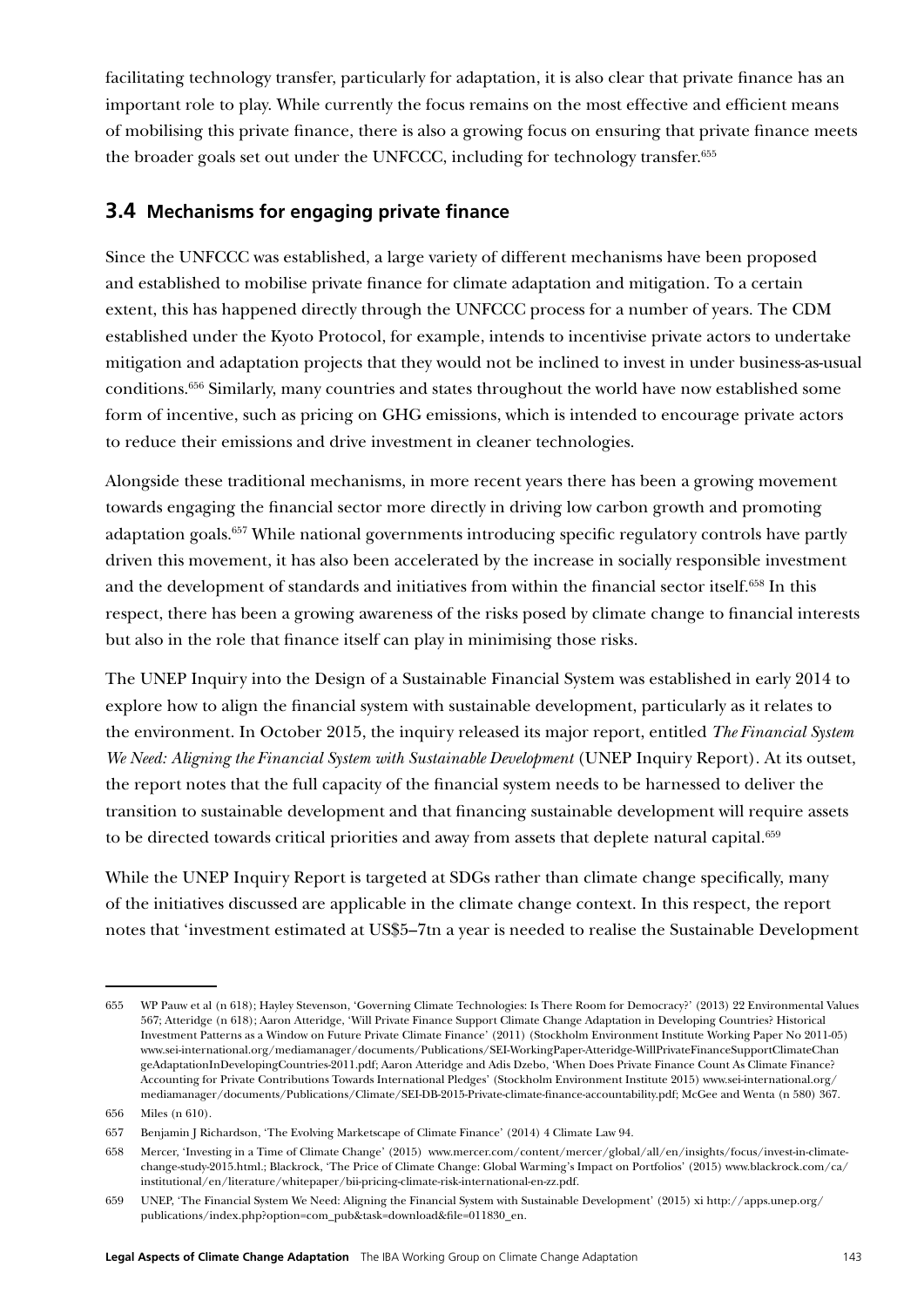Goals, including in infrastructure, clean energy, water and sanitation and agriculture.'660 These goals represent clear overlaps with imperatives for adaptation to climate change and there is significant potential to align these interests.

At this stage, there has been very little attempt to align initiatives such as those suggested by the UNEP Inquiry Report with the aims of technology transfer under the UNFCCC. If such mechanisms are to be the centrepiece for shifting private investment in a way that is targeted at addressing climate mitigation and adaptation, then, to be effective and legitimate, the technology transfer framework should be taken into account. By way of example, a number of these mechanisms are set out below.

## *3.4.1 Climate bonds/green bonds*

The concept of 'green bonds' has emerged as a tool for channelling finance specifically to climaterelated activities. To date, green bonds focus mostly on mitigation (renewable energy, energy efficiency, sustainable transport), but they also focus on some adaptation activities. Although they are structured in essentially the same way as traditional bonds, the key difference is that green bonds explicitly seek to support the achievement of climate objectives. At this stage, the field of green bonds is still relatively young and there are ongoing efforts to delineate these from regular bond instruments. Voluntary Green Bond Principles have been published by the industry to define and clarify the term 'green bond' as new products become available.

A private initiative, the Climate Bonds Initiative (CBI) identifies bonds issued to help fund mitigation and adaptation measures and analyses their characteristics. In addition to this role, the CBI is also leading a project to develop certification standards which are intended to allow investors and intermediaries to assess the environmental integrity of bonds claiming to address climate change mitigation and adaptation. The development of the standards is ongoing. To date, the CBI has issued standards in relation to solar, wind, low carbon buildings and Bus Rapid Transport. These standards are primarily aimed at mitigation activities. However, further standards are also being developed to apply to projects that directly address adaptation issues such as water, forestry and agriculture.<sup>661</sup> At this stage, technology transfer has not been included as a criterion for the certification standards. It would not, however, be difficult to incorporate a technology transfer requirement.

In addition to amendments to certification standards, there is also a role for policy interventions to support the market development for both green bonds and climate bonds. A recent CBI consultation paper prepared in conjunction with the UNEP Inquiry into the Design of a Sustainable Financial System was entitled *Scaling Up Green Bond Markets for Sustainable Development.*662 This paper proposes a range of public sector initiatives for scaling up the green bond market. These initiatives include:

- allowing aggregation of green assets through asset-backed securitisation;
- developing standards for green loans;

<sup>660</sup> *Ibid* (2015) xi-xiii.

<sup>661</sup> Water Technical Working Group, 'Water Climate Bonds Standard: Defining Expectations for Water-Related Climate Bonds in a Dynamic Climate, Background Paper to Eligibility Criteria' (Climate Bonds Initiative 2015); Climate Bonds Initiative, 'Land Use: Land Use Criteria and the Climate Bonds Standard' www.climatebonds.net/standard/land-use .

<sup>662</sup> Climate Bonds Initiative, 'Scaling Up Green Bond Markets for Sustainable Development: A Strategic Guide for the Public Sector to Stimulate Private Sector Market Development for Green Bonds' (2015) [www.climatebonds.net/files/files/GB-Public\\_Sector\\_Guide-Final-1A.pdf](http://www.climatebonds.net/files/files/GB-Public_Sector_Guide-Final-1A.pdf) .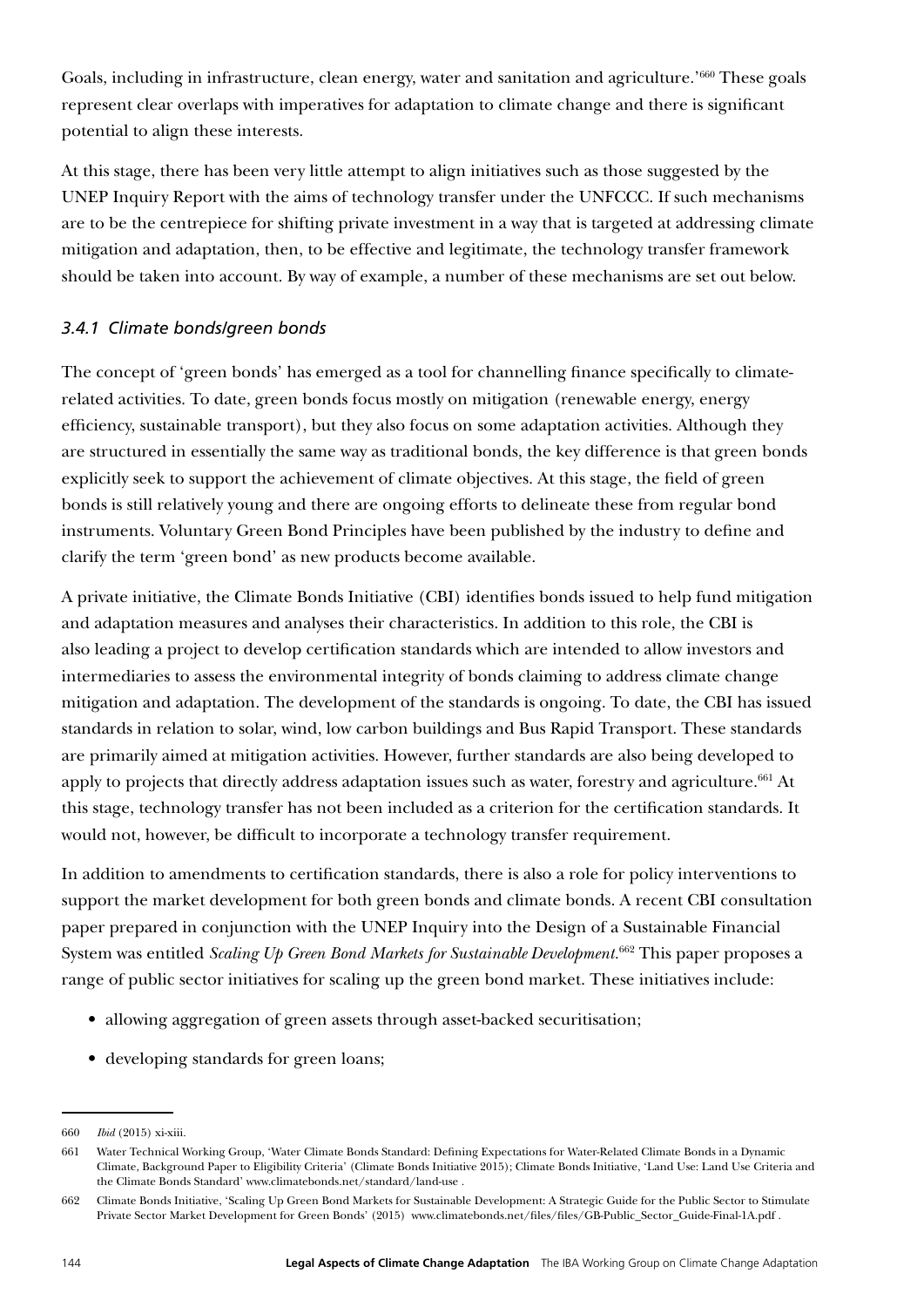- developing preferential lending rates by public bodies for green loans; and
- providing credit enhancement to de-risk investments.

In adopting these initiatives, the public sector would be well-positioned to include a certain level of technology transfer requirements in the criteria that they develop.

## *3.4.2 Sustainable stock exchanges*

According to a recent report by the Sustainable Stock Exchanges Initiative, *Report on Progress 2014*, stock exchanges are 'well positioned to play a crucial role in facilitating more sustainable financial markets […] and promoting investment to help meet the expected UN Sustainable Development Goals (SDGs).'663 The report notes that stock exchange sustainability initiatives typically take one or more of three forms: (1) promoting sustainability reporting by companies; (2) providing guidance and training on environmental, social and governance issues to companies and investors; and (3) producing sustainable investment products. According to the report, there is significant progress being made in this respect, but these initiatives are still in their infancy.

The report notes a number of key trends. As of 2014, over 40 per cent of major exchanges offer at least one index that integrates social or environmental issues. Over one-third of the exchanges provide sustainability guidance or training to companies listed on their exchange, and over 20 per cent require some form of environmental or social impact reporting from listed companies.664 Despite these developments, the report finds that, at present, financial markets are not set up to channel sufficient funds towards sustainable development objectives. The types of initiatives that are suggested by the report to drive investment in a sustainable direction include:

- aligning corporate incentive structures, reporting requirements and credit rating assessments with sustainable public policy goals;
- integrating sustainability considerations into investors' fiduciary duties and corporate governance practices; and
- integrating environmental, social and governance reporting with financial reporting.<sup>665</sup>

It is in relation to this final point that stock exchanges can have a particularly prominent role. Consideration of technology transfer could easily be included in reporting requirements. In particular, reporting would provide greater transparency in relation to targeted technology transfer taking place through private initiatives.

## *3.4.3 Priority sector lending*

State-directed priority sector lending programmes have been widely used to improve access to capital for critical sectors that are underserved by the financial sector. The UNEP Inquiry Report notes that in some circumstances priority sector lending programmes have funded well-run programmes

<sup>663</sup> Sustainable Stock Exchanges Initiative, 'Sustainable Stock Exchanges 2014 Report on Progress' (2014) [https://sseinitiative.org/publication/](https://sseinitiative.org/publication/sustainable-stock-exchanges-report-on-progress-2014/) [sustainable-stock-exchanges-report-on-progress-2014/](https://sseinitiative.org/publication/sustainable-stock-exchanges-report-on-progress-2014/).

<sup>664</sup> *Ibid* 7.

<sup>665</sup> *Ibid* iv.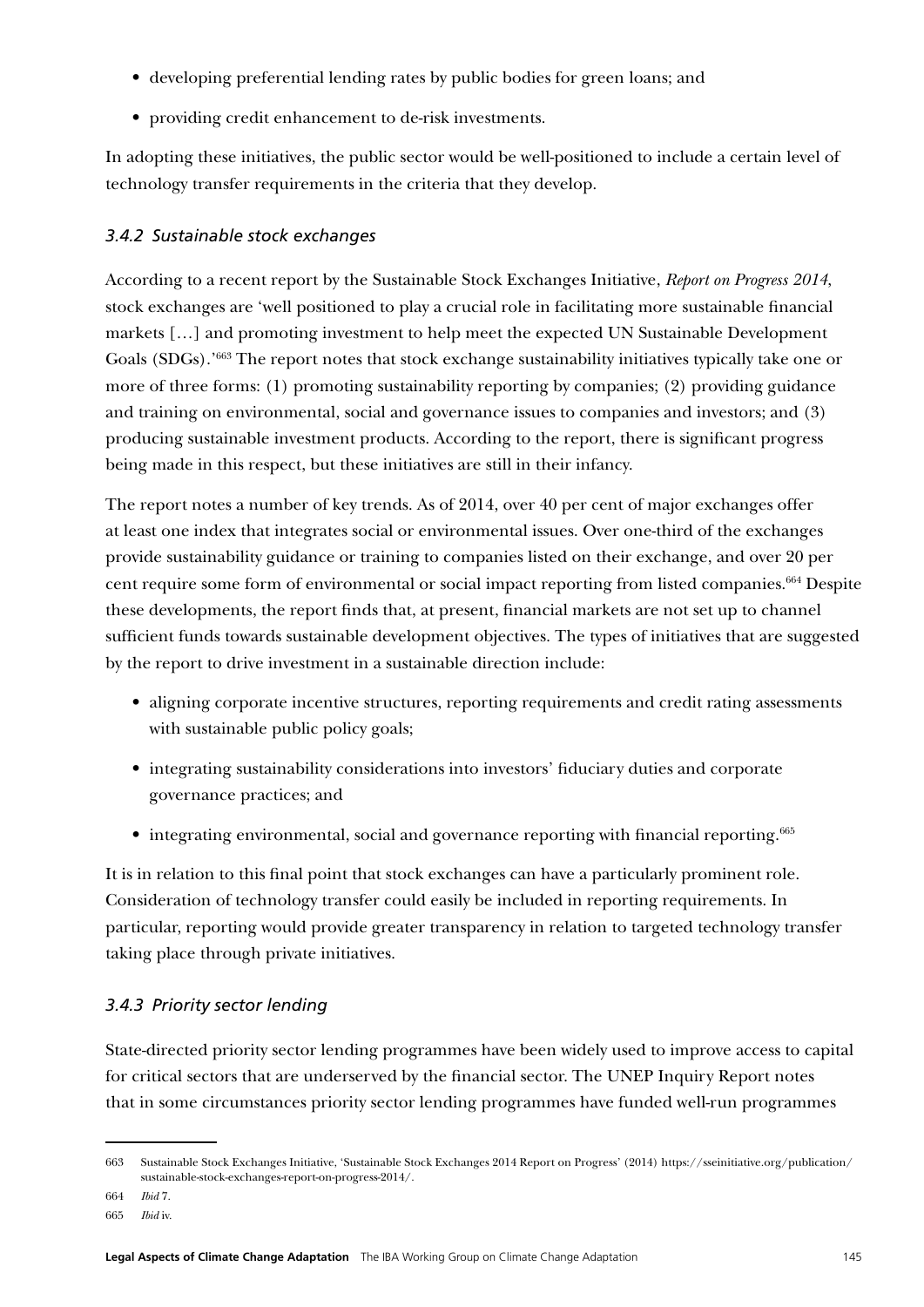helping to shape the growth of key industrial sectors.<sup>666</sup> India, in particular, has for many decades had priority sector requirements for the banking sector; currently 40 per cent of bank lending in India has to be allocated to key sectors, such as agriculture and small and medium enterprises. One potential means of supporting the development of technology transfer could be to include a technology transfer requirement in priority sector lending criteria.

## *3.4.4. Adaptation tax credits*

One approach recommended in a recent report by the World Economic Forum to encourage adaptation projects is the adoption of adaptation tax credits. This could take a similar form to current renewable energy production tax credits aimed at increasing renewable energy production and to new market tax credits aimed at increasing investment in low-income areas.<sup>667</sup> In each case, the tax credits attract private 'tax equity' investors.

In applying this to adaptation, a government could enable a developer of an adaptation project (however defined) to create adaptation credits based on a set of measurable metrics (to be determined), and those tax credits could be used by any company to offset tax liability to a particular government. A project developed anywhere in the world (and especially in developing countries) could yield a tax credit in the country where the tax equity investor has a tax liability.668 As noted for the above initiatives, it would be a simple matter to include certain technology transfer requirements as criteria for such credit.

## *3.4.5 Loan guarantees and credit enhancements*

The final intervention considered here is the use of loan guarantees and credit enhancements. Under these initiatives, borrowers could receive reduced interest rates on loans for adaptation enhancements to properties meeting certain criteria approved by the government.<sup>669</sup> If the adaptation enhancements are approved by to-be-determined entities with adequate expertise, information and knowledge, the government would provide credit enhancement to reduce the interest rates, or enable the borrower to obtain the loan in the first place.<sup>670</sup> As an example of this being put into practice, Bangladesh Bank's green finance lending requirements provide favourable capital adjustments for applicants that meet certain criteria.<sup>671</sup> Projects requiring technology transfer would be obvious candidates for such an approach.

Notably, this is also a role that MDBs, multilateral climate funds and other public financers can have a strong influence in supporting. MDBs can play an important role in taking the first risk position in particular investments or providing a form of guarantee for private capital investments in climate initiatives.672 Often referred to as first-loss protection instruments, the goal of such initiatives is

<sup>666</sup> UNEP (n 659) 26.

<sup>667</sup> World Economic Forum, 'Climate Adaptation: Seizing the Challenge' (2014) 22 [www3.weforum.org/docs/GAC/2014/WEF\\_GAC\\_](http://www3.weforum.org/docs/GAC/2014/WEF_GAC_ClimateChange_AdaptationSeizingChallenge_Report_2014.pdf) [ClimateChange\\_AdaptationSeizingChallenge\\_Report\\_2014.pdf.](http://www3.weforum.org/docs/GAC/2014/WEF_GAC_ClimateChange_AdaptationSeizingChallenge_Report_2014.pdf)

<sup>668</sup> *Ibid.*

<sup>669</sup> *Ibid.*

<sup>670</sup> *Ibid.*

<sup>671</sup> Alexander Barkawi and Pierre Monnin, 'Monetary Policy and Sustainability: The Case of Bangladesh' (2015) (UNEP Inquiry Working Paper 15/02) [http://unepinquiry.org/wp-content/uploads/2015/04/Monetary\\_Policy\\_and\\_Sustainability\\_The\\_Case\\_of\\_Bangladesh.pdf](http://unepinquiry.org/wp-content/uploads/2015/04/Monetary_Policy_and_Sustainability_The_Case_of_Bangladesh.pdf)..

<sup>672</sup> Morgan Hervé-Mignucci et al, 'Risk Gaps: First-Loss Protection Mechanisms', (Climate Policy Initiative 2013) [https://climatepolicyinitiative.](https://climatepolicyinitiative.org/wp-content/uploads/2013/01/Risk-Gaps-First-Loss-Protection-Mechanisms.pdf) [org/wp-content/uploads/2013/01/Risk-Gaps-First-Loss-Protection-Mechanisms.pdf](https://climatepolicyinitiative.org/wp-content/uploads/2013/01/Risk-Gaps-First-Loss-Protection-Mechanisms.pdf) .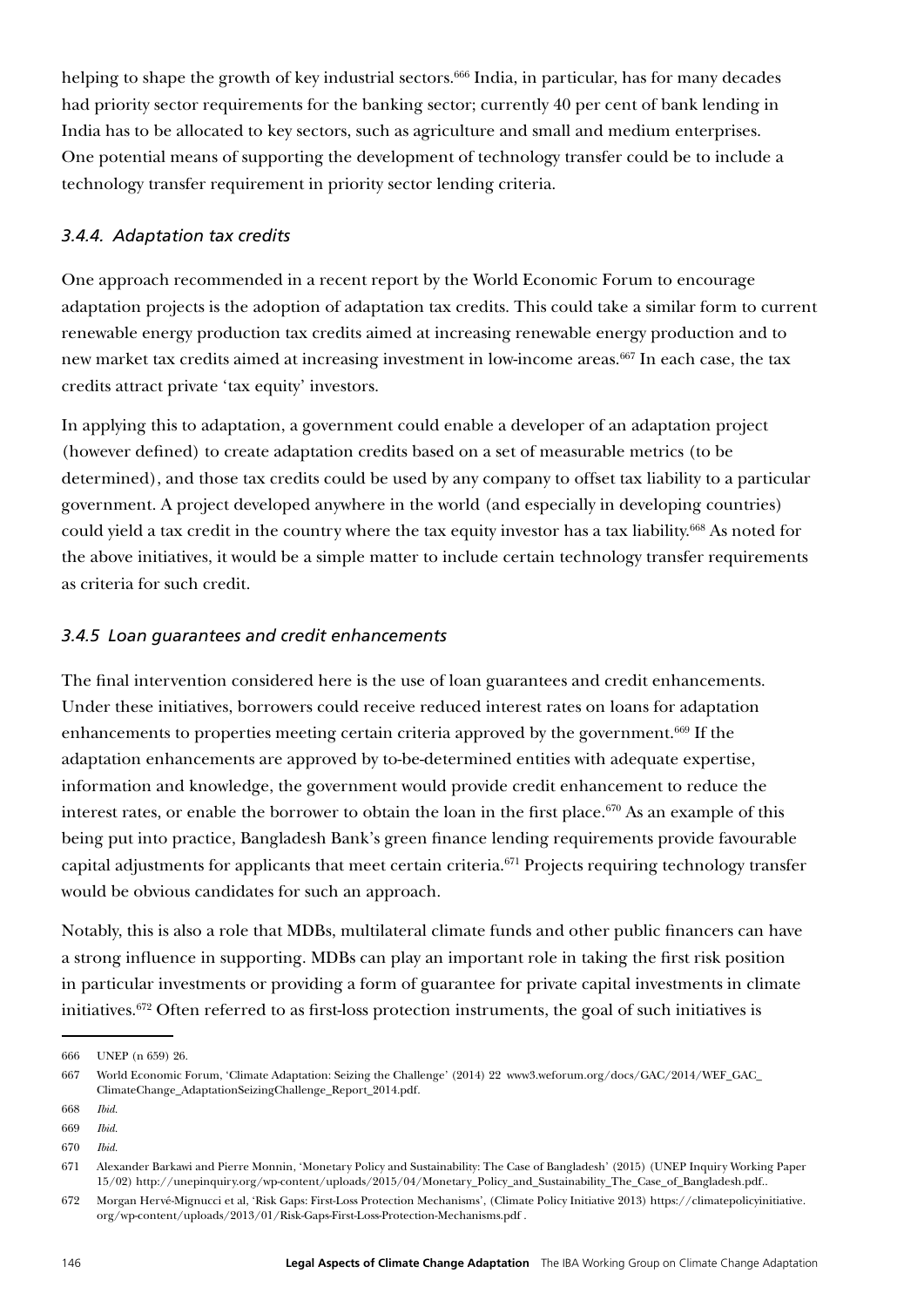to render investments attractive to previously untapped sources of finance, such as institutional investors and to free up resources for traditional sources of climate finance, particularly those on banks' balance sheets.<sup>673</sup> In turn, these sorts of initiatives can be used to improve the credit rating of a particular financial instrument, thereby making it more appealing for private investors to participate.<sup>674</sup> Technology transfer criteria could easily be adopted in the development of such an approach.

# **3.5 Accounting for climate finance in support of technology transfer**

Despite the central role of climate finance within the UNFCCC framework, until recently there have been limited attempts to develop a clear framework for accounting and assessing climate finance. Accordingly, there has been limited information available about the amounts that have been mobilised. While some recent studies have sought to fill this gap, there is still no universallyagreed criterion or accounting methodology, and significant uncertainty regarding the total amounts mobilised remains.

An overview of the most up-to-date and comprehensive studies of accounting for climate finance is set out below with a particular focus on technology transfer for adaptation. Following this overview, a brief summary and proposal is included suggesting that technology transfer should be included in future methodologies to account for climate finance. Including technology transfer as a criterion for the mobilisation of private finance in relation to the US\$100bn goal adopted at Cancun would provide a powerful incentive for developed countries to pursue interventions that encourage technology transfer to occur.

## *3.5.1 UNFCCC Standing Committee on Finance Biennial Assessment*

In 2014, the SCF provided in its *2014 Biennial Assessment and Overview of Climate Finance* (SCF Report) an estimate of all climate-related financial flows from developed countries to developing countries. The UNFCCC does not adopt a definition of 'climate finance' in the SCF Report but proposes the following as a general working definition: '[c]limate finance aims at reducing emissions, and enhancing sinks, of GHG and aims at reducing vulnerability of, and maintaining and increasing the resilience of, human and ecological systems to negative climate impacts.'675 This broad definition encapsulates both mitigation and adaptation activities.

Using this definition as a starting point, the SCF Report provides a detailed discussion of methodologies and issues relating to measurement, reporting and verification of public and private climate finance. The report notes the problems raised by different institutions and organisations having adopted different definitions, eligibility criteria and guidelines to assess projects and finance. In looking at methods to estimate private finance, the SCF Report provides an overview of the different definitions of climate finance for mitigation and adaptation adopted by the MDBs,<sup>676</sup> OECD

<sup>673</sup> *Ibid* 4.

<sup>674</sup> *Ibid* 5.

<sup>675</sup> UNFCCC Standing Committee on Finance, 'Biennial Assessment and Overview of Climate Finance Flows Report' (2014) 19 [http://unfccc.](http://unfccc.int/files/cooperation_and_support/financial_mechanism/standing_committee/application/pdf/2014_biennial_assessment_and_overview_of_climate_finance_flows_report_web.pdf) int/files/cooperation\_and\_support/financial\_mechanism/standing\_committee/application/pdf/2014\_biennial\_assessment\_and\_overview [of\\_climate\\_finance\\_flows\\_report\\_web.pdf](http://unfccc.int/files/cooperation_and_support/financial_mechanism/standing_committee/application/pdf/2014_biennial_assessment_and_overview_of_climate_finance_flows_report_web.pdf) .

<sup>676</sup> African Development Bank et al, 'Joint Report on Multilateral Development Banks' Climate Finance, (World Bank, 2014).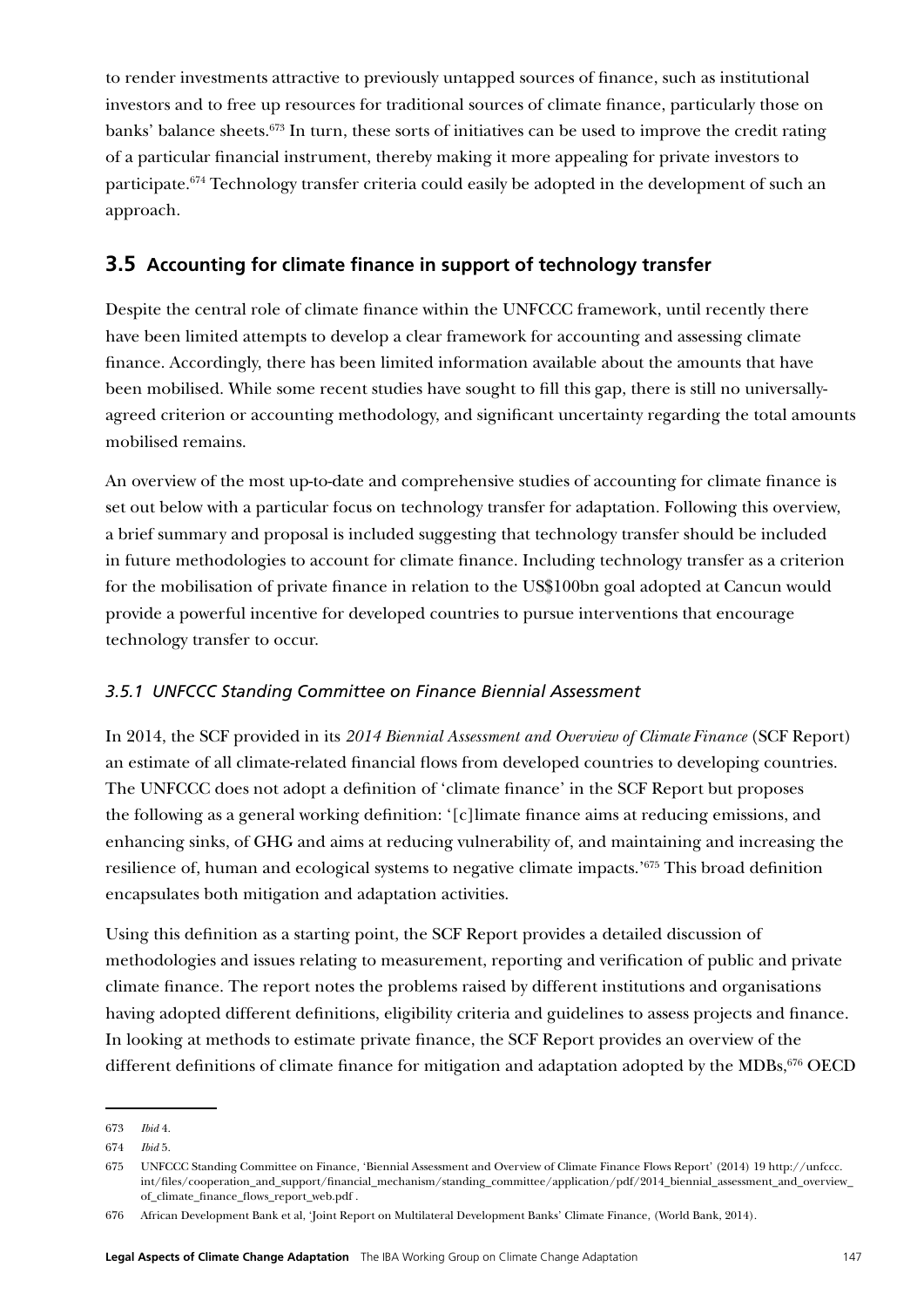Development Assistance Committee, <sup>677</sup> UN Conference on Trade and Development (UNCTAD), <sup>678</sup> CPI,<sup>679</sup> IPCC<sup>680</sup> and UNDP.<sup>681</sup> In relation to public adaptation finance, the OECD and the MDBs each use separate eligibility criteria to determine the purpose and context of a project and therefore the relevance of a project to climate finance.<sup>682</sup>

The SCF Report does not directly consider the sub-category of private finance for technology transfer either for mitigation or adaptation. It does note, however, that given the lack of a universally-agreed definition of 'adaptation', it is 'not possible to compile a list of adaptation actions and then estimate the investment in those actions'.683 For this reason, the report acknowledges that the data in relation to finance for adaptation has been collated without a consistent set of criteria and further notes that 'virtually no information is available on […] private adaptation investments in developed or developing countries'.<sup>684</sup> The report does not consider finance mobilised for technology transfer as a separate category.

The report concludes that on average between 2010 and 2012, climate-related financial flows ranged between US\$40bn to US\$175bn per year. This amount was made up of US\$35–50bn mobilised directly through public institutions and between US\$5bn and US\$125bn through private finance. As is evident from the wide range, particularly in relation to private finance, this estimate was subject to significant uncertainty and in 2015 the SCF issued a statement, clarifying that flows from developed to developing countries may be closer to the lower end of the estimate.<sup>685</sup>

The report considers a number of other issues, including the extent to which public funds can be used to leverage private investment, the importance of domestic ownership and the alignment of finance with articulated needs. In relation to leveraging private finance, the report notes the increasing interest in attracting private investment to low carbon and climate-resilient initiatives and highlights both the risks of overemphasising this potential, as well as the accounting difficulties in properly attributing private climate finance.<sup>686</sup>

In highlighting the importance of domestic ownership, the report asserts that '[n]ational ownership increases the effectiveness of climate finance.' The report also emphasises the need to align climate finance with national development agendas.<sup>687</sup> Finally, the report emphasises the need to provide finance in a way that addresses the domestic priorities articulated in the NAPAs and NAMAs prepared

<sup>677</sup> OECD Development Assistance Committee, 'Handbook on the OECD-DAC Climate Markers' (2011) [www.oecd.org/dac/stats/48785310.pdf.](https://www.oecd.org/dac/stats/48785310.pdf)

<sup>678</sup> UNCTAD, 'World Investment Report 2010: Investing in a Low-Carbon Economy' (2010) 99-152 [http://unctad.org/en/docs/wir2010\\_en.pdf](http://unctad.org/en/docs/wir2010_en.pdf).

<sup>679</sup> Barbara K Buchner et al, 'The Landscape of Climate Finance 2012' (Climate Policy Initiative 2012) [http://climatepolicyinitiative.org/](http://climatepolicyinitiative.org/wp-content/uploads/2012/12/The-Landscape-of-Climate-Finance-2012.pdf) [wp-content/uploads/2012/12/The-Landscape-of-Climate-Finance-2012.pdf.](http://climatepolicyinitiative.org/wp-content/uploads/2012/12/The-Landscape-of-Climate-Finance-2012.pdf); Barbara K Buchner et al, 'The Landscape of Climate Finance 2013' (Climate Policy Initiative 2013), http://climatepolicyinitiative.org/wp-content/uploads/2013/10/The-Global-Landscape-of-Climate-Finance-2013.pdf.

<sup>680</sup> IPCC, *Climate Change 2014: Mitigation of Climate Change* (Cambridge University Press 2014) 232.

<sup>681</sup> Governance of Climate Change Finance to Benefit the Poor and Vulnerable in Asia Pacific [www.climatefinance-developmenteffectiveness.org.](http://www.climatefinance-developmenteffectiveness.org) 682 *Ibid.*

<sup>683</sup> UNFCCC Standing Committee on Finance (n 675) 38.

<sup>684</sup> *Ibid* 39.

<sup>685</sup> UNFCCC Standing Committee on Finance (n 675) 5.

<sup>686</sup> *Ibid* 71.

<sup>687</sup> *Ibid* 73.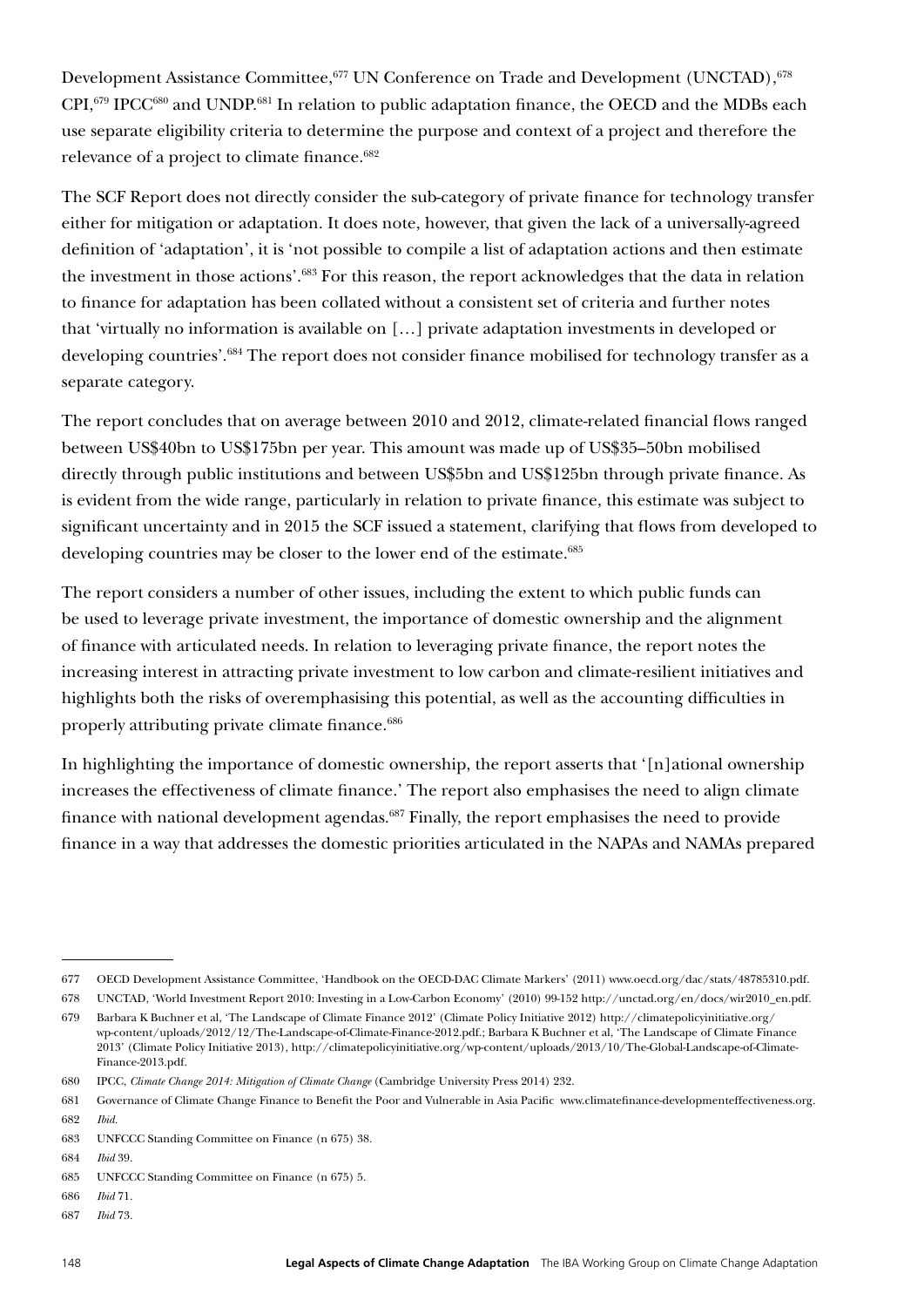by developing countries.688 The report does not, however, mention the need for alignment of finance with priorities articulated in TNAs.<sup>689</sup>

## *3.5.2 OECD Report on Climate Finance*

In the lead up to the Paris COP in December 2015, the OECD, in collaboration with the CPI, issued a report entitled, *Climate Finance in 2013-14 and the USD 100 Billion Goal* (OECD Report). Similarly to the SCF Report, the OECD Report seeks to assess the amount of climate finance mobilised by developing countries but does so specifically by reference to the US\$100bn per year commitment made by developed countries in Cancun in 2010.

Drawing on the definition of climate finance provided by the SCF Report, the OECD Report defines climate finance as 'all finance that specifically targets low-carbon or climate-resilient development'.690 The report provides preliminary estimates that climate finance reached US\$52bn in 2013 and US\$62bn in 2014. Included in this estimate is an amount corresponding to a preliminary, partial estimate of private finance mobilised by developed countries through bilateral and multilateral channels. In 2013 this amount was US\$2.8bn, and in 2014 it was US\$16.7bn. The report notes that the amounts identified represent estimates only, that accounting standards and definitions of climate change are still at a preliminary stage and that 'confidence in the coverage and consistency of [its] estimates of public finance is higher than for private finance'.<sup>691</sup>

Similarly to the SCF Report, the OECD Report notes that the reporting and accounting of climate finance has been inconsistent and incomplete. It notes, however, that over the past two years 'there has been significant momentum and progress in tracking climate finance and climate-related development finance flows' with significant progress being made in developing common climate finance definitions by the MDBs and the OECD Development Assistance Committee.<sup>692</sup> The OECD sets out in some detail the methodology it uses to account for climate finance. The methodology considers information from a range of different sources, including:

- reporting on climate finance by developed countries under the UNFCCC process;<sup>693</sup>
- reporting on public climate finance through bilateral channels; $694$
- reporting on multilateral climate finance;

<sup>688</sup> *Ibid* 74.

<sup>689</sup> The need for integration of the TNA process with the development of NAPs and NAMAs has been recognized by the TEC. See UNFCCC Technology Executive Committee, 'TEC Brief: Possible Integration of the TNA Process with NAMA and NAP Processes' (2013) [http://unfccc.](http://unfccc.int/ttclear/misc_/StaticFiles/gnwoerk_static/TEC_column_L/4f85c880f1b54a6bb1ed32a3b7e1bc94/7262a425eab84ac8a0ab4a5980d7e58d.pdf) [int/ttclear/misc\\_/StaticFiles/gnwoerk\\_static/TEC\\_column\\_L/4f85c880f1b54a6bb1ed32a3b7e1bc94/7262a425eab84ac8a0ab4a5980d7e58d.](http://unfccc.int/ttclear/misc_/StaticFiles/gnwoerk_static/TEC_column_L/4f85c880f1b54a6bb1ed32a3b7e1bc94/7262a425eab84ac8a0ab4a5980d7e58d.pdf) [pdf.](http://unfccc.int/ttclear/misc_/StaticFiles/gnwoerk_static/TEC_column_L/4f85c880f1b54a6bb1ed32a3b7e1bc94/7262a425eab84ac8a0ab4a5980d7e58d.pdf)

<sup>690</sup> OECD and Climate Policy Initiative, 'Climate Finance in 2013-14 and the USD 100 Billion Goal' (2015) 10 [www.oecd.org/environment/cc/](http://www.oecd.org/environment/cc/OECD-CPI-Climate-Finance-Report.pdf) [OECD-CPI-Climate-Finance-Report.pdf.](http://www.oecd.org/environment/cc/OECD-CPI-Climate-Finance-Report.pdf).

<sup>691</sup> OECD and Climate Policy Initiative, 'Climate Finance in 2013-14 and the USD 100 Billion Goal' (n 690) 11-12.

<sup>692</sup> *Ibid* 32.

<sup>693</sup> In accordance with reporting guidelines established under the UNFCCC, 'Outcome of the Work of the Ad Hoc Working Group on Long-Term Cooperative Action under the Convention' (15 March 2012) UN Doc FCCC/CP/2011/9/Add1, Decision 2/CP.17.

<sup>694</sup> The OECD Report notes that the main funding sources for bilateral public climate finance are bilateral Official Development Assistance (ODA), as well as Other Official Flows (OOF). The majority of OECD Development Assistance Committee members in their reporting to the UNFCCC draw on their standard annual reporting to the Development Assistance Committee on climate-related development finance, following the Rio markers definitions and eligibility criteria. It is worth noting that the Rio markers were originally intended to track the mainstreaming of climate change considerations into development cooperation rather than providing a quantification of finance. There is no common reporting standard, and to date, there has been limited transparency regarding these practices.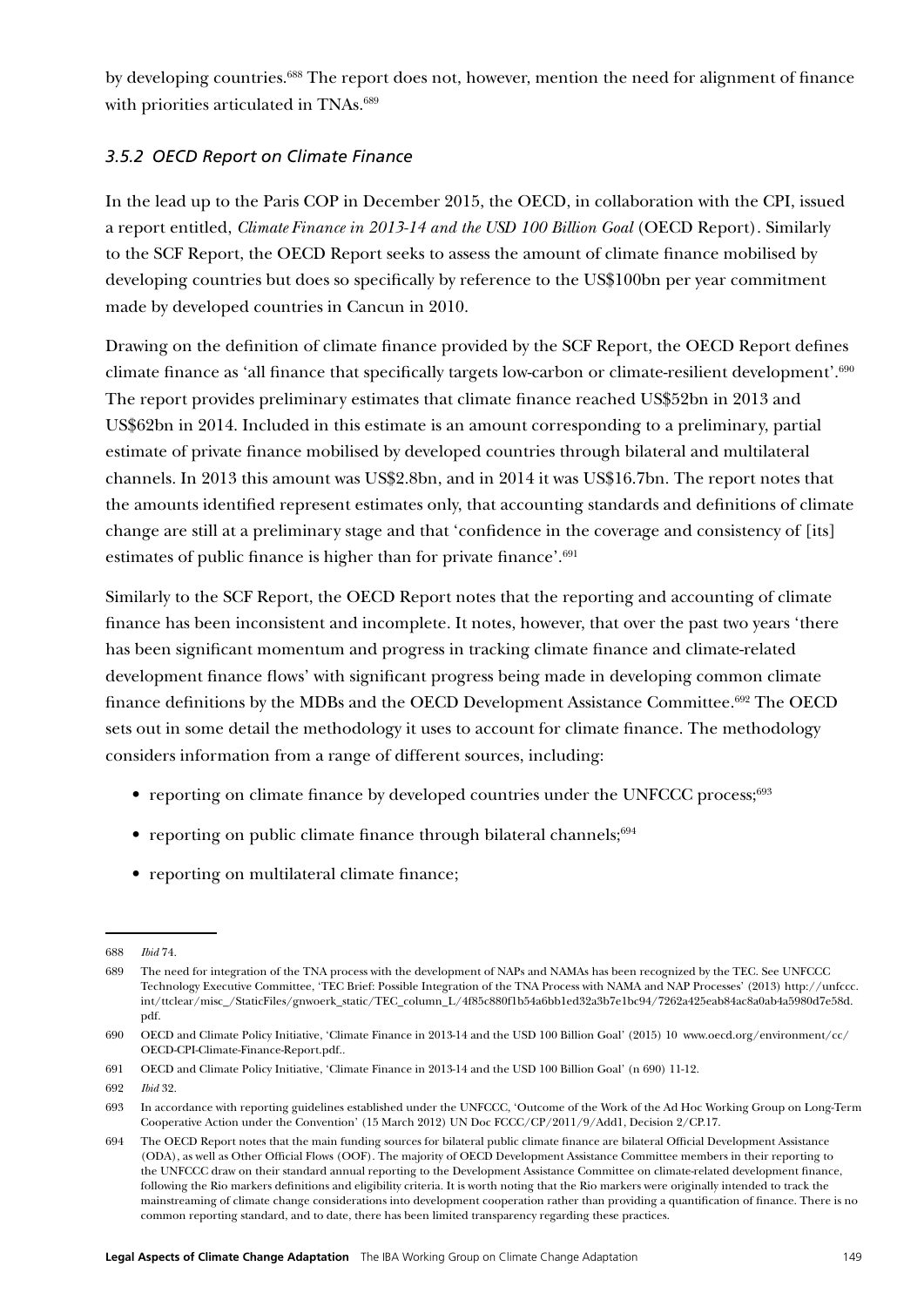- reporting on officially supported export credits; and  $695$
- reporting by developed countries on mobilised private climate finance. $696$

In relation to the reporting by developed countries on mobilised private climate finance, the OECD Report uses a methodology that was developed by an Internal Technical Working Group<sup>697</sup> and was adopted by 19 developed country bilateral climate finance providers. The developed methodology relies on the principle that 'only finance mobilised by developed country governments is counted towards the US\$100bn goal and that, where multiple actors are involved, the resulting finance is only counted once in tracking finance.' The methodology also articulates a commitment 'to ensure that the reporting framework encourages and incentivises the most effective use of climate finance.'698 Accordingly, the methodology focuses on defining public as opposed to private finance, assessing causality between public interventions and private finance and attributing mobilised private finance.<sup>699</sup>

Notably, the methodology does not consider broader questions regarding the extent to which private finance takes into account broader principles established under the UNFCCC or whether it achieves any objectives articulated in NAPAs, NAMAs, or TNAs. There is no consideration in the report of the extent to which private finance, or public finance for that matter, contributes to technology transfer. A number of developing countries have also expressed concern about their lack of involvement in the development of this methodology.700

The OECD Report does note, however, that more public climate finance than private finance is recorded as targeting climate change adaptation objectives.<sup>701</sup> This reflects the fact that over 90 per cent of mobilised private climate finance that is currently traceable targets mitigation-related activities, and this contributes to the difficulties in tracking adaptation finance. Part of the problem in this respect is that activities promoting adaptation are rarely standalone but are mostly integrated into mainstream development interventions and business activities, for example, in the agricultural or water sectors.

## *3.5.3 OECD and CPI: estimating mobilised private finance for adaptation*

Following the release of the OECD Report, the OECD and CPI have published a further study that articulates an expanded methodology for estimating private finance for adaptation. In this study, publicly mobilised private finance for adaptation is defined as 'the private finance invested as a

<sup>695</sup> Data for the OECD Report has been drawn from the OECD's export credits individual transaction database, which monitors officially supported export credits.

<sup>696</sup> Based on methodology adopted by 19 bilateral climate finance providers. See the joint statement by Australia, Belgium, Canada, Denmark, Finland, France, Germany, Italy, Japan, Luxembourg, Netherlands, New Zealand, Norway, Poland, Sweden, Switzerland, United Kingdom, United States, and the EC. UNFCCC Financial Flows, '18 Industrialized Countries Issue Statement on Climate Finance' (7 September 2015) <http://newsroom.unfccc.int/financial-flows/18-industrial-states-release-climate-finance-statement> (containing full text of the Joint Statement on Tracking Progress Towards the \$100 Billion Goal of 6 September 2015).

<sup>697</sup> OECD Technical Working Group, 'Accounting for Mobilized Private Climate Finance: Input to the OECD-CPI Report' (2015) [www.newsd.](https://www.newsd.admin.ch/newsd/message/attachments/41225.pdf) [admin.ch/newsd/message/attachments/41225.pdf.](https://www.newsd.admin.ch/newsd/message/attachments/41225.pdf)

<sup>698</sup> *Ibid* 1.

<sup>699</sup> OECD and Climate Policy Initiative (n 690) 40.

<sup>700</sup> Nitin Sethi, 'Developing Countries Irked by Report Saying Climate Change Funds Delivered' (Business Standard, 23 October 2015) [www.](http://www.business-standard.com/article/international/developing-countries-irked-by-report-saying-climate-change-funds-delivered-115102200764_1.html) [business-standard.com/article/international/developing-countries-irked-by-report-saying-climate-change-funds-delivered-115102200764\\_1.](http://www.business-standard.com/article/international/developing-countries-irked-by-report-saying-climate-change-funds-delivered-115102200764_1.html) [html.](http://www.business-standard.com/article/international/developing-countries-irked-by-report-saying-climate-change-funds-delivered-115102200764_1.html)

<sup>701</sup> OECD and Climate Policy Initiative (n 690) 30.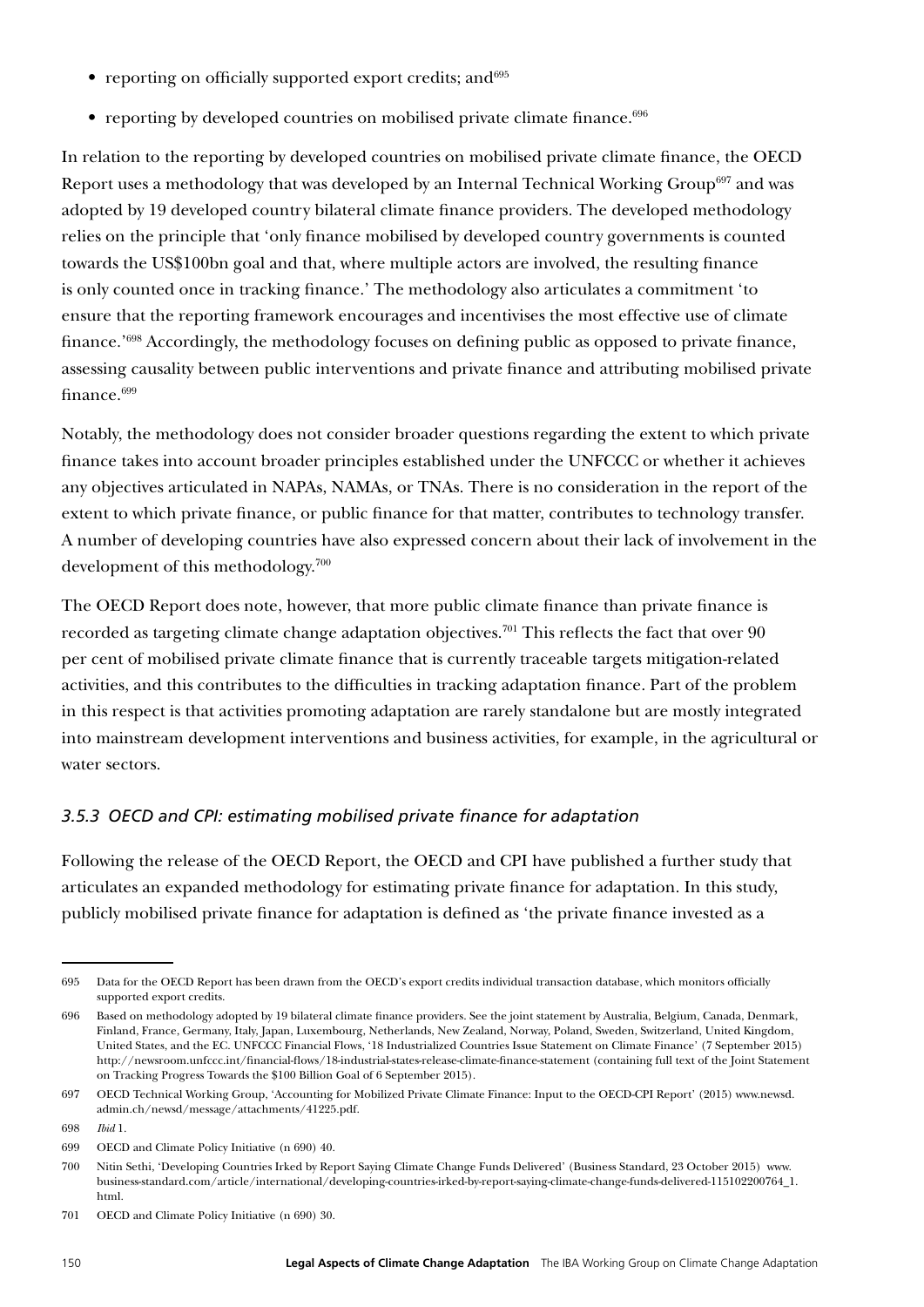result of adaptation-related public interventions, which can typically take the form of finance or policies'.702

The study particularly focuses on the distinction between private finance that is mobilised directly (eg, mobilised private co-finance), intermediated directly (eg, via funds or credit lines), and indirectly (eg, via enabling outputs) by a range of public finance interventions.703 The study provides a detailed analysis of these separate categories and expands them into four exploratory methodological approaches for measuring mobilised private adaptation finance. The study does not deal explicitly with technology transfer. It does, however, provide a detailed and informative case study on transforming the northern Ugandan economy through 'Climate Smart Agribusiness'.704

## *3.5.4 CPI, WRI, and ODI working paper*

A further effort towards progressing the debate on what should count as climate finance for the purposes of the US\$100bn Cancun commitment is a paper co-authored by representatives of three prominent environmental and development think tanks, the CPI, WRI, and Overseas Development Institute (ODI). The paper is entitled *What Counts: Tools to Help Define and Understand Progress towards the US\$100bn Climate Finance Commitment* (Working Paper).705 Although not advocating clearly for a specific set of criteria to determine what counts as climate finance for the US\$100bn commitment, the Working Paper provides a framework for understanding the core tensions at the heart of this question with the aim of helping to facilitate clearer understanding and convergence among key actors.706

While recognising the existence of a certain degree of overlap, the Working Paper identifies five key categories or variables that have emerged in recent years regarding what finance flows should count towards the US\$100bn goal. These categories are:

- 1. motivation the extent to which a financial flow was explicitly designed to reduce GHG emissions or support climate adaptation;
- 2. concessionality and source the extent to which finance takes the form of a grant or a loan and whether it originates from a public or a private source;
- 3. causality the extent to which a contributor country intervention (whether public finance or public policy) has caused private sector dollars or developing country public finance to flow;
- 4. geographic origin including considerations of differences between bilateral and multilateral public finance sources, of south-to-south flows and of definitions for developed and developing countries; and

<sup>702</sup> Jessica Brown et al, 'Estimating Mobilized Private Finance for Adaptation: Exploring Data and Methods' (Climate Policy Initiative and OECD, 2015) [http://climatepolicyinitiative.org/wp-content/uploads/2015/11/Estimating-mobilized-private-finance-for-adaptation-Exploring-data](http://climatepolicyinitiative.org/wp-content/uploads/2015/11/Estimating-mobilized-private-finance-for-adaptation-Exploring-data-and-methods.pdf)[and-methods.pdf](http://climatepolicyinitiative.org/wp-content/uploads/2015/11/Estimating-mobilized-private-finance-for-adaptation-Exploring-data-and-methods.pdf).

<sup>703</sup> *Ibid* v.

<sup>704</sup> *Ibid* 20.

<sup>705</sup> Paul Bodnar, Jessica Brown, and Smita Nakhooda, 'What Counts: Tools to Help Define and Understand Progress Towards the \$100 Billion Climate Finance Commitment' (Climate Policy Initiative, World Resources Institute, and Overseas Development Institute 2015) [http://](http://climatepolicyinitiative.org/wp-content/uploads/2015/08/What-Counts-Tools-to-Help-Define-and-Understand-Progress-Towards-the-100-Billion-Climate-Finance-Commitment.pdf) [climatepolicyinitiative.org/wp-content/uploads/2015/08/What-Counts-Tools-to-Help-Define-and-Understand-Progress-Towards-the-100-](http://climatepolicyinitiative.org/wp-content/uploads/2015/08/What-Counts-Tools-to-Help-Define-and-Understand-Progress-Towards-the-100-Billion-Climate-Finance-Commitment.pdf) [Billion-Climate-Finance-Commitment.pdf](http://climatepolicyinitiative.org/wp-content/uploads/2015/08/What-Counts-Tools-to-Help-Define-and-Understand-Progress-Towards-the-100-Billion-Climate-Finance-Commitment.pdf).

<sup>706</sup> Bodnar, Brown, and Nakhooda (n 705) 1.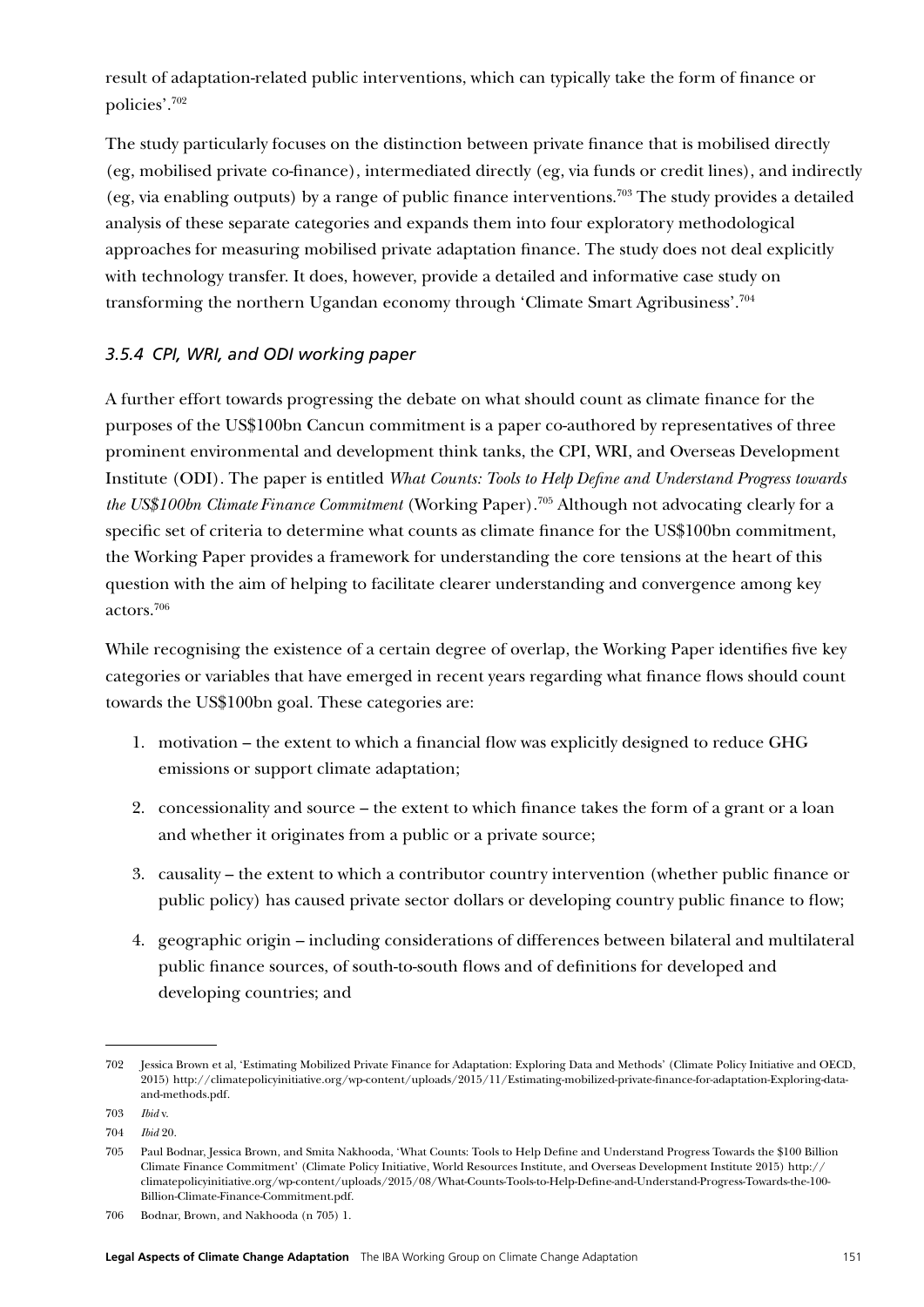5. recipient – whether money needs to be received directly by a developing country government institution or can be administered by a private entity, a multilateral institution or a nongovernment organisation.

Alongside these categories, the Working Paper also highlights likely accounting issues and the difficulties in determining whether funds are considered to be 'new and additional'.

Observing that different stakeholders in the debate place different emphasis on different criteria, the Working Paper does not attempt to provide a position on what should count towards the US\$100bn target for climate finance. It also notes the significant difficulties in obtaining data that could be used to inform the allocation of funds into the separate categories. This is noted as being particularly problematic in relation to documenting the amounts of private climate finance. The Working Paper also does not consider the extent to which technology transfer may or may not have taken place.

## *3.5.5 Private finance for adaptation*

The only study identified which explicitly attempts to develop adaptation finance criteria from the UNFCCC is a paper by Pauw and others, entitled *Private Finance for Adaptation: Do Private Realities Meet Public Ambitions?* Pauw and others develop a set of 'adaptation finance criteria' distilled from the UN climate negotiation outcomes. Pauw and others then apply these criteria to 101 submissions to the Private Sector Initiative of the UNFCCC Nairobi work programme on impacts, vulnerability and adaptation to climate change. They found that while private sector initiatives increasingly complement public adaptation activities, the adaptation criteria that they identify are not often met. Accordingly, they argue that private finance should not be identified as contributing to the US\$100bn climate finance target established in Cancun, unless it actually meets the relevant criteria.<sup>707</sup>

Pauw and others propose adaptation finance criteria that require the finance to be: adequate; predictable; sustainable; scaled up; new and additional; provided with improved access; allocated evenly between adaptation and mitigation; provided to the most vulnerable developing countries as a priority; mobilised by developed countries; and transparent. These criteria are explicitly based on longer-standing country-based agreements under the UNFCCC and therefore reflect public perspectives adapted to private financing. Arguably, some of these criteria are not easily transposable to the application of private finance and the article is somewhat vague on how they might be applied.

### *3.5.6 Discussion brief of the Stockholm Environment Institute*

A further contribution to this field is a discussion brief prepared for the Stockholm Environment Institute, *When Does Private Finance Count as Climate Finance? Accounting for Private Contributions towards International Pledges.*708 The discussion brief examines different private financial flows for climaterelated activities on the basis of how the investors' motives connect with the recipients' objectives through an analysis of 'accountability chains'. It focuses on two accountability parameters: the degree to which different actors in the finance chain share similar 'end goals' for the funds; and the degree to which the final expenditure contributes to climate-related outcomes beyond a single private entity,

<sup>707</sup> WP Pauw et al (2016) (n 618) 3.

<sup>708</sup> Atteridge and Dzebo (n 655).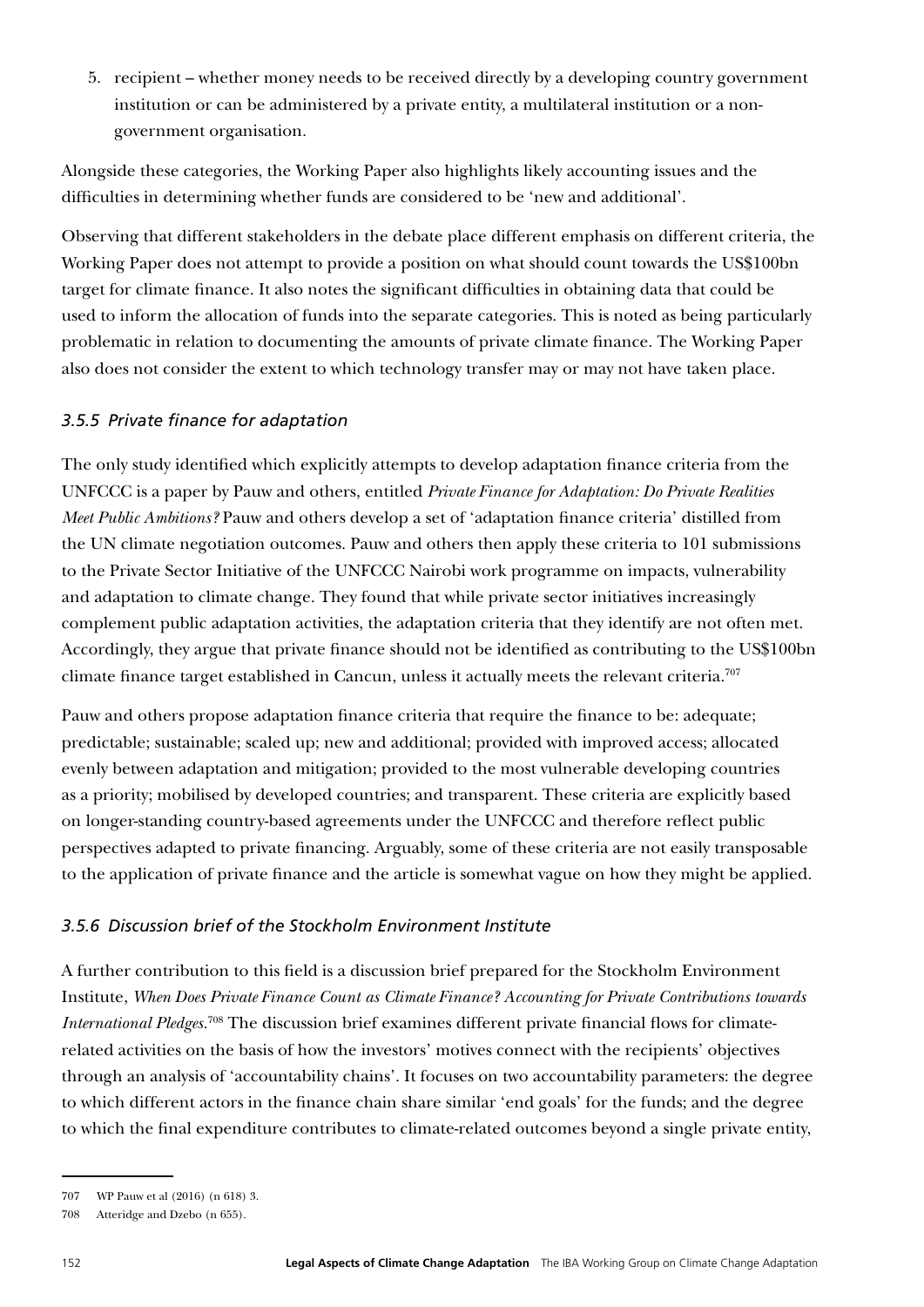a consideration that is of particular relevance for adaptation objectives. The discussion brief considers different types of private finance and compares features with public finance as a reference point. In particular, it looks at 'green bonds', equity instruments, philanthropy and remittances. While it notes the need to determine whether private finance should count towards the US\$100bn, the brief does not offer a basis for doing so.

### *3.5.7 Towards a climate finance accounting methodology: considering technology transfer*

As is evident from the variety of methodologies and criteria set out above, there are a number of approaches available for accounting for flows of climate finance. The situation is even more complicated when it comes to accounting for private finance for adaptation. In light of the commitment made in Cancun by developed countries to mobilise US\$100bn per year by 2020, there is, however, going to be a need for greater clarity regarding the contribution of private finance to adaptation goals. If this contribution is to be at all meaningful, there will need to be some level of agreement reached about what accounting methodology is most appropriate. Given the concern from the developing countries about the methodology adopted by the OECD Report, it is also clear that this process will need to be more transparent and comprehensive than it has been so far.

It is beyond the scope of this chapter to propose an appropriate and comprehensive methodology. Given the likely political contestation that will take place over any such methodology, it would also be potentially unhelpful to do so. Having said this, however, the reports described above provide a useful way forward. Most notably, the CPI, WRI, and ODI Working Paper provides a useful starting point for understanding the central issues. The paper by Pauw and others also provides a useful basis for considering the relevance of more general UNFCCC principles in accounting for private finance flows as being something beyond business-as-usual investments. At the very least, some of these factors should be considered when deciding in what context private finance counts as climate finance.

An issue not considered by any of the methodologies set out above is that of technology transfer. While it is not specifically referenced in the Cancun Agreements, mobilising finance to meet the needs of developing countries should include their need for technology transfer. In this context, it is arguably necessary to include some reference to technology transfer and the principles developed by the Technology Mechanism in methodologies to account for flows of climate finance. Furthermore, including a requirement for all designated 'climate change finance' to include some form of technology transfer would create a significant incentive for developed countries to pursue this goal in adopting initiatives aimed at mobilising private finance for sustainable purposes. Only if these principles are adequately integrated can climate finance hope to meet the aims and needs of developing countries in accordance with the principles developed through the UNFCCC process.

# **3.6 International investment agreements and technology transfer**

Coupled with a growing recognition of the importance of private finance to support climate measures, is recognition of the need to better understand how IIL shapes such financing. Investors seek protections for money that is to be invested in a state in which they are not citizens. Domestic laws, which can be unilaterally changed (and often are with a change in government), are unlikely to provide sufficient certainty for long-term investors in a country. Historically, individuals (companies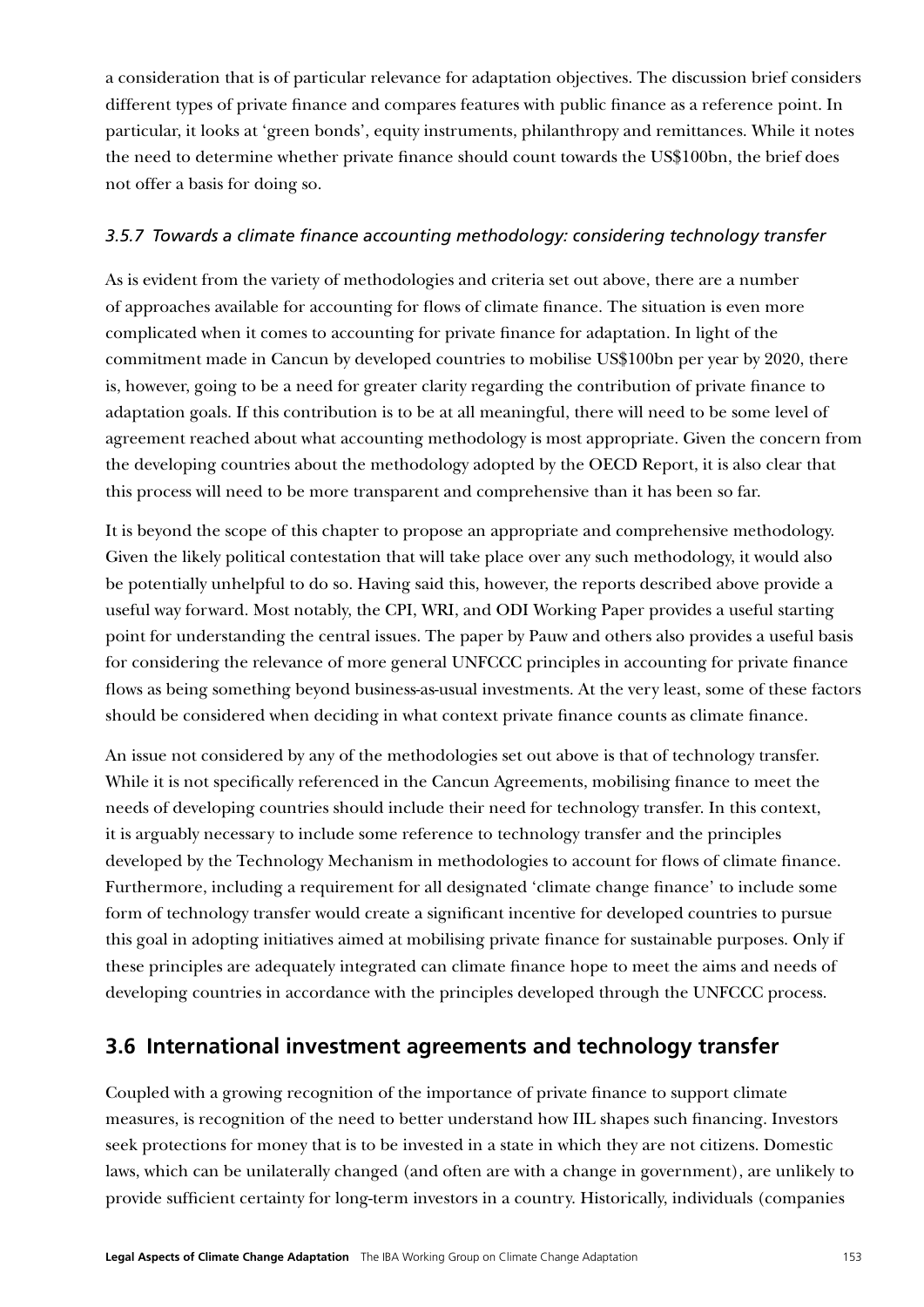or persons) had to rely on their own state to take action on their behalf to correct wrongs that had been committed by a host state,<sup>709</sup> and the creation of IIAs flourished primarily due to the desire of developed, capital-exporting states to ensure that their nationals were financially and legally protected when investing in developing, capital-importing states.<sup>710</sup>

There are now more than 3,000 bilateral investment treaties (BITs) and over 350 other types of IIAs in existence.711 Generally, the rules on treaty interpretation are of most importance in this area due to the proliferation of IIAs, though in some areas customary law remains particularly important.

The term 'international investment agreements' is an umbrella term for these agreements between states that include bilateral, regional and multilateral treaties, which promote and protect the activities of private foreign investors (amongst other things).<sup>712</sup> UNCTAD defines BITs as:

'agreements between two countries for the reciprocal encouragement, promotion and protection of investments in each other's territories by companies based in either country. Treaties typically cover the following areas: scope and definition of investment, admission and establishment, national treatment, most-favored-nation treatment, fair and equitable treatment, compensation in the event of expropriation or damage to the investment, guarantees of free transfers of funds and dispute settlement mechanisms, both state-state and investor-state.'713

IIAs can also refer to 'investment chapters' which are often included in more broad-ranging free trade agreements (FTAs), such as NAFTA or the Energy Charter Treaty (ECT). IIAs give foreign investors specific rights by limiting the sovereignty of the host country to make regulations for public purposes (including environmental purposes).714

The definitions of 'investor' and 'investment' are important as they are among the key elements that determine the scope of rights and obligations under BITs and IIAs.715 While minimum prerequisites for the use of these terms exist in customary international law, most IIAs define these terms, and it is therefore necessary to consider the definitions contained in the agreements themselves. There are generally two types of investors involved in IIAs: natural and legal persons. For natural persons, IIAs will usually base nationality on the laws of the state of claimed nationality, although some IIAs include alternative criteria such as a residency requirement.<sup>716</sup> Nationals of the host state are generally excluded from investment protection, even if they also hold the nationality of another state; $717$ therefore, the protections offered to foreign investors by IIAs are generally not available to domestic investors.

The issue of corporation 'nationality' can be more complicated, particularly given the way contemporary companies operate and the transnational nature of much trade and investment activity. IIAs and domestic legal systems use a variety of methods to determine the nationality of corporations,

<sup>709</sup> Margaret L Moses, *The Principles and Practice of International Commercial Arbitration* (2nd edn, Cambridge University Press 2012) 9. 710 *Ibid* 48, 81.

<sup>711</sup> UNCTAD, IIA Databases [http://unctad.org/en/pages/DIAE/International%20Investment%20Agreements%20\(IIA\)/IIA-Tools.aspx](http://unctad.org/en/pages/DIAE/International%20Investment%20Agreements%20(IIA)/IIA-Tools.aspx).

<sup>712</sup> Rudolp Dolzer and Christoph Schreuer, *Principles of International Investment Law* (Oxford University Press 2008) 46.

<sup>713</sup> Junji Nakagawa (ed), *Transparency in International Trade and Investment Dispute Settlement* (Routledge 2013) 182.

<sup>714</sup> Saverio Di Benedetto, *International Investment Law and the Environment* (Edward Elgar 2013) ix.

<sup>715</sup> OECD, *International Investment Law: Understanding Concepts and Tracking Innovations* (OECD 2008) 9.

<sup>716</sup> *Ibid* 10.

<sup>717</sup> *Ibid* 10-11.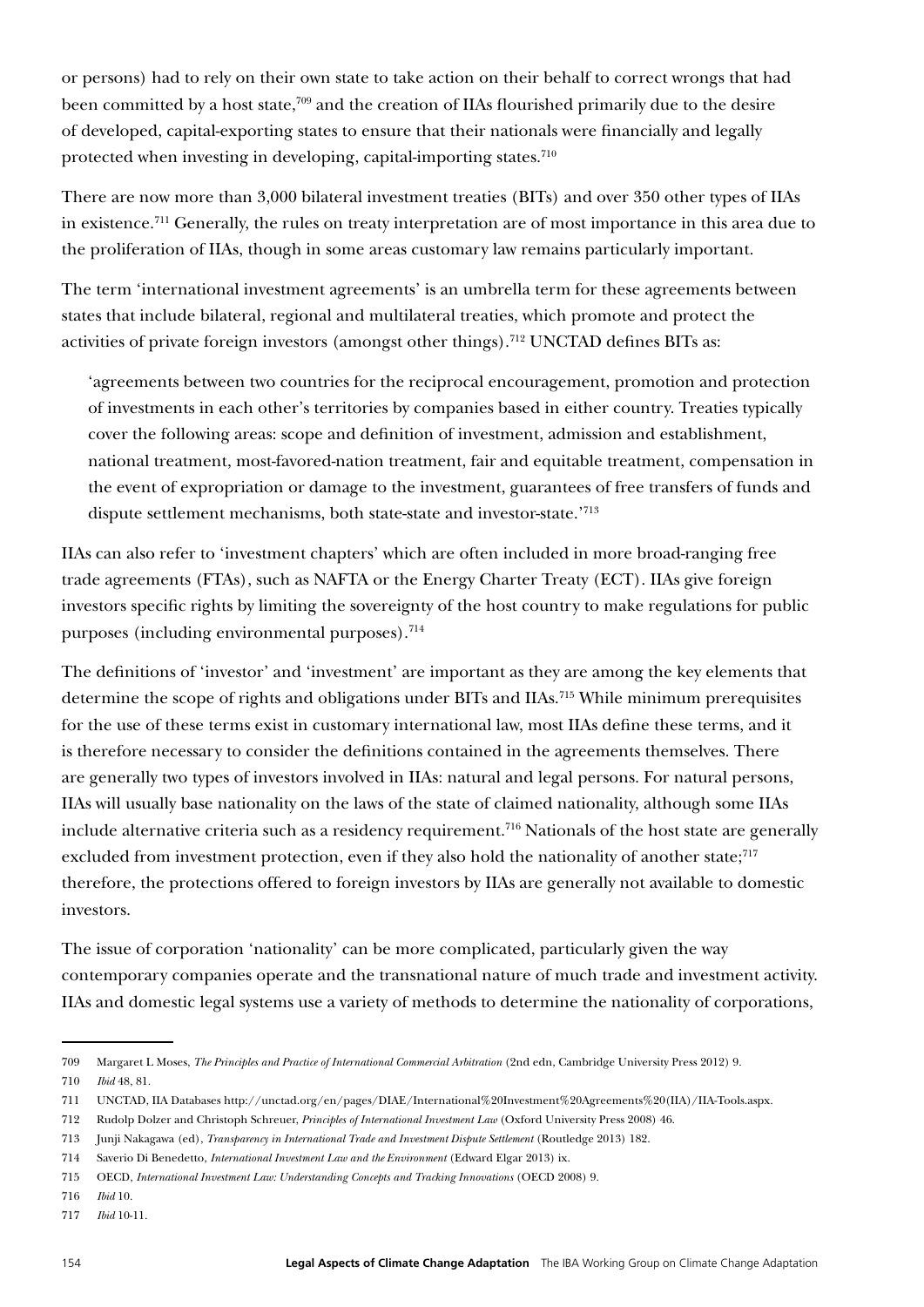but the most common designators are the place of incorporation and the 'main seat of the business' (or registered office) location.718 Issues in relation to the interpretation of what amounts to a 'foreign' company have become more prevalent in arbitration cases as there has been an increase in the creation of 'shelf companies' which enable a corporation to set up an operation in a particular country so they can claim standing under an IIA, even when they do not really operate from that country.719

IIAs usually define investment in very broad terms. They often refer to 'every kind of asset' followed by an illustrative but usually non-exhaustive list of assets. For example, the US Model BIT 2012 includes the following definition:

''investment' means every asset that an investor owns or controls, directly or indirectly, that has the characteristics of an investment, including such characteristics as the commitment of capital or other resources, the expectation of gain or profit, or the assumption of risk. Forms that an investment may take include:

- (a) an enterprise;
- (b) shares, stock, and other forms of equity participation in an enterprise;
- (c) bonds, debentures, other debt instruments, and loans;
- (d) futures, options, and other derivatives;
- (e) turnkey, construction, management, production, concession, revenue-sharing, and other similar contracts:
- (f) intellectual property rights;
- (g) licences, authorisations, permits, and similar rights conferred pursuant to domestic law; and
- (h) other tangible or intangible, movable or immovable property, and related property rights, such as leases, mortgages, liens, and pledges.'720

Despite variations, IIAs tend to include multiple common substantive rights for investors. Many of these are similar in substance to those found in trade law. A brief summary of the most important protections follows below:721

- National treatment: The host country must treat the investor as well as it treats its own nationals. Exceptions are sometimes included in agreements for particular industries.
- Most favoured nation (MFN) treatment: The host country must not discriminate between investors from different countries, and must treat the investor as well as they would treat an investor from any other nation.

<sup>718</sup> *Ibid* 19.

<sup>719</sup> Merel Alstein, 'Top 10 Developments in International Law in 2015' (*OUP Blog* 11 January 2016) http://blog.oup.com/2016/01/top-tendevelopments-international-law2015/#sthash.6WtagUqk.VIJADt6Q.dpuf.

<sup>720</sup> US Trade Representative, 2012 US Model Bilateral Investment Treaty (2012) [https://ustr.gov/sites/default/files/BIT%20text%20for%20](https://ustr.gov/sites/default/files/BIT%20text%20for%20ACIEP%20Meeting.pdf) [ACIEP%20Meeting.pdf](https://ustr.gov/sites/default/files/BIT%20text%20for%20ACIEP%20Meeting.pdf).

<sup>721</sup> UNCTAD, 'Key Terms and Concepts in IIAs: A Glossary' (United Nations, 2004) [http://unctad.org/en/Docs/iteiit20042\\_en.pdf.](http://unctad.org/en/Docs/iteiit20042_en.pdf)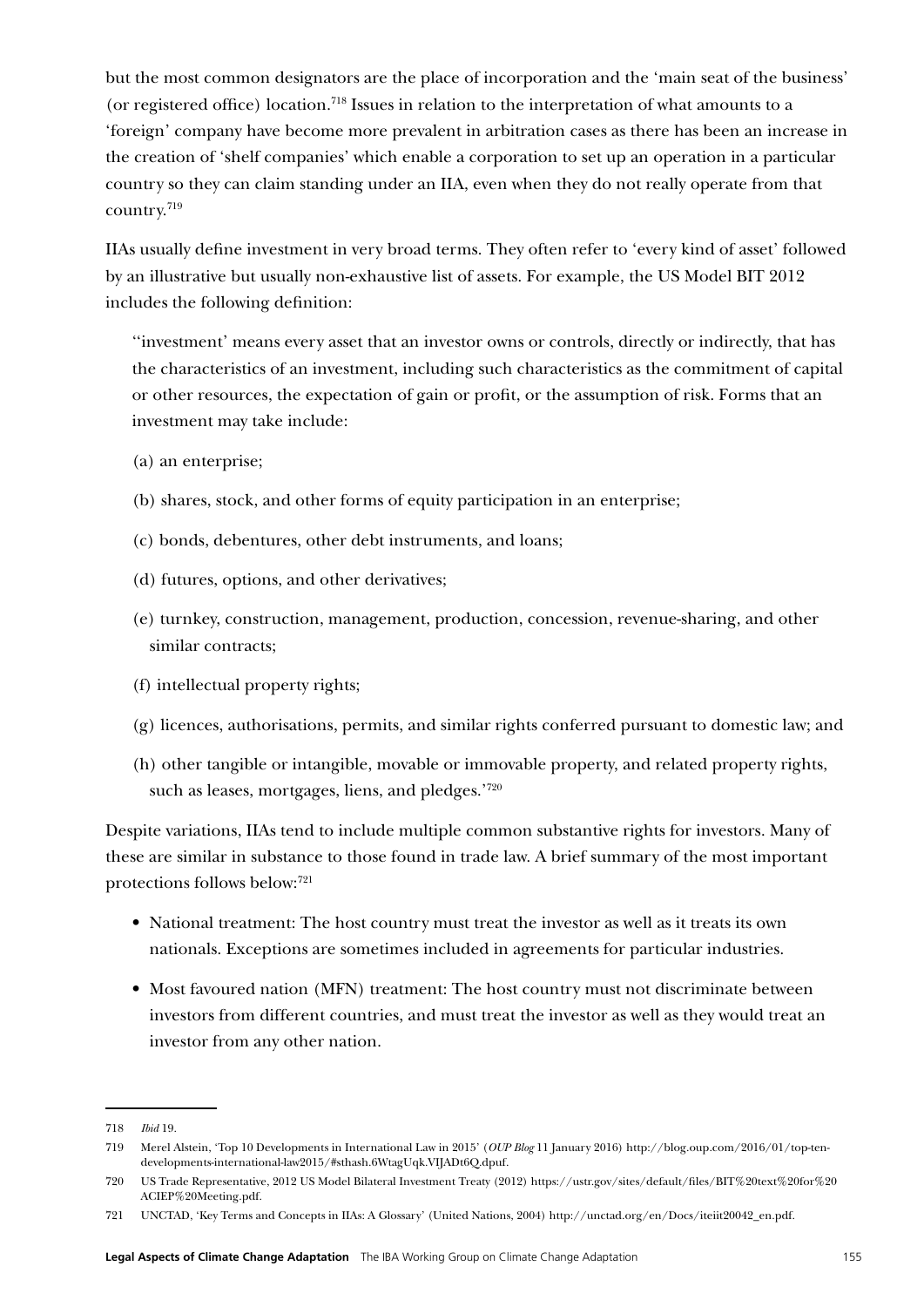- Protection against uncompensated expropriation (or nationalisation): If a state wishes to expropriate property or land of an investor (or nationalise an asset), it must do so only for a public purpose, it must compensate the investor and it cannot act in a discriminatory matter. In recent years, there has been a move to recognise not only direct or outright expropriation but also 'indirect expropriations', which deprive the investor of its enjoyment and economic value of the investment.
- Fair and equitable treatment (FET): This requires states to provide a reasonably stable investment environment, consistent with investor expectations. In recent years, the interpretation of the scope of this obligation has been considered extensively by tribunals and has led to subsequent clarification by parties of some IIAs that the narrower scope – provided by the minimum international standard under customary international law – applies.<sup>722</sup>
- Obligation to observe specific investment undertakings (known as the 'umbrella clause'): These clauses require states to observe all obligations in a treaty. It has led to disagreement about whether a breach of an investment provision can amount to a breach of a treaty obligation. These clauses are becoming less common in recent IIAs.

As discussed in greater detail below, IIAs also frequently contain bans on performance requirements (including those relating to technology transfer) and investor-state dispute settlement (ISDS) procedures that need to be considered by host states in their efforts to adopt climate change regulations. In particular, there is tension between the restrictions imposed by IIAs on states' regulatory authority and the need for IIAs to attract FDI to support climate change measures. The OECD Benchmark Definition of FDI states:

'Foreign direct investment reflects the objective of establishing a lasting interest by a resident enterprise in one economy (direct investor) in an enterprise (direct investment enterprise) that is resident in an economy other than that of the direct investor. The lasting interest implies the existence of a long-term relationship between the direct investor and the direct investment enterprise and a significant degree of influence on the management of the enterprise'.723

Accordingly, FDI usually involves companies or individuals investing directly in overseas ventures over which they have significant control. In that sense, it is distinguishable from other forms of investment, where nationals of a country simply purchase shares or assets in businesses in other countries (portfolio investment). FDI is said to provide a means for creating direct, stable and long-lasting links between economies. It is argued that under the right policy environment, it can serve as an important vehicle for local development, can help improve the competitive position of both the host and home countries and can encourage the transfer of technology and know-how between economies.<sup>724</sup> For these reasons, it is argued FDI can play a key role in mitigating and adapting to climate change by contributing the necessary financial and technological resources to countries that require them.

<sup>722</sup> *Ibid*.

<sup>723</sup> OECD, 'Benchmark Definition of Foreign Direct Investment' (4th edn, OECD 2008) 48.

<sup>724</sup> *Ibid* 14.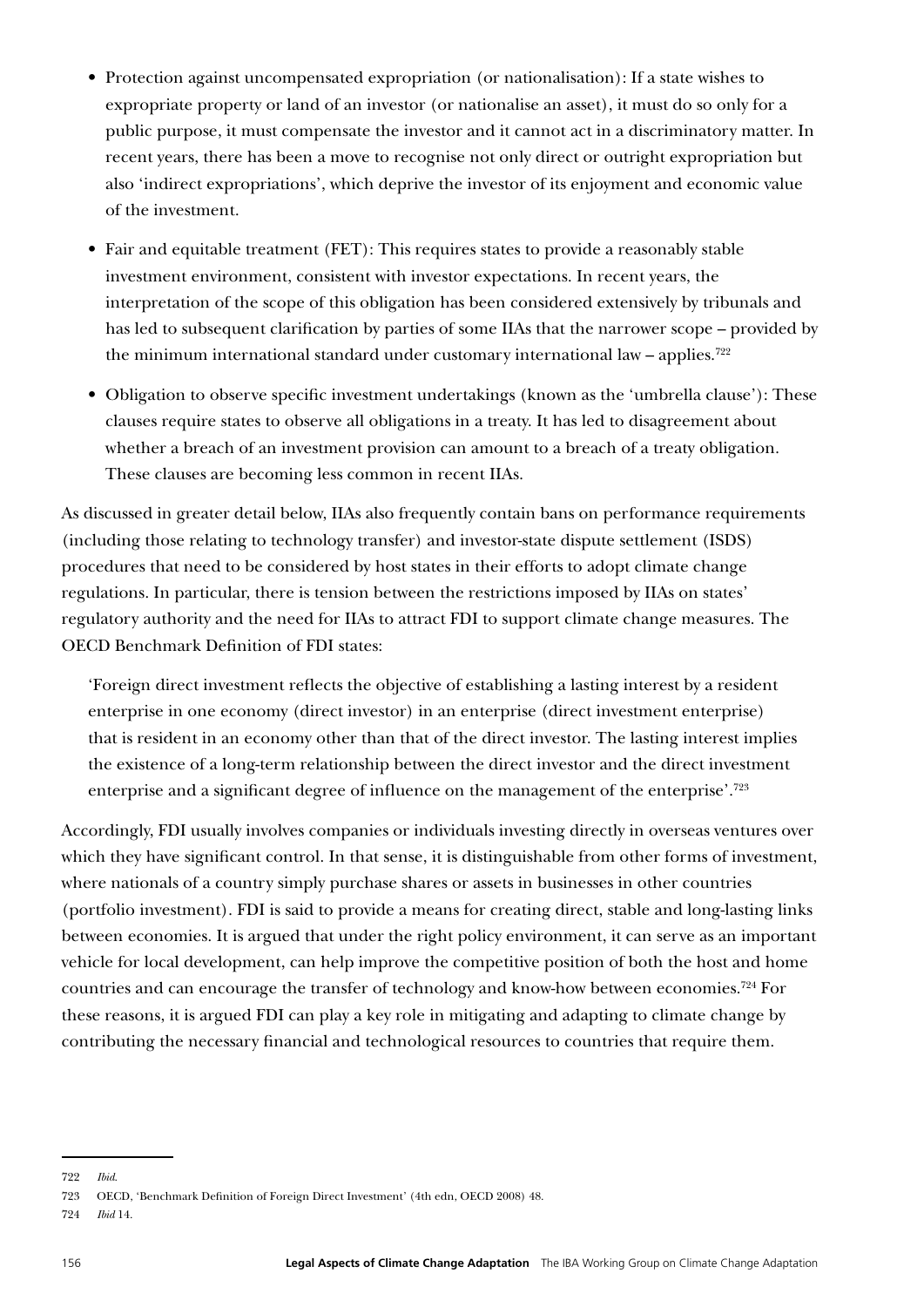UNCTAD believes that FDI can play a significant role in the development of host economies:

'In addition to providing capital inflows, FDI can be a vehicle for obtaining foreign technology, knowledge, managerial skills, and other important inputs; for integrating into international marketing, distribution and production networks; and for improving the international competitiveness of firms and the economic performance of countries'.725

In recent decades, there has been significant growth in the level of investment made by private actors, particularly in developing countries. As reported by UNCTAD's World Investment Report 2018, global foreign direct investment flows represented US\$1.43tn,726 of which developing countries accounted for 47 per cent of the total global FDI inflows.727 Given the significant growth of FDI, it is easy to understand why it is seen as a potentially useful source of funding for developing countries in relation to development and climate change action.

Consequently, significant attention is directed to the question of how to attract FDI, and in particular, whether signing international investment treaties can assist countries in increasing FDI.<sup>728</sup> While some commentators argue that IIAs are good for developing countries because increased involvement in IIAs leads to increased FDI,729 others contend that even if IIAs increase FDI, they do not necessarily increase welfare in developing countries and are therefore not entirely beneficial.730 Alternatively, some commentators argue that IIAs are signed not because they are likely to categorically benefit developing countries, but rather due to the 'contagion effect', whereby countries are concerned they will miss out if they are not involved in the competition for FDI, and therefore sign IIAs even where they do not appear to be advantageous.<sup>731</sup>

However, recent studies indicate that there are many more elements at play in relation to attracting FDI. For example, a 2009 UNCTAD study on this question concluded that there are three main host country determinants for attracting FDI outside the states involvement in IIAs. These included:

- the general policy framework for foreign investment, including economic, political, and social stability, and the legislation affecting foreign investment;
- economic determinants, such as the market size, cost of resources, and other inputs (for example, costs of labour) or the availability of natural resources; and
- business facilitation, such as investment promotion including investment incentives.732

<sup>725</sup> UNCTAD, 'Foreign Direct Investment and Performance Requirements: New Evidence from Selected Countries' (United Nations 2003) [http://unctad.org/en/docs/iteiia20037\\_en.pdf](http://unctad.org/en/docs/iteiia20037_en.pdf).

<sup>726</sup> UNCTAD, 'World Investment Report 2018: Investment and New Industrial Policies' (UN, 2018) 2 [https://unctad.org/en/](https://unctad.org/en/PublicationsLibrary/wir2018_en.pdf) [PublicationsLibrary/wir2018\\_en.pdf.](https://unctad.org/en/PublicationsLibrary/wir2018_en.pdf)

<sup>727</sup> *Ibid.*

<sup>728</sup> Eric Neumayer and Laura Spess, 'Do Bilateral Investment Treaties Increase Foreign Direct Investment to Developing Countries?' (2005) 33 World Development 1545; Ryan J Bubb and Susan Rose-Ackerman, 'BITs and Bargains: Strategic Aspects of Bilateral and Multilateral Regulation of Foreign Investment' (2007) 27 International Review of Law and Economics 291.

<sup>729</sup> *Ibid.*

<sup>730</sup> Andrew T Guzman, 'Why LDCs Sign Treaties That Hurt Them: Explaining the Popularity of Bilateral Investment Treaties' (1998) 38 Virginia Journal of International Law 639, 683.

<sup>731</sup> Eric Neumayer, Peter Nunnenkamp, and Martin Roy, 'Why Developing Host Countries Sign Increasingly Strict Investment Agreements' (*VOX CEPR's Policy Portal* 1 August 2014), [www.voxeu.org/article/why-developing-host-countries-sign-increasingly-strict-investment-agreements](http://www.voxeu.org/article/why-developing-host-countries-sign-increasingly-strict-investment-agreements).

<sup>732</sup> UNCTAD, 'The Role of International Investment Agreements in Attracting Foreign Direct Investment to Developing Countries' (UN 2009) [http://unctad.org/en/docs/diaeia20095\\_en.pdf;](http://unctad.org/en/docs/diaeia20095_en.pdf) Bubb and Rose-Ackerman (n 728) 291–311.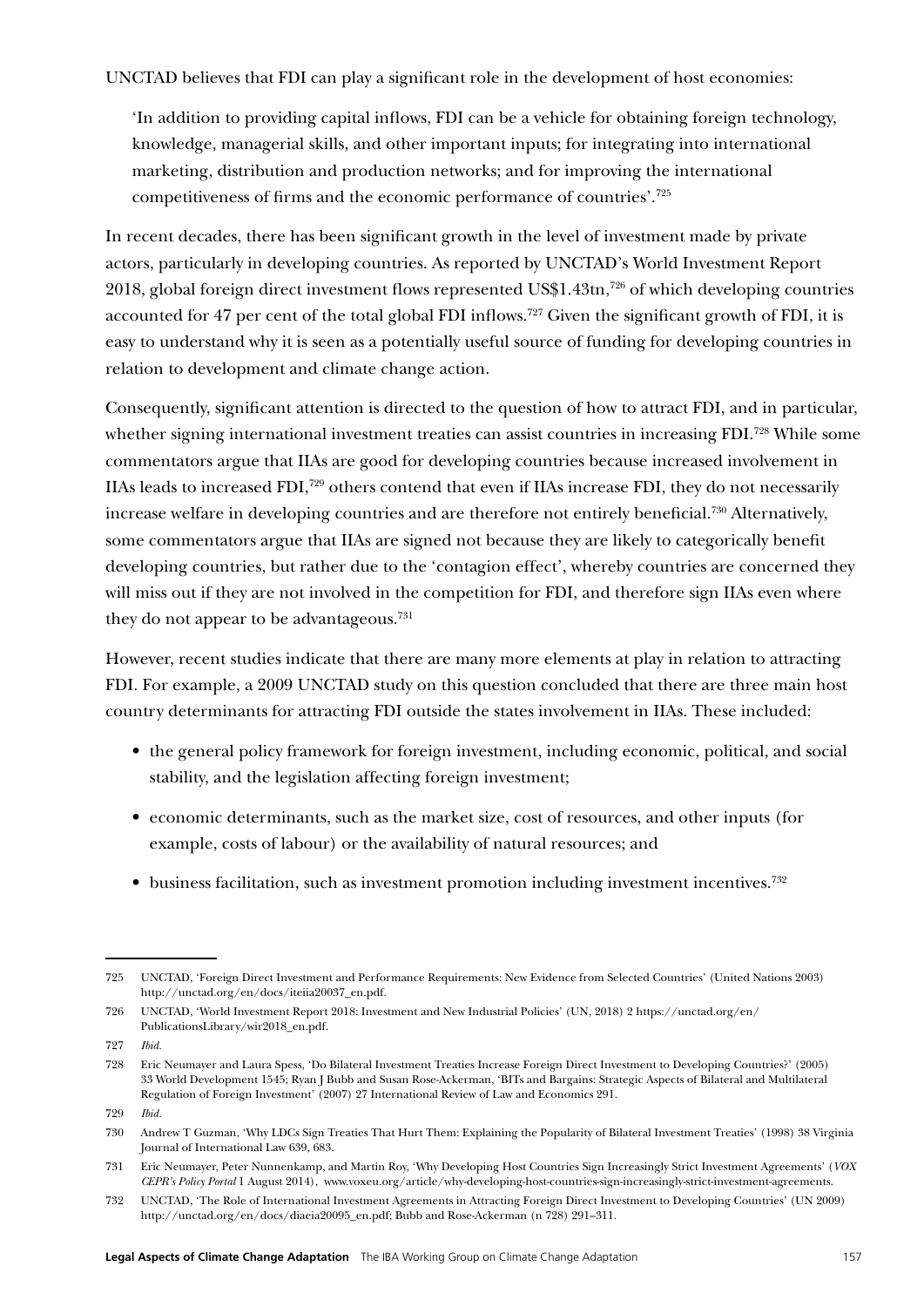It therefore seems likely that IIAs are only part of the policy framework that attracts FDI and are only one of the factors that may influence whether or not a company invests in a developing country. Despite arguments over the extent of the benefits received by developing countries from FDI, the extent of funds required for climate change measures is likely to involve FDI. Accordingly, it is worth examining the way in which foreign investment is regulated and whether the imposition of conditions on this investment could be of assistance for developing countries.

#### *3.6.1 Performance requirements*

Performance requirements are stipulations imposed on investors that require them to meet certain specified goals with respect to their operations in the host country. They may act as conditions for the investor's entry into the host country and can involve many different measures, although they are primarily designed to affect FDI and usually apply to the post-entry phase of investment.733 Some believe that technology transfer could be supported through the use of FDI performance requirements in developing countries;734 however, there has been relatively little examination of the role that IIL plays in relation to performance requirements and investment and of the ways in which this regime may create tensions with the UNFCCC framework. Performance requirements are, prima facie, prohibited in both investment law and trade law. To date, however, there have only been two WTO challenges involving performance requirements, which suggest that as a practical matter, states have not strictly enforced the prohibition against performance requirements.<sup>735</sup> In theory, the IIL regime has the potential to hinder a state's ability to regulate in relation to climate change, including in relation to the use of performance requirements. As both technology transfer and FDI are considered essential to the success of climate change initiatives, it is worth considering the potential utility of performance requirements and legal obstacles to their use.

Because performance requirements are regarded as state interference in the economic choices of an investor regarding the management of their investment, they are usually justified on the basis of the host country's need to minimise disadvantages while maximising the benefits of an investment.<sup>736</sup> Both developing countries and developed countries have traditionally used them. Developing countries have employed performance requirements to secure the types of investment that align with their development priorities and to attempt to control restrictive business practices on the part of firms in relation to technology and funds. On the other hand, developed countries' reliance on the use of these kinds of performance requirements has declined in recent years as they are more likely to be able to rely on incentives or regulations to achieve the same ends. Extensive incentives or sophisticated regulatory measures are not always available to more poorly resourced developing countries.737

<sup>733</sup> Peter Muchlinski, Federico Ortino, and Christoph Schreuer (eds), *The Oxford Handbook of International Investment Law* (Oxford University Press 2008) 31.

<sup>734</sup> Suzy H Nikièma, 'Performance Requirements in Investment Treaties' (International Institute for Dispute Settlement 2014) [www.iisd.org/](http://www.iisd.org/sites/default/files/publications/best-practices-performance-requirements-investment-treaties-en.pdf) [sites/default/files/publications/best-practices-performance-requirements-investment-treaties-en.pdf.](http://www.iisd.org/sites/default/files/publications/best-practices-performance-requirements-investment-treaties-en.pdf)

<sup>735</sup> Aaron Cosbey, 'Everyone's Doing It: The Acceptance, Effectiveness and Legality of Performance Requirements' (International Institute for Sustainable Development 2015) [www.iisd.org/itn/2015/02/19/everyones-doing-it-the-acceptance-effectiveness-and-legality-of-performance](https://www.iisd.org/itn/2015/02/19/everyones-doing-it-the-acceptance-effectiveness-and-legality-of-performance-requirements/)[requirements/.](https://www.iisd.org/itn/2015/02/19/everyones-doing-it-the-acceptance-effectiveness-and-legality-of-performance-requirements/)

<sup>736</sup> Nikièma (n 734).

<sup>737</sup> *Ibid*.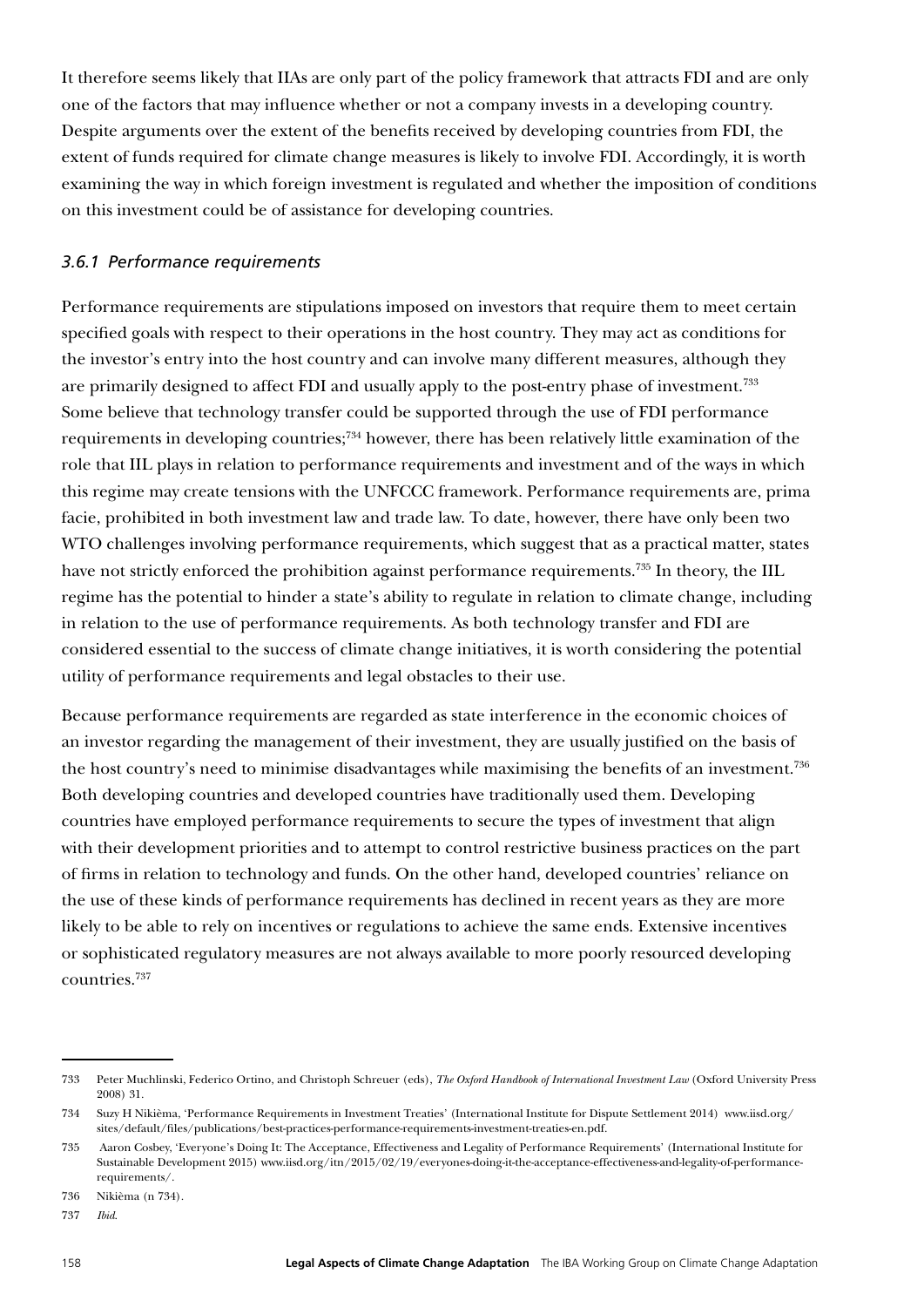There are at least four types of performance requirements commonly discussed in the literature:

- requirements that aim to strengthen domestic capacity in the regulated sector itself (for example, requirements to perform domestic research and development (R&D), technology transfer, joint ventures);
- requirements that aim to build backward or forward linkages from a regulated sector (often local content requirements, for example, requirements to process products in the host country or to use local goods and services);
- requirements for regulated firms to improve social outcomes (for example, quotas on the employment of locals or training and capacity building initiatives within the local economy); and
- requirements to contribute to macroeconomic balance (for example, ensuring that firms are not exerting undue pressure on the balance of payments by importing more than they export).738

Performance requirements could be readily used by developing countries to require technology transfer to accompany an investment, particularly where it relates to climate change adaptation or mitigation. However, the use of performance requirements is not without controversy. While some states view performance requirements as effective tools that maximise the contribution of FDI to development in the host state, in other spheres they are viewed as ineffective, or worse, damaging to the free movement of FDI and trade and, therefore, to the ability of the host country to attract both.739

Nevertheless, some studies support the view that performance requirements can be used successfully to assist a country in meeting development goals while they continue to attract high levels of FDI. For example:

- Chang surveyed the successful use of industrial policy in the economic rise of post-war Japan and modern South Korea, Singapore and Taiwan with various tools that included a number of different performance requirements;<sup>740</sup>
- Rodrik and Long describe China's successful efforts to alter the pattern of its export trade using performance requirements among other tools;<sup>741</sup>
- Mazzucato documented China's successful push to develop solar photo-voltaic and wind power sectors with extensive use of local content and technology transfer requirements; $742$

<sup>738</sup> Aaron Cosbey, n 735.

<sup>739</sup> Nikièma (n 734) 1.

<sup>740</sup> Ha-Joon Chang, 'Industrial Policy in East Asia: Lessons for Europe' (2006) 11 EIB Papers 106.

<sup>741</sup> Dani Rodrik, 'What's So Special About China's Exports?' (NBER Working Paper No 11947) 2006 [www.nber.org/papers/w11947.pdf](http://www.nber.org/papers/w11947.pdf); Guoqiang Long, 'China's Policies on FDI: Review and Evaluation' in Theodore H Moran, Edward M Graham, and Magnus Blomström (eds), *Does Foreign Direct Investment Promote Development?* (Institute for International Economics 2005).

<sup>742</sup> Mariana Mazzucato, *The Entrepreneurial State: Debunking Public vs. Private Sector Myths* (Anthem 2013).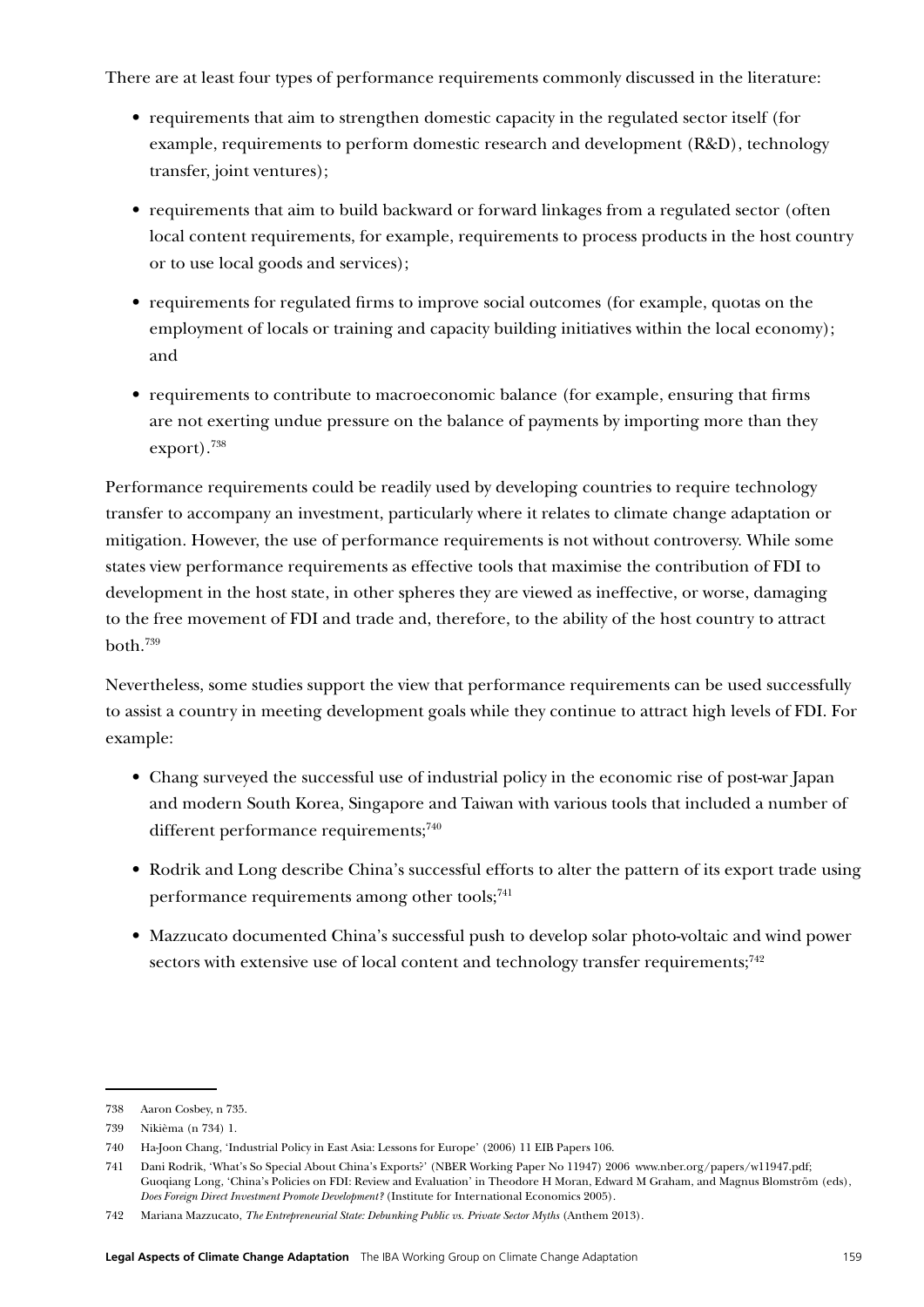- Ranawat and Tuwari examined the influence of Indian government policy in fostering a competitive domestic automobile sector;743 and
- Morris, Kaplinski and Kaplan described the successful efforts of Botswana in fostering a domestic diamond processing industry through performance requirements.<sup>744</sup>

However, even in the above examples, it is generally conceded that there were specific economic factors at play as well as other policy tools apart from performance requirements that helped achieve positive results. Furthermore, many of these measures were originally implemented in the 1990s, prior to the introduction of various legal barriers to performance requirements in trade and investment law, which arguably have contributed to the view that performance requirements are not effective. These more successful examples are also more likely to be found in emerging economies and in larger more populous and stable countries rather than in the poorest LDCs that are likely to require the most adaptation assistance in the future.

In addition, there are also documented cases of failures, as well as examples where there was no significant positive benefit observed from the use of performance requirements.745 In a 2003 report, UNCTAD considered flows of FDI and the use of performance requirements in developing and developed countries and determined there were a number of international and domestic factors that impact FDI flows and the benefits they bring to a host country's economy. This report indicated that the limited success of performance requirements may be partly due to misuse during implementation. They must be balanced in order to produce the desired effect without jeopardising the economic viability of investments.746 For example, imposing high quotas for the supply of local goods or services will be ineffective where there is an absence of policies for capacity building or access to finance that will ensure the quotas can be met without jeopardising the investment.<sup>747</sup>

The capacity to manage and monitor performance requirements is also crucial. For example, R&D requirements are often ineffective because the success of these measures largely depends on the state's capacity to absorb, adopt and develop the technology and cover its associated costs. Similarly, the effectiveness of performance requirements that focus on technology transfer depends on the capacity of the state to specify the type of technology it needs the most and to monitor its implementation.748 Additionally, a multifaceted and complex policy approach must be taken in order for countries to be successful in the use of performance requirements, and countries must also possess strong and stable institutional and administrative functions (including stable legal systems, which is part of what attracts FDI) to achieve this success. These factors will not be present in many of the LDCs in the world, and some studies have considered these factors and found them to be

<sup>743</sup> Mahipat Ranawat and Rajnish Tiwari, 'Influence of Government Policies on Industry Development: The Case of India's Automotive Industry' (Technology and Innovation Management (University of Hamburg) Working Paper No 57) 2009 [http://https://core.ac.uk/download/](http://https:/core.ac.uk/download/pdf/6795776.pdf) [pdf/6795776.pdf](http://https:/core.ac.uk/download/pdf/6795776.pdf).

<sup>744</sup> Mike Morris, Raphael Kaplinsky, and David Kaplan, *One Thing Leads to Another: Promoting Industrialisation by Making the Most of the Commodity Boom in Sub-Saharan Africa* (lulu.com 2012).

<sup>745</sup> Morris, Kaplinksy, and Kaplan (n 744) 21; Aaron Cosbey and Howard Mann, 'Bilateral Investment Treaties, Mining and National Champions: Making It Work' (International Institute for Sustainable Development 2014) [www.iisd.org/sites/default/files/publications/bilateral\\_](http://www.iisd.org/sites/default/files/publications/bilateral_investment_treaties_mining_national_uneca.pdf) [investment\\_treaties\\_mining\\_national\\_uneca.pdf](http://www.iisd.org/sites/default/files/publications/bilateral_investment_treaties_mining_national_uneca.pdf)

<sup>746</sup> Cosbey and Mann (n 745).

<sup>747</sup> *Ibid.*

<sup>748</sup> *Ibid.*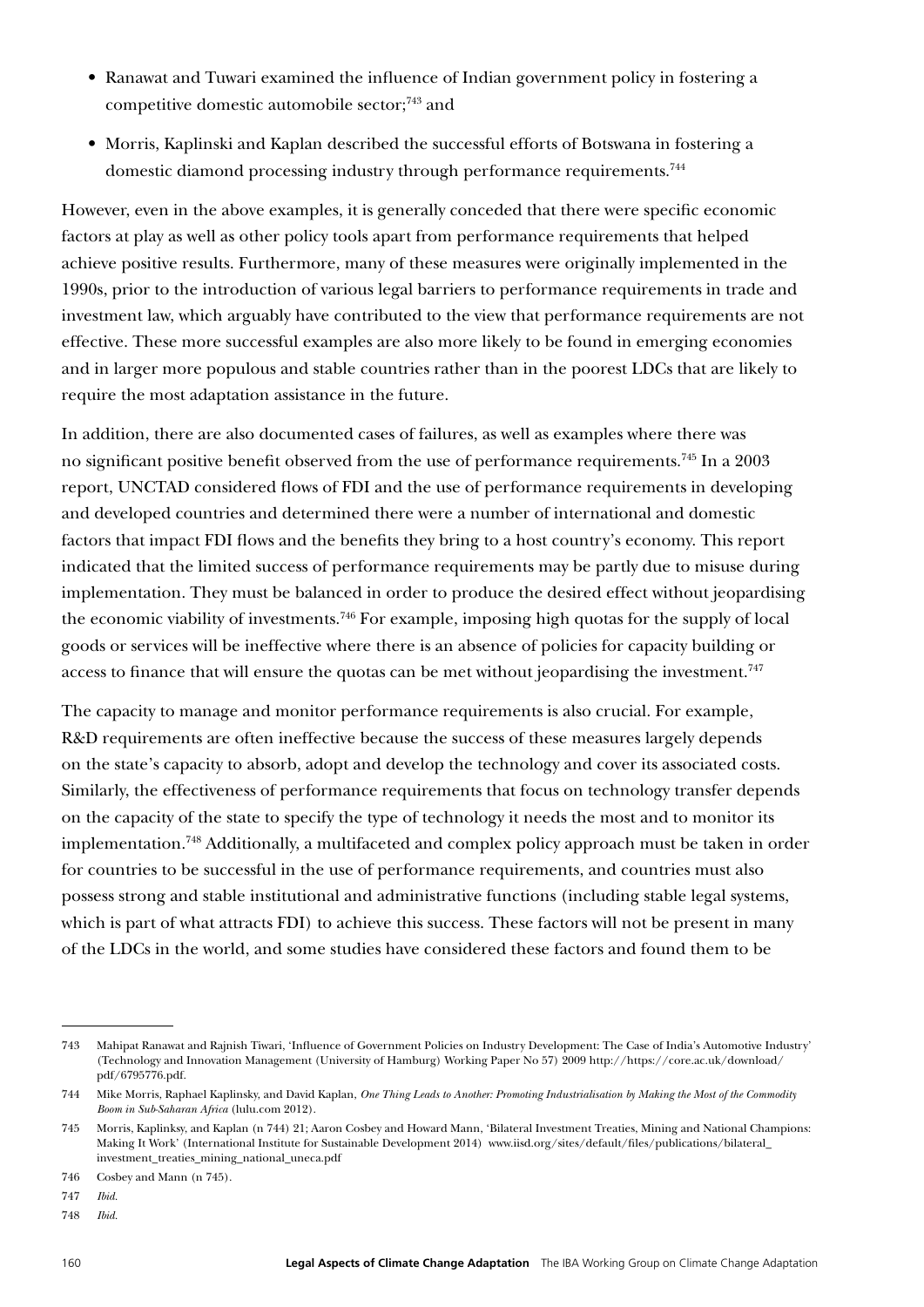more significant than the presence (or lack of) IIAs and FDI.<sup>749</sup> Furthermore, countries that have successfully used performance requirements are more likely to have some power in negotiations with investors and their home countries, particularly where the investor wants access to a large consumer market. LDCs or SIDSs are unlikely to have previously used performance requirements and are therefore only likely to have limited bargaining power in IIA negotiations.

For these reasons, there are obvious challenges involved in using performance requirements to advance climate adaptation through technology transfer. Not only are there many international restrictions on their use, but evidence of performance requirements' effects in developing countries is mixed overall. All this illustrates the need to design and incorporate carefully considered performance requirements as part of a range of policy tools employed by developing countries to facilitate FDI and the achievement of various policy goals, including technology transfer for adaptation purposes.

At present, however, the widespread use of performance requirements appears to be foreclosed by various legal constraints, even in countries and situations where it might prove fruitful. Most investment treaties and agreements forbid performance requirements. The prohibitions contained in IIAs are generally quite similar to those found within international trade law, and it is therefore worthwhile to examine both areas briefly.

The Agreement on Trade-Related Investment Measures (TRIMS) produced by the General Agreement on Trade and Tariffs (GATT) bans certain trade-related investment measures that are inconsistent with the provisions of Article III or Article XI of GATT. In addition, it provides a list explicitly prohibiting the following measures (many of which have been used as performance requirements):

- local content requirements;
- trade-balancing requirements;
- foreign exchange restrictions related to the foreign exchange inflows attributable to an enterprise (domestic sales requirements); and
- export controls.<sup>750</sup>

There are also additional performance requirements that are prohibited, conditioned, or discouraged by various IIAs at bilateral or regional levels, including:

- requirements to establish a joint venture with domestic participation;
- requirements for a minimum level of domestic equity participation;
- requirements to locate headquarters in a specific region;
- employment requirements;

<sup>749</sup> Melaku G Desta and Moshe Hirsch, 'African Countries in the World Trading System: International Trade, Domestic Institutions and the Role of International Law' (2012) 61 International & Comparative Law Quarterly 127. A study was conducted in relation to seven countries in Sub-Saharan Africa, which had generally pursued a liberalisation route over the past two decades, but their economic performance has remained deeply disappointing. Desta and Hirsch concluded that the main impediments to trade related to rising sanitary import requirements in foreign markets and weak institutional capacity within the countries.

<sup>750</sup> Agreement on Trade-Related Investment Measures (15 April 1994) 1868 UNTS 186, annex.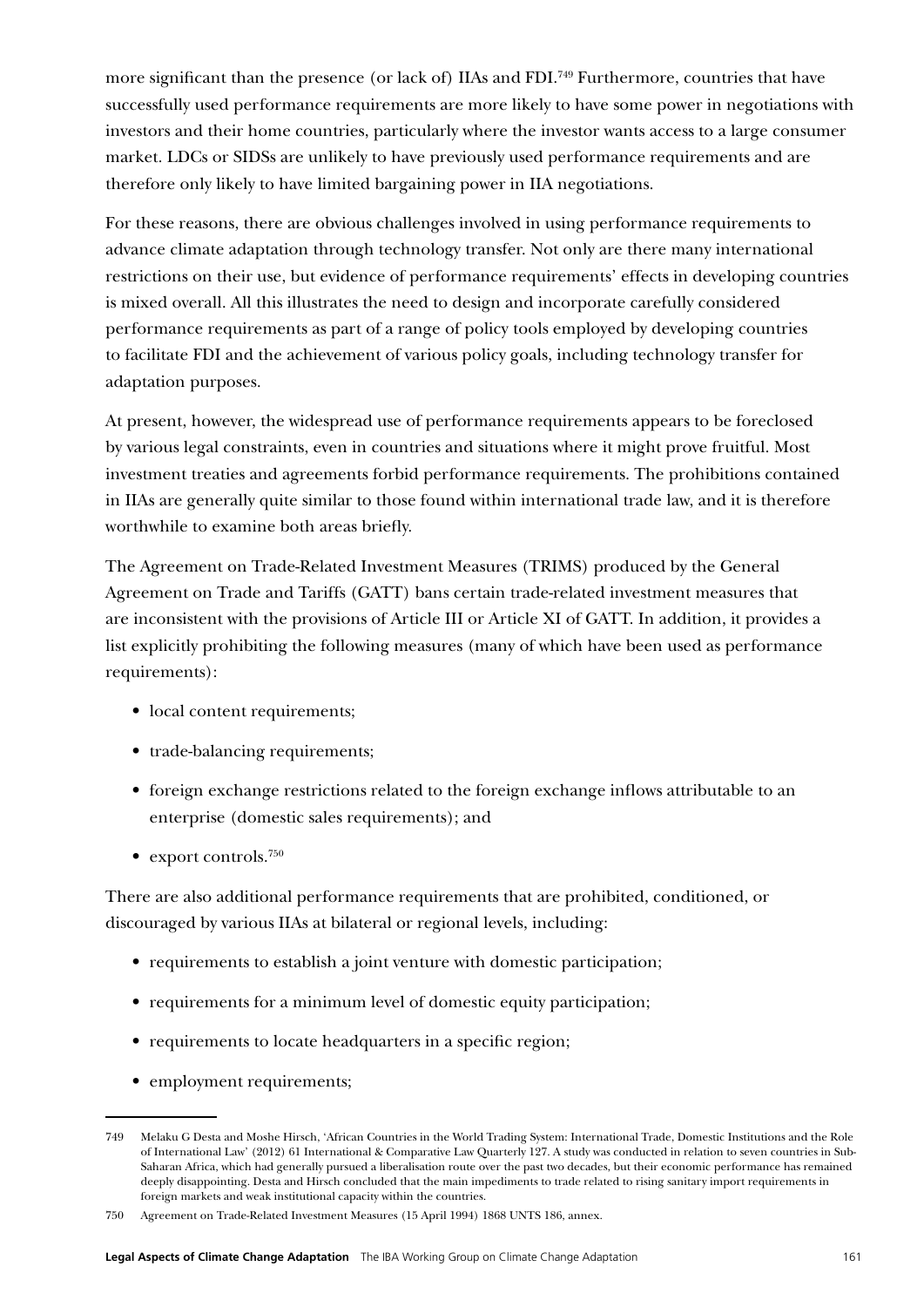- export requirements;
- restrictions on sales of goods or services in the territory where they are produced or provided;
- requirements to supply goods produced or services provided to a specific region exclusively from a given territory;
- requirements to act as the sole supplier of goods produced or services provided;
- requirements to transfer technology, production processes or other proprietary knowledge; and
- R&D requirements.

Further, even where a specific prohibition on performance requirements is not included in an IIA, if both states to an agreement are WTO members, the TRIMS clauses can often be incorporated into any agreement they sign. There can also be issues with an investor using the MFN clause to essentially 'import' a prohibition on performance requirements from another treaty the host state is bound by, consequently gaining the benefit of it, even if the same provision is not explicitly included in the relevant agreement.751 Similar provisions prohibiting performance requirements are replicated in the majority of IIAs. As stated above, the illegality of many performance requirements creates an obvious barrier to their use by developing countries in conditioning FDI or attempting to force technology transfer to take place.

Although the evidence in relation to the effect of performance requirements in developing countries is mixed, performance requirements do appear to hold promise in at least some circumstances as a tool for conditioning FDI to meet host country objectives, including potentially technology transfer for adaptation efforts. Unfortunately, existing bans on performance requirements foreclose their use, even in circumstances where they could prove helpful. And prohibitions on performance requirements are not the only obstacle in this area. The following, closer consideration of IIL illustrates that it currently operates in such a way that it may also impede government regulation in relation to climate change.

## *3.6.2 Investor-state dispute settlement*

ISDS mechanisms, which are increasingly included in the majority of IIAs, allow private investors to sue a host state for an alleged violation of an IIA between the host state and the investor's country of origin. Given the proliferation of IIAs and the subsequent increase in arbitration proceedings, it is unsurprising that much of the focus of scholars on IIL in recent years has been on ISDS mechanisms which have drawn strong opposing views about their legitimacy and use. This criticism often focuses on three common features of IIAs that are relevant as precursors to considering the ISDS system in detail:752

• Each treaty authorises foreign investors to make and seek enforcement of claims for damages against state parties without the claims being vetted by the investor's home state or an international organisation.

<sup>751</sup> UNCTAD, 'Most-Favoured-Nation Treatment: A Sequel' (United Nations 2010) [http://unctad.org/en/Docs/diaeia20101\\_en.pdf.](http://unctad.org/en/Docs/diaeia20101_en.pdf)

<sup>752</sup> Gus Van Harten, *Investment Treaty Arbitration and Public Law* (Oxford University Press 2007) 6.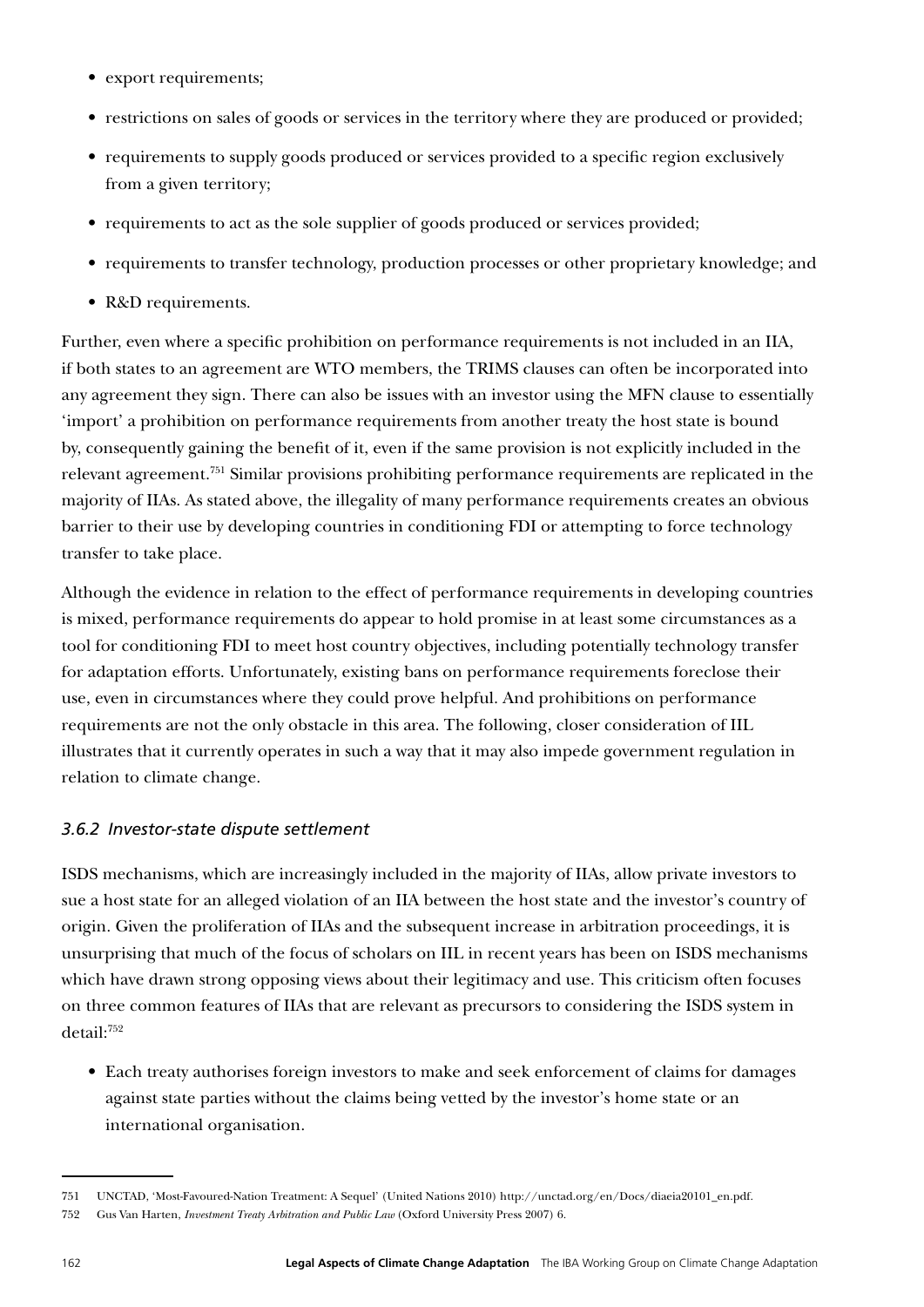- Sovereign acts of states, including those that apply to a wide range of governmental activity, are within the purview of arbitrators' comprehensive jurisdiction.
- Disputes are resolved using a private model of adjudication using similar rules and enforcement structures of international commercial arbitration that were originally designed for private parties. This presents major challenges to public law principles of transparency, judicial accountability and independence.

The forum in which investor-state arbitration occurs is normally outlined in the relevant IIA, but the International Centre for Settlement of Investment Disputes (ICSID) is the leading international dispute settlement institution and one of the most commonly chosen dispute resolution centres. Established in 1966 by the ICSID Convention, ICSID administers the majority of all international investment cases. Once a case is referred to the ICSID (or another arbitration body) the disputes are decided by a panel of three arbitrators.

ISDS adjudication has expanded dramatically in recent years and has been criticised by a number of commentators, for various reasons. There are concerns about the fact that awards rendered by tribunals are not subject to appeal in the traditional sense that court judgments can be appealed. This concern is further heightened in view of a number of large awards<sup>753</sup> produced in recent years. As it relates to the sovereignty of states, the main concern expressed about the ISDS system identifies the potential for 'regulatory chill' on the decisions of governments,754 or what some commentators regard as interference with the sovereignty of states.755 There are many stakeholders who agree that the arbitration system is necessary because it offers independent, legal protections to foreign investors who would otherwise be vulnerable to local court systems and the whim of governments.<sup>756</sup> However, a growing number of critics argue these provisions are negatively affecting areas of public policy concern and that the legitimate use of ISDS mechanisms to 'challenge extreme injustices such as expropriations'757 has been overshadowed by opportunistic investors who can 'threaten, or influence, government regulations and even policy.'758 Other criticisms of ISDS provisions relate to: (1) a lack of transparency in decision justification due to the prevalence of confidentiality provisions; (2) the impact of decisions on third parties who are unable to make submissions in relation to proceedings;<sup>759</sup> (3) controversy around the lack of transparency in relation to third-party funding and potential impact on proceedings;<sup>760</sup> and (4) concerns regarding 'treaty shopping' (ie, investors' manipulation of corporate nationality through the creation of shell companies).761 Proponents of ISDS have acknowledged these criticisms such as increasing transparency in ISDS proceedings.762 The United

<sup>753</sup> *Ibid*.

<sup>754</sup> *Ibid.*

<sup>755</sup> *Ibid* 67.

<sup>756</sup> *Ibid* 221.

<sup>757</sup> Shawn Donnan, 'Trade Deals: Toxic Talks' *Financial Times* (London, 6 October 2014) [www.ft.com/content/27b8740e-48ce-11e4-9f63-](https://www.ft.com/content/27b8740e-48ce-11e4-9f63-00144feab7de) [00144feab7de](https://www.ft.com/content/27b8740e-48ce-11e4-9f63-00144feab7de).

<sup>758</sup> *Ibid.*

<sup>759</sup> Velimir Živković, 'Rethinking Interested Parties in ISDS: The Case of 3rd States' (*Kluwer Arbitration Blog*, 3 December 2015) [http://](http://kluwerarbitrationblog.com/2015/12/03/rethinking-interested-parties-in-isds-the-case-of-3rd-states/%23comment-7314) [kluwerarbitrationblog.com/2015/12/03/rethinking-interested-parties-in-isds-the-case-of-3rd-states/#comment-7314](http://kluwerarbitrationblog.com/2015/12/03/rethinking-interested-parties-in-isds-the-case-of-3rd-states/%23comment-7314).

<sup>760</sup> Alstein (n 719).

<sup>761</sup> Javier García Olmedo, 'Claims by Dual Nationals under Investment Treaties: A New Form of Treaty Abuse?' (*EJIL Talk!* 9 December 2015) [www.ejiltalk.org/claims-by-dual-nationals-under-investment-treaties-a-new-form-of-treaty-abuse/#more-13879.](http://www.ejiltalk.org/claims-by-dual-nationals-under-investment-treaties-a-new-form-of-treaty-abuse/%23more-13879)

<sup>762</sup> For example, the 2014 UNCITRA. Rules on Transparency in Treaty-based Investor-State Arbitration addresses criticisms about lack of transparency and the inability of third parties to address submissions to tribunals. Under these Rules the default position provides for the extensive public disclosure of information and documents in the arbitration process, and both third parties and non-disputing treaty parties can make submissions.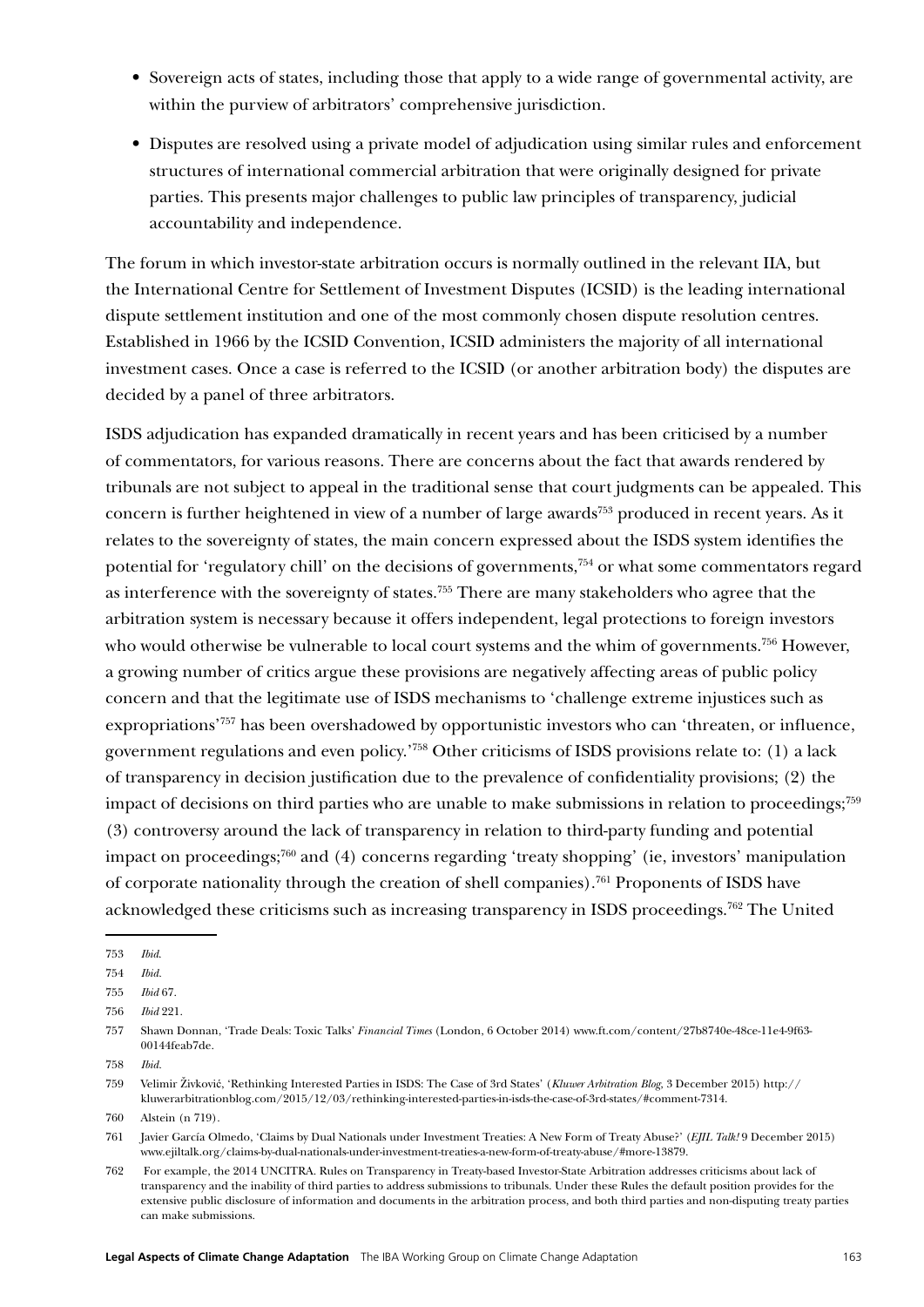Nations Commission on International Trade Law (UNCITRAL) has entrusted a working group to continue to work on possible reforms of ISDS.

As an international system, modelled on private arbitration but engaged in public law adjudication, the ISDS system is certainly unique. It illustrates the tension between the commercial interests of private actors and the public interests of states that exists at the heart of IIL.763 In some cases, tribunals have interpreted certain changes to a state's regulatory framework for public purposes as an infringement of investor rights and subsequently rendered large compensation awards.<sup>764</sup> Some critics caution that '[f]aced with risks of uncapped financial liability due to ISDS claims, states may be deterred from implementing measures to fulfil their climate change responsibilities.'765 However, any potential award or financial liability must be understood in light of the limits imposed by clear compensatory standards established under international law and the relevant IIAs that require either 'wip[ing] out all the consequences of the illegal act' in the case of unlawful expropriations, or the 'fair market value' of the investment in the case of lawful expropriations.

Others argue that states have essentially enabled privately contracted adjudicators to determine the legality of sovereign acts and to award public funds to businesses that have sustained losses as a result of government regulation. Yet fundamentally, like the model of international arbitration between private parties, the ISDS is premised on consent. States have expressly agreed to submit disputes to independent adjudication under ISDS under the terms of the IIAs, and in the case of ICSID arbitration, have also ratified and signed the ICSID Convention to become contracting states. It has been argued that there is a clear and objective conflict of interest for arbitrators when they have been appointed by the parties involved and are operating without security of tenure in a system where only investors can bring claims but only states pay damages for a breach of treaty.766 Nevertheless, the alternative – enforcing a foreign investor's claims before unfamiliar domestic courts and judges – is also less than perfect and that ISDS at least provides more neutral tribunals than domestic courts.<sup>767</sup> It is important to consider that empirical evidence confirms that states prevail more frequently in arbitrations than private businesses.768

A number of studies regarding the use of ISDS in IIAs have produced results that support the call for reform to ISDS.769 One extensive empirical study into judicial restraint within ISDS considered the discretionary choices of investment treaty arbitrators and investigated their review function and their exercise of constraint. The study discovered that generally adjudicators were more likely to adopt an expansive interpretation of decisions that would result in the widest possible expansion of their

<sup>763</sup> Gus Van Harten, 'An ISDS Carve-out to Support Action on Climate Change' (2015) 11 Osgoode Legal Studies Research Paper No 38 [http://](http://digitalcommons.osgoode.yorku.ca/cgi/viewcontent.cgi?article=1112&context=olsrps) [digitalcommons.osgoode.yorku.ca/cgi/viewcontent.cgi?article=1112&context=olsrps](http://digitalcommons.osgoode.yorku.ca/cgi/viewcontent.cgi?article=1112&context=olsrps).

<sup>764</sup> *Ibid.*

<sup>765</sup> *Ibid.*

<sup>766</sup> *Ibid.*

<sup>767</sup> David W Rivkin, Sophie J Lamb, and Nicola K Leslie, 'The Future of Investor-State Dispute Settlement in the Energy Sector: Engaging with Climate Change, Human Rights and the Rule of Law' (2015) 8 Journal of World Energy Law & Business 130.

<sup>768</sup> UNCTAD, 'IIA Issues Note Special Update on Investor-State Dispute Settlement: Facts and Figures' (2017) [http://unctad.org/en/](http://unctad.org/en/PublicationsLibrary/diaepcb2017d7_en.pdf) [PublicationsLibrary/diaepcb2017d7\\_en.pdf.](http://unctad.org/en/PublicationsLibrary/diaepcb2017d7_en.pdf)

<sup>769</sup> A less extensive study focused on Ontario, Canada and whether ISDS contributed to regulatory chill within the government (through changes to decision-making) in the context of environmental protections. The empirical study was based on confidential interviews with 51 members of the government and—while the results are limited in their applicability—they did reveal, amongst other things, that government ministries had changed their decision-making to account for trade concerns, including ISDS, and that some ministers believed the regulatory process associated with trade decisions created undesirable obstacles for environmental decision-making. Gus Van Harten and Dayna Nadine Scott, 'Investment Treaties and the Internal Vetting of Regulatory Proposals: A Case Study from Canada' (2016) Osgoode Legal Studies Research Paper No 26 [https://papers.ssrn.com/sol3/Delivery.cfm/SSRN\\_ID2766978\\_code2200076.pdf?abstractid=2700238&mirid=1&type=2.](https://papers.ssrn.com/sol3/Delivery.cfm/SSRN_ID2766978_code2200076.pdf?abstractid=2700238&mirid=1&type=2)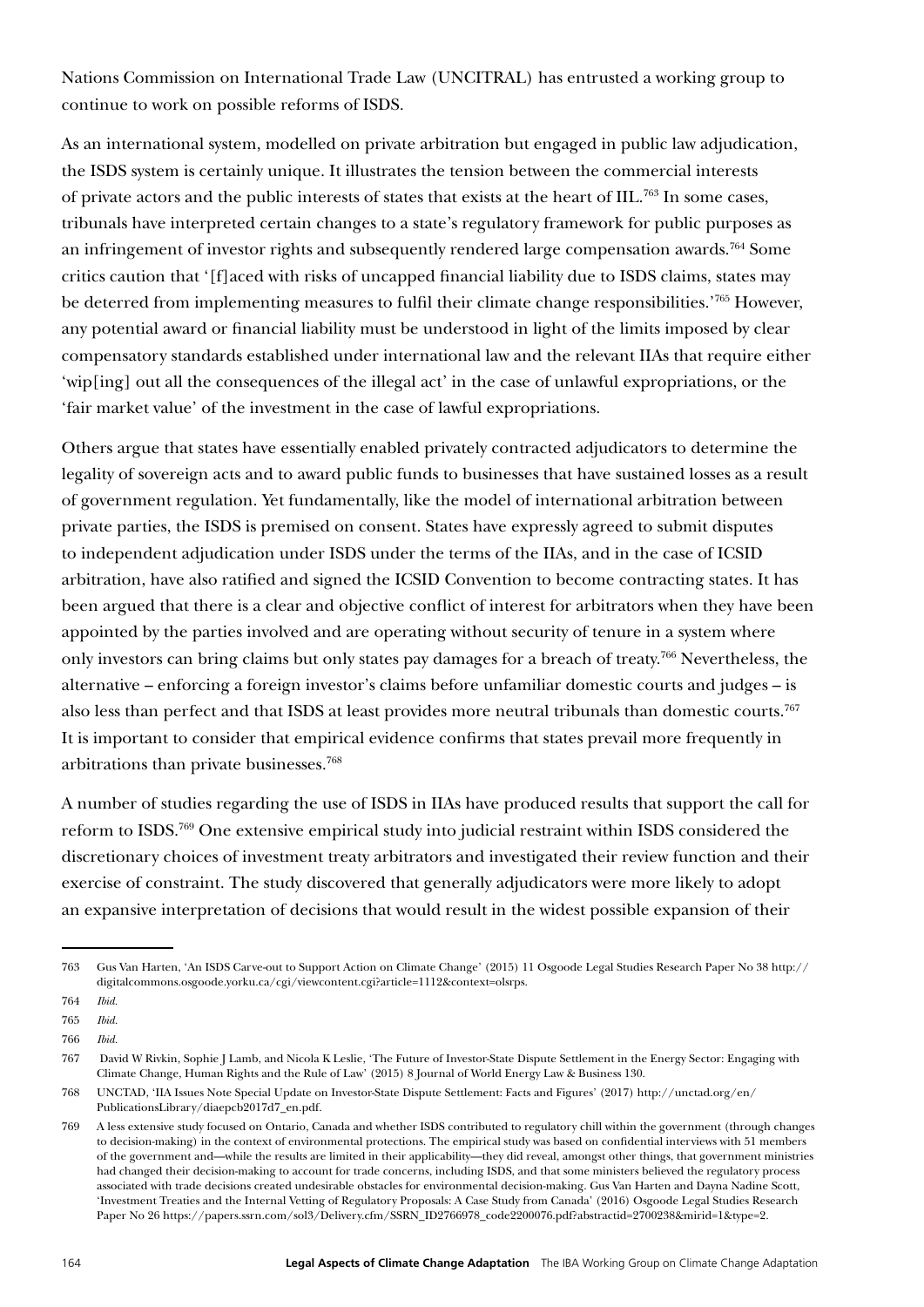powers.770 Some consequently view investor-state arbitration as a vehicle for the exercise of sovereign authority and the contesting of sovereign states' choices by arbitrators.<sup>771</sup>

An examination of some recent arbitration cases is further illustrative in relation to the concerns expressed above warranting calls for re-examination and reform of the ISDS system.

#### (a) Phillip Morris Asia v Australia

A recent high profile example of ISDS litigation was the action taken by Phillip Morris Asia against Australia in 2011 in relation to the Australian government's introduction of plain packaging for tobacco products.772 Phillip Morris Asia challenged the plain packaging legislation under the 1993 Agreement between the Government of Australia and the Government of Hong Kong for the Promotion and Protection of Investments (HK-Australia BIT). In its challenge, Phillip Morris Asia argued that the regulation constituted an expropriation of their Australian investment, a breach of the FET standard contained in the HK-Australia BIT and an unreasonable and discriminatory measure such that Phillip Morris Asia's investments had been deprived of full protection and security.773

The decision of the arbitration panel was handed down on 17 December 2015. The tribunal held that Phillip Morris Asia's claims were inadmissible, but this determination was only made after the Australian government had reportedly spent AU\$50m in legal fees.<sup>774</sup> At the time the plain packaging laws were being considered, the Phillip Morris International group transferred ownership of its Australian subsidiaries to Phillip Morris Asia. Phillip Morris Asia did not acquire the Australian operation until almost a year later, in full knowledge of the government's decision to regulate in this area.775

This led some commentators to speculate about the real motive behind Phillip Morris Asia's lawsuit, suggesting it was a cynical exercise in forum shopping that may have been motivated by a desire to ensure 'regulatory chill' – if not in Australia, in other countries that may have been considering similar regulations.<sup>776</sup> This is quite plausible given that in 2014, under threat of a similar lawsuit, Canada changed its mind in relation to introducing plain packaging for tobacco,<sup>777</sup> and New Zealand decided to await the outcome of the litigation against Australia before they introduced

<sup>770</sup> Gus Van Harten, *Sovereign Choices and Sovereign Constraints: Judicial Restraint in Investment Treaty Arbitration* (Oxford University Press 2013), 17. 771 *Ibid* 1.

<sup>772</sup> *Philip Morris Asia Limited v The Commonwealth of Australi*a, PCA Case No 2012-12, Notice of Claim (27 June 2011). In addition to a plain package, this measure also involved an increase in the size of graphic images of illnesses caused by smoking on the package.

<sup>773</sup> Australian Government's Attorney-General's Department, 'Tobacco Plain Packaging: Investor-State Arbitration', [www.ag.gov.au/](https://www.ag.gov.au/Internationalrelations/InternationalLaw/Pages/Tobaccoplainpackaging.aspx) [Internationalrelations/InternationalLaw/Pages/Tobaccoplainpackaging.aspx](https://www.ag.gov.au/Internationalrelations/InternationalLaw/Pages/Tobaccoplainpackaging.aspx).

<sup>774</sup> Peter Martin, 'Australia Faces \$50m Legal Bill in Cigarette Plain Packaging Fight with Philip Morris' (*The Sydney Morning Herald Sydney,* 28 July 2015) [www.smh.com.au/federal-politics/political-news/australia-faces-50m-legal-bill-in-cigarette-plain-packaging-fight-with-philip-morris-](http://www.smh.com.au/federal-politics/political-news/australia-faces-50m-legal-bill-in-cigarette-plain-packaging-fight-with-philip-morris-20150728-gim4xo.html)[20150728-gim4xo.html.](http://www.smh.com.au/federal-politics/political-news/australia-faces-50m-legal-bill-in-cigarette-plain-packaging-fight-with-philip-morris-20150728-gim4xo.html) The confidentiality regime surrounding the arbitration was such that the proceedings were heard behind closed doors in Singapore, and the publication of the decision required redaction of confidential information; 'Tobacco Plain Packaging: Investor-State Arbitration' (n 773).

<sup>775</sup> *Philip Morris Asia Limited v The Commonwealth of Australia*, PCA Case No 2012-12, Australia's Response to the Notice of Arbitration [2]. (21 December 2011)

<sup>776</sup> Simon Chapman, 'Australian Government's \$50m Investment in Defending Against Big Tobacco Legal Thuggery' (*The Conversation* 30 July 2015) [http://theconversation.com/australian-governments-50m-investment-in-defending-against-big-tobacco-legal-thuggery-45427.](http://theconversation.com/australian-governments-50m-investment-in-defending-against-big-tobacco-legal-thuggery-45427)

<sup>777</sup> Joseph E Stiglitz and Adam S Hersh, 'The Trans-Pacific Free-Trade Charade' *Project Syndicate* 2 October 2015) [www.project-syndicate.org/](https://www.project-syndicate.org/commentary/trans-pacific-partnership-charade-by-joseph-e--stiglitz-and-adam-s--hersh-2015-10) [commentary/trans-pacific-partnership-charade-by-joseph-e--stiglitz-and-adam-s--hersh-2015-10](https://www.project-syndicate.org/commentary/trans-pacific-partnership-charade-by-joseph-e--stiglitz-and-adam-s--hersh-2015-10).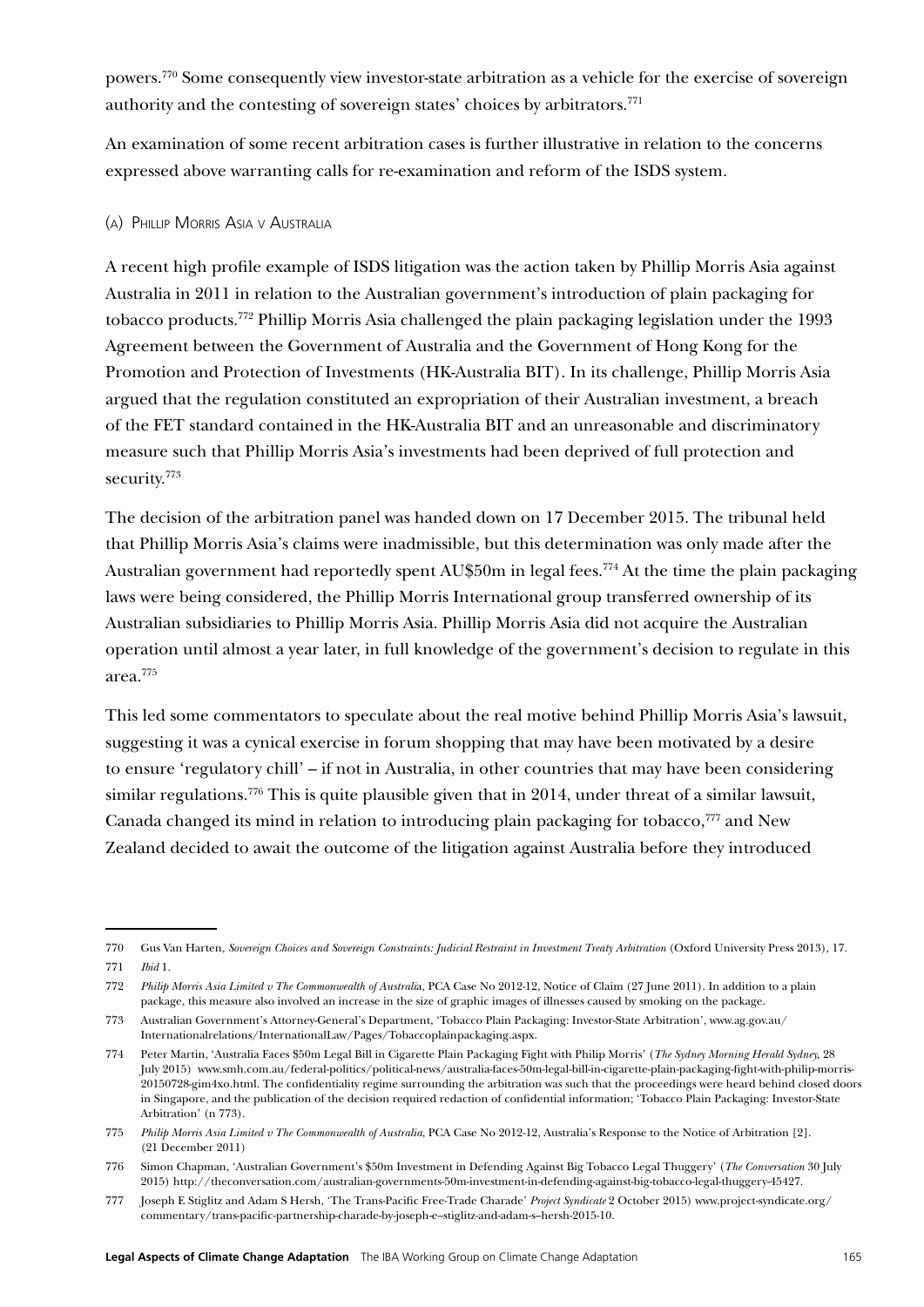similar regulations.778 Furthermore, developing nations Togo, Namibia and the Solomon Islands have all received letters from big tobacco companies threatening litigation over similar laws. These countries would struggle to deal with the costs associated with such litigation.779 In fact, the tribunal in *Phillip Morris Asia v Australia* held that Phillip Morris Asia's initiation of the arbitration constituted an abuse of rights,<sup>780</sup> concluding that 'the corporate restructuring [...] was carried out for the principal, if not sole, purpose of gaining Treaty protection.'781 The tribunal also ordered that Philip Morris Asia bear some of the legal costs of the Australian government given their success in arguing Philip Morris Asia's abuse of rights.782

At around the same time as the arbitration, Phillip Morris Ltd (the parent company of Phillip Morris Asia) intervened in a complaint brought by British American Tobacco against the Australian government in the Australian High Court regarding the same legislation. The primary question was whether the plaintiffs were owed compensation because the government had acquired their property otherwise than on 'just terms', contrary to section  $51(xxxi)$  of the Australian Constitution.<sup>783</sup> The tobacco companies were unsuccessful, with the High Court finding that the legislation did not exceed the power of the government, and there had been no acquisition of property that required provision of 'just terms' under section 51(xxxi).784

In addition to these cases, the WTO Dispute Settlement Body established dispute settlement panels at the requests of Cuba, the Dominican Republic, Honduras, Indonesia and Ukraine in relation to Australia's plain packaging law. The five complainants argued that the measure is inconsistent with Australia's obligations under the TRIMS, GATT, and the Agreement on Technical Barriers to Trade. More than 40 WTO members joined the dispute as third parties.<sup>785</sup> In 2018, the WTO panel released a decision concluding that Australia's policy on plain packaging was consistent with WTO law and this was upheld by the appellate body.786

#### (b) Vattenfall <sup>v</sup> Germany (I and II)

Relevant to climate change efforts is whether ISDS awards may chill government regulation on the environment. In 2009, a Swedish energy multinational Vattenfall sued the German government, seeking €1.4bn in compensation for environmental restrictions that had been imposed on one of its coal-fired power stations.787 One of the objectives of the environmental measures was climate change mitigation.788 The case, which was based on the ISDS provisions in the ECT, a multilateral agreement

<sup>778</sup> Tariana Turia, 'Government Moves Forward with Plain Packaging of Tobacco Products' *Beehive New Zealand* (19 February 2013) [www.beehive.](http://www.beehive.govt.nz/release/government-moves-forward-plain-packaging-tobacco-products) [govt.nz/release/government-moves-forward-plain-packaging-tobacco-products.](http://www.beehive.govt.nz/release/government-moves-forward-plain-packaging-tobacco-products)

<sup>779</sup> Kyla Tienhaara and Deborah Gleeson, 'Govt Should Own up to Cost of Tobacco Litigation' (*The Sydney Morning Herald Sydney,* 31 July 2015) [www.theage.com.au/comment/govt-should-own-up-to-cost-of-tobacco-litigation-20150731-gion8s.html.](http://www.theage.com.au/comment/govt-should-own-up-to-cost-of-tobacco-litigation-20150731-gion8s.html)

<sup>780</sup> *Philip Morris Asia Limited v The Commonwealth of Australia*, PCA Case No 2012-12, Award on Jurisdiction and Admissibility [585-588]. 17 December 2015.

<sup>781</sup> See n 780 *Philip Morris Asia Limited v The Commonwealth of Australia* (2015) [588].

<sup>782</sup> *Philip Morris Asia Limited v The Commonwealth of Australia*, PCA Case No 2012-12, Final Award Regarding Costs [57-71]. 8 March 2017.

<sup>783</sup> This section of the Constitution restrains the government from acquiring property absent the payment of just terms.

<sup>784</sup> *JT International SA v Commonwealth of Australia* [2012] HCA 43; B*ritish American Tobacco Australasia Limited v The Commonwealth* [2012] HCA 43.

<sup>785</sup> Attorney-General's Department (n 773).

<sup>786</sup> WTO, Australia — 'Certain Measures Concerning Trademarks, Geographical Indications and Other Plain Packaging Requirements Applicable to Tobacco Products and Packaging' (DS435 and DS441) www.wto.org/english/tratop\_e/dispu\_e/435\_441abr\_conc\_e.pdf.

<sup>787</sup> *Vattenfall AB, Vattenfall Europe AG & Vattenfall Europe Generation AG v Federal Republic of Germany* ICSID Case No ARB/09/6, Request for Arbitration [79].

<sup>788</sup> Rosalien Diepeveen, Yulia Levashova, and Tineke Lambooy, ''Bridging the Gap Between International Investment Law and the Environment', 4th and 5th November, The Hague, The Netherlands' (2014) 30 Utrecht Journal of International and European Law 145.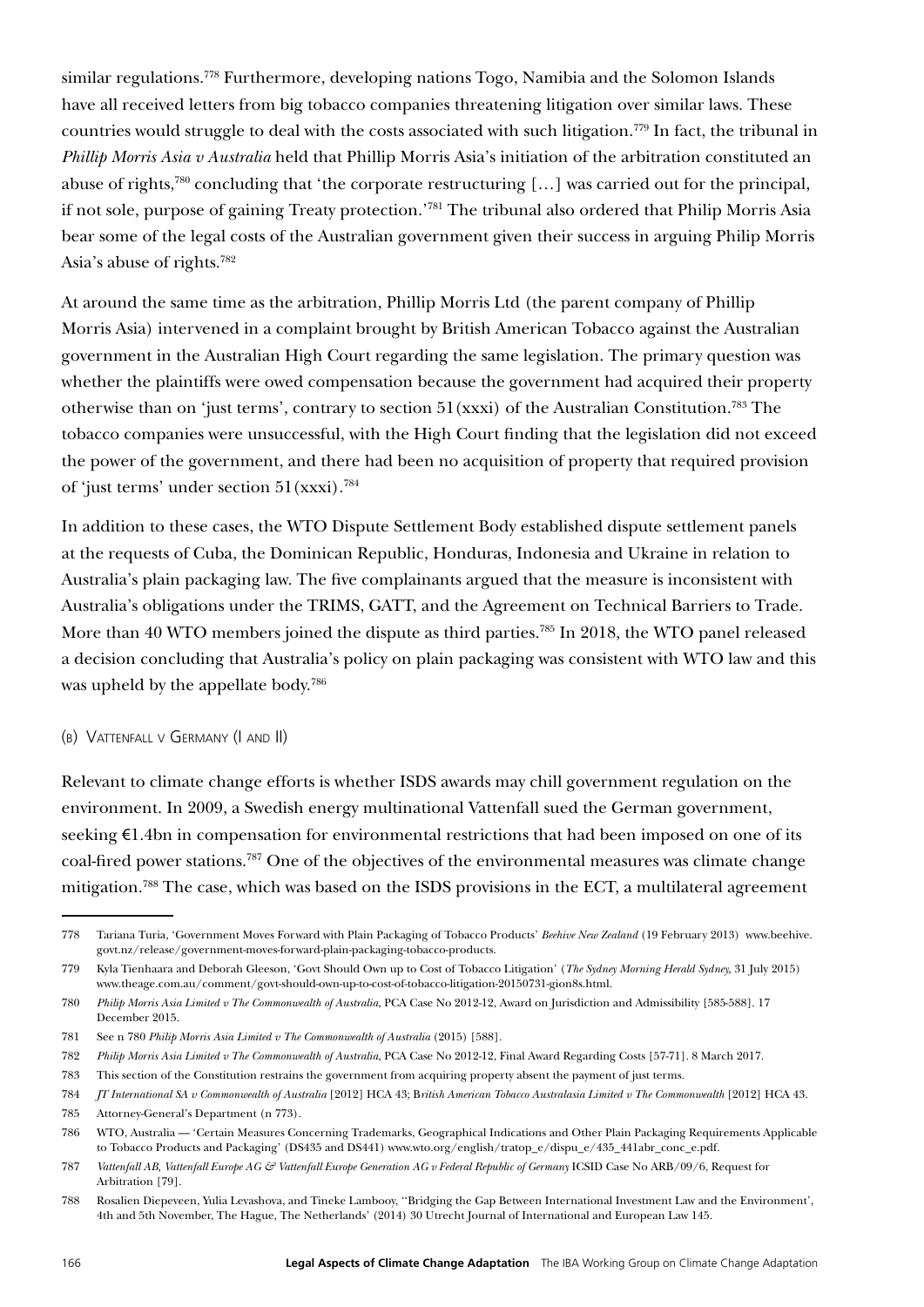concerned specifically with investments in the energy sector, was settled after Germany agreed to water down the environmental standards.

In 2012, Vattenfall launched a second lawsuit against Germany, also under the ECT, in relation to Germany's phase-out of nuclear energy, following the Fukushima nuclear disaster in Japan.789 Vattenfall is seeking  $\epsilon$ 4.7bn for lost profits related to two of its nuclear power stations. The German government has already spent over €3.2m to defend the case and expects to incur a total of €9m in legal costs.790 Germany's preliminary objections to the case were dismissed, and a hearing was held in October 2016. A final award on jurisdiction, merits and damages is pending. Most recently, the tribunal issued a discrete decision in August 2018 addressing the effect of a judgment of the European Court of Justice invalidating certain intra-EU bilateral investment treaties and upheld its jurisdiction over the case. The case has been temporarily suspended following Germany's request to disqualify all three arbitrators in the case in November 2018.

### (c) Mobil Investments and Murphy Oil v Canada

In 2007, Mobil Investments (a subsidiary of ExxonMobil) and Murphy Oil Corporation (the Claimants) sued Canada under the NAFTA, challenging a 2004 requirement adopted by the Province of Newfoundland and Labrador that required offshore oil firms to invest a portion of revenues in local R&D and education and training. The Claimants brought the case on the basis that these measures constituted banned performance requirements under Article 1106 of NAFTA. The NAFTA, although prohibiting performance requirements generally, allows parties to make some reservations in relation to existing non-conforming measures.

In the Claimants' view, the NAFTA banned performance requirements because 'they subjugate the business judgment of foreign investors to the development goals of the host State and, in so doing, create investment and trade distortions.'791 They argued that the measures also did not fit within the exemption permitting some performance requirements contained in the NAFTA. Conversely, Canada argued that the requirements were not banned performance requirements pursuant to Article 1106 of the NAFTA, and that alternatively if they were, they were exempt because Canada had made a reservation regarding the requirements in the NAFTA itself.

In considering the arguments, the question before the Tribunal was whether the 2004 Guidelines imposed requirements 'to purchase, use or accord a preference to goods produced or services provided in its territory, or to purchase goods or services from persons in its territory' within the meaning of Article  $1106(1)(c)$ , and consequently, whether R&D and education and training constitute 'services' within the meaning of Article  $1106(1)(c)$ .<sup>792</sup>

The Tribunal accepted Canada's argument that the text of Article 1106 did not specifically refer to R&D and education and training as prohibited performance requirements. However, the Tribunal further stated that they 'were not convinced that the absence of such express reference necessarily

<sup>789</sup> *Vattenfall AB v and others Federal Republic of Germany* (2012)ICSID Case No ARB/12/12, Notice of Arbitration.

<sup>790</sup> Corporate Europe Observatory et al, 'Polluters' Paradise: How Investor Rights in EU Trade Deals Sabotage the Fight for Energy Transition' (December 2015) [http://corporateeurope.org/sites/default/files/pollutersparadise.pdf.](http://corporateeurope.org/sites/default/files/pollutersparadise.pdf)

<sup>791</sup> *Mobil Investments Canada Inc & Murphy Oil Corporation v Canad*a 2021, ICSID Case No ARB(AF)/07/4, Decision on Liability and on Principles of Quantum [176].

<sup>792</sup> *Mobil Investments Canada Inc & Murphy Oil Corporation v Canada* (n 791) [212].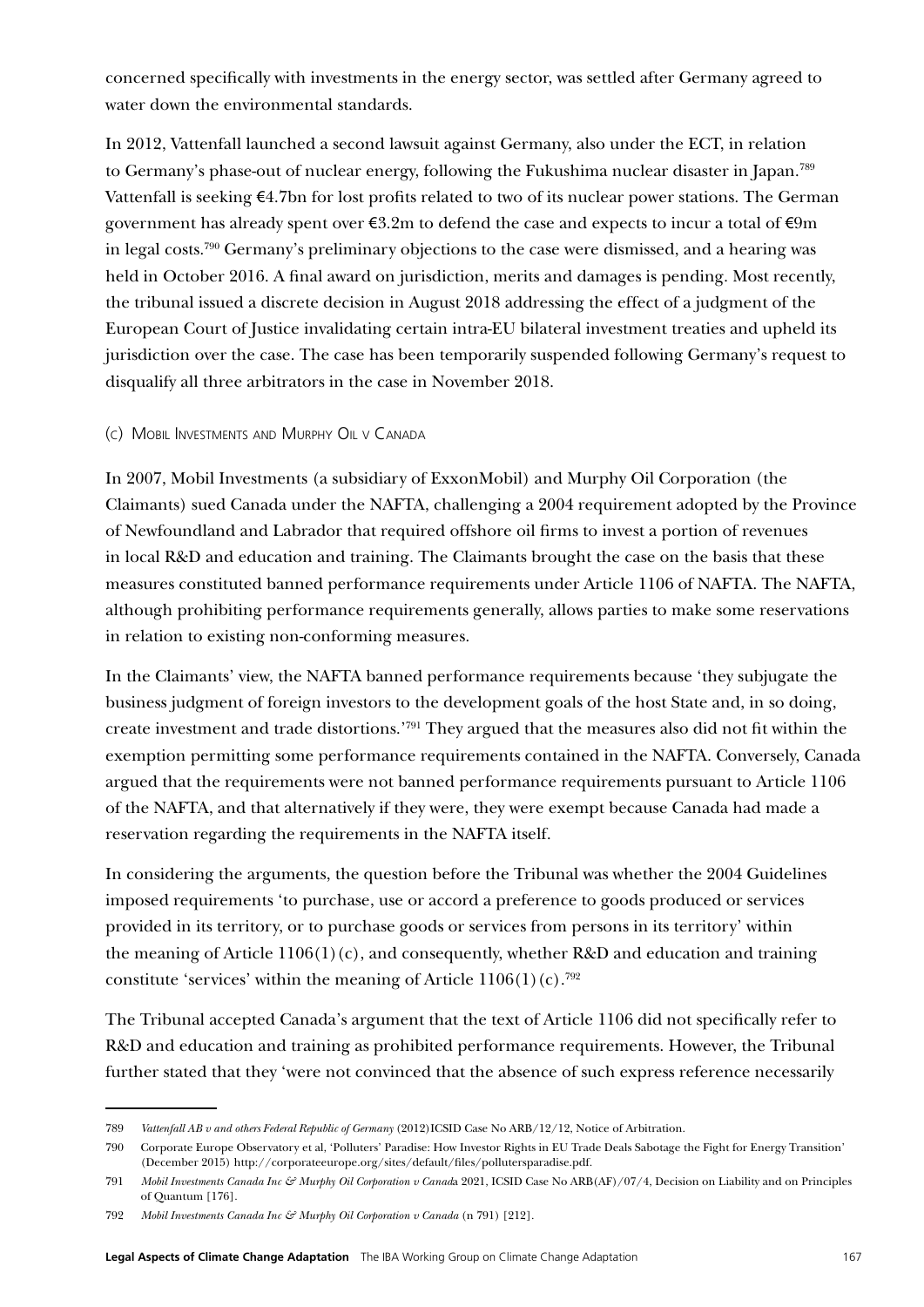means that the terms are to be interpreted to the effect that the term 'services' does not include R&D and [education and training].'793 In other words, the Tribunal found that although R&D and education and training were not listed explicitly, 'services' could be interpreted to encompass R&D and education and training, and nothing in the NAFTA excluded this interpretation. They disagreed with Canada's argument that R&D requirements were aimed at increasing the knowledge base of the country not at distorting trade and investment flows and that the prohibitions on performance requirements were aimed at those performance requirements that would 'otherwise reduce the crossborder flow and importation of goods and services.'794

The Tribunal stated that 'this interpretation of Article 1106 is not an expansive reading of 'services' but is rather one that is consistent with the treatment of R&D and [education and training] in the NAFTA and the object and purpose of the treaty, which is to eliminate barriers to trade and increase investment opportunities within the NAFTA Parties.'795 On this basis, the majority of the Tribunal796 ruled in favour of the Claimants and orderd Canada to pay them CAD 17.3m, plus interest. This did not include potential future damages. To that end, in January 2015, Mobil Investments filed a new arbitration claiming over CAD 20m in damages for the period between 2012 and 2014 arising from the continued application of the 2004 Guidelines.<sup>797</sup> The case remains pending following the tribunal's rejection of Canada's arguments that Mobil Investment's claim should be barred.<sup>798</sup>

One commentator criticised the decision by pointing out that the Tribunal placed more emphasis on the effect of the measure at hand, rather than its purpose.<sup>799</sup> Therefore, 'performance requirement prohibitions provide a new battleground for the 'public-private debate' […] whereby a necessary and delicate balance must be struck between rights of private investors and obligations of host States.'800 However, states have prohibited performance requirements because they may inhibit FDI.

This case illustrates the issues that states need to consider if they wish to apply performance requirements to facilitate technology transfer or other climate change policies. While some may argue that this case is one example of the great potential ISDS has to negatively affect the attempts of states to implement climate change regulations, it is also important to recognise that the interpretation of IIAs is specific to the text of particular IIA and, as the commentator also acknowledges, there needs to be greater awareness among states in negotiating the scope and content of performance requirements within IIAs.

There are also criticisms that cases compensating investors for the economic impacts of environmental regulations could undermine the theoretical underpinnings:

'Rooted in the 'polluter-pays' principle, environmental regulation aims to shift the costs of environmental harm to the responsible entity. To compensate an investor for lost profits shifts the costs of regulation back onto the public, essentially turning the polluter pays principle on its head.

<sup>793</sup> *Ibid* [215].

<sup>794</sup> *Ibid* [222].

<sup>795</sup> *Ibid* [225]-[246].

<sup>796</sup> *Ibid*. The decision was a 2:1 majority, with Professor Philippe Sands QC dissenting.

<sup>797</sup> *Mobil Investments Canada Inc. v. Canada* (2015) ICSID Case No. ARB/15/6, Request for Arbitration.

<sup>798</sup> *Mobil Investments Canada Inc. v. Canada* (13 July 2018) ICSID Case No. ARB/15/6, Decision on Jurisdiction and Admissibility.

<sup>799</sup> Alexandre Genest, 'Performance Requirement Prohibitions, *Lemire v Ukraine and Mobil v Canada:* Stuck Between a Rock and a Hard Place' (2013) 47 RJTUM 433, 466.

<sup>800</sup> Genest (n 799) 444.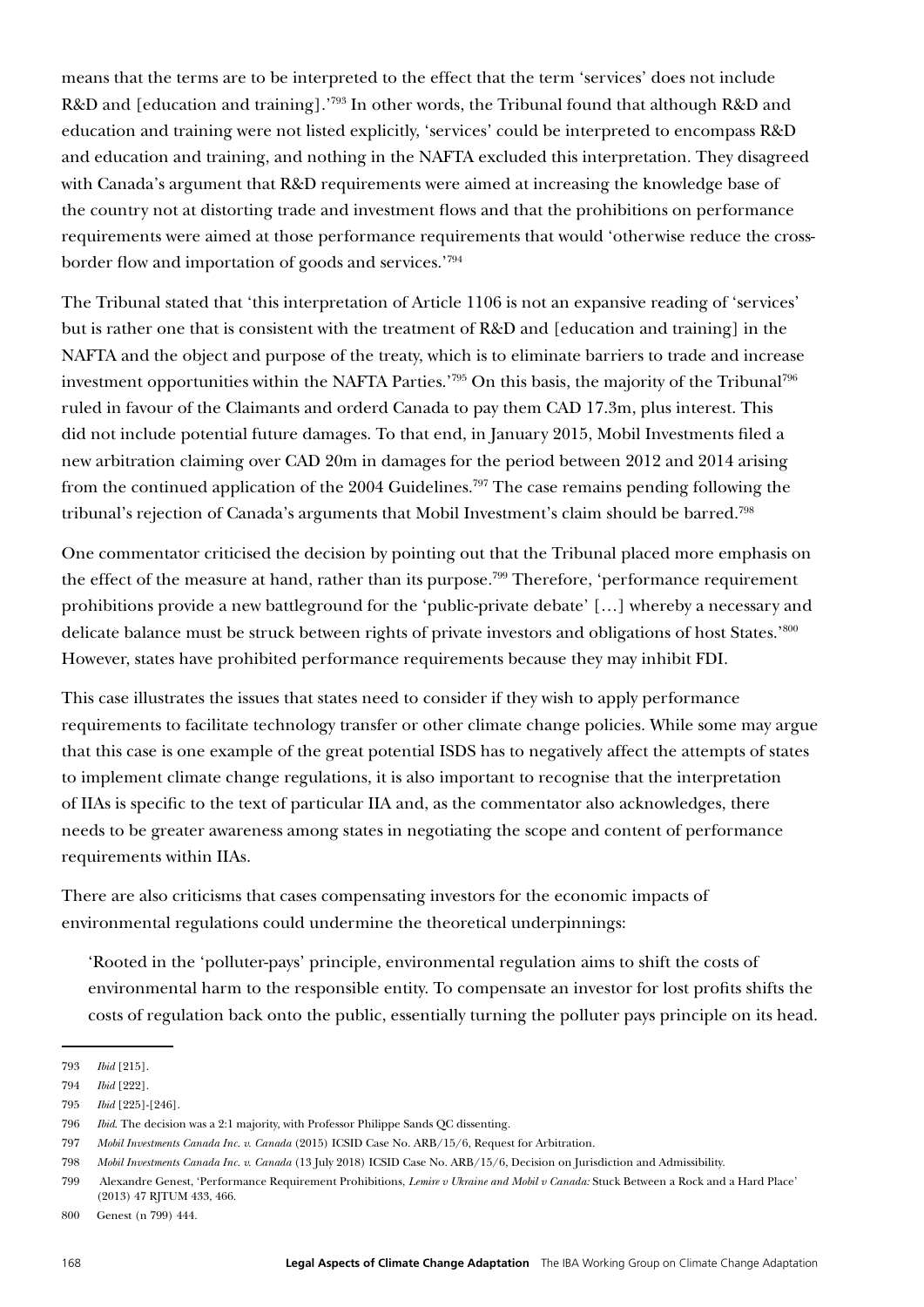Climate change regulation is particularly vulnerable to ISDS attacks because, compared to many other areas of environmental law, climate policy is very much in its infancy. As climate policy evolves, it can be expected to impact a broad range of investments'.<sup>801</sup>

These cases can be seen as part of the battleground between private and public interests. Werksman and others have previously considered this potential clash when examining the operation of the CDM, which was created under the Kyoto Protocol, and the way it conflicted with several international investment rules. The analysis is relevant to the broader consideration of IIL and climate change regimes:

'The Kyoto Protocol provides that CDM project activities should assist developing countries in achieving sustainable development and should promote real, measurable, and long-term benefits [...] [S] uch criteria applied by a host country could require a CDM project activity to use locally produced goods or services, build domestic capacity by employing local citizens, or require the transfer of technology to a local firm. Such requirements, to the extent that they affect the import or export of products, could run afoul of IIAs, including the WTO's Agreement on Trade-Related Investment Measures. Similarly, under a high standard IIA[…] these employment and performance requirements, even if imposed equally on domestic and foreign investors, would be prohibited. A blanket prohibition on 'performance requirements' could potentially undermine a core objective of the CDM – sustainable development benefits for the host country […] Some investment disputes may include claims by a foreign investor that the host government acted in a discriminatory manner or in a manner that expropriated the investor's assets. This raises the following two important issues related to IIAs: (1) which procedure or forum should resolve such disputes; and (2) what law will be applicable to the dispute at hand? If both the Protocol and the individual project agreements are silent on the choice of forum and choice of law, whatever IIA is in force between the home and host states would likely govern the dispute. This could have the unwelcome effect of trumping emission reduction and sustainable development policies taken pursuant to the CDM.'802

This analysis is analogous to the broader conflict between IIL and climate change law. The cases discussed arguably provide support for the argument that these two legal frameworks are not working in a cohesive manner to ensure climate change can be prioritised. However, there are arguments in favour of the investment treaty system, and ISDS in particular, and its ability to balance the private rights of investors with public interests appropriately. Recent cases demonstrate ways in which this can be achieved. In *Burlington Resources v Ecuador*, the Tribunal ordered Burlington to pay US\$41m in compensation to Ecuador for environmental and infrastructure damage arising out of Ecuador's counterclaims for harm to the environment. The parties in that case specifically consented to the

<sup>801</sup> Meredith Wilensky, 'Potential Liability for Climate-Related Measures under the Trans-Pacific Partnership' (Colombia Law School Research Paper No 14-441, 2014) 2-4, https://web.law.columbia.edu/sites/default/files/microsites/climate-change/files/Publications/Fellows/ wilenskypotentialliabilitytpp.pdf. Wilesky makes the compelling point that significant regulation, as yet unknown, is likely to be required in the future. She provides as examples climate emissions standards that require power plants to adapt to environmentally sound technologies and adaptation measures such as setbacks from coastlines that challenge property rights. She argues these types of measures may be subject to challenge under ISDS provisions, which could deter timely action to combat climate change.

<sup>802</sup> Jacob Werksman, Kevin A Baumert, and Navroz K Dubash, 'Will International Investment Rules Obstruct Climate Protection Policies? An Examination of the Clean Development Mechanism' (2003) 3 International Environmental Agreements: Politics, Law and Economics 59.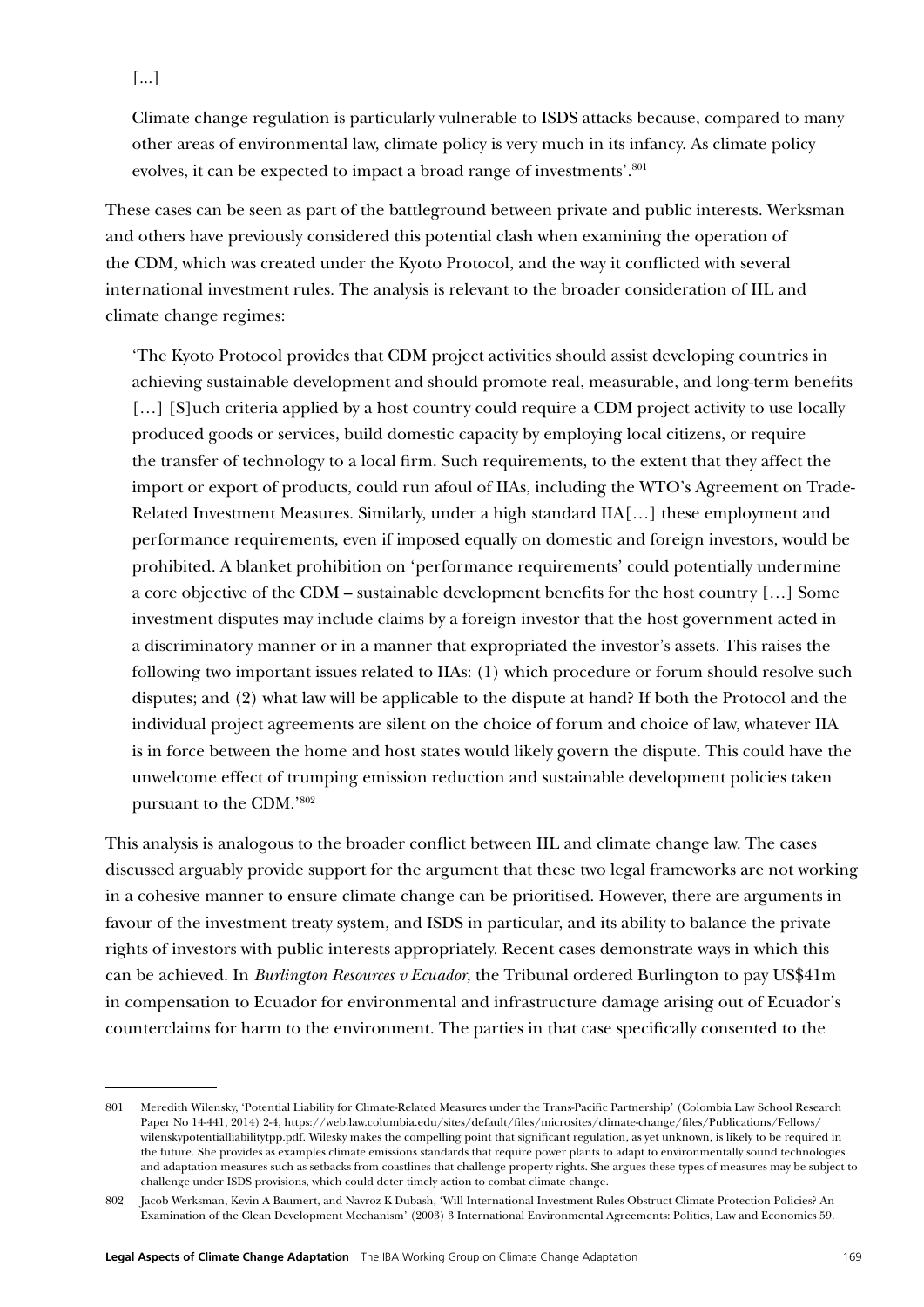Tribunal taking jurisdiction over the counterclaims, allowing the issue to be decided.<sup>803</sup> In reaching its decision, the Tribunal had to consider the issue of the applicable law to the dispute, and – contrary to the above commentary's caution that the lack of a specific choice of law provision would lead to domestic laws and policies being abandoned for IIAs – found that both Ecuadorian law and international law were applicable and it was left to the Tribunal's discretion to apply either domestic or international law depending on the type of issue to be resolved.<sup>804</sup> Because the environmental counterclaim was brought under domestic tort law, the Tribunal also extensively examined relevant statutory and judicial developments in Ecuador and found that a strict liability regime for environmental harm applied to Burlington.<sup>805</sup> The Tribunal then turned to analyse the alleged environmental harm against the relevant domestic regulatory criteria defining environmental harm, including the permissible limits afforded by those criteria.

At the treaty-making level, there are recent shifts toward including the language of sustainable development and environment chapters within treaties evidencing the fact that IIL is not only capable of dealing appropriately with competing interests, but it is in the process of reform and that a dramatic overhaul of the system is unnecessary.806

Given this view, it is worth examining the provisions of a recently concluded regional trade agreement, the Comprehensive and Progressive Agreement for Trans-Pacific Partnership (CPTPP), in order to consider whether emerging trade and investment regimes can operate together in a way that allows states to take appropriate climate change action.

## *3.6.3 The Comprehensive and Progressive Agreement for Trans-Pacific Partnership*

The international investment regime is linked to and interacts with international trade law, particularly in relation to the consideration of performance requirements, which are prima facie prohibited under both regimes. Accordingly, this section will briefly touch on international trade law, focusing on an evaluation of the CPTPP, the most recently finalised large-scale FTA.

After several years of negotiation, the CPTPP was finalised in October 2015, with all negotiating parties signing the agreement on 4 February 2016. It was set to become the world's largest FTA, originally including 12 countries that generate almost 40 per cent of global GDP: Australia, Brunei, Canada, Chile, Japan, Malaysia, Mexico, New Zealand, Peru, Singapore, the US and Vietnam. Following US withdrawal from the treaty in January 2017, it could not be ratified in its current form, as ratification requires a group of states with GDPs comprising 85 per cent of the total. Nevertheless, at an APEC side-meeting in Hanoi in May 2017, the remaining eleven members agreed to aim to retain the treaty in amended form.807 The remaining members concluded the CPTPP, which still represented nearly 13.5 per cent of global GDP, and signed the agreement on 8 March

<sup>803</sup> Kate Parlett and Sara Ewad, 'Protection of the Environment in Investment Arbitration – A Double-Edged Sword' (*Kluwer Arbitration Blog* (22 August 2017) [http://arbitrationblog.kluwerarbitration.com/2017/08/22/protection-environment-investment-arbitration-double-edged](http://arbitrationblog.kluwerarbitration.com/2017/08/22/protection-environment-investment-arbitration-double-edged-sword/)[sword/.](http://arbitrationblog.kluwerarbitration.com/2017/08/22/protection-environment-investment-arbitration-double-edged-sword/)

<sup>804</sup> *Burlington Resources Inc v Republic of Ecuador* (2017) ICSID Case No ARB/08/5, Decision on Counterclaims [71]-[75].

<sup>805</sup> *Ibid* [224]-[247].

<sup>806</sup> Werksman Baumert, and Dubash (n 802) 77.

<sup>807</sup> Sri Jegarajah, Craig Dale, and Leslie Shaffer, 'TPP nations agree to pursue trade deal without US' *CNBC* (21 May 2017) www.cnbc. com/2017/05/20/tpp-nations-agree-to-pursue-trade-deal-without-us.html.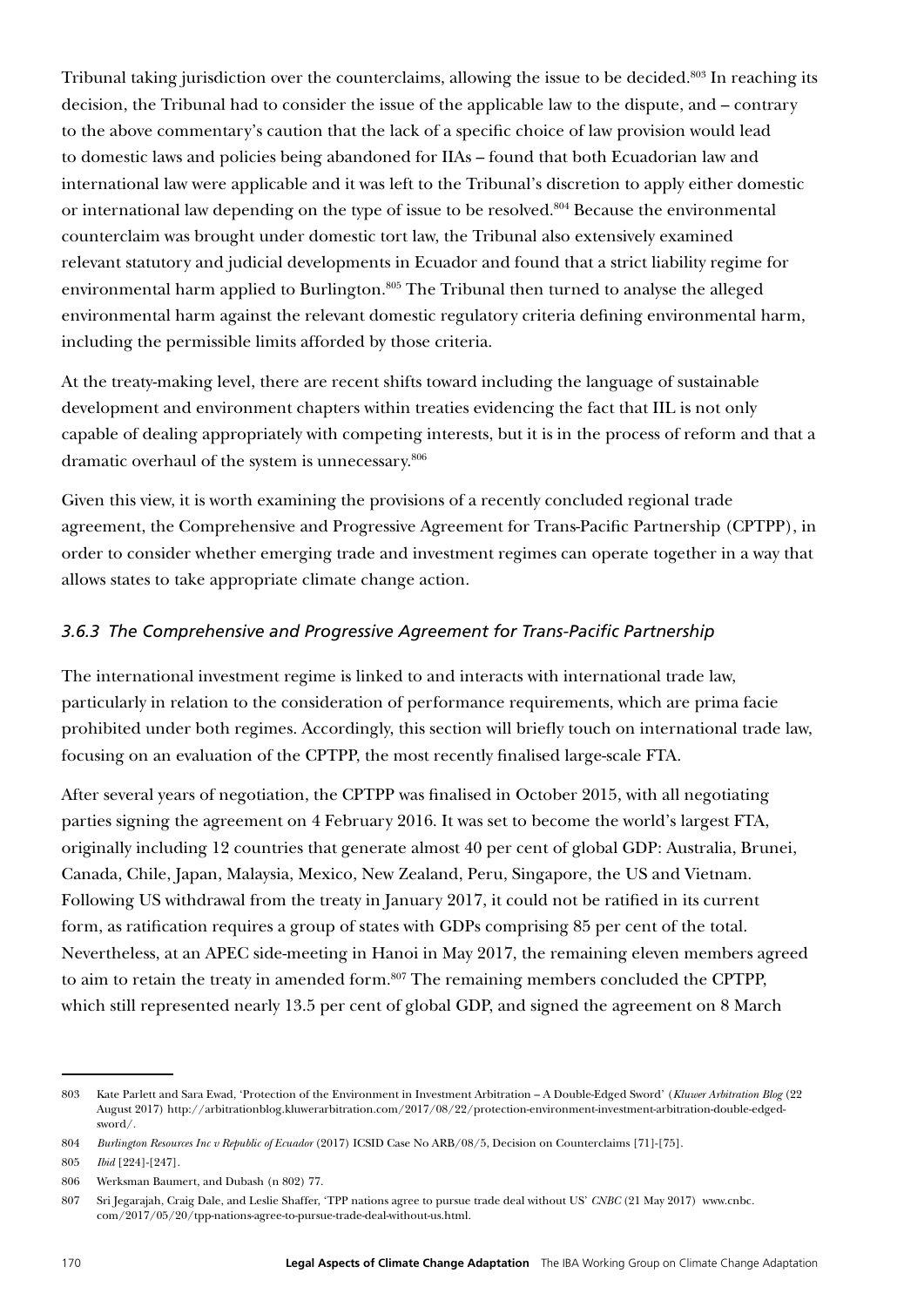2018. Following Australia's ratification of the CPTPP in November 2018, it entered into force on 30 December 2018.

The preamble to the CPTPP recognises the 'inherent right' of the parties to regulate and resolves to 'preserve the flexibility of the Parties to set legislative and regulatory priorities' in relation to legitimate public welfare objectives, including the environment.<sup>808</sup> A further reference mentions the promotion of 'high levels of environmental protection, including through mutually supportive trade and environmental policies and practices.'809 These references to preserving the ability of parties to regulate and the importance of mutually supportive policies between trade and the environment reappear throughout the agreement. Given that tribunals have previously found the contents of a treaties preamble to be relevant to its interpretation, it is encouraging that references to the environment have been included, although it is also noteworthy that the CPTPP does not explicitly refer to climate change at any point.

The CPTPP contains the usual broad definitions in relation to 'investment', and the usual substantive protections for investors, including provisions that protect against:

- nationality-based discrimination:810
- uncompensated expropriations (or takings) of investments; $811$  and
- treatment of investments and investors that is contrary to the obligation to provide FET and full protection and security.812

The FET standard is limited to the minimum standard available according to customary international law, which is generally considered more narrow in scope than what is contained in some older IIAs. The CPTPP also limits the scope of the FET standard by providing guidance in assessing whether an investor's investment-backed expectations are reasonable.<sup>813</sup> Similarly, there have been attempts to narrow expropriation claims in relation to 'indirect expropriation' by providing specific factors to be considered in the determination of whether certain regulatory measures constitute indirect expropriation.814

The investment chapter of the CPTPP provides a more flexible framework in relation to state regulation and transparency than many older IIAs. It also provides for public access to hearings and documents, establishes the ability for third parties to make amicus submissions and creates a procedure for expediting the dismissal of frivolous claims.<sup>815</sup> These provisions are consistent with best practice under the 2014 UN UNCITRAL Transparency Rules and the UNCITRAL Model Law on International Commercial Arbitration and are a positive development. However, the chapter still bans performance requirements, and it also includes an ISDS system for which certain states have negotiated and agreed to explicit carve-outs.

809 *Ibid.*

- 811 *Ibid* Art 9.8.
- 812 *Ibid* Art 9.6.
- 813 *Ibid* Ch 9, Annex 9-B.
- 814 *Ibid* Ch 9, Annex 9-B.
- 815 *Ibid* Arts 9.23, 9.24.

<sup>808</sup> Comprehensive and Progressive Agreement for Trans-Pacific Partnership (adopted 8 March 2018, entered into force 30 December 2018, Preamble) 'CPTPP'.

<sup>810</sup> *Ibid* Arts 9.4, 9.5.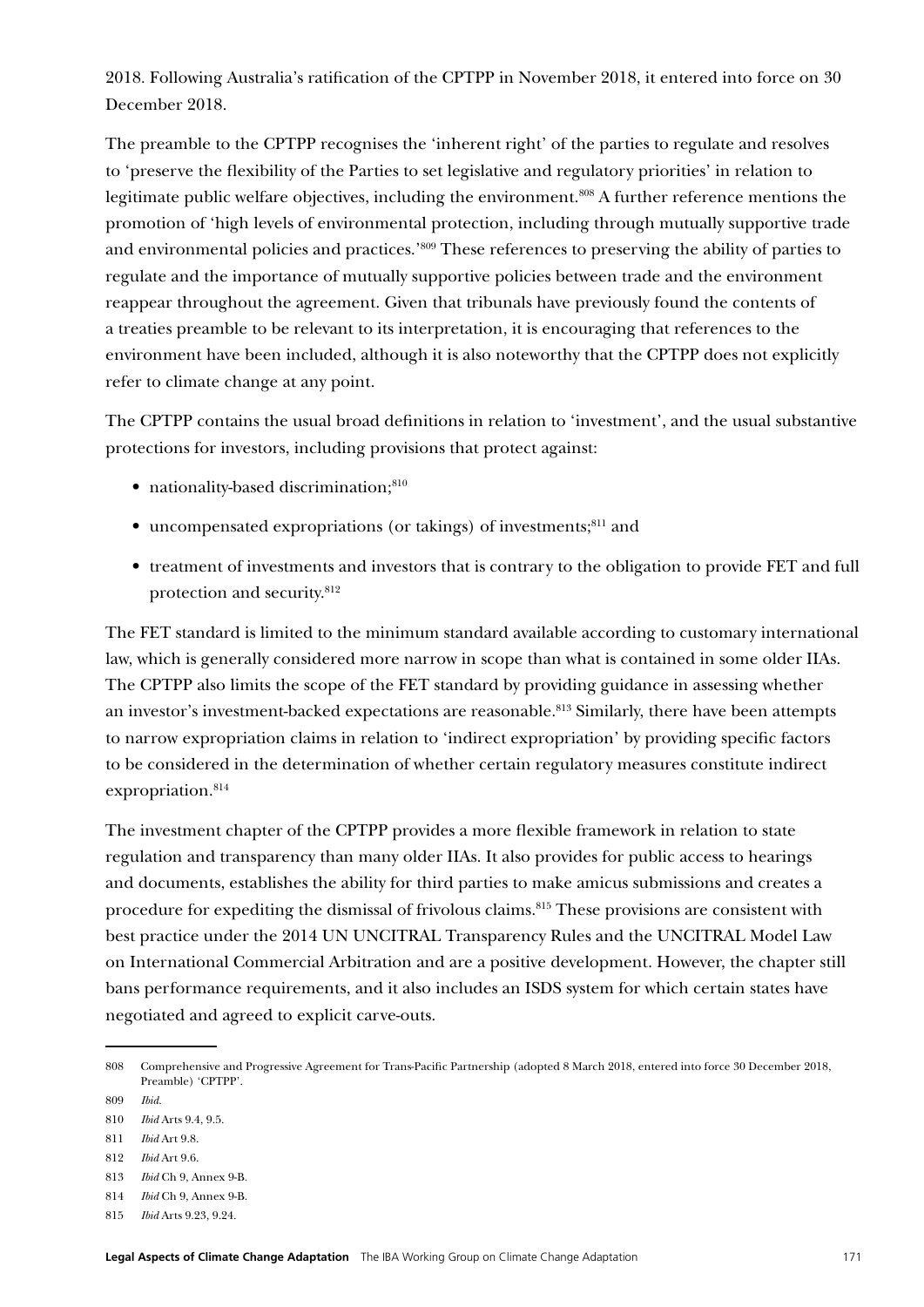The prohibition on performance requirements is explicitly stated in Article 9.10, which prohibits the imposition or enforcement of any performance requirements in connection with 'the establishment, acquisition, expansion, management, conduct, operation, or sale or other disposition of an investment of an investor.' The list of actions that amount to performance requirements is lengthy, and it includes technology transfer, stating that no party will require another party to 'transfer a particular technology, a production process or other proprietary knowledge to a person in its territory.'816 There is no carve-out regarding the ISDS process in relation to performance requirements, though there are some carve-outs for pre-existing non-conforming measures. However, as the *Mobil Investments and Murphy Oil* case demonstrated, whether such carve-outs will assist parties depends very much on the interpretation of the facts in any particular arbitration. This prohibition mirrors that found in trade law, and the explicit prohibition of technology transfer is another example of the need to closely examine or re-examine IIAs under negotiation to facilitate technology transfer measures for climate change adaptation.

Article 9.16 is aimed at protecting environmental, health and other regulatory objectives of states. It provides that nothing in the chapter will prevent a party from 'adopting, maintaining or enforcing' measures 'which are otherwise consistent with th[e] [c]hapter' and which are aimed at ensuring investment activity is 'undertaken in a manner sensitive to environmental, health or other regulatory objectives.'817 This provision clearly enables states to enact regulations for environmental protection but any such measures must be consistent with the provisions of the investment chapter.<sup>818</sup> It remains to be seen how tribunals will rule when faced with a dispute about an environmental measure and tasked to balance the state's competing objectives of promoting trade and protecting its environment.

In any event, and more importantly, parties to the CPTPP have incorporated Annexes that are designed to carve out certain regulatory and environmental measures from ISDS. For example, Mexico specifically expressed the limit of its consent to arbitration of claims arising out of enumerated laws including those regulating public infrastructure such as roads, bridges, ports and airports and its hydrocarbons law.<sup>819</sup> The contracting parties also expressly confirmed that non-discriminatory regulatory actions 'designed and applied to protect legitimate public welfare objectives, such as public health, safety and the environment' do not generally constitute indirect expropriations except in rare circumstances.<sup>820</sup>

The CPTPP also contains an environment chapter in which there seems to be a general recognition that environmental laws should not be reduced in order to encourage trade or investment and that parties are empowered to enact and enforce environmental laws. However, there is no mention of climate change, at least not explicitly, and the chapter also tempers potential environmental regulations by stating that its objective is 'to promote mutually supportive trade and environmental policies.'821 Furthermore, there is specific recognition that it would be inappropriate for the

<sup>816</sup> *Ibid* Art 9.10.

<sup>817</sup> *IIbid* Art 9.16.

<sup>818</sup> For example, if a state regulation was found to be in breach of an obligation owed to investors, it would not be defensible under this protective provision. Conversely, if the regulation did not breach an obligation owed by states (in other words, it was consistent with the chapter), the investor would have no ability to bring an ISDS case in any event. The article arguably seems to have very little tangible effect.

<sup>819</sup> CPTPP (n 808) Ch 9, Annex 9-L.

<sup>820</sup> *Ibid* Ch 9 Annex 9-B.

<sup>821</sup> *Ibid* Art 20.2.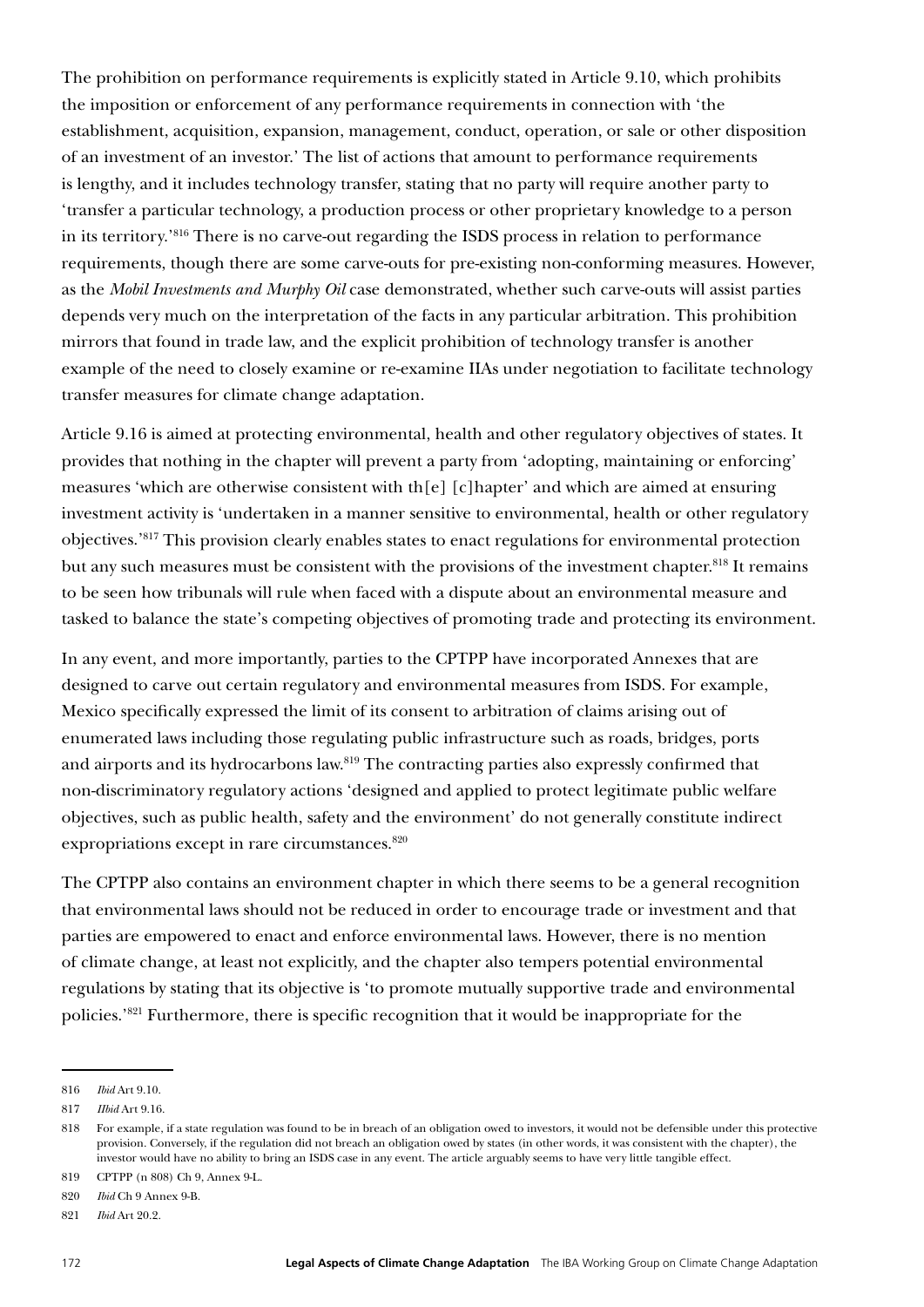parties to use environmental laws in a way that would constitute a 'disguised restriction on trade or investment.'822

In a manner similar to the investment chapter, the wording in the environment chapter appears to repeat the idea of a balance between trade and environmental policies. This focus on a balance between the two regimes is important because similar 'balance' objectives have been used as interpretive aids in past arbitrations. Unlike the provisions in the investment chapter, which can be used to enforce claims under the ISDS system, there are no similarly strong, enforceable measures in the environment chapter despite the parties' affirmation of existing environmental multilateral agreements.823

The failure to include any express provision in relation to climate change can be seen as a shortcoming when one examines the specific environmental protections that are included in the CPTPP. For example, there is an ozone layer provision that makes a point of incorporating the aspects of the Montreal Protocol on Substances that Deplete the Ozone Layer.824 The article in relation to marine pollution includes references to the relevant international conventions and protocols,<sup>825</sup> and the CPTPP not only invokes the relevant international law for sustainable fisheries, but also requires that any fishery management system be established using the best available scientific evidence and best practices.826 In addition, the conservation of flora and fauna in the agreement actually requires parties to adopt, maintain and implement domestic laws to ensure they meet their obligations under the Convention on International Trade in Endangered Species of Wild Fauna and Flora.<sup>827</sup>

Such explicit references to international treaties in other contexts lead to the question of whether the CPTPP represents a missed opportunity to incorporate UNFCCC specifically into the obligations in the agreement. Such incorporation would have provided reassurance for states seeking to undertaking measures to combat climate change. This missed opportunity to reference climate change or the UNFCCC specifically may make it possible for an investor to argue that if the parties intended to protect climate change measures, they would have explicitly included those measures in the agreement as they did in other areas.

The only provision that even alludes to climate change is Article 20.15, which states, '[t]he Parties acknowledge that transition to a low emissions economy requires collective action'828 and proceeds to require parties to 'cooperate to address matters of joint or common interest' with a specific recognition that 'each Party's actions to transition to a low emissions economy should reflect domestic circumstances and capabilities.'829 This provision, while mirroring the principle of common but differentiated responsibility in the UNFCCC, places no concrete obligations on parties. In the absence of a carve-out that would allow states clear protection from ISDS under the investment chapter should they embark on regulations aimed at lowering emissions of GHGs, states need to rely on more general provisions about protection of environmental objectives.

- 823 *Ibid* Art 20.6.
- 824 *Ibid* Art 20.5.
- 825 *Ibid* Art 20.6.
- 826 *Ibid* Art 20.16.
- 827 *Ibid* Art 20.17.

829 *Ibid* Art 20.15.2.

<sup>822</sup> *Ibid* Art 20.2.3.

<sup>828</sup> *Ibid* Art 20.15.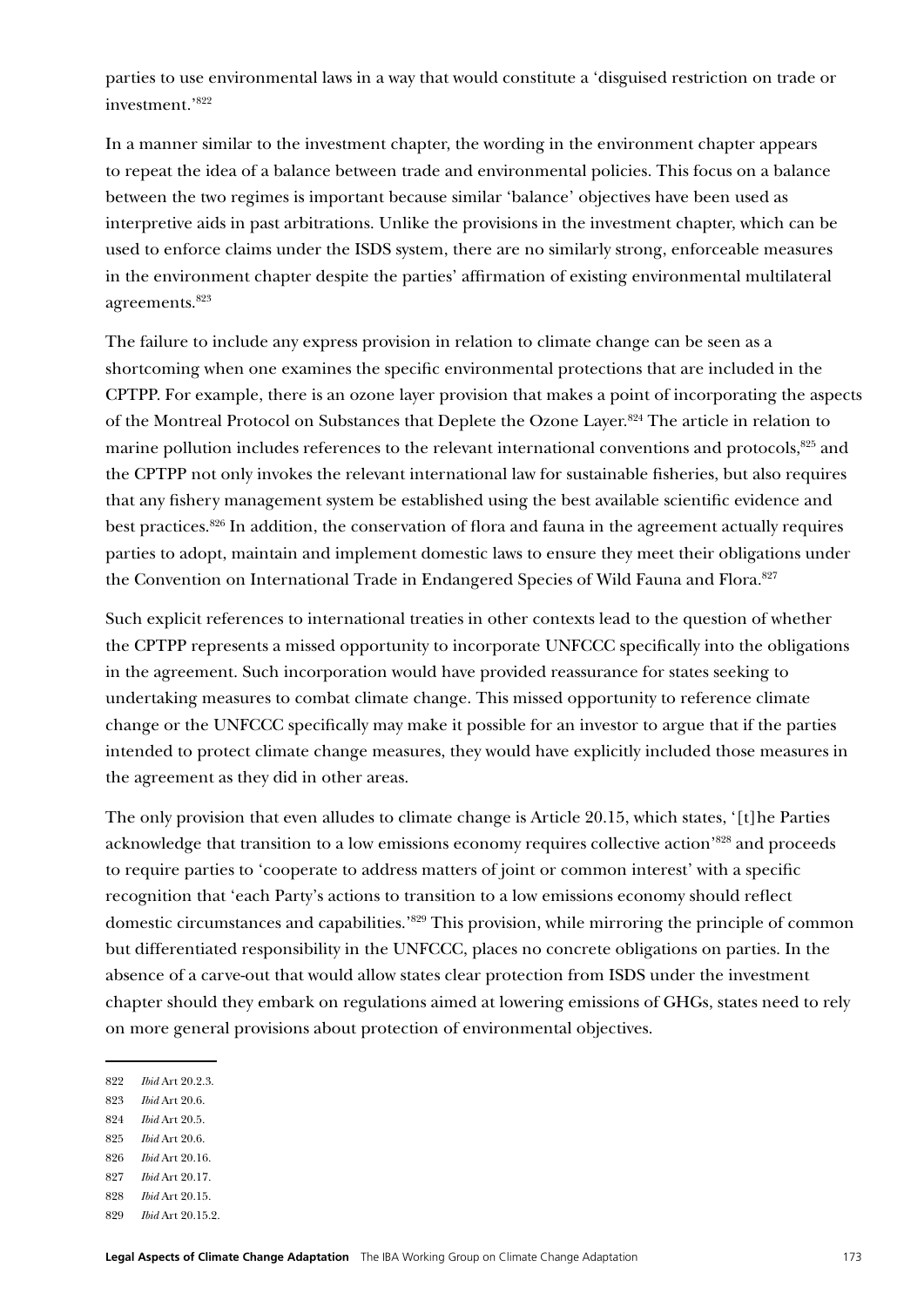The inclusion of an environment chapter is a positive step forward in a large FTA such as the CPTPP. However, the text of the agreement appears to focus on supporting a balanced relationship between environmental and trade policies rather than any clear prioritisation of the environment. In the absence of specific carve-outs in relation to climate change, states may still face difficulties in arguing that climate change measures constitute measures promoting environmental objectives.

One potential area where climate change regulations could potentially gain a foothold in the CPTPP is the exceptions chapter, which allows parties to outline areas where they wish to make exceptions to the agreement as a whole or to the operation of certain provisions. For example, the general exceptions in GATT Article XX apply in relation to a number of different chapters in the agreement but not to the environment or investment chapter, whereas Article 29.2 prevents the agreement in its entirety from impacting a state's essential security interests. This chapter also includes a denial of benefits clause in relation to tobacco control measures. Clearly included as a response to the *Phillip Morris Asia* litigation against Australia, the clause essentially represents a carve-out, in that it prevents the use of the ISDS system for claims relating to tobacco control measures if a party so elects. 'Tobacco Control Measures' are defined broadly and include measures 'relat[ing] to the production or consumption of manufactured tobacco products' and 'their distribution, labeling, packaging, advertising, marketing, promotion, sale, purchase, or use, as well as enforcement measures, such as inspection, recordkeeping, and reporting requirements.'830 Such a strong protection will allow countries to avoid cases similar to the *Phillip Morris Asia* arbitration if they introduce public policy measures in relation to tobacco. There is a possibility that a similar clause could be created regarding climate change regulation trade restrictions. At the same time, it has been argued that this type of provision would be difficult to emulate in relation to climate change measures, because it is so specific in terms of subject matter and scope; a climate change provision would need to be more general.831 However, even if that were true, there are other clauses in the CPTPP more general in nature that could be replicated for climate change.

A second restrictive clause that may work as a model for climate change regulation is a provision that relates to the Treaty of Waitangi.832 This provision outlines that – provided measures are not used to discriminate against parties or as disguised restrictions on trade or investment – nothing in the CPTPP will preclude New Zealand from adopting measures it deems necessary to accord more favourable treatment to Maori in respect of any matter covered by the CPTPP, including in its fulfilment of obligations under the Treaty of Waitangi.<sup>833</sup> This is a broad provision, and, although it is specific to New Zealand and its indigenous people, it still allows for favourable treatment to a section of the domestic population over other parties, in accordance with a domestic law. A similarly justified, domestically beneficial provision regarding climate change action could potentially be incorporated into the treaty.

It is clear from this examination of the CPTPP, including the specific protections that were included – the denial of benefits clause and the other exception clauses – that the CPTPP is not entirely 'free'

<sup>830</sup> *Ibid* Art 29.5.

<sup>831</sup> 'Fact Check: Can a Poker Machine Manufacturer Use the TPP to Challenge Changes to Gambling Laws?' *ABC* (5 February 2016) [www.abc.net.](http://www.abc.net.au/news/2016-02-05/can-poker-machine-manufacturers-sue-the-government-under-tpp/7101798) [au/news/2016-02-05/can-poker-machine-manufacturers-sue-the-government-under-tpp/7101798.](http://www.abc.net.au/news/2016-02-05/can-poker-machine-manufacturers-sue-the-government-under-tpp/7101798)

<sup>832</sup> This is a treaty first signed in 1840 between members of the British Crown and Maori chiefs in New Zealand which outlined many rights of Maoris but also resulted in a declaration of British sovereignty over New Zealand.

<sup>833</sup> CPTPP (n 808) Art 29.6.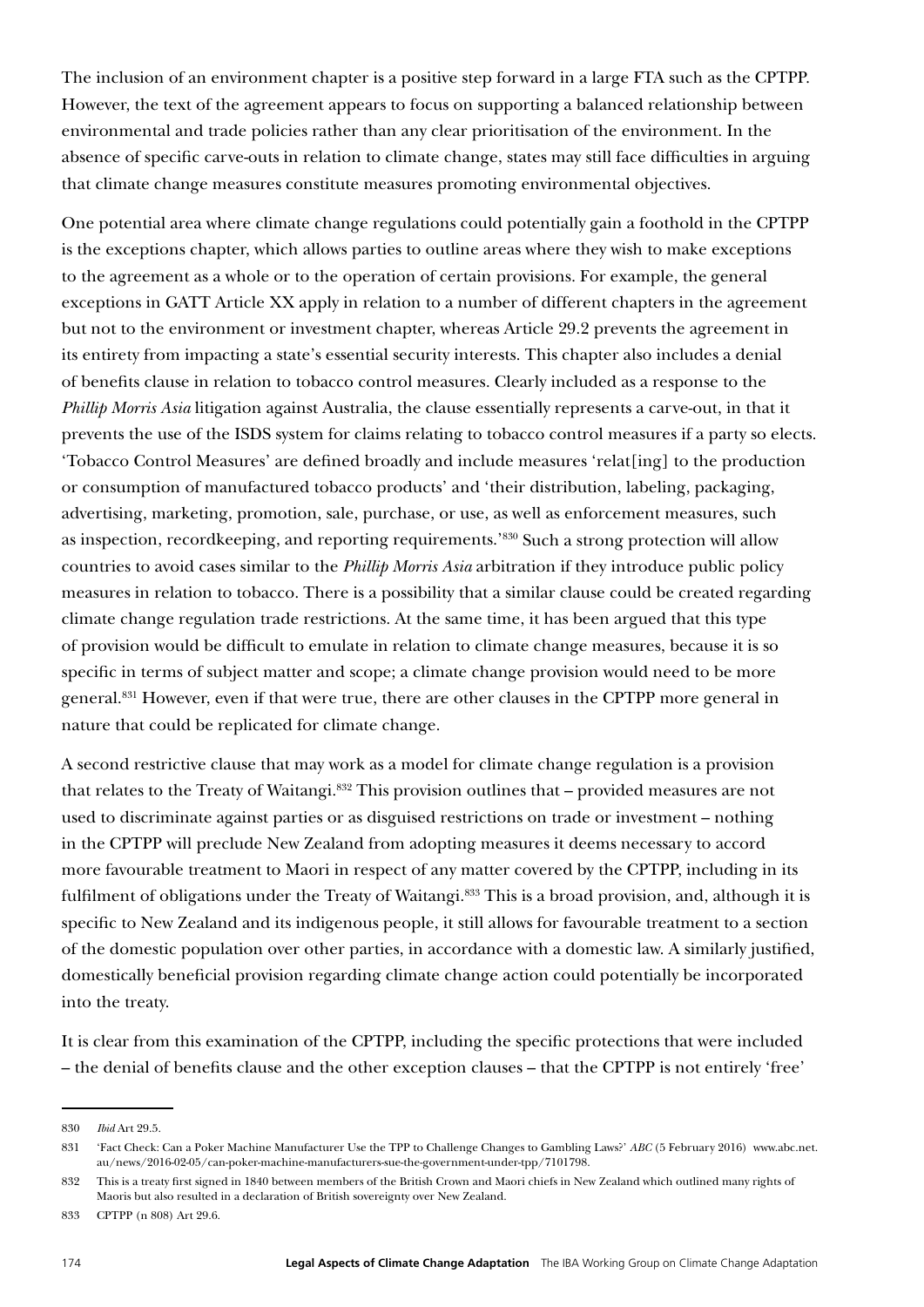of restrictions or carve-outs. However, it still represents a missed opportunity to ensure a state's ability to regulate in relation to climate change without the risk of facing ISDS. As the text of the CPTPP demonstrates, this could have been included via a denial of benefits clause, an invocation of the UNFCCC specifically, or a similar provision to that of Article 29.2. In addition, a carve-out in the prohibitions on performance requirements to allow for greater flexibility in their use in certain confined circumstances could have helped facilitate technology transfer.

It is apparent that the CPTPP represents an improvement, in certain aspects, on IIAs that do not mention the environment. It has nonetheless been criticised by many commentators that it does not go far enough on climate change. The CPTPP provides a good example of the current trend in IIAs to include sustainable development language and other environmental provisions and to circumscribe the operation of ISDS tribunals to some degree. However, as the above examination demonstrates, the prohibition of performance requirements in the CPTPP is still problematic in the facilitation of technology transfer and the language of the CPTPP could have strengthened the enforceability of the environmental chapter and prioritised climate change objectives. As a reflection of IIL more generally, more needs to be done at the treaty-making level to tackle climate change. Various proposals have been put forward in recent years for changes that could be made to the IIL regime to ensure climate change objectives are given sufficient attention. A number of these are outlined below.

## *3.6.4 Proposed reform of international investment law*

In 2014 UNCTAD released a report that confirmed a number of states were concerned with the IIL regime, noting that at least 40 countries and five regional organisations were in the process of reviewing their IIAs, and some had walked away from the use of such agreements entirely.<sup>834</sup> The report stated:

'While almost all countries are parties to one or more IIAs, few are satisfied with the current regime for several reasons: growing uneasiness about the actual effects of IIAs in terms of promoting foreign direct investment (FDI) or reducing policy and regulatory space, increasing exposure to investor-State dispute settlement (ISDS) and the lack of specific pursuit of sustainable development objectives.'835

The underlying premise in the document was that the case for reform had already been made and the question was not whether to reform, but how. The report presented four different pathways for states:

- 1. maintaining the status quo, largely refraining from changes in the way they enter into new IIA commitments;
- 2. disengaging from the IIA regime, unilaterally terminating existing treaties, or denouncing multilateral arbitration conventions;
- 3. implementing selective adjustments, modifying models for future treaties but leaving the treaty core and the body of existing treaties largely untouched; or

<sup>834</sup> UNCTAD, 'Reform of the IIA Regime: Four Paths of Action and a Way Forward' (June 2014) [http://unctad.org/en/PublicationsLibrary/](http://unctad.org/en/PublicationsLibrary/webdiaepcb2014d6_en.pdf) [webdiaepcb2014d6\\_en.pdf](http://unctad.org/en/PublicationsLibrary/webdiaepcb2014d6_en.pdf).

<sup>835</sup> *Ibid* 2.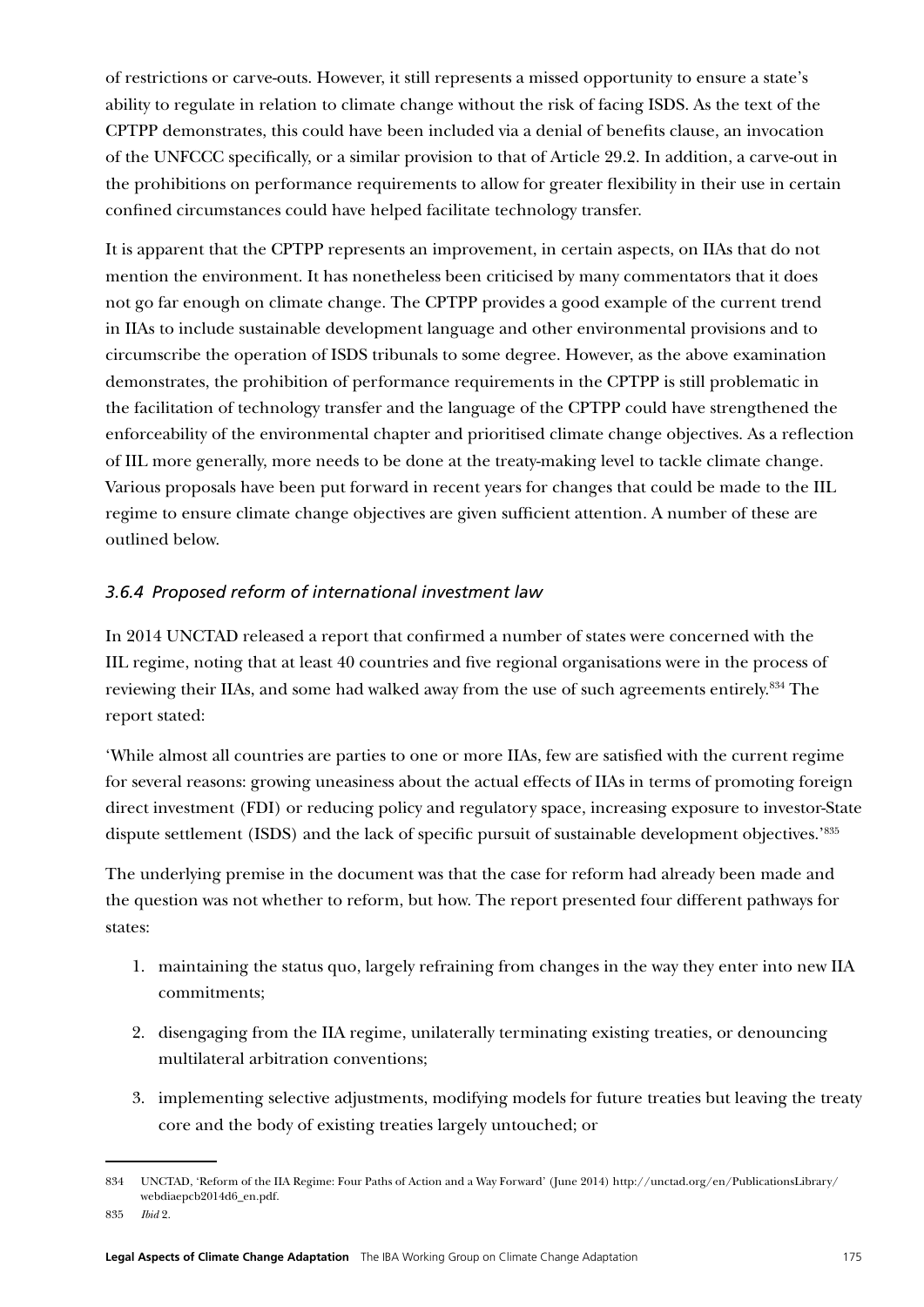4. reforming the IIL regime systematically, comprehensively addressing the IIA regime's challenges.836

UNCTAD appears to come down clearly on the side of systematic reform, asserting the need for a new IIA treaty model. UNCTAD points out that option three would not be successful unless it could address the MFN clauses in active IIAs, which could allow investors to 'treaty shop'. Systematic reform, on the other hand, would allow for international commitments to be designed that promote sustainable development and that rebalance rights and obligations within the IIL regime.

### (a) A multilateral treaty

In addition to UNCTAD, several commentators have proposed the creation of a multilateral investment treaty that could specifically take into account the environment and sustainable development.<sup>837</sup> A systematic, uniform approach is preferred so as to avoid the risk of creating 'investment havens' if reform of IIL is tackled in a piecemeal way. A multilateral agreement on investment, proposed by the OECD, was aborted in 1998 due to significant disagreement about the proposed terms and substantial opposition from NGOs.<sup>838</sup> However, given the consensus demonstrated at Paris in relation to the need for urgent action on climate change, another similar initiative may be more successful the second time around.

Some have proposed the adoption of a specific carve-out provision for climate change informed by past interpretive approaches of ISDS tribunals, by an acknowledgement of the importance of climate change action and by the potential deterrence ISDS creates for governments who wish to regulate in relation to climate change. The provision is intended to protect a future climate agreement and any corresponding state action from ISDS claims. For example, Van Harten proposes:

'This Article applies to any measure adopted by a Party to this Agreement and relating to the objective of stabilising greenhouse gas concentrations in the atmosphere at a level that would prevent dangerous anthropogenic interference with the climate system or relating to any of the principles or commitments contained in Articles 3 and 4 of the *United Nations Framework Convention on Climate Change* of 1992.

Such a measure shall not be subject to any existing or future treaty of a Party to the extent that it allows for investor-state dispute settlement unless the treaty states specifically and precisely, with express reference to this Article and this Agreement, that this Article is overridden. For greater certainty, in the absence of such a reference in a future treaty between two or more Parties, the future treaty is presumed to include in full and without qualification the first three paragraphs of this Article.

Any dispute over the scope or application of this Article shall be referred to, and fall within, the sole and exclusive jurisdiction of [specific body and process pursuant to the multilateral climate change agreement]. For greater certainty, no investor-state dispute settlement tribunal, arbitrator,

<sup>836</sup> UNCTAD, 'Reform of the IIA Regime' (n 834) 2.

<sup>837</sup> Van Harten (n 770).

<sup>838</sup> Werksman Baumert, and Dubash (n 802) 61.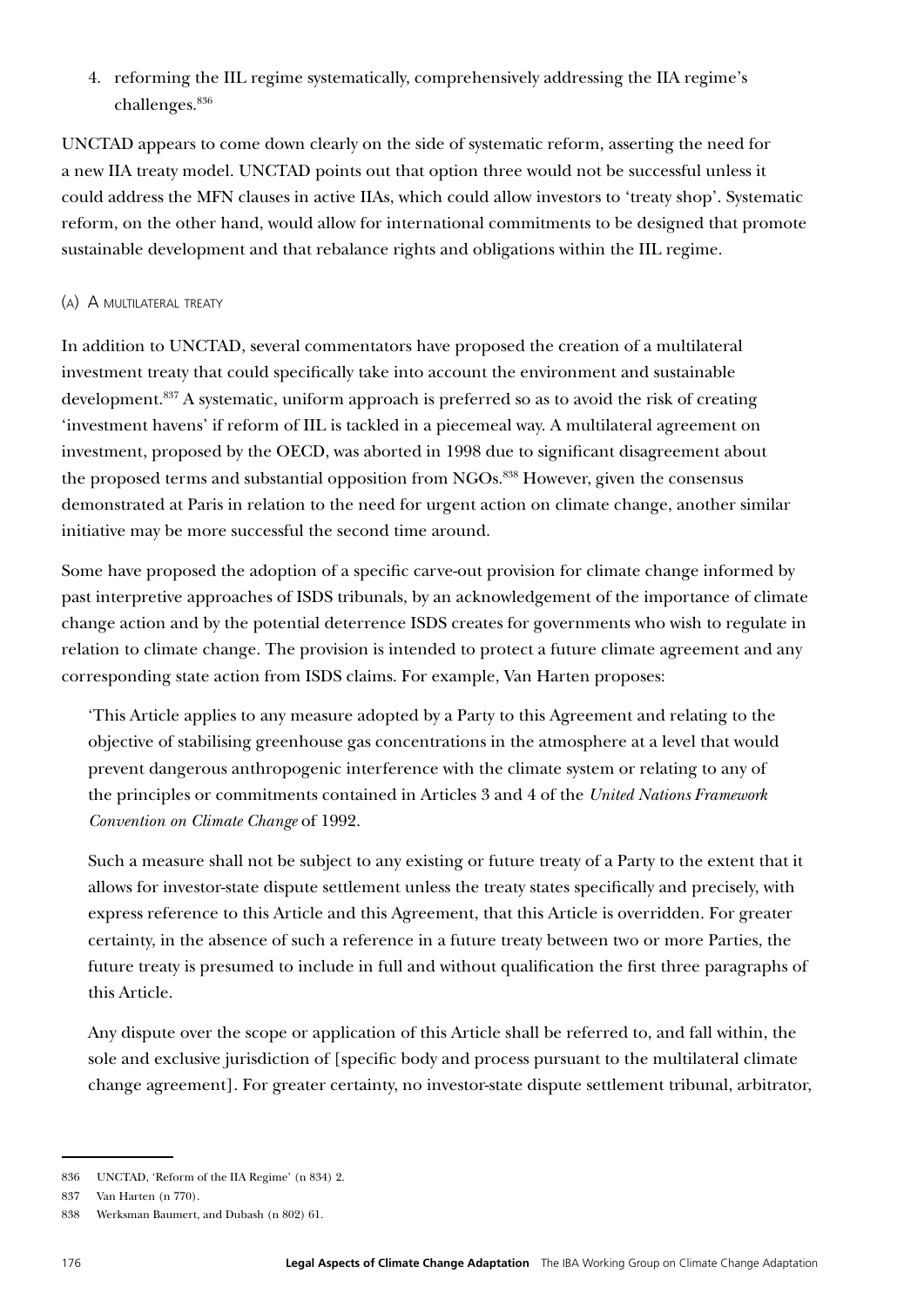body, or process has jurisdiction over any dispute related to the scope or application of this Article.

The Parties shall not agree to any future treaty that allows for investor-state dispute settlement unless the future treaty incorporates in full and without qualification the language of the first three paragraphs of this Article. The Parties shall make best efforts to renegotiate any existing treaty with a non-party that allows for investor-state dispute settlement in order to ensure that the existing treaty incorporates in full and without qualification the language of the first three paragraphs of this Article.'839

A provision like this in a multilateral treaty would have the advantage of binding all parties with previous IIAs who are also parties to the multilateral treaty, although it would be likely to apply only to future investment. While this proposed solution is 'legally possible' it will be extremely 'politically difficult'.840 Nonetheless, this could be a highly effective way of enshrining the ability to regulate in relation to climate change. Despite the risks, an alternative to the proposed new multilateral treaty would be to include a similar provision in all new IIAs that are negotiated. To that end the European Parliament has adopted a resolution asking the European Commission (EC) to consider including such protections in future trade agreements.<sup>841</sup>

#### (b) Carve-outs for performance requirements and regulation

As mentioned above, an alternative to a new treaty would be to include carve-out provisions in any new IIA. These carve-outs could help ensure that IIA provisions are drafted in such a way that states can regulate effectively in relation to climate change without facing subsequent ISDS claims. The strongest type of carve-out is likely to be a denial of benefits clause, akin to that used for tobacco control measures in the CPTPP, such that climate change measures become an exception to the investment protections in IIAs.

Given the evidence of how potential performance requirements can assist in conditioning FDI to facilitate technology transfer, it would also be advantageous to draft IIAs in such a way that performance requirements directed towards climate change measures and/or technology transfer are permissible. Alternatively, a carve-out could be included that excludes the operation of the ISDS system from performance requirements that relate to climate change measures.

### (c) Model drafting/best practice in IIAs

A less robust option than drafting specific carve-outs would be the promotion of best practice drafting in relation to public policy concerns in IIAs. For example, the International Institute for Sustainable Development introduced a Model International Agreement on Investment for Sustainable Development, which was drafted as a model IIA that includes sustainable development principles with

<sup>839</sup> Van Harten (n 770).

<sup>840</sup> *Ibid*.

<sup>841</sup> The Council of Canadians, 'EU Parliament Adopts Robust Mechanism Needed for Paris Climate Talks. Are European National Leaders Ready to Act?' Council's (Media Release, 16 October 2015) http://canadians.org/media/eu-parliament-adopts-robust-mechanism-needed-parisclimate-talks-are-european-national-leaders.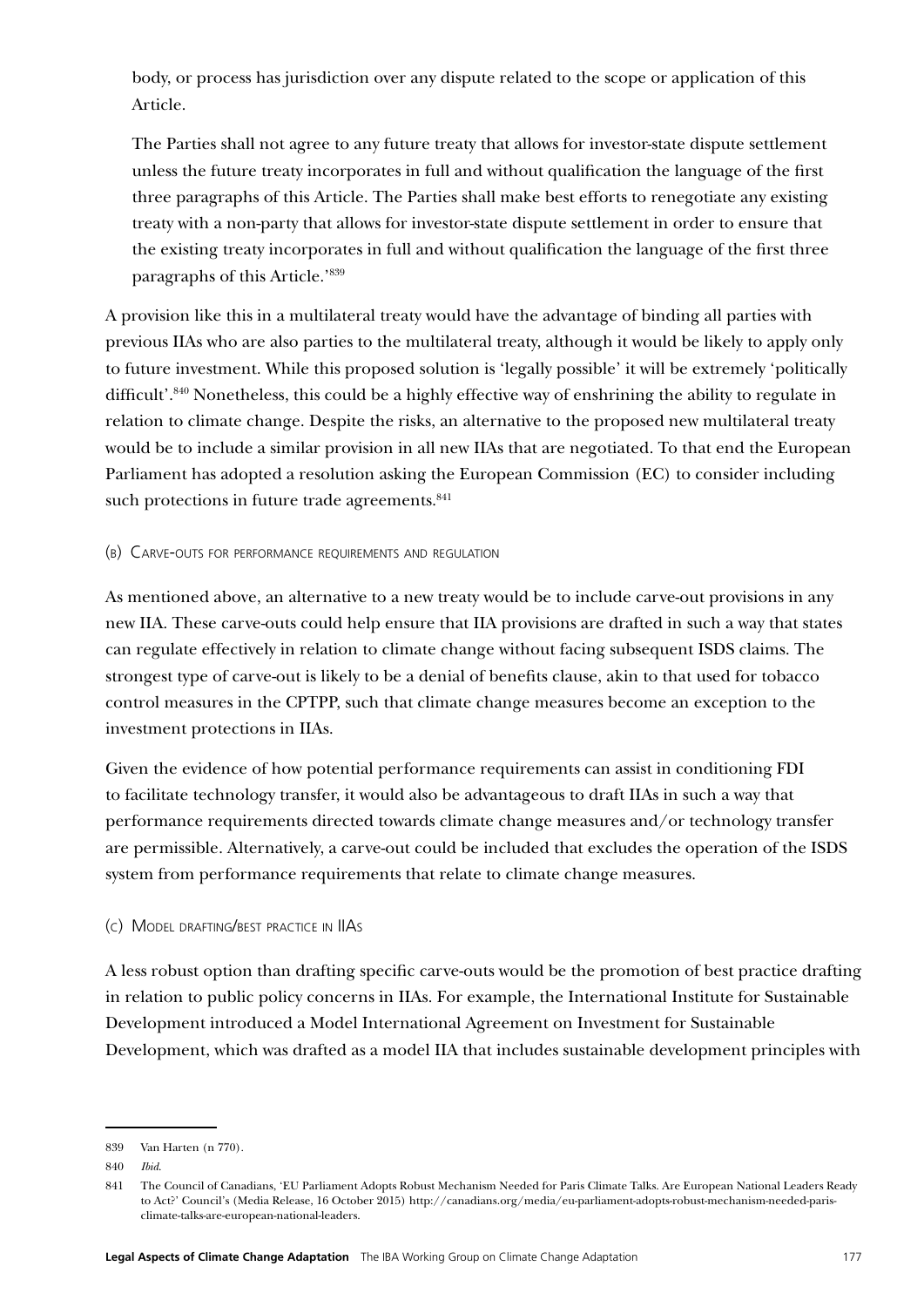a view to strengthening the ability of host countries to regulate important matters of public policy.<sup>842</sup> UNCITRAL also has model rules in relation to transparency and arbitration, which assist the reform of ISDS rules by encouraging states to agree, as a default position, to more transparent, flexible agreements that allow for various protections, such as amicus submissions and the review of decisions. While these measures on their own are arguably not sufficient to ensure climate change objectives are taken into account, a move by all countries towards the drafting of IIAs based on sustainable development principles would still be beneficial.

#### (d) A new court

Given that the majority of concerns about IIL revolve around arbitration under ISDS, many view the creation of an international investment court as one possible solution. The EU is a strong proponent of an investment court and has included elements of an investment court system in its recently concluded treaties with Vietnam and Canada. To date, however, no such court has been created. Some supporters argue that an investment court will allow for greater independence and neutrality than is currently present in the ISDS system.<sup>843</sup> Others note that there are many advantages of a permanent court, including that it would allow states to determine the composition of the bench, would increase institutional legitimacy, and would increase judicial independence and impartiality through tenure status. Other perceived advantages include the potential to reduce inconsistencies and fragmentation by centralising control in one body.<sup>844</sup>

However, there are also disadvantages and problems associated with an investment court. Contrary to arguments about greater independence and neutrality, the way in which the EU treaties have been drafted, for example, would ensure that the tribunals presiding over a dispute will always consist of a member with the nationality of an EU Member State and another member having the nationality of its treaty partner. More significantly, there is real uncertainty about whether awards rendered by investment courts would be considered awards for the purposes of the New York Convention, which would undermine the overwhelming success of that framework in the enforcement of arbitral awards.

The creation of an investment court is under current consideration by a working group of UNCITRAL looking into possible reforms of ISDS, which remains in its early stages. In the interim, a move towards carrying out all arbitrations in a central forum, such as the Permanent Court of Arbitration, may provide states with some of the desired benefits, without investing the same level of time and expense that would be required to create a new court.

#### (e) The state of necessity justification

Another possibility is raising a 'state of necessity' justification precluding wrongfulness in environmental matters.845 In the *Gabcikovo-Nagymaros Project* case the ICJ recognised that a state of necessity may justify state conduct aimed at protecting the environment. The state of necessity concept was also referenced in the arbitration litigation that resulted from the Argentinian

<sup>842</sup> Howard Mann et al, 'IISD Model International Agreement on Investment for Sustainable Development' (International Institute for Sustainable Development, 2005) [www.iisd.org/pdf/2005/investment\\_model\\_int\\_agreement.pdf](http://www.iisd.org/pdf/2005/investment_model_int_agreement.pdf).

<sup>843</sup> Van Harten (n 770).

<sup>844</sup> Stephan W Schill, *International Investment Law and Comparative Public Law* (Oxford University Press 2010) 9.

<sup>845</sup> Di Benedetto (n 714) 168.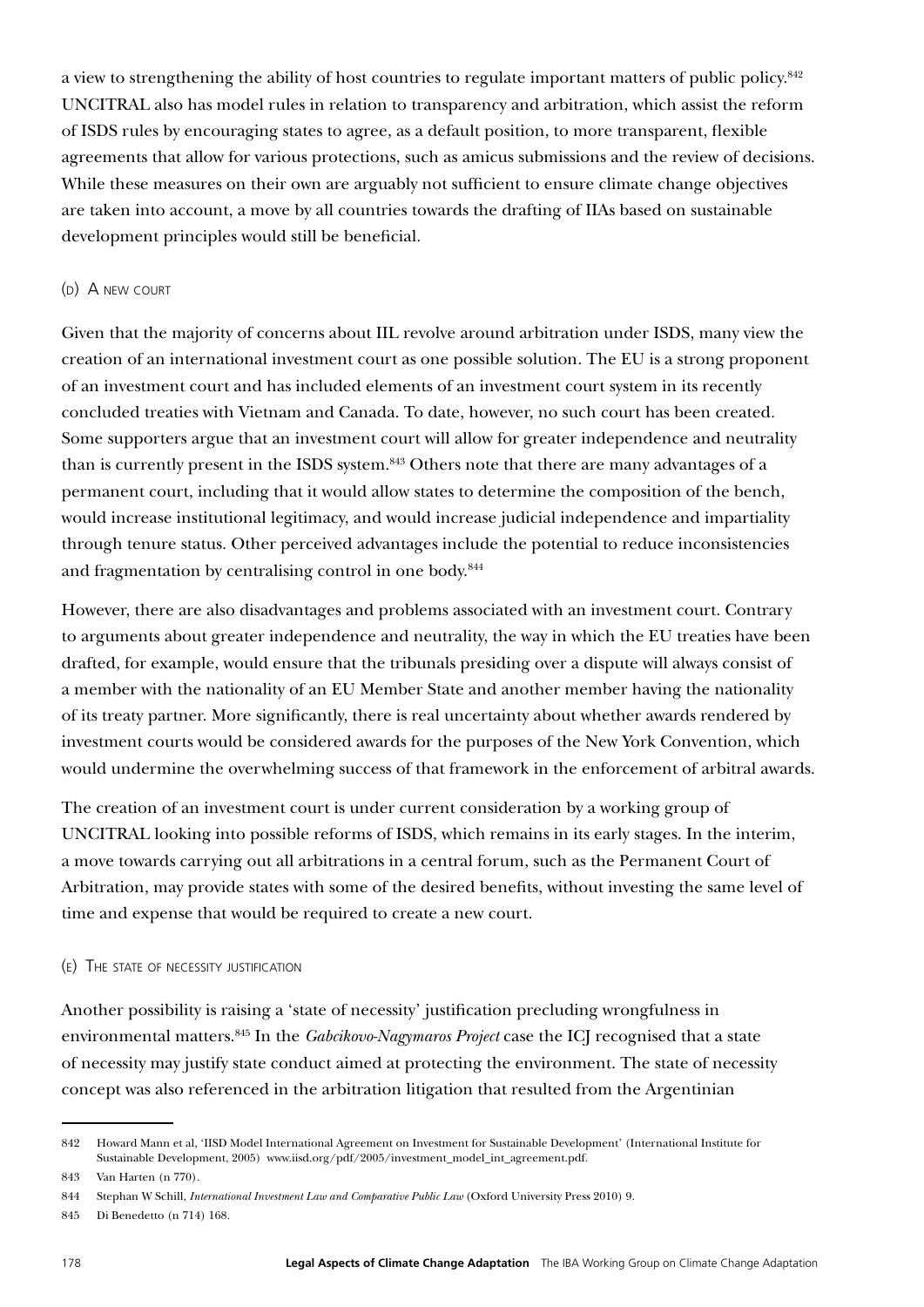government's IIA breaches following the severe economic crisis at the turn of the century.846 In a subsequent series of decisions, tribunals considered whether Argentina had an 'essential interest' underlying the measures that had negatively affected foreign investors. Some of the tribunals interpreted this concept very narrowly and, as a result, rebutted the necessity defence. However, in *LG&E v Argentina*, the ICSID tribunal took a more expansive view and considered that 'essential interest' included economic and ecological interests. Ultimately, the tribunal decided that a state of necessity had existed, and this state of necessity justified the measures taken by Argentina that had otherwise violated investment rules. This recognition of the necessity defence took place under general international law and in reliance on a necessity clause within the relevant IIA.<sup>847</sup>

#### (f) A comparative public law analysis using proportionality

Another possibility is to adopt a comparative public law approach to the IIL system (and to investorstate arbitration) so as to achieve an appropriate balance between the protection of investors and other public interests.848 Some argue that this method would be particularly useful given that traditional methods of treaty interpretation, that focus on treaty provisions in context and in light of their object and purpose, face significant limits in applying vague principles of IIL in the context of the modern regulatory state. Where there is room for 'interpretive leeway' in IIAs, a comparative public law approach could be used, which would involve examining standard concepts from IIL and drawing parallels with public law concepts in domestic law and other international regimes. This would:

- concretise and clarify the interpretation of the often vague standards of investment protection and determine the extent of state liability in specific contexts;
- balance investment protection and non-investment concerns;
- ensure consistency in the interpretation and application of investment treaties because the interpretative method would be uniform for all investment treaties;
- ensure cross-regime consistency and mitigate the negative effects of fragmentation by stressing commonalities and openness of IIL towards other international regimes, such as human rights and environmental law;
- legitimise existing arbitral jurisprudence by showing that the solutions adopted in investment treaty arbitration are analogous to the ones adopted by domestic courts or other international courts or tribunals; and
- suggest legal reform of investment treaty-making or changes to arbitral practice in view of different, or more nuanced, solutions adopted in other public law systems. $849$

One way to undertake this comparative approach is through the use of proportionality analysis, not as an alternative to the Vienna Convention on the Law of Treaties, but rather 'as informing the exercise of interpreting a treaty with a view to resolving conflicts between competing rights and

<sup>846</sup> *Ibid* 168-169.

<sup>847</sup> *Ibid* 170-171.

<sup>848</sup> Schill (n 844) 38.

<sup>849</sup> Schill (n 844) 26.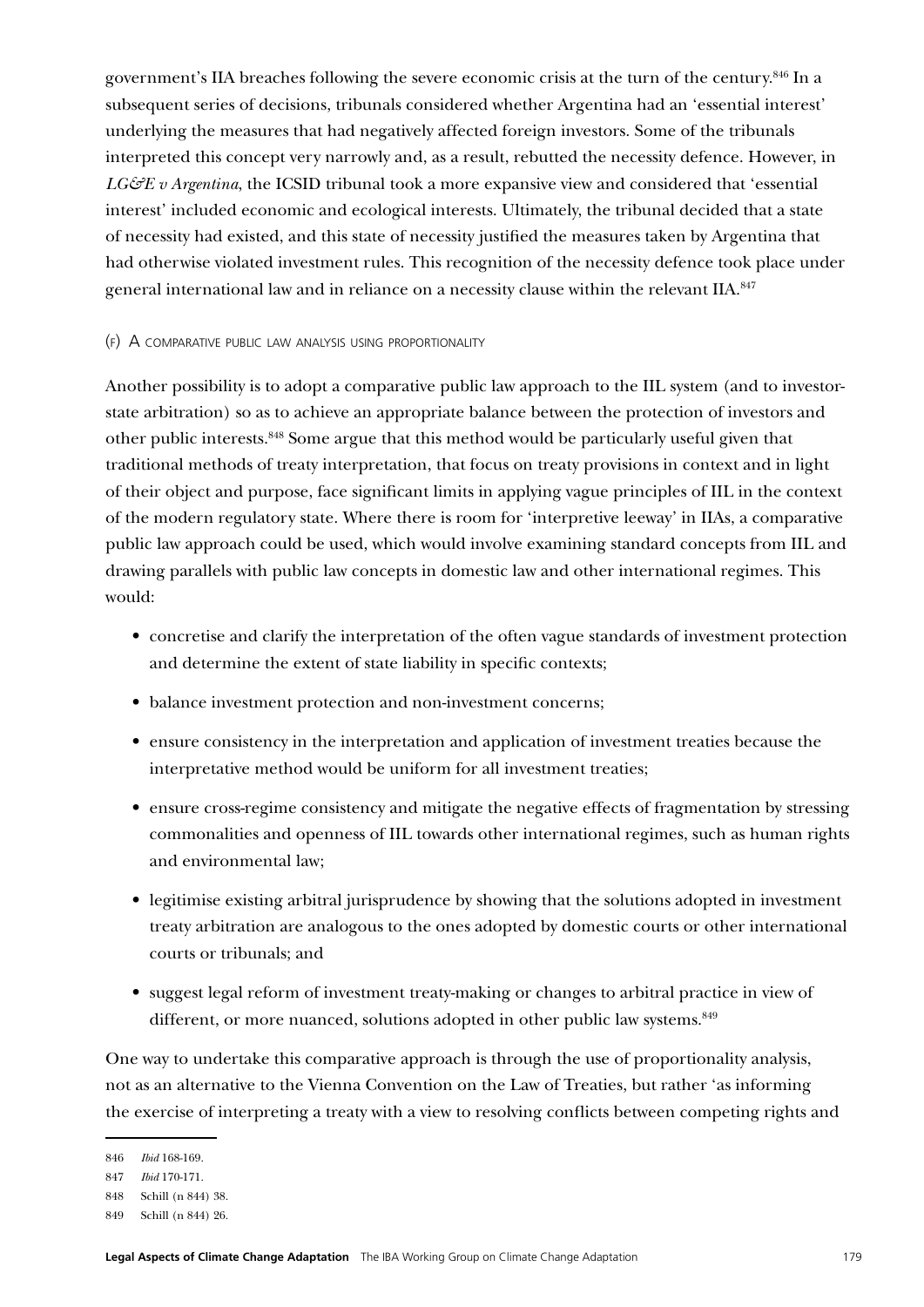interests when the rules of treaty interpretation do not indicate priority of one right or interest over the other.'850 Tribunals may have little choice but to adopt approaches similar to those used by domestic and international courts when faced with conflicts between important interests that must be weighed, although this approach raises the problem of laying more power in the hands of tribunals.<sup>851</sup> However, proportionality analysis could still be desirable due to the following:

'Fundamental to the application of proportionality analysis (and comparable techniques of balancing) in investment treaty arbitration is the question of the relationship of proportionality analysis to the applicable law, and in particular to the applicable international law.The starting point is the good faith interpretation of the applicable treaty. A particular feature of most investment treaties is that they make provisions for investor rights without addressing in a comprehensive fashion the relationship of these to continuing powers of state regulation. It is likely that state parties typically did not intend a severe occlusion of these regulatory powers, and a good faith reading of the text of the applicable treaty in its context and in the light of the object and purpose of the treaty may well indicate that interpretation calls for a balance to be struck between investor protection and state regulatory powers. […] In this way, application of the principle of proportionality can be consistent with, and a form of, the interpretation and application of the substantive provisions of investment treaties. It can arguably provide a rational process for weighing and balancing that can itself be grounded in the proper interpretation of investment treaties.'852

Proportionality analysis could clearly be useful in helping to regulate climate change concerns, particularly in treaties that do not expressly mention climate change. Such proportionality analysis would also be particularly helpful if combined with stricter drafting practices that carve out regulatory space for states, because doing so would allow for the balancing of environmental interests against those of investors in a rational and considered manner.

#### *3.6.5 Conclusion*

There are tensions between the existing IIL regime and the assumptions that underpin the UNFCCC and climate change framework. This tension occurs in different ways as demonstrated by an examination of FDI, technology transfer, the use of performance requirements and the effect of ISDS mechanisms on government regulation.

FDI and technology transfer are both essential to the implementation of successful climate change adaptation measures. The use of performance requirements and state regulation to condition FDI are two possible mechanisms that could facilitate further investment and technology transfer in relation to climate change adaptation. However, the current IIL regime, with its rigid ban on performance requirements and legacy ISDS provisions, may limit technology transfer and potentially chill government regulatory action.

All this demonstrates that there is a clear need to consider how to balance these competing interests in the IIL system in order to promote the strong global consensus that climate change requires urgent

<sup>850</sup> *Ibid* 78.

<sup>851</sup> *Ibid* 78.

<sup>852</sup> *Ibid* 88.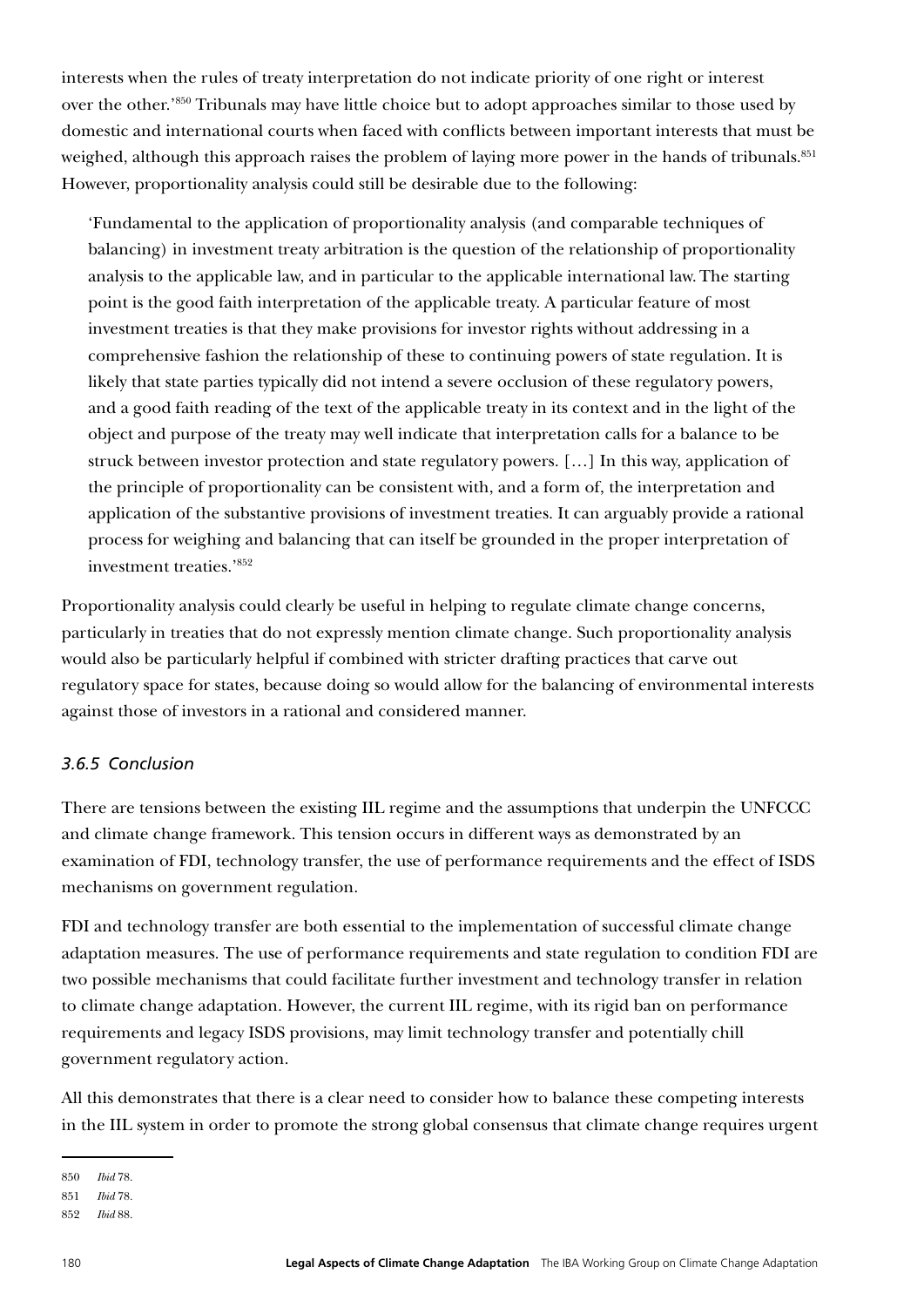action. Despite the ability of ISDS to balance appropriately environmental protection objectives and protection of investors and the current trends at the treaty-making level as demonstrated by the examination of the CPTPP, more needs to be done to promote concrete solutions to climate change. A number of proposals for reform have been considered; however, it is evident that this requires a collective and concerted effort by all states to generate widespread acceptance of any of the proposed measures.

## **3.7 Case study: desalination**

The IPCC projects that climate change will significantly exacerbate water scarcity.<sup>853</sup> In its report, *Climate Change 2014: Impacts, Adaptation, and Vulnerability*, the IPCC concludes that '[c]limate change is projected to reduce renewable surface water and groundwater resources significantly in most dry subtropical regions' and therefore 'will intensify competition for water among agriculture, ecosystems, settlements, industry, and energy production, affecting regional water, energy, and food security.'854 Although the location and magnitude of climate-induced changes in water availability remain uncertain (they are dependent in part on assumptions about the rate of climate change, population growth and choice of hydrological impact model),<sup>855</sup> '[t] here is strong consistency in projections of reduced availability around the Mediterranean and parts of Southern Africa', and one study projects that a 1ºC rise in global mean temperature would cause eight per cent of the world's population to experience a severe reduction in water resources.<sup>856</sup>

Climate-induced water scarcity has clear human rights implications. Water insecurity is understood as the lack of individual access to sufficient safe water for health and wellbeing, paired with the absence of control and effective management of scarce water resources.<sup>857</sup> Although there has been a longstanding international debate over the existence of an explicit human right to water, mostly due to lack of recognition in the 1948 UDHR,<sup>858</sup> several recent international human rights treaties refer explicitly to the relevance of water and sanitation in realising human rights. These treaties include the Convention on the Elimination of All Forms of Discrimination against Women,<sup>859</sup> the Convention on the Rights of the Child<sup>860</sup> and the Convention on the Rights of Persons with Disabilities.<sup>861</sup> In 2010, the UNGA explicitly recognised water and sanitation as a human right, acknowledging that clean drinking water and sanitation are essential to the realisation of all human rights.<sup>862</sup> Later that year, the UNHRC also reaffirmed the recognition. The UNHRC has also appointed a Special Rapporteur

<sup>853</sup> IPCC, AR5 Synthesis Report: Climate Change *2014* (n 36) 232.

<sup>854</sup> *Ibid* 250. Of note, impacts vary by region. While water resources are projected to decrease in many mid-latitude and dry subtropical regions, they are projected to increase at high latitudes and in many humid mid-latitude regions.

<sup>855</sup> IPCC, AR5 Synthesis Report: Climate Change 2014 (n 34) Of note, this uncertainty is relevant to choice of adaptation measures; the IPCC recommends a 'low regrets' solutions 'for which moderate investment clearly increases the capacity to cope with projected risks or for which the investment is justifiable under all or almost all plausible scenarios.' *Ibid*, 254.

<sup>856</sup> *Ibid* 250.

<sup>857</sup> UNDP, 'Climate Change Adaptation Strategy and Programme of Action for the Palestinian Authority' (UNDP Programme of Assistance to the Palestinian People, 2010) [www.ps.undp.org/content/dam/papp/docs/Publications/UNDP-papp-research-climatechange.pdf?download](http://www.ps.undp.org/content/dam/papp/docs/Publications/UNDP-papp-research-climatechange.pdf?download) 2.

<sup>858</sup> John Scanlon, Angela Cassar, and Noémi Nemes, 'Water as a Human Right?' (International Union for Conservation of Nature and Natural Resources, IUCN Environmental Policy and Law Paper No 51, 2004) [https://portals.iucn.org/library/sites/library/files/documents/EPLP-](https://portals.iucn.org/library/sites/library/files/documents/EPLP-051.pdf)[051.pdf](https://portals.iucn.org/library/sites/library/files/documents/EPLP-051.pdf).

<sup>859</sup> Convention on the Elimination of All Forms of Discrimination Against Women (adopted 18 December 1979, entered into force 3 September 1981) 1249 UNTS 13, Art 14(2)(h).

<sup>860</sup> Convention on the Rights of the Child (n 386) Art 24(2).

<sup>861</sup> Convention on the Rights of Persons with Disabilities (n 386) Art 28(2)(a).

<sup>862</sup> UNGA Resolution 64/292, The Human Right to Water and Sanitation (3 August 2010) UN Doc A/RES/64/292.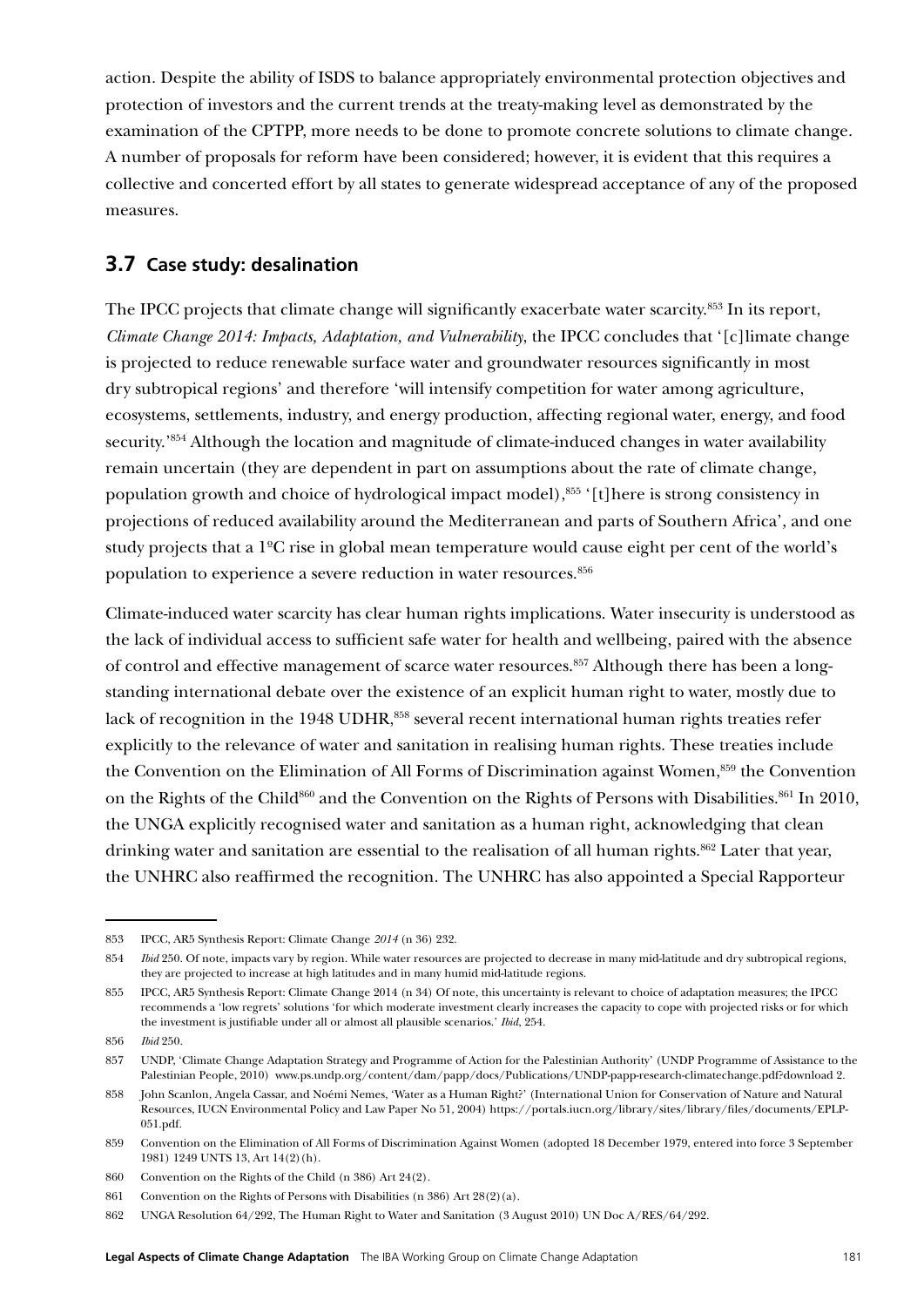on the human right to safe drinking water and sanitation.<sup>863</sup> Finally, the 2030 Agenda for Sustainable Development<sup>864</sup> includes water and sanitation as a dedicated goal, setting out to 'ensure availability and sustainable management of water and sanitation for all.'865

Desalination, the process of removing dissolved salts and other minerals from seawater, brackish water or treated wastewater, is one option for increasing water availability in response to climate-induced scarcity. The IPCC identifies desalination as one of a number of adaptive measures that may 'prove particularly effective' when managing water in the face of climate change.<sup>866</sup> Desalination is being promoted by water managers as an adaptation response in some regions<sup>867</sup> and scholars observe that desalination has 'emerged as a preferred climate change adaptation response.'868 Desalination as an adaptation measure, however, presents significant challenges and risks.

#### *3.7.1 Cost*

The high cost of desalination plants has long been recognised as the most significant constraint on the use of these systems;869 desalination has typically been viewed as economically feasible only for high-income or middle-income countries $870$  and can be prohibitively expensive even for smaller communities within developed countries.871 Some studies have found that desalination can result in increases in the price of water thereby disproportionately burdening poor consumers.<sup>872</sup> 'The typical production cost of conventional desalination plants running on fossil fuels is between US\$1/ m<sup>3</sup> and US\$2/m<sup>3</sup>' and '[t]ypical figures for the investment cost of new installed desalination capacity range between US\$800 and US\$1,500 per unit of capacity  $(m^3/d)$ ', with '[t]ypical operation and maintenance costs [...] estimated at about 2-2.5 per cent of the investment cost per year.'873 While costs to build and operate a desalination plant are technology-specific and location-specific, chief drivers of cost typically include energy use, infrastructure to transfer water from point of treatment to point of use, feed water transportation, fresh water delivery to end users and brine disposal.<sup>874</sup> Of these, the cost of energy to power the system is often the most significant driver of cost, typically constituting 30 per cent of the total. $875$  At present, water produced through renewable desalination generally remains more expensive than that produced using conventional desalination systems

<sup>863</sup> UNHRC Resolution 15/9, The Human Right to Safe Drinking Water and Sanitation (6 October 2010) UN Doc A/HRC/RES/15/9.

<sup>864</sup> UNGA, Sustainable Development Goals (n 139).

<sup>865</sup> *Ibid* (Goal 6).

<sup>866</sup> IPCC, AR5 Synthesis Report: Climate Change 2014 (n 36) 253, 255 tbl 3-3. As discussed in greater detail below, the IPCC also flags potential trade-offs of desalination, including the ecological risks of saline discharge, high energy demand and associated carbon emissions, and the creation of disincentives for water conservation, 918 tbl 16-2.

<sup>867</sup> Jamie McEvoy and Margaret Wilder, 'Discourse and Desalination: Potential Impacts of Proposed Climate Change Adaptation Interventions in the Arizona-Sonora Border Region' (2012) 22 Global Environmental Change 353, 355.

<sup>868</sup> *Ibid* 355 (raising concern about desalination as potentially maladaptive).

<sup>869</sup> Helena van der Vegt et al, 'Patent Landscape Report on Desalination Technologies and the Use of Alternative Energies for Desalination' (World Intellectual Property Organization, November 2011) www.wipo.int/freepublications/en/patents/948/wipo\_pub\_948\_2.pdf 7..

<sup>870</sup> van der Vegt et al (n 869) 7.

<sup>871</sup> US Bureau of Reclamation and Sandia National Laboratories, 'Desalination and Water Purification Technology Roadmap: A Report of the Executive Committee' (2003) 23 ('Current-generation desalination plants are expensive to buy and operate, and thus cannot produce water at rates that are affordable for agricultural uses or for municipal use in small and medium-sized [U.S.] cities.').

<sup>872</sup> McEvoy and Wilder (n 867) 358-60.

<sup>873</sup> Mirei Isaka, 'Water Desalination Using Renewable Energy' (International Energy Agency-Energy Technology Systems Analysis Programme and International Renewable Energy Agency 2012) 3, 13.

<sup>874</sup> *Ibid*.

<sup>875</sup> *Ibid*.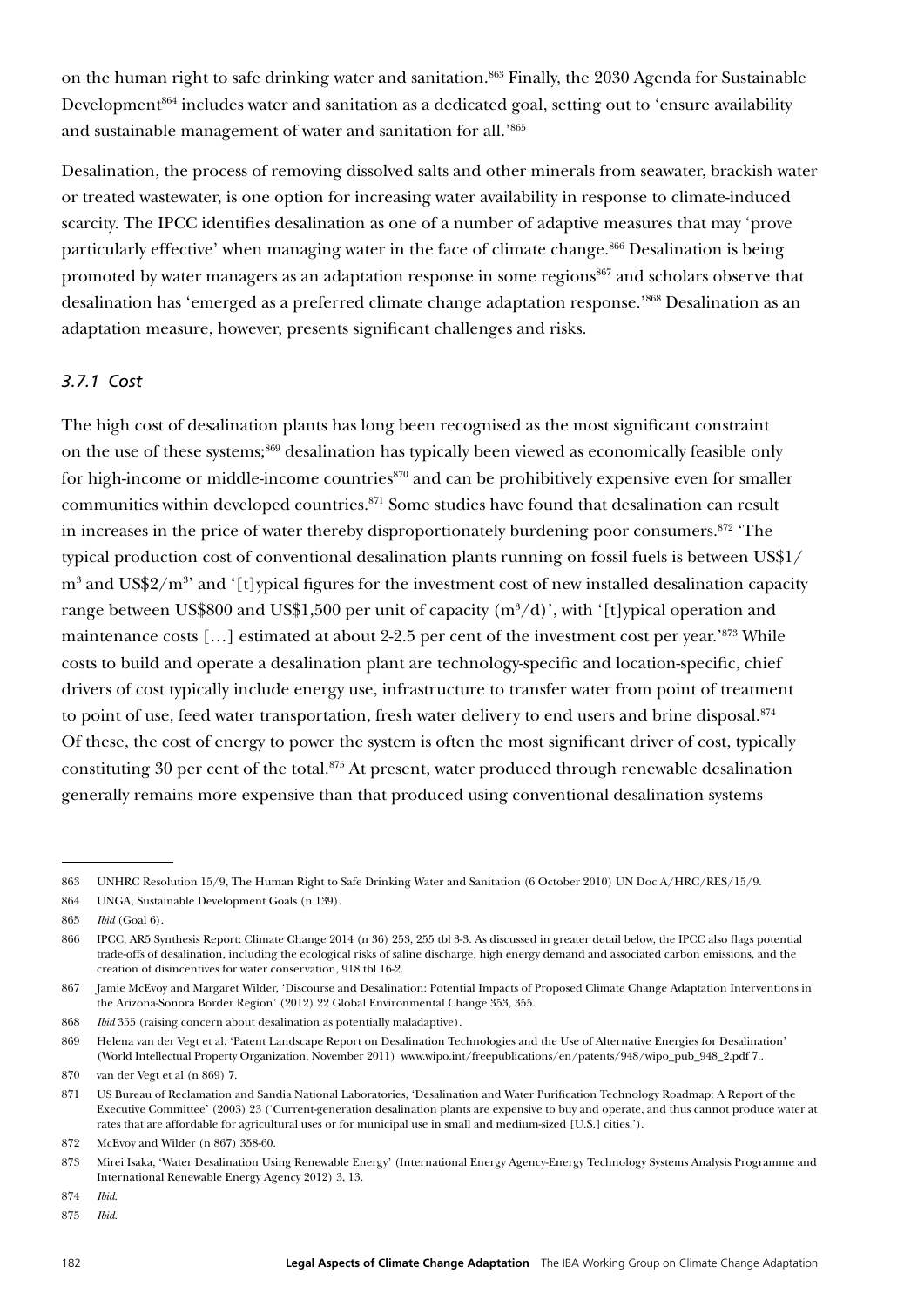powered by fossil fuel energy, although there is some expectation that the costs of renewable desalination will decrease, particularly relative to those of conventional desalination systems.<sup>876</sup>

## *3.7.2 Technology*

There are two major methods of desalination: membrane separation (primarily through reverse osmosis) and thermal (primarily through distillation). Reverse osmosis uses high-pressure pumps and a semipermeable membrane to separate fresh water from seawater or brackish water. Seawater pressure is increased above the osmotic pressure allowing the desalinated water to pass through the semipermeable membranes. Thermal technology separates pure water from seawater using heat and evaporation. Saline feed water goes into the thermal plant where it is heated, causing fresh water to evaporate, leaving behind a highly saline solution (known as brine). The vaporised fresh water is collected using vapour cooling and condensation technology.877

Renewable desalination constitutes a significant new focus in the development of desalination technology. Renewable desalination systems rely on an established underlying desalination method (thermal or membrane) but integrate renewable energy technologies within the desalination system.878 'Broadly, integration with renewable energy sources can be direct (using the heat or pressure generated by the device directly) or indirect (where renewable energy generates electricity which then drives the desalination process).'<sup>879</sup> Renewable desalination technologies have the potential to both increase cost-effectiveness and reduce environmental impact.

Patent landscape research on renewable desalination reveals some patterns that suggest the importance of technology transfer if desalination is to succeed as a widespread adaptation measure. A 2011 report showed that with respect to overall desalination patenting, the most important locations were (in order of importance) Japan, Europe, the US, and China.<sup>880</sup> The same study identified no patents or offices of first or second filings in a list of the LDCs.<sup>881</sup>

Notably, the influence of technology transfer on IP values and private R&D incentives will need to be considered. Significant advances in desalination technology are often attributed to government investment in research and development,<sup>882</sup> but such investment only goes so far. Low private R&D budgets resulting from low profit margins is recognised as an obstacle to the further development of desalination technology.883

<sup>876</sup> *Ibid*.

<sup>877</sup> *Ibid* 5-6.

<sup>878</sup> Mohamed A Eltawil, Zhao Zhengming, and Liqiang Yuan, 'A Review of Renewable Energy Technologies Integrated with Desalination Systems' (2009) 13 Renewable & Sustainable Energy Reviews 2245.

<sup>879</sup> Van der Vegt et al (n 869) 16.

<sup>880</sup> *Ibid* 52.

<sup>881</sup> *Ibid* 87-88 app 6.

<sup>882</sup> US Bureau of Reclamation and Sandia National Laboratories (n 871) 37 ('Due to significant Federal support of R&D programs in the past, radical advances in water treatment technologies have been realized in spite of under-investment in R&D by the private sector.'); David Sedlak, *Water 4.0: The Past, Present, and Future of the World's Most Vital Resource* (Yale University Press 2014) 221-24 (describing US investment in desalination research through the Office of Saline Water).

<sup>883</sup> US Bureau of Reclamation and Sandia National Laboratories (n 871) 32 ('Due to low profit margins . . . [membrane] manufacturers presently are only able to invest, on the average, 1-4% of their gross margins in R&D activities.').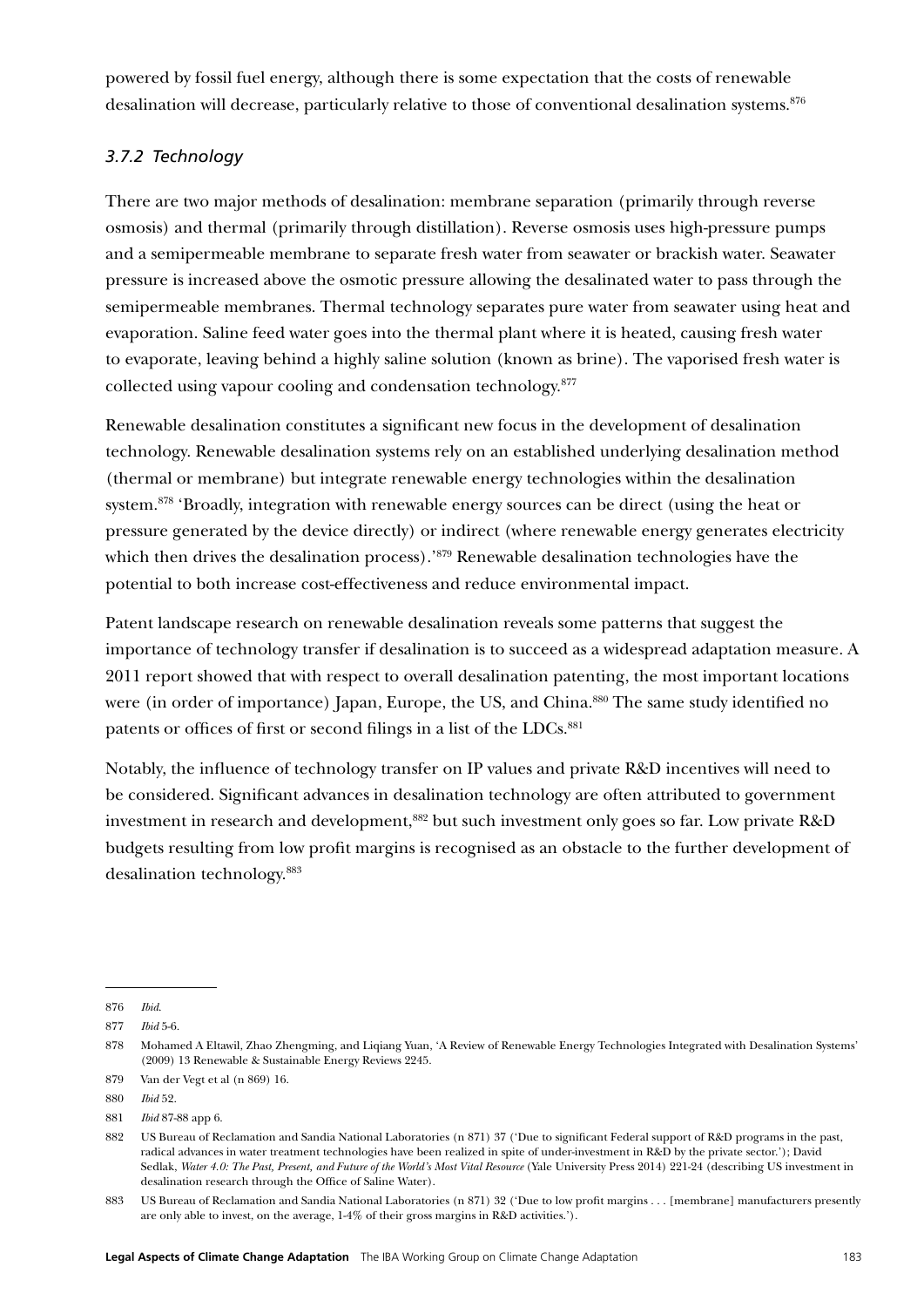#### *3.7.3 Greenhouse gas emission impacts*

Desalination plants typically have high direct or indirect energy usage and associated carbon dioxide emissions.<sup>884</sup> Directly, diesel or other fossil fuel power can be used to power the plants.<sup>885</sup> Indirectly, plants may be fed power from a grid that has a high level of fossil fuel composition.<sup>886</sup> Although improved processes and technologies have allowed modern desalination systems to become more energy efficient, analyses suggest 'there is not a lot of room for [further] lowering energy consumption by desalination plants.'887

## *3.7.4 Maladaptation risk*

Desalination plants can significantly affect the local environment and contribute to climate change. Indeed, the IPCC observes that 'desalination of seawater as an adaptation option is expected to increase GHG emissions if carbon-based fuels are used as energy source.'888 These climate and other environmental impacts can be mitigated by using advanced technologies (such as 'advanced systems for the intake of the seawater and the diffusion of the waste products, non-chemical pre-treatment options such as [ultrafiltration] and [microfiltration], and wastewater treatment technologies'889) and by using sophisticated and knowledgeable site selection.<sup>890</sup> Greening a desalination project can, however, significantly increase costs<sup>891</sup> and the absence of cost-effective means of mitigating environmental impacts (in particular, reject stream management) has been recognised as a significant obstacle to the deployment of desalination systems.<sup>892</sup>

Desalination plants have also been critiqued as maladaptive on the grounds that they can induce growth, increase water prices and prove difficult for host communities to operate effectively.<sup>893</sup> Some contend that large-scale desalination plants comprise a 'highly technological management of water resources [that] runs contrary to the Dublin Principles and an emerging water management paradigm that calls for more participatory, transparent and decentralised water management strategies.'894 A study of the performance of reverse osmosis desalination plants in rural India found that the plants operated at only 30-60 per cent of the design capacity resulting in a significantly higher cost of product water production; the major causes were '[p]lant shut-down due to inadequate and erratic power supply, and plant break-down and inherent delay in repairs due to lack of adequate infrastructure.'895 The study recommended that '[d]esalinated water should be used in extreme circumstances' as a 'last resort' and instead advocated for water conservation and more traditional

894 *Ibid*.

<sup>884</sup> Van der Vegt et al (n 869) 16.

<sup>885</sup> *Ibid* 10.

<sup>886</sup> *Ibid* 11.

<sup>887</sup> Sedlak (n 882) 225.

<sup>888</sup> IPCC, AR5 Synthesis Report: Climate Change 2014 (n 36) 258.

<sup>889</sup> Sabine Lattemann and Thomas Höpner, 'Environmental Impact and Impact Assessment of Seawater Desalination' (2008) 220 Desalination 1, 11. 890 *Ibid* 12.

<sup>891</sup> Sedlak (n 882) 231-37 (describing the cost impacts of reducing environmental impacts associated with desalination projects in Perth, Australia, and Carlsbad, California).

<sup>892</sup> US Bureau of Reclamation and Sandia National Laboratories (n 871) 34 ('Cost effective and environmentally sensitive concentrate management is recognized as the significant hurdle to widespread adoption of desalination technologies, especially for inland regions that seek to make productive use of brackish water resources.').

<sup>893</sup> McEvoy and Wilder (n 867) 358-60.

<sup>895</sup> PS Kelkar et al, 'Performance Evaluation of Reverse Osmosis Desalination Plants for Rural Water Supply in a Developing Country–A Case Study' (2003) 89 Environmental Monitoring & Assessment 243.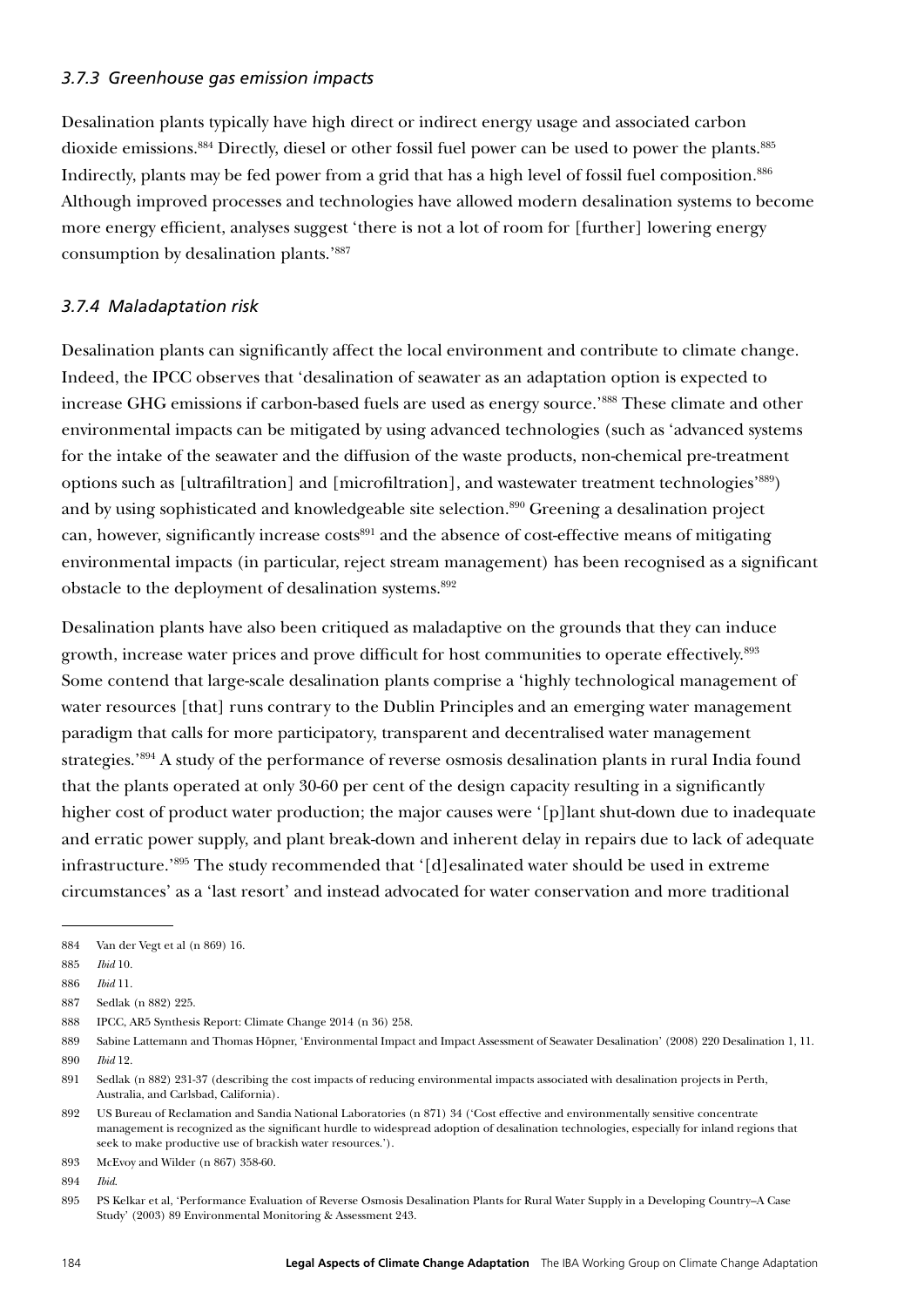methods of water supply that 'do not involve sophisticated technology and power' and can be 'managed by the local population for a long time'.<sup>896</sup>

#### *3.7.5 Desalination in Gaza*

Many of the challenges involved in implementing a desalination project to address climateexacerbated water scarcity are apparent in a current project to construct a large-scale regional desalination plant in the Gaza Strip. Lack of access to adequate, safe and clean water has been a longstanding problem in Gaza. Average consumption of water in the region is 90 litres per capita per day  $\frac{1}{p}c/d$ , ten litres below the  $\frac{100 \frac{1}{p}c}{d}$  recommended by the World Health Organization (WHO), $897$  and a large portion of the water consumed by Gazans falls below WHO water quality standards.<sup>898</sup> Gaza's water scarcity arises from a combination of issues, including reliance on a single aquifer, overpopulation, poor infrastructure and the political difficulties of managing water as a shared resource with Israel. Underlying Gaza is a shallow aquifer, contiguous with the coastal aquifer to the north. The Coastal Aquifer Basin stretches along the Mediterranean coast through Israel and Gaza, and marginally into the Sinai Peninsula in Egypt.899 Gaza is the downstream user of said aquifer, which is essentially the only source of freshwater in the region.<sup>900</sup> The limited water available from the aquifer is insufficient; Gaza annually consumes around three times the sustainable yield of the aquifer.901 Water rationing is common, especially in the summer months. Palestinians are often left with no choice but to purchase additional supplies from water tankers, which are often unregulated, expensive and of dubious quality.902

Environmental factors, including climate change, also contribute to water scarcity in Gaza. Pollution from untreated sewage, agricultural return flows and seawater intrusions coupled with continued over-abstraction has led to increased salinisation of the aquifer.903 Ninety-five per cent of the water supply is currently contaminated beyond WHO-acceptable levels<sup>904</sup> and at the current rate of deterioration the aquifer will be unusable by 2016, and irreversibly damaged by 2020.<sup>905</sup> Finally, climate change is already contributing to further decreases in water supply. Average rainfall in the Gaza Strip has fallen to 316.3mm, 12 per cent below the historic average and projections indicate that the region will be subject to significant increases in temperature, coupled with a decrease in

<sup>896</sup> *Ibid*.

<sup>897</sup> Palestinian Water Authority, 'Gaza Strip: Desalination Facility Project: Necessity, Politics and Energy' (March 2015) www.pwa.ps/userfiles/ file/%D8%AA%D9%82%D8%A7%D8%B1%D9%8A%D8%B1/%D8%AA%D8%B5%D9%86%D9%8A%D9%81%201/Desalination%20 Report%20English.pdf 1.

<sup>898</sup> *Ibid*.

<sup>899</sup> United Nations Economic and Social Commission for Western Asia (UN-ESCWA) and Bundesanstalt für Geowissenschaften und Rohstoffe (BGR), 'Inventory of Shared Water Resources in Western Asia' (2013) [https://waterinventory.org/sites/waterinventory.org/files/00](https://waterinventory.org/sites/waterinventory.org/files/00-inventory-of-shared-water-resources-in-western-asia-web.pdf) [inventory-of-shared-water-resources-in-western-asia-web.pdf](https://waterinventory.org/sites/waterinventory.org/files/00-inventory-of-shared-water-resources-in-western-asia-web.pdf) 490.

<sup>900</sup> Nidal al-Mughrabi, 'As Gaza Heads for Water Crisis, Desalination Seen Key' *Reuters* (26 June 2013) [www.reuters.com/article/us-israel](http://www.reuters.com/article/us-israel-palestinians-water-idUSBRE95P0RK20130626)[palestinians-water-idUSBRE95P0RK20130626.](http://www.reuters.com/article/us-israel-palestinians-water-idUSBRE95P0RK20130626)

<sup>901</sup> *Ibid*.

<sup>902</sup> Amnesty International, 'Troubled Waters – Palestinians Denied Fair Access to Water: Israel-Occupied Palestinian Territories' (2009) [www.](https://www.amnestyusa.org/pdf/mde150272009en.pdf) [amnestyusa.org/pdf/mde150272009en.pdf](https://www.amnestyusa.org/pdf/mde150272009en.pdf) 3.

<sup>903</sup> UN-ESCWA and BGR (n 899).

<sup>904</sup> The WHO allows for 250 milligrams of chloride per litre of drinking water and 50 milligrams of total nitrogen per litre of drinking water. WHO, *Guidelines for Drinking-Water Quality* (2nd edn, WHO 1993); Palestinian Water Authority 'Gaza Strip: Desalination Facility Project: Necessity, Politics and Energy' (n 905) 1.

<sup>905</sup> Palestinian Water Authority, (n 897) 1.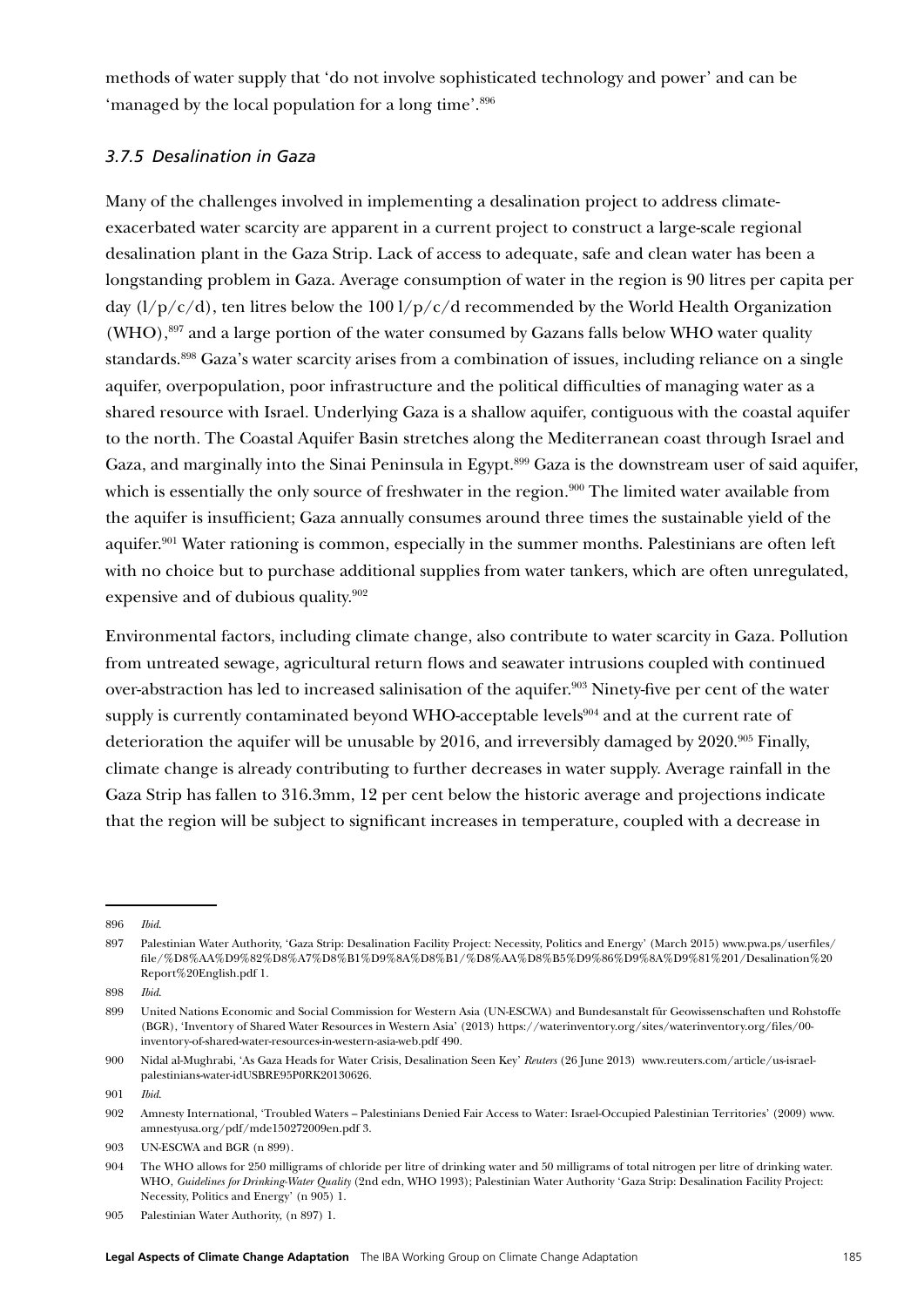precipitation.906 Periods of rainfall will also likely be concentrated in a shorter time, causing runoff and erosion, decreasing the absorptive capacities of the soil and decreasing the absorption of harvested water.<sup>907</sup> Climate change is therefore anticipated to exacerbate pressure over Gaza's scarce freshwater resources.<sup>908</sup>

Large-scale desalination has often been suggested as a good option for the region, because of Gaza's proximity to the Mediterranean Sea and because desalination of seawater may ease the stress placed on the coastal aquifer, allowing it to replenish before becoming irreversibly damaged.909 Seven desalination plants have been built in Gaza over the past 20 years: six brackish water desalination plants and one seawater desalination reverse osmosis plant located in the middle area of the Gaza Strip. The plants are operated by the Coastal Municipal Water Utilities, the operating water body in the Gaza Strip, and are directly linked to the municipal water networks.<sup>910</sup> However, the plants have limited capacity; the desalinated water produced represents approximately four per cent of total water consumption.

The Palestinian Water Authority (PWA) has been focused on the construction of a large-scale desalination plant in the Gaza Strip for the better part of two decades.<sup>911</sup> However, plans have often been halted due to the unstable political landscape of the region as well as power shortages, potential environmental impacts, and lack of funding.<sup>912</sup> In 2011, however, the release of the Comparative Study of Water Supply Options for the Gaza Strip, funded by the Government of Norway, prompted another proposal to construct a large-scale desalination plant in the Gaza Strip.913 The feasibility study built on a previous report by the US Agency for International Development (USAID),  $914$  and led to a highlevel financial analysis of the economics of the sector. Concern about the potential adverse effects of climate change, which would exacerbate water insecurity in the region, fuelled support for the project,915 and unlike past failed efforts, the project was endorsed by the 43 members of the Union for the Mediterranean, including Israel, which labelled it as the first official Union for the Mediterranean project.<sup>916</sup> The main objective of the project is to 'alleviate the health crises threatening Gaza people

<sup>906</sup> UNDP, 'Climate Change Adaptation Strategy and Programme of Action for the Palestinian Authority' (n 857) ; Palestinian TEAM, 'Impacts of Climate Change on Water Resources in Palestinian Territories' (UN Sustainable Development Knowledge Platform, Spain, May 2014) [https://](https://sustainabledevelopment.un.org/content/documents/388208.%20Palestinian%20Territories.pdf) [sustainabledevelopment.un.org/content/documents/388208.%20Palestinian%20Territories.pdf](https://sustainabledevelopment.un.org/content/documents/388208.%20Palestinian%20Territories.pdf).

<sup>907</sup> UNDP, 'Climate Change Adaptation Strategy and Programme of Action for the Palestinian Authority' (n 857) 6.

<sup>908</sup> *Ibid* xi.

<sup>909</sup> Al-Mughrabi (n 900); Palestinian TEAM (n 906).

<sup>910</sup> Yunes Mogheir and Nasser Al Bohissi 'Optimal Management of Brine from Seawater Desalination Plants in Gaza Strip: Deir AL Balah STLV Plant as Case Study' (2015) 6 Journal of Environmental Protection 599.

<sup>911</sup> Palestinian Water Authority, (n 897) 1.

<sup>912</sup> Palestinian Water Authority (n 905). Both the Gaza Middle Area Plant, initiated by the German Development Bank (KFW), and the Khan Younis Plant, funded primarily by the Government of Japan and implemented by UNDP-PAPP, have experienced extensive delays. The Gaza Middle Area Plant was initiated in 2003. Although work has resumed, the plant will not be operative earlier than 2018. Its full capacity will be 120,000 cm/d (the first phase will produce 60,000cm/d). The Khan Younis plant has been delayed since early 2000 partly due to funding issues, and will not be operative before 2017-2018 under the most optimistic scenario. Oded Eran, Gidon Bromberg, and Michal Milner, 'The Water, Sanitation and Energy Crises in Gaza: Humanitarian, Environmental and Geopolitical Implications with Recommendations for Immediate Measures' (EcoPeace Middle East and Institute for National Security Studies, 2014) [http://ecopeaceme.org/uploads/FoEME\\_](http://ecopeaceme.org/uploads/FoEME_INSS_Gaza_Report_Final.pdf) [INSS\\_Gaza\\_Report\\_Final.pdf](http://ecopeaceme.org/uploads/FoEME_INSS_Gaza_Report_Final.pdf) 11.

<sup>913</sup> Palestinian National Authority and Palestinian Water Authority, 'The Gaza Emergency Technical Assistance Programme (GETAP) on Water Supply to the Gaza Strip, Component 1—The Comparative Study of Options for an Additional Supply of Water for the Gaza Strip' (CSO-G) (2011), www.humanitarianresponse.info/system/files/documents/files/PWA%20-%20CSO-G%20updated%20Final.pdf.

<sup>914</sup> Palestinian Water Authority, 'Donor Contributions to the Water and Sanitation Sector in Palestine' (2013) [www.pwa.ps/userfiles/file/](http://www.pwa.ps/userfiles/file/World%20Water%20Day%20Booklet.pdf) [World%20Water%20Day%20Booklet.pdf.](http://www.pwa.ps/userfiles/file/World%20Water%20Day%20Booklet.pdf)

<sup>915</sup> UNDP, 'Climate Change Adaptation Strategy and Programme of Action for the Palestinian Authority' (n 857) xii; 2.

<sup>916</sup> Union for the Mediterranean Secretariat, 'Gaza Desalination Project: "The Largest Single Facility to be Built in Gaza" (Environment and Water Division, 14 May 2011) http://ufmsecretariat.org/wp-content/uploads/2011/07/Gaza-Desalination-Project-Fact-Sheet-14-May-2012.pdf 3; Palestinian Water Authority, (n 897) 4.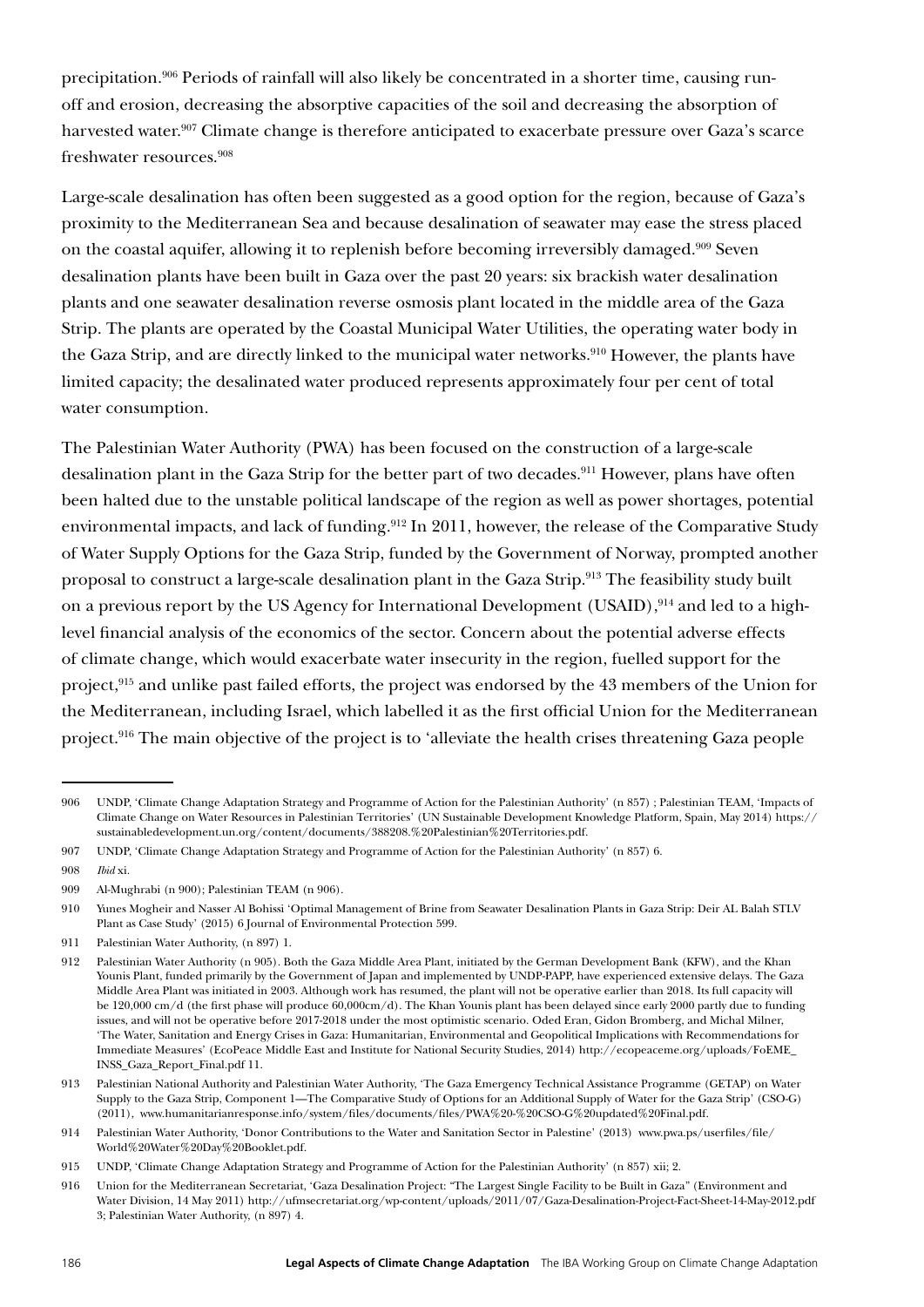through the improvement of water supplies from quality and quantity prospective.'917 In addition, the project is meant to rehabilitate the coastal aquifer by reducing pumping rates and create job opportunities associated with the plant's construction and operation.918

To date, the large-scale regional desalination plant appears to be moving forward according to plan. The Palestinian Land Authority allocated a plot of land in southern Gaza, near Deir El Balah, to PWA for the location of the plant.<sup>919</sup> Construction began in March 2014,<sup>920</sup> and in February 2015, the EU and United Nations Children's Fund (UNICEF) completed phase one of the project which involved installing an 18-kilometre-long pipeline to transfer 6,000m<sup>3</sup> of treated seawater from the facility to 75,000 citizens.921

The Gaza desalination project has received an extraordinary level of international financial and technical support. The overall project has been estimated to cost approximately US\$435m not including the costs of the energy supply; development of the energy supply infrastructure is projected to vary depending on the type of energy chosen, ranging from US\$10–75m.<sup>922</sup> Three development banks (the World Bank, European Investment Bank (EIB), and Islamic Development Bank) and multiple donors (including the Arab Gulf countries<sup>923</sup> and the French Government via the Agence Française de Développement)<sup>924</sup> have been involved in the project's financing. The EIB and the EC – through the European Neighbourhood and Partnership Instrument and the Facility for Euro-Mediterranean Investment and Partnership – conducted and financed a first phase of preparatory studies, costing €4m.925

Even with this financial and technical support, important questions remain regarding the plant's future operation, particularly with respect to the source of energy to power the plant. As part of its preparatory studies, the EIB developed an Energy Supply Report and estimated that the plant would demand 25 megawatts (MW) of installed power.<sup>926</sup> Gaza derives electricity from three sources: the Israel Electricity Company provides approximately 120 MW; the diesel-based Gaza Power Plant has a generating capacity of 140 MW, and Egypt provides up to 30 MW (usually between 23-25 MW).<sup>927</sup> Since the Israeli bombings of 2006, and due to limited diesel supply, the Gaza Power Plant has been generating only 40-60 MW, causing a decrease in energy of about 35 per cent.<sup>928</sup> This supply

<sup>917</sup> Palestinian Water Authority, (n 897) 3.

<sup>918</sup> *Ibid*.

<sup>919</sup> *Ibid*; Shaddad Attili, 'Water Crisis in the Gaza Strip' (UN Seminar on Assistance to the Palestinian People, 2015) [www.un.org/depts/dpa/](http://www.un.org/depts/dpa/qpal/docs/2015Vienna/P2%20Shaddad%20Attili%20%20%20Executive%20Summary.pdf) [qpal/docs/2015Vienna/P2%20Shaddad%20Attili%20%20%20Executive%20Summary.pdf](http://www.un.org/depts/dpa/qpal/docs/2015Vienna/P2%20Shaddad%20Attili%20%20%20Executive%20Summary.pdf) 7.

<sup>920</sup> AFP, 'Europe-Funded Desalination Plant to Supply Water to Gaza' *The Times of Israel* (Israel 20 March 2014) [www.timesofisrael.com/europe](http://www.timesofisrael.com/europe-funded-desalination-plant-to-supply-water-to-gaza)[funded-desalination-plant-to-supply-water-to-gaza.](http://www.timesofisrael.com/europe-funded-desalination-plant-to-supply-water-to-gaza)

<sup>921</sup> UNICEF Middle East and North Africa, 'EU and UNICEF Mark Completion of First Component of EUR 10 Million Seawater Desalination Plant in Gaza' (24 February 2015) [www.unicef.org/sop/press-releases/eu-and-unicef-mark-completion-first-component-eur-10-million](https://www.unicef.org/sop/press-releases/eu-and-unicef-mark-completion-first-component-eur-10-million-seawater-desalination)[seawater-desalination.](https://www.unicef.org/sop/press-releases/eu-and-unicef-mark-completion-first-component-eur-10-million-seawater-desalination)

<sup>922</sup> *Ibid*.

<sup>923</sup> Palestinian Water Authority, (n 897) 4.

<sup>924</sup> *Ibid* 6.

<sup>925</sup> Union for the Mediterranean, 'EIB Launches Tender for the Provision of Technical Assistance to the Construction of the Desalination Facility for the Gaza Strip' (8 March 2013) [http://ufmsecretariat.org/eib-launches-tender-for-the-provision-of-technical-assistance-to-the-construction](http://ufmsecretariat.org/eib-launches-tender-for-the-provision-of-technical-assistance-to-the-construction-of-the-desalination-facility-for-the-gaza-strip)[of-the-desalination-facility-for-the-gaza-strip](http://ufmsecretariat.org/eib-launches-tender-for-the-provision-of-technical-assistance-to-the-construction-of-the-desalination-facility-for-the-gaza-strip) (Technical Assistance for the Desalination Facility for the Gaza Strip project, under the title 'Assistance to the Palestinian Water Authority (PWA) for the implementation of the water supply to Gaza, Seawater Desalination Project').

<sup>926</sup> Palestinian Water Authority, (n 897) 8.

<sup>927</sup> Eran, Bromberg, and Milner (n 912).

<sup>928</sup> Charlotte Silver, 'Israel-Backed 'Solution' Could Worsen Gaza's Water Crisis' (*The Electronic Intifada* 11 March 2014) [https://electronicintifada.](https://electronicintifada.net/blogs/charlotte-silver/israel-backed-solution-could-worsen-gazas-water-crisis) [net/blogs/charlotte-silver/israel-backed-solution-could-worsen-gazas-water-crisis.](https://electronicintifada.net/blogs/charlotte-silver/israel-backed-solution-could-worsen-gazas-water-crisis)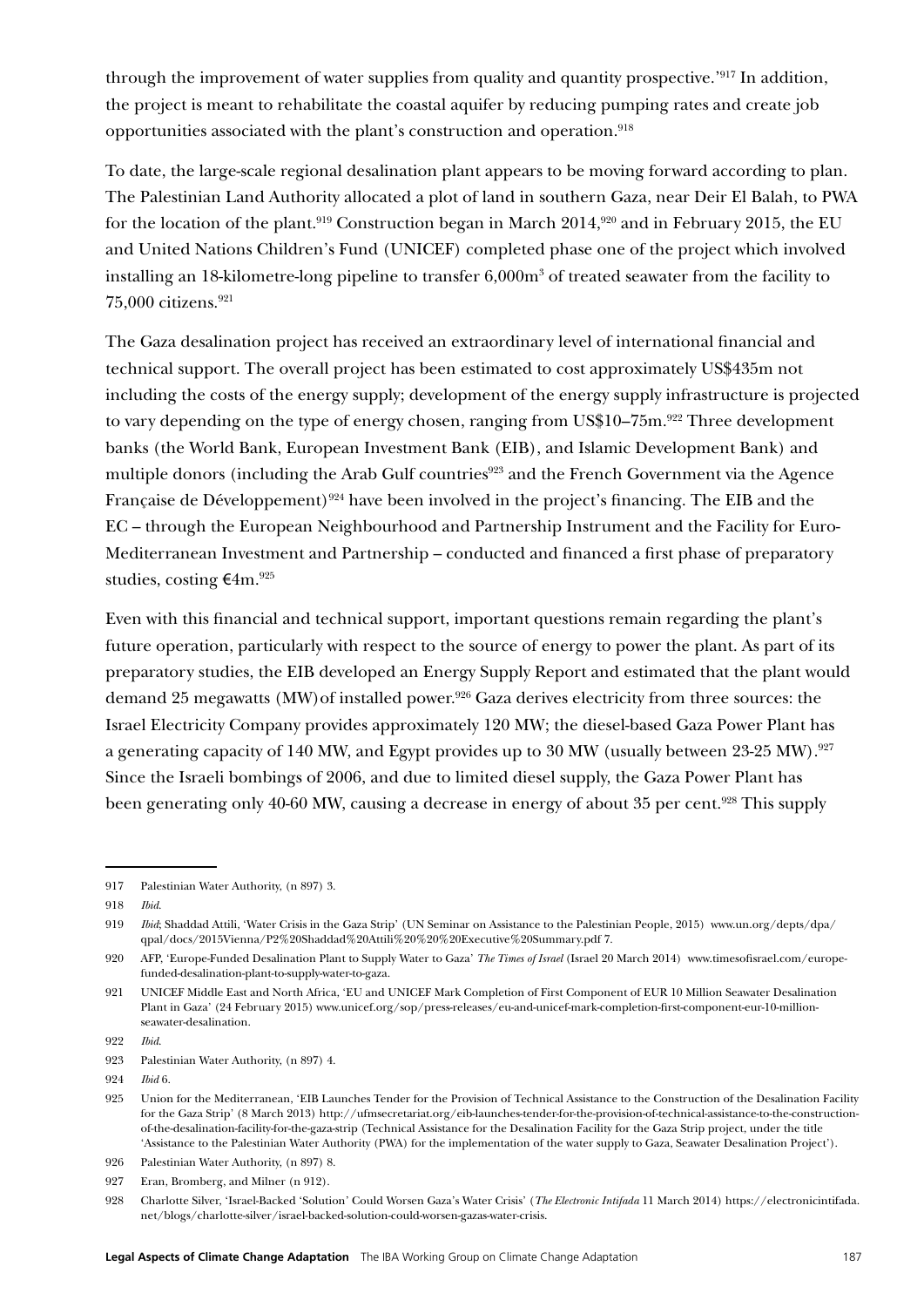only meets around 46 per cent of the estimated total demand in the region<sup>929</sup>and Gaza frequently experiences blackouts.930 As such, an additional source of energy is essential to run the desalination facility.931

The EIB's Energy Supply Report considered several energy options. A new overhead line to import electricity from Egypt or Israel is initially expected to meet demand.<sup>932</sup> Second, the report recommended expanding Gaza Power Plant's capacity, which is currently diesel-based. The PWA has estimated that Gaza would need financial support from international sources for three years, at the cost of US\$20m, to support the plant's energy need.<sup>933</sup> The difficulty with relying on electricity from these sources is that because they are based on Gaza's existing and unreliable sources of power, they too are likely to prove unreliable, potentially leading to operational problems at the plant. A third option would be to ensure a 100 per cent backup onsite by reciprocating dual fuel-fired engines through the construction of a gas-fired power plant of about 30 to 35 MW capacity as the primary source of power for the desalination plant.<sup>934</sup> The plant design calls for the possible construction of a dedicated gas-fired power plant next to the seawater reverse osmosis plant.<sup>935</sup> If the power plant were developed, the supply from the overhead line would remain as a stand-by source. However, as of April 2015, this plant project was still considered optional.<sup>936</sup>

Unfortunately, whether imported, supplied by the Gaza Power Plant or ultimately generated at an on-site gas-fired plant, the power for the plant will produce GHG emissions and contribute to climate change. The Energy Supply Report considered renewable energy as a source of power for the plant. About ten per cent of the plant's power could be generated by photovoltaic cells at peak load, as a source of renewable energy on site. Additional renewable sources could be secured from offsite interventions. Nevertheless, the Energy Supply Report ultimately did not recommend renewable energy for the plant.

Disposal of brine by-product presents another challenge for large-scale desalination in Gaza. Improperly disposed brine can seep back into the already-damaged coastal aquifer, further polluting the region's groundwater supply.937 Options for the disposal of brine include: disposal of brine to the sea; discharge of brine to a wastewater treatment plant; deep well injection; evaporation pond; and land irrigation. A cost-benefit study of these options showed that Gaza's wastewater treatment plant cannot accommodate the volume of brine associated with large-scaled desalination and recommended disposal of brine to the sea as the best option.<sup>938</sup> Sea disposal of brine must,

935 Attili (n 919).

936 *Ibid* 8.

938 Mogheir and Al Bohissi (n 910) 6.

<sup>929</sup> Eran, Bromberg, and Milner (n 912) 9 (452MW as of 2014).

<sup>930</sup> Palestinian Water Authority, (n 897) 1.

<sup>931</sup> *Ibid*.

<sup>932</sup> Attili (n 919) 8.

<sup>933</sup> *Ibid*.

<sup>934</sup> Palestinian Water Authority, 'Gaza Sustainable Water Supply Program: Terms of Reference for the Associated Works for Gaza Desalination Project, Project Implementation Consultant' (April 2014), [www.pwa.ps/userfiles/file/%D8%AA%D9%82%D8%A7%D8%B1%D9%8A%D8](http://www.pwa.ps/userfiles/file/%D8%AA%D9%82%D8%A7%D8%B1%D9%8A%D8%B1/PIC%20TOR%20%D8%BA%D8%B2%D8%A9.pdf) [%B1/PIC%20TOR%20%D8%BA%D8%B2%D8%A9.pdf;](http://www.pwa.ps/userfiles/file/%D8%AA%D9%82%D8%A7%D8%B1%D9%8A%D8%B1/PIC%20TOR%20%D8%BA%D8%B2%D8%A9.pdf) Palestinian Water Authority, (n 897) 8.

<sup>937</sup> UNEP, 'Environmental Assessment of the Gaza Strip Following the Escalation of Hostilities in December 2008-January 2009' (UNEP, 2009), [https://wedocs.unep.org/bitstream/handle/20.500.11822/8736/UNEP\\_Gaza\\_EA.pdf?sequence=2&amp%3BisAllowed=](https://wedocs.unep.org/bitstream/handle/20.500.11822/8736/UNEP_Gaza_EA.pdf?sequence=2&%3BisAllowed=) 71.Arwa Aburawa, 'Gaza Seawater Desalination Plant Backed by Europe' (*Green Prophet,* 18 March 2012) [www.greenprophet.com/2012/03/gaza-seawater](http://www.greenprophet.com/2012/03/gaza-seawater-desalination-plant-backed-by-europe)[desalination-plant-backed-by-europe](http://www.greenprophet.com/2012/03/gaza-seawater-desalination-plant-backed-by-europe).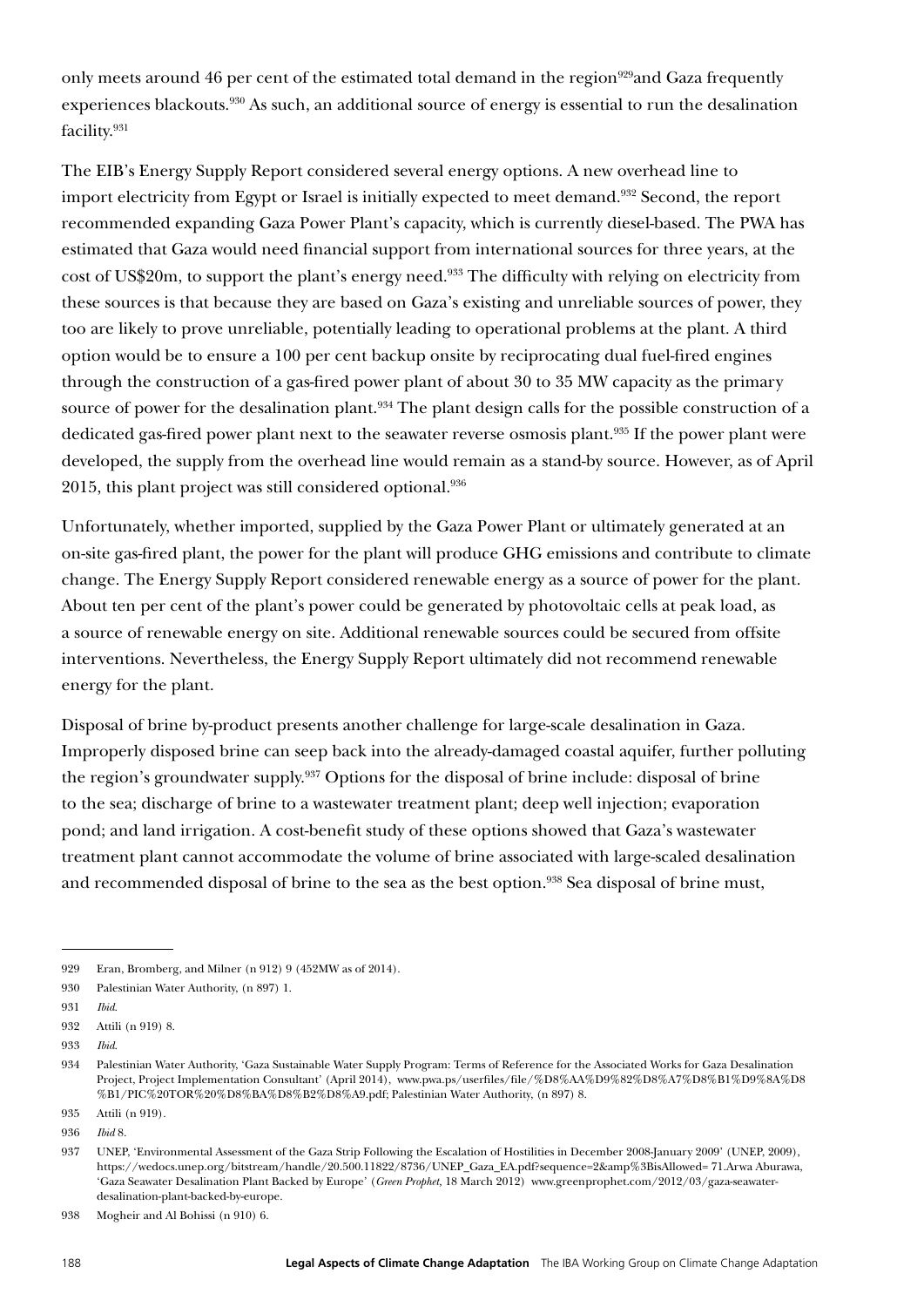however, be carefully managed to avoid negative impacts on hydrology and water quality.<sup>939</sup> Improper disposal could lead to wastewater from the plant re-entering the natural water of the region, further contaminating it and potentially exacerbating the damage already done to the coastal aquifer.940 Indeed, to ensure long-term, sustainable access to fresh water in Gaza it will be necessary not only to create alternative sources of water, as with desalination plants, but also to recover the coastal aquifer. There are no formal or informal agreements for the optimisation of use or protection of the aquifer<sup>941</sup> and the present lack of appropriate sewage treatment causes nitrate pollution and salt accumulation in the aquifer, resulting in severe damage. $942$ 

It therefore appears likely that Gaza will soon be home to a large-scale desalination plant that, when coupled with significant improvements in water infrastructure, could help to ease acute water scarcity. As described above, however, the desalination project has proved expensive and complex and is further complicated by its dependence on significant financial and technical support from the international community. Securing reliable power to operate the plant remains uncertain. Producing that power is likely to generate GHG emissions that could contribute to climate change and exacerbate water scarcity in the region. Great care will need to be taken to dispose of brine so as not to generate local environmental harm, including further degradation of the coastal aquifer.

## *3.7.6 Conclusions*

The complex considerations involved in deploying desalination as an adaptive response, including the rapidly evolving state of desalination technology, make desalination particularly useful for illustrating intersections between climate adaptation, technology transfer, and human rights:

- Climate change is projected to cause or exacerbate freshwater scarcity in some regions and desalination is often identified as a possible adaptive response.
- Constructing and operating desalination systems in a cost-effective and environmentally sound way demands technical expertise in everything from site selection and environmental review to facility design and operation.
- Many technologies conducive to the cost-effective and environmentally sound operation of desalination systems, such as renewable desalination and advanced management of reject streams, are emerging with patent ownership concentrated outside of LDCs.
- Poorly implemented desalination projects threaten to be maladaptive and to negatively affect the local environment.
- Regions most in need of help to adapt to climate-induced water scarcity may be least wellsituated (in terms of pipeline, power, technical and political infrastructure) to manage complex desalination projects so that they are cost-effective, environmentally sound, and respect human rights.

<sup>939</sup> Aburawa (n 937).

<sup>940</sup> Aburawa (n 937).

<sup>941</sup> UN-ESCWA and BGR (n 899) 486.

<sup>942</sup> UNEP, 'Environmental Assessment of the Gaza Strip' (n 937) 71.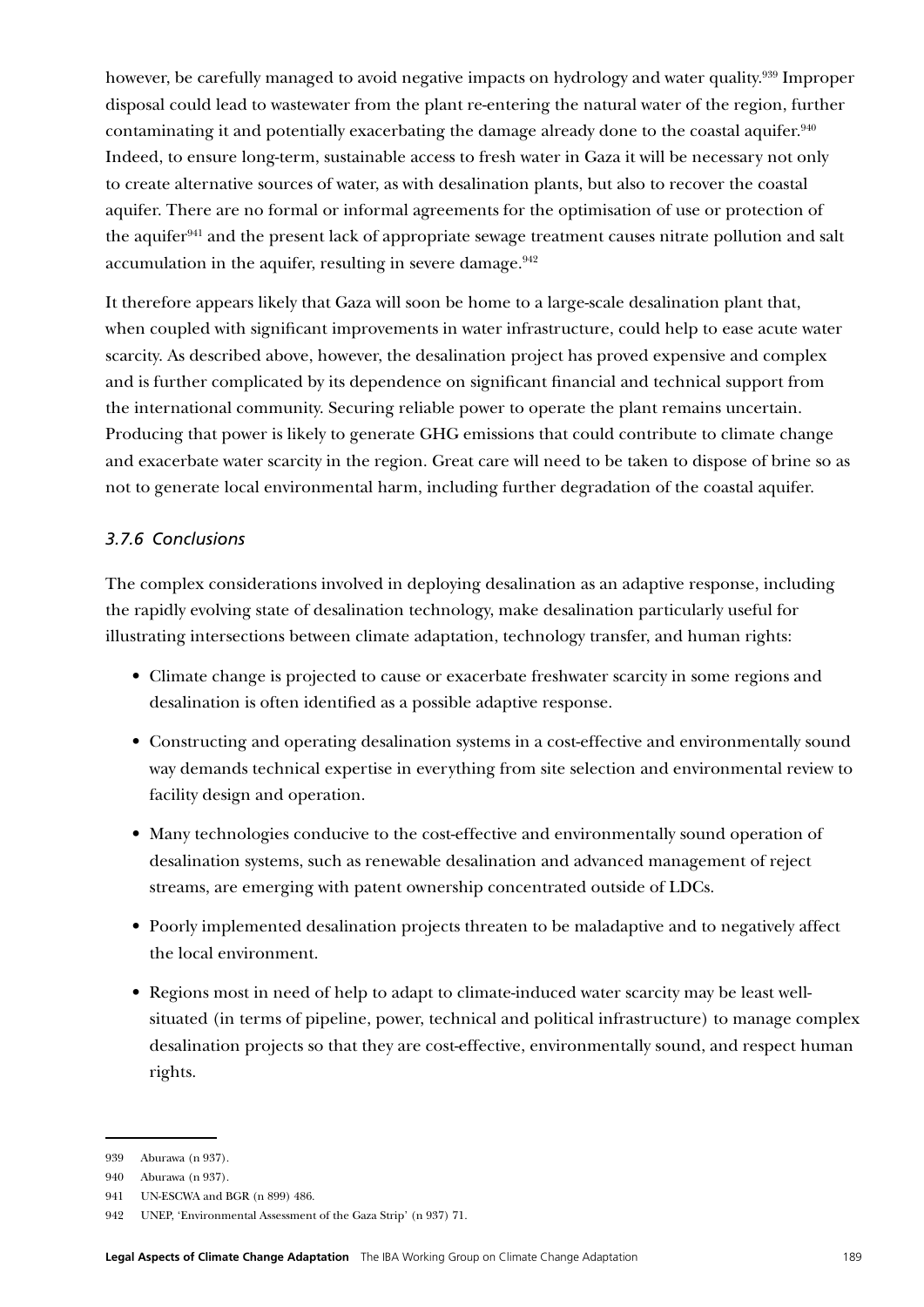An overview of the technology, financing and environmental impacts of desalination provides a basis for evaluating desalination as an adaptation measure by underlining the need for financial support and technology transfer to support desalination projects and by identifying intersections between desalination projects, the environment and human rights. Our examination of desalination illustrates the need for substantial financial support and technology transfer to support some adaptive approaches and encourages caution in the choice and implementation of adaptive technology transfer to avoid impacts that are maladaptive or impose other local environmental or social harms.

## **3.8 Conclusions and summary of key recommendations**

The developed world's obligation to transfer technologies to assist the developing world in reducing GHG emissions and adapting to climate change is widely recognised and reiterated in successive climate agreements. Moreover, as the impacts of climate change have come into greater focus, the need for successful technology transfer to protect and advance human rights has also become increasingly apparent. Technology transfer is key to disseminating mitigation technology to slow down climate change and limit its effect. Access to specific adaptation technologies is needed to help communities manage or deflect climate impacts. Low-carbon technologies permit development and progress toward poverty eradication that will not exacerbate climate change. Environmentally sound climate technologies are becoming widely available. Renewable desalination technology, for example, may provide communities with a means to adapt to climate-induced water scarcity and support social and economic development without exacerbating climate change.

The broad consensus about the need for and importance of technology transfer stands in stark contrast to the relatively halting pace of realised-in-fact technology transfer. We have sought to address the core question suggested by this gulf between aspiration and achievement (namely, how do you make technology transfer a reality?) without getting overwhelmed by its complexity. International institutions, national governments and regulators are starting to pursue initiatives to mobilise private funding in support of climate initiatives, including through mechanisms such as green bonds, sustainable stock exchanges, and adaptation tax credits. These initiatives often do not explicitly connect to the UNFCCC process, including with respect to identifying goals for technology transfer. Going forward, international institutions, national legislators, regulators and other standard-setting bodies should consider the requirements and principles of technology transfer in designing these interventions. We recommend that international institutions, national legislators, regulators and other standard-setting bodies consider including:

- technology transfer requirements in the criteria that they develop for standards for green loans or awarding preferential lending rates by public bodies for green loans when designing public sector initiatives to scale up the green bond market;
- technology transfer in reporting requirements in efforts to integrate environmental and sustainability goals in financial reporting;
- a technology transfer requirement in the development of priority sector lending criteria;
- a technology transfer requirement as criteria are developed for awarding adaptation tax credits for developers of adaptation projects.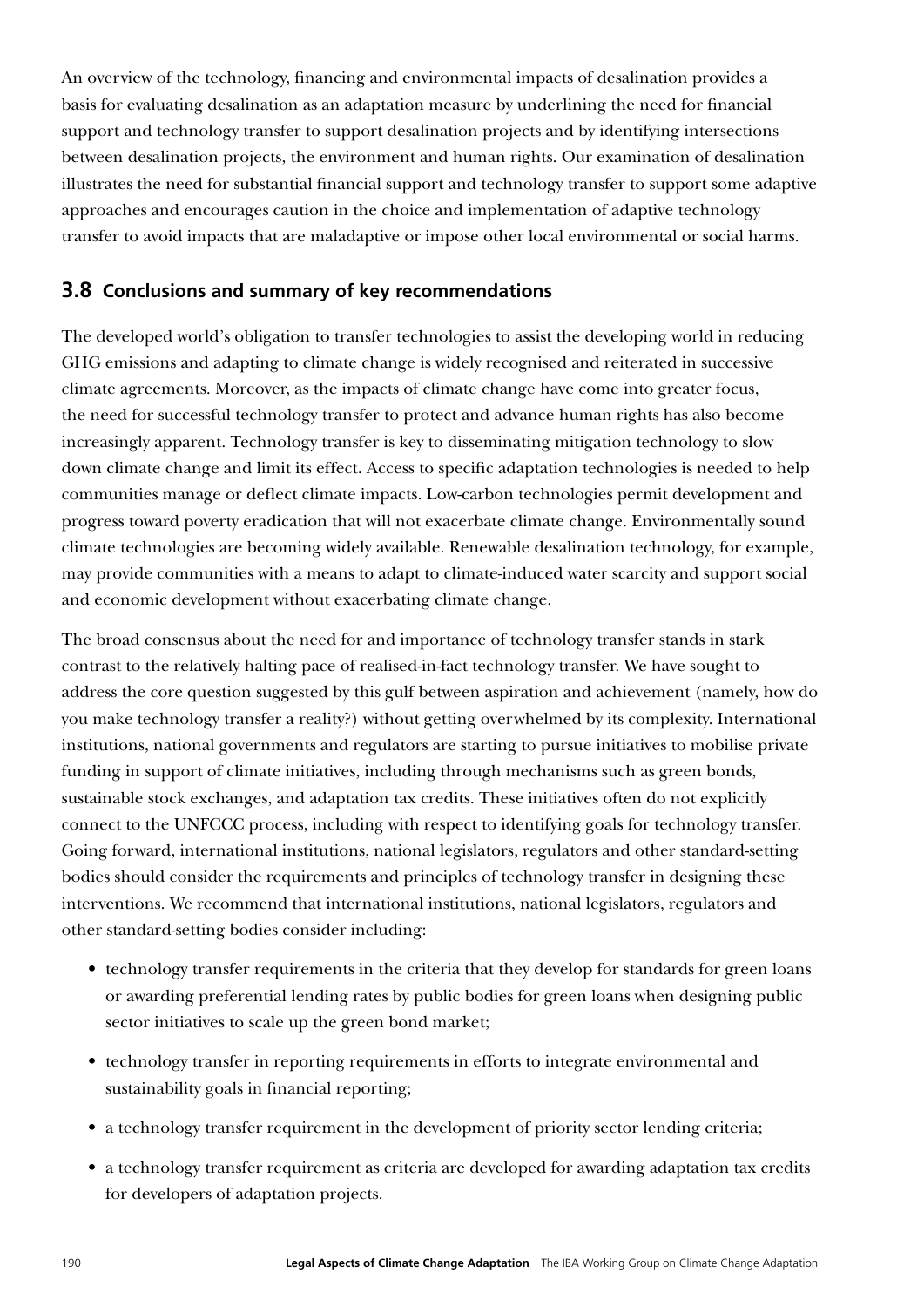There is no settled methodology for accounting for climate financing. Methodological uncertainty is particularly pronounced with respect to accounting for adaptation financing, private finance, and technology transfer. Developing methods to better identify and quantify these finance flows could promote such financing. Including technology transfer as a criterion in accounting for developed countries' contributions to the Cancun mobilisation commitment would, for example, create a powerful incentive for developed countries to pursue technology transfer in their effort to mobilise private finance. We recommend that stakeholders:

- Continue to develop, through a transparent process, an appropriate and comprehensive methodology for accounting for flows of climate finance, including adaptation and private finance.
- Reference technology transfer and the principles developed by the Technology Mechanism in methodologies to account for flows of climate finance. The Technology Mechanism and the Financial Mechanism can coordinate to support countries in implementing mitigation and adaptation. TNAs, which countries carry out to identify technology priority needs, provide a means by which collaboration can occur between the Technology and Financial Mechanisms. These assessments result in implementable action plans.

The existing IIL regime may hinder the goal of mobilising private investment flows for technology transfer by banning performance requirements and providing for enforcement through ISDS mechanisms. While performance requirements, if they were lawful, could be part of a range of policy tools considered by developing countries seeking to condition FDI to facilitate policy goals, including technology transfer, at present the use of performance requirements is foreclosed by various legal constraints. Specifically, most investment treaties and agreements outlaw performance requirements. Moreover, ISDS mechanisms are included in the majority of IIAs and allow private investors to sue a host state for alleged breaches of an IIA.

The Working Group:

- Endorses reform of the IIL regime to promote technology transfer, including by allowing the use of performance measures and state regulation to condition FDI.
- Encourages states to be mindful of the importance of retaining the flexibility to impose performance requirements and other state regulation supportive of adaptive technology transfer in future trade or investment agreements.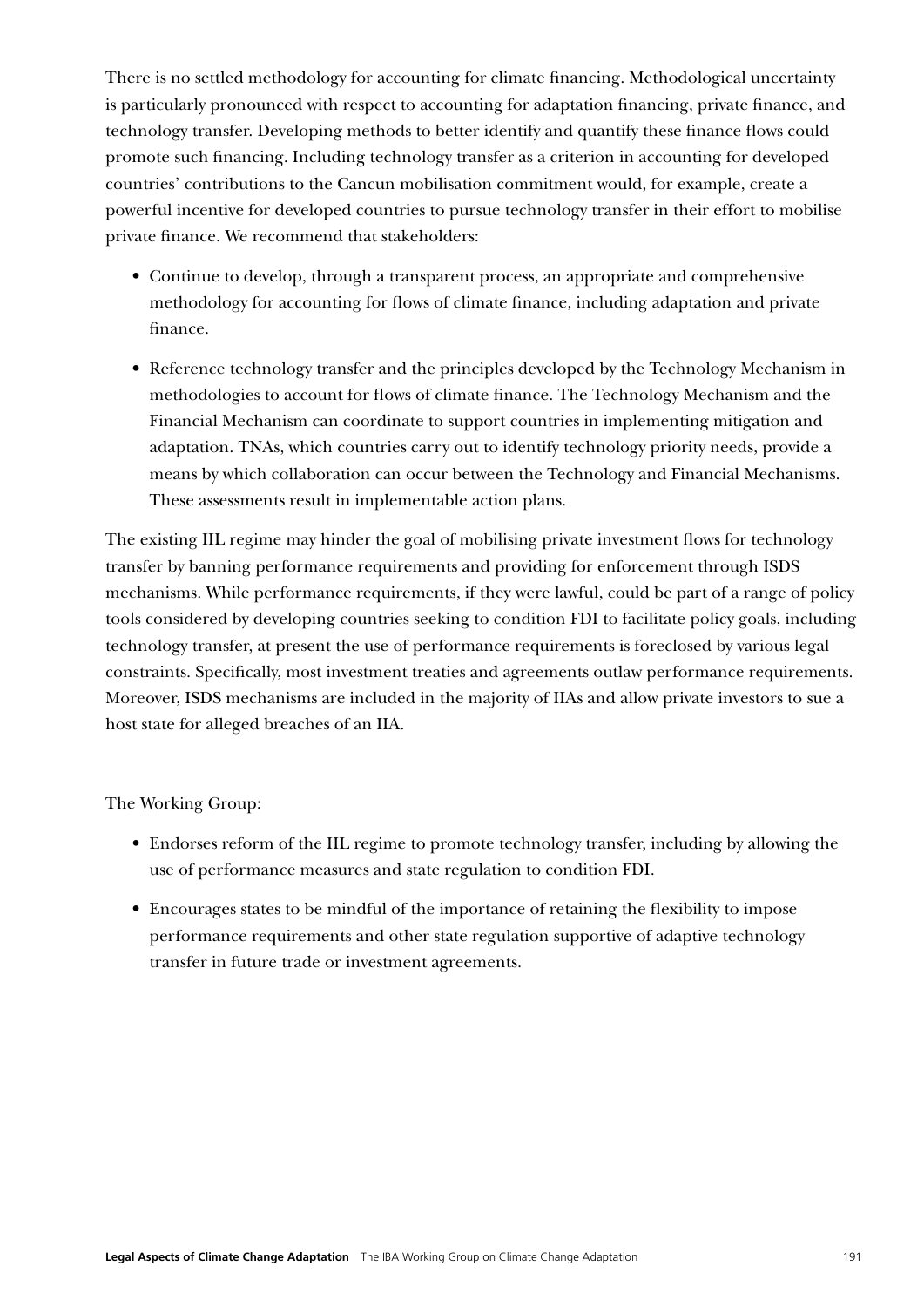# **Annexes**

## *Annex I. Key regional and sub-regional bodies*

| Key regional and sub-regional bodies <sup>943</sup>                    |                                                                                        |
|------------------------------------------------------------------------|----------------------------------------------------------------------------------------|
| <b>Body</b>                                                            | Sub-region(s)                                                                          |
| Africa                                                                 | Eastern Africa, Middle Africa, Northern Africa, Southern<br>Africa, Western Africa     |
| African Union                                                          | Eastern Africa, Middle Africa, Northern Africa, Southern<br>Africa, and Western Africa |
| Arab Maghreb Union                                                     | Northern Africa                                                                        |
| Common Market for Eastern and Southern Africa                          | Eastern Africa and Southern Africa                                                     |
| Community of Sahel-Saharan States                                      | Eastern Africa, Middle Africa, Northern Africa, and West-<br>ern Africa                |
| East African Community                                                 | Eastern Africa                                                                         |
| Economic Community of Central African States                           | Middle Africa                                                                          |
| Economic Community of West African States                              | Western Africa                                                                         |
| Intergovernmental Authority for Development                            | Eastern Africa                                                                         |
| Southern African Development Community                                 | Southern Africa                                                                        |
| Court of Justice of the Economic Community of West Af-<br>rican States | Western Africa                                                                         |
| East African Court of Justice                                          | Eastern Africa                                                                         |
| Tribunal of the Southern African Development Commu-<br>nity            | Southern Africa                                                                        |
| The Americas                                                           | North America, Central America, South America, the Ca-<br>ribbean                      |
| Organization of American States                                        | North America, Central America, South America, and the<br>Caribbean                    |
| North Atlantic Treaty Organization                                     | North America (and Europe)                                                             |
| Central American Integration System                                    | Central America                                                                        |
| Union of South American Nations                                        | South America                                                                          |
| Caribbean Community                                                    | The Caribbean                                                                          |
| Association of Caribbean States                                        | The Caribbean                                                                          |
| Community of Latin American and Caribbean States                       | Central America, South America, and the Caribbean                                      |
| Mercosur (Southern Common Market)                                      | South America                                                                          |
| Asia                                                                   | Central Asia, Eastern Asia, Southern Asia, South-Eastern<br>Asia, Western Asia         |
| Association of Southeast Asian Nations                                 | South-Eastern Asia                                                                     |
| South Asian Association for Regional Cooperation                       | Southern Asia                                                                          |
| Bangladesh, Bhutan, India, Nepal (BBIN)                                | Southern Asia                                                                          |

<sup>943</sup> Geographical group composition of world regions and sub-regions based on the UN Statistical Division Groupings.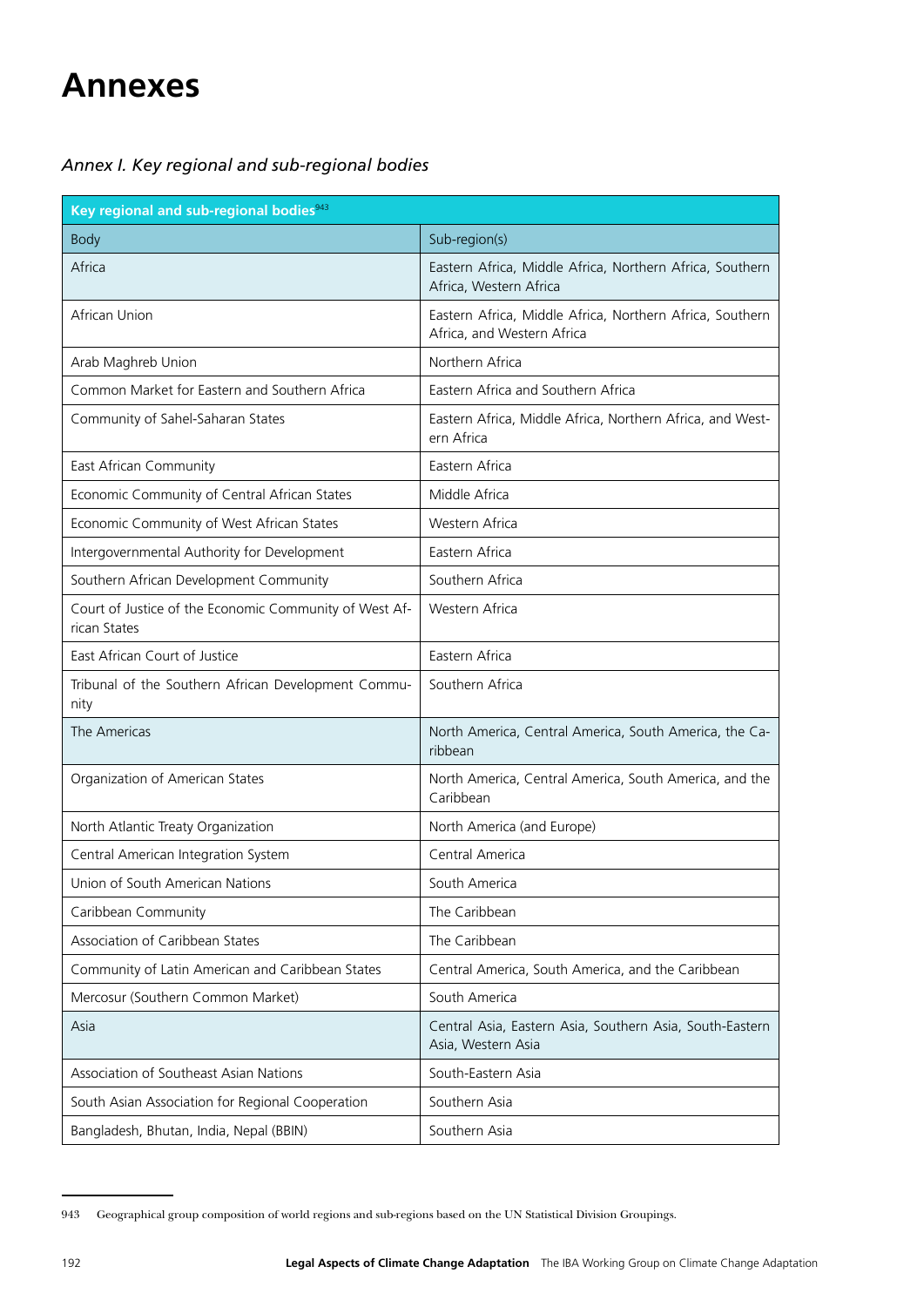| Regional Comprehensive Economic Partnership                                        | South-Eastern Asia, Eastern Asia, Southern Asia (and Aus-<br>tralia)                  |
|------------------------------------------------------------------------------------|---------------------------------------------------------------------------------------|
| Asia-Pacific Economic Cooperation                                                  | South-Eastern Asia, Eastern Asia (and Oceania, North<br>America, Chile, Peru, Russia) |
| TAKM (Organisation of the Eurasian Law Enforcement<br>Forces with Military Status) | Western Asia                                                                          |
| Shanghai Cooperation Organization                                                  | Eastern Asia and Central Asia                                                         |
| <b>Gulf Cooperation Council</b>                                                    | Western Asia                                                                          |
| Arab League                                                                        | Western Asia                                                                          |
| Organization of the Petroleum Exporting Countries (OPEC)                           | Western Asia                                                                          |
| Turkic Council                                                                     | Western Asia                                                                          |
| Economic Cooperation Organization                                                  | Western Asia                                                                          |
| Europe                                                                             | Eastern Europe, Northern Europe, Southern Europe,<br>Western Europe                   |
| Council of Europe                                                                  | Eastern Europe, Northern Europe, Southern Europe,<br>Western Europe                   |
| European Union                                                                     | Eastern Europe, Northern Europe, Southern Europe,<br>Western Europe                   |
| European Economic Area                                                             | Eastern Europe, Northern Europe, Southern Europe,<br>Western Europe                   |
| Nordic Defence Cooperation                                                         | Northern Europe                                                                       |
| Eurasian Economic Community                                                        | Eastern Europe                                                                        |
| Commonwealth of Independent States                                                 | Eastern Europe                                                                        |
| Collective Security Treaty Organization                                            | Eastern Europe                                                                        |
| Oceania                                                                            | Australia, New Zealand, Melanesia, Micronesia, Polynesia                              |
| Melanesian Spearhead Group                                                         | Melanesia                                                                             |
| Polynesian Leaders Group                                                           | Polynesia                                                                             |
| Pacific Islands Forum                                                              | Australia, New Zealand, Melanesia, Micronesia, Polynesia                              |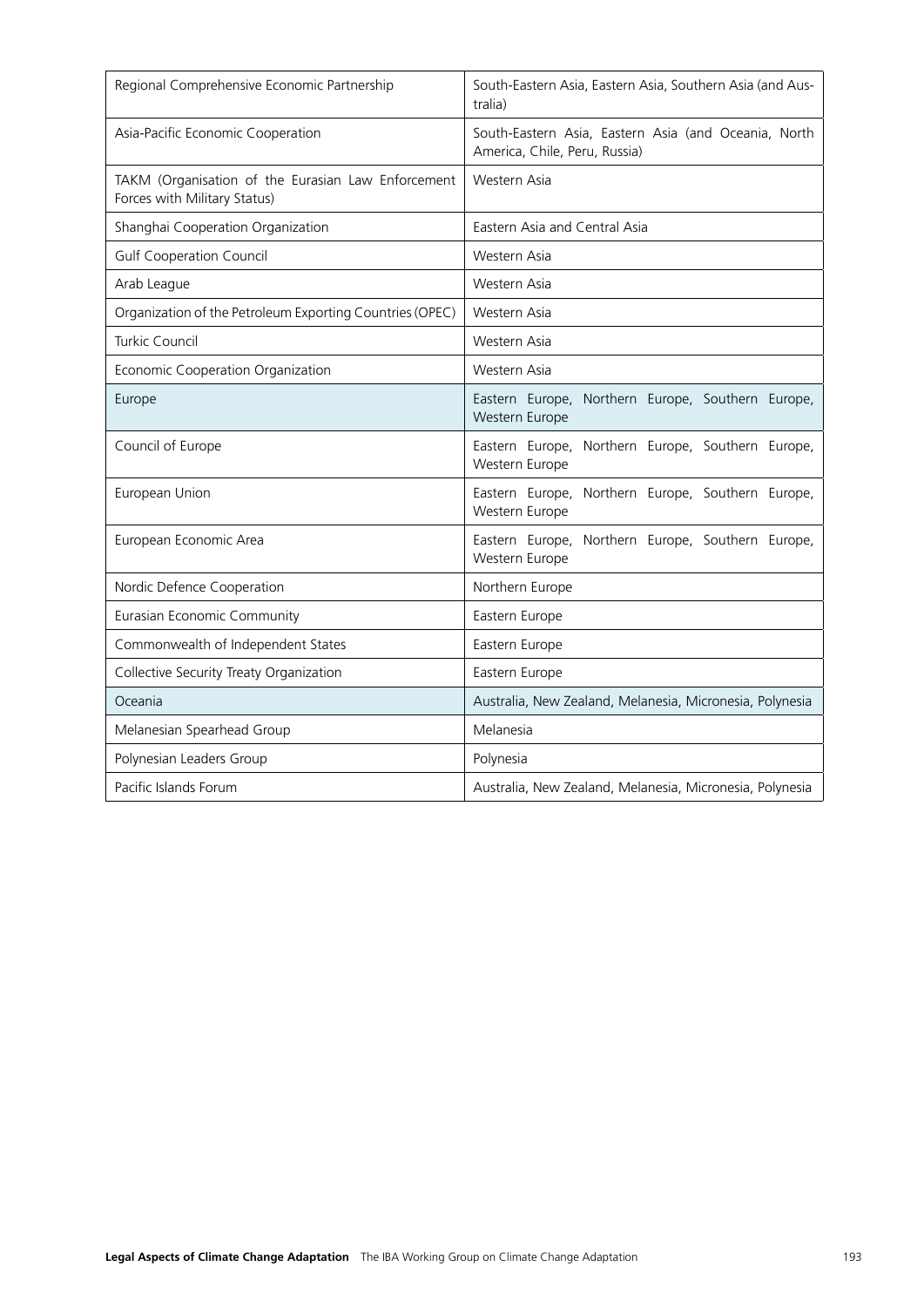## Annex *II. Regional consultative processes*<sup>944</sup>

(i) Europe and the Former Soviet Union

**Almaty Process**, initiated by Kazakhstan at the Regional Conference on Refugee Protection and International Migration, 2011.

- Region: Central Asia.945
- Key objectives: coordinate response and protection for refugee and asylum seekers; counter trafficking and human smuggling networks; manage migration flows.

**Budapest Process**, initiated by Germany, 1991.

- Regions: Eastern, Central and Western Europe.<sup>946</sup>
- Key objectives: reduce irregular migration toward Western Europe from Central and Eastern Europe.

**Prague Process**, initiated at the Building Migration Partnerships Ministerial Conference, 2009.

- Region: Southern Europe.<sup>947</sup>
- Key objectives: establish legal migration channels (especially legal labour migration channels); social integration; and migration and development initiatives.
- (ii) Western Mediterranean

**Rabat Process**, initiated at the Euro-African Ministerial Conference on Migration and Development, 2006.

- Regions: North, West and Central Africa, Europe.
- Key objectives: leverage the developmental aspects of intra-regional migration; manage migration; coordinate intra-regional policies.

**Mediterranean Transit Migration Dialogue (MTM Dialogue)**, initiated by International Centre for Migration Policy Development, 2002.

<sup>944</sup> Randall Hansen, An *Assessment of Principal Regional Consultative Processes on Migration* (IOM, 2010).

<sup>945</sup> Afghanistan, Azerbaijan, Kazakhstan, the Kyrgyz Republic, Tajikistan, Turkey, Turkmenistan.

<sup>946</sup> Albania, Australia, Austria, Belarus, Belgium, Bosnia and Herzegovina, Bulgaria, Canada, Croatia, Czech Republic, Denmark, Estonia, Finland, France, Germany, Greece, Hungary, Iceland, Ireland, Italy, Latvia, Lithuania, Luxembourg, Macedonia, Moldova, Netherlands, Norway, Poland, Portugal, Romania, the Russian Federation, Slovakia, Slovenia, Spain, Sweden, Switzerland, Turkey, Ukraine, United Kingdom, and United States

<sup>947</sup> Albania, Armenia, Austria, Azerbaijan, Belarus, Belgium, Bosnia and Herzegovina, Bulgaria, Croatia, Cyprus, the Czech Republic, Denmark, Estonia, Finland, France, Georgia, Germany, Greece, Hungary, Ireland, Italy, Kazakhstan, Kosovo/UNSCR 1244/1999, the Kyrgyzstan, Latvia, Liechtenstein, Lithuania, Luxembourg, the former Yugoslav Republic of Macedonia, Malta, Montenegro, the Netherlands, Norway, Poland, Portugal, Moldova, Romania, the Russian Federation, Serbia, Slovakia, Slovenia, Spain, Sweden, Switzerland, Tajikistan, Turkey, Turkmenistan, Ukraine, the United Kingdom and Uzbekistan.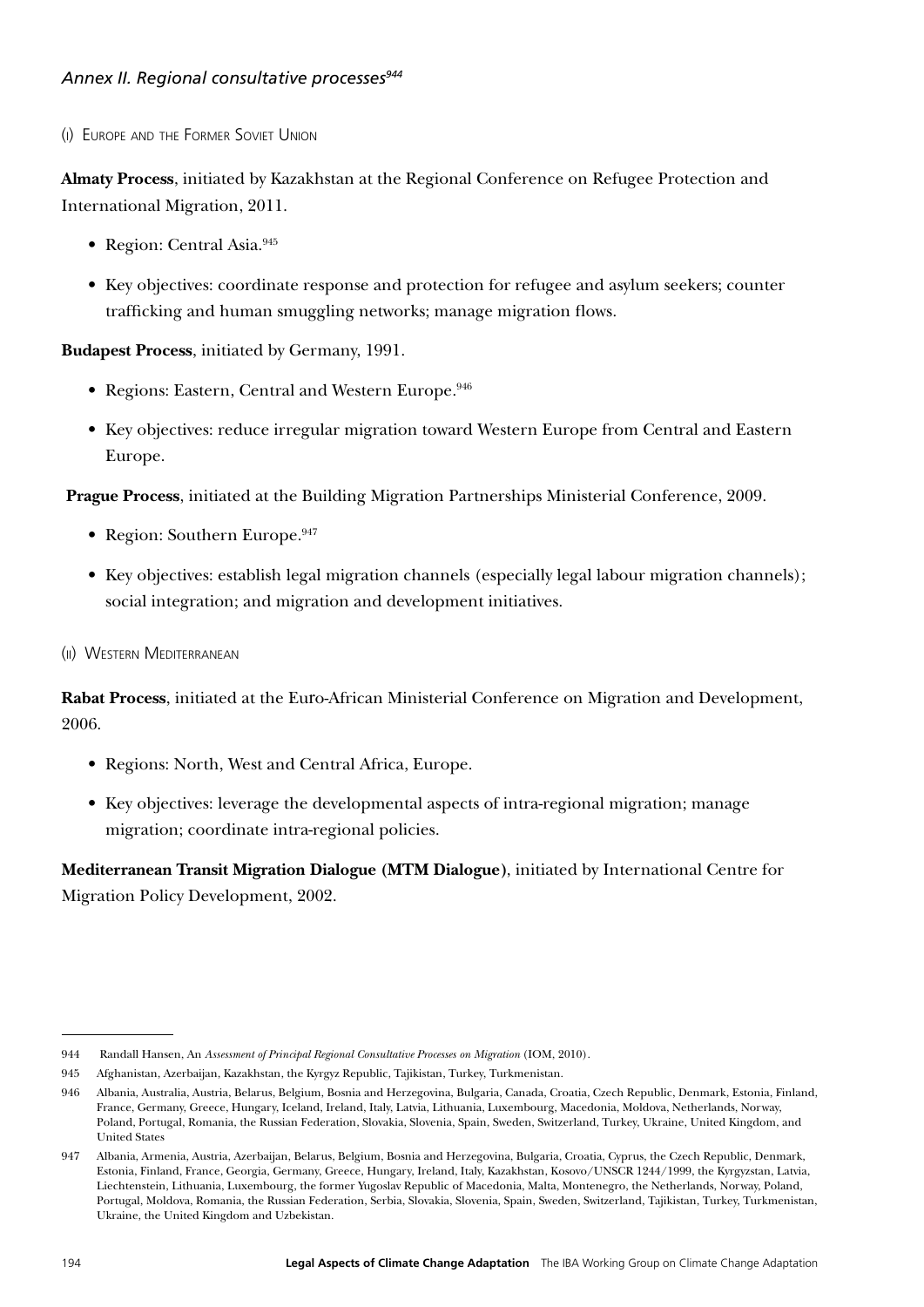- Regions: Africa and EU Member States.<sup>948</sup>
- Key objectives: promote transit migration, migration and development, mix-migration and migration management.

**5+5 Dialogue on Migration in the Western Mediterranean**, initiated at foreign ministers meeting, 2001.

- Regions: Maghreb and Europe.<sup>949</sup>
- Key objectives: establish security, stability and regional integration.

#### (iii) The Americas and the Caribbean

**Puebla Process** (Regional Conference on Migration), initiated by Mexico, 1996.

- Regions: South and South America.<sup>950</sup>
- Key objectives: combat human trafficking, irregularity and human rights abuses.

#### **South America Meeting on Migration, Integration and Development**, 1999.

- Region: South America.<sup>951</sup>
- Key objective: coordinate migrant protections and rights.

#### (iv) Asia and Oceania

**Arab Regional Consultative Process**, initiated by League of Arab States, 2015.

- Region: Arab region. $952$
- Key objectives: link migration to development; address regional brain drain, integration, data sharing and migration management.

## **Abu-Dhabi Dialogue (Ministerial Consultations on Overseas Employment and Contractual Labour for Countries of Origin and Destination in Asia)**, initiated by the Manila Process, 2008.

- Regions: East and Central Asia, Horn of Africa.<sup>953</sup>
- Key objectives: establish legal recruitment practices; promote workers protections; manage migration; and share knowledge on labour market trends.

## **Colombo Process (Ministerial Consultations on Overseas Employment and Contractual Labour)**, initiated by South and Southeast Asian States, 2003.

<sup>948</sup> Algeria, Cape Verde, Egypt, Ethiopia, the EU 27 Member States, Ghana, Kenya, Lebanon, Libya, Mali, Morocco, Niger, Nigeria, Norway, Senegal, Switzerland, Syria, Tunisia, and Turkey.

<sup>949</sup> Algeria, Libya, Mauritania, Morocco, Tunisia, France, Italy, Malta, Portugal and Spain.

<sup>950</sup> Belize, Canada, Costa Rica, the Dominican Republic, El Salvador, Guatemala, Honduras, Mexico, Nicaragua, Panama and the United States

<sup>951</sup> Argentina, Bolivia, Brazil, Colombia, Ecuador, Paraguay, Peru, Uruguay and Venezuela (joined by Surinam and Guyana in 2001)

<sup>952</sup> Algeria, Bahrain, Comoros, Djibouti, Egypt, Iraq, Jordan, Kuwait, Lebanon, Libya, Mauritania, Morocco, Oman, Palestine, Qatar, Saudi Arabia, Somalia, Sudan, Syria, Tunisia, United Arab Emirates, Yemen.

<sup>953</sup> Afghanistan, Bahrain, Bangladesh, China, India, Indonesia, Kuwait, Malaysia, Nepal, Oman, Pakistan, Philippines, Qatar, Saudi Arabia, Singapore, Sri Lanka, Thailand, United Arab Emirates, Vietnam and Yemen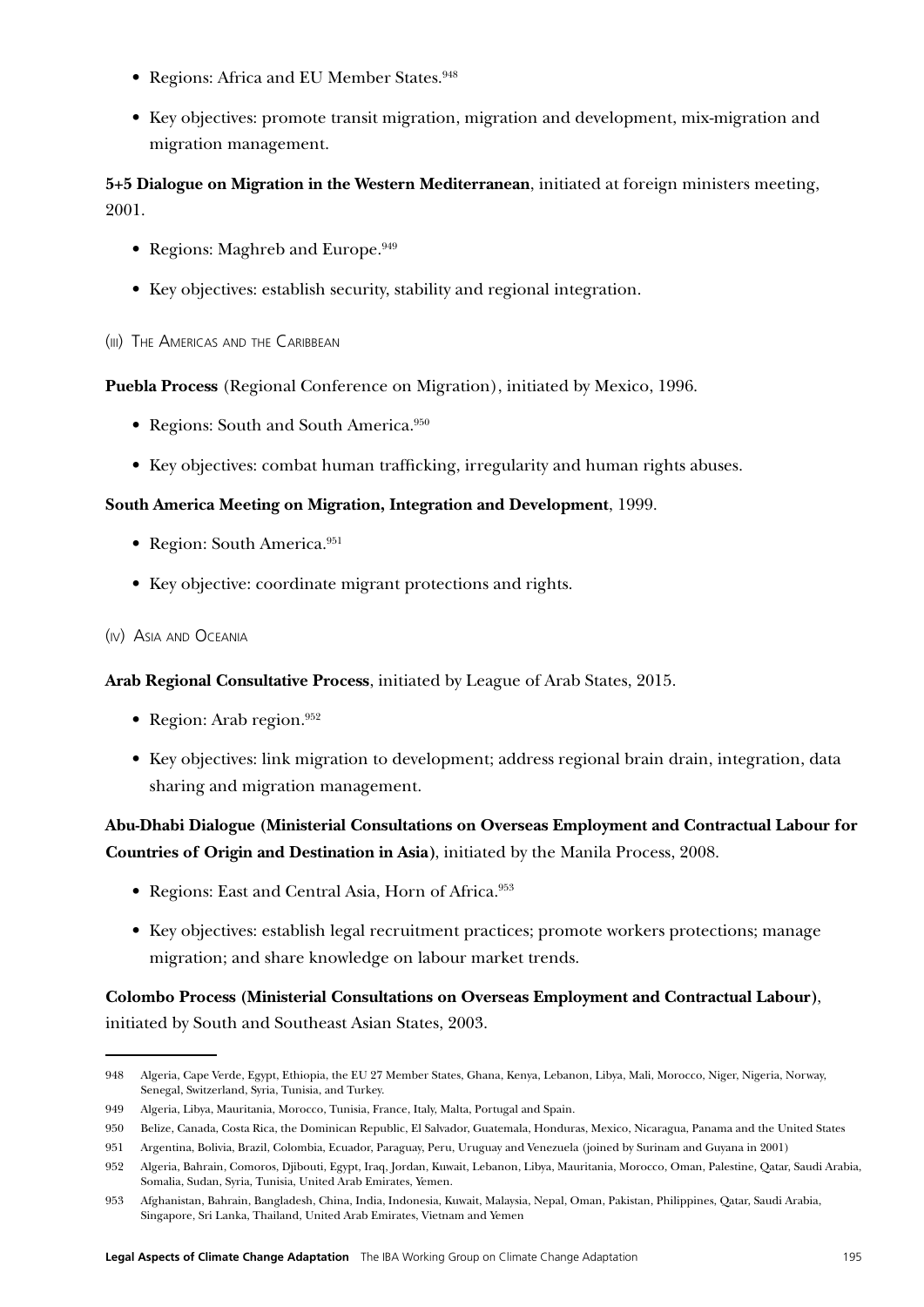- Regions: South and Southeast Africa, Gulf Region.<sup>954</sup>
- Key objective: protect South and Southeast Asian migrant workers in the Gulf region.

## (v) Africa

## **Migration Dialogue for Southern Africa (MIDSA)**, 2000.

- Region: Southern Africa.<sup>955</sup>
- Key objectives: cooperate on data collection, analysis and border management.

## **Dakar Follow-up or Migration Dialogue for West Africa (MIDWA)**, 2000.

- Regions: West Africa, Western Europe and the United Kingdom.<sup>956</sup>
- Key objectives: protect migrants; link migration with development.

## **Common Market for Eastern and Southern Africa (COMESA)**, initiated by COMESA member states, 2013.

- Regions: Eastern and Southern Africa.<sup>957</sup>
- Key objectives: regularise migration flows; combat trafficking, data collection and sharing.

**Migration Dialogue for Central African States (MIDCAS)**, initiated by countries in the Central African Region within the Central African Economic Community of Central African States, 2012.

- Region: Central Africa.<sup>958</sup>
- Key objectives: establish regular migration channels; counter trafficking and human smuggling; combat terrorism.

**Inter-governmental Authority on Development Regional Consultative Process on Migration (IGAD-RCP)**, initiated by the Intergovernmental Authority on Development in East Africa, 1996.

- Regions: East Africa, Horn of Africa.<sup>959</sup>
- Key objectives: share information; combat trafficking and irregularity; link migration to development.

<sup>954</sup> Afghanistan, Bangladesh, China, India, Indonesia, Nepal, Pakistan, Sri Lanka, Thailand, Vietnam. Observer: Bahrain, Italy, Kuwait, Malaysia, Qatar, Republic of Korea, Saudi Arabia

<sup>955</sup> Angola, Botswana, Comoros, the Democratic Republic of Congo (DR Congo), Lesotho, Malawi, Mauritius, Mozambique, Namibia, South Africa, Swaziland, Tanzania, Zambia and Zimbabwe

<sup>956</sup> West African States (Burkina Faso, Cape Verde, Côte d'Ivoire, Gambia, Guinea, Guinea-Bissau, Liberia, Mali, Niger, Nigeria, Senegal, Sierra Leone, Togo), with representatives from Belgium, France, Italy, the Netherlands, Portugal, United Kingdom, Spain, Switzerland, the United States and intergovernmental organizations.

<sup>957</sup> Republic of Burundi, Comoros, DR Congo, Republic of Djibouti, Egypt, Eritrea, Kenya, Libya, Madagascar, Malawi, Mauritius, Rwanda, Seychelles, Sudan, Swaziland, Uganda, Zambia, Zimbabwe

<sup>958</sup> Angola, Burundi, Cameroon, Central African Republic, Gabon, Equatorial Guinea, DR Congo, Sâo Tomé and Principe, Chad.

<sup>959</sup> Governments of Chad, Djibouti, Egypt, Eritrea, Ethiopia, Kenya, Libya, Niger, Somalia, Sudan, Tunisia, Uganda and Yemen, Intergovernmental Authority on Development (IGAD), African Union (AU), IOM, European Union, United Kingdom, Italy, Malta and the Netherlands.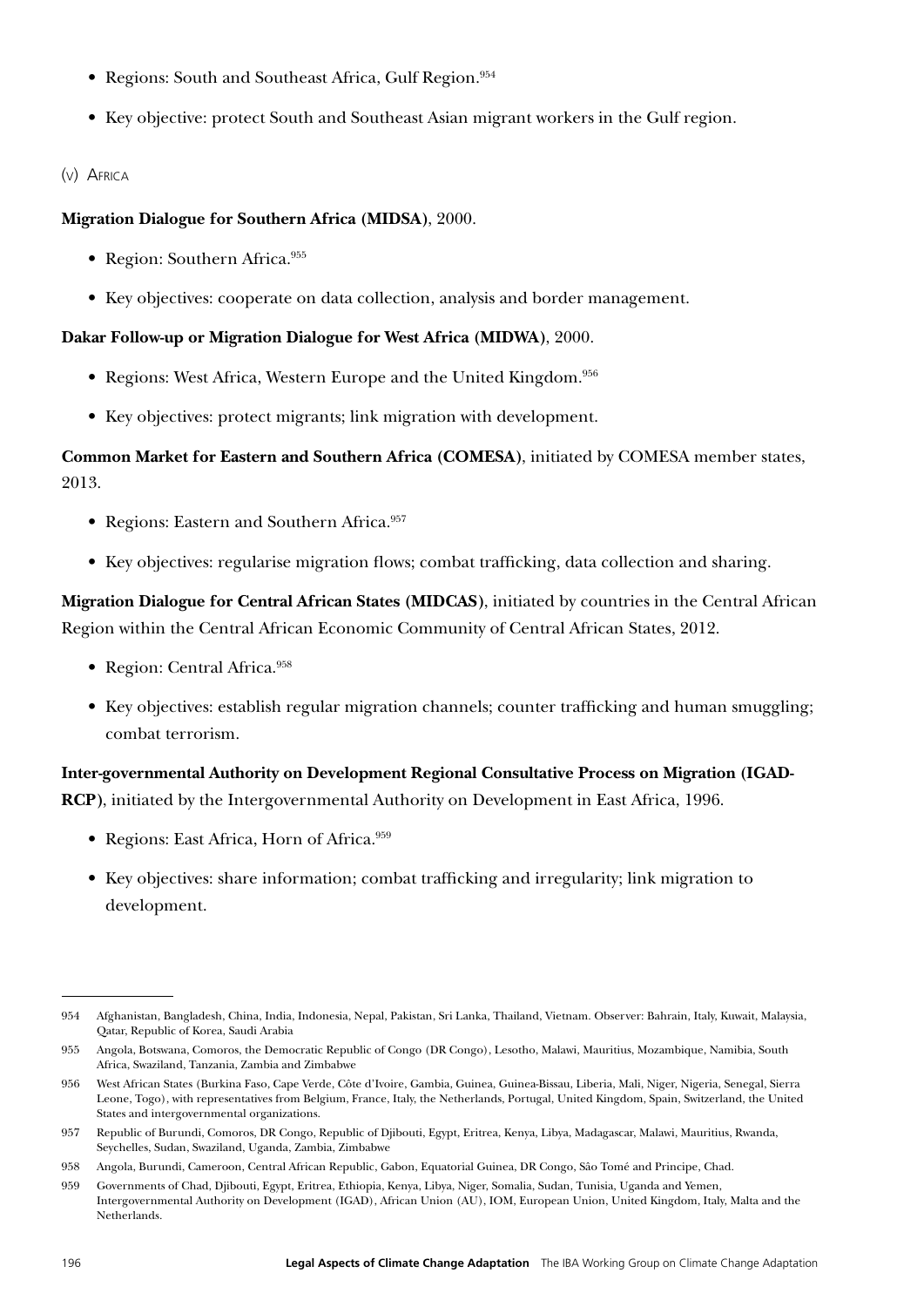(vi) Other

**Like-minded States Intergovernmental consultations on migration, asylum and refugees**, initiated at UNHCR conference, 1985.

- Regions: South Pacific, North America, Europe.960
- Key objectives: coordinate asylum and refugee procedures; expand immigration activities and integration processes.

**Bali Process**, initiated at the Regional Ministerial Conference on People Smuggling, Trafficking in Persons and Related Transnational Crime, 2002.

- Regions: Central and East Asia, the US, South Pacific.<sup>961</sup>
- Key objectives: coordinate regional law enforcement; combat trafficking and human smuggling; assist countries in managing refugee and asylum seekers in line with 1951 Convention.

<sup>960</sup> Australia, Belgium, Canada, Denmark, Finland, Germany ,Greece, Ireland, The Netherlands , New Zealand, Norway, Poland, Spain, Sweden, Switzerland, The United Kingdom, The United States

<sup>961</sup> Afghanistan, Australia, Bangladesh, Brunei Darussalam, Cambodia, China, Fiji, France, Hong Kong, Indonesia, Iran, Iraq, Jordan, Kiribati, Lao PDR, Malaysia, Maldives, Mongolia, Nauru, Nepal, New Zealand, Palau, Papua New Guinea, Philippines, Samoa, Singapore, Solomon Islands, Syria, Thailand, Timor-Leste, Turkey, United Arab Emirates, United States of America, Vietnam.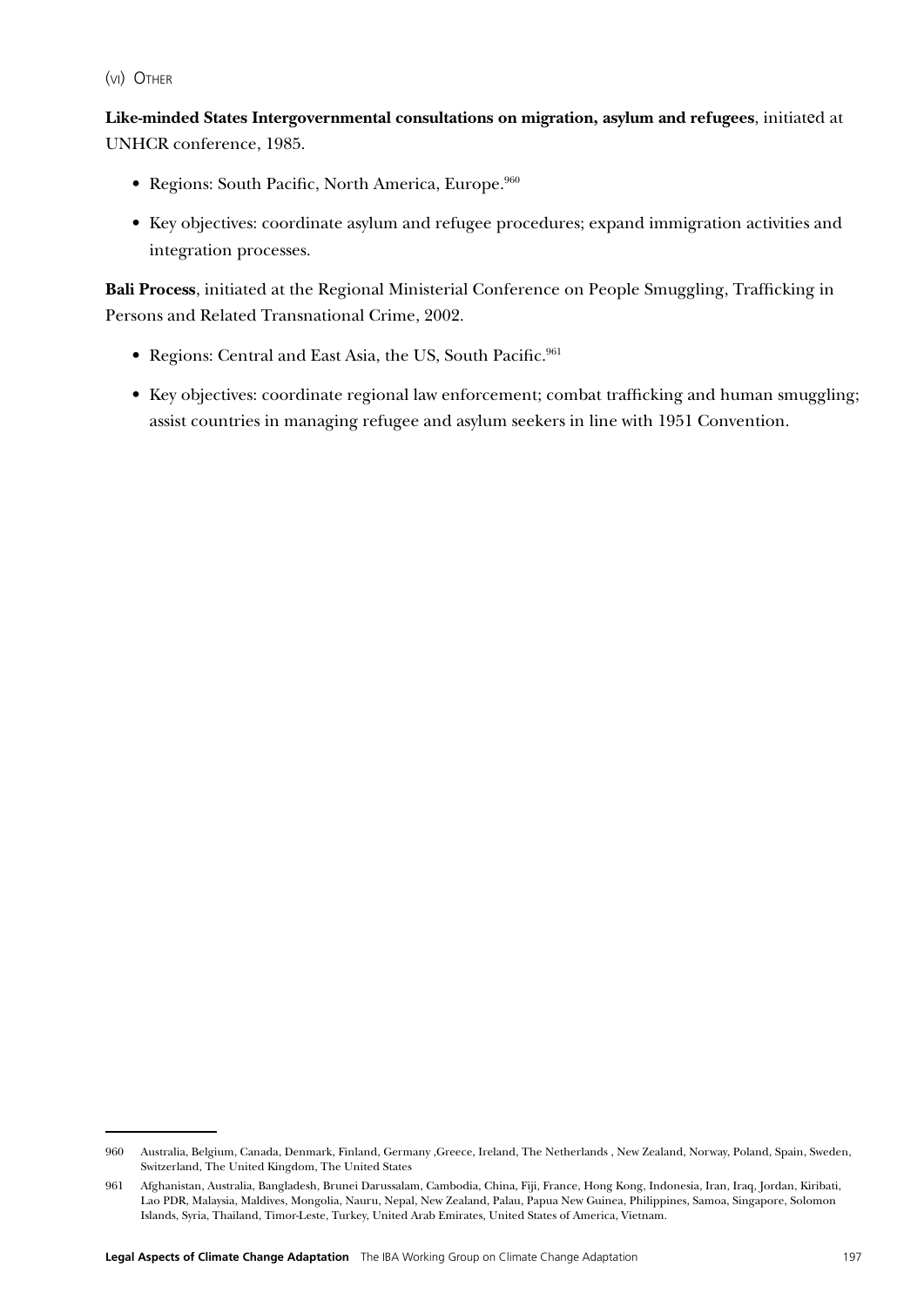## *Annex III. Important considerations to guide links between labour migration and adaptation strategies*

Assessments from previous pilot projects that capitalised on cross-border mobility as a climate adaptation strategy suggest different dimensions that deserve consideration prior to the development of project frameworks or strategies at the regional level.

# **1. Labour market dimension**

• Pilot projects should be based on labour market assessments at the regional, sub-regional, and national level with input from labour ministries, employers, and workers' organisations.

– Recommended resource: ILO Guiding principles on the access of refugees and other forcibly displaced persons to the labour market

• Projects should respond to the labour market needs of both sending and receiving communities.

– Recommended resources: ILO (2017) World employment and social outlook: trends 2017; ILO (2015) Global employment trends 2015

• Pilot projects should match state investment projects and growth forecasts wherever possible.

– Recommended resource: ILO (2015) The employment dimension of infrastructure investments

- Training and skills upgrading should be beneficial to both native and migrant workers, as well as affected ecosystems.
- Pilot projects should build on established labour mobility channels from climate-vulnerable communities wherever possible.

# **2. Social protection and human rights standards**

- Pilot projects should consider the state of social protection mechanisms in both sending and receiving countries. States that recognise social security and have ratified ILO Convention 143 or have established other national legislative measures protecting migrant workers will be more likely to provide favourable protection spaces.
- Committed states should recognise ILO Convention C143 and strive to uphold its standards.

– Recommended resources: ILO Conventions: C143 Migrant workers (supplementary provisions); C97 Migration for employment (revised)

- Committed states should have well-defined labour standards for domestic and migrant workers.
- Committed states should have tripartite mechanisms in place.

– Recommended resource: ILO Convention: C144 Tripartite consultation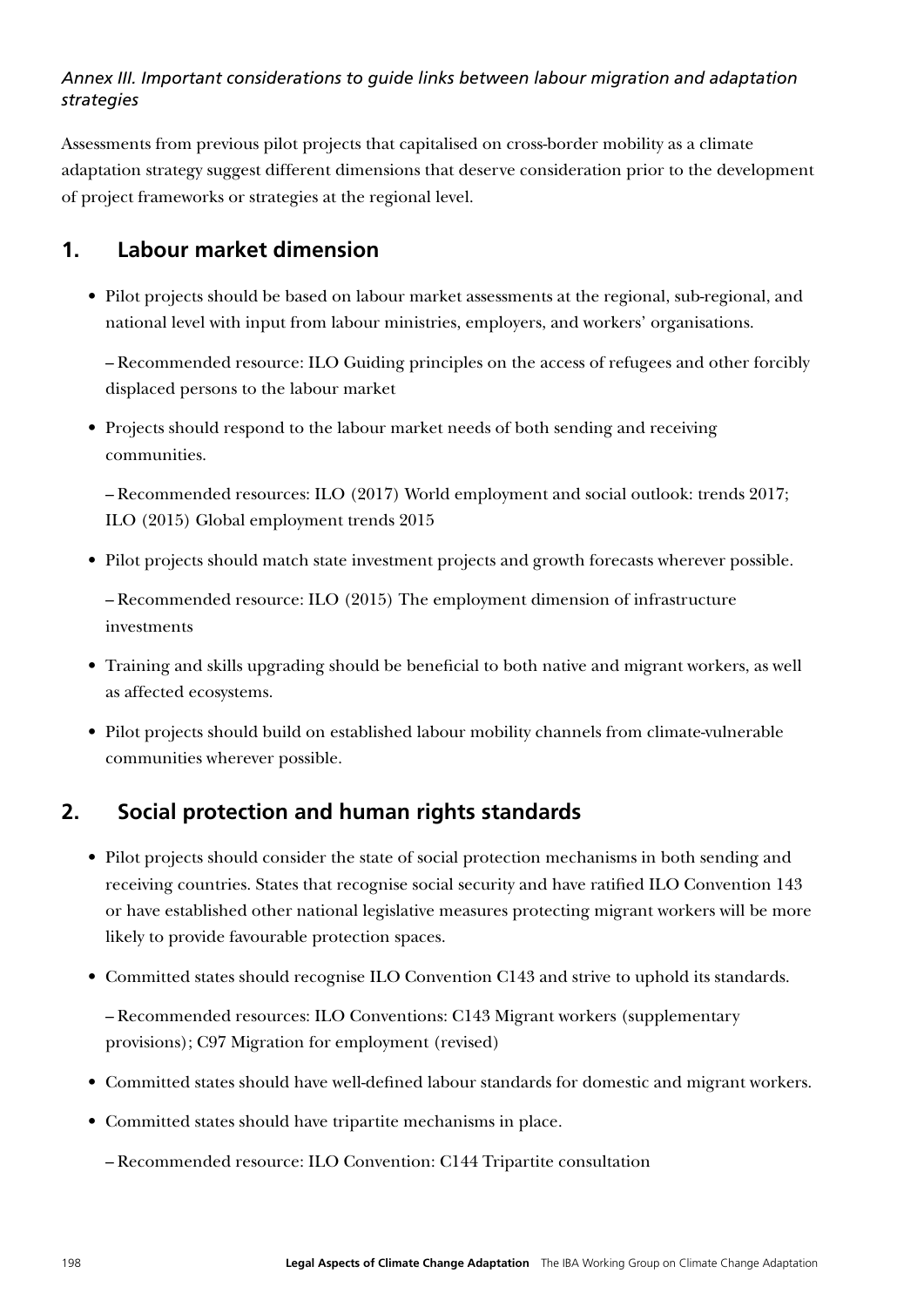# **3. Economic dimension**

- Pilot projects should be economically viable for both sending and receiving countries.
- Projects should allow vulnerable local communities to improve or at least maintain their revenues.

– Recommended resources: ILO Solomon Islands (2015) Cash for work helps natural disaster recovery; ILO Asia and the Pacific (2011) Community contracting initiatives in calamity-prone areas

- Projects should ensure a certain level of diversification of activities and sources of revenues.
- Recommended resource: ILO (2013) The community work programme: building a society that works
- Projects and policies should be consistent with future environmental change projections (to avoid misalignment with economic growth).
- Recommended resources: ILO (2016) A just transition towards environmentally sustainable economies and societies for all; ILO (2011) Local investments for climate change adaptation: green jobs through green works; ILO (2011) Assessing green jobs potential in developing countries: a practitioner's guide

# **4. Institutional, legal and administrative dimension**

- Pilot projects should be consistent with the national legal, administrative, and institutional frameworks where they take place.
- Recommended resources: ILO Conventions: C97 Migration for employment; C143 Migrant workers; C87 Freedom of association and protection of the right to organise; C98 Right to organise and collective bargaining; C189 Domestic workers
- Projects and policies should support national entrepreneurship frameworks.
- Recommended resource: UNCTAD (2012) Entrepreneurship policy framework and implementation guide
- Projects should fit into national legal frameworks.
- Recommended resource: ILO Convention: C122 Employment policy; IOM migration law database
- Projects should be launched and/or supported under regional bodies that have technical expertise on migration, climate, and development (eg, EU, AU, and ASEAN).

# **5. Environmental dimension**

• Pilot projects and policies should be consistent with the nature and the dynamics of regional, sub-regional, and national climate adaptation and mitigation plans.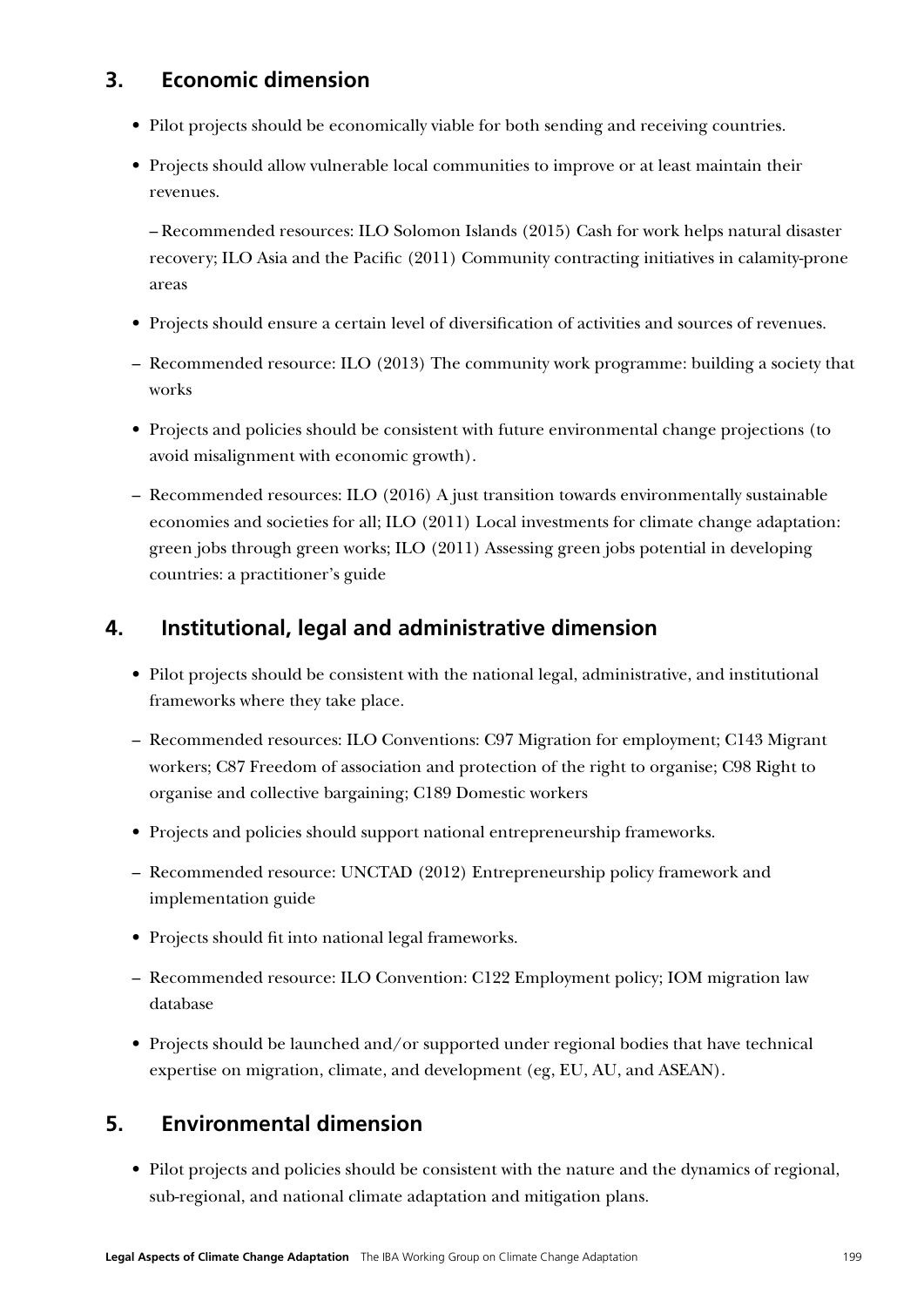- Expertise should be used to provide a mapping of climate vulnerabilities at the regional and national levels with a focus on climate-vulnerable sectors and the populations that fill them.
- Recommended resource: USAID (2014) Climate-resilient development: a framework for understanding and addressing climate change
- Projects should do no harm to surrounding ecosystems and should support the regeneration of climate-affected lands in sending countries.
- Recommended resource: ILO (2011) Local investments for climate change adaptation: green jobs through green works
- Technical expertise should be used to account for the range of uncertainties concerning the impacts of climate change on regional labour markets.
- Recommended resource: ILO (2016) Guidelines for a just transition towards environmentally sustainable economies and societies for all.

## *Annex IV. Understanding climate displacement risk*

Just as the impacts of climate change will vary depending on geographical location, so will climate change effects on humans and their environment. How these effects on humans and the environment will interact with other social and economic factors to drive displacement will also vary. In devising laws and policies to prevent and respond to displacement caused in whole or in part by climate change effects, governments will therefore need to understand how the various factors and dynamics that drive climate-related displacement or that prevent return are likely to play out within their own territories and regions. Relevant factors include:

- Anticipated climate change effects within a country/sub-region and on a local level (eg, changes in temperature, changes in weather, changes in precipitation, rising sea levels, ocean acidification, changes in disease vectors).
- Geographic areas of climate hazard exposure (GAE) within a country/sub-region and on a local level (eg, low-lying areas, coastal areas, rivers basins, glaciers, agricultural areas, pastureland, cities).
- Climate hazard vulnerability pathways, for example:
	- human settlements located within the GAE (eg, coastal communities, farming communities, indigenous lands/communities, urban areas);
	- social, economic and other demographic vulnerabilities of certain populations/households within the GAE; and
	- the environment, natural resources and livelihoods on which humans depend in the GAE (eg, fresh water availability, rain-fed agriculture, fishing, pastoralism).
- Types of human movements likely to result, for example: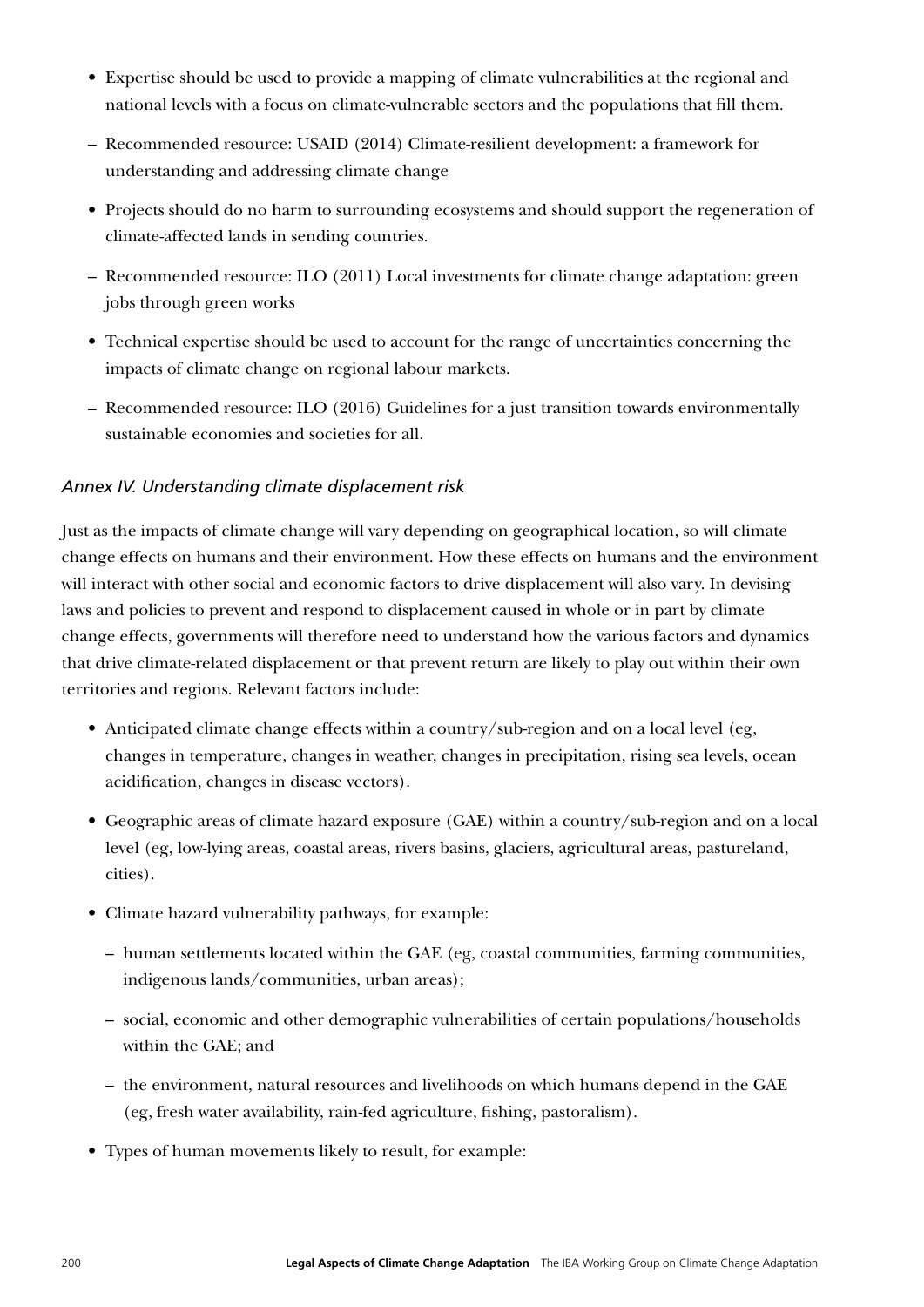- rapid displacement from destruction of housing, loss of livelihood (eg, large-scale flooding that destroys homes, crops, food stocks);
- rapid displacement from loss of food or water (eg, large-scale storms that wipe out fresh water sources, crops/food stocks);
- seasonal or permanent migration from loss of livelihood (either alone or in combination with other factors) (eg, repeated seasons of below average or failed rains, low agricultural output, deletion of household assets or food stocks leading certain individuals to migrate to other rural areas or to towns and cities either seasonally or permanently); or
- permanent displacement from loss of land (eg, storm surge, coastal erosion, rising sea levels that render certain areas uninhabitable).
- Potential influence of existing patterns of displacement and migration.
- Barriers to return, for example:
	- loss of housing, land, schools, or vital services;
	- loss of livelihood or lack of employment opportunities;
	- lack of access to recovery assistance;
	- lack of social networks; and
	- lack of affordable housing or secure land tenure.
- Resilience of affected households and communities and of government institutions at the local, regional and national level, for example:
	- at the household/community level (income levels, savings, available social and familial networks, access to insurance, security of land tenure, etc);
	- at the institutional level (level of participatory decision-making, access to information and complaints procedures, accountability mechanisms, requisite human and financial capacity, etc).